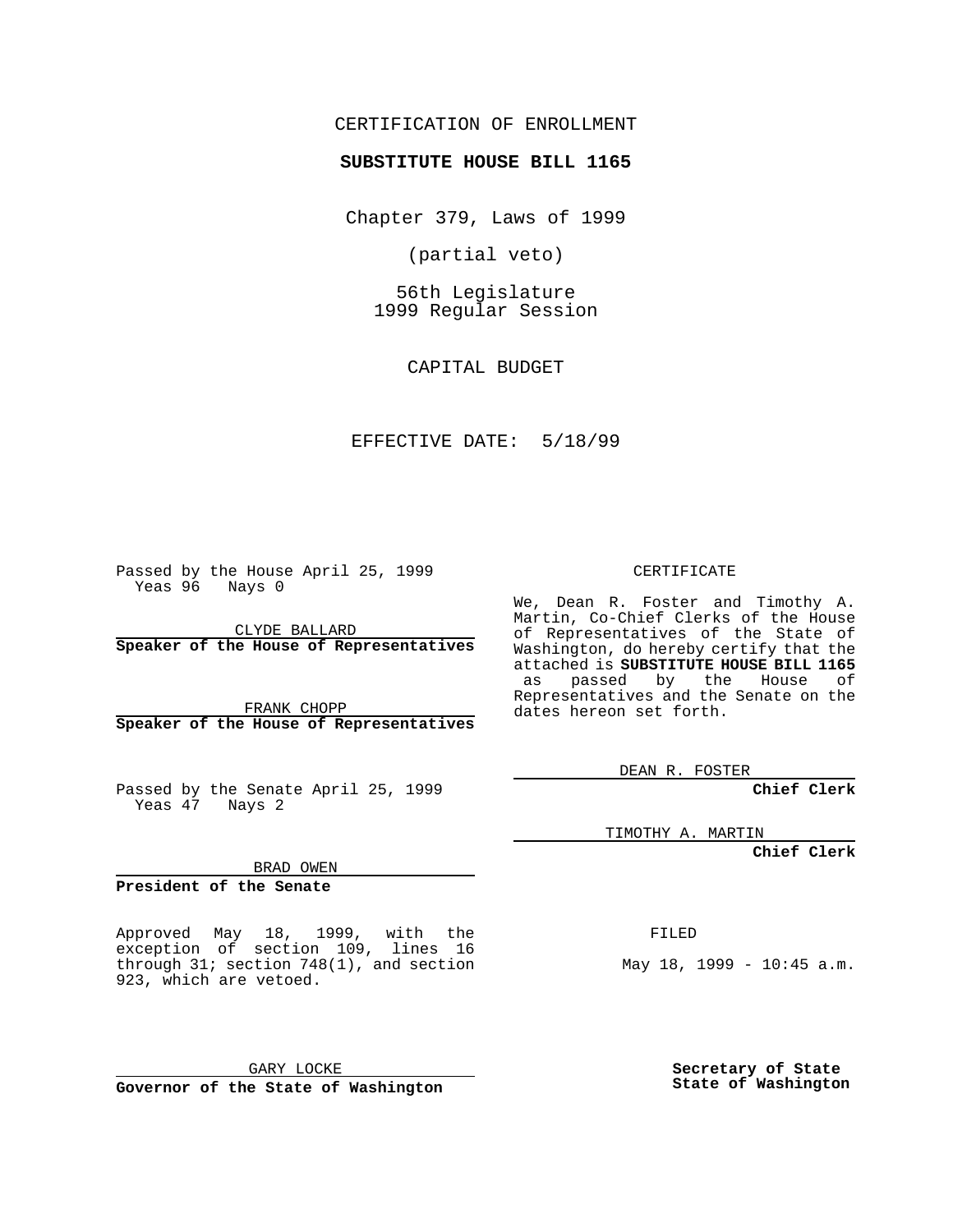#### **SUBSTITUTE HOUSE BILL 1165** \_\_\_\_\_\_\_\_\_\_\_\_\_\_\_\_\_\_\_\_\_\_\_\_\_\_\_\_\_\_\_\_\_\_\_\_\_\_\_\_\_\_\_\_\_\_\_

\_\_\_\_\_\_\_\_\_\_\_\_\_\_\_\_\_\_\_\_\_\_\_\_\_\_\_\_\_\_\_\_\_\_\_\_\_\_\_\_\_\_\_\_\_\_\_

#### AS AMENDED BY THE SENATE

Passed Legislature - 1999 Regular Session

#### **State of Washington 56th Legislature 1999 Regular Session**

**By** House Committee on Capital Budget (originally sponsored by Representatives Murray, Mitchell, Radcliff, Hankins and O'Brien; by request of Governor Locke)

Read first time 04/1/1999.

 AN ACT Relating to the capital budget; making appropriations and authorizing expenditures for capital improvements; amending RCW 43.98A.040, 43.98A.060, 43.98A.070, 43.98A.050, and 43.98A.050; amending 1999 c ... (SHB 1165) ss 112, 139, 144, 148, 162, 267, 331, 393, 503, 639, 640, 769, 798, 817, 821, 822, and 923 (uncodified); adding a new section to chapter 43.83B RCW; adding new sections to 1999 c ... (SHB 1165); adding a new section to 1999 c ... (ESSB 5180); creating new sections; and declaring an emergency.

BE IT ENACTED BY THE LEGISLATURE OF THE STATE OF WASHINGTON:

 NEW SECTION. **Sec. 1.** A capital budget is hereby adopted and, subject to the provisions set forth in this act, the several dollar amounts hereinafter specified, or so much thereof as shall be sufficient to accomplish the purposes designated, are hereby appropriated and authorized to be incurred for capital projects during the period ending June 30, 2001, out of the several funds specified in this act.

 NEW SECTION. **Sec. 2.** Numbers in parentheses refer to project identifier codes established by the office of financial management.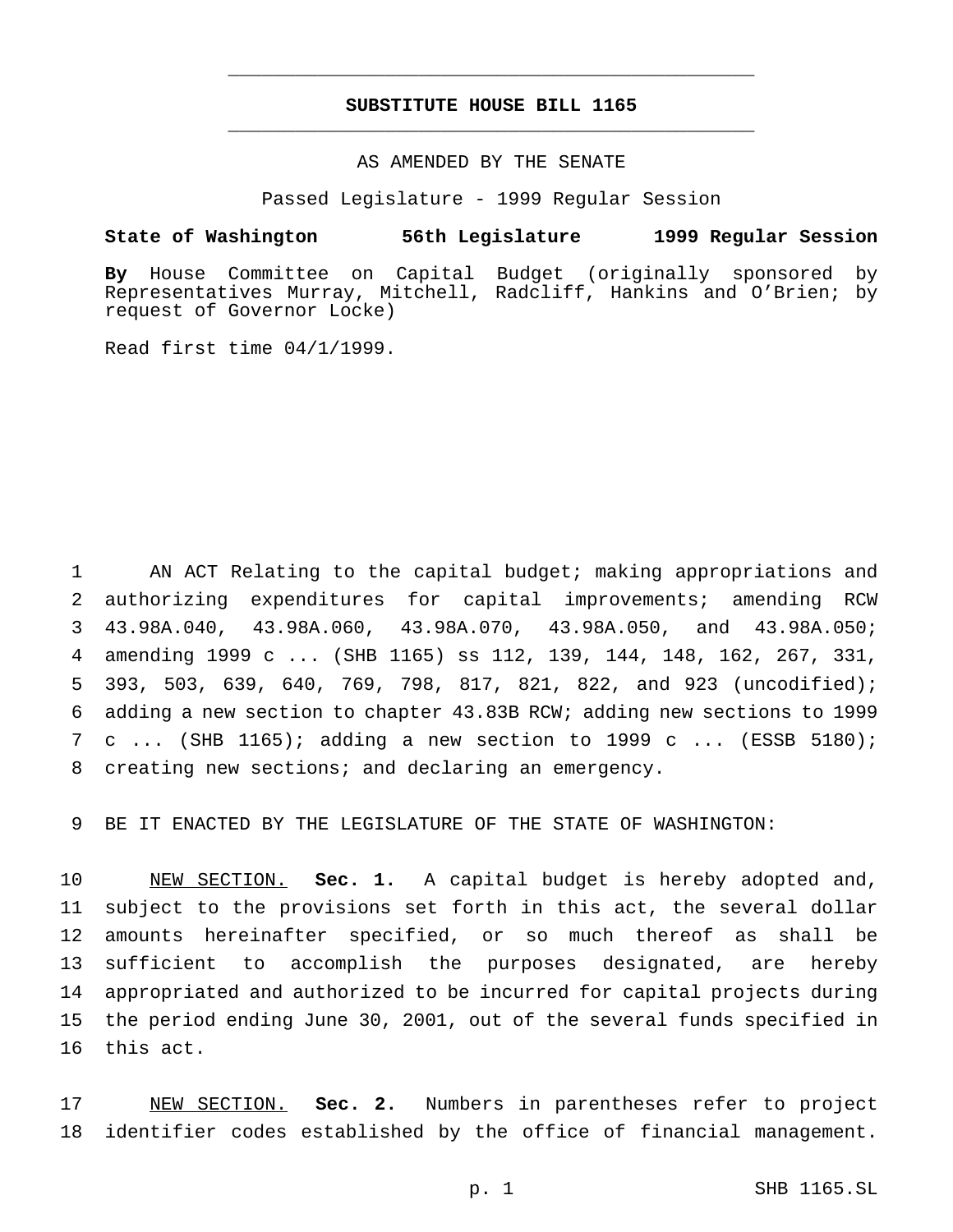For projects with two identifier codes, the first identifier code refers to the reappropriation and the second identifier code refers to the new appropriation.

 **PART 1 GENERAL GOVERNMENT** NEW SECTION. **Sec. 101. FOR THE COURT OF APPEALS** Division II Court and Office: Renovation (00-1-001) Appropriation: 9 State Building Construction Account--State . . . \$ 2,400,000 Prior Biennia (Expenditures) .......... \$ 0 11 Future Biennia (Projected Costs) . . . . . . . \$ 0 ------------- 13 TOTAL . . . . . . . . . . . . . . . . \$ 2,400,000 NEW SECTION. **Sec. 102. FOR THE OFFICE OF THE SECRETARY OF STATE** Northwest Washington Regional Archives: HVAC system upgrade and balancing (00-1-001) Appropriation: State Building Construction Account--State . . . \$ 70,000 19 Prior Biennia (Expenditures) . . . . . . . . . \$ 0 20 Future Biennia (Projected Costs) . . . . . . . \$ 0 ------------- TOTAL .................. \$ 70,000 NEW SECTION. **Sec. 103. FOR THE OFFICE OF THE SECRETARY OF STATE** Tumwater Records Center: Expansion (00-2-001) Appropriation: State Building Construction Account--State . . . \$ 250,000 27 Prior Biennia (Expenditures) . . . . . . . . . \$ 0 28 Future Biennia (Projected Costs) . . . . . . . \$ 2,550,000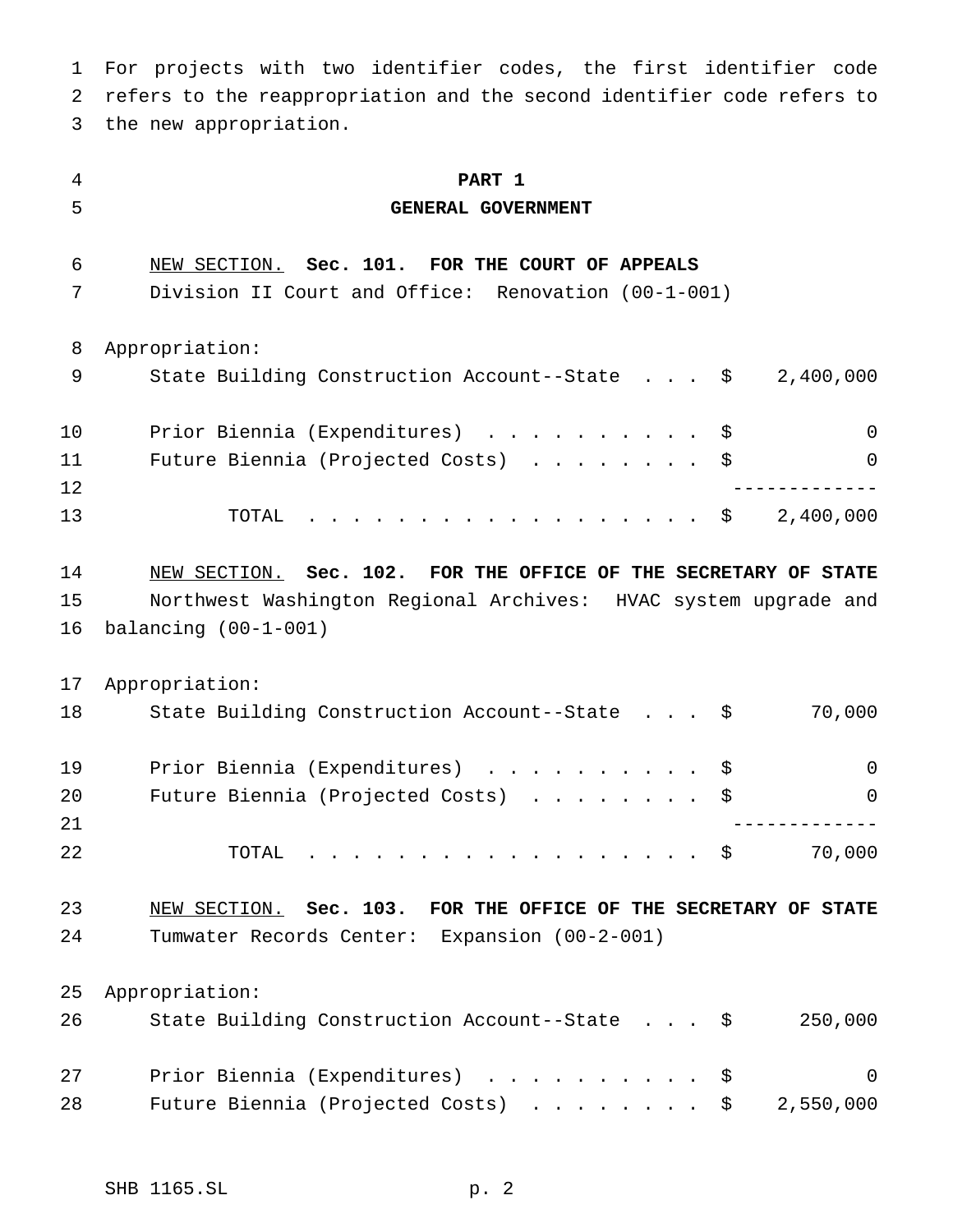| $\mathbf 1$ |                                                                               |
|-------------|-------------------------------------------------------------------------------|
| 2           | 2,800,000<br>. \$<br>TOTAL                                                    |
| 3           | NEW SECTION. Sec. 104. FOR THE OFFICE OF THE SECRETARY OF STATE               |
| 4           | Puget Sound Archives Building (94-2-003)                                      |
| 5           | Reappropriation:                                                              |
| 6           | State Building Construction Account--State \$<br>200,000                      |
| 7           | Prior Biennia (Expenditures) \$<br>6,540,125                                  |
| 8<br>9      | Future Biennia (Projected Costs)<br>\$<br>$\Omega$<br>- - - - - - - - - - - - |
| 10          | . \$<br>6,740,125<br>TOTAL                                                    |
| 11          | NEW SECTION. Sec. 105. FOR THE OFFICE OF THE SECRETARY OF STATE               |
| 12          | Birch Bay Records Storage: Asbestos Abatement (94-1-002)                      |
| 13          | Reappropriation:                                                              |
| 14          | 89,355<br>State Building Construction Account--State \$                       |
| 15          | Prior Biennia (Expenditures) \$<br>110,645                                    |
| 16<br>17    | Future Biennia (Projected Costs)<br>0                                         |
| 18          | \$<br>200,000<br>TOTAL                                                        |
| 19          | NEW SECTION. Sec. 106. FOR THE OFFICE OF THE SECRETARY OF STATE               |
| 20          | Eastern Branch Archives Building: Design (98-2-001)                           |
| 21          | The reappropriation in this section is provided solely for                    |
| 22          | completion of the design phase for the eastern regional archives              |
| 23          | facility to be sited on the south campus of the Riverpoint higher             |
| 24          | education park in Spokane.                                                    |
| 25          | Reappropriation:                                                              |
| 26          | State Building Construction Account--State \$<br>48,645                       |
| 27          | Prior Biennia (Expenditures)<br>530,972<br>\$                                 |
| 28          | 5,135,000<br>Future Biennia (Projected Costs)<br>\$                           |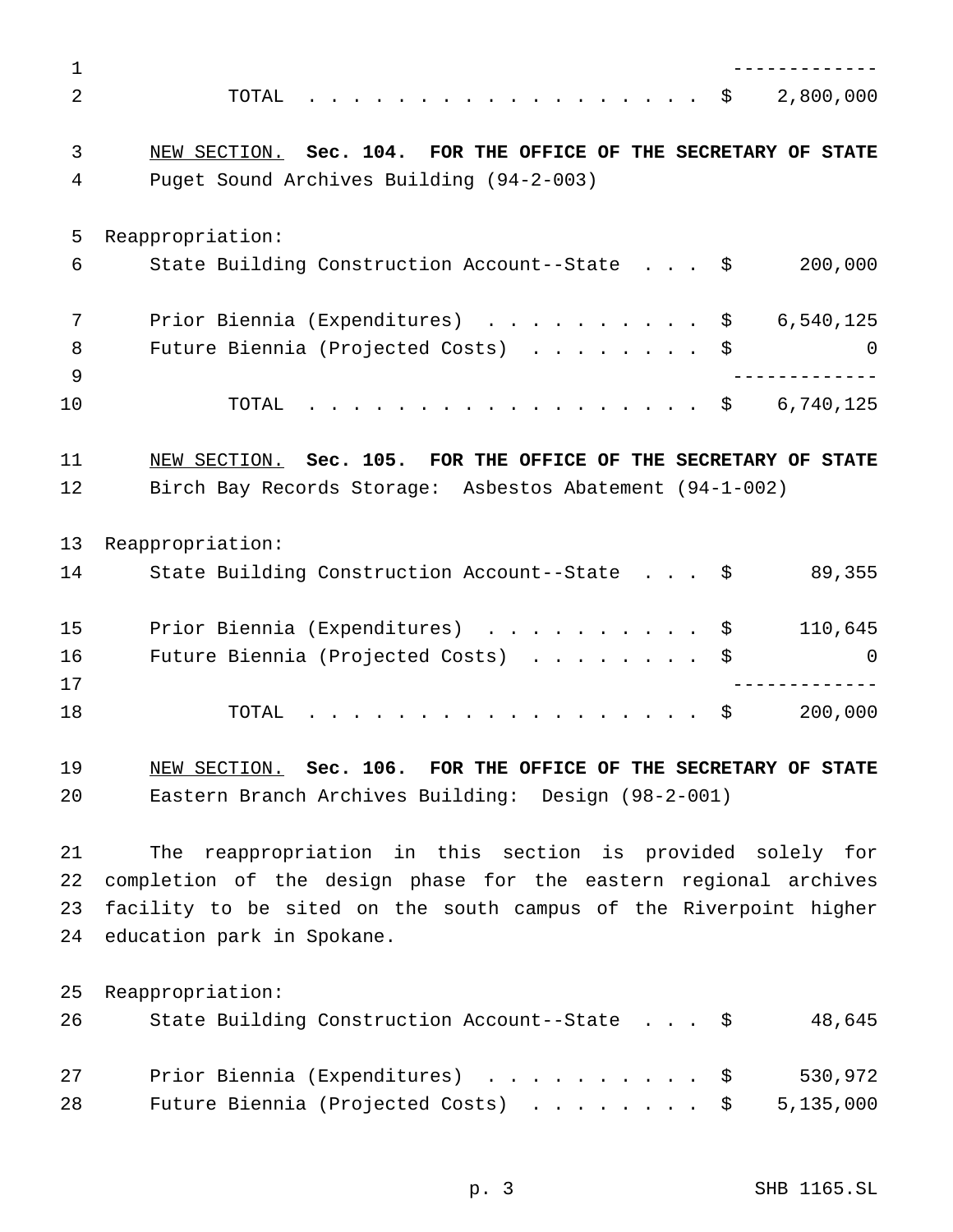| ጥለጥለ |  |  |  |  |  |  |  |  |  |  | $\cdots$ \$ 5,714,617 |
|------|--|--|--|--|--|--|--|--|--|--|-----------------------|

## NEW SECTION. **Sec. 107. FOR THE DEPARTMENT OF COMMUNITY, TRADE, AND ECONOMIC DEVELOPMENT**

Community Economic Revitalization (86-1-001) (00-2-001)

 The reappropriation in this section from the public facilities construction loan revolving account is subject to the following conditions and limitations:

 (1) The department shall ensure that all funds transferred from the public works assistance account into the public facilities construction loan revolving account during the 1997-99 biennium are used only for loans to local governments.

 (2) The department shall also ensure that all principal and interest payments from these loans are paid into the public works assistance account.

 (3) The new appropriation from the public facility construction loan revolving account shall be used solely to provide loans to eligible local governments and grants to the extent permitted by law. The department shall ensure that all principal and interest payments from loans made on moneys from this account are paid into this account.

|    | 21 Reappropriation: |                                                                |  |
|----|---------------------|----------------------------------------------------------------|--|
| 22 |                     | Public Works Assistance Account--State $\frac{1}{5}$ 1,539,515 |  |
| 23 |                     | Public Facility Construction Loan Revolving                    |  |
| 24 |                     | Account--State \$ 9,500,000                                    |  |
| 25 |                     |                                                                |  |
| 26 |                     | Subtotal Reappropriation \$ 11,539,515                         |  |

| 27 | Appropriation:                                          |  |
|----|---------------------------------------------------------|--|
| 28 | Public Facility Construction Loan Revolving             |  |
| 29 | Account--State \$ 13,000,000                            |  |
| 30 | Prior Biennia (Expenditures) \$<br>559,003              |  |
| 31 | Future Biennia (Projected Costs) $\ldots$ \$ 36,000,000 |  |
| 32 |                                                         |  |
| 33 | . \$ 60,598,518<br>TOTAL                                |  |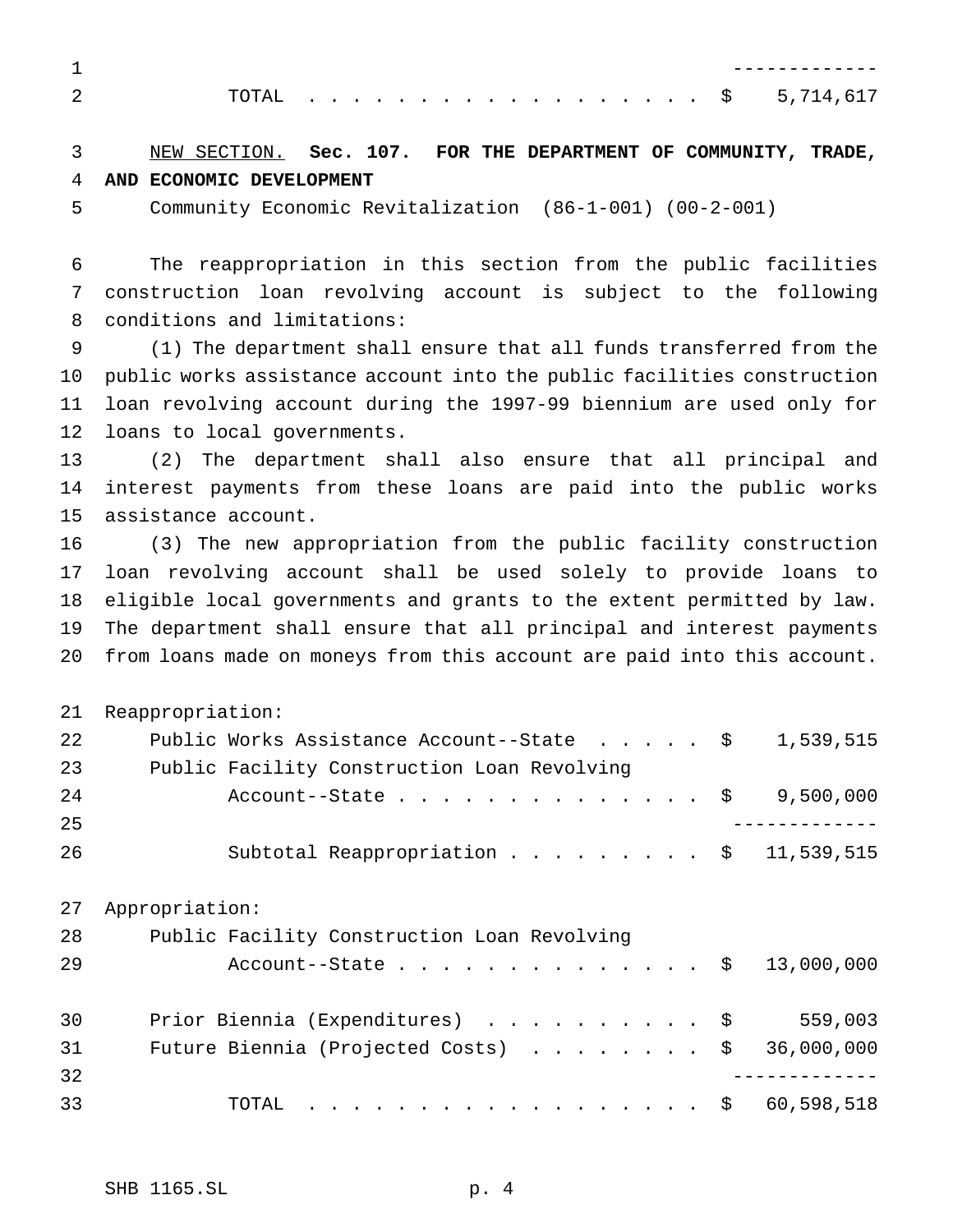NEW SECTION. **Sec. 108. FOR THE DEPARTMENT OF COMMUNITY, TRADE,**

**AND ECONOMIC DEVELOPMENT**

County Public Facility Construction (00-2-010)

 The appropriations in this section shall be used solely for financial assistance to distressed counties that have experienced extraordinary costs due to the location of a major new business facility or the substantial expansion of an existing business facility in the county. The entire appropriation from the state building construction account shall be provided as a grant to support the Grays Harbor water system project.

Appropriation:

| 12 | Distressed County Facilities Construction               |             |
|----|---------------------------------------------------------|-------------|
| 13 | Loan Account--State $\ldots$ \$                         | 4,000,000   |
| 14 | State Building Construction Account--State \$           | 3,500,000   |
| 15 |                                                         |             |
| 16 | Subtotal Appropriation \$                               | 7,500,000   |
| 17 | Prior Biennia (Expenditures) \$                         | $\mathbf 0$ |
| 18 | Future Biennia (Projected Costs) $\ldots$ \$ 16,000,000 |             |
| 19 |                                                         |             |
| 20 | . \$<br>TOTAL                                           | 23,500,000  |
|    |                                                         |             |

## \*NEW SECTION. **Sec. 109. FOR THE DEPARTMENT OF COMMUNITY, TRADE, AND ECONOMIC DEVELOPMENT**

Burke Museum Governance and Siting Study

 The appropriation in this section is subject to the following condition and limitation:

 Funds are provided for <sup>a</sup> study of the governance of the Burke museum and for an examination of the potential expansion of the museum facility including siting issues. The study shall be facilitated by the department. The study members shall include representatives from the University of Washington, the department of community, trade, and economic development's tourism and economic development units, the executive director of the Washington state historical society, the city of Seattle, King county, and members of the community and businesses from various geographic regions of the state. The department shall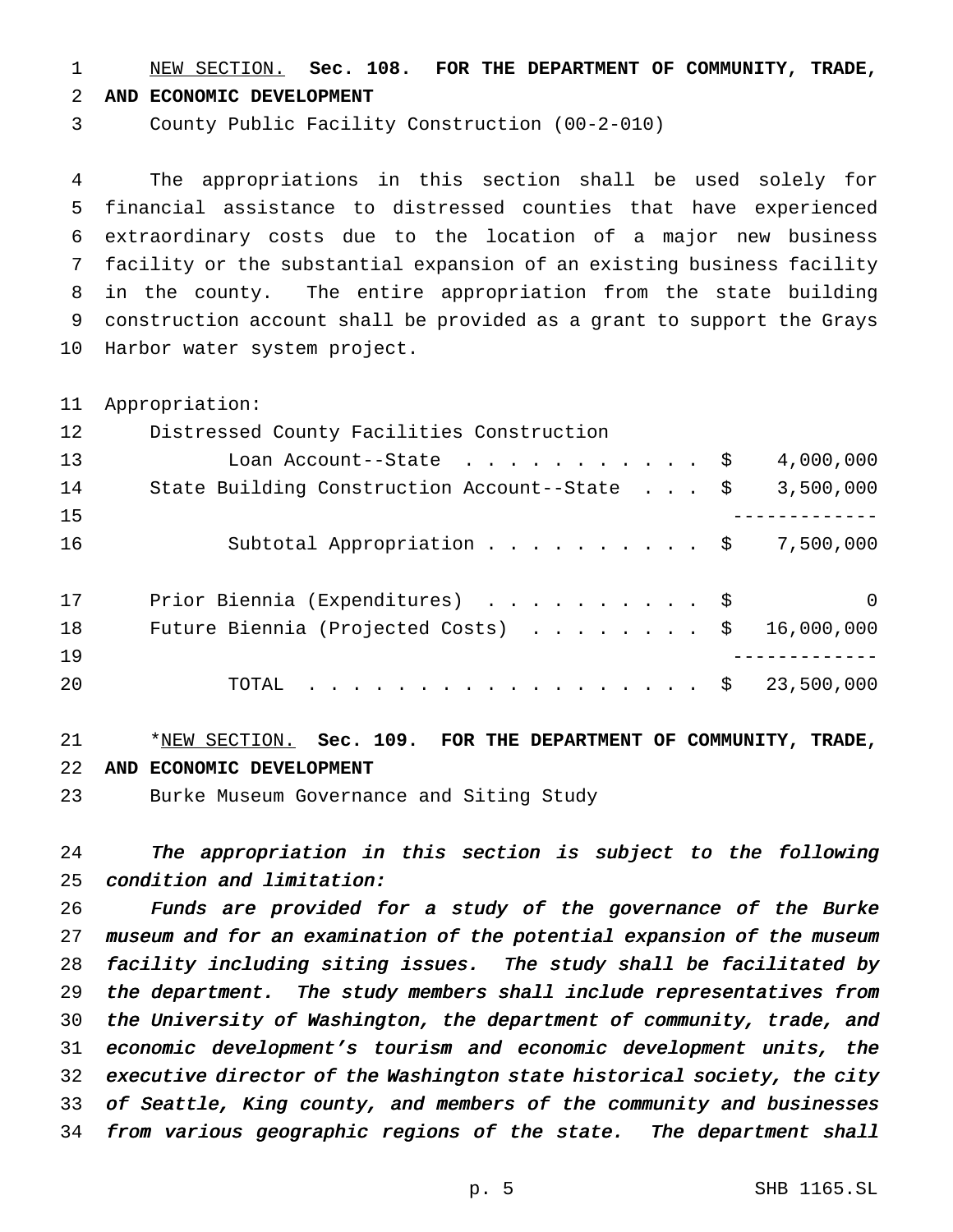provide <sup>a</sup> report to the legislature by June 30, 2001, outlining funding strategies for an expanded state natural history museum which recognizes the limited state resources for capital facilities programmatic enhancements, and outlines alternative funding resources and partners.

 Appropriation: University of Washington Building 8 Account--State..................\$ 350,000 9 Prior Biennia (Expenditures) . . . . . . . . . \$ 0 10 Future Biennia (Projected Costs) . . . . . . . \$ 0 ------------- TOTAL .................. \$ 350,000 **\*Sec. 109 was partially vetoed. See message at end of chapter.**

# NEW SECTION. **Sec. 110. FOR THE DEPARTMENT OF COMMUNITY, TRADE, AND ECONOMIC DEVELOPMENT**

Public Works Trust Fund (94-2-001) (00-2-002)

 The appropriation in this section is subject to the following conditions and limitations:

 (1) \$10,000,000 of the new appropriation in this section is provided solely for the preconstruction program as set forth in RCW 43.155.068.

 (2) \$2,000,000 of the new appropriation in this section is for the emergency loan program as set forth in RCW 43.155.065.

| 25 | Public Works Assistance Account--State $\frac{1}{9}$ , 446, 108  |
|----|------------------------------------------------------------------|
| 26 | Appropriation:                                                   |
| 27 | Public Works Assistance Account--State $\frac{1}{5}$ 203,150,000 |
|    |                                                                  |
| 28 | Prior Biennia (Expenditures) \$ 68,904,717                       |
| 29 | Future Biennia (Projected Costs) $\ldots$ \$ 852,600,000         |
| 30 |                                                                  |
| 31 | TOTAL \$1,304,100,825                                            |
|    |                                                                  |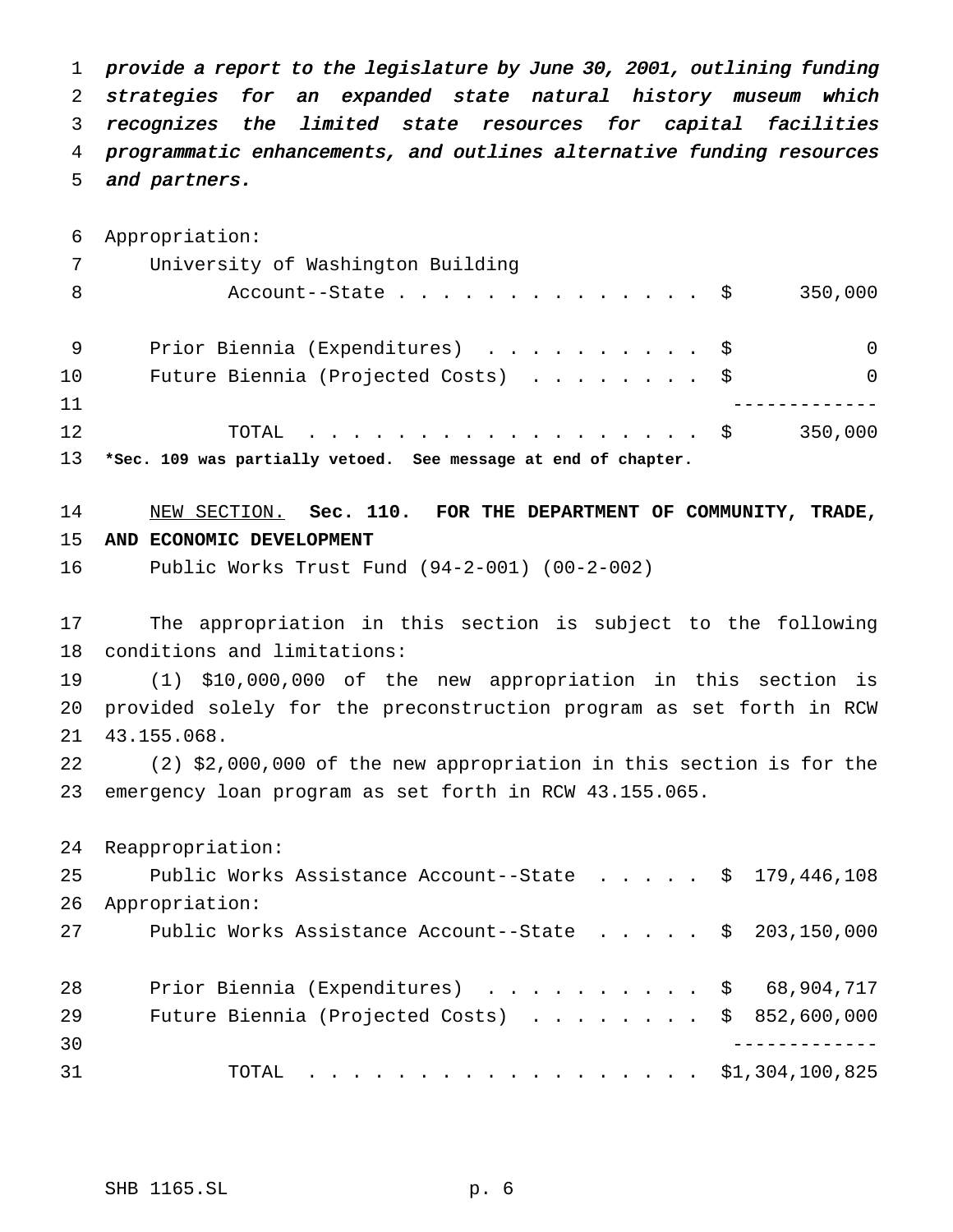NEW SECTION. **Sec. 111. FOR THE DEPARTMENT OF COMMUNITY, TRADE, AND ECONOMIC DEVELOPMENT**

 Housing Assistance, Weatherization, and Affordable Housing (88-5- 015) (00-2-003)

 The appropriations in this section are subject to the following conditions and limitations:

 (1) \$5,000,000 of the new appropriation from the state building construction account is provided solely to promote development of safe and affordable housing units for persons eligible for services from the division of developmental disabilities within the department of social and health services.

 (2) \$1,800,000 of the reappropriation from the state building construction account is provided solely to promote development of safe and affordable housing units for persons eligible for services from the division of developmental disabilities within the department of social and health services.

 (3) \$1,000,000 of the new appropriation from the state building construction account is provided solely for shelters, transitional housing, or other housing facilities for victims of domestic violence.

 Reappropriation: State Building Construction Account--State . . . \$ 22,000,000 Appropriation: 23 State Building Construction Account--State . . . \$ 57,500,000 24 Washington Housing Trust Account--State . . . . \$ 4,300,000 ------------- Subtotal Appropriation.......... \$ 61,800,000 27 Prior Biennia (Expenditures) . . . . . . . . . \$ 43,790,503 Future Biennia (Projected Costs) ........ \$ 200,000,000 ------------- 30 TOTAL . . . . . . . . . . . . . . . . \$ 327,590,503

NEW SECTION. **Sec. 112. FOR THE DEPARTMENT OF COMMUNITY, TRADE,**

**AND ECONOMIC DEVELOPMENT**

Development Loan Fund (88-2-006) (00-2-004)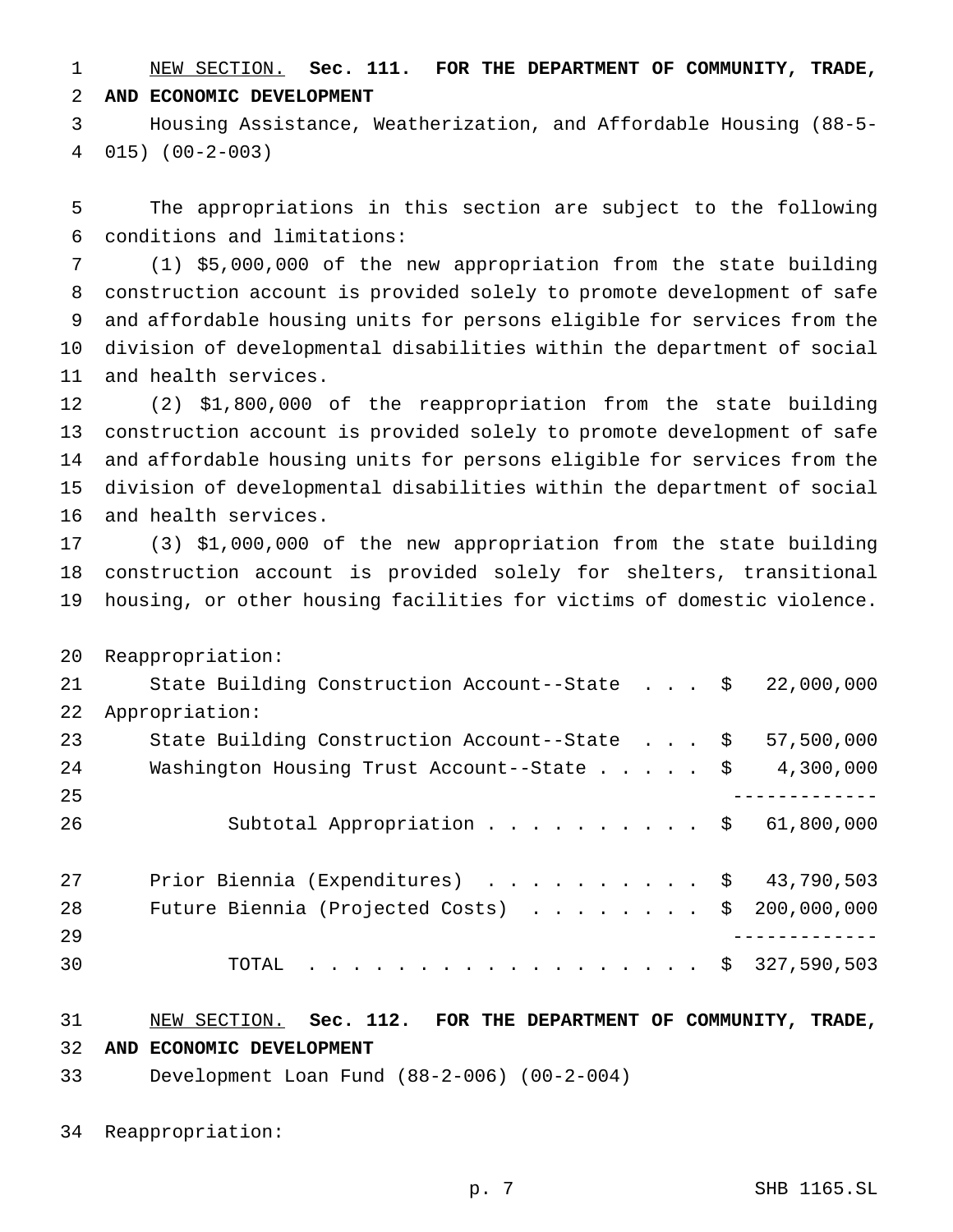| $\mathbf 1$<br>2 | State Building Construction Account--State \$<br>Washington State Development Loan |      | 558,716          |
|------------------|------------------------------------------------------------------------------------|------|------------------|
| 3                | Account--State                                                                     |      | 2,439,932<br>\$  |
| 4<br>5           | Subtotal Reappropriation $\frac{1}{998,648}$                                       |      |                  |
| 6                | Appropriation:                                                                     |      |                  |
| 7                | Washington State Development Loan                                                  |      |                  |
| 8                | Account--State                                                                     | - \$ | 3,500,000        |
| 9                | Prior Biennia (Expenditures) \$                                                    |      | 805,237          |
| 10               | Future Biennia (Projected Costs)                                                   |      | 18,000,000<br>\$ |
| 11               |                                                                                    |      |                  |
| 12               | $\cdot$ \$ 25,303,885<br>TOTAL                                                     |      |                  |
| 13               | NEW SECTION. Sec. 113. FOR THE DEPARTMENT OF COMMUNITY, TRADE,                     |      |                  |
| 14               | AND ECONOMIC DEVELOPMENT                                                           |      |                  |
| 15               | Building for the Arts (92-5-100) (00-2-005)                                        |      |                  |
| 16               |                                                                                    |      |                  |
|                  | The appropriation in this section is subject to the following                      |      |                  |
| 17               | conditions and limitations:                                                        |      |                  |
| 18               | (1) The following projects are eligible for funding:                               |      |                  |
| 19               | Location                                                                           |      | Recommendation   |
| 20               | Projects Previously Approved                                                       |      |                  |
| 21               | Columbia Theatre (Phase II), Longview                                              |      | \$75,000         |
| 22               | Mt. Baker Theatre (Phase II), Bellingham                                           |      | \$137,000        |
| 23               | People's Lodge, Seattle                                                            |      | \$256,000        |
| 24               | Seattle Symphony, Seattle                                                          |      | \$1,600,000      |
| 25               | New Projects                                                                       |      |                  |
| 26               | Arts West, Seattle                                                                 |      | \$262,000        |
| 27               | Bellevue Art Museum, Bellevue                                                      |      | \$1,250,000      |
| 28               | Chewelah Com. Celebrations, Chewelah                                               |      | \$6,500          |
| 29               | Children's Museum/Spokane, Spokane                                                 |      | \$62,000         |
| 30               | Columbia Point (Phase II), Richland                                                |      | \$428,000        |
| 31               | Everett Theatre, Everett                                                           |      | \$91,000         |
| 32               | Filipino-American Community Hall, Bainbridge Island                                |      | \$32,000         |
| 33               | Gladish Center, Pullman                                                            |      | \$36,000         |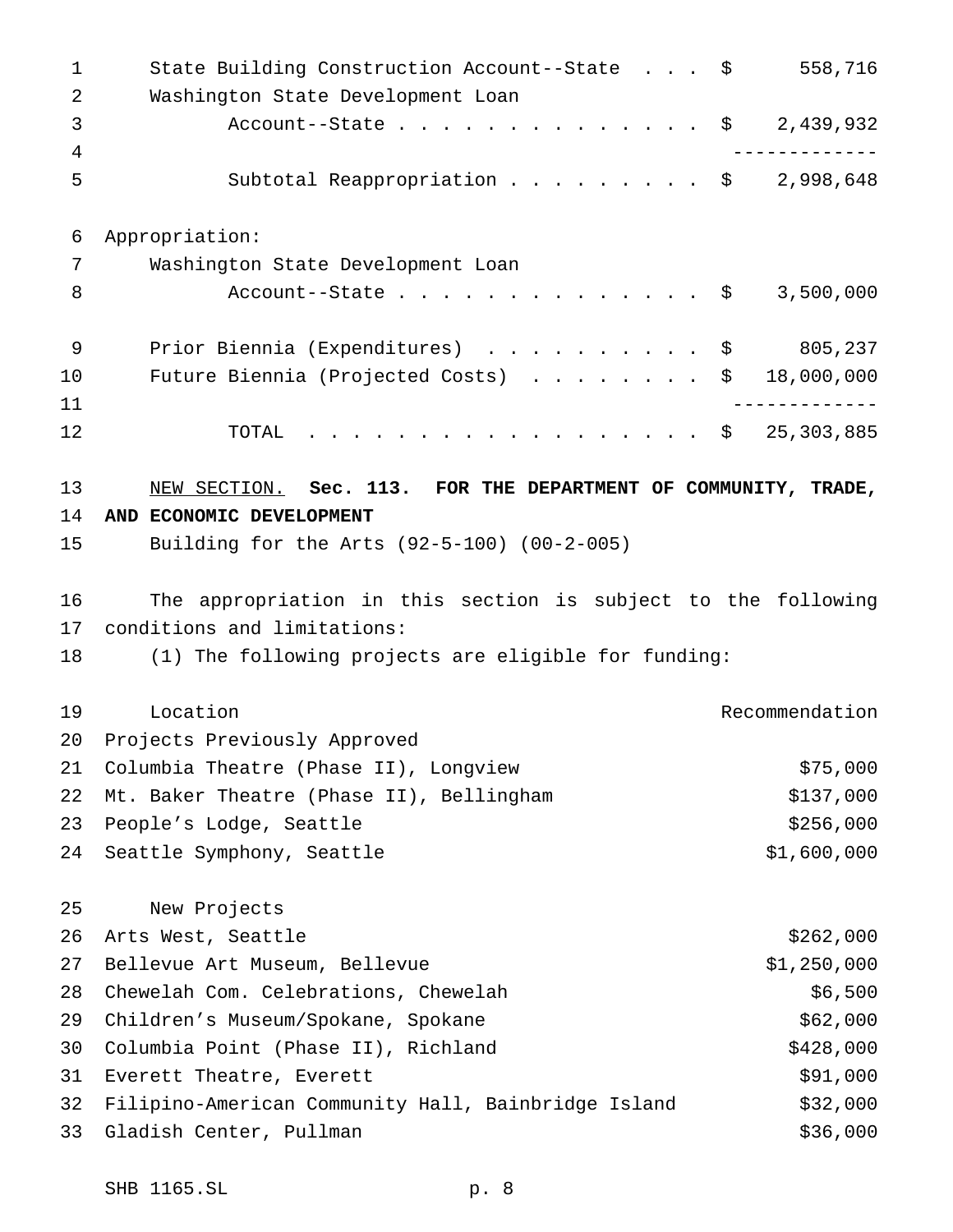|    | 1 Harlequin Productions, Olympia       | \$170,000   |
|----|----------------------------------------|-------------|
| 2  | Harrington Opera House, Harrington     | \$35,000    |
| 3  | Icicle Creek Music Center, Leavenworth | \$54,000    |
| 4  | Intiman Theatre, Seattle               | \$380,000   |
| 5  | International Glass Museum, Tacoma     | \$750,000   |
| 6  | Kirkland Arts Center, Kirkland         | \$9,900     |
| 7  | Knutzen Theatre, Federal Way           | \$413,000   |
| 8  | Maple Hall, La Conner                  | \$135,000   |
| 9  | Nisqually Cultural Museum, Olympia     | \$2,400     |
| 10 | Pottery Northwest, Seattle             | \$298,000   |
| 11 | Richard Hugo House, Seattle            | \$50,000    |
| 12 | Spokane Civic Theatre, Spokane         | \$69,000    |
| 13 | Tacoma Art Museum, Tacoma              | \$1,250,000 |
| 14 | West Olympic Council/Arts, Forks       | \$18,000    |
|    |                                        |             |

Total All Projects \$7,869,800

 (2) State grants shall not exceed fifteen percent of either the estimated total capital cost or actual capital cost of a project, whichever is less. The remaining portions of the project capital costs shall be a match from nonstate sources. The match may include cash and land value. The department is authorized to set matching requirements for individual projects.

 (3) State grants shall be distributed in the order in which matching requirements are met. The department may fund projects that demonstrate adequate progress and have secured the necessary match funding. The recommendations for funding in this section do not imply a commitment on the part of the state. Those projects listed in subsection (1) of this section that do not receive funding from the appropriation in this section are required to recompete for future funding.

 (4) By December 15, 1999, the department shall submit a report to the appropriate fiscal committees of the legislature on the progress of the building for the arts program, including a list of projects funded under this section.

Reappropriation:

 State Building Construction Account--State . . . \$ 3,099,519 Appropriation: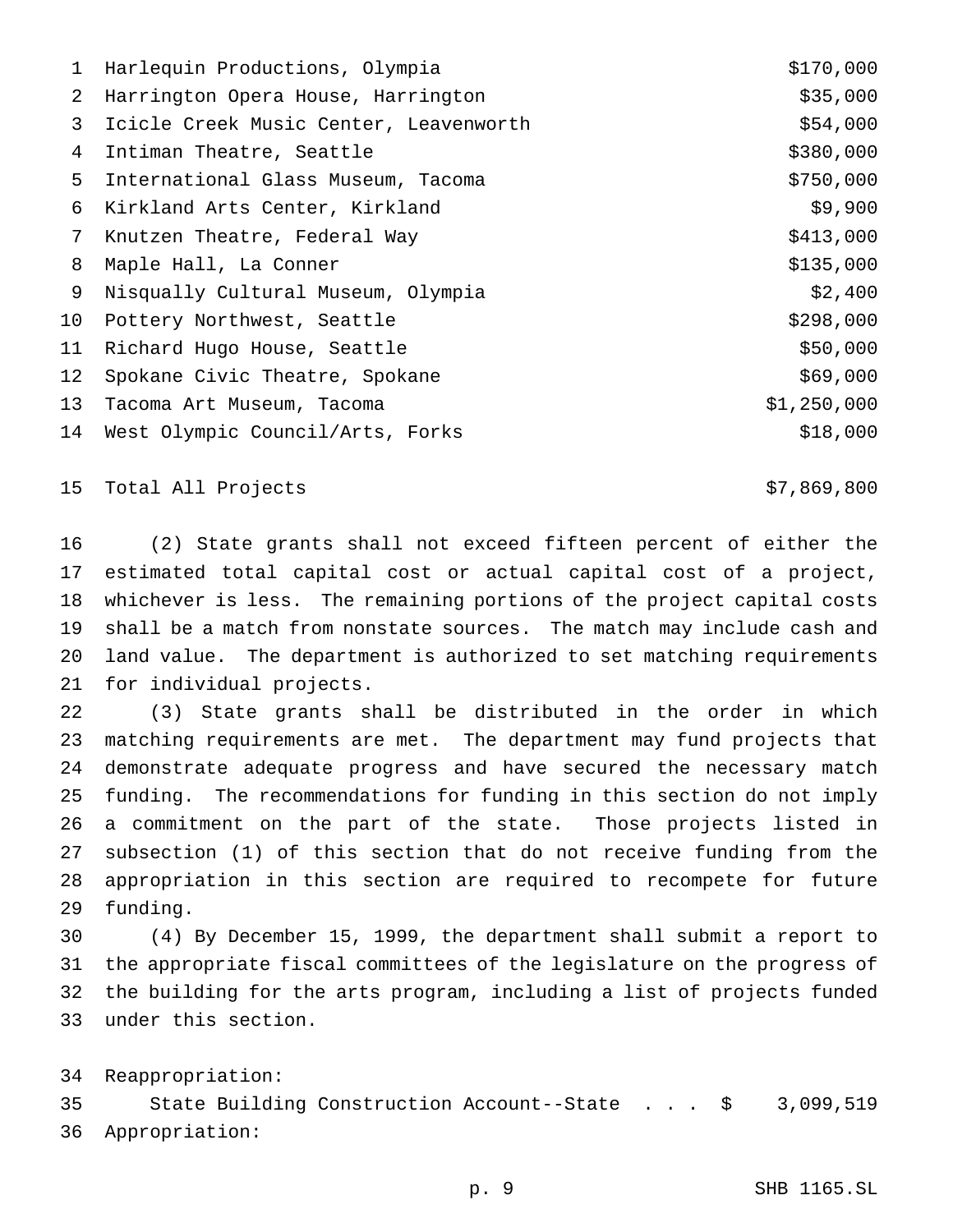1 State Building Construction Account--State . . . \$ 5,600,000 2 Prior Biennia (Expenditures) . . . . . . . . . \$ 4,444,375 3 Future Biennia (Projected Costs) . . . . . . . \$ 16,000,000 ------------- TOTAL .................. \$ 29,143,894 NEW SECTION. **Sec. 114. FOR THE DEPARTMENT OF COMMUNITY, TRADE, AND ECONOMIC DEVELOPMENT** Community Services Facilities Program (98-2-007) (00-2-006) The appropriation in this section is subject to the following conditions and limitations: (1) The state grant may provide no more than twenty-five percent of either the estimated total capital cost or actual total capital cost, whichever is less. The remaining portion of the project capital cost shall be a match from nonstate sources and may include cash, land value, and other in-kind contributions. (2) \$1,500,000 is provided for development, renovation, and expansion of boys and girls clubs in Washington. Reappropriation: State Building Construction Account--State . . . \$ 1,416,470 Appropriation: State Building Construction Account--State . . . \$ 4,000,000 22 Prior Biennia (Expenditures) . . . . . . . . . \$ 3,022,997 23 Future Biennia (Projected Costs) . . . . . . . \$ 16,000,000 ------------- TOTAL .................. \$ 24,439,467 NEW SECTION. **Sec. 115. FOR THE DEPARTMENT OF COMMUNITY, TRADE, AND ECONOMIC DEVELOPMENT** Drinking Water Assistance Program (98-2-008) (00-2-007)

 The appropriations in this section are subject to the following conditions and limitations:

 (1) Funding from the state shall be matched with new federal sources to improve the quality of drinking water in the state, and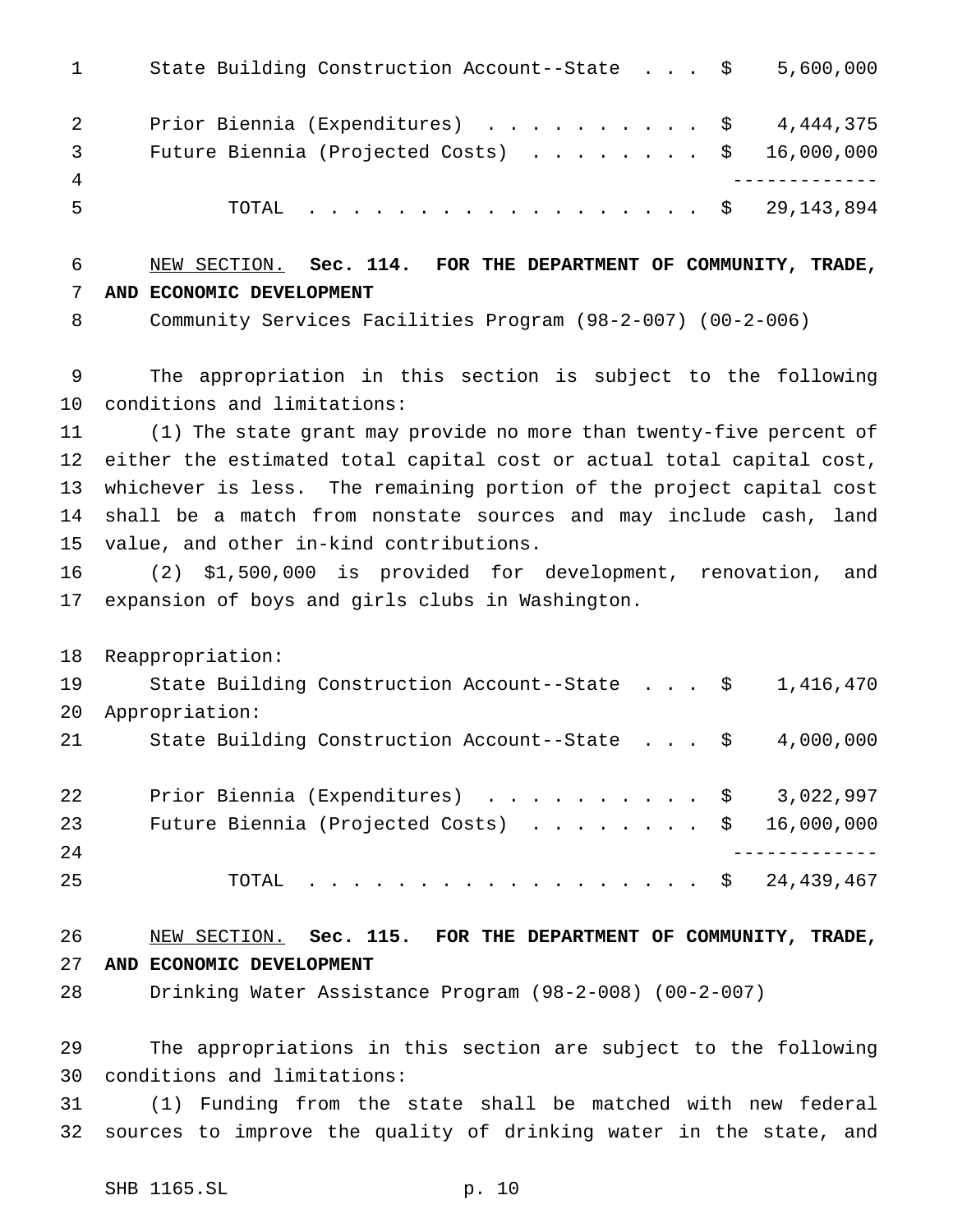shall be used solely for projects that achieve the goals of the federal safe drinking water act.

 (2) The department shall report to the appropriate committees of the legislature by January 1, 2000, on the progress of the program, including administrative and technical assistance procedures, the application process, and funding priorities.

 Reappropriation: 8 Drinking Water Assistance Account--State . . . . \$ 9,058,862 Appropriation: Drinking Water Assistance Account--State .... \$ 7,700,000 11 Prior Biennia (Expenditures) . . . . . . . . . \$ 890,138 12 Future Biennia (Projected Costs) . . . . . . . \$ 20,000,000 ------------- TOTAL .................. \$ 37,649,000

## NEW SECTION. **Sec. 116. FOR THE DEPARTMENT OF COMMUNITY, TRADE, AND ECONOMIC DEVELOPMENT**

Housing for Homeless Families With Children Program (00-2-009)

 The appropriation in this section is provided solely for the development of additional emergency shelters and transitional housing opportunities for homeless families with children. The department shall endeavor to minimize the amount of these funds that are utilized for staff and administrative purposes.

Appropriation:

| 24 | State Building Construction Account--State $\frac{1}{5}$ 5,000,000 |          |
|----|--------------------------------------------------------------------|----------|
| 25 | Prior Biennia (Expenditures) \$                                    | $\Omega$ |
| 26 | Future Biennia (Projected Costs) $\ldots$ \$ 20,000,000            |          |
| 27 |                                                                    |          |
| 28 | TOTAL \$ 25,000,000                                                |          |

#### NEW SECTION. **Sec. 117. FOR THE DEPARTMENT OF COMMUNITY, TRADE, AND ECONOMIC DEVELOPMENT**

Farm Worker Housing Assistance (00-2-011)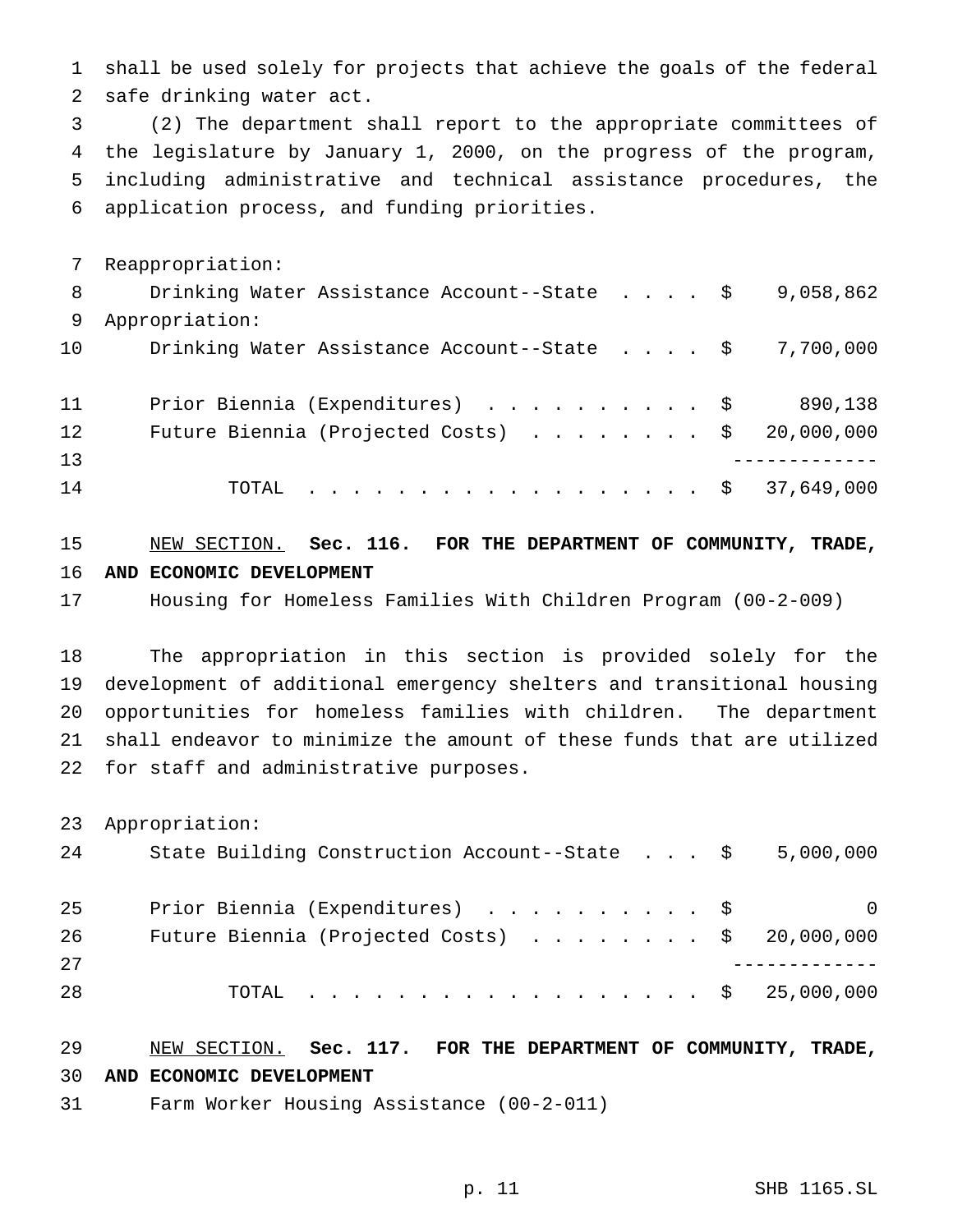The appropriation in this section is subject to the following conditions and limitations:

 (1) The appropriation is provided solely for low-income farmworker housing and low-income temporary farmworker facilities.

 (2) \$2,000,000 of the appropriation is provided for land acquisition in areas that would facilitate development of low-income farmworker housing and facilities.

 (3) It is the intent of the legislature that operation of the facilities built under this section be in compliance with 8 U.S.C. Sec. 1342.

 (4) The department shall endeavor to minimize the amount of these funds that are utilized for staff and administrative purposes.

 (5) By December 15, 1999, the department shall submit a report to the appropriate committees of the legislature on the progress of the development of housing for farmworkers, including a list of projects funded under this section.

 (6) The department shall work with the farmworker housing advisory committee to prioritize funding of projects to the areas of highest need.

 (7) Except as directed in subsection (2) of this section, funding may also be provided, to the extent qualified projects are submitted, for health and safety projects.

Appropriation:

| 24 | State Building Construction Account--State $\frac{1}{5}$ 8,000,000 |          |
|----|--------------------------------------------------------------------|----------|
| 25 | Prior Biennia (Expenditures) \$                                    | $\Omega$ |
| 26 | Future Biennia (Projected Costs) $\ldots$ \$ 32,000,000            |          |
| 27 |                                                                    |          |
| 28 | TOTAL \$ 40,000,000                                                |          |

 NEW SECTION. **Sec. 118. FOR THE DEPARTMENT OF COMMUNITY, TRADE, AND ECONOMIC DEVELOPMENT**

Seventh Street Theatre (90-2-008)

| 33 | State Building Construction Account--State \$ |  |  | 123,984 |
|----|-----------------------------------------------|--|--|---------|
| 34 | Prior Biennia (Expenditures) \$ 6,016         |  |  |         |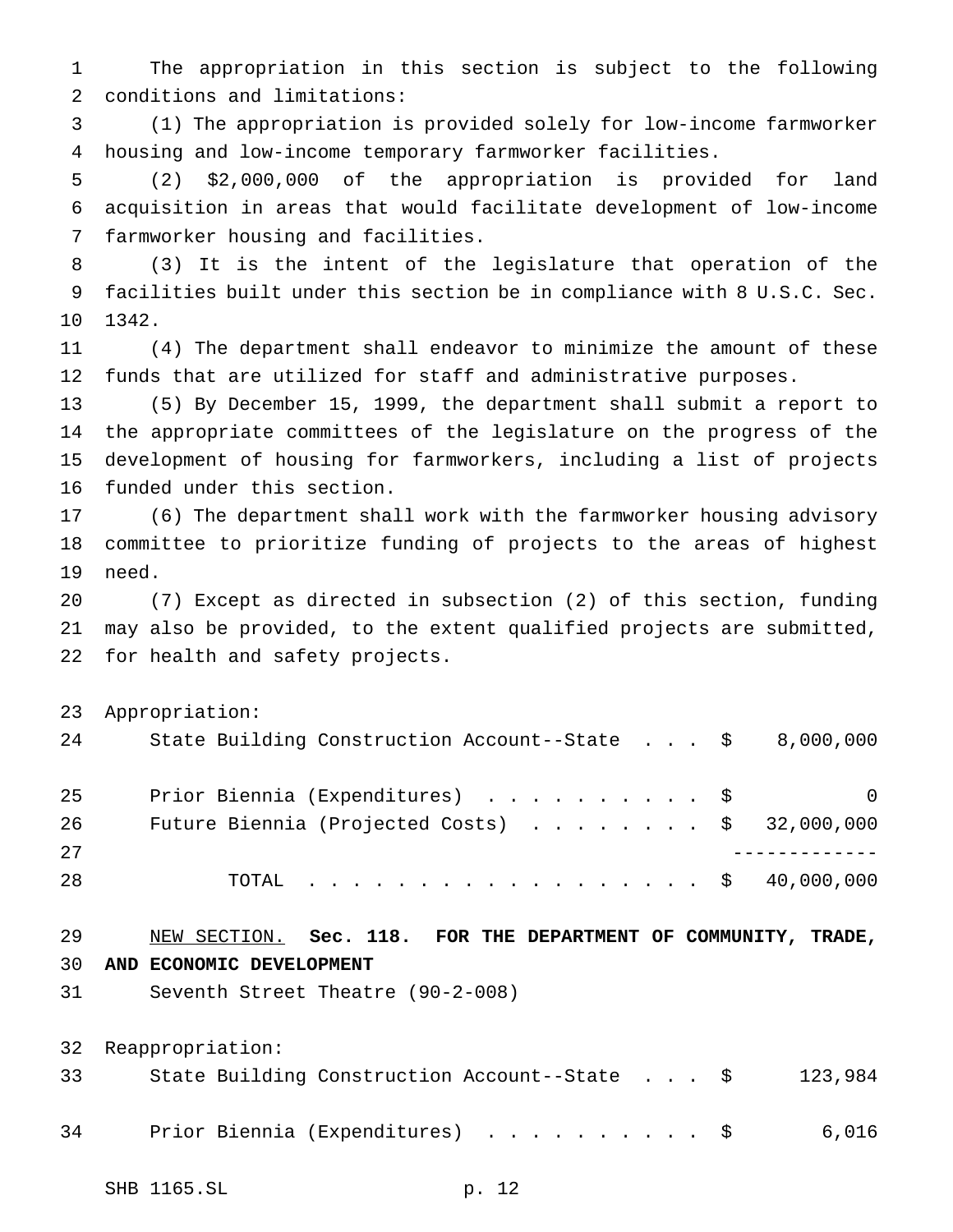|                                   | 1 Future Biennia (Projected Costs) \$ |  |  |  |  |  |  |  |  |  |
|-----------------------------------|---------------------------------------|--|--|--|--|--|--|--|--|--|
|                                   |                                       |  |  |  |  |  |  |  |  |  |
| $\overline{3}$ and $\overline{3}$ | TOTAL $\ldots$ \$ 130,000             |  |  |  |  |  |  |  |  |  |

#### NEW SECTION. **Sec. 119. FOR THE DEPARTMENT OF COMMUNITY, TRADE, AND ECONOMIC DEVELOPMENT**

Snohomish County Drainage (92-2-011)

 The reappropriation in this section shall be matched by at least \$585,000 provided from nonstate sources for capital costs of this project.

Reappropriation:

| 11 | State Building Construction Account--State \$ | 344,829  |
|----|-----------------------------------------------|----------|
| 12 | Prior Biennia (Expenditures) \$               | $\Omega$ |
| 13 | Future Biennia (Projected Costs) \$           | $\Omega$ |
| 14 |                                               |          |
| 15 | TOTAL \$                                      | 344,829  |

## NEW SECTION. **Sec. 120. FOR THE DEPARTMENT OF COMMUNITY, TRADE, AND ECONOMIC DEVELOPMENT**

Challenger Learning Center (93-5-006)

 The reappropriation in this section is subject to the following conditions and limitations:

 (1) The reappropriation is provided solely for support of science 22 education at the Challenger learning center at the museum of flight; and

 (2) Each dollar expended from the reappropriation in this section shall be matched by at least one dollar from nonstate sources for the same purpose.

| 28 | State Building Construction Account--State \$ | 61,673         |
|----|-----------------------------------------------|----------------|
| 29 | Prior Biennia (Expenditures) \$               | 258,639        |
| 30 | Future Biennia (Projected Costs) \$           | $\overline{0}$ |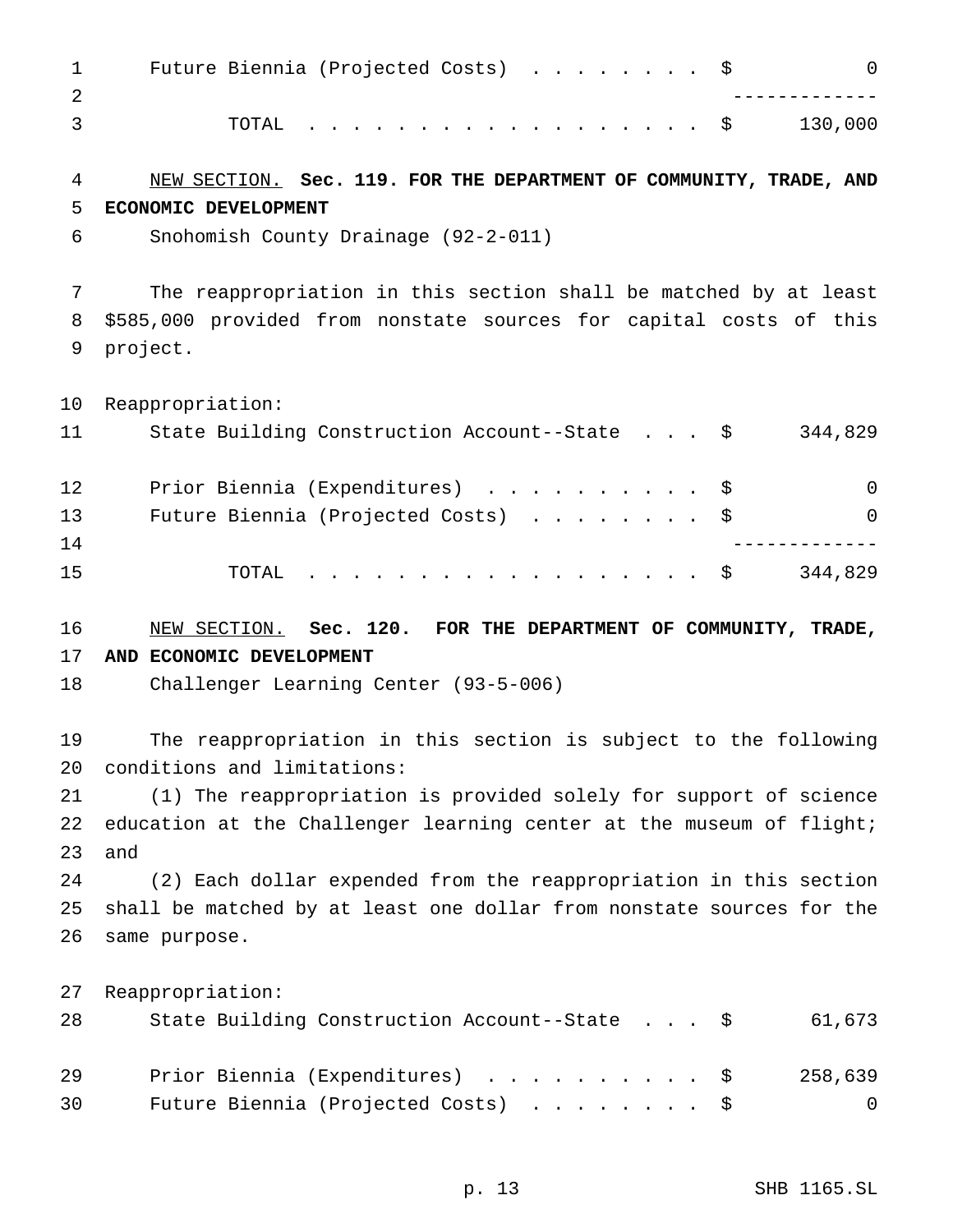## NEW SECTION. **Sec. 121. FOR THE DEPARTMENT OF COMMUNITY, TRADE, AND ECONOMIC DEVELOPMENT**

Washington Technology Center: Equipment (94-2-002)

 The reappropriation in this section is provided solely for equipment installation on the first floor of Fluke Hall. The reappropriation shall be transferred and administered by the University of Washington.

Reappropriation:

| 11 | State Building Construction Account--State \$ | 9,435    |
|----|-----------------------------------------------|----------|
| 12 | Prior Biennia (Expenditures) \$               | $\Omega$ |
| 13 | Future Biennia (Projected Costs) $\ldots$ \$  | $\Omega$ |
| 14 |                                               |          |
| 15 | TOTAL $\ldots$ \$                             | 9,435    |

 NEW SECTION. **Sec. 122. FOR THE DEPARTMENT OF COMMUNITY, TRADE, AND ECONOMIC DEVELOPMENT**

Olympic Peninsula Natural History Museum (94-2-005)

 The reappropriation in this section is subject to the following conditions and limitations:

 (1) Each two dollars expended from this reappropriation shall be matched by at least one dollar from other sources. The match may include cash, land, and in-kind donations.

 (2) It is the intent of the legislature that this reappropriation represents a one-time grant for this project.

| 27 | State Building Construction Account--State \$ | 164,827  |
|----|-----------------------------------------------|----------|
| 28 | Prior Biennia (Expenditures) \$               | $\Omega$ |
| 29 | Future Biennia (Projected Costs) \$           | $\Omega$ |
| 30 |                                               |          |
| 31 | TOTAL \$                                      | 164,827  |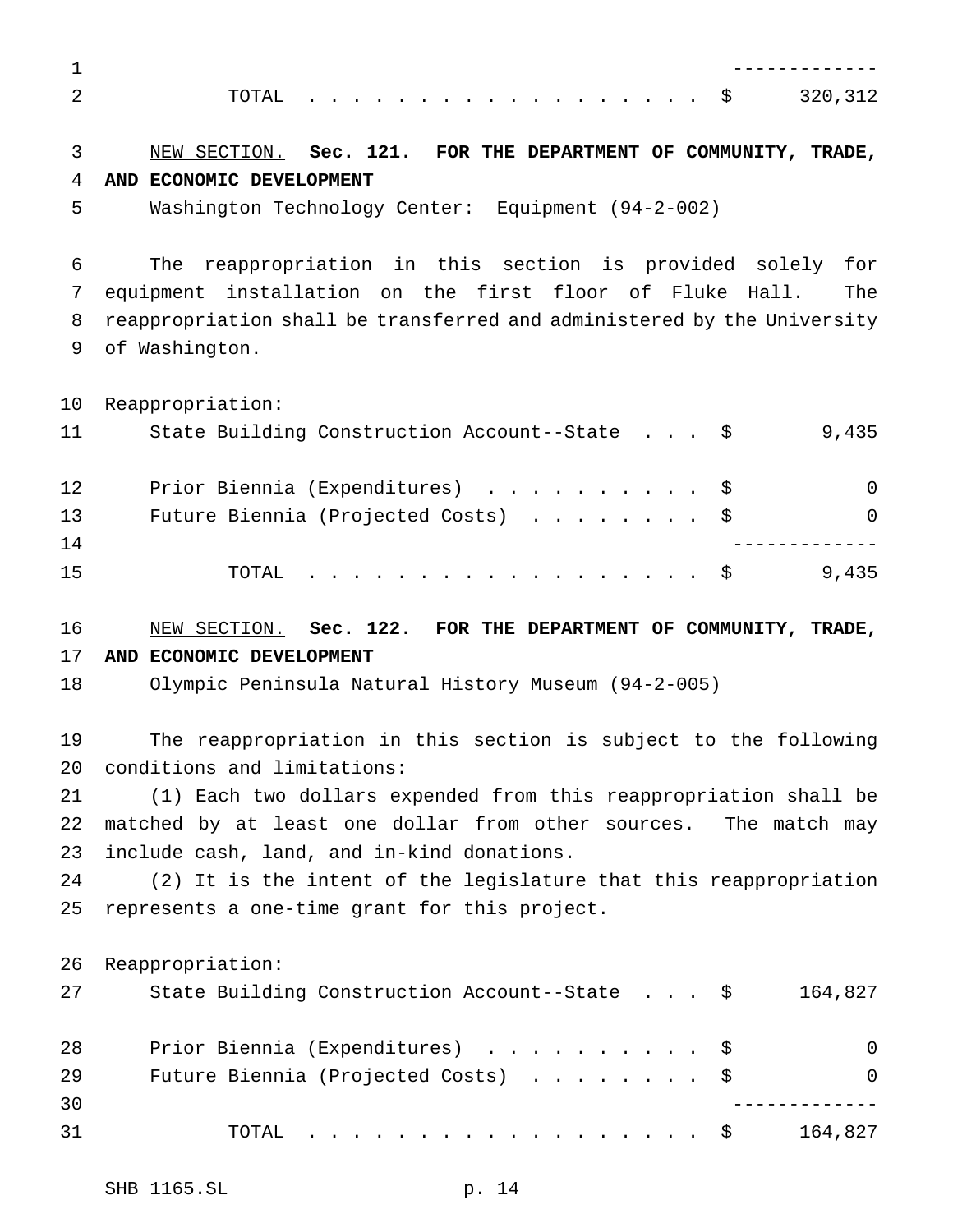NEW SECTION. **Sec. 123. FOR THE DEPARTMENT OF COMMUNITY, TRADE, AND ECONOMIC DEVELOPMENT**

Thorp Grist Mill (94-2-007)

 The total state funding in this section shall be matched by at least \$47,500 from nonstate and nonfederal sources. The match may include cash or in-kind contributions. The department shall assist the Thorp Mill town historical preservation society in soliciting moneys from the intermodal surface transportation efficiency act to support the project.

 Reappropriation: 11 State Building Construction Account--State . . . \$ 23,425 12 Prior Biennia (Expenditures) . . . . . . . . . \$ 39,449 Future Biennia (Projected Costs) ........ \$ 0 ------------- 15 TOTAL . . . . . . . . . . . . . . . . \$ 62,874 NEW SECTION. **Sec. 124. FOR THE DEPARTMENT OF COMMUNITY, TRADE, AND ECONOMIC DEVELOPMENT** Daybreak Star Center (94-2-100) Reappropriation: State Building Construction Account--State . . . \$ 155,274 Prior Biennia (Expenditures) .......... \$ 514,416

| 22  | Future Biennia (Projected Costs) \$ |         |
|-----|-------------------------------------|---------|
| 23  |                                     |         |
| 2.4 | TOTAL \$                            | 669,690 |

 NEW SECTION. **Sec. 125. FOR THE DEPARTMENT OF COMMUNITY, TRADE, AND ECONOMIC DEVELOPMENT**

Timber Ports Capital Asset Improvement (94-2-102)

 The appropriation in this section is provided to continue assisting the ports of Grays Harbor, Port Angeles, and Longview with infrastructure development and facilities improvements to increase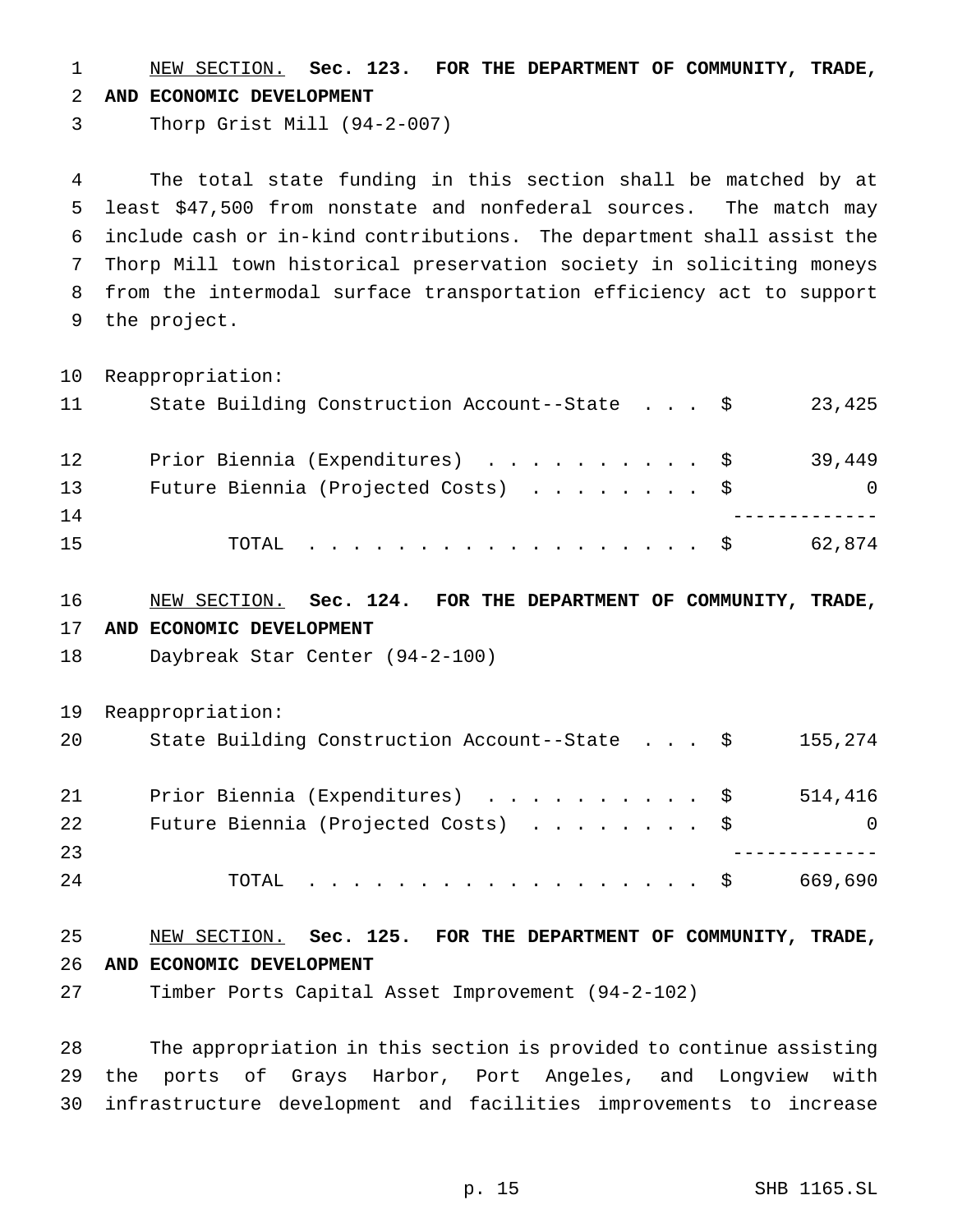economic diversity and enhance employment opportunities. The reappropriation is subject to the following conditions and limitations: (1) Each port shall provide, at a minimum, six dollars of nonstate match for every five dollars received from the reappropriation. The match may include cash and land value. (2) State assistance to each port shall not exceed the following

amounts:

|    | Port            | Amount      |
|----|-----------------|-------------|
|    | 9 Grays Harbor  | \$564,000   |
|    | 10 Port Angeles | \$1,500,000 |
| 11 | Lonqview        | \$1,855,000 |

Reappropriation:

| 13 | State Building Construction Account--State \$ | 941,479 |
|----|-----------------------------------------------|---------|
| 14 | Prior Biennia (Expenditures) \$ 1,359,689     |         |
| 15 | Future Biennia (Projected Costs) \$           | 0       |
| 16 |                                               |         |
| 17 | TOTAL \$ 2,301,168                            |         |

### NEW SECTION. **Sec. 126. FOR THE DEPARTMENT OF COMMUNITY, TRADE, AND ECONOMIC DEVELOPMENT**

Mirabeau Point Community Complex (98-2-010)

 The reappropriation in this section is subject to the following conditions and limitations:

 (1) The amount is provided solely for a grant to Spokane county for design and development costs for Mirabeau Point community complex.

 (2) The amount represents the entire state contribution to the project and shall be matched by \$8,500,000 in contributions toward the project from nonstate sources.

| 29 | State Building Construction Account--State $\frac{1}{9}$ 1,206,437 |  |  |  |         |
|----|--------------------------------------------------------------------|--|--|--|---------|
| 30 | Prior Biennia (Expenditures) \$                                    |  |  |  | 293,563 |
| 31 | Future Biennia (Projected Costs) \$                                |  |  |  | - 0     |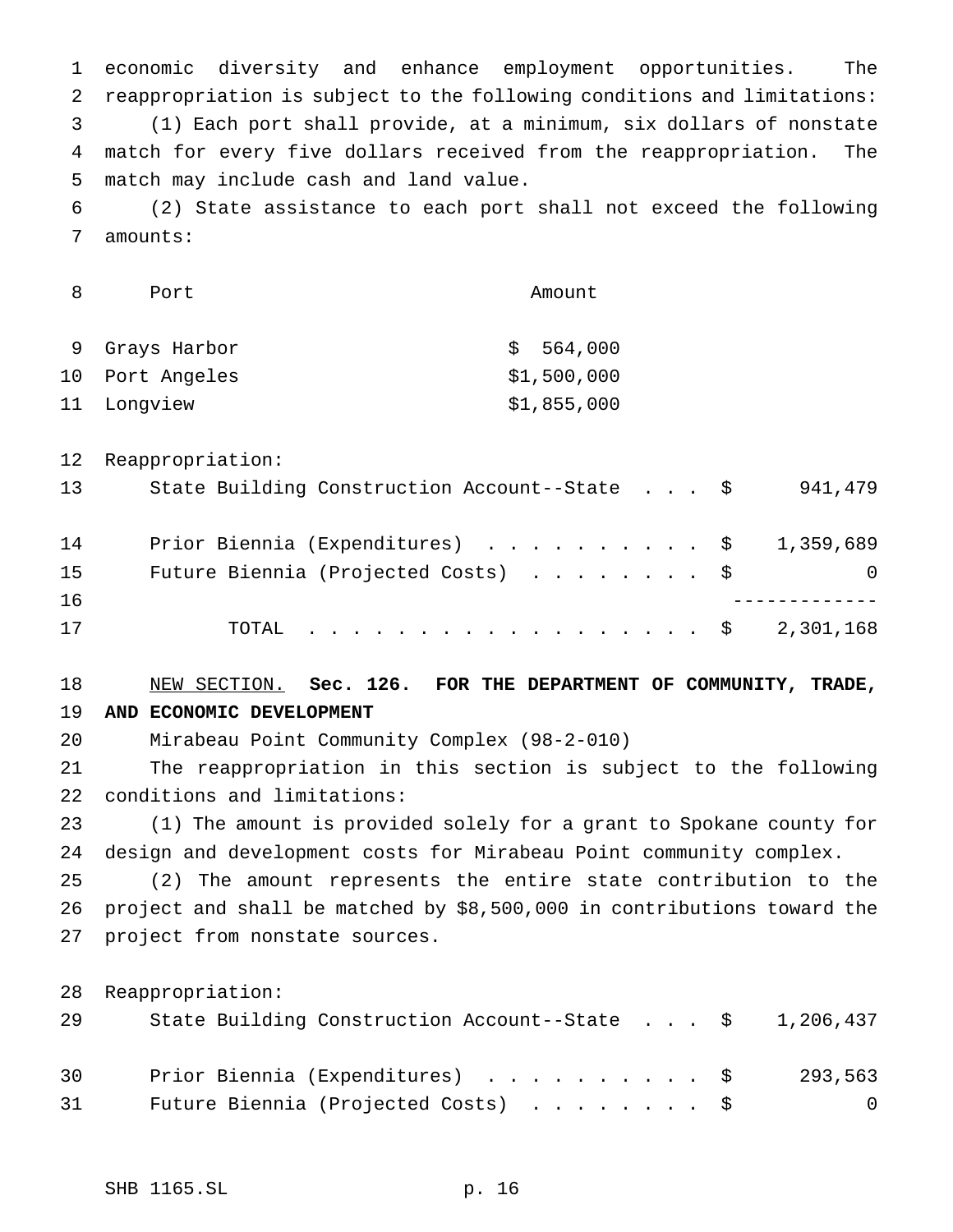|  |  |  |  |  |  |  |  |  |  |  | 1.500.000 |
|--|--|--|--|--|--|--|--|--|--|--|-----------|

## NEW SECTION. **Sec. 127. FOR THE DEPARTMENT OF COMMUNITY, TRADE, AND ECONOMIC DEVELOPMENT**

Infrastructure Needs Assessment (99-2-008)

 The reappropriation in this section is subject to the following conditions and limitations:

 (1) The public works board, "board", in consultation with the department of community, trade, and economic development, shall contract for a local government infrastructure needs assessment. The board shall issue a progress report to the governor, house of representatives capital budget committee, the senate ways and means committee, the joint legislative transportation committee, the house of representative government administration committee, and the senate government operations committee by January 31, 1999. The final report shall be delivered by June 30, 1999.

 (2) The infrastructure needs assessment shall use local capital improvement plans, to the extent available, to identify local government infrastructure needs for the planning, acquisition, construction, repair, replacement, rehabilitation, or improvements necessary for the next six years. The definitions and principles to be used in determining infrastructure needs shall be those set forth in chapter 36.70A RCW, including economic development. The infrastructure assessment shall also include a listing, description and evaluation of utilization of all private and public financing options, and policy alternatives that would assist in meeting local government infrastructure needs. For the purpose of this infrastructure needs assessment:

 (a) Local government shall include each city, town, and each water, sewer, storm water, and public utility district providing water or sewer services in the state of Washington.

 (b) Infrastructure shall be limited to bridges, roadways, domestic water, sanitary sewer, and storm water systems.

 (3) The board shall contract for the collection and review of local capital expenditure data, the evaluation of local government infrastructure needs, the projection of future infrastructure needs, including needs to meet requirements under chapter 36.70A RCW. The board shall also contract for the development of criteria for a data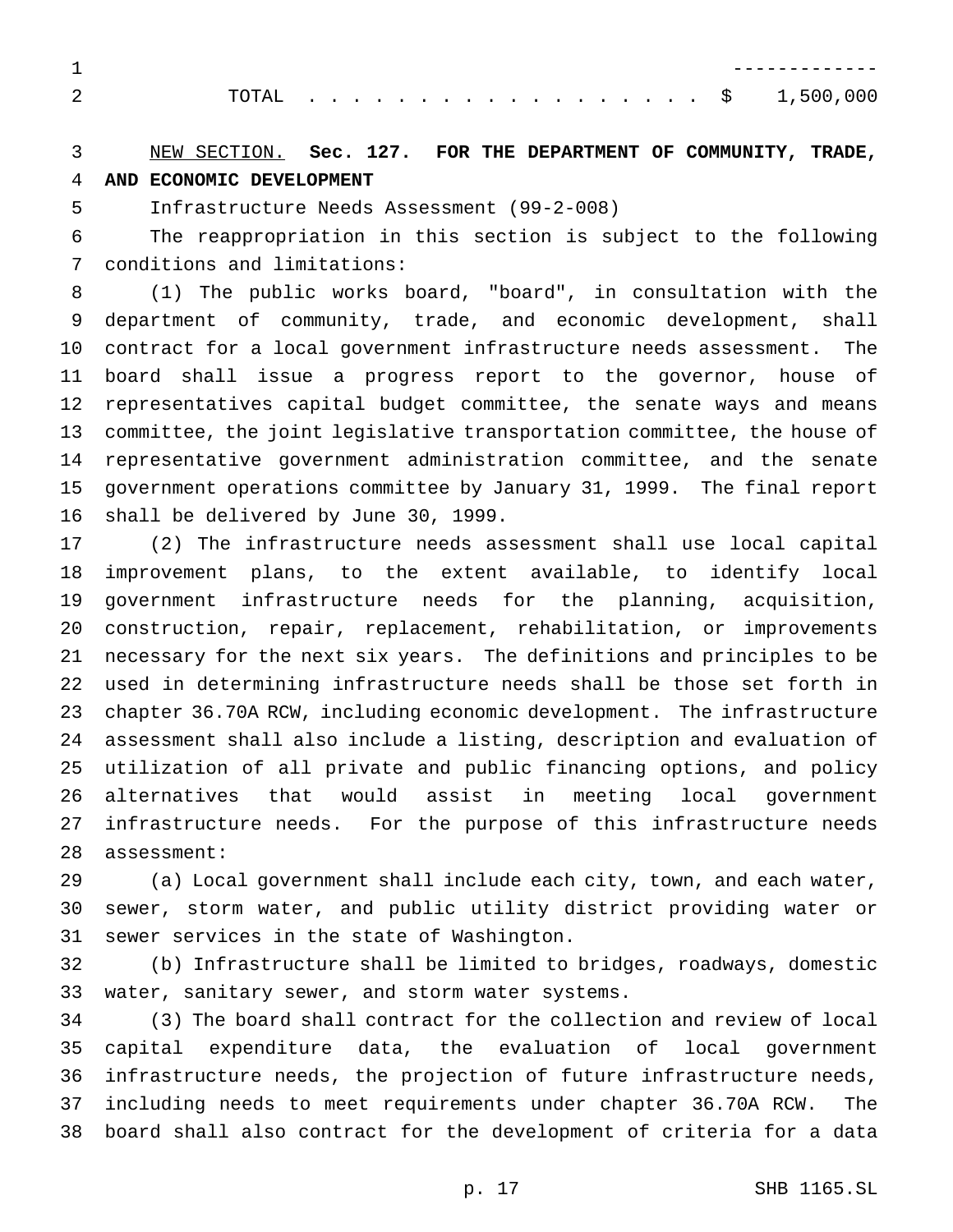base which can be maintained and updated, and such other matters as the board may deem necessary to provide an adequate representation of local capital needs and the ability of local governments to finance such needs.

 (4) The legislative evaluation and accountability program shall cooperate with the department in the completion of the infrastructure needs assessment and may enter into interagency agreements. The legislative evaluation and accountability program shall develop the structure of the local government infrastructure data base and provide recommendations on the maintenance of the data base. The data base shall: Use the data compiled by and be compatible with that developed by the board's contractor; and have a structure to maintain its future use and update.

 The department shall provide a compilation of all capital improvement plans prepared by local governments. The department shall identify: Federal, state, and local infrastructure financing sources currently in use; all revenue sources available, but fully utilized by each local government, and obstacles to full utilization; and the compilation of local government expenditures for infrastructure investments by source of funds and by jurisdiction for the period beginning January 1, 1993, and ending December 31, 1997, for local governments with a population greater than fifty thousand; and January 1, 1995, and ending December 31, 1997, for local governments with fewer than fifty thousand population.

 (5) The board shall convene an advisory committee of stakeholders to include representatives from the department of community, trade, and economic development, the office of financial management, the legislative evaluation and accountability program, the association of Washington cities, the Washington association of realtors, the national association of industrial office properties, the building industry association of Washington, the associated general contractors, the association of Washington business, Washington state building and construction trades council, and 1000 friends of Washington. The board may, as it deems necessary, utilize technical advisory groups or state agencies in addition to the advisory committee to assist itself in implementing this proviso.

 The advisory committee shall serve assist the board in guiding the infrastructure assessment and in developing interpretation of this proviso as necessary. The committee shall establish criteria and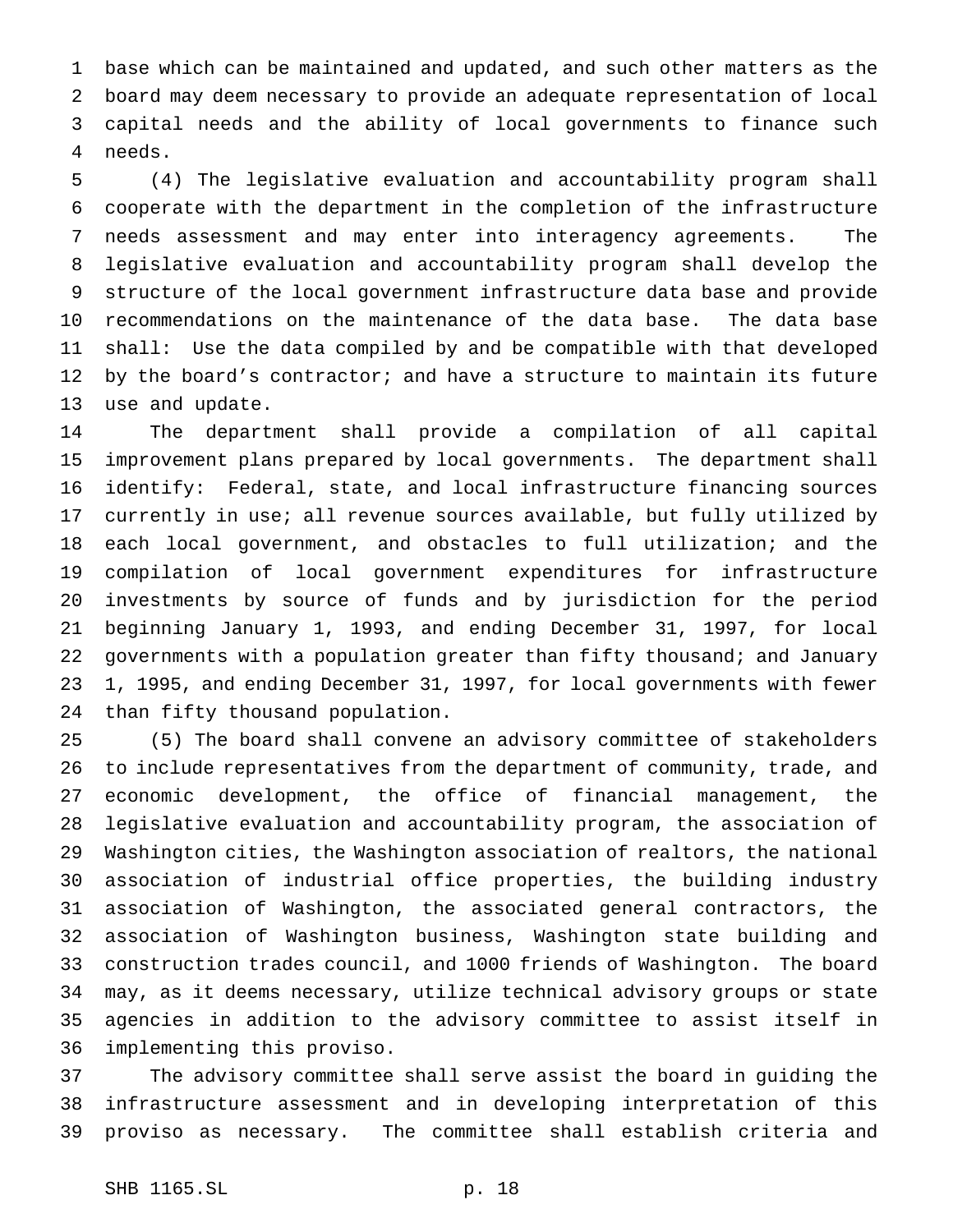categorize infrastructure projects as necessary to meet the requirements set forth in chapter 36.70A RCW, or as reflective of other community priorities, and review elements and standards of infrastructure needs identified in the study.

 Reappropriation: Public Works Assistance Account--State ..... \$ 50,000 Prior Biennia (Expenditures) .......... \$ 0 8 Future Biennia (Projected Costs) . . . . . . . \$ 0 ------------- TOTAL .................. \$ 50,000

#### NEW SECTION. **Sec. 128. FOR THE DEPARTMENT OF COMMUNITY, TRADE, AND ECONOMIC DEVELOPMENT**

Emergency Flood and Erosion Repairs (99-2-009)

 The reappropriation in this section is provided solely to continue shoreline repairs at Ocean Shores to prevent further erosion and flood control.

 Reappropriation: 18 State Building Construction Account--State . . . \$ 150,000 19 Prior Biennia (Expenditures) . . . . . . . . . \$ 0 20 Future Biennia (Projected Costs) . . . . . . . \$ 0 ------------- 22 TOTAL . . . . . . . . . . . . . . . . \$ 150,000

 NEW SECTION. **Sec. 129. FOR THE DEPARTMENT OF COMMUNITY, TRADE, AND ECONOMIC DEVELOPMENT**

Grays Harbor Dredging (88-2-006)

 The reappropriation in this section is subject to the following conditions and limitations:

 (1) The reappropriation is provided solely for the state's share of remaining cost for Grays Harbor dredging and associated mitigation.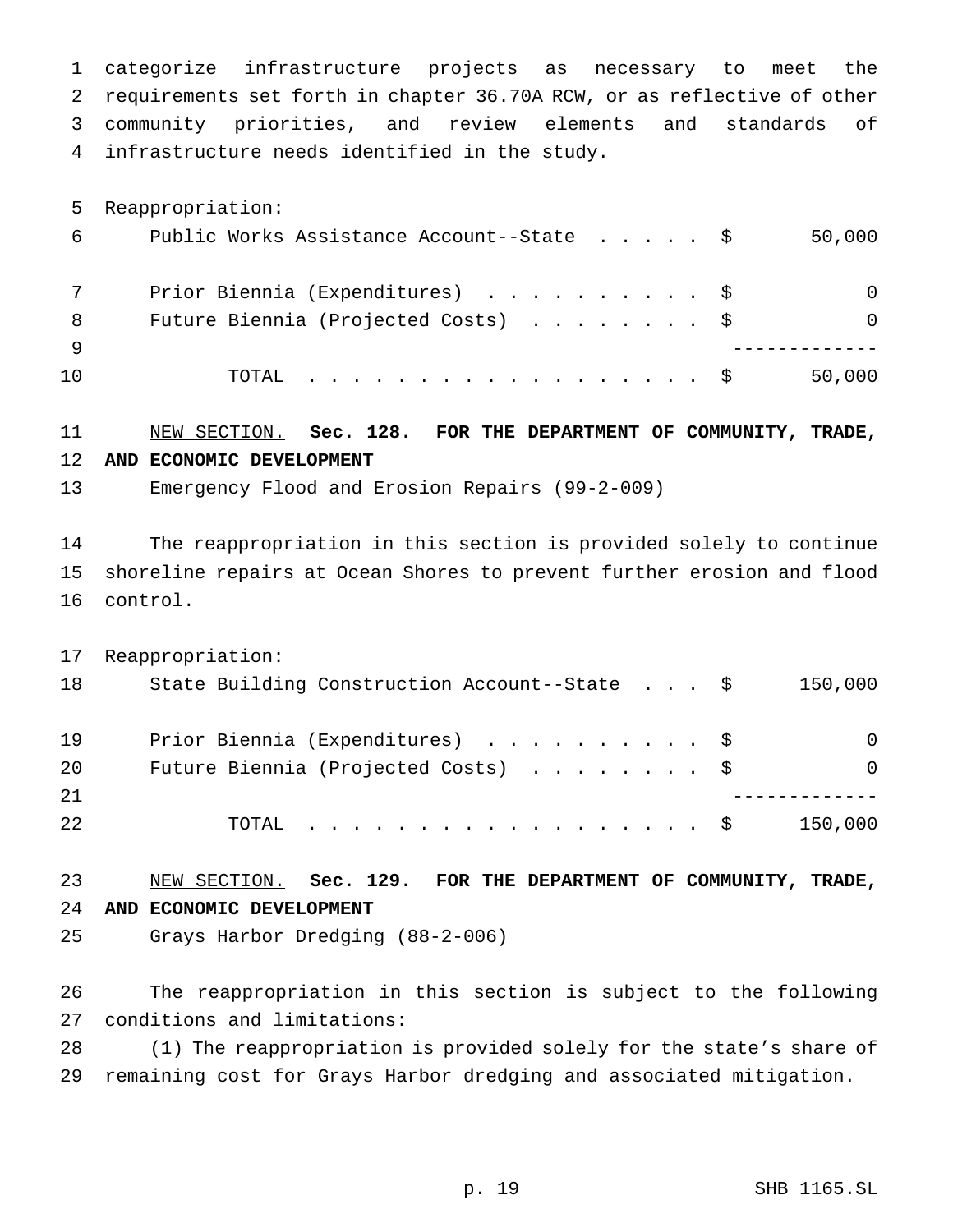(2) State funds shall be disbursed at a rate not to exceed one dollar for every four dollars of federal funds expended by the army corps of engineers and one dollar from other nonstate sources.

 (3) Expenditure of moneys from this reappropriation is contingent on a cost-sharing arrangement and the execution of a local cooperation agreement between the port of Grays Harbor and the army corps of engineers pursuant to P.L. 99-662, the federal water resources development act of 1986, whereby the corps of engineers will construct the project as authorized by the federal act.

 (4) In the event the project cost is reduced, any resulting reduction and reimbursement of nonfederal costs realized by the port of Grays Harbor shall be shared proportionally with the state.

 Reappropriation: State Building Construction Account-- State .................. \$ 1,000,000 Prior Biennia (Expenditures) .......... \$ 0 17 Future Biennia (Projected Costs) . . . . . . . \$ 0 ------------- 19 TOTAL . . . . . . . . . . . . . . . . \$ 1,000,000

# NEW SECTION. **Sec. 130. FOR THE DEPARTMENT OF COMMUNITY, TRADE, AND ECONOMIC DEVELOPMENT**

Cedar River Dredging

 The appropriation in this section is provided solely for a grant to the city of Renton for dredging the Cedar river where it enters Lake Washington.

 Appropriation: State Building Construction Account--State . . . \$ 1,500,000 28 Prior Biennia (Expenditures) . . . . . . . . . \$ 0 Future Biennia (Projected Costs) ........ \$ 0 ------------- TOTAL .................. \$ 1,500,000

NEW SECTION. **Sec. 131. FOR THE OFFICE OF FINANCIAL MANAGEMENT**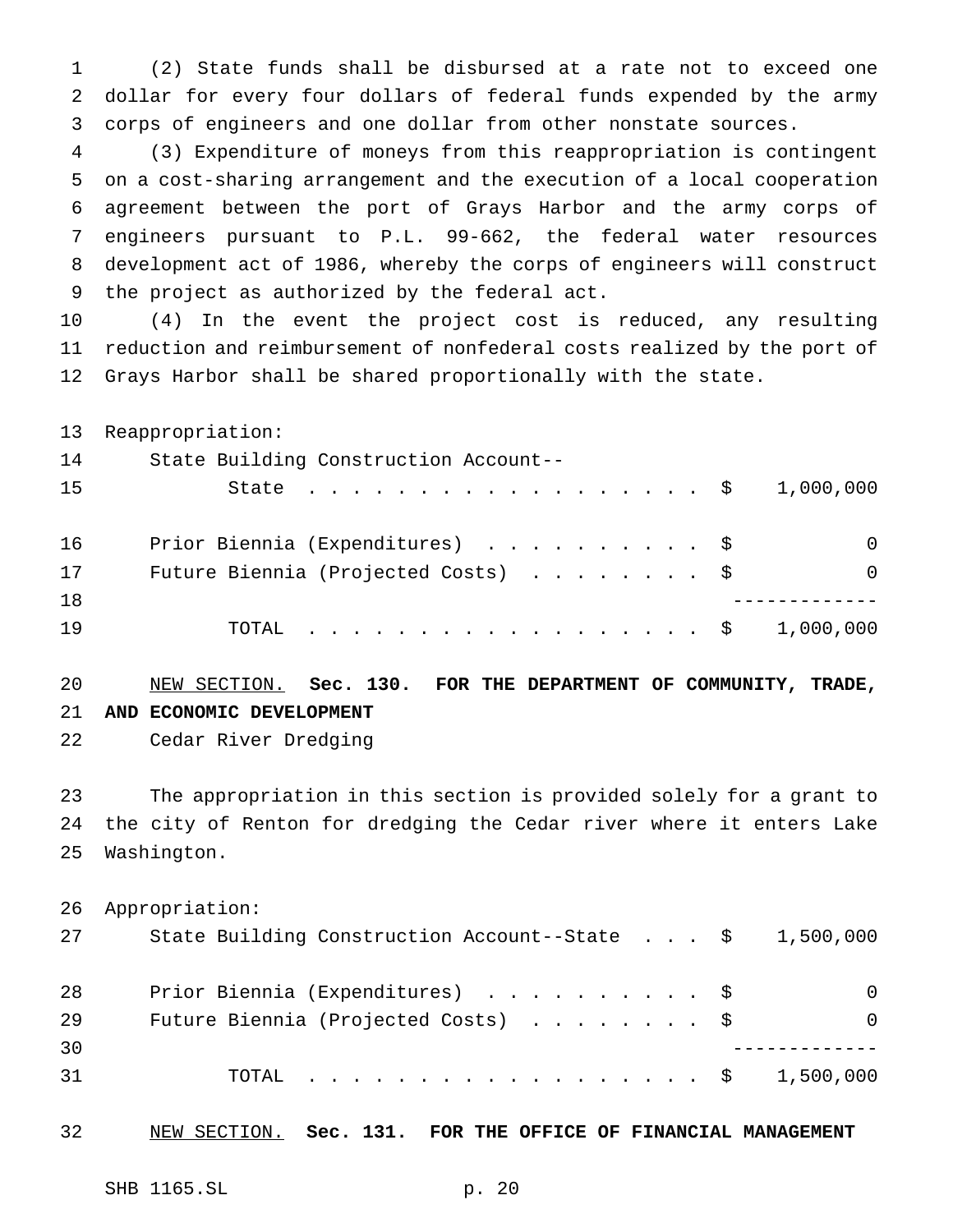Underground Storage Tank: Pool (00-1-001)

 The appropriation in this section is subject to the following conditions and limitations:

 (1) The money provided in this section shall be allocated to agencies and institutions for removal, replacement, and environmental cleanup projects related to underground storage tanks.

 (2) No moneys appropriated in this section or in any section specifically referencing this section shall be expended unless the office of financial management has reviewed and approved the cost estimates for the project. Projects to replace tanks shall conform with guidelines to minimize risk of environmental contamination. Above ground storage tanks shall be used whenever possible and agencies shall avoid duplication of tanks.

 (3) Funds not needed for the purposes identified in this section may be transferred for expenditure to the Year 2000 Building, Facility, and Equipment Date Conversion project in section 135 of this act.

Appropriation:

| 18 | State Building Construction Account--State $\frac{1}{5}$ 2,000,000 |   |
|----|--------------------------------------------------------------------|---|
| 19 | Prior Biennia (Expenditures) \$                                    | 0 |
| 20 | Future Biennia (Projected Costs) $\ldots$ \$ 8,000,000             |   |
| 21 |                                                                    |   |
| 22 | TOTAL \$ 10,000,000                                                |   |

 NEW SECTION. **Sec. 132. FOR THE OFFICE OF FINANCIAL MANAGEMENT** Hazardous Materials: Pool (00-1-002)

 The appropriation in this section is subject to the following conditions and limitations:

 (1) The money provided in this section shall be allocated to agencies and institutions for removal or abatement of asbestos and other hazardous materials.

 (2) No moneys appropriated in this section or in any section specifically referencing this section shall be expended unless the office of financial management has reviewed and approved the cost estimates for the project.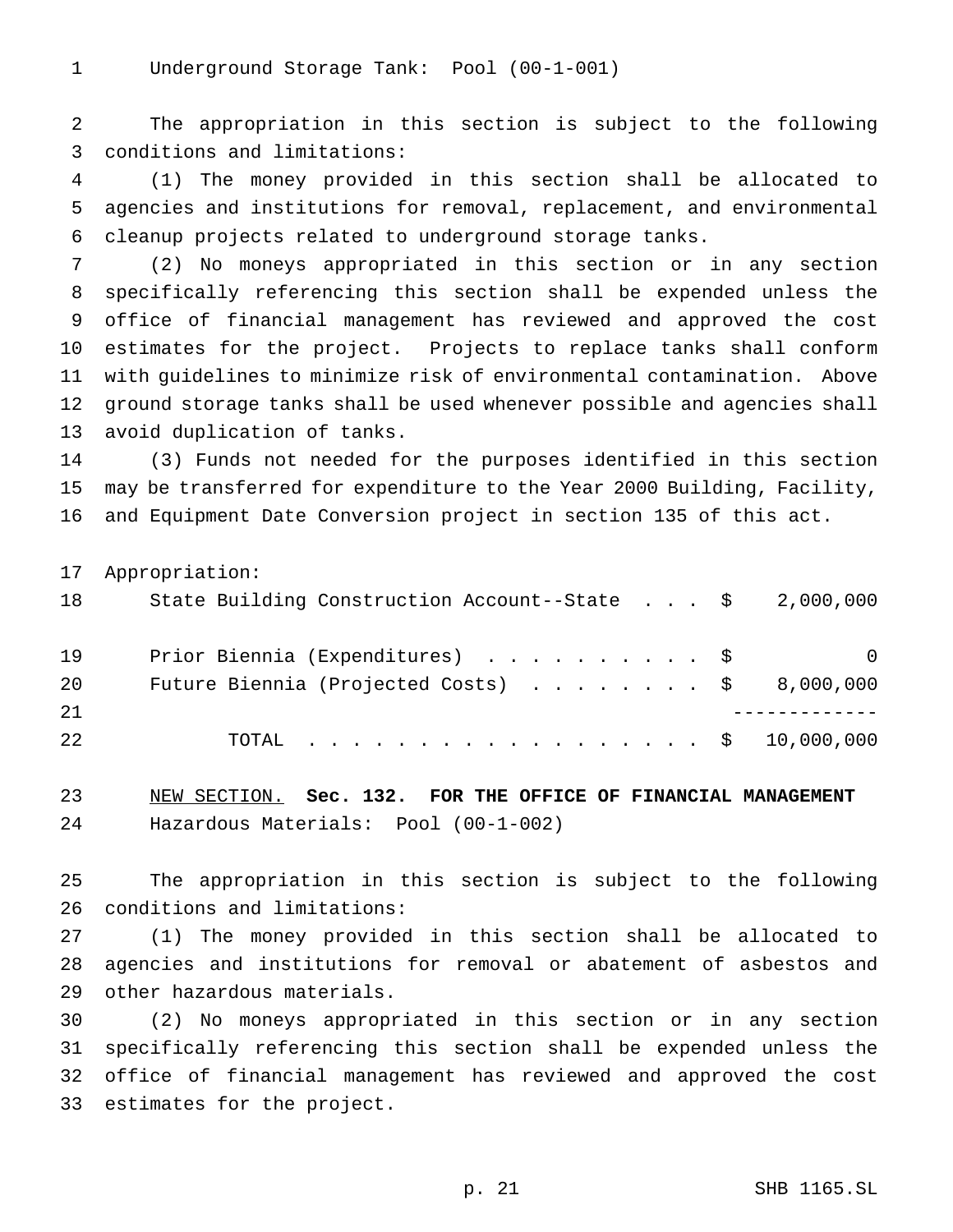| $\mathbf 1$ | Appropriation:                                                       |                |
|-------------|----------------------------------------------------------------------|----------------|
| 2           | State Building Construction Account--State \$<br>2,000,000           |                |
| 3           | Prior Biennia (Expenditures) \$                                      | $\overline{0}$ |
| 4           | Future Biennia (Projected Costs) $\ldots$ \$ 8,000,000               |                |
| 5           | . _ _ _ _ _ _ _ _ _ _ _ _                                            |                |
| 6           | . \$<br>10,000,000<br>TOTAL                                          |                |
| 7           | NEW SECTION. Sec. 133. FOR THE OFFICE OF FINANCIAL MANAGEMENT        |                |
| 8           | Budget System Improvements (00-1-004)                                |                |
| 9           | Appropriation:                                                       |                |
| 10          | State Building Construction Account--State \$<br>300,000             |                |
| 11          | Prior Biennia (Expenditures) \$                                      | 0              |
| 12          | Future Biennia (Projected Costs) $\ldots \ldots \ldots$<br>1,200,000 |                |
| 13          |                                                                      |                |
| 14          | . \$ 1,500,000<br>TOTAL                                              |                |
| 15          | NEW SECTION. Sec. 134. FOR THE OFFICE OF FINANCIAL MANAGEMENT        |                |
| 16          | Colocated Cascadia Branch Campus (94-1-003)                          |                |
| 17          | Reappropriation:                                                     |                |
| 18          | State Building Construction Account--State \$<br>2,000,000           |                |
| 19          | Prior Biennia (Expenditures) \$ 15,421,888                           |                |
| 20          | Future Biennia (Projected Costs) \$                                  | 0              |
| 21          |                                                                      |                |
| 22          | 17,421,888<br>TOTAL<br>. \$                                          |                |
| 23          | NEW SECTION. Sec. 135. FOR THE OFFICE OF FINANCIAL MANAGEMENT        |                |
| 24          | Year 2000 Building, Facility, and Equipment Date Conversion (99-1-   |                |
| 25          | 001)                                                                 |                |

 The office of financial management shall allocate appropriations to be used by state agencies and universities in performing Year 2000 assessments of facility management systems, control systems, and other computer systems related to capital facilities and equipment. Funds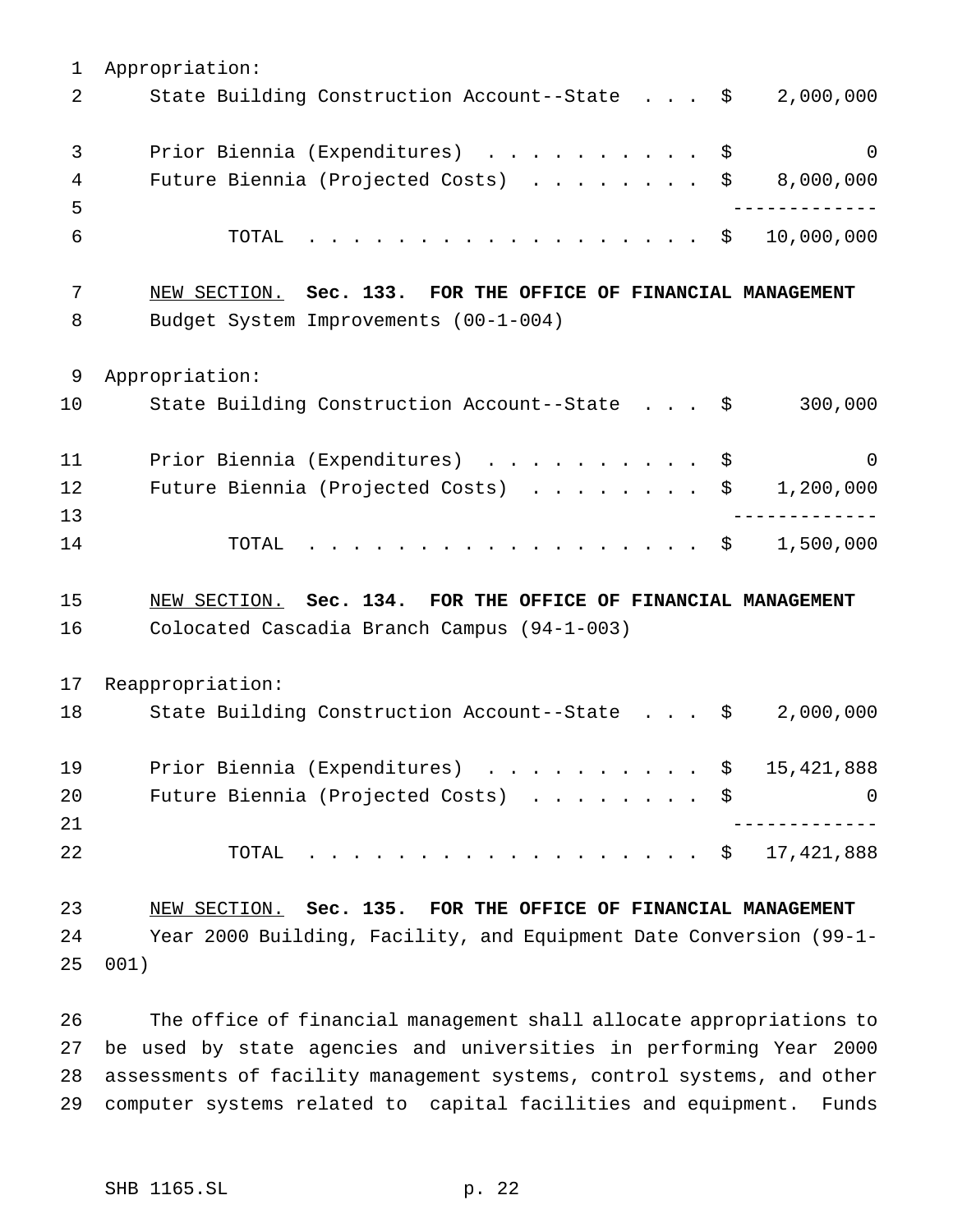available in this appropriation may also be allocated for corrective measures on a priority basis to address critical system repairs.

Reappropriation:

| 4   | State Building Construction Account--State \$ | 500,000   |
|-----|-----------------------------------------------|-----------|
| 5   | Appropriation:                                |           |
| 6   | State Building Construction Account--State \$ | 2,000,000 |
|     |                                               |           |
|     | Prior Biennia (Expenditures) \$               | $\Omega$  |
| 8   | Future Biennia (Projected Costs) \$           | $\Omega$  |
| - 9 |                                               |           |
| 10  | TOTAL $\hat{S}$                               | 2,500,000 |
|     |                                               |           |

## NEW SECTION. **Sec. 136. FOR THE DEPARTMENT OF GENERAL ADMINISTRATION**

Emergency and Small Repairs (00-1-002)

 The appropriations in this section shall support the detailed list of projects maintained by the office of financial management.

Appropriation:

| 17 | Capitol Building Construction Account--State \$      | 100,000     |
|----|------------------------------------------------------|-------------|
| 18 | State Building Construction Account--State \$        | 125,000     |
| 19 | Thurston County Capital Facilities Account--State \$ | 775,000     |
| 20 |                                                      |             |
| 21 | Subtotal Appropriation \$                            | 1,000,000   |
| 22 | Prior Biennia (Expenditures) \$                      | 2,076,473   |
| 23 | Future Biennia (Projected Costs) \$                  | 6, 200, 000 |
| 24 |                                                      |             |
| 25 | TOTAL $\ldots$ \$                                    | 9,276,473   |
|    |                                                      |             |

 NEW SECTION. **Sec. 137. FOR THE DEPARTMENT OF GENERAL ADMINISTRATION**

Capitol Campus Facilities: Preservation (00-1-003)

 The appropriations shall support the detailed list of projects maintained by the office of financial management. Funding in this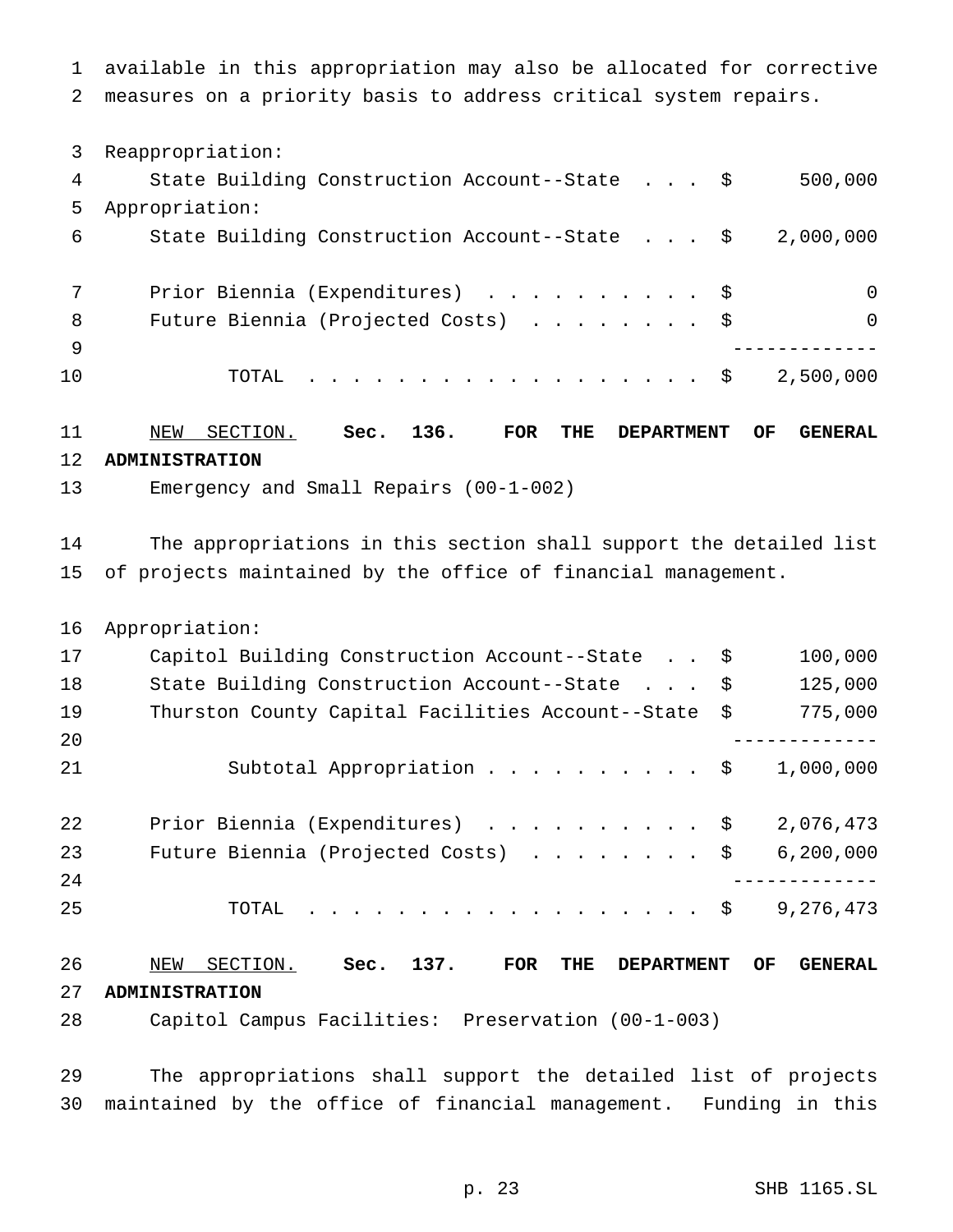section may be spent for interior and exterior building repairs and upgrades to the governor's mansion.

 Appropriation: Capitol Building Construction Account--State . . \$ 1,350,000 State Building Construction Account--State . . . \$ 2,850,000 Thurston County Capital Facilities Account-- 7 State . . . . . . . . . . . . . . . . \$ 1,940,000 ------------- 9 Subtotal Appropriation . . . . . . . . . \$ 6,140,000 Prior Biennia (Expenditures) .......... \$ 0 Future Biennia (Projected Costs) ........ \$ 24,335,000 ------------- TOTAL .................. \$ 30,475,000 NEW SECTION. **Sec. 138. FOR THE DEPARTMENT OF GENERAL ADMINISTRATION** General Administration Building: Preservation (00-1-004) Appropriation: State Building Construction Account--State . . . \$ 2,275,000 19 Prior Biennia (Expenditures) . . . . . . . . . \$ 0 20 Future Biennia (Projected Costs) . . . . . . . \$ 5,900,000 ------------- TOTAL .................. \$ 8,175,000 NEW SECTION. **Sec. 139. FOR THE DEPARTMENT OF GENERAL ADMINISTRATION** Alaska Street Building: Renovation (00-1-005) Appropriation: State Building Construction Account--State . . . \$ 2,000,000 28 Prior Biennia (Expenditures) . . . . . . . . . \$ 0 29 Future Biennia (Projected Costs) . . . . . . . \$ 0 ------------- 31 TOTAL . . . . . . . . . . . . . . . . \$ 2,000,000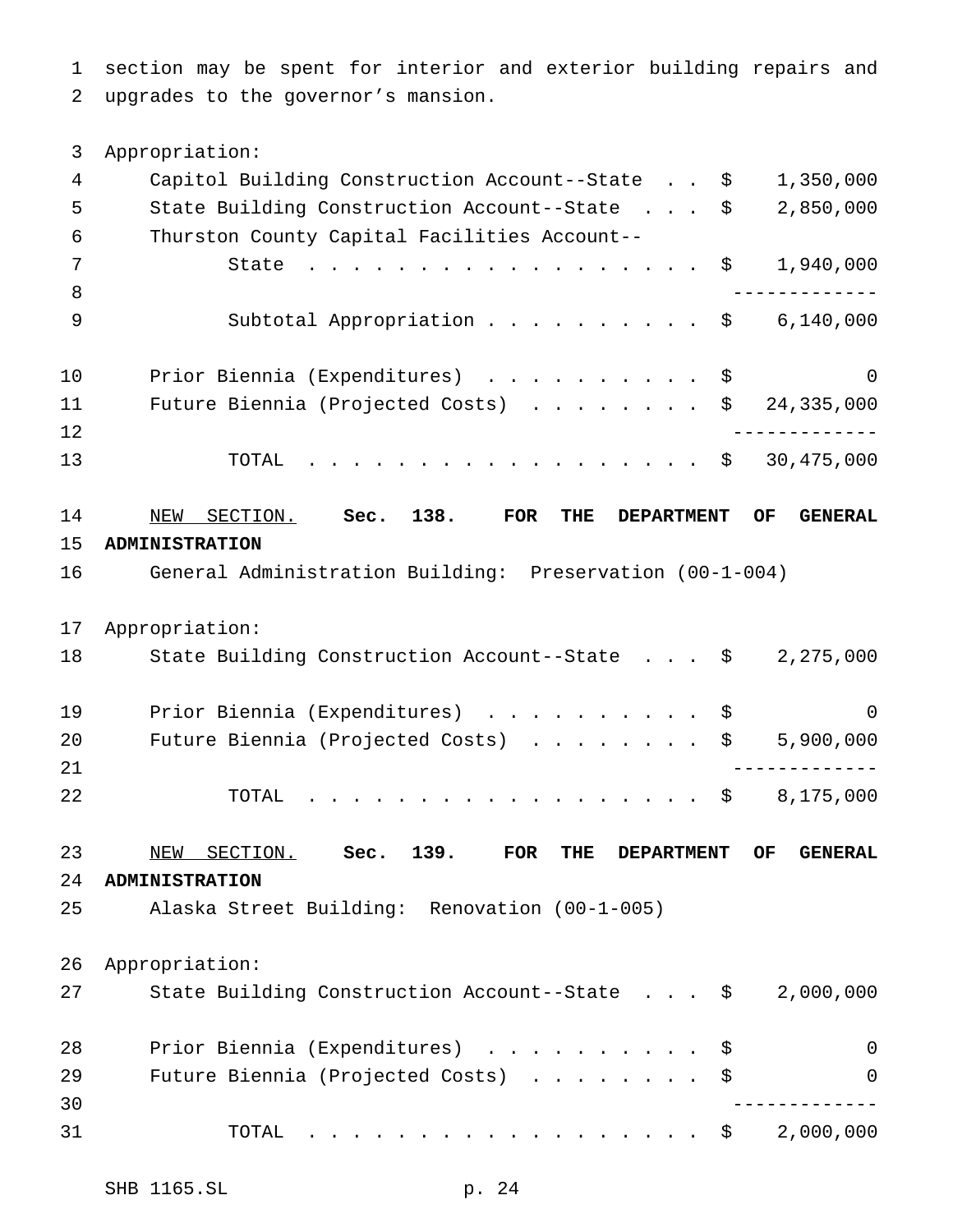NEW SECTION. **Sec. 140. FOR THE DEPARTMENT OF GENERAL ADMINISTRATION**

 Washington State Training and Conference Center: Preservation (00- 1-008)

 The appropriations in this section are subject to the following conditions and limitations:

 (1) The appropriations shall support the detailed list of projects maintained by the office of financial management.

 (2) The department shall coordinate all work with the tenants of the center.

Appropriation:

| 1,000,000 |
|-----------|
|           |
|           |
| 1,125,000 |
|           |
| $\Omega$  |
| 1,200,000 |
|           |
| 2,325,000 |
|           |

 NEW SECTION. **Sec. 141. FOR THE DEPARTMENT OF GENERAL ADMINISTRATION**

Thurston County Facilities: Preservation (00-1-009)

 The appropriations in this section are subject to the following conditions and limitations:

 (1) The appropriations shall support the detailed list of projects maintained by the office of financial management.

 (2) The department shall coordinate all work with the tenants in facilities undergoing preservation work.

Appropriation:

| 30 | Capitol Building Construction Account--State \$ |  | 500,000 |
|----|-------------------------------------------------|--|---------|
| 31 | Thurston County Capital Facilities Account--    |  |         |
| 32 | State \$ 1,700,000                              |  |         |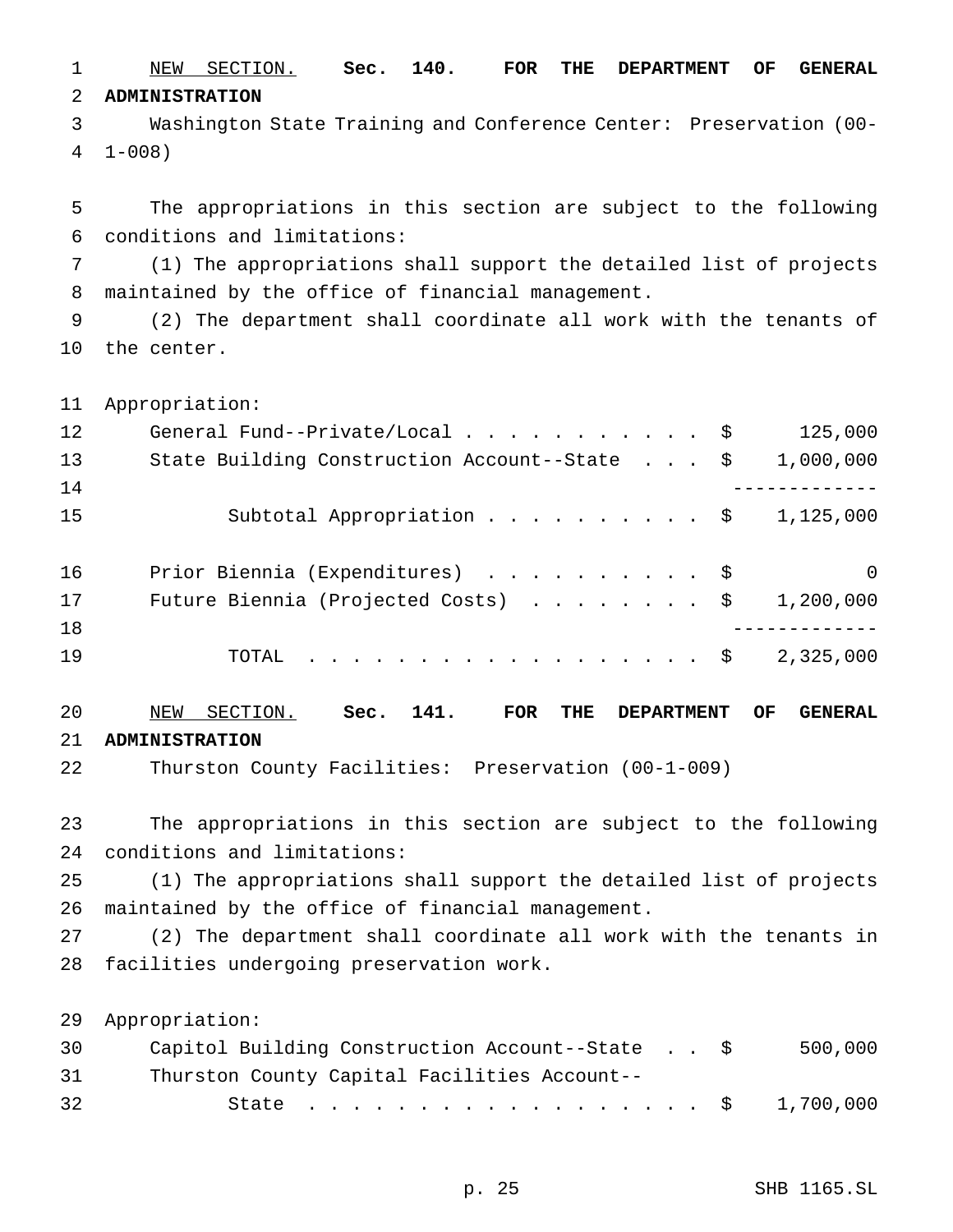------------- 2 Subtotal Appropriation . . . . . . . . . \$ 2,200,000 3 Prior Biennia (Expenditures) . . . . . . . . . \$ 0 4 Future Biennia (Projected Costs) . . . . . . . \$ 8,225,000 ------------- TOTAL .................. \$ 10,425,000 NEW SECTION. **Sec. 142. FOR THE DEPARTMENT OF GENERAL ADMINISTRATION** North Cascade Gateway Center (Northern State Multi-Service Center): Preservation (00-1-010) The appropriations in this section are subject to the following conditions and limitations: (1) The appropriations shall support the detailed list of projects maintained by the office of financial management. (2) The department shall coordinate all work with the tenants of the center.

Appropriation:

| 18 | General Fund--Private/Local $\ldots$ \$                   | 607,000  |
|----|-----------------------------------------------------------|----------|
| 19 | State Building Construction Account--State \$             | 800,000  |
| 20 |                                                           |          |
| 21 | Subtotal Appropriation \$<br>1,407,000                    |          |
| 22 | Prior Biennia (Expenditures) \$                           | $\Omega$ |
| 23 | Future Biennia (Projected Costs) $\ldots$ \$<br>6,770,000 |          |
| 24 |                                                           |          |
| 25 | TOTAL $\ldots$ $\Diamond$<br>8,177,000                    |          |
|    |                                                           |          |

 NEW SECTION. **Sec. 143. FOR THE DEPARTMENT OF GENERAL ADMINISTRATION** Americans with Disabilities Act: Pool (00-1-011)

The appropriation in this section is subject to the following

conditions and limitations:

 (1) The money provided in this section shall be solely allocated to agencies and institutions, except for the state community and technical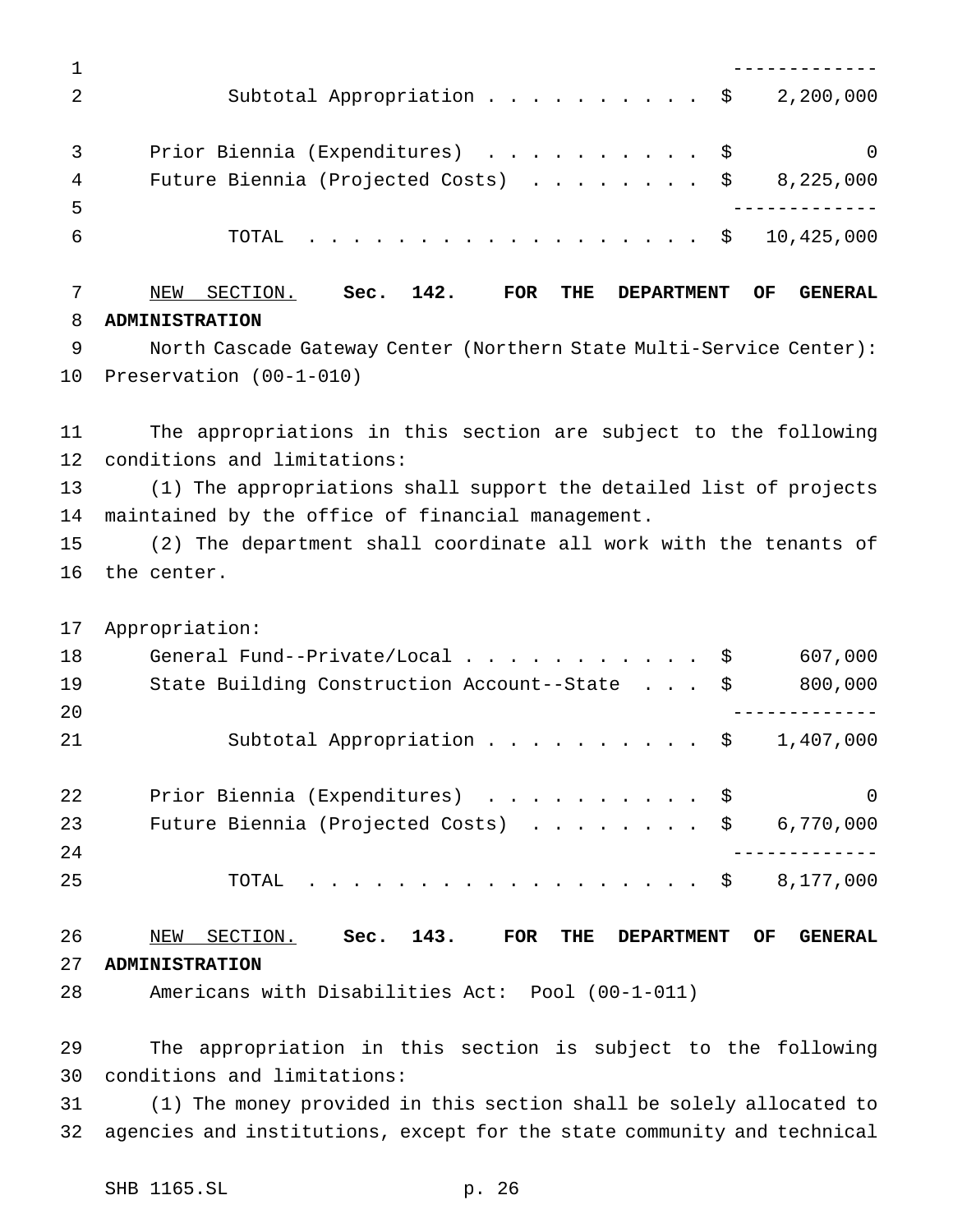colleges, for improvements to state-owned facilities for program access enhancements.

 (2) No moneys appropriated in this section or in any section specifically referencing this section shall be expended unless the department of general administration has reviewed and approved the cost estimates for the project. The department of general administration shall implement an agency request and evaluation procedure similar to the one adopted in the 1997-99 biennium for distribution of funds.

 (3) No moneys appropriated in this section shall be available to institutions of higher education to modify dormitories.

Appropriation:

| 12 | State Building Construction Account--State $\frac{1}{5}$ 3,000,000 |          |
|----|--------------------------------------------------------------------|----------|
| 13 | Prior Biennia (Expenditures) \$                                    | $\Omega$ |
| 14 | Future Biennia (Projected Costs) $\ldots$ \$ 14,000,000            |          |
| 15 |                                                                    |          |
| 16 | TOTAL \$ 17,000,000                                                |          |

 NEW SECTION. **Sec. 144. FOR THE DEPARTMENT OF GENERAL ADMINISTRATION**

Infrastructure Project: Savings (00-1-999)

 Projects that are completed in accordance with section 913 of this act that have been reviewed by the office of financial management may have their remaining funds transferred to this project for the following purposes: (1) Road repair; (2) roof repair; (3) electrical system repair; (4) steam and utility distribution system repair; (5) plumbing system repair; (6) heating, ventilating, and air conditioning repairs; (7) emergency repairs due to natural disasters or accidents; and, (8) critical year 2000 embedded chip modifications.

|    | 28 Appropriation:                       |   |
|----|-----------------------------------------|---|
| 29 | Capitol Building Construction Account-- |   |
| 30 | State $\ldots$ $\frac{1}{5}$            | 1 |
| 31 | State Building Construction Account--   |   |
| 32 | State $\ldots$ \$                       | 1 |
| 33 | Thurston County Capital Facilities      |   |
| 34 | Account--State $\ldots$ \$              | 1 |
|    |                                         |   |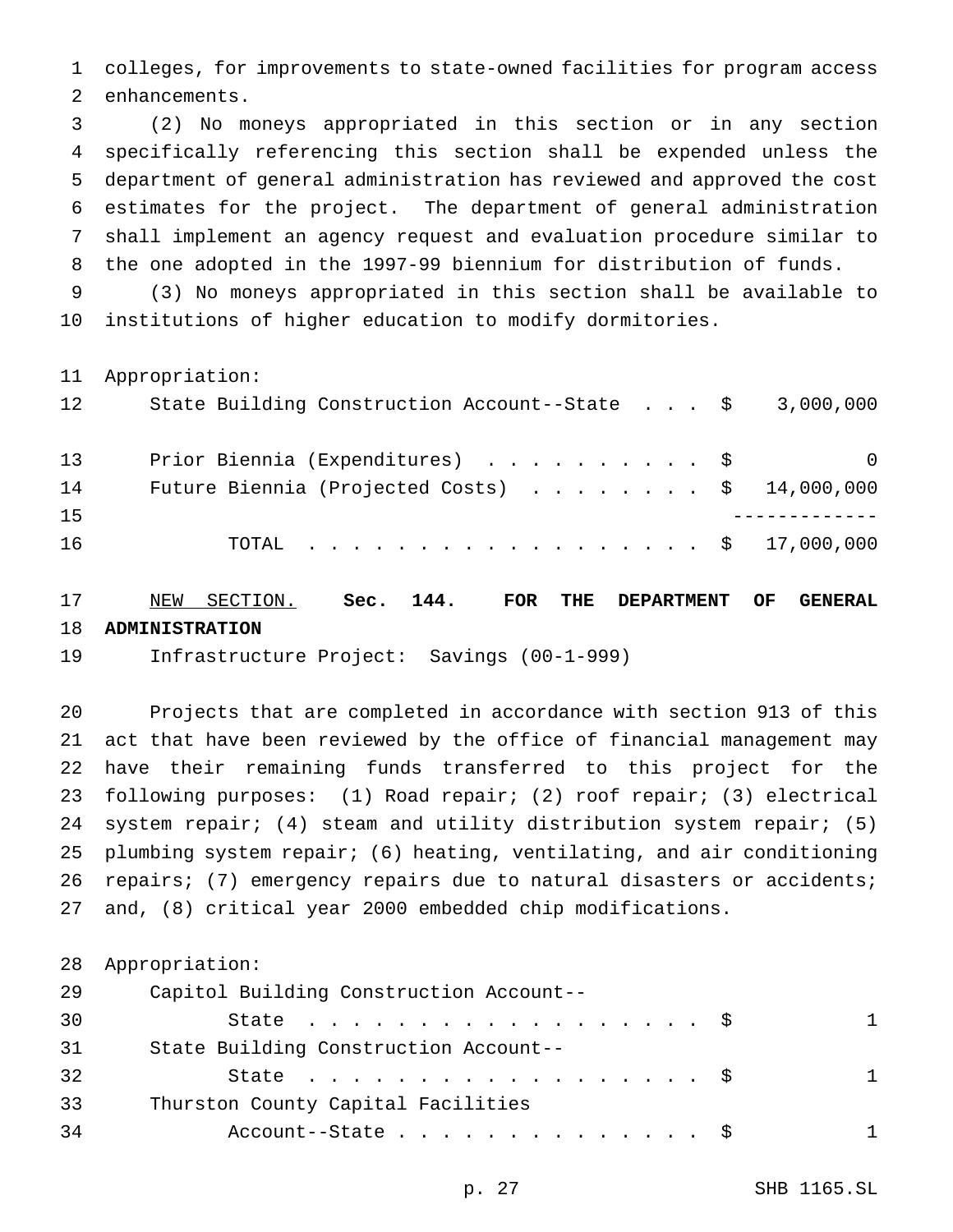| Subtotal Appropriation \$           | 3            |
|-------------------------------------|--------------|
| Prior Biennia (Expenditures) \$     | <sup>0</sup> |
| Future Biennia (Projected Costs) \$ | <sup>0</sup> |
|                                     |              |
| TOTAL $\frac{1}{5}$                 |              |
|                                     |              |

 NEW SECTION. **Sec. 145. FOR THE DEPARTMENT OF GENERAL ADMINISTRATION**

 Engineering and Architectural Services: Project management (00-2- 007)

 The appropriations in this section are subject to the following conditions and limitations:

 (1) The appropriations in this section shall be used to provide those services to state agencies required by RCW 43.19.450 that are essential and mandated activities defined as core services and are included in the engineering and architectural services responsibilities and task list for general public works projects of normal complexity. The department may negotiate agreements with agencies for additional fees to manage exceptional projects or for services above core services as described as optional and extra services in the task list.

 (2) The department shall create a central repository and distribution point for information and knowledge that can improve design and construction projects and practices. Copies of all completed predesigns, BEST studies, and value engineering and constructability reviews shall be collected by the department and be distributed electronically.

Appropriation:

| 28 | Capitol Building Construction Account--State \$ | 200,000   |
|----|-------------------------------------------------|-----------|
| 29 | Charitable, Educational, Penal, and Reformatory |           |
| 30 | Institutions Account--State \$                  | 700,000   |
| 31 | State Building Construction Account--State \$   | 7,300,000 |
| 32 | Thurston County Capital Facilities Account--    |           |
| 33 | State $\ldots$ $\frac{1}{5}$                    | 350,000   |
| 34 |                                                 |           |
| 35 | Subtotal Appropriation $\frac{1}{2}$            | 8,550,000 |
|    |                                                 |           |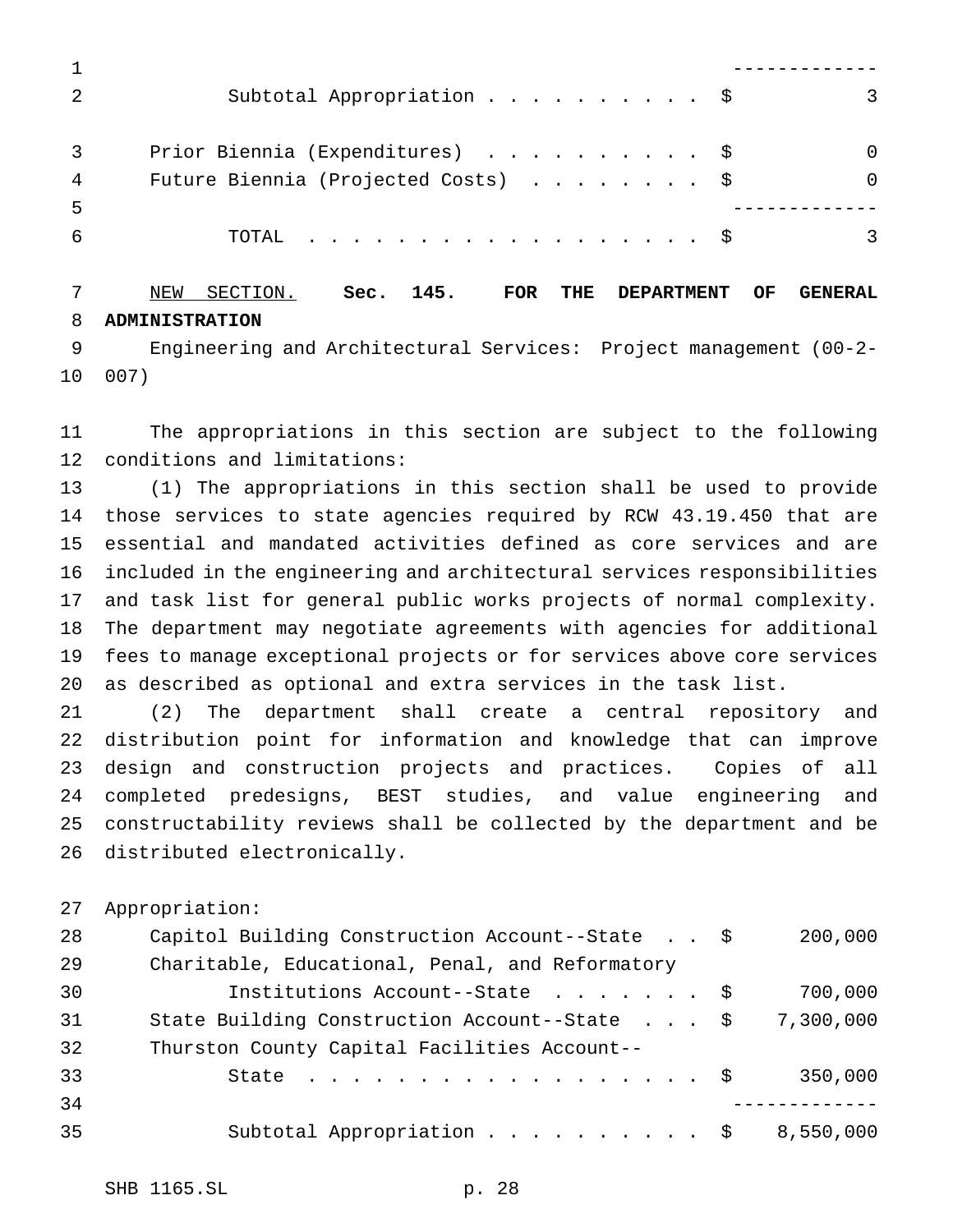1 Prior Biennia (Expenditures) . . . . . . . . . \$ 0 Future Biennia (Projected Costs) ........ \$ 37,550,000 ------------- TOTAL .................. \$ 46,100,000 NEW SECTION. **Sec. 146. FOR THE DEPARTMENT OF GENERAL ADMINISTRATION** East Plaza and Plaza Garage Repairs (96-1-002) The appropriations in this section are subject to the review and allotment procedures under sections 902 and 903 of this act. Reappropriation: Capitol Building Construction Account--State . . \$ 1,800,000 Appropriation: Capitol Building Construction Account--State . . \$ 700,000 State Building Construction Account--State . . . \$ 3,700,000 ------------- 16 Subtotal Appropriation . . . . . . . . . \$ 4,400,000 17 Prior Biennia (Expenditures) . . . . . . . . . \$ 7,395,572 18 Future Biennia (Projected Costs) . . . . . . . \$ 30,000,000 ------------- 20 TOTAL . . . . . . . . . . . . . . . . \$ 43,595,572 NEW SECTION. **Sec. 147. FOR THE DEPARTMENT OF GENERAL ADMINISTRATION** Legislative Buildings: Safety and infrastructure (98-1-005) (1) The appropriations shall support the detailed list of projects maintained by the office of financial management. (2) \$270,000 of the new appropriation is provided to complete heating, ventilation, and air conditioning repair and improvements in the Newhouse building. Reappropriation:

| 30   | State Building Construction Account--State \$ | 179,454 |
|------|-----------------------------------------------|---------|
| 31 — | Thurston County Capital Facilities Account--  |         |
| 32   | State \$ 475,000                              |         |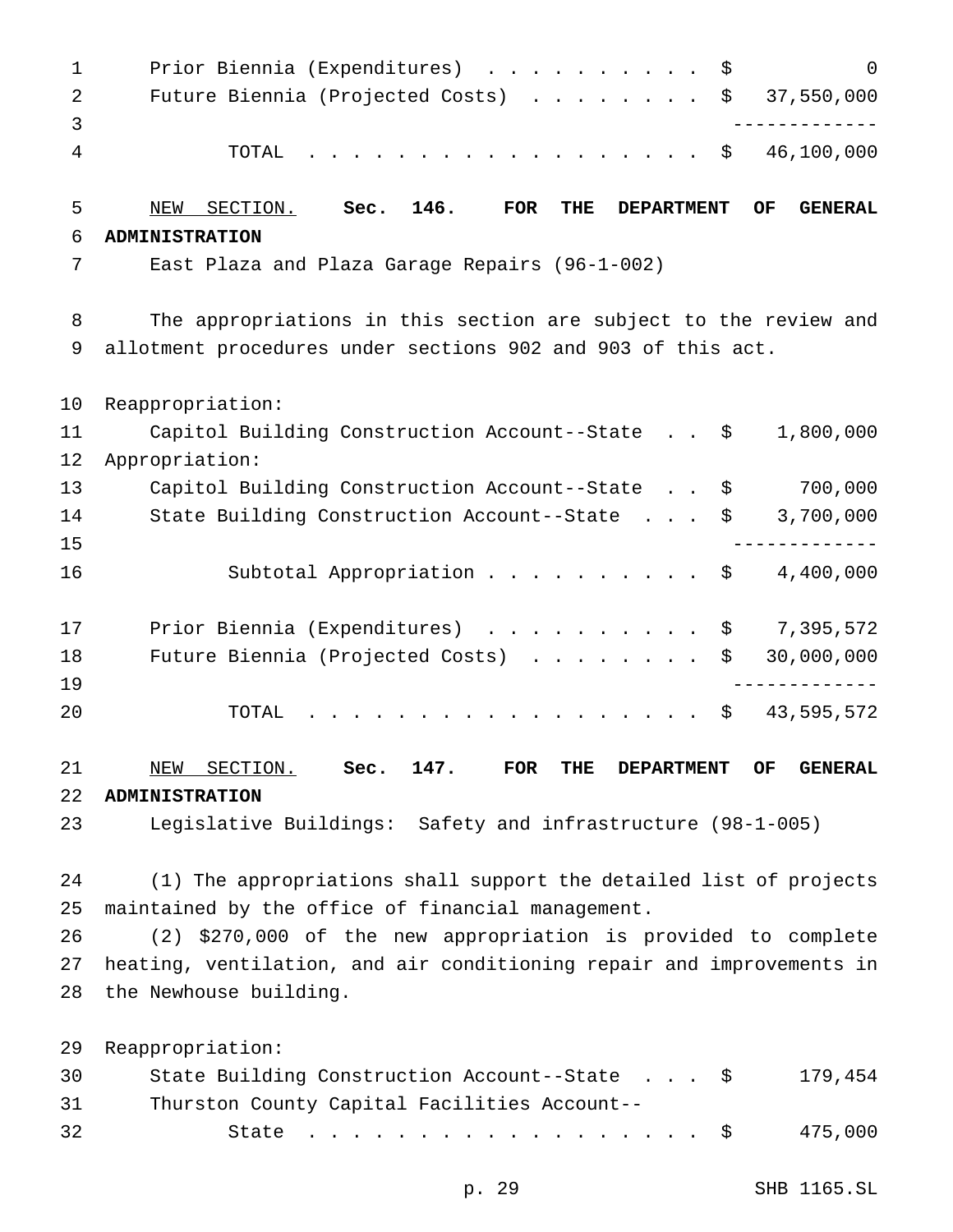| 1              |                                                                                                                                                   |
|----------------|---------------------------------------------------------------------------------------------------------------------------------------------------|
| $\overline{2}$ | Subtotal Reappropriation \$<br>654,454                                                                                                            |
| 3              | Appropriation:                                                                                                                                    |
| 4              | Capitol Building Construction Account--State \$<br>4,250,000                                                                                      |
| 5              | Thurston County Capital Facilities Account--                                                                                                      |
| 6              | 585,000<br>State<br>\$                                                                                                                            |
| 7              | 270,000<br>State Building Construction Account--State<br>\$                                                                                       |
| 8              |                                                                                                                                                   |
| 9              | 5,105,000<br>Subtotal Appropriation \$                                                                                                            |
| 10             | Prior Biennia (Expenditures) \$<br>1,415,546                                                                                                      |
| 11             | Future Biennia (Projected Costs)<br>\$<br>$\Omega$                                                                                                |
| 12             |                                                                                                                                                   |
| 13             | 7,175,000<br>TOTAL<br>. \$                                                                                                                        |
| 14             | 148.<br>SECTION.<br>Sec.<br><b>FOR</b><br>THE<br>NEW<br><b>DEPARTMENT</b><br>OF.<br><b>GENERAL</b>                                                |
| 15             | <b>ADMINISTRATION</b>                                                                                                                             |
| 16             | OB-2 Building: Preservation (98-1-007)                                                                                                            |
|                |                                                                                                                                                   |
| 17             | The appropriations in this section are subject to the review and                                                                                  |
| 18             | allotment procedures under sections 902 and 903 of this act.                                                                                      |
| 19             | Reappropriation:                                                                                                                                  |
| 20             | Capitol Building Construction Account--State \$<br>1,700,000                                                                                      |
| 21             | Appropriation:                                                                                                                                    |
| 22             | State Building Construction Account--State \$<br>3,100,000                                                                                        |
| 23             | Thurston County Capital Facilities Account--                                                                                                      |
| 24             | 3,900,000<br>State<br>$\mathbf{r}$ , $\mathbf{r}$ , $\mathbf{r}$ , $\mathbf{r}$ , $\mathbf{r}$ , $\mathbf{r}$ , $\mathbf{r}$ , $\mathbf{r}$<br>\$ |
| 25             |                                                                                                                                                   |
| 26             | 7,000,000<br>Subtotal Appropriation<br>\$                                                                                                         |
| 27             | Prior Biennia (Expenditures) \$<br>2,750,000                                                                                                      |
| 28             | Future Biennia (Projected Costs)<br>40,200,000<br>\$                                                                                              |
| 29             |                                                                                                                                                   |
| 30             | TOTAL<br>51,650,000<br>\$                                                                                                                         |
| 31             | SECTION.<br>149.<br>FOR<br>OF<br>NEW<br>Sec.<br>THE<br><b>DEPARTMENT</b><br><b>GENERAL</b>                                                        |

SHB 1165.SL p. 30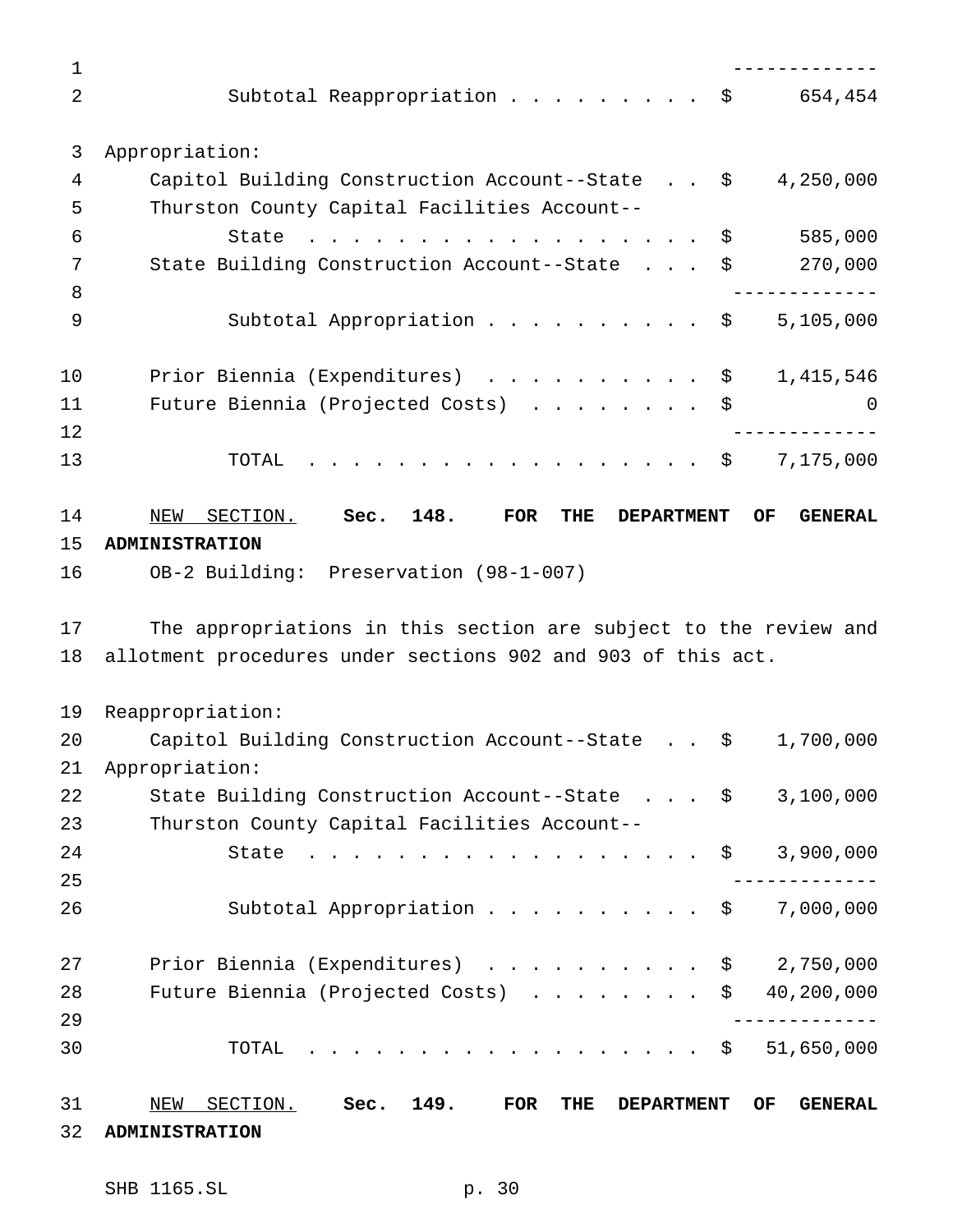Transportation Building: Preservation (98-1-008)

 The appropriation in this section is subject to the review and allotment procedures under sections 902 and 903 of this act.

 Reappropriation: Thurston County Capital Facilities Account-- 6 State . . . . . . . . . . . . . . . . \$ 300,000 Appropriation: Thurston County Capital Facilities Account-- 9 State . . . . . . . . . . . . . . . . \$ 1,500,000 Prior Biennia (Expenditures) .......... \$ 434,000 11 Future Biennia (Projected Costs) . . . . . . . \$ 6,000,000 ------------- TOTAL .................. \$ 8,234,000 NEW SECTION. **Sec. 150. FOR THE DEPARTMENT OF GENERAL ADMINISTRATION** Monumental Buildings: Cleaning (98-1-011) Reappropriation: Capitol Building Construction Account--State . . \$ 700,000 19 Prior Biennia (Expenditures) . . . . . . . . . \$ 2,300,000 20 Future Biennia (Projected Costs) . . . . . . . \$ 0 ------------- TOTAL .................. \$ 3,000,000 NEW SECTION. **Sec. 151. FOR THE DEPARTMENT OF GENERAL ADMINISTRATION** Heritage Park/Capitol Lake (98-2-003) (00-1-007) The appropriation in this section is subject to the review and allotment procedures under sections 902 and 903 of this act. Appropriation: Capitol Building Construction Account--State . . \$ 2,000,000 State Building Construction Account--State . . . \$ 1,600,000

p. 31 SHB 1165.SL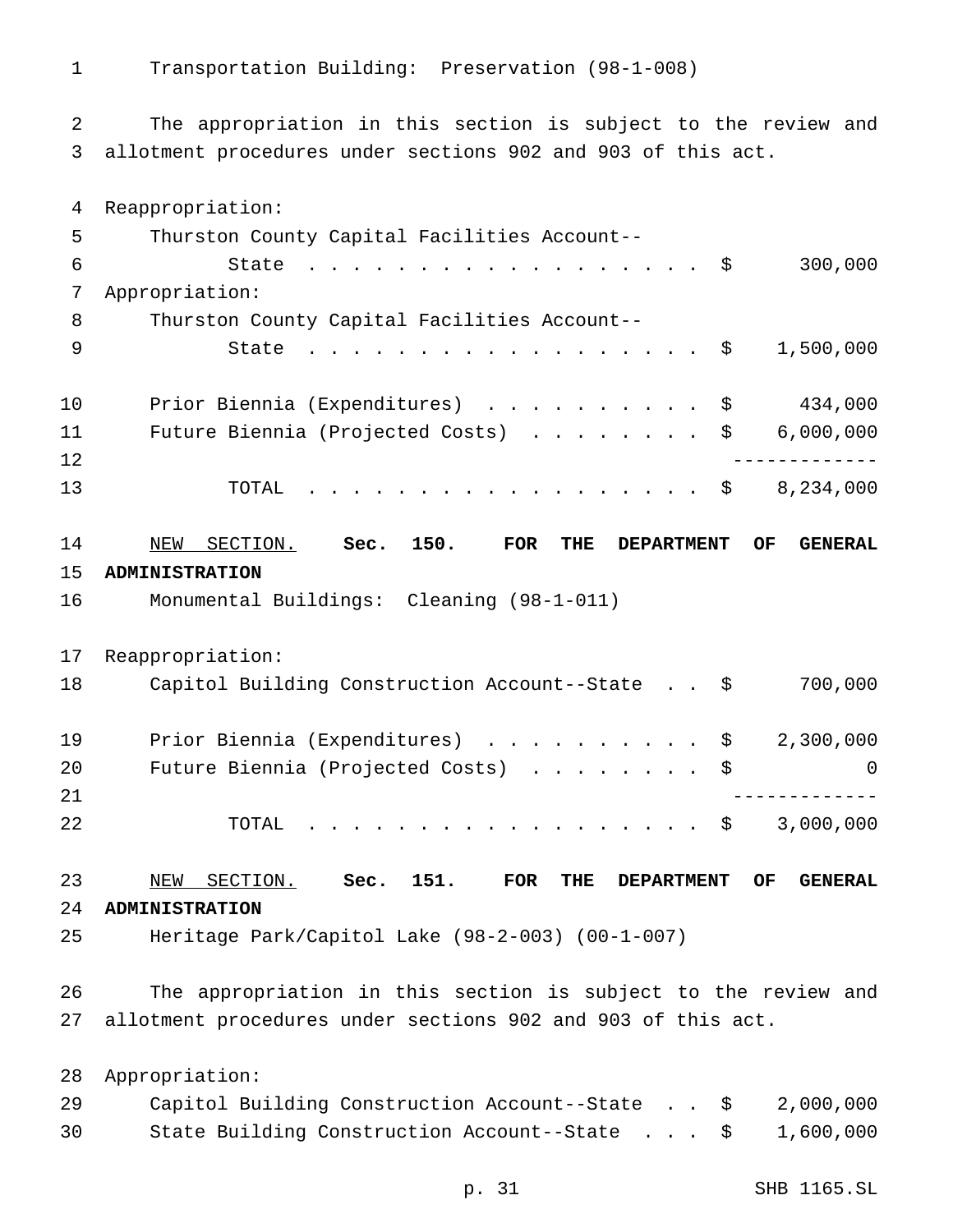| $\mathbf 1$ |                                                                                                             |
|-------------|-------------------------------------------------------------------------------------------------------------|
| 2           | Subtotal Appropriation \$<br>3,600,000                                                                      |
| 3           | Prior Biennia (Expenditures) \$<br>10,379,774                                                               |
| 4           | Future Biennia (Projected Costs)<br>16,000,000<br>\$                                                        |
| 5           | _____________                                                                                               |
| 6           | . \$ 29,979,774<br>TOTAL                                                                                    |
| 7           | Sec. 152.<br>FOR<br>NEW<br>SECTION.<br><b>THE</b><br><b>DEPARTMENT</b><br>OF.<br><b>GENERAL</b>             |
| 8           | <b>ADMINISTRATION</b>                                                                                       |
| 9           | Washington State Training and Conference Center: Dorm (98-2-004)                                            |
| 10          | Reappropriation:                                                                                            |
| 11          | Public Safety Reimbursable Bond Account--State . \$<br>1,400,000                                            |
| 12          | Prior Biennia (Expenditures) \$<br>1,200,000                                                                |
| 13          | Future Biennia (Projected Costs) \$<br>0                                                                    |
| 14          | - - - - - - - - - - - -                                                                                     |
| 15          | 2,600,000<br>. \$<br>TOTAL                                                                                  |
|             |                                                                                                             |
| 16          | 153.<br>NEW SECTION.<br>Sec.<br>FOR<br>OF<br><b>GENERAL</b><br><b>THE</b><br><b>DEPARTMENT</b>              |
| 17          | <b>ADMINISTRATION</b>                                                                                       |
|             | Fire Safety Sprinkler Systems (Northern State Multi-Service Center)                                         |
| 18<br>19    | $(99 - 1 - 001)$                                                                                            |
| 20          | Reappropriation:                                                                                            |
| 21          | State Building Construction Account--State \$<br>150,000                                                    |
| 22          | Prior Biennia (Expenditures) \$<br>450,000                                                                  |
| 23          | Future Biennia (Projected Costs) \$<br>$\Omega$                                                             |
| 24          |                                                                                                             |
| 25          | 600,000<br>. \$<br>TOTAL                                                                                    |
|             |                                                                                                             |
| 26<br>27    | NEW SECTION. Sec. 154. FOR THE MILITARY DEPARTMENT<br>Centralia - Readiness Center: Preservation (00-1-030) |
| 28          | Appropriation:                                                                                              |
| 29          | 700,000<br>State Building Construction Account--State \$                                                    |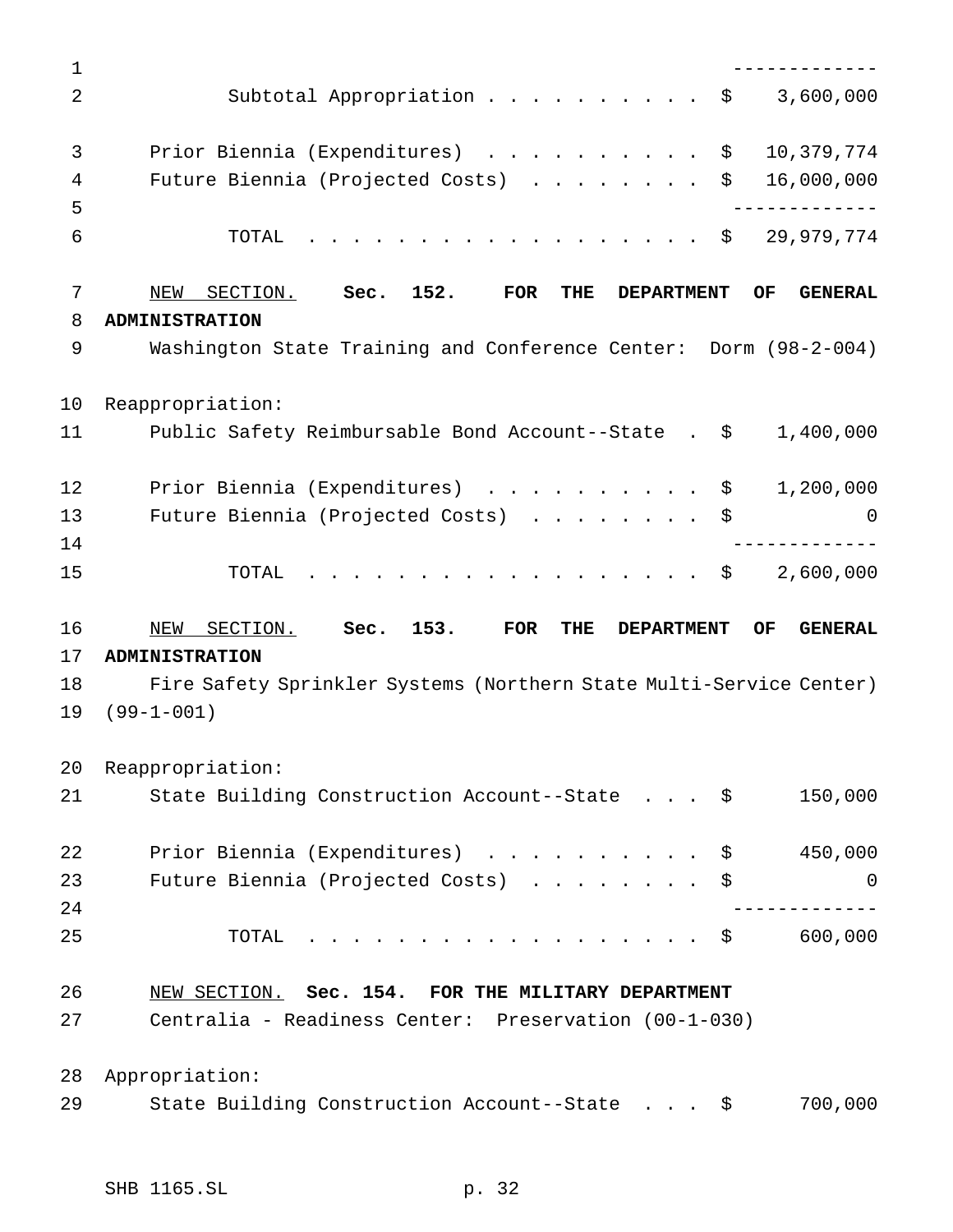1 Prior Biennia (Expenditures) . . . . . . . . . \$ 0 2 Future Biennia (Projected Costs) . . . . . . . \$ 0 ------------- TOTAL .................. \$ 700,000 NEW SECTION. **Sec. 155. FOR THE MILITARY DEPARTMENT** Energy Management Systems (00-4-001) Appropriation: 8 State Building Construction Account--State . . . \$ 278,000 9 Prior Biennia (Expenditures) . . . . . . . . . \$ 0 10 Future Biennia (Projected Costs) . . . . . . . \$ 908,000 ------------- 12 TOTAL . . . . . . . . . . . . . . . . \$ 1,186,000 NEW SECTION. **Sec. 156. FOR THE MILITARY DEPARTMENT** Infrastructure Project: Savings (00-4-002) Projects that are completed in accordance with section 913 of this act that have been reviewed by the office of financial management may have their remaining funds transferred to this project for the following purposes: (1) Road repair; (2) roof repair; (3) electrical system repair; (4) steam and utility distribution system repair; (5) plumbing system repair; (6) heating, ventilating, and air conditioning repairs; (7) emergency repairs due to natural disasters or accidents; and, (8) critical year 2000 embedded chip modifications. Appropriation: 24 State Building Construction Account--State . . . \$ 1 Prior Biennia (Expenditures) .......... \$ 0 Future Biennia (Projected Costs) ........ \$ 0 ------------- TOTAL .................. \$ 1 NEW SECTION. **Sec. 157. FOR THE MILITARY DEPARTMENT**

 Camp Murray - Military Support Civilian Activities Center (00-5- 002)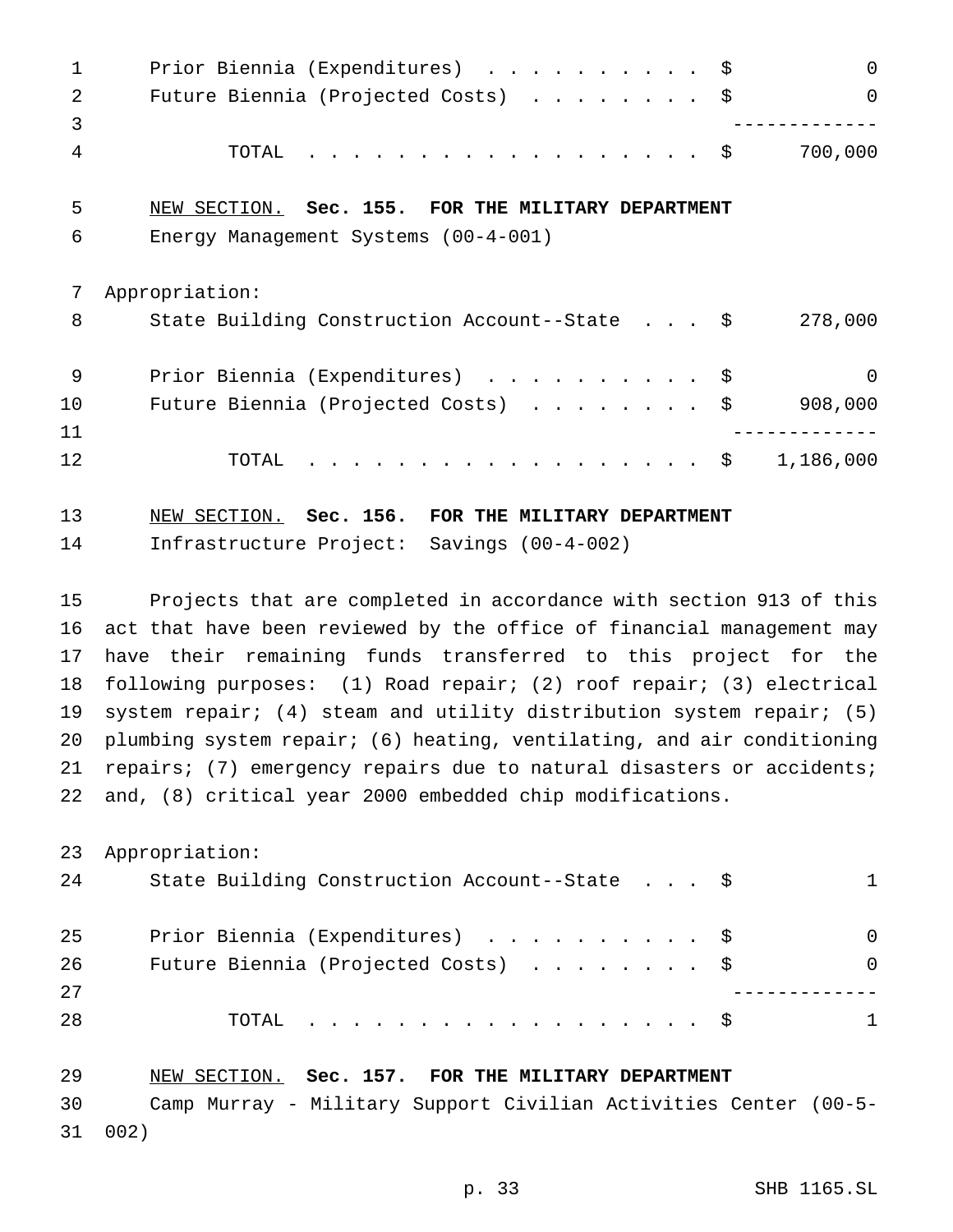| 1  | Appropriation:                                                    |                           |
|----|-------------------------------------------------------------------|---------------------------|
| 2  | General Fund--Federal $\frac{1}{2}$                               | 365,000                   |
| 3  | State Building Construction Account--State \$                     | 385,000                   |
| 4  |                                                                   |                           |
| 5  | Subtotal Appropriation \$                                         | 750,000                   |
| 6  | Prior Biennia (Expenditures) \$                                   | $\mathbf 0$               |
| 7  | Future Biennia (Projected Costs) \$                               | $\overline{0}$            |
| 8  |                                                                   |                           |
| 9  | . \$<br>TOTAL                                                     | 750,000                   |
| 10 | NEW SECTION. Sec. 158. FOR THE MILITARY DEPARTMENT                |                           |
| 11 | Camp Murray Infrastructure: Preservation (96-1-006)               |                           |
| 12 | Appropriation:                                                    |                           |
| 13 | State Building Construction Account--State \$                     | 450,000                   |
| 14 | Prior Biennia (Expenditures) \$                                   | $\overline{0}$            |
| 15 | Future Biennia (Projected Costs) $\ldots$ \$ 2,300,000            |                           |
| 16 |                                                                   | . _ _ _ _ _ _ _ _ _ _ _ _ |
| 17 | $\cdot$ \$ 2,750,000<br>TOTAL                                     |                           |
| 18 | NEW SECTION. Sec. 159. FOR THE MILITARY DEPARTMENT                |                           |
| 19 | Minor Works: Federal construction projects (98-1-001)             |                           |
| 20 | The appropriation in this section shall support the detailed list |                           |
| 21 | of projects maintained by the office of financial management.     |                           |
| 22 | Appropriation:                                                    |                           |
| 23 | General Fund--Federal $\ldots$ \$                                 | 5,078,400                 |
| 24 | State Building Construction Account--State \$                     | 1,274,100                 |
| 25 |                                                                   |                           |
| 26 | Subtotal Appropriation $\ldots$ \$ 6,352,500                      |                           |
| 27 | Prior Biennia (Expenditures)<br>\$                                | $\mathbf 0$               |
| 28 | Future Biennia (Projected Costs)<br>\$                            | 43,821,100                |
| 29 |                                                                   |                           |
| 30 | TOTAL                                                             | 50,173,600                |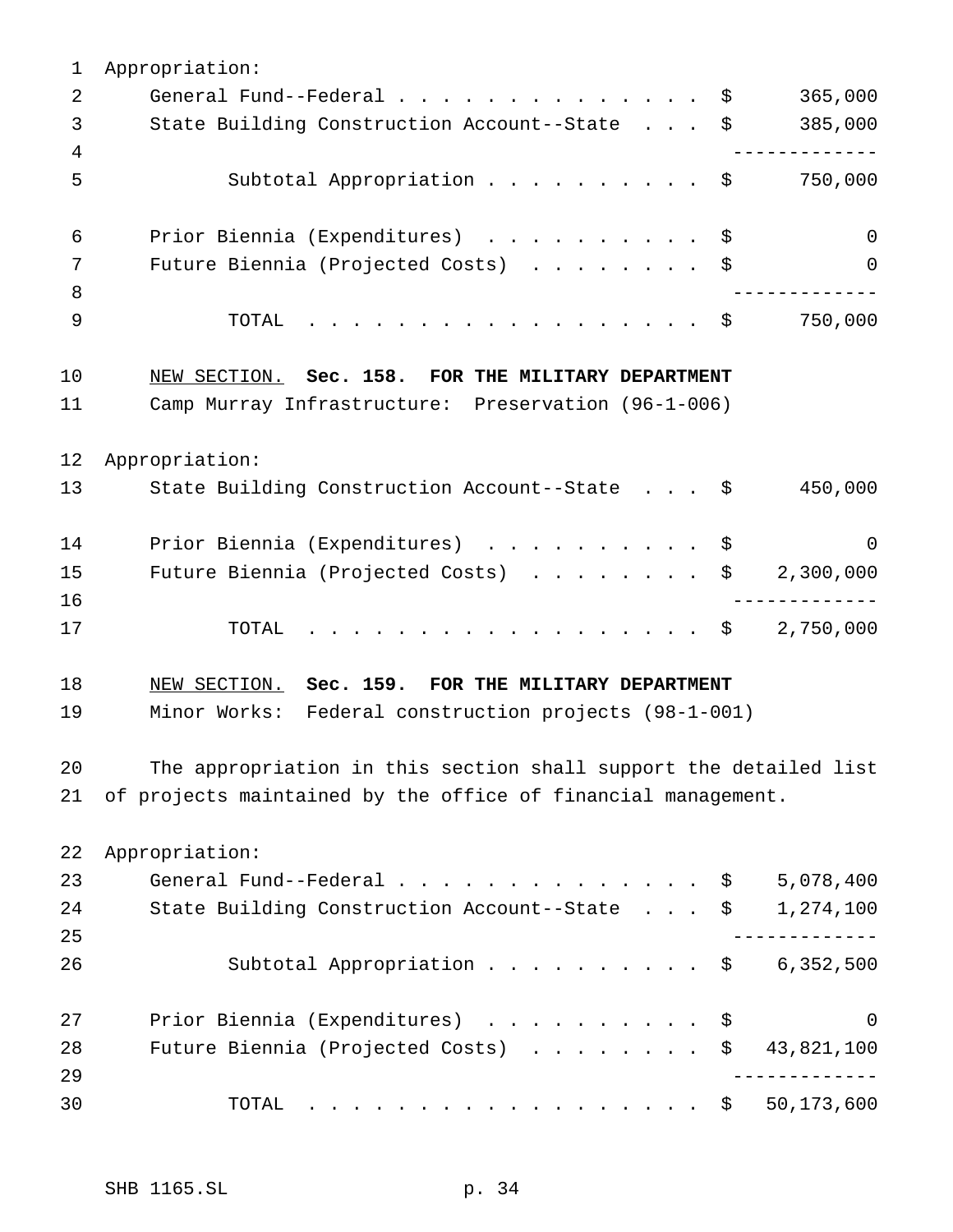NEW SECTION. **Sec. 160. FOR THE MILITARY DEPARTMENT**

Minor Works: Preservation (98-1-002)

 The appropriation in this section shall support the detailed list of projects maintained by the office of financial management.

 Appropriation: State Building Construction Account--State . . . \$ 1,100,000 7 Prior Biennia (Expenditures) . . . . . . . . . \$ 0 8 Future Biennia (Projected Costs) . . . . . . . \$ 5,700,000 ------------- TOTAL .................. \$ 6,800,000

 NEW SECTION. **Sec. 161. FOR THE MILITARY DEPARTMENT** Yakima National Guard Armory and Readiness Center: Design and utilities (98-2-001)

 The reappropriation in this section is subject to the following conditions and limitations:

 Funds expended on this project for off-site utility infrastructure which may include the provision of electricity, natural gas service, water service, or sewer service shall be for the benefit of the state. Entities that subsequently connect or use this off-site utility infrastructure shall reimburse the state at a rate proportional to their use. The military department shall develop policies and procedures to ensure that this reimbursement occurs.

| 24 | State Building Construction Account--State $\frac{1}{2}$ 2,725,000                        |  |  |  |
|----|-------------------------------------------------------------------------------------------|--|--|--|
| 25 | General Fund--Federal $\ldots$ , $\ldots$ , $\ldots$ , $\ldots$ , $\frac{1}{5}$ 8,275,000 |  |  |  |
| 26 |                                                                                           |  |  |  |
| 27 | Subtotal Reappropriation \$ 11,000,000                                                    |  |  |  |

| 28 | Prior Biennia (Expenditures) \$ 2,573,000              |  |
|----|--------------------------------------------------------|--|
| 29 | Future Biennia (Projected Costs) $\ldots$ \$ 3,288,000 |  |
| 30 |                                                        |  |
| 31 | TOTAL \$ 16,861,000                                    |  |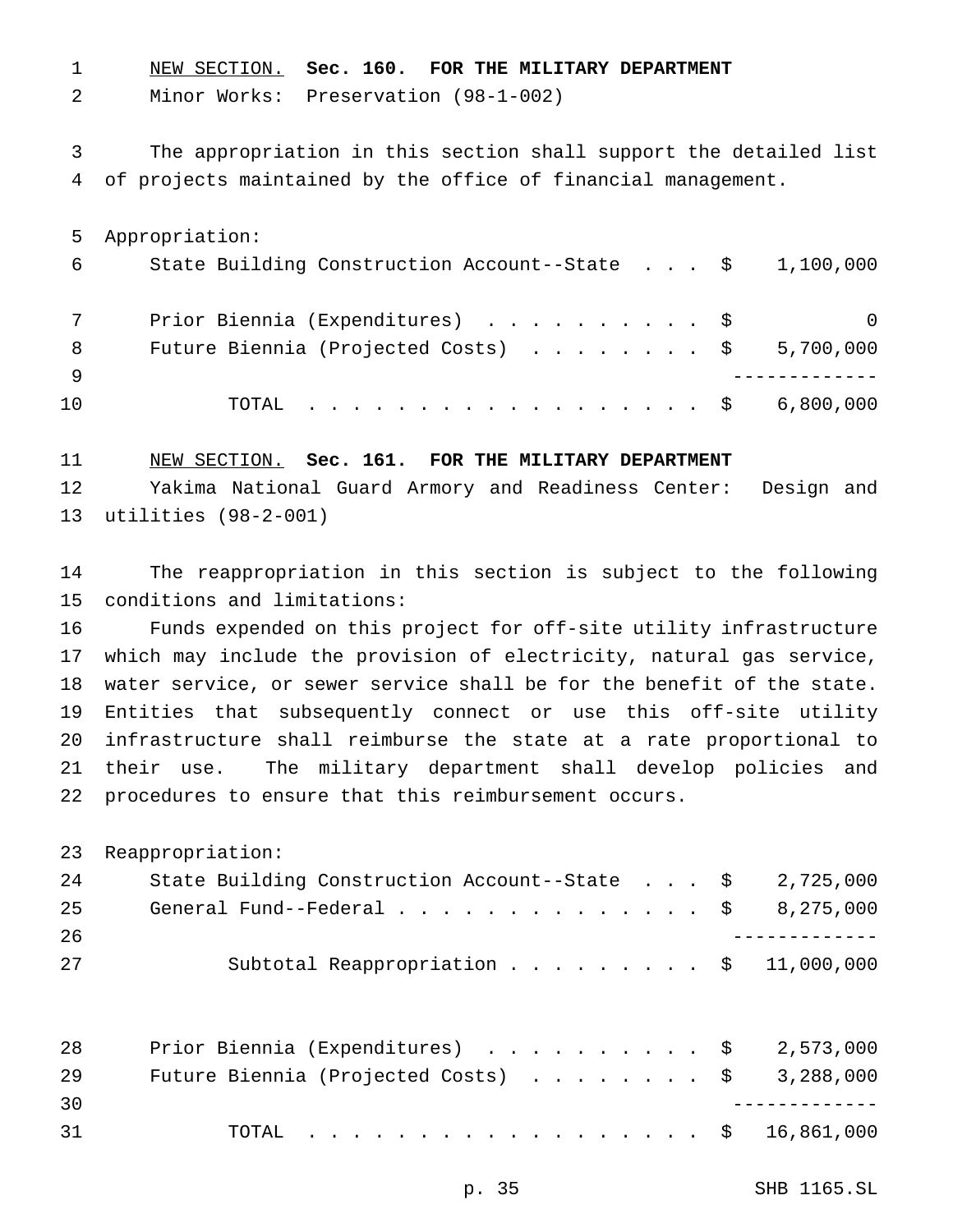| $\mathbf 1$ | NEW SECTION. Sec. 162. FOR THE STATE CONVENTION AND TRADE |
|-------------|-----------------------------------------------------------|
| 2           | Seattle - Convention Center: Expansion (00-2-001)         |
| 3           | Appropriation:                                            |
| 4           | State Convention and Trade Center                         |
| 5           | Account--State $\frac{1}{5}$<br>5,750,000                 |
| 6           | Prior Biennia (Expenditures) \$<br>$\Omega$               |
| 7           | Future Biennia (Projected Costs) \$<br>$\Omega$           |
| 8           |                                                           |
| -9          | . \$<br>5,750,000<br>TOTAL                                |

(End of part)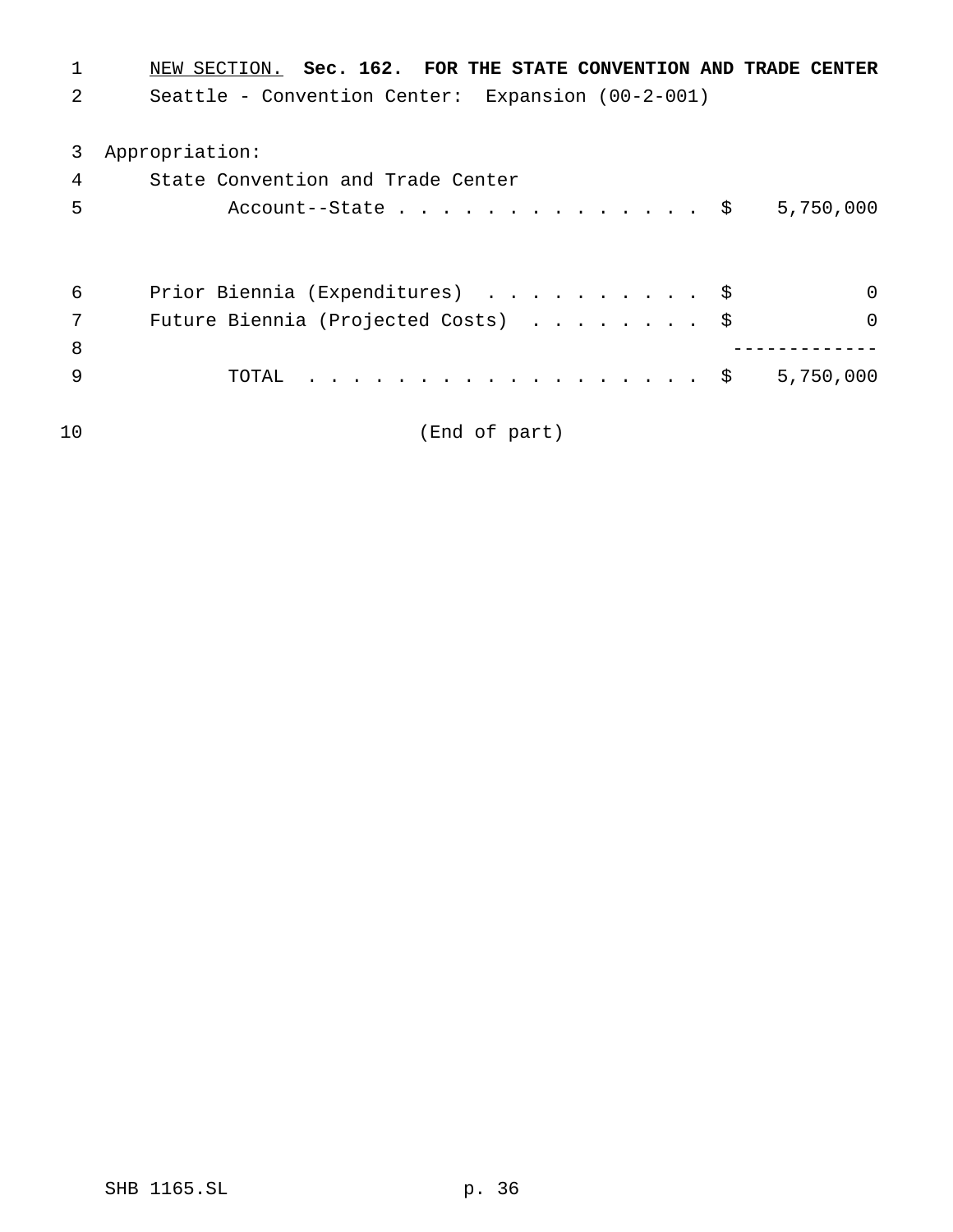| $\mathbf 1$    | PART 2                                                              |
|----------------|---------------------------------------------------------------------|
| $\overline{2}$ | <b>HUMAN SERVICES</b>                                               |
|                |                                                                     |
| 3              | NEW SECTION. Sec. 201. FOR THE DEPARTMENT OF SOCIAL AND HEALTH      |
| 4              | <b>SERVICES</b>                                                     |
| 5              | Rainier School - Laundry: Equipment (00-1-001)                      |
| 6              | Appropriation:                                                      |
| 7              | State Building Construction Account--State \$<br>450,000            |
| 8              | Prior Biennia (Expenditures) \$<br>$\overline{\phantom{0}}$         |
| 9<br>10        | Future Biennia (Projected Costs) $\ldots$ \$ 1,250,000              |
| 11             | . \$<br>1,700,000<br>TOTAL                                          |
| 12             | NEW SECTION. Sec. 202. FOR THE DEPARTMENT OF SOCIAL AND HEALTH      |
| 13             | <b>SERVICES</b>                                                     |
| 14             | Lakeland Village: Cottage renovation (00-1-002)                     |
| 15             | Appropriation:                                                      |
| 16             | State Building Construction Account--State $\frac{1}{2}$<br>450,000 |
| 17             | Prior Biennia (Expenditures)<br>0<br>\$                             |
| 18             | Future Biennia (Projected Costs)<br>\$<br>1,250,000                 |
| 19             |                                                                     |
| 20             | 1,700,000<br>TOTAL<br>. \$                                          |
| 21             | NEW SECTION. Sec. 203. FOR THE DEPARTMENT OF SOCIAL AND HEALTH      |
| 22             | <b>SERVICES</b>                                                     |
| 23             | Maple Lane School - Multi-Services Building: Renovation (00-1-003)  |
| 24             | The appropriation in this section is subject to the review and      |
| 25             | allotment procedures under sections 902 and 903 of this act.        |
| 26             | Appropriation:                                                      |
| 27             | 700,000<br>State Building Construction Account--State $\frac{1}{2}$ |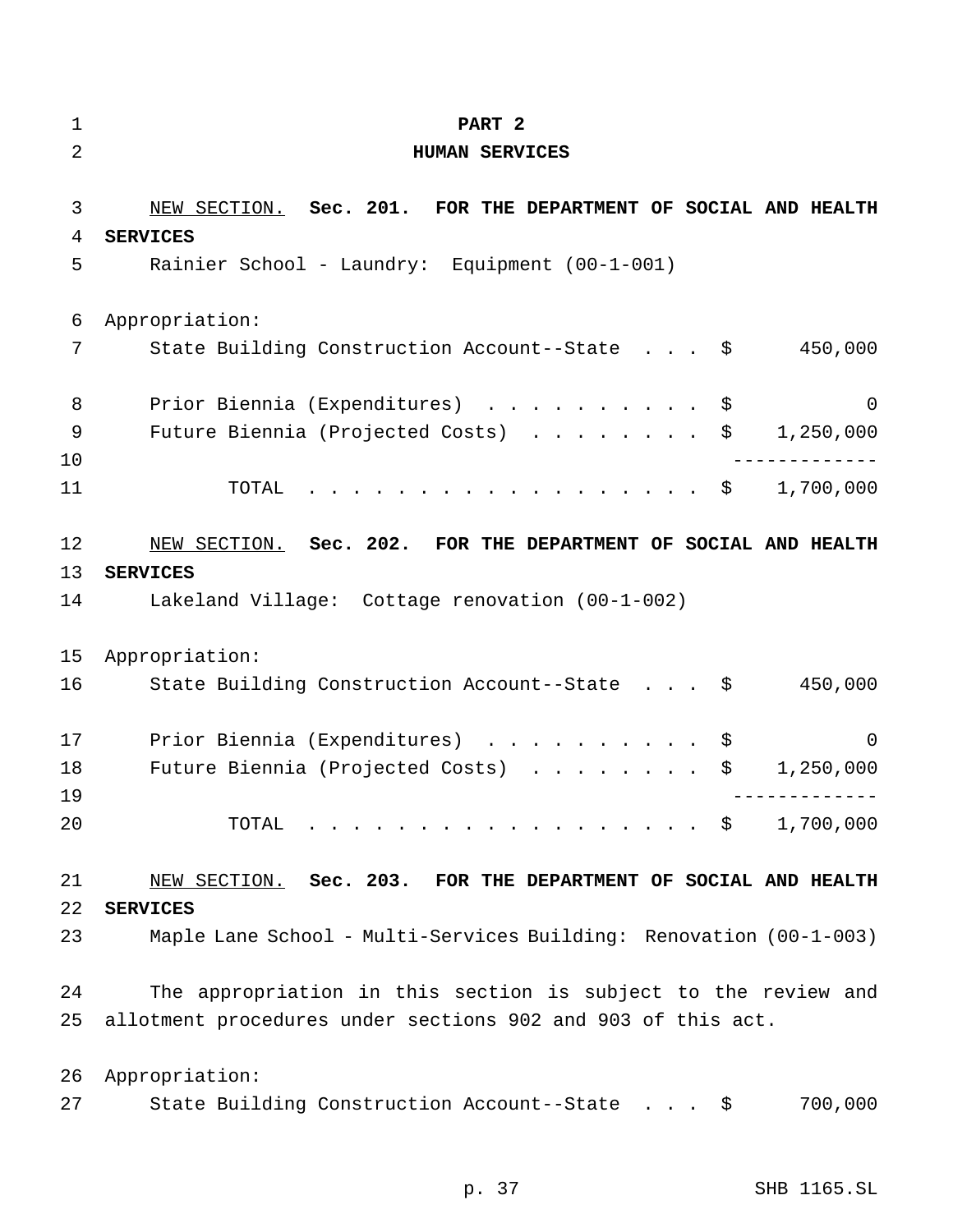1 Prior Biennia (Expenditures) . . . . . . . . . \$ 0 2 Future Biennia (Projected Costs) . . . . . . . \$ 5,000,000 ------------- TOTAL .................. \$ 5,700,000 NEW SECTION. **Sec. 204. FOR THE DEPARTMENT OF SOCIAL AND HEALTH SERVICES** Division of Land and Buildings: Project management (00-1-005) Appropriation: Charitable, Educational, Penal, and Reformatory Institutions Account--State ....... \$ 2,000,000 11 Prior Biennia (Expenditures) ............\$ 0 12 Future Biennia (Projected Costs) . . . . . . . \$ 8,500,000 ------------- TOTAL .................. \$ 10,500,000 NEW SECTION. **Sec. 205. FOR THE DEPARTMENT OF SOCIAL AND HEALTH SERVICES** Emergency and Small Repairs (00-1-006) Appropriation: State Building Construction Account--State . . . \$ 750,000 20 Prior Biennia (Expenditures) . . . . . . . . . \$ 0 21 Future Biennia (Projected Costs) . . . . . . . \$ 3,000,000 ------------- TOTAL .................. \$ 3,750,000 NEW SECTION. **Sec. 206. FOR THE DEPARTMENT OF SOCIAL AND HEALTH SERVICES** Mission Creek Youth Camp - Main Building: Renovation phase II (00- 1-010) Appropriation: State Building Construction Account--State . . . \$ 2,000,000 30 Prior Biennia (Expenditures) . . . . . . . . . \$ 0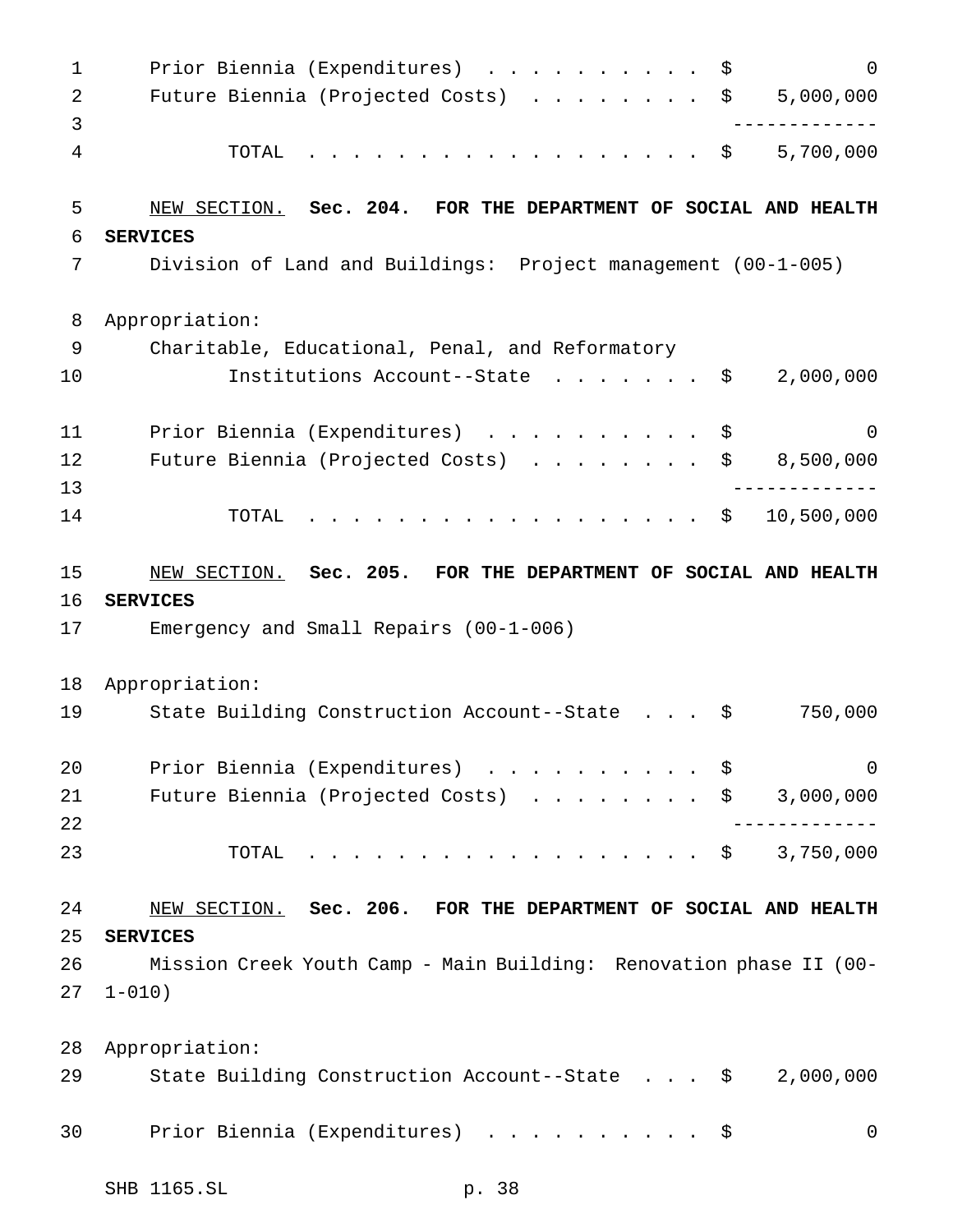1 Future Biennia (Projected Costs) . . . . . . . \$ 300,000 ------------- TOTAL .................. \$ 2,300,000 NEW SECTION. **Sec. 207. FOR THE DEPARTMENT OF SOCIAL AND HEALTH SERVICES** Child Study & Treatment Center: Cottage modifications (00-1-015) Appropriation: 8 State Building Construction Account--State . . . \$ 1,400,000 9 Prior Biennia (Expenditures) . . . . . . . . . \$ 0 Future Biennia (Projected Costs) ........ \$ 2,200,000 ------------- TOTAL .................. \$ 3,600,000 NEW SECTION. **Sec. 208. FOR THE DEPARTMENT OF SOCIAL AND HEALTH SERVICES** Minor Works: Preservation (00-1-018) The appropriations in this section shall support the detailed list of projects maintained by the office of financial management. Appropriation: Charitable, Educational, Penal, and Reformatory Institutions Account--State ....... \$ 4,000,000 State Building Construction Account--State . . . \$ 4,000,000 ------------- Subtotal Appropriation.......... \$ 8,000,000 24 Prior Biennia (Expenditures) . . . . . . . . . \$ 0 Future Biennia (Projected Costs) ........ \$ 32,000,000 ------------- TOTAL .................. \$ 40,000,000 NEW SECTION. **Sec. 209. FOR THE DEPARTMENT OF SOCIAL AND HEALTH SERVICES** Echo Glen - Cottage Renovation (00-1-041)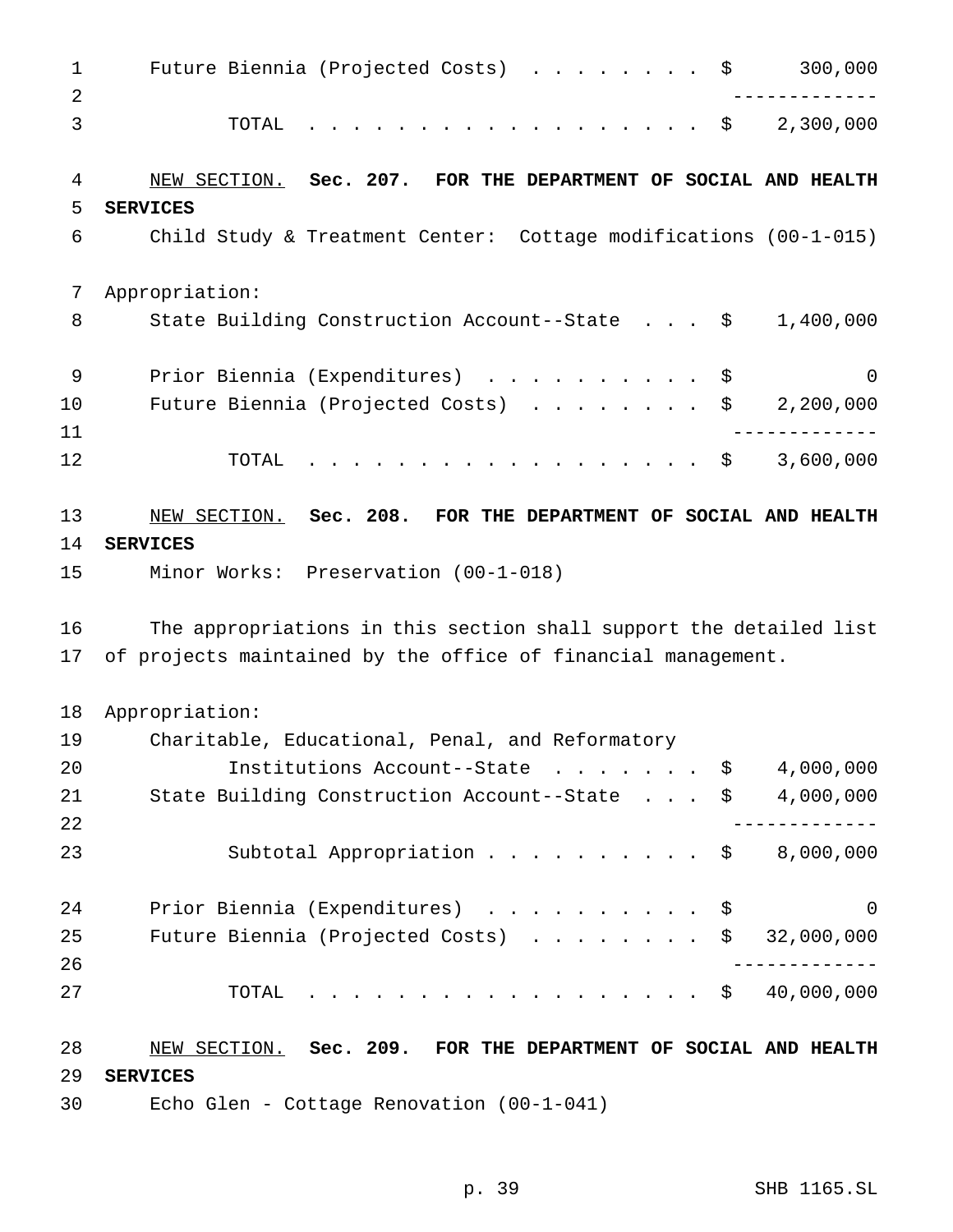The appropriation in this section is subject to the review and allotment procedures under section 902 of this act.

Appropriation:

|   | State Building Construction Account--State \$           | 75,000   |
|---|---------------------------------------------------------|----------|
|   | Prior Biennia (Expenditures) \$                         | $\Omega$ |
| 6 | Future Biennia (Projected Costs) $\ldots$ \$ 11,100,000 |          |
|   |                                                         |          |
|   | TOTAL \$ 11,175,000                                     |          |

 NEW SECTION. **Sec. 210. FOR THE DEPARTMENT OF SOCIAL AND HEALTH SERVICES**

Infrastructure Project: Savings (00-1-053)

 Projects that are completed in accordance with section 913 of this act that have been reviewed by the office of financial management may have their remaining funds transferred to this project for the following purposes: (1) Road repair; (2) roof repair; (3) electrical system repair; (4) steam and utility distribution system repair; (5) plumbing system repair; (6) heating, ventilating, and air conditioning repairs; (7) emergency repairs due to natural disasters or accidents; and, (8) critical year 2000 embedded chip modifications.

```
20 Appropriation:
```

| 21 | Charitable, Educational, Penal, and Reformatory |                |
|----|-------------------------------------------------|----------------|
| 22 | Institutions Account--State \$                  | $\mathbf{1}$   |
| 23 | State Building Construction Account--State \$   | 1              |
| 24 |                                                 |                |
| 25 | Subtotal Appropriation \$                       | -2             |
| 26 | Prior Biennia (Expenditures) \$                 | $\overline{0}$ |
| 27 | Future Biennia (Projected Costs) \$             | $\overline{0}$ |
| 28 |                                                 |                |
| 29 | TOTAL $\frac{1}{5}$                             | 2              |
|    |                                                 |                |

 NEW SECTION. **Sec. 211. FOR THE DEPARTMENT OF SOCIAL AND HEALTH SERVICES**

Eastern State Hospital: Campus renovation phase V (00-2-002)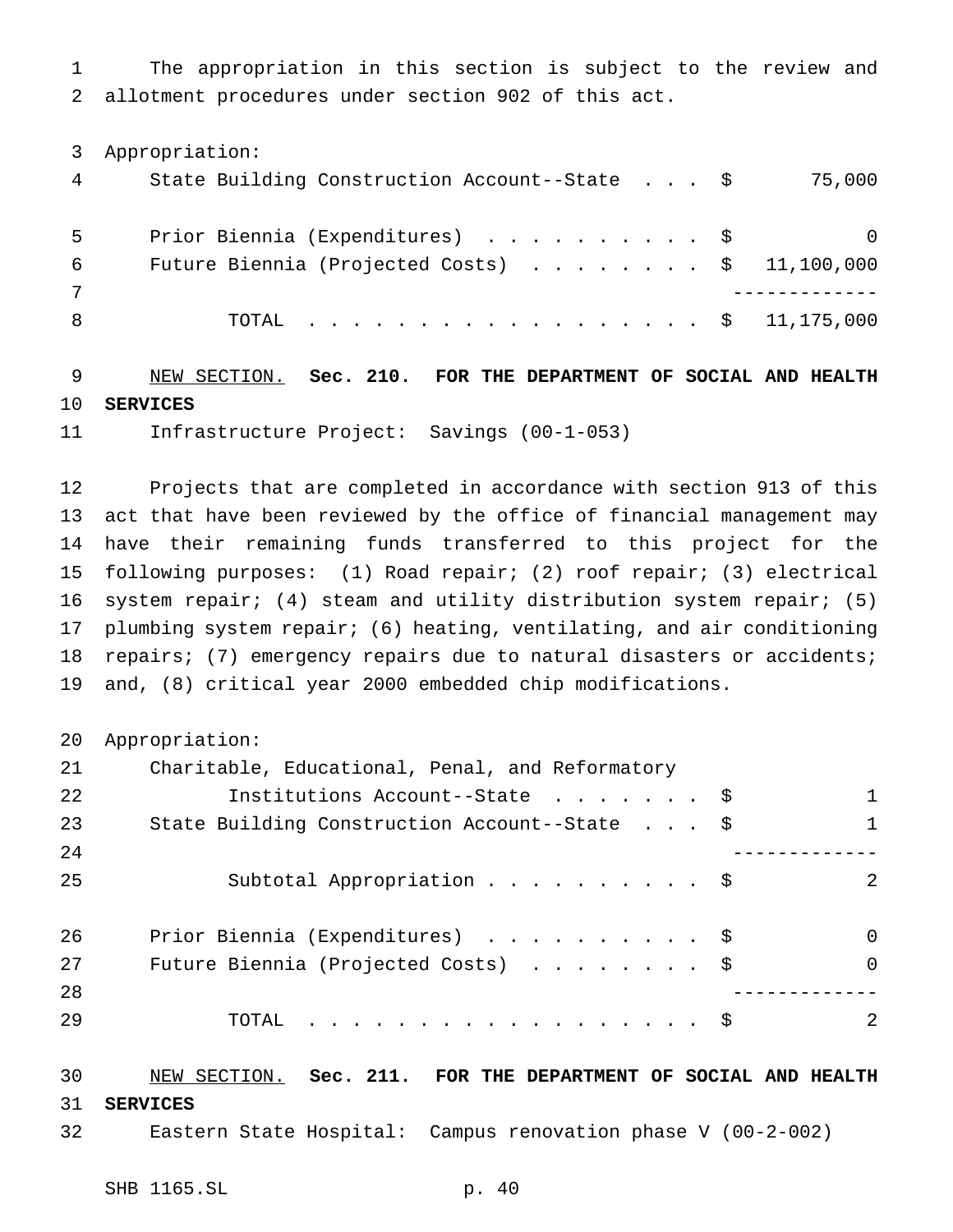The appropriation in this section is subject to the review and allotment procedures under section 903 of this act.

Appropriation:

|   | State Building Construction Account--State \$  | 945,250  |
|---|------------------------------------------------|----------|
|   | Prior Biennia (Expenditures) \$                | $\Omega$ |
| 6 | Future Biennia (Projected Costs) \$ 14,014,450 |          |
|   |                                                |          |
|   | TOTAL \$ 14,959,700                            |          |

 NEW SECTION. **Sec. 212. FOR THE DEPARTMENT OF SOCIAL AND HEALTH SERVICES**

Minor Works: Program (00-2-019)

 The appropriation in this section shall support the detailed list of projects maintained by the office of financial management.

Appropriation:

| 15 | State Building Construction Account--State $\frac{1}{9}$ , 000,000   |  |           |
|----|----------------------------------------------------------------------|--|-----------|
| 16 | Prior Biennia (Expenditures) \$                                      |  | $\Omega$  |
| 17 | Future Biennia (Projected Costs) $\ldots$ \$ 4,000,000               |  |           |
| 18 |                                                                      |  |           |
| 19 | TOTAL $\ldots$ $\Diamond$                                            |  | 5,000,000 |
| 20 | NEW SECTION.<br>Sec. 213.<br>FOR THE DEPARTMENT OF SOCIAL AND HEALTH |  |           |

**SERVICES**

Maple Lane School: Wastewater treatment plant (94-1-201)

 Reappropriation: 24 State Building Construction Account--State . . . \$ 419,587 25 Prior Biennia (Expenditures) . . . . . . . . . \$ 3,852,913 26 Future Biennia (Projected Costs) . . . . . . . \$ 0 ------------- TOTAL .................. \$ 4,272,500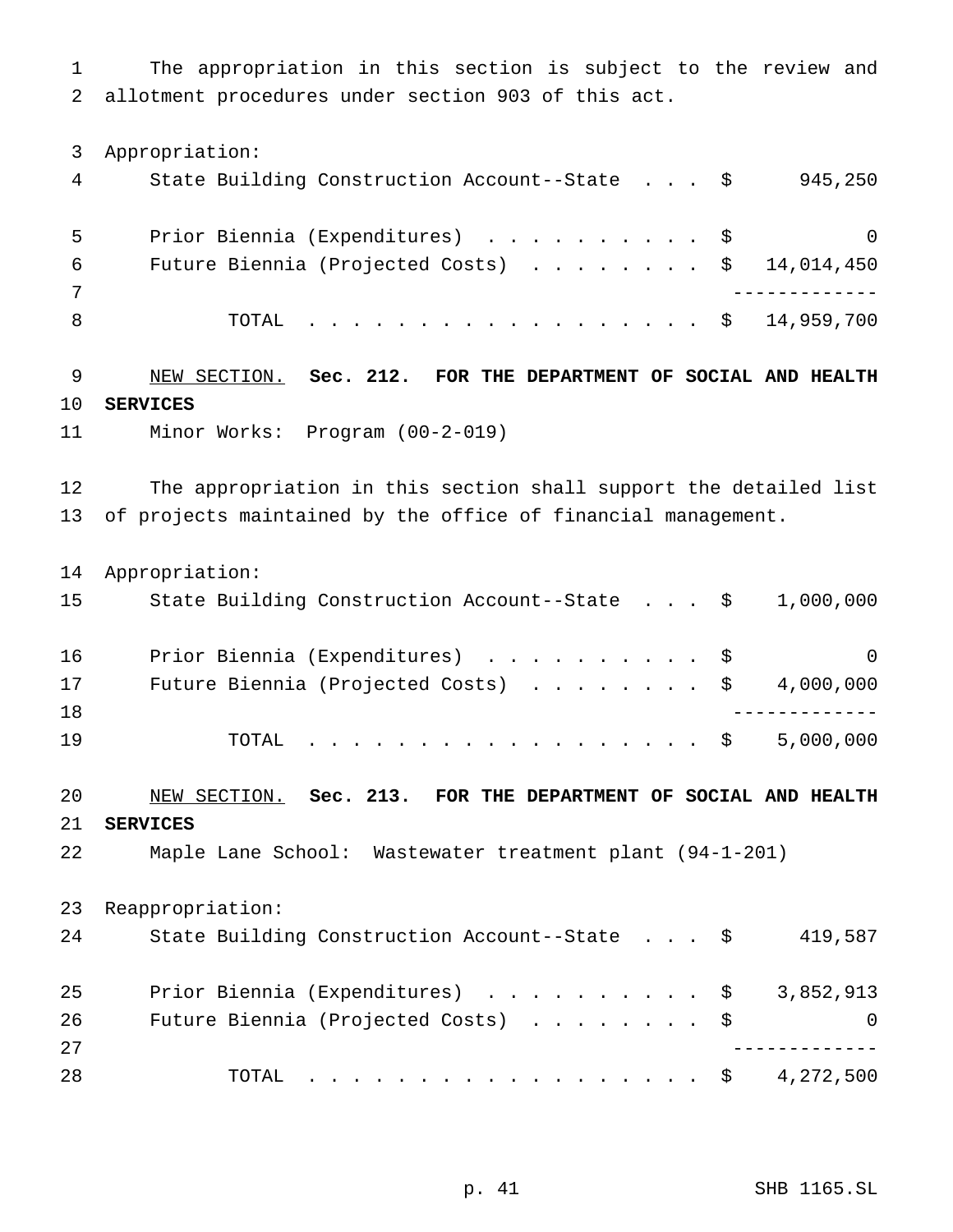NEW SECTION. **Sec. 214. FOR THE DEPARTMENT OF SOCIAL AND HEALTH SERVICES** Naselle Youth Camp: Water system improvements (94-1-202) Reappropriation: State Building Construction Account--State . . . \$ 148,456 Prior Biennia (Expenditures) .......... \$ 1,017,239 Future Biennia (Projected Costs) ........ \$ 0 ------------- 9 TOTAL . . . . . . . . . . . . . . . . \$ 1,165,695 NEW SECTION. **Sec. 215. FOR THE DEPARTMENT OF SOCIAL AND HEALTH SERVICES** Western State Hospital: Ward renovation phase 6 (94-1-316) Reappropriation: 14 State Building Construction Account--State . . . \$ 768,458 15 Prior Biennia (Expenditures) . . . . . . . . . \$ 5,400,765 Future Biennia (Projected Costs) ........ \$ 0 ------------- 18 TOTAL . . . . . . . . . . . . . . . . \$ 6,169,223 NEW SECTION. **Sec. 216. FOR THE DEPARTMENT OF SOCIAL AND HEALTH SERVICES** Asbestos Abatement (96-1-002) Reappropriation: State Building Construction Account--State . . . \$ 58,680 Prior Biennia (Expenditures) .......... \$ 1,767,319 Future Biennia (Projected Costs) ........ \$ 0 ------------- TOTAL .................. \$ 1,825,999 NEW SECTION. **Sec. 217. FOR THE DEPARTMENT OF SOCIAL AND HEALTH SERVICES** Americans With Disabilities Act Improvements (96-1-003)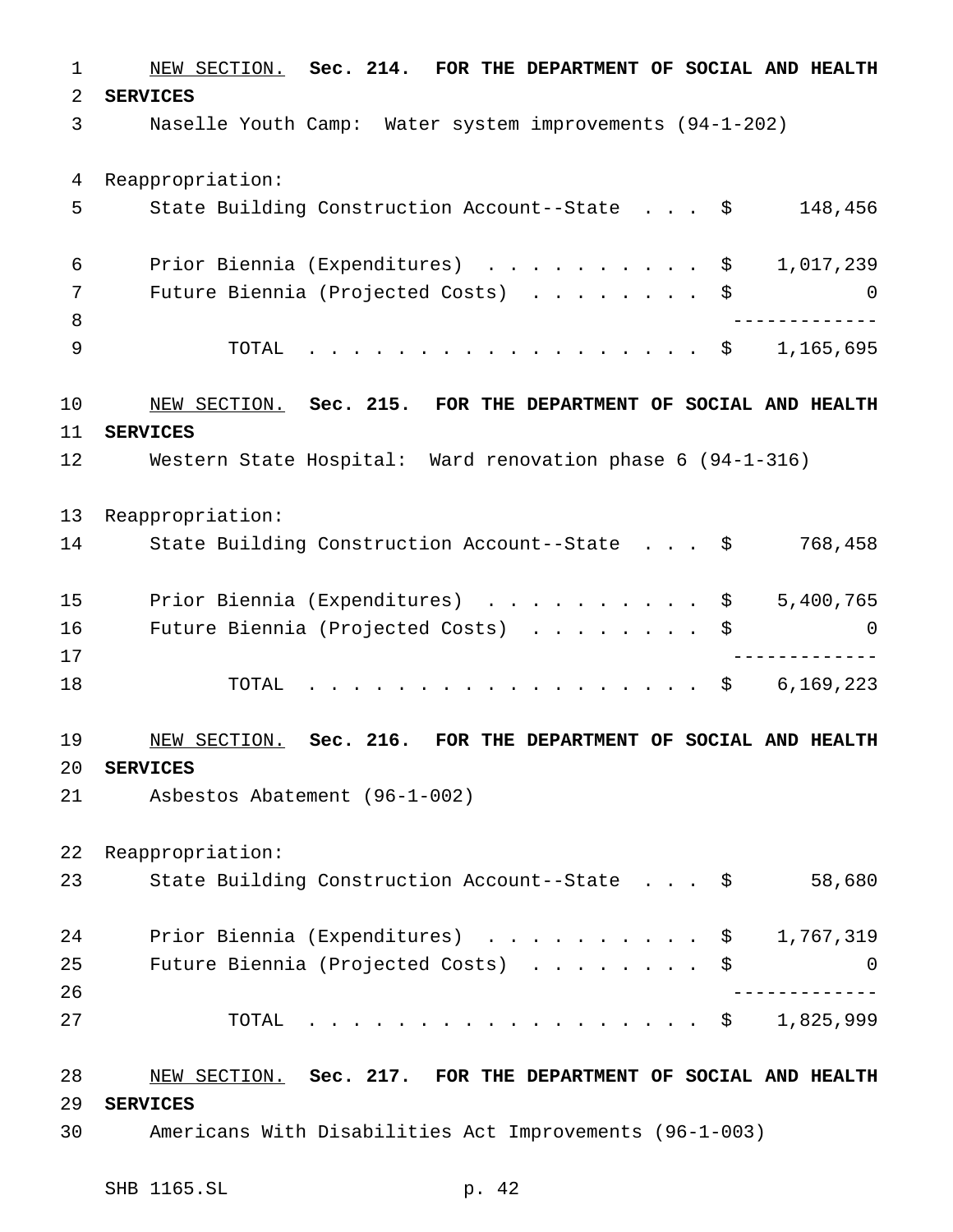Reappropriation: 2 State Building Construction Account--State . . . \$ 61,899 3 Prior Biennia (Expenditures) . . . . . . . . . \$ 415,953 4 Future Biennia (Projected Costs) . . . . . . . \$ 0 ------------- TOTAL .................. \$ 477,852 NEW SECTION. **Sec. 218. FOR THE DEPARTMENT OF SOCIAL AND HEALTH SERVICES** Minor Works: Preservation (96-1-004) The reappropriations shall support the detailed list of projects maintained by the office of financial management. Reappropriation: Charitable, Educational, Penal, and Reformatory 14 Institutions Account--State . . . . . . \$ 3,562,348 State Building Construction Account--State . . . \$ 3,245,803 ------------- 17 Subtotal Reappropriation . . . . . . . . \$ 6,808,151 Prior Biennia (Expenditures) .......... \$ 11,305,885 19 Future Biennia (Projected Costs) . . . . . . . \$ 0 ------------- 21 TOTAL . . . . . . . . . . . . . . . . \$ 18,114,036 NEW SECTION. **Sec. 219. FOR THE DEPARTMENT OF SOCIAL AND HEALTH SERVICES** Chlorofluorocarbon Abatement (96-1-008) Reappropriation: Charitable, Educational, Penal, and Reformatory Institutions Account--State ....... \$ 76,756 Prior Biennia (Expenditures) .......... \$ 173,245 29 Future Biennia (Projected Costs) . . . . . . . \$ 0 ------------- TOTAL .................. \$ 250,001

p. 43 SHB 1165.SL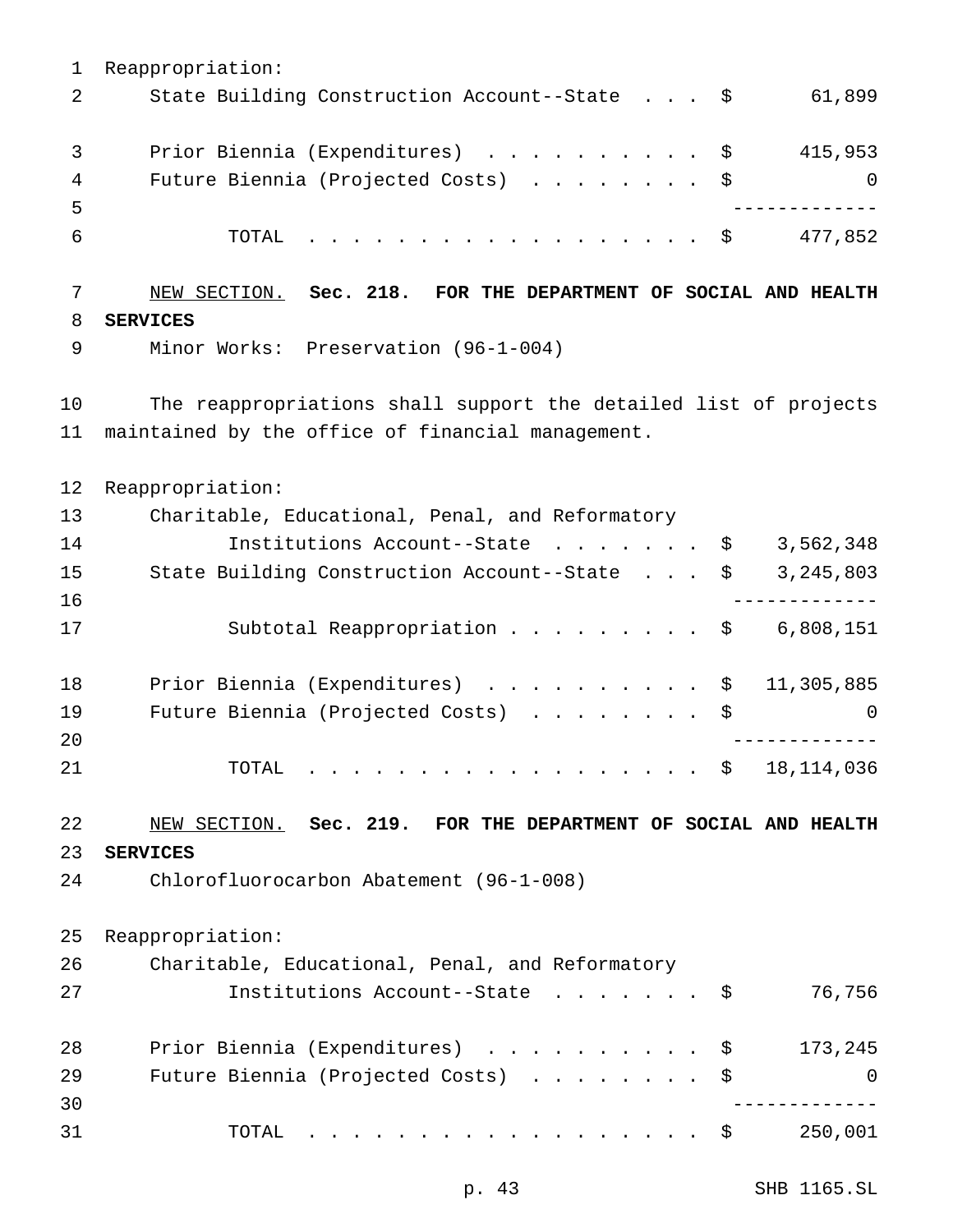NEW SECTION. **Sec. 220. FOR THE DEPARTMENT OF SOCIAL AND HEALTH SERVICES** Juvenile Facilities Preservation (96-1-020) Reappropriation: State Building Construction Account--State . . . \$ 95,000 Prior Biennia (Expenditures) .......... \$ 1,984,600 Future Biennia (Projected Costs) ........ \$ 0 ------------- TOTAL .................. \$ 2,079,600 NEW SECTION. **Sec. 221. FOR THE DEPARTMENT OF SOCIAL AND HEALTH SERVICES** Minor Works Projects: Mental health (96-1-030) Reappropriation: State Building Construction Account--State . . . \$ 385,105 15 Prior Biennia (Expenditures) . . . . . . . . . \$ 3,414,287 Future Biennia (Projected Costs) ........ \$ 0 ------------- 18 TOTAL . . . . . . . . . . . . . . . . \$ 3,799,392 NEW SECTION. **Sec. 222. FOR THE DEPARTMENT OF SOCIAL AND HEALTH SERVICES** Minor Works Projects: Division of developmental disabilities (96-  $22 \quad 1-040$  The reappropriation in this section shall support the detailed list of projects maintained by the office of financial management. Reappropriation: State Building Construction Account--State . . . \$ 113,920 Prior Biennia (Expenditures) .......... \$ 957,426 28 Future Biennia (Projected Costs) . . . . . . . \$ 0 ------------- TOTAL .................. \$ 1,071,346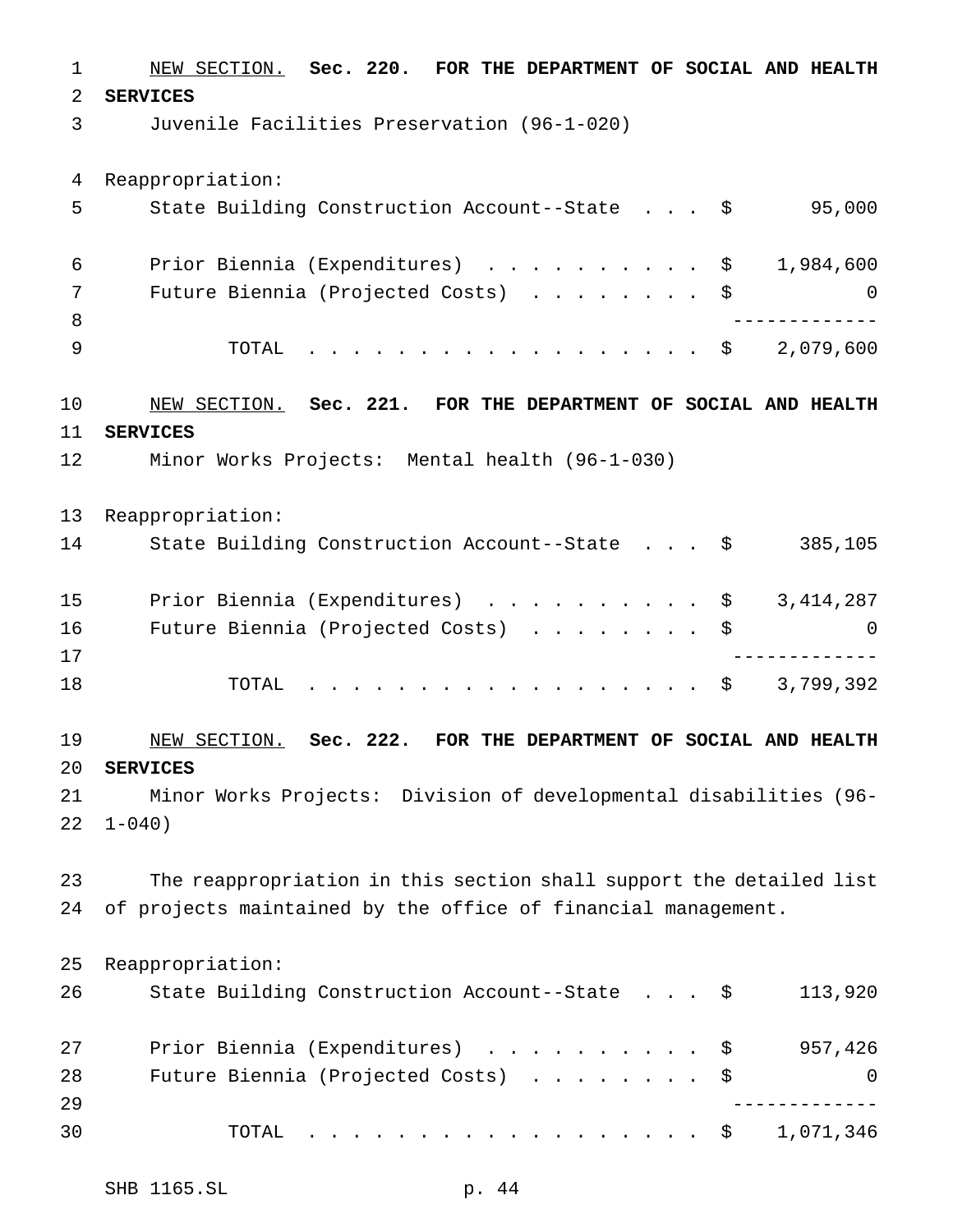NEW SECTION. **Sec. 223. FOR THE DEPARTMENT OF SOCIAL AND HEALTH SERVICES** Underground Storage Tanks Removal and Replacement (96-1-060) Reappropriation: Charitable, Educational, Penal, and Reformatory Institutions Account--State ....... \$ 25,651 State Building Construction Account--State . . . \$ 78,872 ------------- 9 Subtotal Reappropriation ......... \$ 104,523 10 Prior Biennia (Expenditures) . . . . . . . . . \$ 675,268 Future Biennia (Projected Costs) ........ \$ 0 ------------- 13 TOTAL . . . . . . . . . . . . . . . . \$ 779,791 NEW SECTION. **Sec. 224. FOR THE DEPARTMENT OF SOCIAL AND HEALTH SERVICES** Maintenance Management and Planning (96-1-150) Reappropriation: Charitable, Educational, Penal, and Reformatory 19 Institutions Account--State . . . . . . \$ 109,380 Prior Biennia (Expenditures) .......... \$ 200,001 21 Future Biennia (Projected Costs) . . . . . . . \$ 0 ------------- TOTAL .................. \$ 309,381 NEW SECTION. **Sec. 225. FOR THE DEPARTMENT OF SOCIAL AND HEALTH SERVICES** Medical Lake Wastewater Treatment Facility (96-1-301) Reappropriation: State Building Construction Account--State . . . \$ 1,158,322 Appropriation: State Building Construction Account--State . . . \$ 7,500,000 31 Prior Biennia (Expenditures) . . . . . . . . . \$ 1,356,122

p. 45 SHB 1165.SL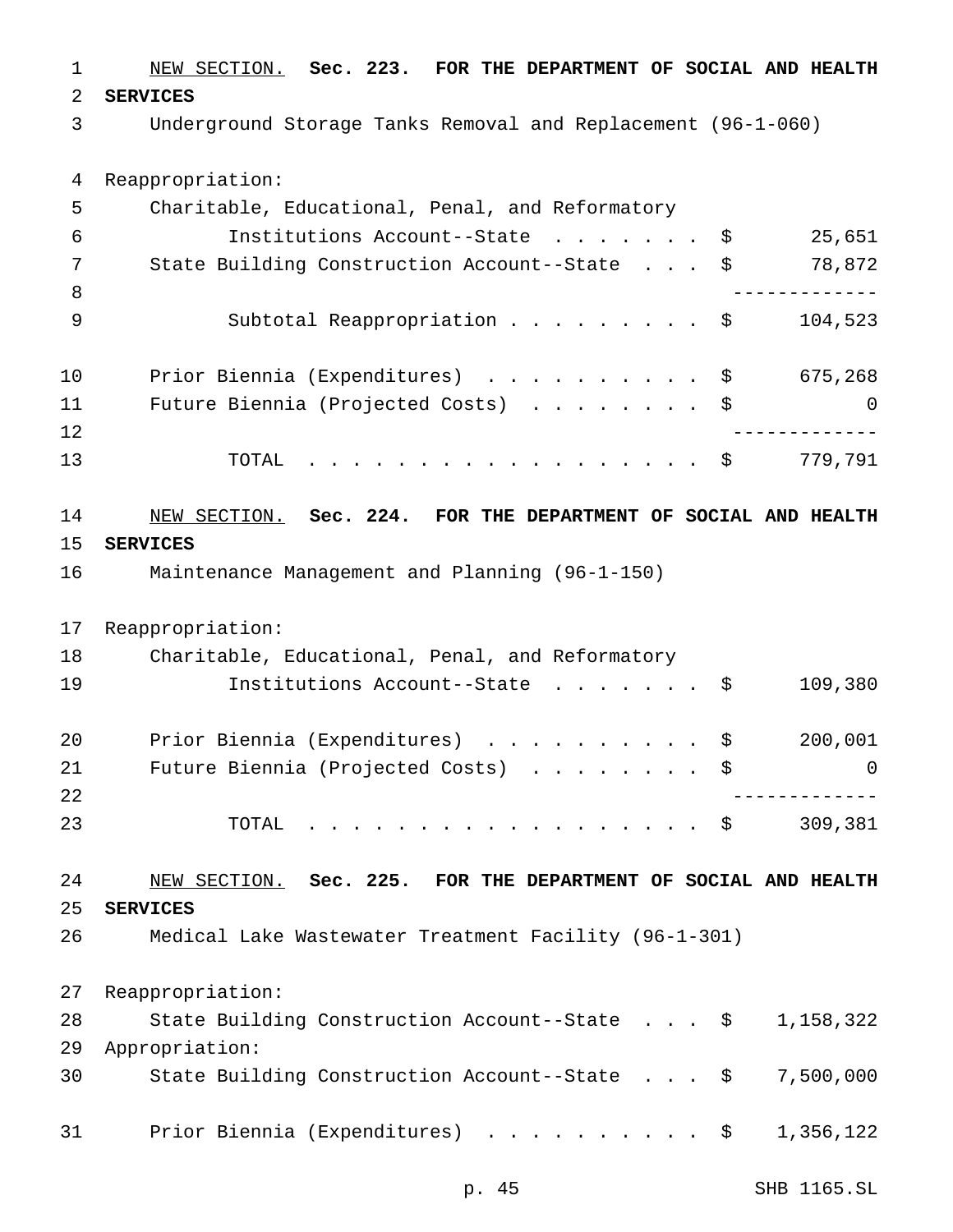Future Biennia (Projected Costs) ........ \$ 0 ------------- TOTAL .................. \$ 10,014,444 NEW SECTION. **Sec. 226. FOR THE DEPARTMENT OF SOCIAL AND HEALTH SERVICES** Western State Hospital: Replace boiler 1 (96-1-322) Reappropriation: 8 State Building Construction Account--State . . . \$ 178,538 9 Prior Biennia (Expenditures) . . . . . . . . . \$ 1,261,463 Future Biennia (Projected Costs) ........ \$ 0 ------------- TOTAL .................. \$ 1,440,001 NEW SECTION. **Sec. 227. FOR THE DEPARTMENT OF SOCIAL AND HEALTH SERVICES** Crisis Residential Centers (96-1-900) The reappropriation in this section is provided to the department of social and health services for grants to provide secure crisis residential centers consistent with the plan developed pursuant to the omnibus 1995-97 operating budget. Reappropriation: State Building Construction Account--State . . . \$ 2,800,000 22 Prior Biennia (Expenditures) . . . . . . . . . \$ 200,000 23 Future Biennia (Projected Costs) . . . . . . . \$ 0 ------------- TOTAL .................. \$ 3,000,000 NEW SECTION. **Sec. 228. FOR THE DEPARTMENT OF SOCIAL AND HEALTH SERVICES**

Echo Glen: New beds and infrastructure (96-2-229)

 The reappropriation in this section is subject to the review and allotment procedures under sections 902 and 903 of this act.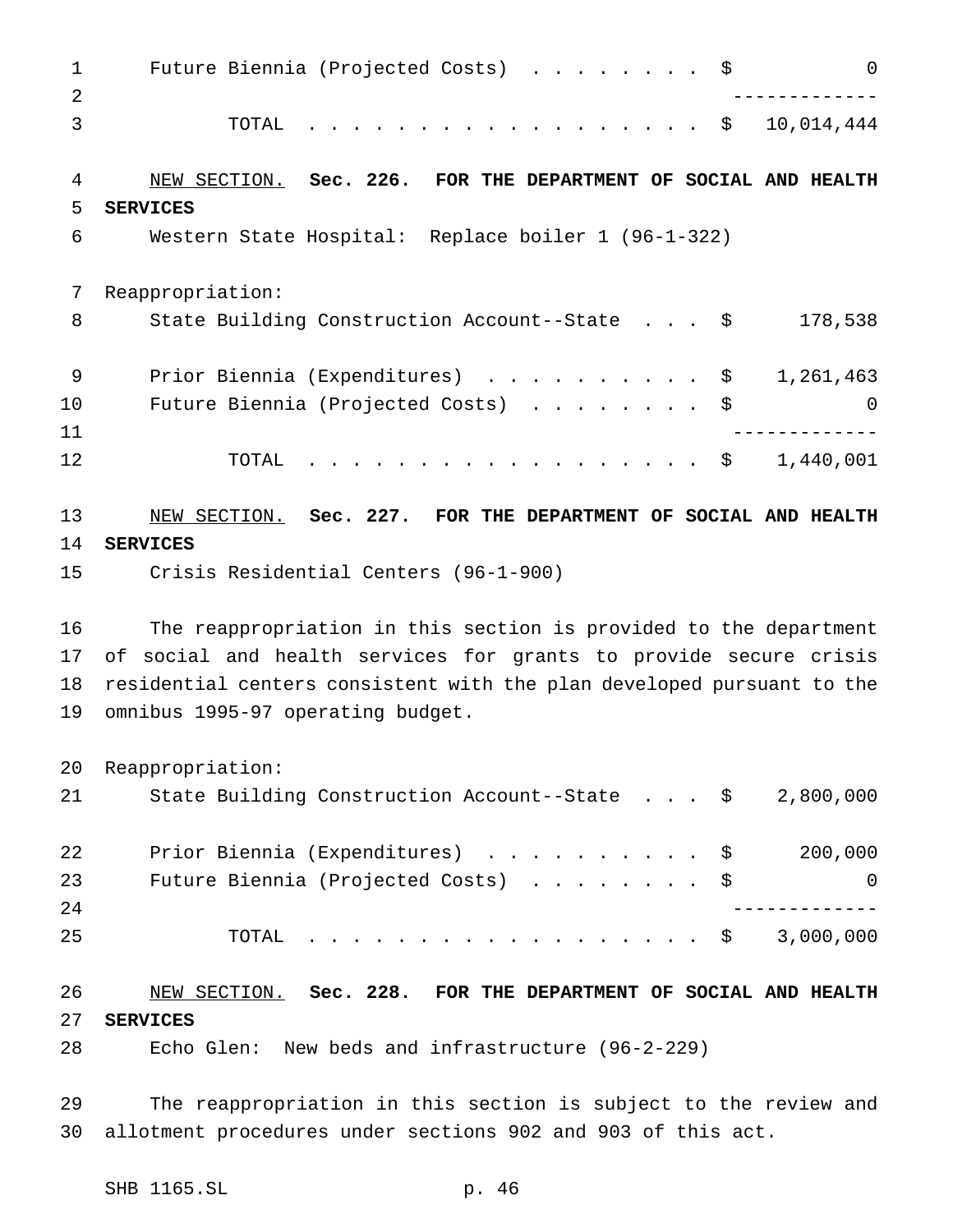Reappropriation: 2 State Building Construction Account--State . . . \$ 2,229,358 3 Prior Biennia (Expenditures) . . . . . . . . . \$ 1,932,411 4 Future Biennia (Projected Costs) . . . . . . . \$ 0 ------------- TOTAL .................. \$ 4,161,769 NEW SECTION. **Sec. 229. FOR THE DEPARTMENT OF SOCIAL AND HEALTH SERVICES** Green Hill School Redevelopment: 416 bed institution (96-2-230) The reappropriation in this section is subject to the following conditions and limitations: (1) The reappropriation in this section is subject to the review and allotment procedures under sections 902 and 903 of this act. (2) Up to \$200,000 of the reappropriation in this section may be used to purchase property to accommodate either off-site parking, or to increase the buffer between Green Hill School's secure perimeter and adjacent neighborhoods as required by the city of Chehalis, or both. Reappropriation: State Building Construction Account--State . . . \$ 20,563,742 Prior Biennia (Expenditures) .......... \$ 25,568,689 21 Future Biennia (Projected Costs) . . . . . . . \$ 0 ------------- TOTAL .................. \$ 46,132,431 NEW SECTION. **Sec. 230. FOR THE DEPARTMENT OF SOCIAL AND HEALTH SERVICES** Maple Lane School: Renovation and infrastructure improvements (96- 2-231) The reappropriation in this section is subject to the review and allotment procedures under sections 902 and 903 of this act. Reappropriation:

State Building Construction Account--State . . . \$ 317,342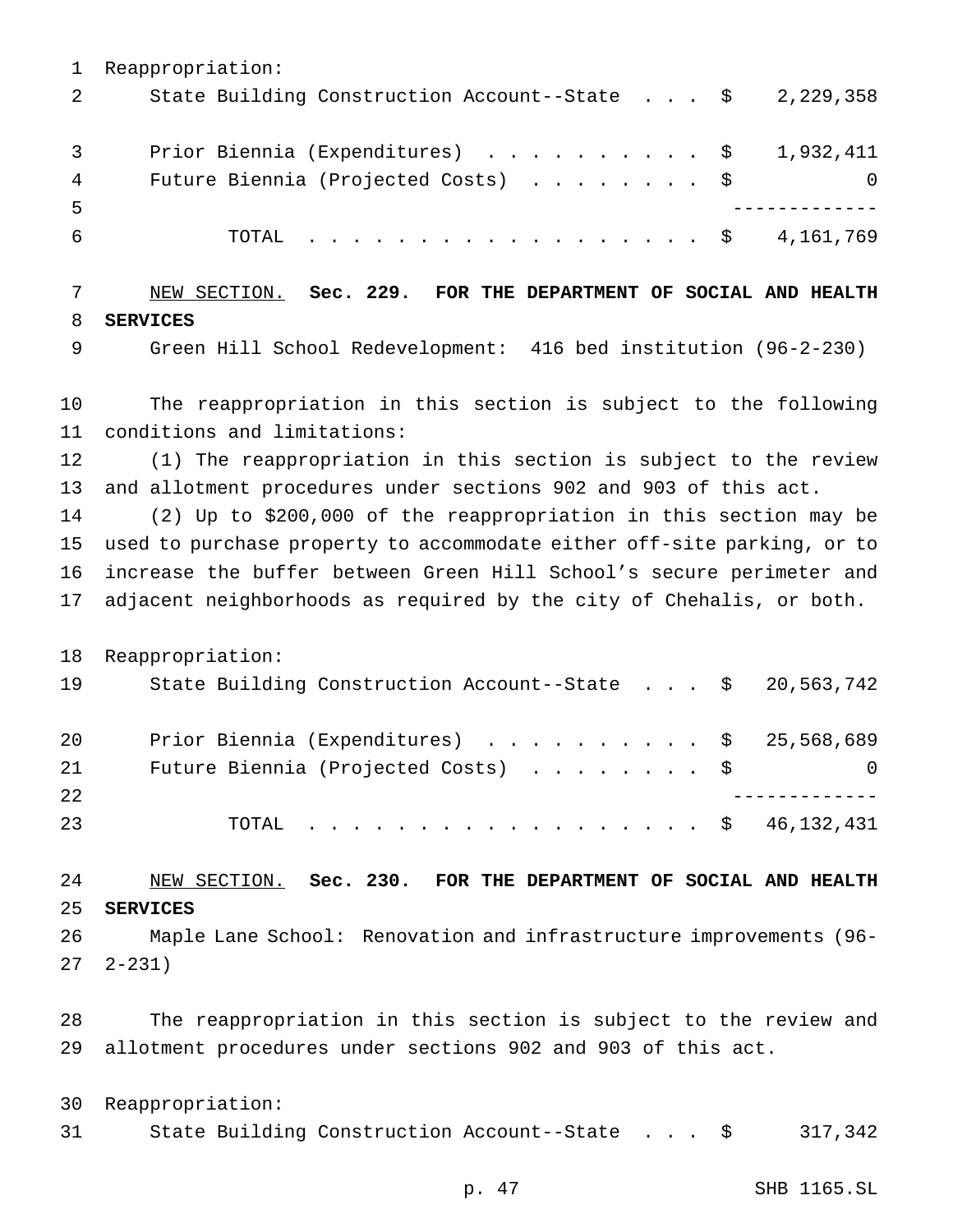1 Prior Biennia (Expenditures) . . . . . . . . . \$ 5,538,159 2 Future Biennia (Projected Costs) . . . . . . . \$ 0 ------------- TOTAL .................. \$ 5,855,501 NEW SECTION. **Sec. 231. FOR THE DEPARTMENT OF SOCIAL AND HEALTH SERVICES** Mission Creek Preservation Projects (96-2-233) Reappropriation: State Building Construction Account--State . . . \$ 160,190 10 Prior Biennia (Expenditures) . . . . . . . . . \$ 1,029,887 Future Biennia (Projected Costs) ........ \$ 0 ------------- TOTAL .................. \$ 1,190,077 NEW SECTION. **Sec. 232. FOR THE DEPARTMENT OF SOCIAL AND HEALTH SERVICES** Indian Ridge Youth Camp: Utility Upgrade (96-2-234) Reappropriation: 18 State Building Construction Account--State . . . \$ 74,851 19 Prior Biennia (Expenditures) . . . . . . . . . \$ 1,446,649 20 Future Biennia (Projected Costs) . . . . . . . \$ 0 ------------- TOTAL .................. \$ 1,521,500 NEW SECTION. **Sec. 233. FOR THE DEPARTMENT OF SOCIAL AND HEALTH SERVICES** Minor Works: State-owned Juvenile Rehabilitation Administration group homes (96-2-235) The reappropriation in this section shall support the detailed list of projects maintained by the office of financial management. Reappropriation: State Building Construction Account--State . . . \$ 1,517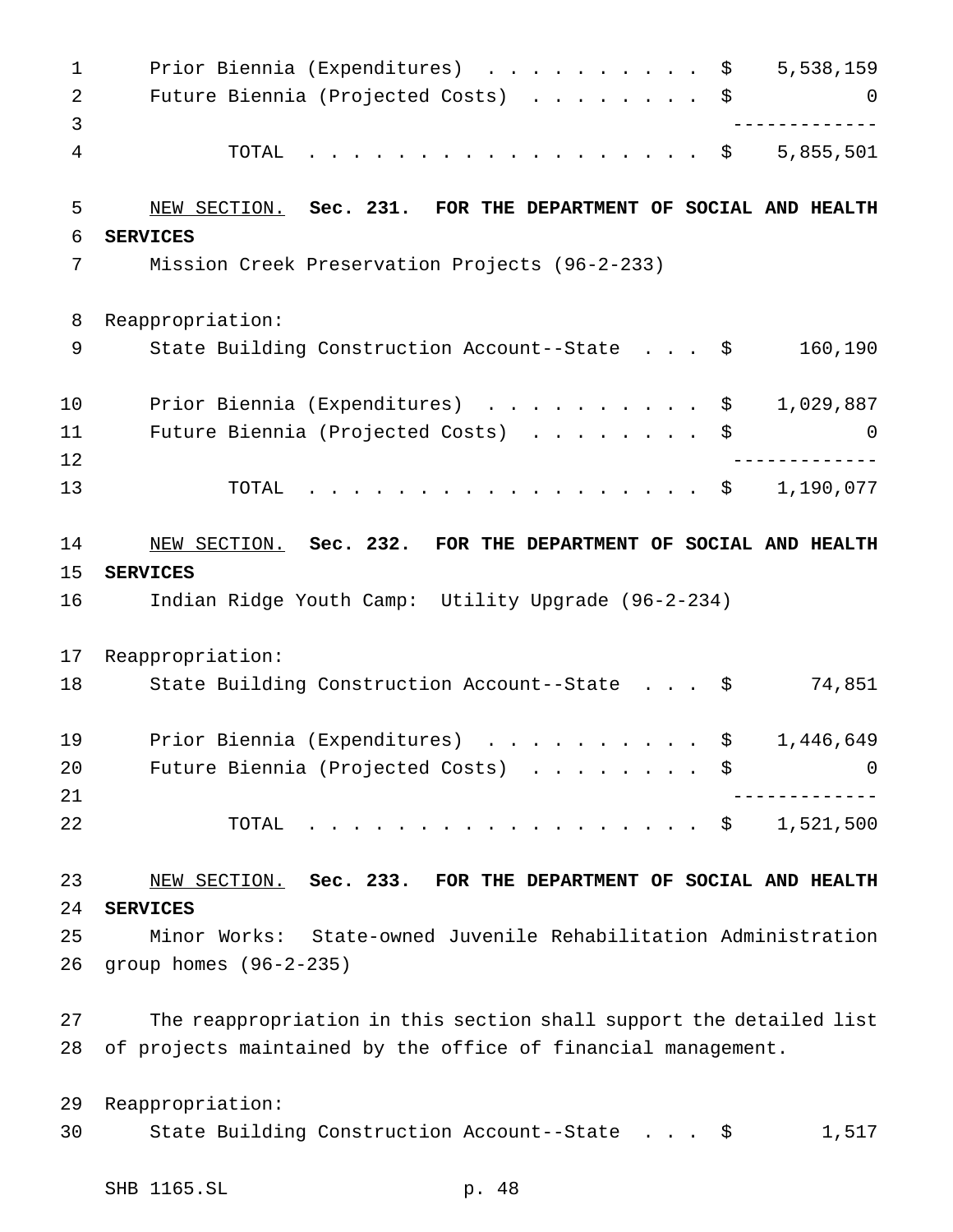| $\mathbf 1$ | Prior Biennia (Expenditures)<br>\$                             | 342,883        |
|-------------|----------------------------------------------------------------|----------------|
| 2           | Future Biennia (Projected Costs)<br>\$                         | 0              |
| 3           |                                                                |                |
| 4           | TOTAL<br>.<br>\$                                               | 344,400        |
| 5           | NEW SECTION. Sec. 234. FOR THE DEPARTMENT OF SOCIAL AND HEALTH |                |
| 6           | <b>SERVICES</b>                                                |                |
| 7           | Underground Storage Tank Pool (98-1-001)                       |                |
| 8           | Reappropriation:                                               |                |
| 9           | State Building Construction Account--State \$                  | 130,495        |
| 10          | Prior Biennia (Expenditures)<br>\$                             | 99,505         |
| 11          | Future Biennia (Projected Costs)<br>\$                         | 0              |
| 12          |                                                                |                |
| 13          | .<br>TOTAL<br>\$                                               | 230,000        |
| 14          | NEW SECTION. Sec. 235. FOR THE DEPARTMENT OF SOCIAL AND HEALTH |                |
| 15          | <b>SERVICES</b>                                                |                |
| 16          | Asbestos and Demolition Pool (98-1-002)                        |                |
|             |                                                                |                |
| 17          | Reappropriation:                                               |                |
| 18          |                                                                | 399,113        |
|             | State Building Construction Account--State \$                  |                |
| 19          | Prior Biennia (Expenditures)<br>\$<br>.                        | 100,887        |
| 20          | Future Biennia (Projected Costs) \$                            | $\overline{0}$ |
| 21          |                                                                |                |
| 22          | TOTAL<br>. \$                                                  | 500,000        |
| 23          | NEW SECTION. Sec. 236. FOR THE DEPARTMENT OF SOCIAL AND HEALTH |                |
| 24          | <b>SERVICES</b>                                                |                |
| 25          | Western State Hospital: South hall HVAC retrofit (98-1-041)    |                |
| 26          | Reappropriation:                                               |                |
| 27          | State Building Construction Account--State \$                  | 958,128        |
| 28          | Prior Biennia (Expenditures) \$                                | 41,872         |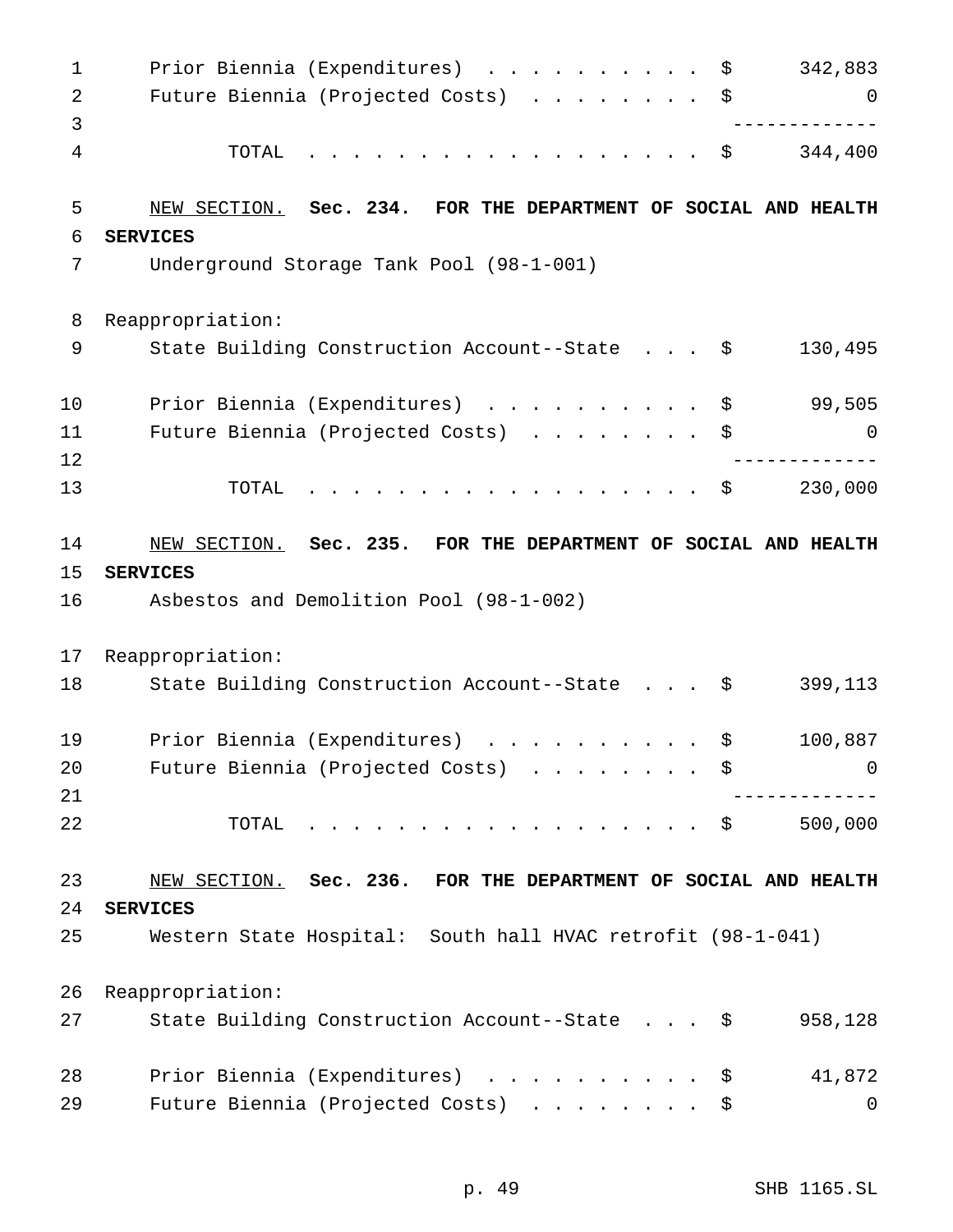| $\mathbf 1$ |                                                                                          |           |
|-------------|------------------------------------------------------------------------------------------|-----------|
| 2           | TOTAL<br>\$<br>$\frac{1}{2}$                                                             | 1,000,000 |
|             |                                                                                          |           |
| 3           | NEW SECTION. Sec. 237. FOR THE DEPARTMENT OF SOCIAL AND HEALTH                           |           |
| 4           | <b>SERVICES</b>                                                                          |           |
| 5           | Renovate Main Building: Mission Creek (98-1-166)                                         |           |
| 6           | Reappropriation:                                                                         |           |
| 7           | State Building Construction Account--State \$                                            | 1,589,710 |
| 8           | Prior Biennia (Expenditures) \$                                                          | 910,290   |
| 9           | Future Biennia (Projected Costs)<br>\$                                                   | 0         |
| 10          |                                                                                          |           |
| 11          | $\frac{1}{2}$<br>TOTAL<br>- \$                                                           | 2,500,000 |
| 12          | NEW SECTION. Sec. 238. FOR THE DEPARTMENT OF SOCIAL AND HEALTH                           |           |
| 13          | <b>SERVICES</b>                                                                          |           |
| 14          | Emergency Projects (98-1-428)                                                            |           |
| 15          | Reappropriation:                                                                         |           |
| 16          | State Building Construction Account--State \$                                            | 211,449   |
| 17          | Prior Biennia (Expenditures)<br>$\mathbf{r}$ . The state of the state $\mathbf{r}$<br>\$ | 38,551    |
| 18          | Future Biennia (Projected Costs)<br>\$                                                   | $\Omega$  |
| 19          |                                                                                          |           |
| 20          | TOTAL<br>- \$<br>.                                                                       | 250,000   |
| 21          | NEW SECTION. Sec. 239. FOR THE DEPARTMENT OF SOCIAL AND HEALTH                           |           |
| 22          | <b>SERVICES</b>                                                                          |           |
| 23          | Americans with Disabilities Act (98-1-993)                                               |           |
| 24          | Reappropriation:                                                                         |           |
| 25          | State Building Construction Account--State \$                                            | 90,567    |
| 26          | Prior Biennia (Expenditures) \$                                                          | 48,533    |
| 27          | Future Biennia (Projected Costs)<br>\$                                                   | 0         |
| 28          |                                                                                          |           |
| 29          | TOTAL<br>. \$                                                                            | 139,100   |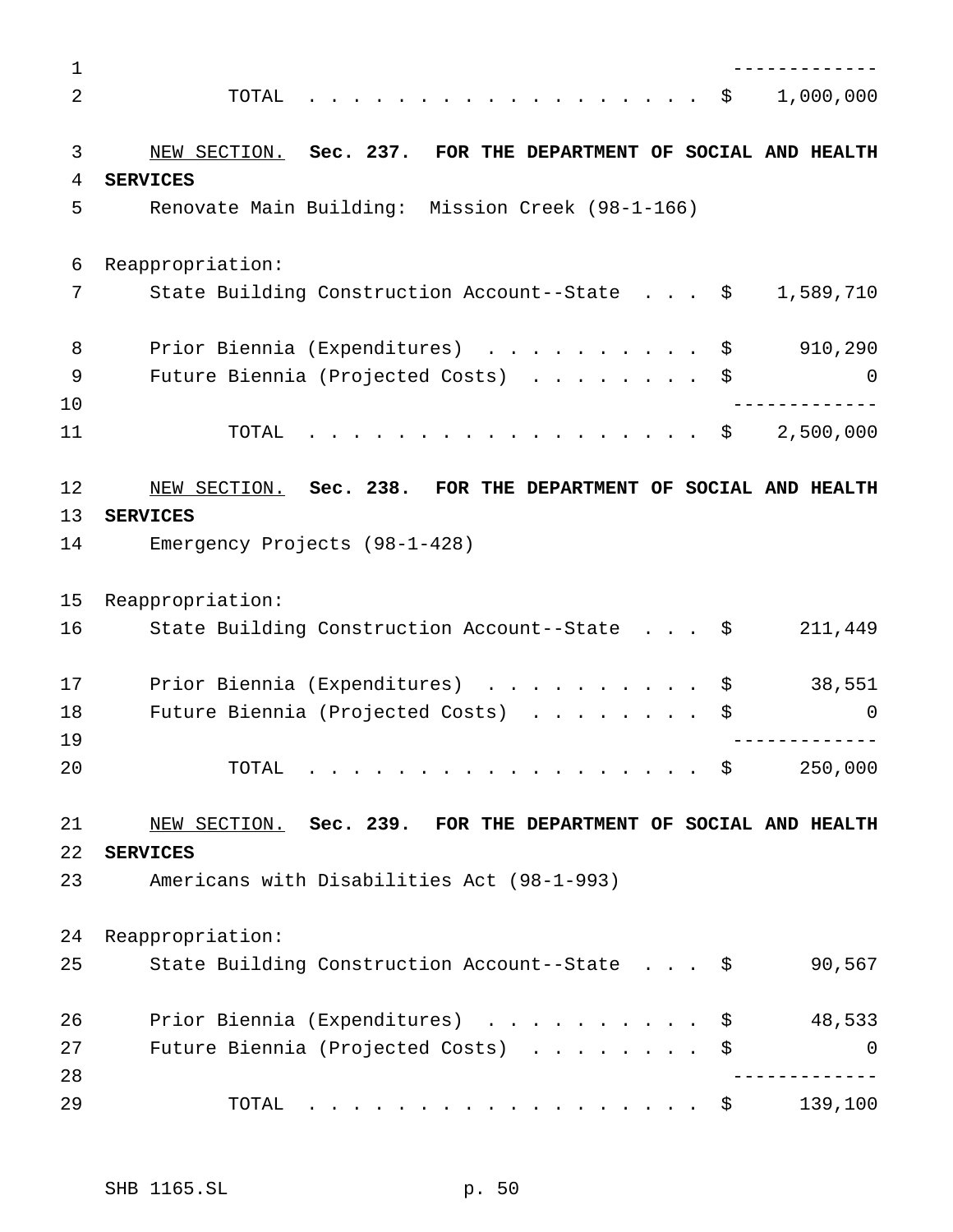NEW SECTION. **Sec. 240. FOR THE DEPARTMENT OF SOCIAL AND HEALTH SERVICES** Eastern State Hospital: Legal offender unit (98-2-002) The reappropriation in this section is subject to the review and allotment procedures under sections 902 and 903 of this act. Reappropriation: 7 State Building Construction Account--State . . . \$ 6,297,315 8 Prior Biennia (Expenditures) . . . . . . . . . \$ 12,398,685 9 Future Biennia (Projected Costs) . . . . . . . \$ 0 ------------- TOTAL .................. \$ 18,696,000 NEW SECTION. **Sec. 241. FOR THE DEPARTMENT OF SOCIAL AND HEALTH SERVICES** Western State Hospital: Legal offender unit (98-2-052) The appropriations in this section are subject to the review and allotment procedures under sections 902 and 903 of this act. Reappropriation: 18 State Building Construction Account--State . . . \$ 1,683,766 Appropriation: State Building Construction Account--State . . . \$ 43,870,000 21 Prior Biennia (Expenditures) . . . . . . . . . \$ 2,681,575 22 Future Biennia (Projected Costs) . . . . . . . \$ 10,000,000 ------------- 24 TOTAL . . . . . . . . . . . . . . . . \$ 58,235,341 NEW SECTION. **Sec. 242. FOR THE DEPARTMENT OF SOCIAL AND HEALTH SERVICES** Naselle Youth Camp: Academic school and support space (98-2-154)

 The reappropriation in this section is subject to the review and allotment procedures under sections 902 and 903 of this act.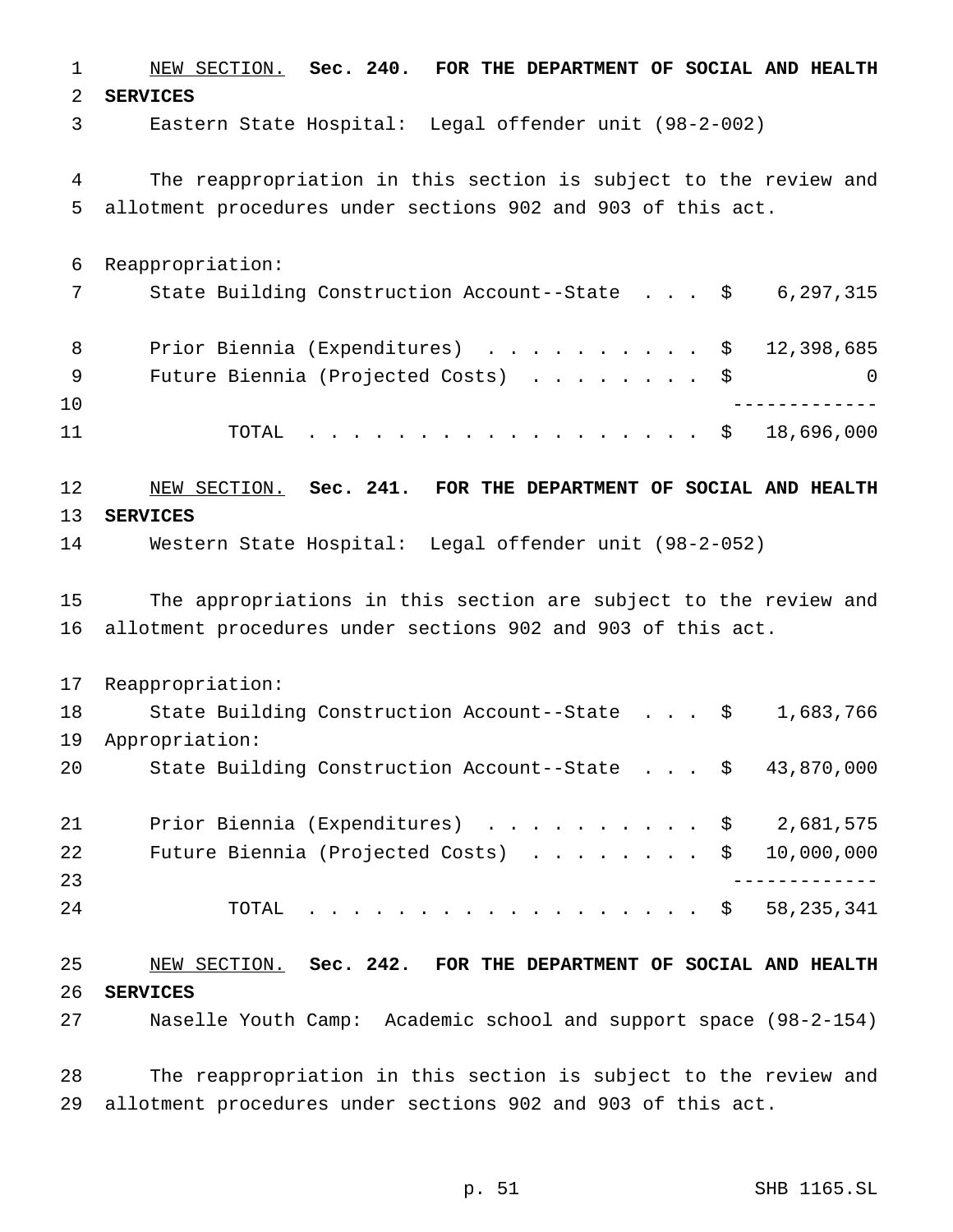Reappropriation: 2 State Building Construction Account--State . . . \$ 43,239 3 Prior Biennia (Expenditures) . . . . . . . . . \$ 1,494,269 4 Future Biennia (Projected Costs) . . . . . . . \$ 0 ------------- TOTAL .................. \$ 1,537,508 NEW SECTION. **Sec. 243. FOR THE DEPARTMENT OF SOCIAL AND HEALTH SERVICES** Echo Glen: Vocational program addition (98-2-211) The appropriations in this section are subject to the review and allotment procedures under sections 902 and 903 of this act. Reappropriation: State Building Construction Account--State . . . \$ 25,217 Appropriation: State Building Construction Account--State . . . \$ 370,000 Prior Biennia (Expenditures) .......... \$ 74,783 17 Future Biennia (Projected Costs) . . . . . . . \$ 3,725,000 ------------- TOTAL .................. \$ 4,195,000 NEW SECTION. **Sec. 244. FOR THE DEPARTMENT OF SOCIAL AND HEALTH SERVICES** Maple Lane School: 124 bed housing replacement/support services (98-2-216) The reappropriation in this section is subject to the review and allotment procedures under sections 902 and 903 of this act. Reappropriation: State Building Construction Account--State . . . \$ 2,681,146 28 Prior Biennia (Expenditures) . . . . . . . . . \$ 6,651,494 29 Future Biennia (Projected Costs) . . . . . . . \$ 0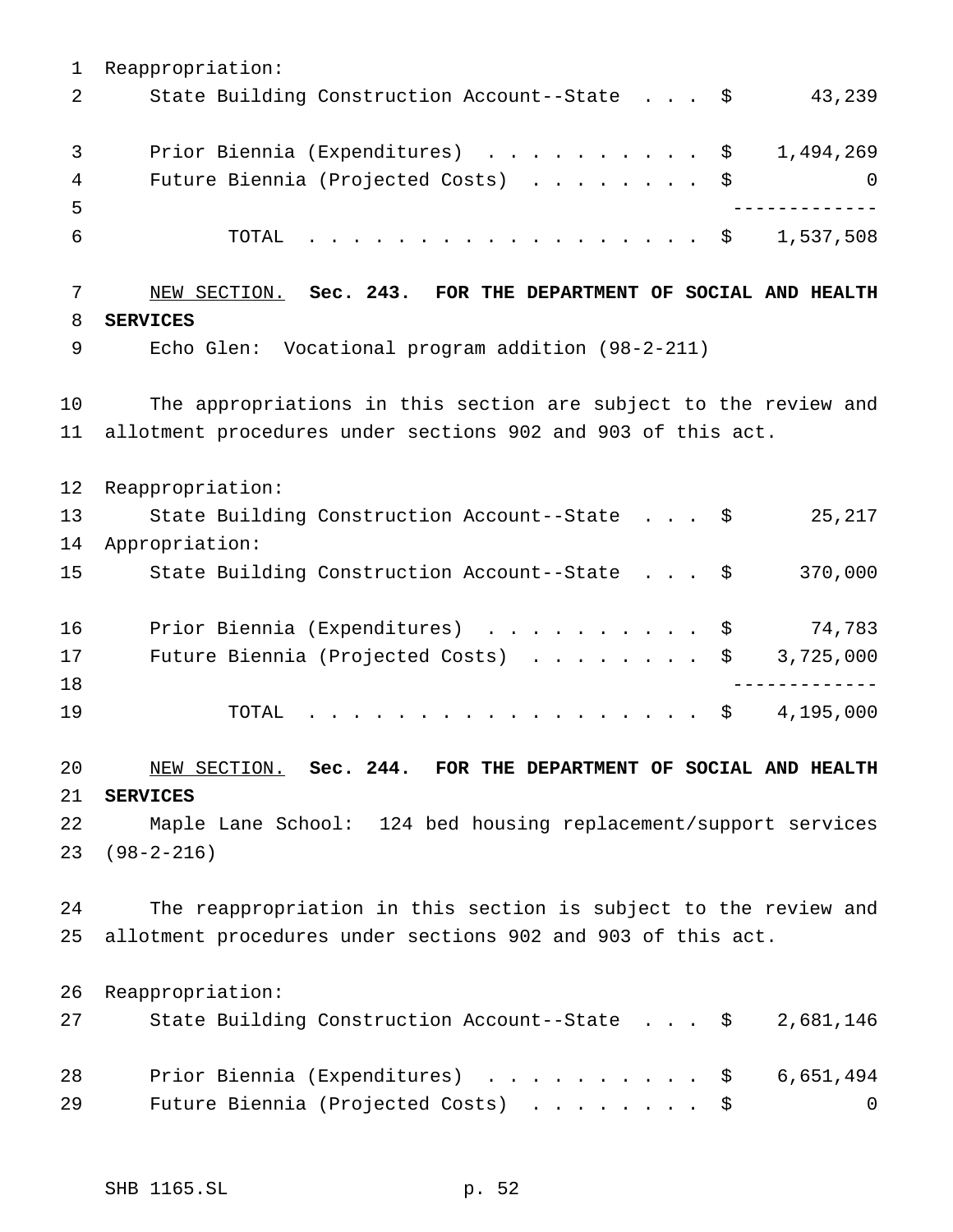| 1  |                                                                     |
|----|---------------------------------------------------------------------|
| 2  | 9,332,640<br>TOTAL<br>- \$                                          |
|    |                                                                     |
| 3  | NEW SECTION. Sec. 245. FOR THE DEPARTMENT OF SOCIAL AND HEALTH      |
| 4  | <b>SERVICES</b>                                                     |
| 5  | Northern State Hospital: Safe passage program space (98-2-395)      |
| 6  | Reappropriation:                                                    |
| 7  | 267,922<br>State Building Construction Account--State \$            |
| 8  | Prior Biennia (Expenditures) \$<br>61,578                           |
| 9  | Future Biennia (Projected Costs)<br>\$<br>0                         |
| 10 |                                                                     |
| 11 | <u>na na manana na manana na manana</u><br>329,500<br>TOTAL<br>- \$ |
| 12 | NEW SECTION. Sec. 246. FOR THE DEPARTMENT OF SOCIAL AND HEALTH      |
| 13 | <b>SERVICES</b>                                                     |
| 14 | Minor Works: Program (98-2-409)                                     |
| 15 | The reappropriation in this section shall support the detailed list |
| 16 | of projects maintained by the office of financial management.       |
| 17 | Reappropriation:                                                    |
| 18 | 347,933<br>State Building Construction Account--State \$            |
| 19 | Prior Biennia (Expenditures) \$<br>495,202                          |
| 20 | Future Biennia (Projected Costs) \$<br>0                            |
| 21 |                                                                     |
| 22 | 843,135<br>TOTAL<br>- \$                                            |
| 23 | NEW SECTION. Sec. 247. FOR THE DEPARTMENT OF HEALTH                 |
| 24 | Waste Water Treatment System: Upgrade (00-1-008)                    |
| 25 | Appropriation:                                                      |
| 26 | 208,802<br>State Building Construction Account--State \$            |
| 27 | Prior Biennia (Expenditures) \$<br>0                                |
| 28 | Future Biennia (Projected Costs)<br>0<br>Ş.                         |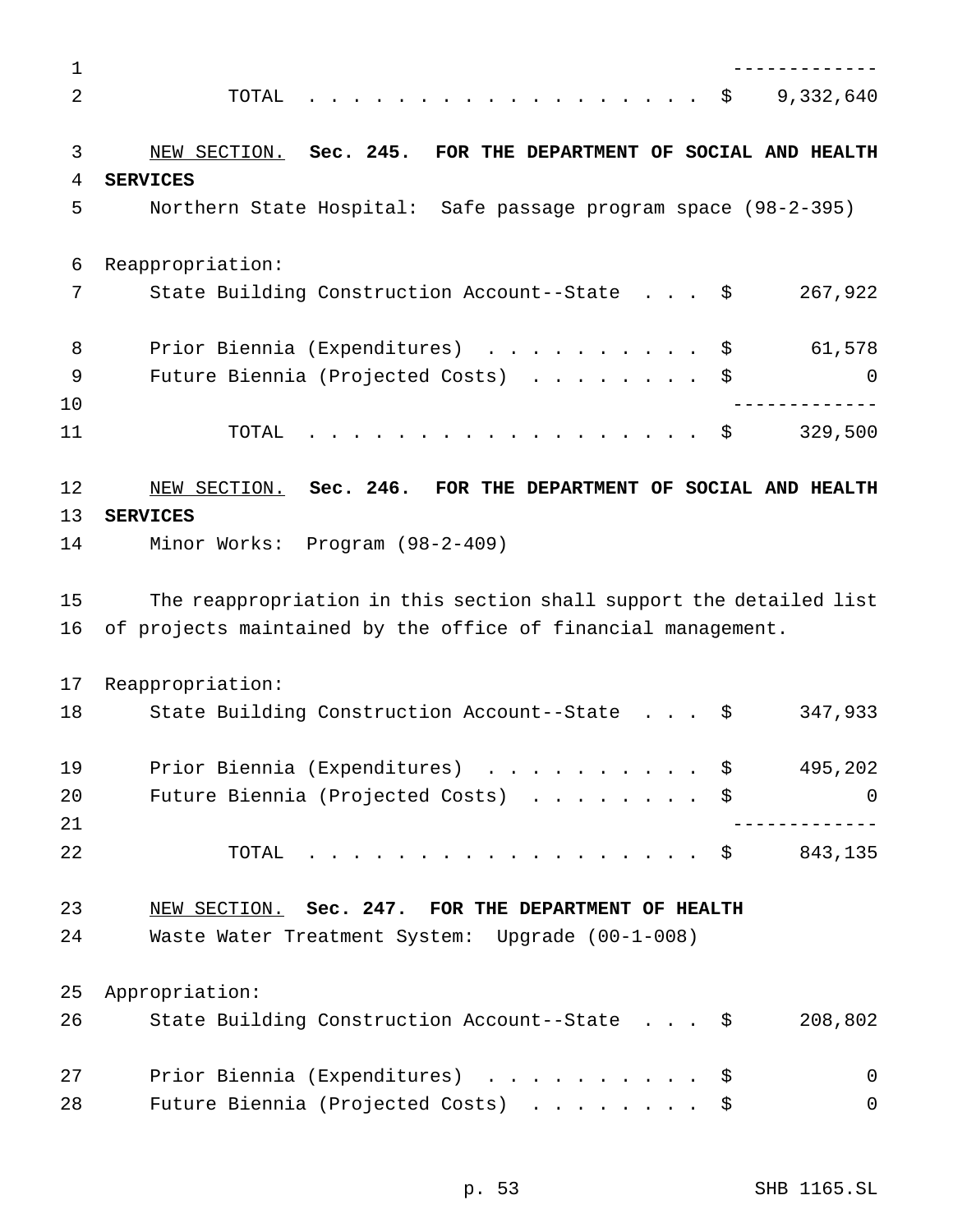| 1  |                                                               |   |
|----|---------------------------------------------------------------|---|
| 2  | 208,802<br>TOTAL<br>. \$                                      |   |
| 3  | NEW SECTION. Sec. 248. FOR THE DEPARTMENT OF HEALTH           |   |
| 4  | Referendum 38: Water bonds (86-2-099)                         |   |
| 5  | Reappropriation:                                              |   |
| 6  | State and Local Improvements Revolving Account                |   |
| 7  | (Water Supply Facilities)--State \$<br>500,000                |   |
| 8  | Prior Biennia (Expenditures) \$<br>199,483                    |   |
| 9  | Future Biennia (Projected Costs)<br>\$                        | 0 |
| 10 |                                                               |   |
| 11 | 699,483<br>. \$<br>TOTAL                                      |   |
| 12 | NEW SECTION. Sec. 249. FOR THE DEPARTMENT OF HEALTH           |   |
| 13 | Public Health Laboratory: Repairs and improvements (96-1-001) |   |
| 14 | Reappropriation:                                              |   |
| 15 | Charitable, Educational, Penal, and Reformatory               |   |
| 16 | Institutions Account--State<br>99,827<br>\$                   |   |
| 17 | State Building Construction Account--State<br>1,071,896<br>\$ |   |
| 18 |                                                               |   |
| 19 | Subtotal Reappropriation<br>1,171,723<br>\$                   |   |
| 20 | Appropriation:                                                |   |
| 21 | State Building Construction Account--State \$<br>857,274      |   |
| 22 | Prior Biennia (Expenditures) \$<br>537,185                    |   |
| 23 | Future Biennia (Projected Costs) $\ldots$ \$ 2,233,800        |   |
| 24 | _ _ _ _ _ _ _ _ _ _ _ .                                       |   |
| 25 | . \$ 4,799,982<br>TOTAL                                       |   |
| 26 | NEW SECTION. Sec. 250. FOR THE DEPARTMENT OF HEALTH           |   |
| 27 | Emergency Power System (96-1-009)                             |   |
| 28 | Reappropriation:                                              |   |
| 29 | Charitable, Educational, Penal, and Reformatory               |   |
| 30 | Institutions Account--State \$<br>453,468                     |   |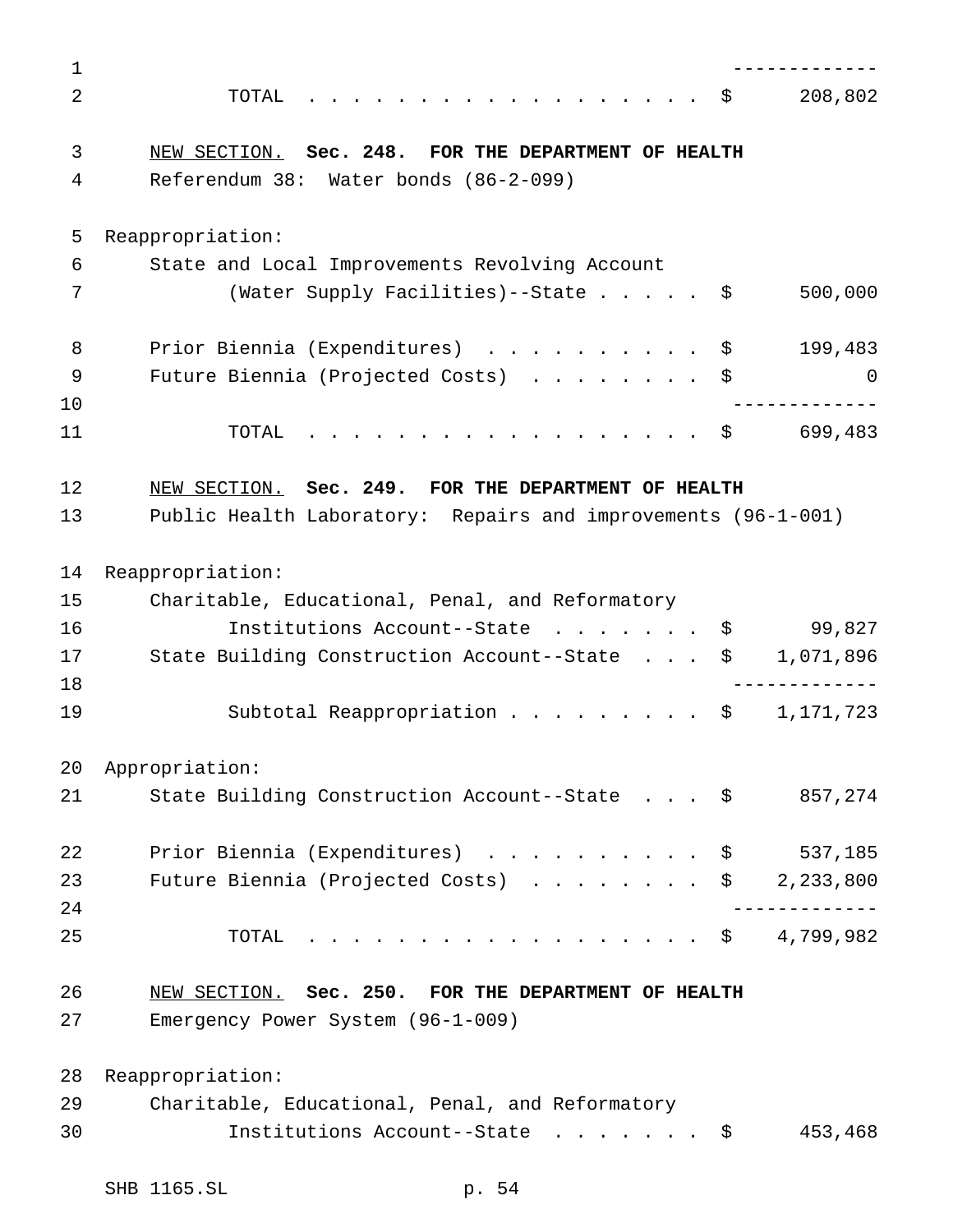| $\sim$ 1 | Prior Biennia (Expenditures) \$     | 74,553         |
|----------|-------------------------------------|----------------|
| 2        | Future Biennia (Projected Costs) \$ | $\overline{0}$ |
|          |                                     |                |
| 4        | TOTAL \$                            | 528,021        |

NEW SECTION. **Sec. 251. FOR THE DEPARTMENT OF HEALTH**

Public Health Laboratory: Consolidation of facilities (96-2-001)

 The appropriations in this section shall not be expended until the documents described in the capital project review requirements process and procedures prescribed by the office of financial management have been complied with under sections 902 and 903 of this act.

|    | 11 Reappropriation:                           |                |
|----|-----------------------------------------------|----------------|
| 12 | State Building Construction Account--State \$ | 336,307        |
| 13 | Appropriation:                                |                |
| 14 | State Building Construction Account--State \$ | 5,012,750      |
|    |                                               |                |
| 15 | Prior Biennia (Expenditures) \$               | 323,993        |
| 16 | Future Biennia (Projected Costs) \$           | $\overline{0}$ |
| 17 |                                               |                |
| 18 | . \$<br>TOTAL                                 | 5,673,050      |

NEW SECTION. **Sec. 252. FOR THE DEPARTMENT OF HEALTH**

Drinking Water Assistance Program (97-2-001)

 The reappropriation in this section is provided solely for an interagency agreement with the department of community, trade, and economic development to make, in cooperation with the public works board, loans to local governments and public water systems for projects and activities to protect and improve the state's drinking water facilities and resources.

Reappropriation:

| 28 | Drinking Water Assistance Account--Federal \$ 16,133,576 |  |
|----|----------------------------------------------------------|--|
| 29 | Prior Biennia (Expenditures) \$ 17,739,874               |  |
| 30 | Future Biennia (Projected Costs) $\ldots$ \$ 34,000,000  |  |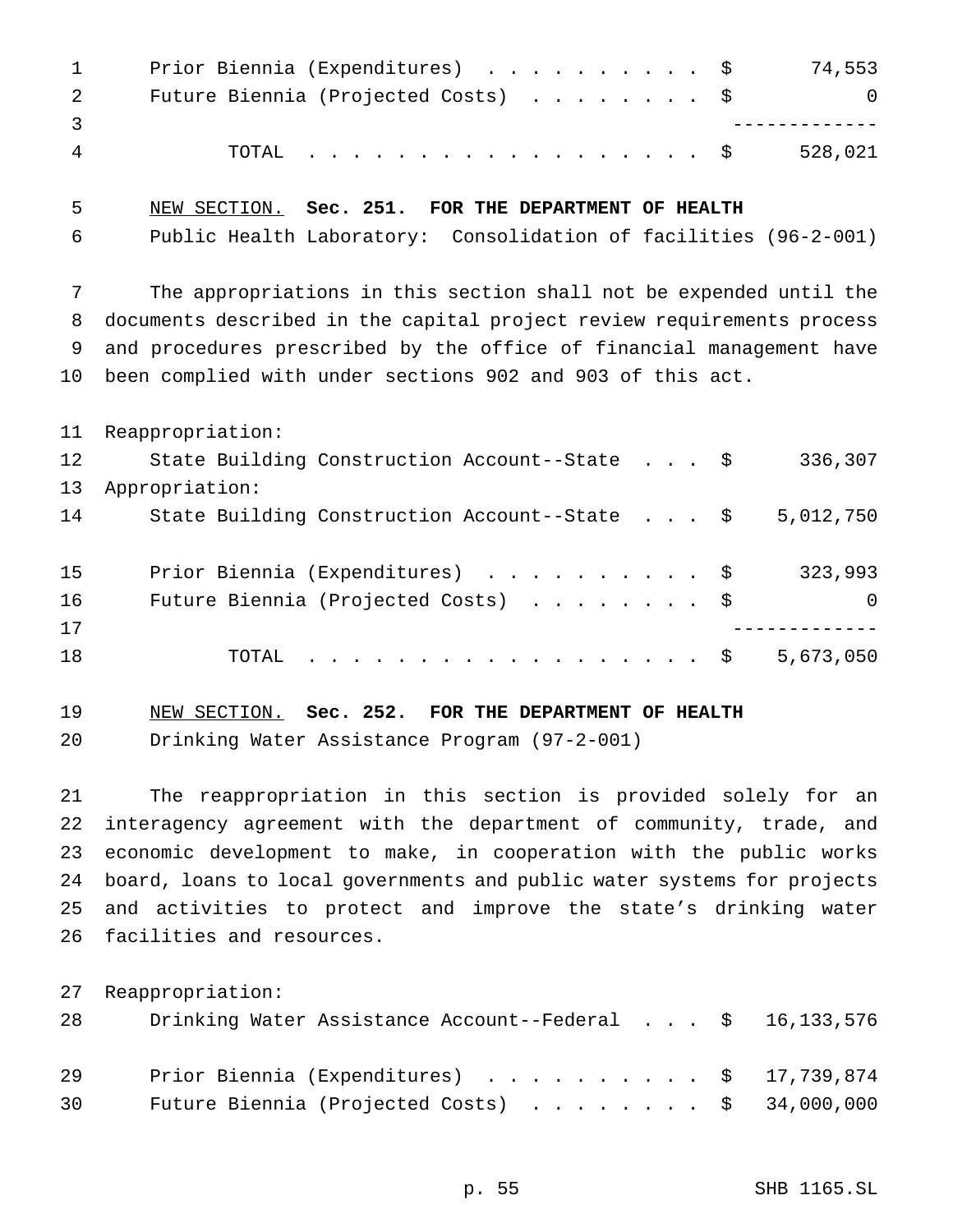------------- TOTAL .................. \$ 67,873,450 NEW SECTION. **Sec. 253. FOR THE DEPARTMENT OF HEALTH** Public Health Laboratory: Building 5 system upgrade (98-1-002) Reappropriation: Charitable, Educational, Penal, and Reformatory 7 Institutions Account--State . . . . . . \$ 282,774 8 Prior Biennia (Expenditures) . . . . . . . . . \$ 28,266 Future Biennia (Projected Costs) ........ \$ 0 ------------- 11 TOTAL . . . . . . . . . . . . . . . . \$ 311,040 NEW SECTION. **Sec. 254. FOR THE DEPARTMENT OF VETERANS AFFAIRS** Orting - Washington Soldiers' Home, Fire Alarm System: Upgrade (00-1-009) Appropriation: Charitable, Educational, Penal, and Reformatory 17 Institutions Account--State . . . . . . \$ 450,000 18 Prior Biennia (Expenditures) . . . . . . . . . \$ 0 Future Biennia (Projected Costs) ........ \$ 0 ------------- 21 TOTAL . . . . . . . . . . . . . . . . \$ 450,000 NEW SECTION. **Sec. 255. FOR THE DEPARTMENT OF VETERANS AFFAIRS** State-wide - Emergency Fund (00-1-012) Appropriation: Charitable, Educational, Penal, and Reformatory Institutions Account--State ....... \$ 500,000 27 Prior Biennia (Expenditures) . . . . . . . . . \$ 0 28 Future Biennia (Projected Costs) . . . . . . . \$ 3,000,000 ------------- TOTAL .................. \$ 3,500,000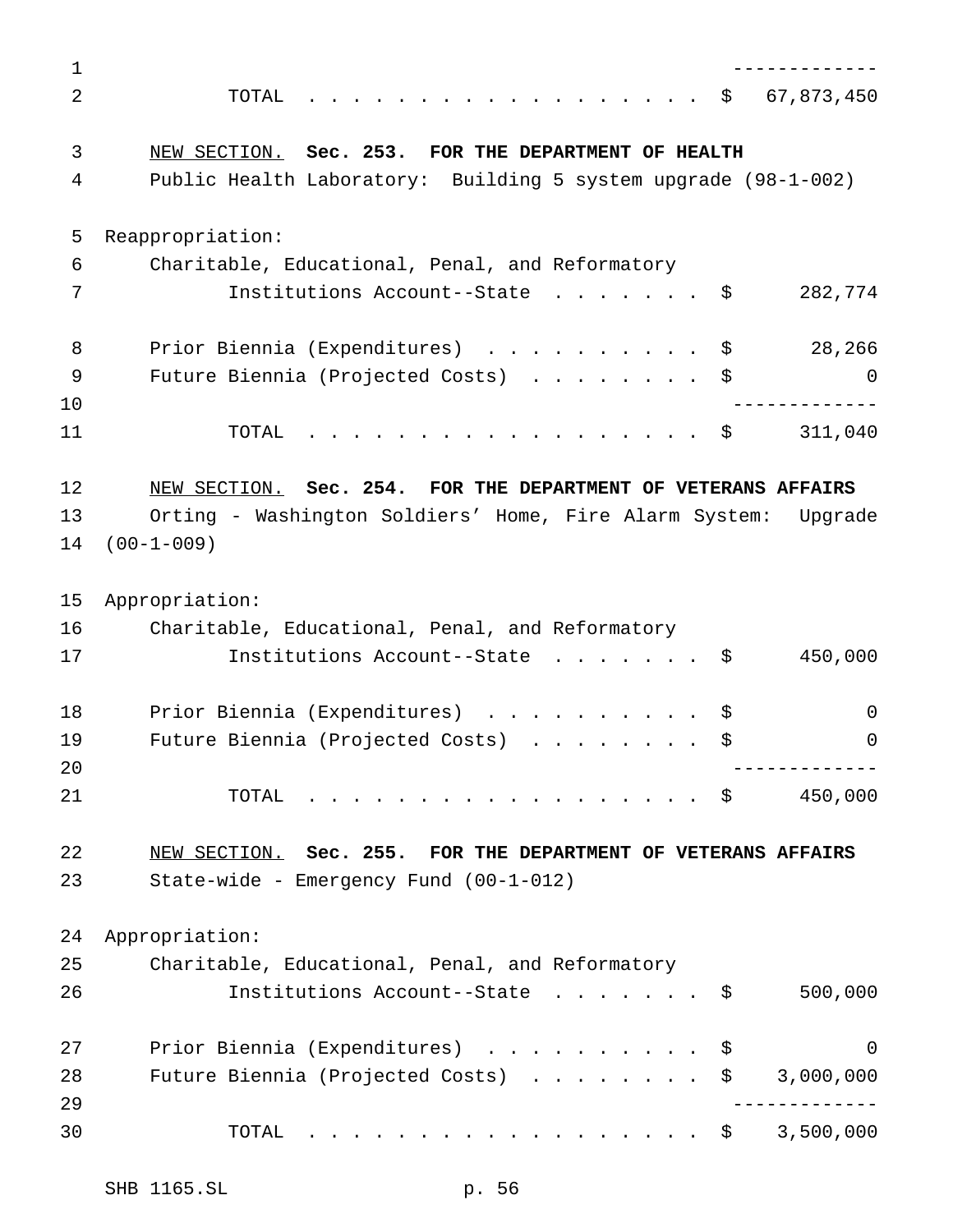NEW SECTION. **Sec. 256. FOR THE DEPARTMENT OF VETERANS AFFAIRS**

Orting - Grounds Projects: Preservation (00-1-013)

Appropriation:

| 4   | Charitable, Educational, Penal, and Reformatory |
|-----|-------------------------------------------------|
| 5   | Institutions Account--State \$<br>700,000       |
| 6   | Prior Biennia (Expenditures) \$<br>$\Omega$     |
|     | Future Biennia (Projected Costs) \$ 575,000     |
| - 8 |                                                 |
| 9   | TOTAL \$ 1,275,000                              |

 NEW SECTION. **Sec. 257. FOR THE DEPARTMENT OF VETERANS AFFAIRS** State-wide - Master Plan (00-2-015)

 The appropriation in this section is provided for a master plan for future uses and improvements of agency assets. The master plan shall include at least the following:

 (1) A forecast of the future demand for nursing, assisted living, domiciliary, and community-based rehabilitative care by the state's veterans, based upon the projected age, sex, marital, and income composition of that population;

 (2) An assessment of the most cost-effective role for the state to 20 play in addressing such demand;

 (3) A comprehensive analysis of the programmatic, community, capital, and operating costs and benefits of consolidating western Washington veterans home operations, including proposed alternative uses for the other campus if operations are consolidated;

 (4) An assessment of alternatives for providing skilled nursing and assisted living services in eastern Washington; and

 (5) An assessment of the feasibility, costs, and benefits of alternative strategies for providing rehabilitative care to younger veterans, such as those now served in the state-operated domiciliary units.

Appropriation:

| 32 | Charitable, Educational, Penal, and Reformatory |         |
|----|-------------------------------------------------|---------|
| 33 | Institutions Account--State \$                  | 300,000 |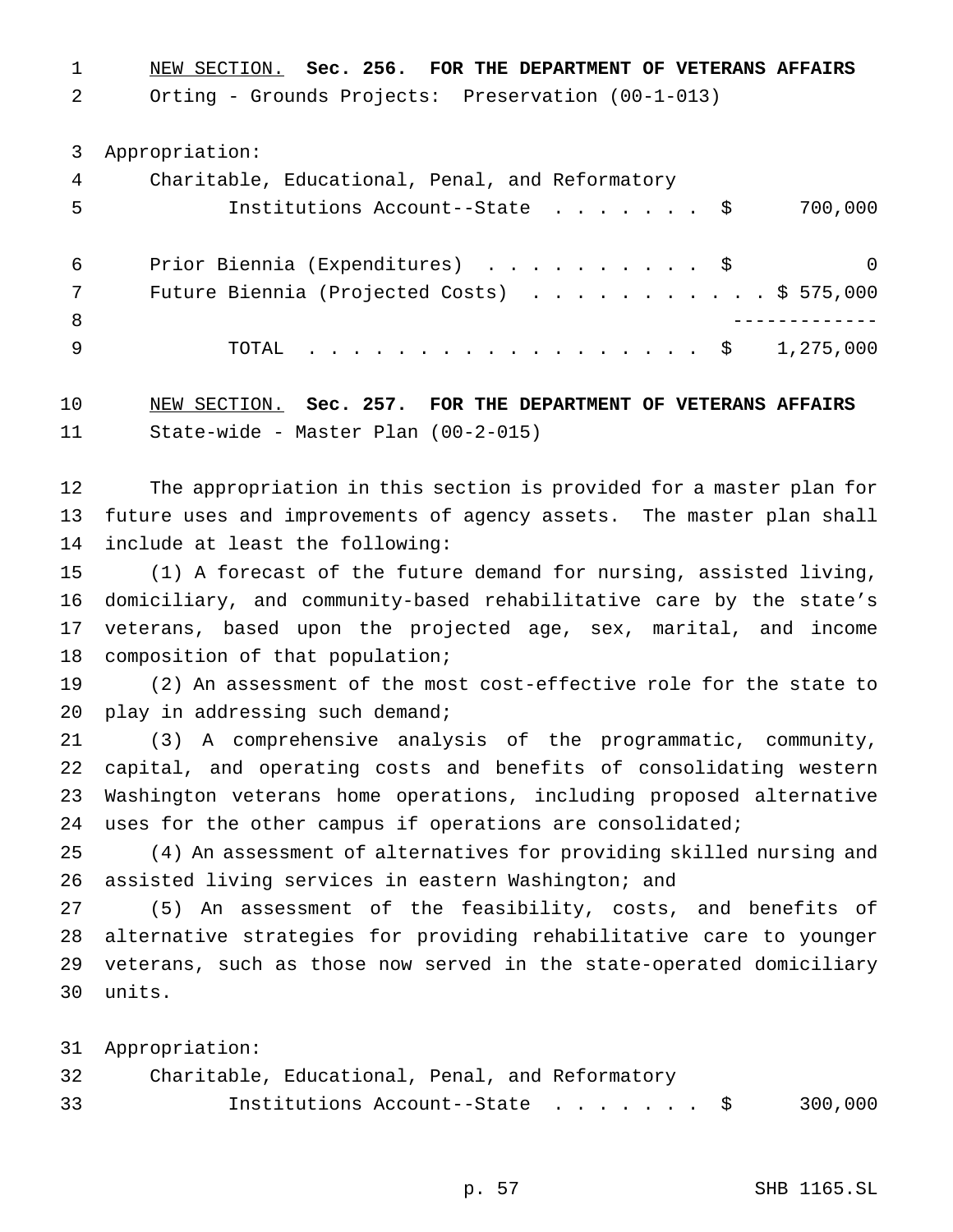1 Prior Biennia (Expenditures) . . . . . . . . . \$ 0 Future Biennia (Projected Costs) ........ \$ 600,000 ------------- TOTAL .................. \$ 900,000 NEW SECTION. **Sec. 258. FOR THE DEPARTMENT OF VETERANS AFFAIRS** Retsil - Washington Veterans' Home, Building Exteriors: Preservation (99-1-001) Reappropriation: Charitable, Educational, Penal, and Reformatory 10 Institutions Account--State . . . . . . \$ 50,000 Appropriation: Charitable, Educational, Penal, and Reformatory 13 Institutions Account--State . . . . . . \$ 400,000 14 Prior Biennia (Expenditures) ...............\$ Future Biennia (Projected Costs) ........ \$ 540,000 ------------- TOTAL .................. \$ 990,000 NEW SECTION. **Sec. 259. FOR THE DEPARTMENT OF VETERANS AFFAIRS** Orting - Washington Soldiers' Home, Mechanical/Electrical/HVAC: Preservation (99-1-002) Reappropriation: Charitable, Educational, Penal, and Reformatory Institutions Account--State ....... \$ 350,000 Appropriation: Charitable, Educational, Penal, and Reformatory Institutions Account--State ....... \$ 650,000 Prior Biennia (Expenditures) .......... \$ 0 28 Future Biennia (Projected Costs) . . . . . . . \$ 1,275,000 ------------- TOTAL .................. \$ 2,275,000 NEW SECTION. **Sec. 260. FOR THE DEPARTMENT OF VETERANS AFFAIRS** Orting: Dining Hall Remodel (97-1-002)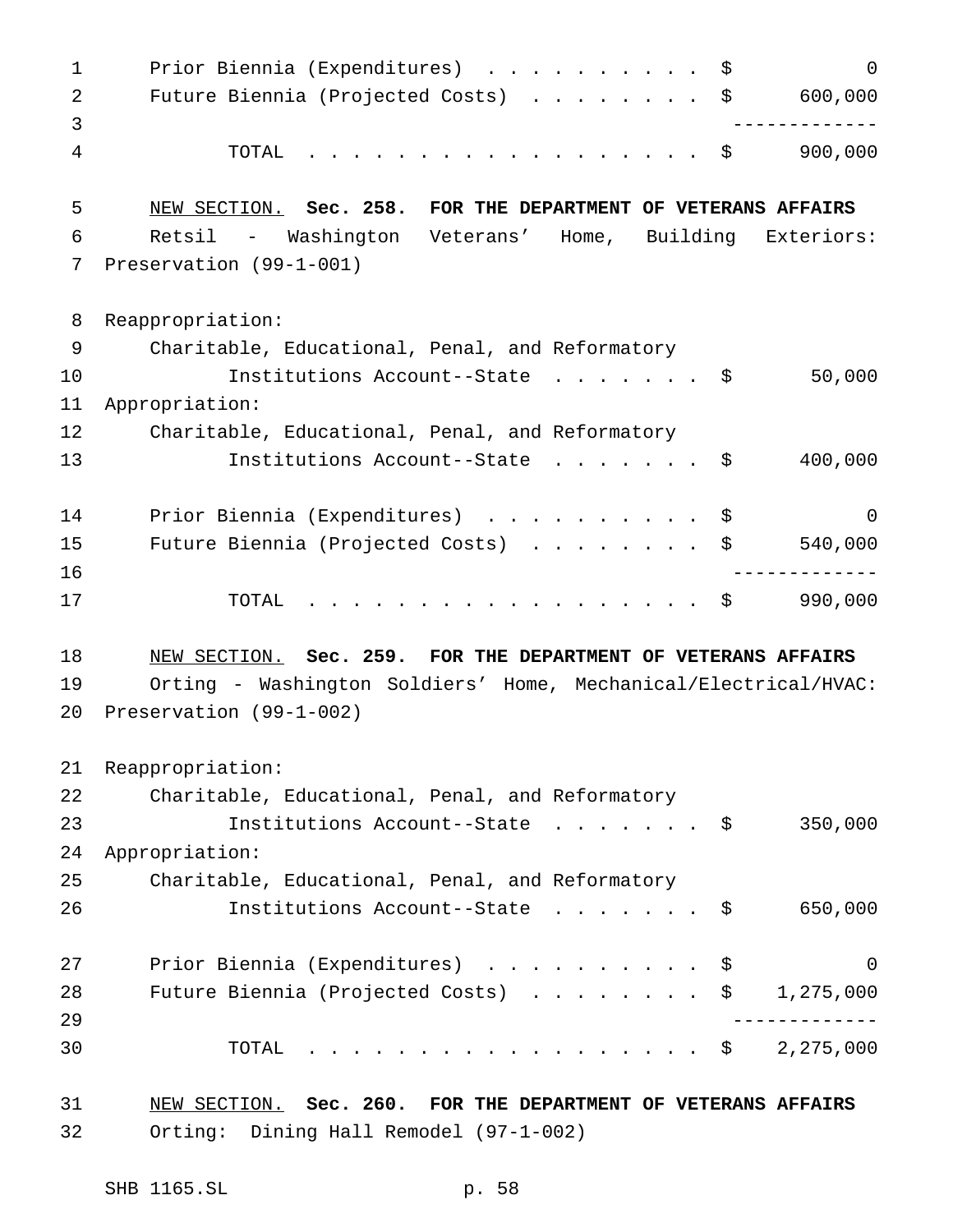Reappropriation: Charitable, Educational, Penal, and Reformatory Institutions Account--State ....... \$ 350,000 4 Prior Biennia (Expenditures) . . . . . . . . . \$ 750,000 Future Biennia (Projected Costs) ........ \$ 0 ------------- TOTAL .................. \$ 1,100,000 NEW SECTION. **Sec. 261. FOR THE DEPARTMENT OF VETERANS AFFAIRS** Retsil - Washington Veterans' Home: Kitchen Remodel (02-1-011) Appropriation: Charitable, Educational, Penal, and Reformatory 12 Institutions Account--State . . . . . . \$ 600,000 13 Prior Biennia (Expenditures) . . . . . . . . . \$ 0 Future Biennia (Projected Costs) ........ \$ 0 ------------- 16 TOTAL . . . . . . . . . . . . . . . . \$ 600,000 NEW SECTION. **Sec. 262. FOR THE DEPARTMENT OF CORRECTIONS** Minor Works: Preservation (00-1-020) The appropriation in this section shall support the detailed list of projects maintained by the office of financial management. Appropriation: State Building Construction Account--State . . . \$ 20,000,000 23 Prior Biennia (Expenditures) . . . . . . . . . \$ 0 24 Future Biennia (Projected Costs) . . . . . . . \$ 80,000,000 ------------- TOTAL .................. \$ 100,000,000 NEW SECTION. **Sec. 263. FOR THE DEPARTMENT OF CORRECTIONS** Emergency and Small Repairs (00-1-021)

Appropriation: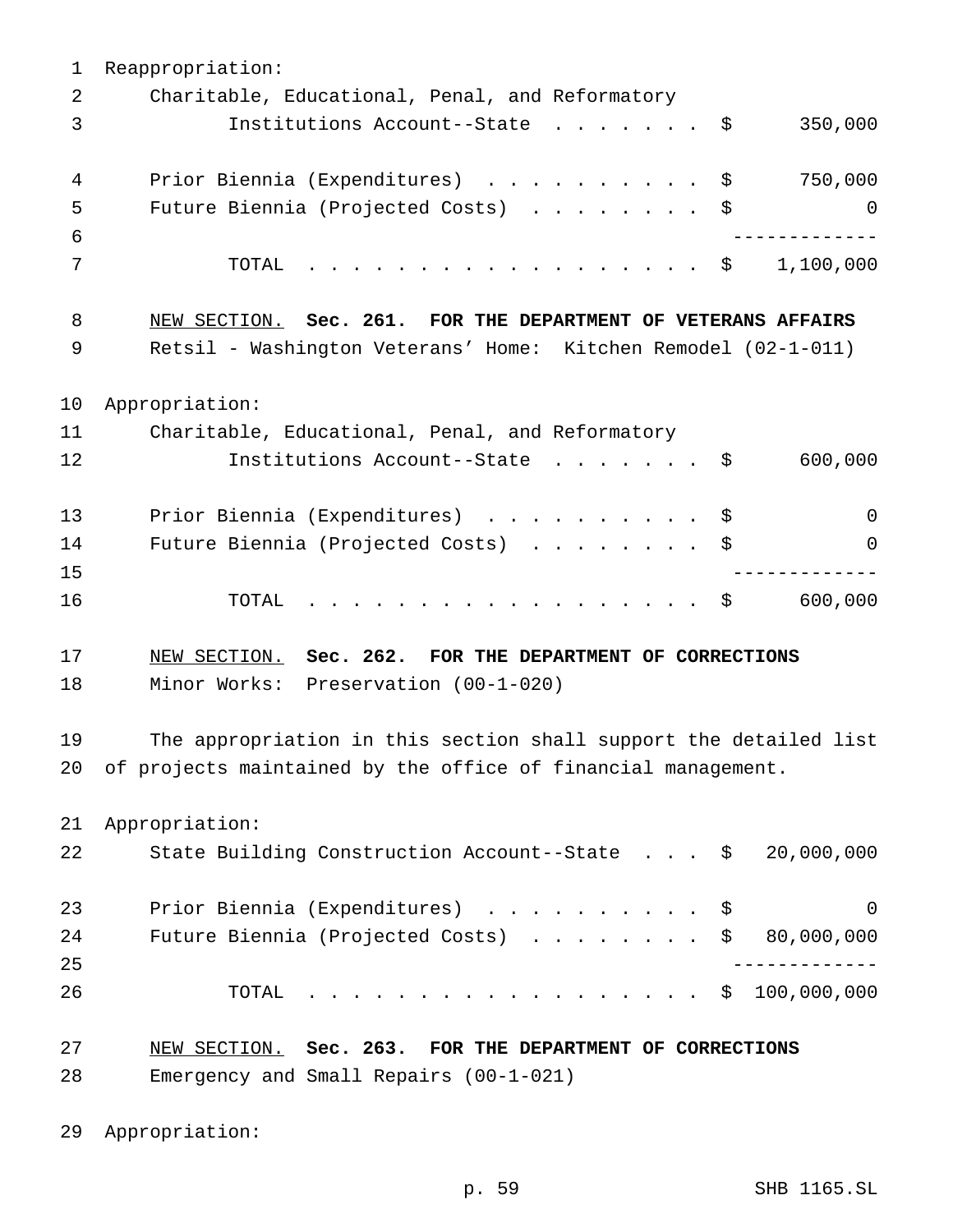|                | Charitable, Educational, Penal, and Reformatory |           |
|----------------|-------------------------------------------------|-----------|
| $\mathcal{L}$  | Institutions Account--State \$                  | 1,600,000 |
| 3              | State Building Construction Account--State \$   | 1         |
| $\overline{4}$ |                                                 |           |
| -5             | Subtotal Appropriation \$                       | 1,600,001 |
| -6             | Prior Biennia (Expenditures) \$                 | $\Omega$  |
| 7              | Future Biennia (Projected Costs) \$             | 7,400,000 |
| 8              |                                                 |           |
| -9             | . \$<br>TOTAL                                   | 9,000,001 |
|                |                                                 |           |

## NEW SECTION. **Sec. 264. FOR THE DEPARTMENT OF CORRECTIONS** Infrastructure Project: Savings (00-1-024)

 Projects that are completed in accordance with section 913 of this act that have been reviewed by the office of financial management may have their remaining funds transferred to this project for the following purposes: (1) Road repair; (2) roof repair; (3) electrical system repair; (4) steam and utility distribution system repair; (5) plumbing system repair; (6) heating, ventilating, and air conditioning 18 repairs; (7) emergency repairs due to natural disasters or accidents; and, (8) critical year 2000 embedded chip modifications.

Appropriation:

| 21 | State Building Construction Account--State \$ |              |
|----|-----------------------------------------------|--------------|
| 22 | Prior Biennia (Expenditures) \$               | $\Omega$     |
| 23 | Future Biennia (Projected Costs) \$           | <sup>0</sup> |
| 24 |                                               |              |
| 25 | . \$<br>TOTAL.                                | 1            |

| 26 | NEW SECTION. Sec. 265. FOR THE DEPARTMENT OF CORRECTIONS |  |  |  |                                                            |  |
|----|----------------------------------------------------------|--|--|--|------------------------------------------------------------|--|
| 27 |                                                          |  |  |  | Washington State Penitentiary - Intensive Management Unit: |  |
|    | 28 Improvements (00-1-025)                               |  |  |  |                                                            |  |

Appropriation:

| 30 |  | State Building Construction Account--State $\frac{1}{5}$ 3,500,000 |  |  |  |  |  |
|----|--|--------------------------------------------------------------------|--|--|--|--|--|
| 31 |  | Prior Biennia (Expenditures) \$                                    |  |  |  |  |  |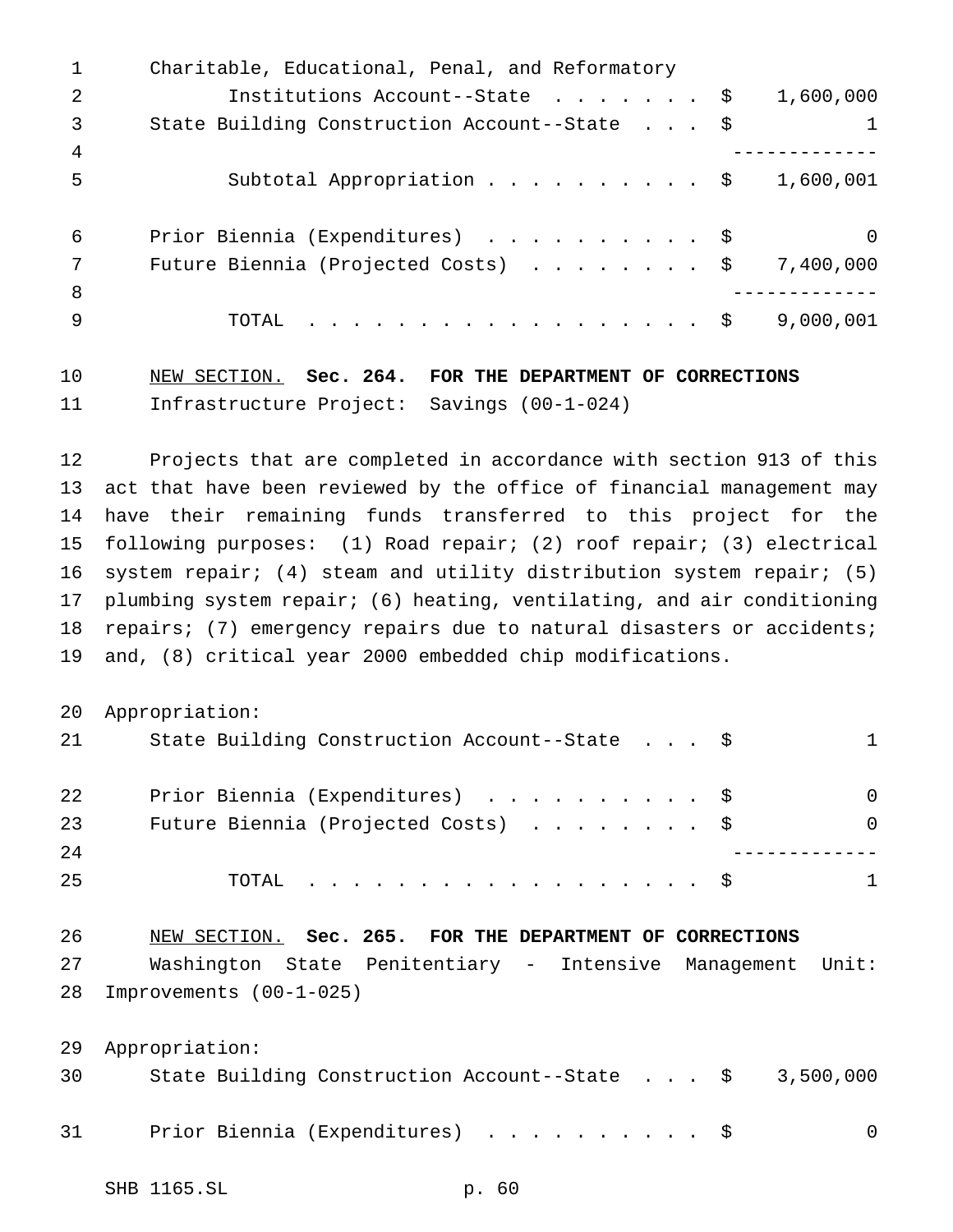| $\mathbf{1}$<br>$\overline{2}$ | Future Biennia (Projected Costs) \$                                         | $\overline{0}$ |
|--------------------------------|-----------------------------------------------------------------------------|----------------|
| 3                              | $\cdot$ \$ 3,500,000<br>TOTAL                                               |                |
| 4                              | NEW SECTION. Sec. 266. FOR THE DEPARTMENT OF CORRECTIONS                    |                |
| 5                              | Monroe Correctional Complex - Twin Rivers: 512-bed expansion (00-           |                |
| 6                              | $2 - 004$ )                                                                 |                |
| 7                              | The appropriation is subject to the review and allotment procedures         |                |
| 8                              | under sections 902 and 903 of this act.                                     |                |
| 9                              | Appropriation:                                                              |                |
| 10                             | General Fund--Federal $\ldots$ , $\ldots$ , $\ldots$ , $\ddot{S}$ 4,213,000 |                |
| 11                             | State Building Construction Account--State \$ 487,000                       |                |
| 12                             |                                                                             | -------------- |
| 13                             | Subtotal Appropriation $\ldots$ \$ 4,700,000                                |                |
| 14                             | Prior Biennia (Expenditures) \$                                             | 0              |
| 15                             | Future Biennia (Projected Costs)                                            | \$60,400,000   |
| 16                             |                                                                             |                |
| 17                             | $\cdot$ \$ 65,100,000<br>TOTAL                                              |                |
| 18                             | NEW SECTION. Sec. 267. FOR THE DEPARTMENT OF CORRECTIONS                    |                |
| 19                             | McNeil Island Corrections Center - 200-bed department of social and         |                |
| 20                             | health services-Special Commitment Center (00-2-005)                        |                |
| 21                             | The appropriation is subject to the review and allotment procedures         |                |
| 22                             | under sections 902 and 903 of this act.                                     |                |
| 23                             | Appropriation:                                                              |                |
| 24                             | State Building Construction Account--State \$ 2,500,000                     |                |
| 25                             | Prior Biennia (Expenditures) \$                                             | 0              |
| 26                             | Future Biennia (Projected Costs)                                            | \$37,100,000   |
| 27                             |                                                                             |                |
| 28                             | . \$ 39,600,000<br>TOTAL                                                    |                |
| 29                             | NEW SECTION. Sec. 268.<br>FOR THE DEPARTMENT OF CORRECTIONS                 |                |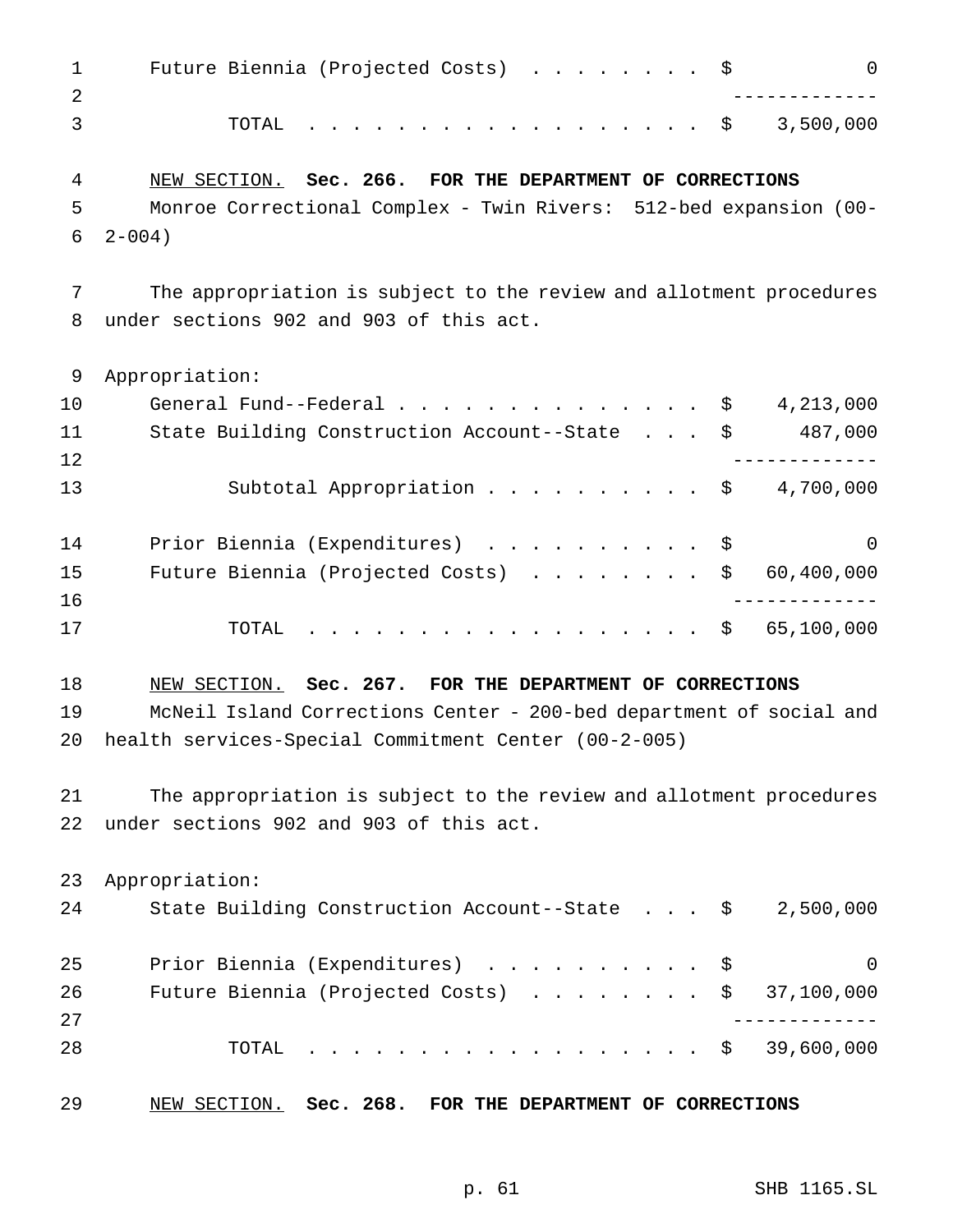Monroe Correctional Complex - Reformatory: 100-bed Intensive Management Unit (00-2-008)

 To conduct a predesign of the project described in this section in accordance with the predesign manual published by the office of financial management. Future appropriations for this project are subject to the submittal of completed predesign requirements on or before July 1, 2000.

Appropriation:

| 9  | State Building Construction Account--State \$           | 190,000  |
|----|---------------------------------------------------------|----------|
| 10 | Prior Biennia (Expenditures) \$                         | $\Omega$ |
| 11 | Future Biennia (Projected Costs) $\ldots$ \$ 21,500,000 |          |
| 12 |                                                         |          |
| 13 | TOTAL \$ 21,690,000                                     |          |

```
14 NEW SECTION. Sec. 269. FOR THE DEPARTMENT OF CORRECTIONS
15 Minor Works: Program (00-2-010)
```
 The appropriation in this section shall support the detailed list of projects maintained by the office of financial management.

Appropriation:

| 19 | State Building Construction Account--State $\frac{1}{5}$ 5,000,000 |   |
|----|--------------------------------------------------------------------|---|
| 20 | Prior Biennia (Expenditures) \$                                    | 0 |
| 21 | Future Biennia (Projected Costs) $\ldots$ \$ 20,000,000            |   |
| 22 |                                                                    |   |
| 23 | TOTAL \$ 25,000,000                                                |   |

 NEW SECTION. **Sec. 270. FOR THE DEPARTMENT OF CORRECTIONS** Monroe Correctional Complex: Kitchen consolidation/modifications (00-2-011)

 The appropriation in this section is subject to the review and allotment procedures under sections 902 and 903 of this act.

Appropriation:

SHB 1165.SL p. 62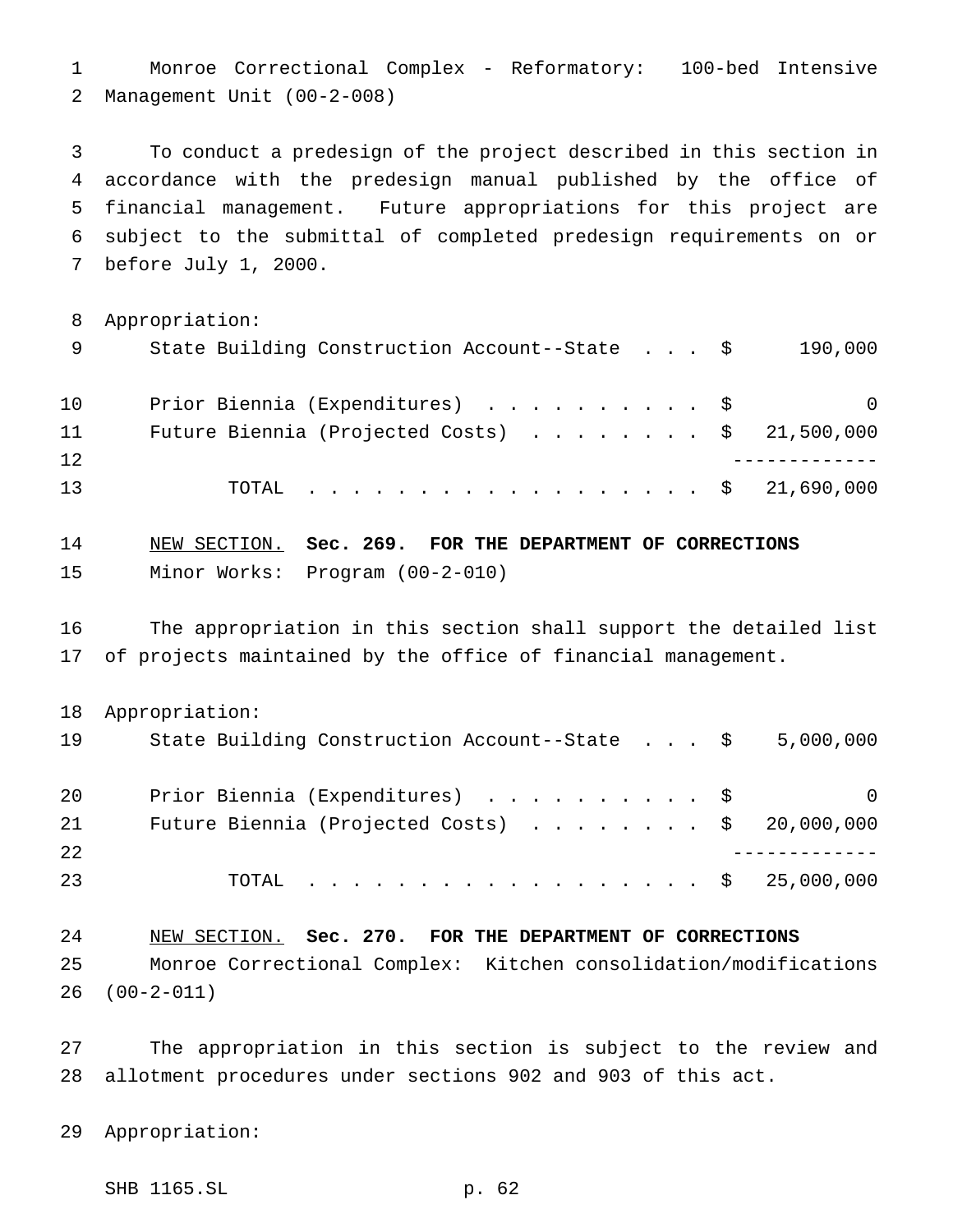| $\mathbf 1$    | State Building Construction Account--State \$                      | 1,100,000 |
|----------------|--------------------------------------------------------------------|-----------|
| 2              | Prior Biennia (Expenditures) \$                                    | $\Omega$  |
| 3              | Future Biennia (Projected Costs) $\ldots \ldots$ , $\ddot{S}$      | 8,000,000 |
| $\overline{4}$ |                                                                    |           |
| 5              | TOTAL<br>. \$                                                      | 9,100,000 |
| 6              | NEW SECTION. Sec. 271. FOR THE DEPARTMENT OF CORRECTIONS           |           |
| 7              | Washington State Penitentiary Steam System (96-1-016)              |           |
| 8              | Reappropriation:                                                   |           |
| 9              | State Building Construction Account--State \$                      | 234,000   |
| 10             | Prior Biennia (Expenditures) \$                                    | 1,641,443 |
| 11             | Future Biennia (Projected Costs)                                   | \$<br>0   |
| 12             |                                                                    |           |
| 13             | . \$<br>TOTAL                                                      | 1,875,443 |
| 14             | NEW SECTION. Sec. 272. FOR THE DEPARTMENT OF CORRECTIONS           |           |
| 15             | Washington State Corrections Center for Women (96-2-001)           |           |
| 16             | The reappropriation in this section is subject to the review and   |           |
| 17             | allotment procedures under sections 902 and 903 of this act.       |           |
| 18             | Reappropriation:                                                   |           |
| 19             | State Building Construction Account--State \$                      | 483,000   |
| 20             | Prior Biennia (Expenditures) \$                                    | 1,590,272 |
| 21             | Future Biennia (Projected Costs) \$                                | 0         |
| 22             |                                                                    |           |
| 23             | TOTAL<br>. \$                                                      | 2,073,272 |
| 24             | NEW SECTION. Sec. 273. FOR THE DEPARTMENT OF CORRECTIONS           |           |
| 25             | Monroe Correctional Complex - Reformatory: 400-bed facility (96-2- |           |
| 26             | 002)                                                               |           |

 The reappropriation in this section is subject to the review and allotment procedures under sections 902 and 903 of this act.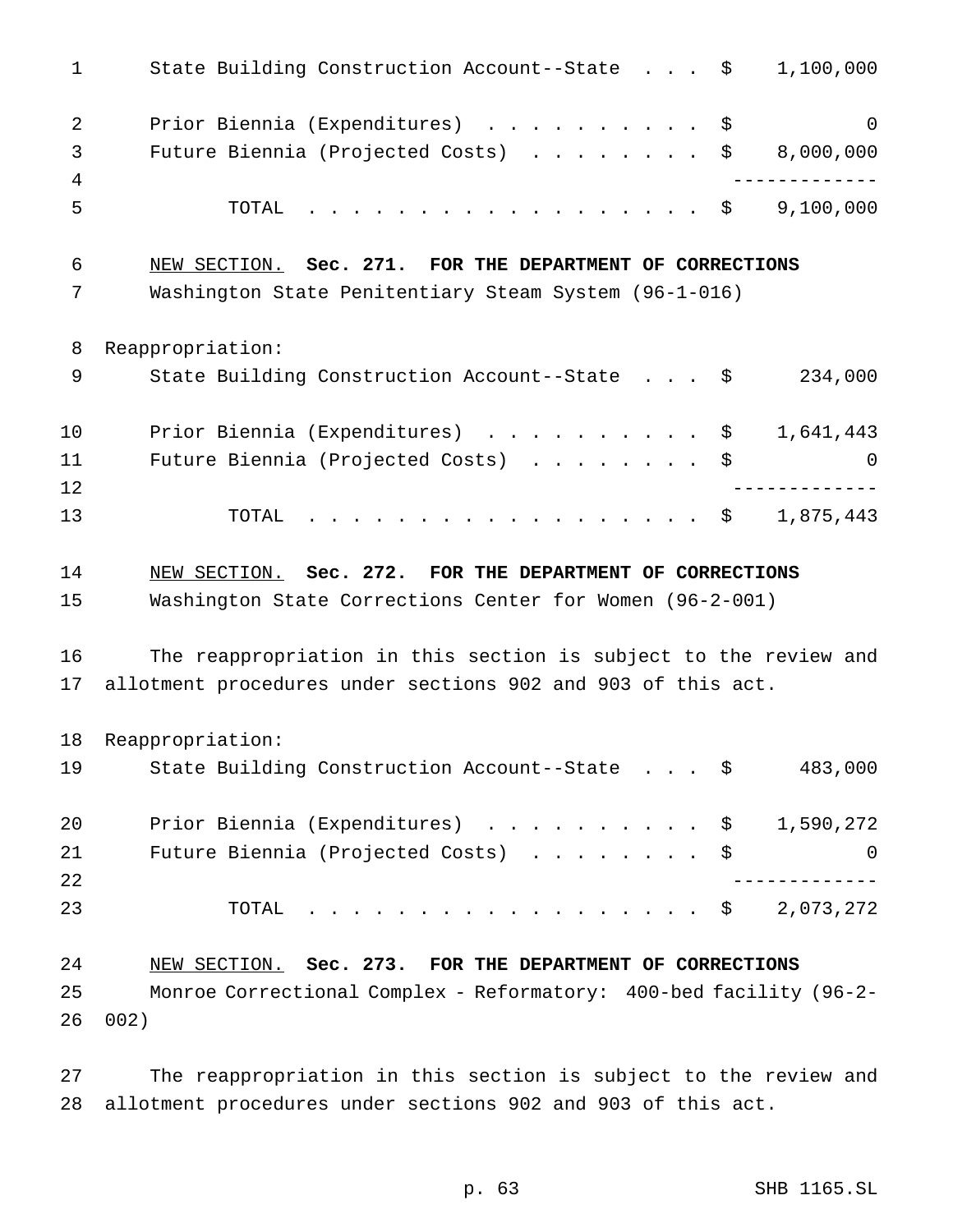Reappropriation: 2 State Building Construction Account--State . . . \$ 153,000 3 Prior Biennia (Expenditures) . . . . . . . . . \$ 2,331,969 4 Future Biennia (Projected Costs) . . . . . . . \$ 0 ------------- TOTAL .................. \$ 2,484,969 NEW SECTION. **Sec. 274. FOR THE DEPARTMENT OF CORRECTIONS** Airway Heights Expansion (96-2-003) The reappropriation in this section is subject to the review and allotment procedures under sections 902 and 903 of this act. Reappropriation: State Building Construction Account--State . . . \$ 1,423,000 13 Prior Biennia (Expenditures) . . . . . . . . . \$ 17,617,752 14 Future Biennia (Projected Costs) . . . . . . . \$ 0 ------------- 16 TOTAL . . . . . . . . . . . . . . . . \$ 19,040,752 NEW SECTION. **Sec. 275. FOR THE DEPARTMENT OF CORRECTIONS** Washington Corrections Center for Women Mental Health, Special Needs, and Reception Unit (96-2-006) The appropriations in this section are subject to the review and allotment procedures under sections 902 and 903 of this act. Reappropriation: State Building Construction Account--State . . . \$ 1,273,000 Appropriation: State Building Construction Account--State . . . \$ 23,300,000 Prior Biennia (Expenditures) .......... \$ 227,000 Future Biennia (Projected Costs) ........ \$ 0 ------------- TOTAL .................. \$ 24,800,000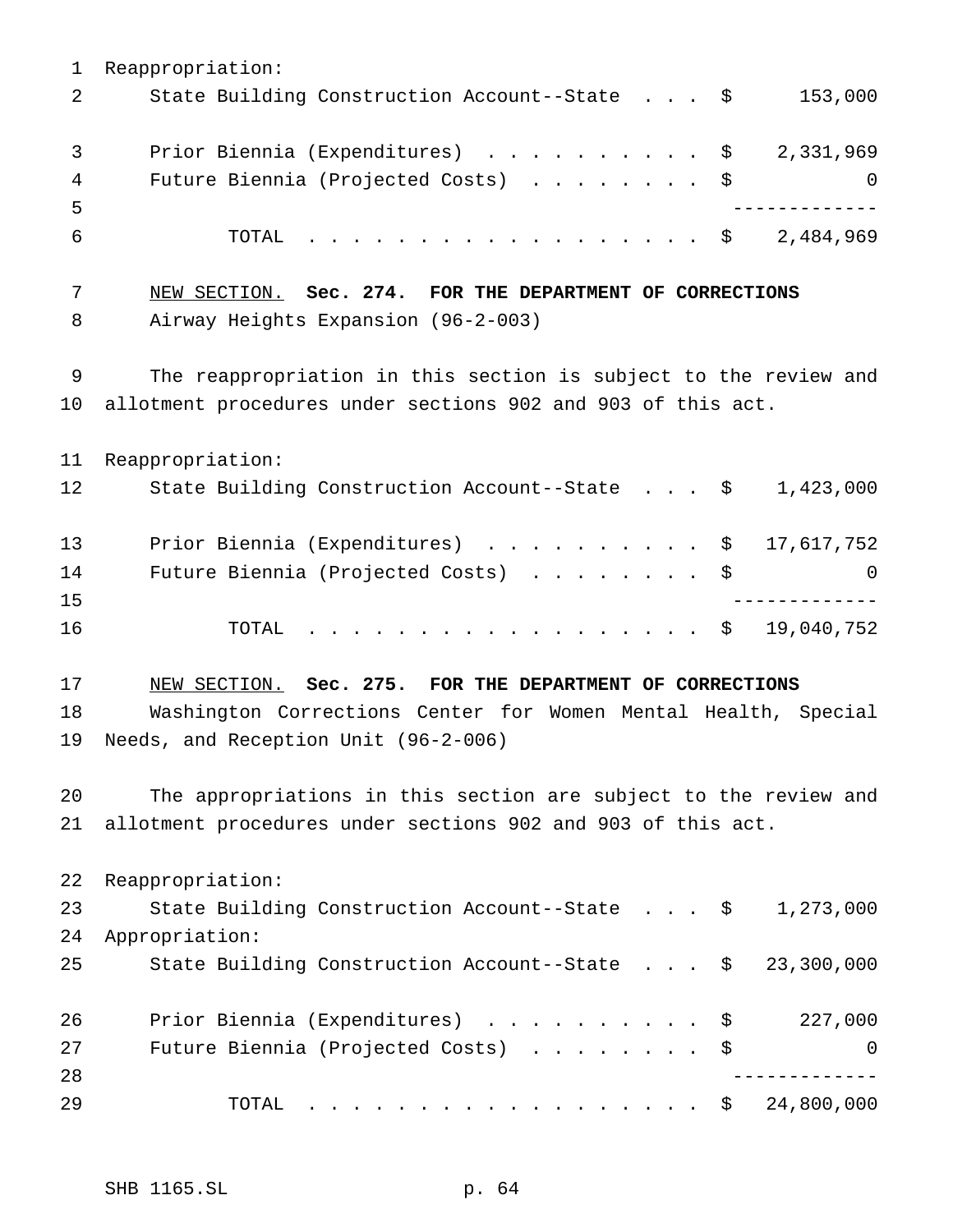NEW SECTION. **Sec. 276. FOR THE DEPARTMENT OF CORRECTIONS** Larch and Cedar Creek Expansions (96-2-010) The reappropriation in this section is subject to the review and allotment procedures under sections 902 and 903 of this act. Reappropriation: State Building Construction Account--State . . . \$ 876,000 Prior Biennia (Expenditures) .......... \$ 21,124,000 8 Future Biennia (Projected Costs) . . . . . . . \$ 0 ------------- 10 TOTAL . . . . . . . . . . . . . . . . \$ 22,000,000 NEW SECTION. **Sec. 277. FOR THE DEPARTMENT OF CORRECTIONS** Clallam Bay Corrections Center - Juvenile Justice Program: Improvements (97-2-005) The reappropriation in this section is subject to the review and allotment procedures under sections 902 and 903 of this act. Reappropriation: 17 State Building Construction Account--State . . . \$ 3,948,000 18 Prior Biennia (Expenditures) . . . . . . . . . \$ 552,000 19 Future Biennia (Projected Costs) . . . . . . . \$ 0 ------------- TOTAL .................. \$ 4,500,000 NEW SECTION. **Sec. 278. FOR THE DEPARTMENT OF CORRECTIONS** State-wide Preservation Projects (98-1-001) The reappropriations in this section shall support the detailed list of projects maintained by the office of financial management. Reappropriation: Charitable, Educational, Penal, and Reformatory Institutions Account--State ....... \$ 3,150,000 State Building Construction Account--State . . . \$ 10,752,000

p. 65 SHB 1165.SL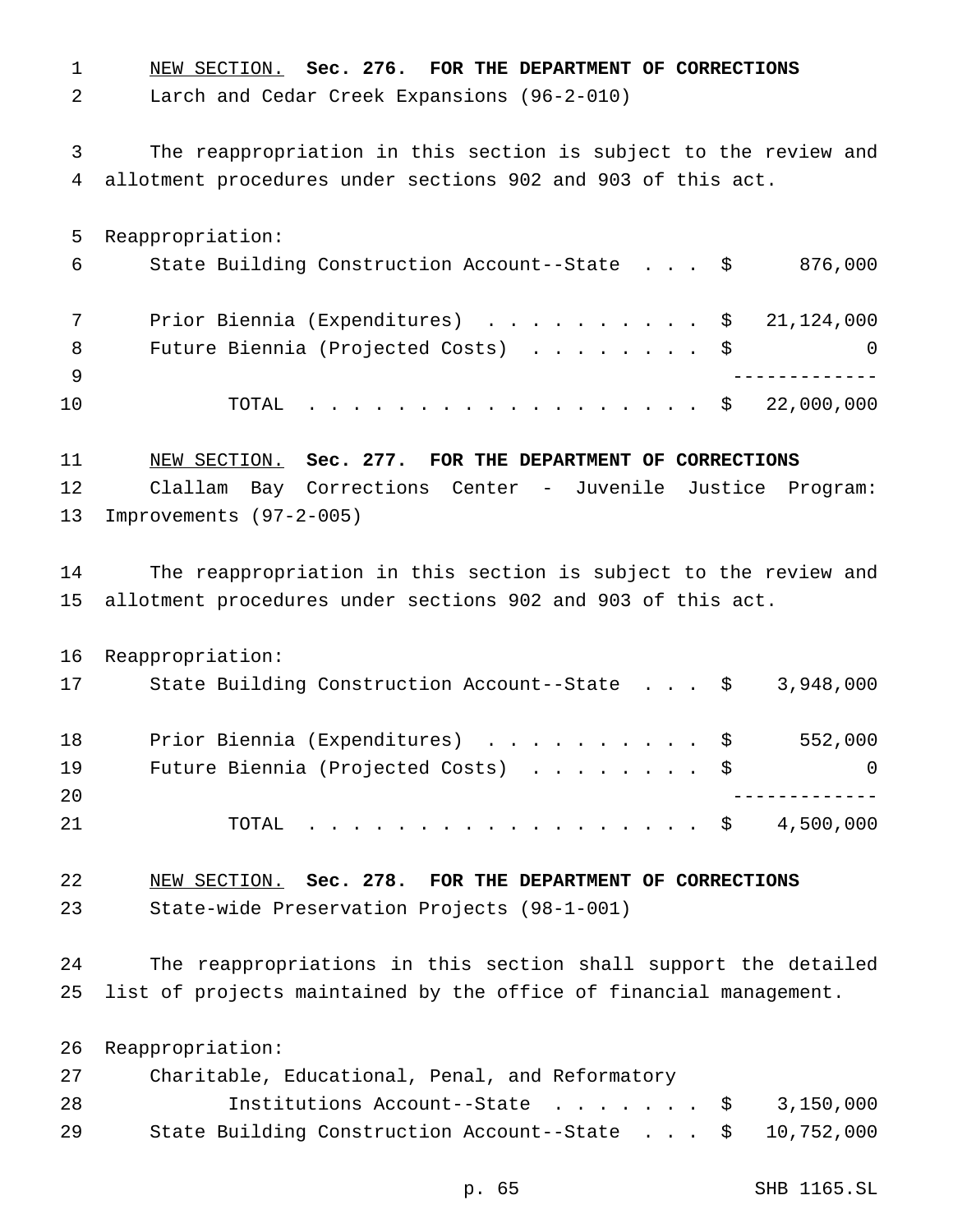| $\mathbf 1$    |                                                                                                                                                |
|----------------|------------------------------------------------------------------------------------------------------------------------------------------------|
| 2              | Subtotal Reappropriation \$<br>13,902,000                                                                                                      |
| 3<br>4         | Prior Biennia (Expenditures) \$<br>31,369,536<br>Future Biennia (Projected Costs) \$                                                           |
| 5<br>6         | $\cdot \cdot \cdot \cdot \cdot \cdot \cdot \cdot \cdot \cdot \cdot \cdot \cdot \cdot \cdot \cdot \cdot \cdot \cdot$ \$ 45,271,536<br>TOTAL     |
| 7<br>8<br>9    | NEW SECTION. Sec. 279. FOR THE DEPARTMENT OF CORRECTIONS<br>Underground Storage Tank and Above Ground Storage Tank Program (98-<br>$1 - 002$ ) |
| 10<br>11       | Reappropriation:<br>State Building Construction Account--State \$<br>1,038,000                                                                 |
| 12             | Prior Biennia (Expenditures) \$<br>932,300                                                                                                     |
| 13<br>14<br>15 | Future Biennia (Projected Costs) \$<br>$\Omega$<br>1,970,300<br>TOTAL<br>. \$                                                                  |
|                |                                                                                                                                                |
| 16<br>17       | NEW SECTION. Sec. 280. FOR THE DEPARTMENT OF CORRECTIONS<br>State-wide Asbestos Removal (98-1-003)                                             |
| 18             | Reappropriation:                                                                                                                               |
| 19             | State Building Construction Account--State \$<br>783,000                                                                                       |
| 20<br>21<br>22 | Prior Biennia (Expenditures) \$ 272,068<br>Future Biennia (Projected Costs) \$<br>0                                                            |
| 23             | . \$ 1,055,068<br>TOTAL                                                                                                                        |
| 24<br>25<br>26 | NEW SECTION. Sec. 281. FOR THE DEPARTMENT OF CORRECTIONS<br>State-wide Americans with Disabilities Act Compliance Projects (98-<br>$1 - 004$ ) |
| 27<br>28       | Reappropriation:<br>State Building Construction Account--State \$<br>112,000                                                                   |
| 29             | Prior Biennia (Expenditures) \$<br>59,150                                                                                                      |
|                | SHB 1165.SL<br>p. 66                                                                                                                           |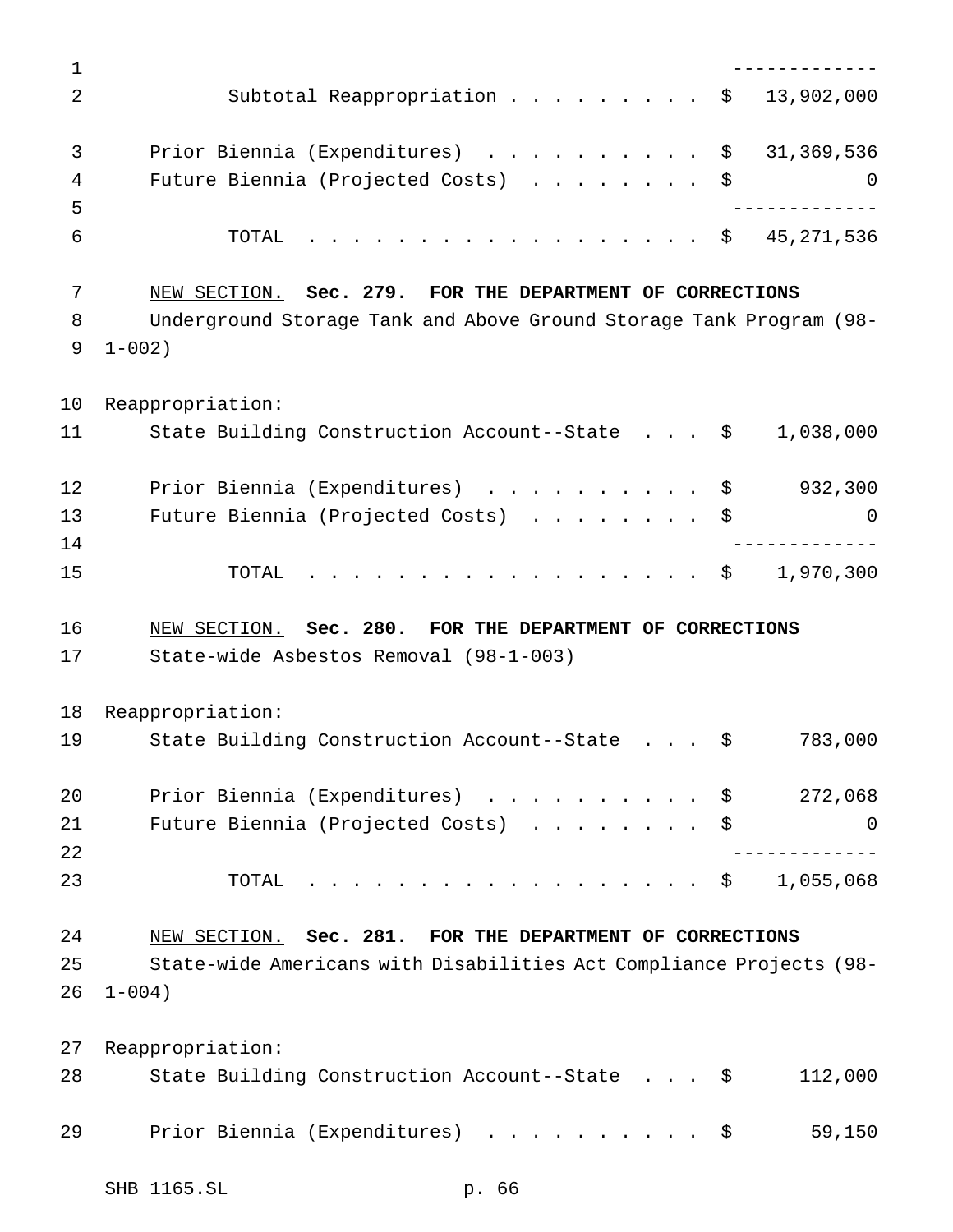| $\mathbf 1$<br>2 | Future Biennia (Projected Costs) \$                              |    | $\Omega$    |  |
|------------------|------------------------------------------------------------------|----|-------------|--|
| 3                | . \$<br>TOTAL                                                    |    | 171,150     |  |
| 4                | NEW SECTION. Sec. 282. FOR THE DEPARTMENT OF CORRECTIONS         |    |             |  |
| 5                | Emergency Funds $(98-1-005)$                                     |    |             |  |
| 6                | Reappropriation:                                                 |    |             |  |
| 7                | Charitable, Educational, Penal, and Reformatory                  |    |             |  |
| 8                | Institutions Account--State \$                                   |    | 360,000     |  |
| 9                | State Building Construction Account--State \$                    |    | 970,000     |  |
| 10               |                                                                  |    |             |  |
| 11               | Subtotal Reappropriation \$                                      |    | 1,330,000   |  |
| 12               | Prior Biennia (Expenditures) \$                                  |    | 3,299,100   |  |
| 13               | Future Biennia (Projected Costs) \$                              |    | 0           |  |
| 14               |                                                                  |    |             |  |
| 15               | . \$<br>TOTAL                                                    |    | 4,629,100   |  |
| 16               | NEW SECTION. Sec. 283. FOR THE DEPARTMENT OF CORRECTIONS         |    |             |  |
| 17               | Stafford Creek Corrections Center (98-2-001)                     |    |             |  |
| 18               | The appropriations in this section are subject to the review and |    |             |  |
| 19               | allotment procedures under sections 902 and 903 of this act.     |    |             |  |
| 20               | Reappropriation:                                                 |    |             |  |
| 21               | State Building Construction Account--State  \$ 105,000,000       |    |             |  |
| 22               | Appropriation:                                                   |    |             |  |
| 23               | General Fund--Federal $\ldots$ \$                                |    | 11,794,800  |  |
| 24               | State Building Construction Account--State                       | \$ | 10,670,616  |  |
| 25               |                                                                  |    |             |  |
| 26               | Subtotal Appropriation \$ 22,465,416                             |    |             |  |
| 27               | Prior Biennia (Expenditures)                                     | \$ | 67,490,800  |  |
| 28               | Future Biennia (Projected Costs)                                 | \$ | 0           |  |
| 29               |                                                                  |    |             |  |
| 30               | . \$<br>TOTAL                                                    |    | 194,956,216 |  |
| 31               | NEW SECTION. Sec. 284. FOR THE DEPARTMENT OF CORRECTIONS         |    |             |  |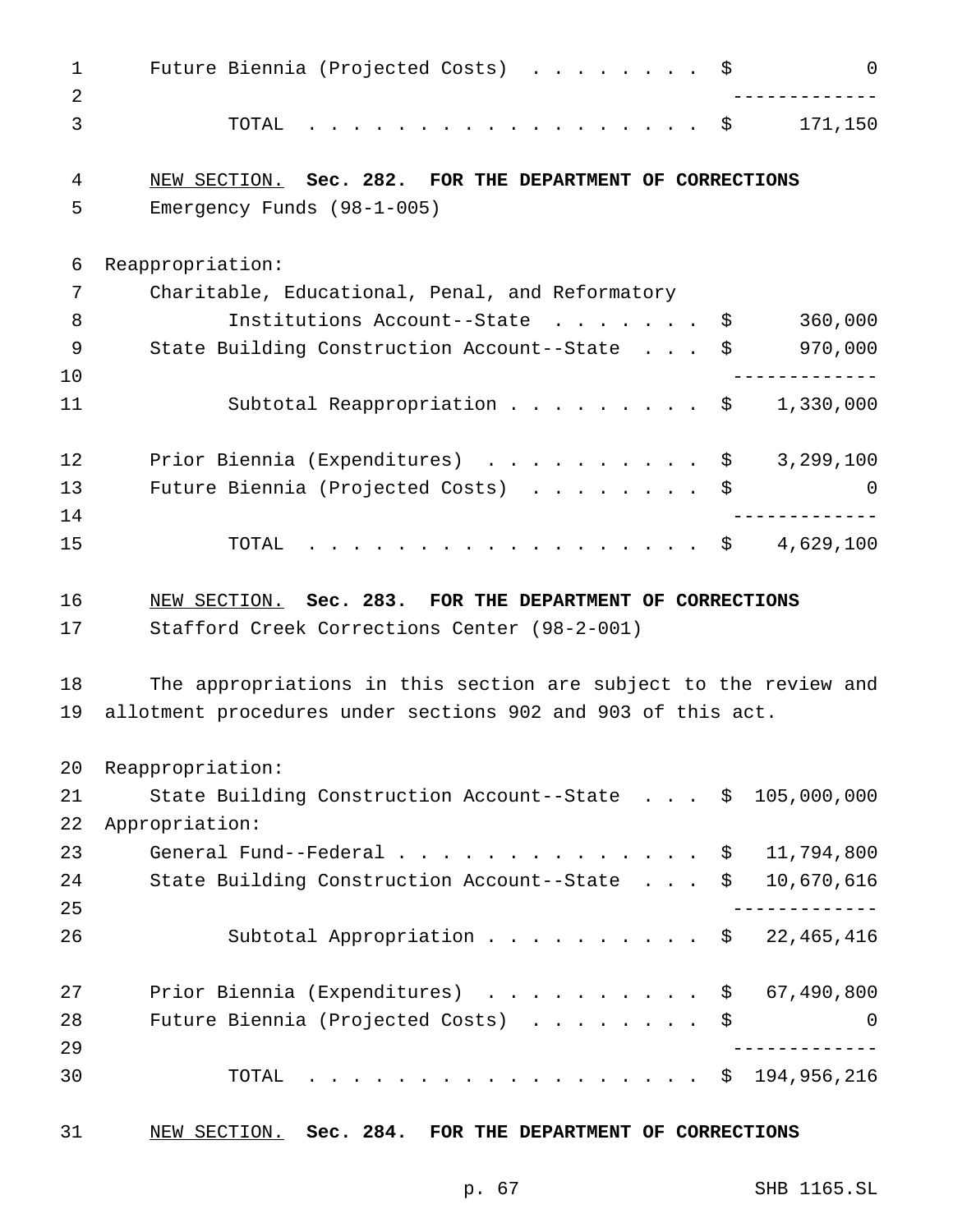Washington State Reformatory: Convert medium to close custody (98-  $2 - 002$ 

 The reappropriation in this section is subject to the review and allotment procedures under sections 902 and 903 of this act.

 Reappropriation: State Building Construction Account--State . . . \$ 1,400,000 7 Prior Biennia (Expenditures) . . . . . . . . . \$ 3,324,588 8 Future Biennia (Projected Costs) . . . . . . . \$ 0 ------------- 10 TOTAL . . . . . . . . . . . . . . . . \$ 4,724,588

NEW SECTION. **Sec. 285. FOR THE DEPARTMENT OF CORRECTIONS**

Tacoma: Design 400-bed prerelease facility (98-2-003)

 The reappropriation is subject to the review and allotment procedures under sections 902 and 903 of this act.

 Reappropriation: State Building Construction Account--State . . . \$ 1,129,047 17 Prior Biennia (Expenditures) . . . . . . . . . \$ 496,653 18 Future Biennia (Projected Costs) . . . . . . . \$ 0 ------------- TOTAL .................. \$ 1,625,700

 NEW SECTION. **Sec. 286. FOR THE DEPARTMENT OF CORRECTIONS** State-wide: Correctional industries expansion (98-2-005)

 Reappropriation: State Building Construction Account--State . . . \$ 2,918,000 Prior Biennia (Expenditures) .......... \$ 382,000 26 Future Biennia (Projected Costs) . . . . . . . \$ 16,000,000 ------------- TOTAL .................. \$ 19,300,000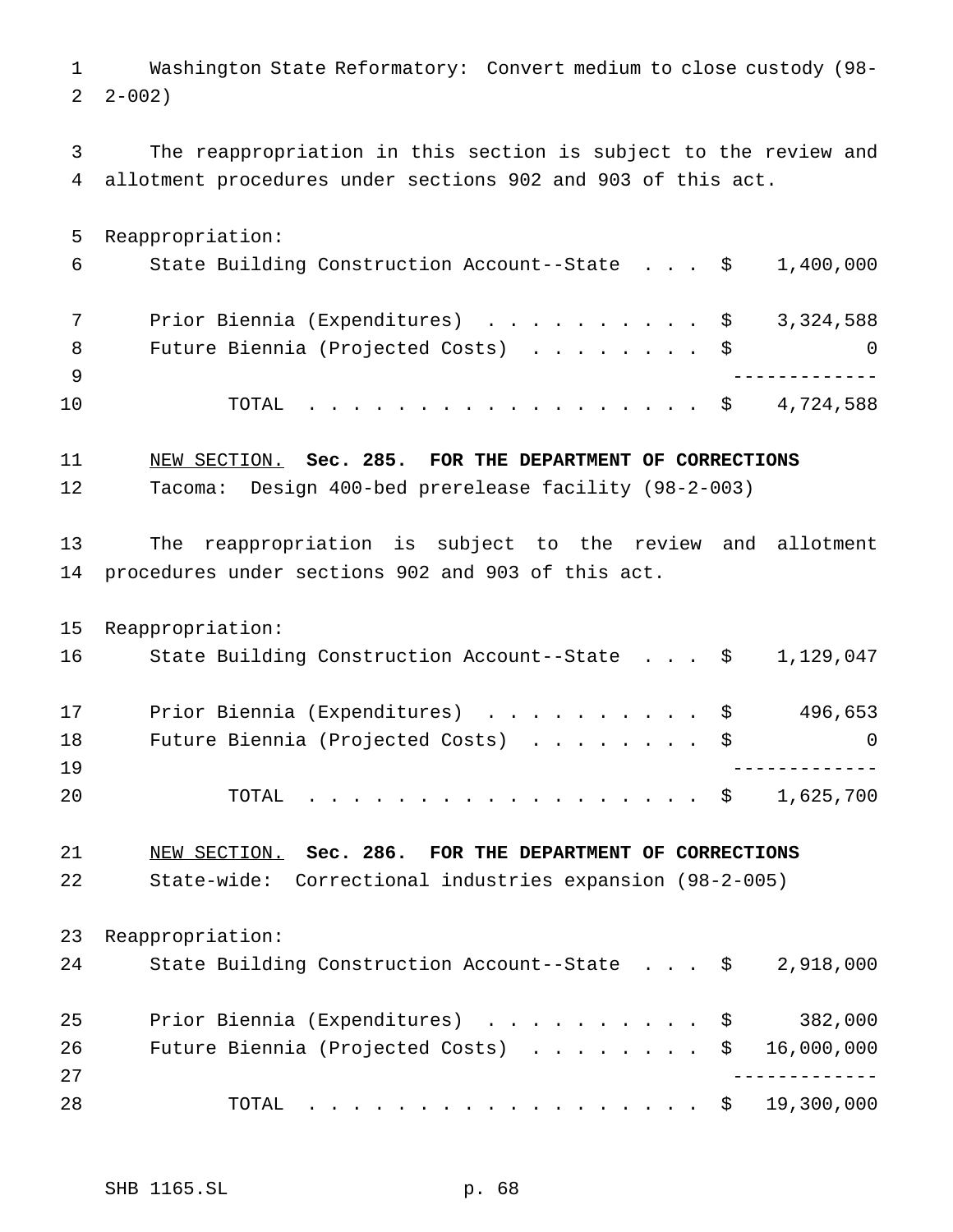NEW SECTION. **Sec. 287. FOR THE DEPARTMENT OF CORRECTIONS** Expand Special Offenders Center to 400 Beds (98-2-010) The appropriations in this section are subject to the review and allotment procedures under sections 902 and 903 of this act. Reappropriation: State Building Construction Account--State . . . \$ 2,507,879 Appropriation: 8 State Building Construction Account--State . . . \$ 38,800,000 9 Prior Biennia (Expenditures) . . . . . . . . . \$ 1,327,400 Future Biennia (Projected Costs) ........ \$ 0 ------------- 12 TOTAL . . . . . . . . . . . . . . . . \$ 42,635,279 NEW SECTION. **Sec. 288. FOR THE DEPARTMENT OF CORRECTIONS** New 1,936-Bed Multicustody Facility: Predesign and site selection (98-2-011) The reappropriation in this section is subject to the review and allotment procedures under sections 902 and 903 of this act. Reappropriation: State Building Construction Account--State . . . \$ 958,000 20 Prior Biennia (Expenditures) . . . . . . . . . \$ 290,453 Future Biennia (Projected Costs) ........ \$ 242,000,000 ------------- TOTAL .................. \$ 243,248,453 NEW SECTION. **Sec. 289. FOR THE DEPARTMENT OF CORRECTIONS** State-wide Programmatic Projects (98-2-013) The reappropriation in this section shall support the detailed list of projects maintained by the office of financial management. Reappropriation: State Building Construction Account--State . . . \$ 4,400,000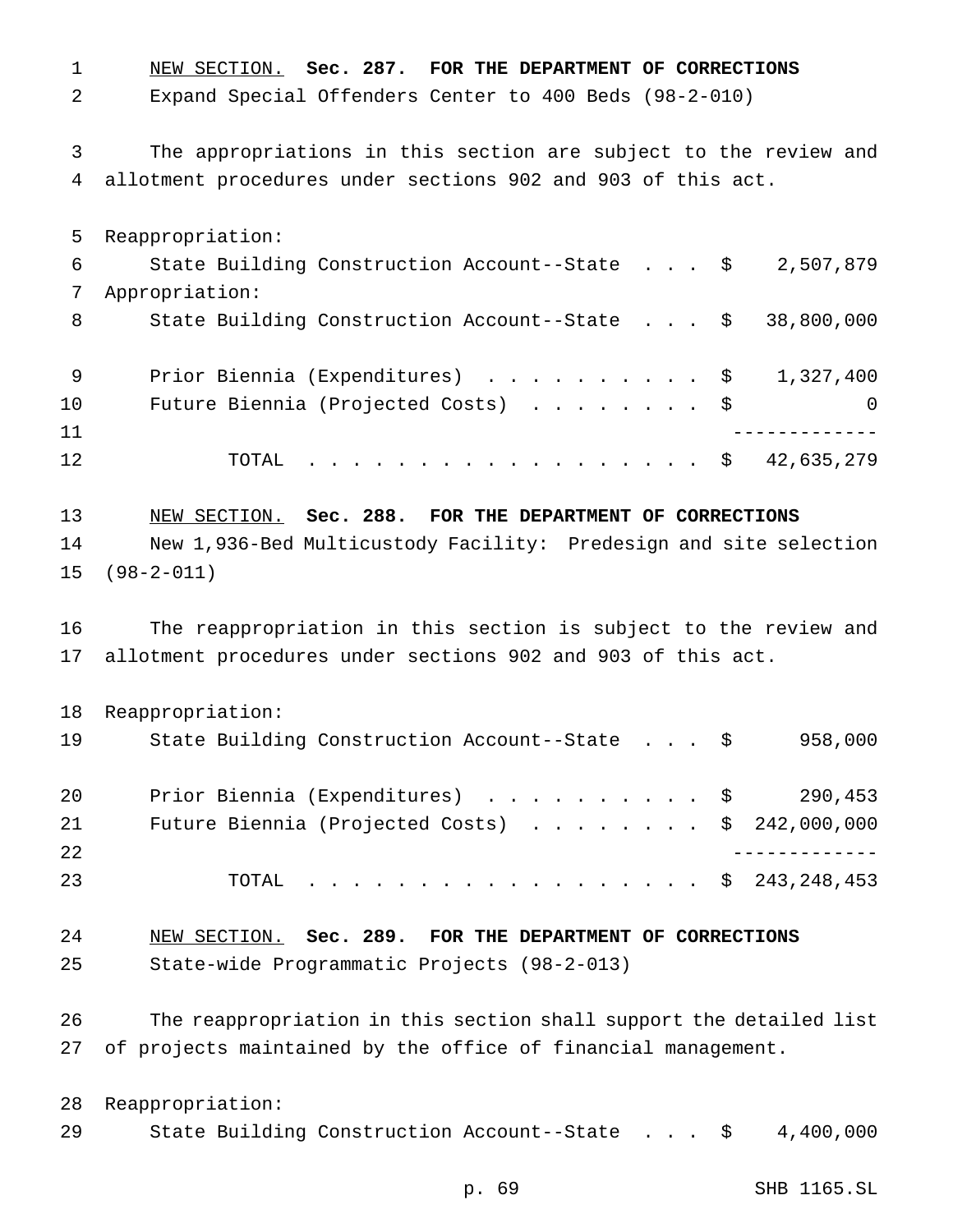| $\mathbf{1}$ | Prior Biennia (Expenditures) \$<br>15,150,401                  |
|--------------|----------------------------------------------------------------|
| 2            | Future Biennia (Projected Costs)<br>\$<br>0                    |
| 3            |                                                                |
| 4            | 19,550,401<br>TOTAL<br>. \$                                    |
| 5            | NEW SECTION. Sec. 290. FOR THE DEPARTMENT OF CORRECTIONS       |
| 6            | Washington Corrections Center: Replace razor ribbon (99-1-001) |
| 7            | Reappropriation:                                               |
| 8            | 485,000<br>State Building Construction Account--State \$       |
| 9            | Prior Biennia (Expenditures) \$<br>316,000                     |
| 10           | Future Biennia (Projected Costs) \$<br>0                       |
| 11           |                                                                |
| 12           | 801,000<br>. \$<br>TOTAL                                       |
| 13           | NEW SECTION. Sec. 291. FOR THE DEPARTMENT OF CORRECTIONS       |
| 14           | McNeil Island Corrections Center: Still harbor dock (99-2-001) |
| 15           | Reappropriation:                                               |
| 16           | State Building Construction Account--State \$<br>2,500,000     |
| 17           | 200,000<br>Prior Biennia (Expenditures) \$                     |
| 18           | Future Biennia (Projected Costs)<br>\$<br>0                    |
| 19           |                                                                |
| 20           | 2,700,000<br>TOTAL<br>. \$                                     |
| 21           | NEW SECTION. Sec. 292. FOR THE DEPARTMENT OF CORRECTIONS       |
| 22           | Washington State Reformatory Farm: Dairy animal waste lagoon   |
| 23           | improvement (99-2-002)                                         |
| 24           | Reappropriation:                                               |
| 25           | State Building Construction Account--State \$<br>182,000       |
| 26           | 1,060,000<br>Prior Biennia (Expenditures) \$                   |
| 27           | Future Biennia (Projected Costs)<br>\$<br>0                    |
| 28           |                                                                |
| 29           | 1,242,000<br>. \$<br>TOTAL                                     |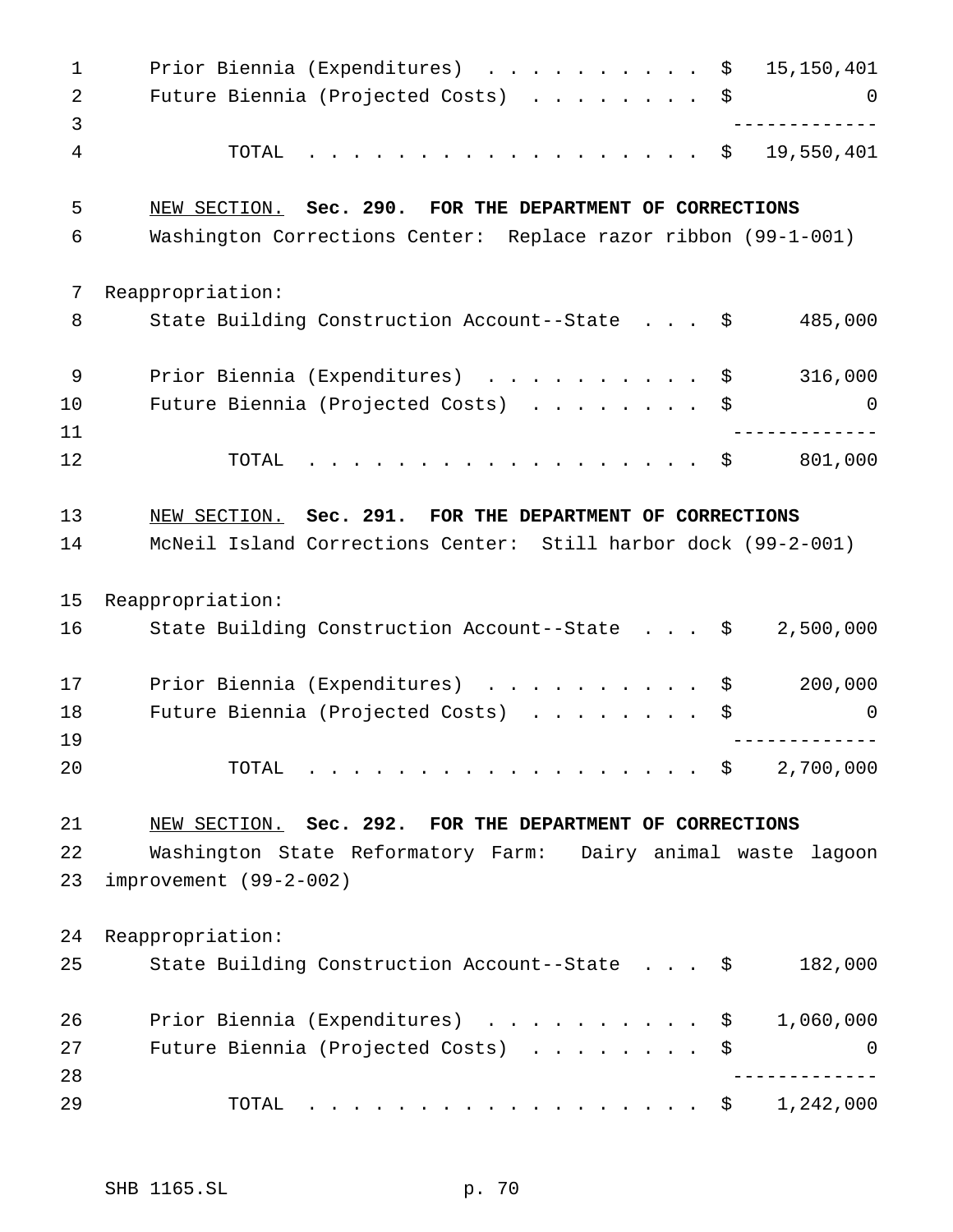NEW SECTION. **Sec. 293. FOR THE DEPARTMENT OF CORRECTIONS**

Local Government Criminal Justice Facilities (99-2-003)

 The appropriations in this section are subject to the following conditions and limitations:

 (1) The appropriations in this section are provided solely for the purpose of construction, developing, expanding, modifying, or improving local jails and other correctional facilities in accordance with the violent offender incarceration and truth-in-sentencing grant requirements.

 (2) The department of corrections, in consultation with the Washington association of sheriffs and police chiefs, shall develop criteria for allocating moneys appropriated in this section to local governments.

|    | 14 Reappropriation:                                                                |             |
|----|------------------------------------------------------------------------------------|-------------|
| 15 | General Fund--Federal \$                                                           | 639,196     |
| 16 | Appropriation:                                                                     |             |
| 17 | General Fund--Federal $\ldots$ , $\ldots$ , $\ldots$ , $\ddot{\text{S}}$ 2,894,165 |             |
|    |                                                                                    |             |
| 18 | Prior Biennia (Expenditures) \$                                                    | $\mathbf 0$ |
| 19 | Future Biennia (Projected Costs) \$                                                | $\Omega$    |
| 20 |                                                                                    |             |
| 21 | TOTAL \$                                                                           | 3,533,361   |
|    |                                                                                    |             |

NEW SECTION. **Sec. 294. FOR THE DEPARTMENT OF CORRECTIONS**

Grant Administration and Minor Improvements (99-2-004)

 The appropriations in this section are provided solely for cost associated with administration of the violent offender incarceration and truth-in-sentencing grant program to local governments and other agencies receiving a subaward from the grant and minor improvements for correctional facilities.

 Reappropriation: General Fund--Federal.............. \$ 120,000 Appropriation: 32 General Fund--Federal...................... \$ 392,113 Charitable, Educational, Penal, and Reformatory

p. 71 SHB 1165.SL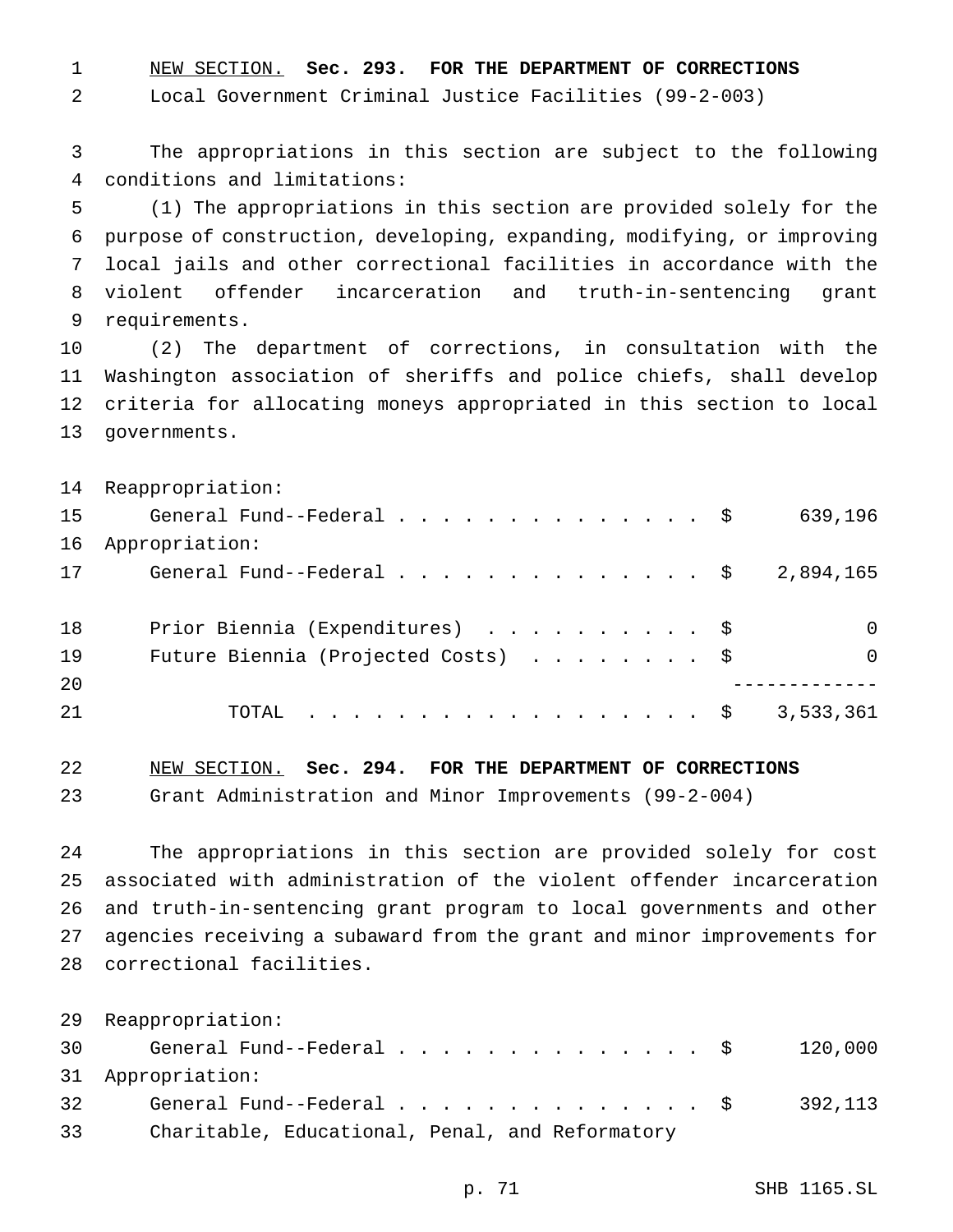|    | Institutions Account--State \$      | 60,851   |
|----|-------------------------------------|----------|
| -2 |                                     |          |
|    | Subtotal Appropriation \$           | 452,964  |
| 4  | Prior Biennia (Expenditures) \$     | 35,550   |
| -5 | Future Biennia (Projected Costs) \$ | $\Omega$ |
| -6 |                                     |          |
|    | TOTAL \$                            | 608,514  |

 NEW SECTION. **Sec. 295. FOR THE DEPARTMENT OF CORRECTIONS** Washington Corrections Center: Infrastructure evaluation

 The appropriation in this section is provided solely for conducting an evaluation of the current sewer and water systems at the Washington corrections center. The evaluation shall identify: (1) The capacity of the current systems based on current and planned average daily population; (2) any deficiencies with the current systems; and (3) the most cost-effective options for addressing any issues identified in subsections (1) and (2) of this section, including changes in programmatic operations or financing alternatives with other entities for off-site infrastructure improvements.

Appropriation:

| 20 | State Building Construction Account--State \$ | 350,000  |
|----|-----------------------------------------------|----------|
| 21 | Prior Biennia (Expenditures) \$               | $\Omega$ |
| 22 | Future Biennia (Projected Costs) \$           | $\Omega$ |
| 23 |                                               |          |
| 24 | TOTAL $\ldots$ \$                             | 350,000  |

(End of part)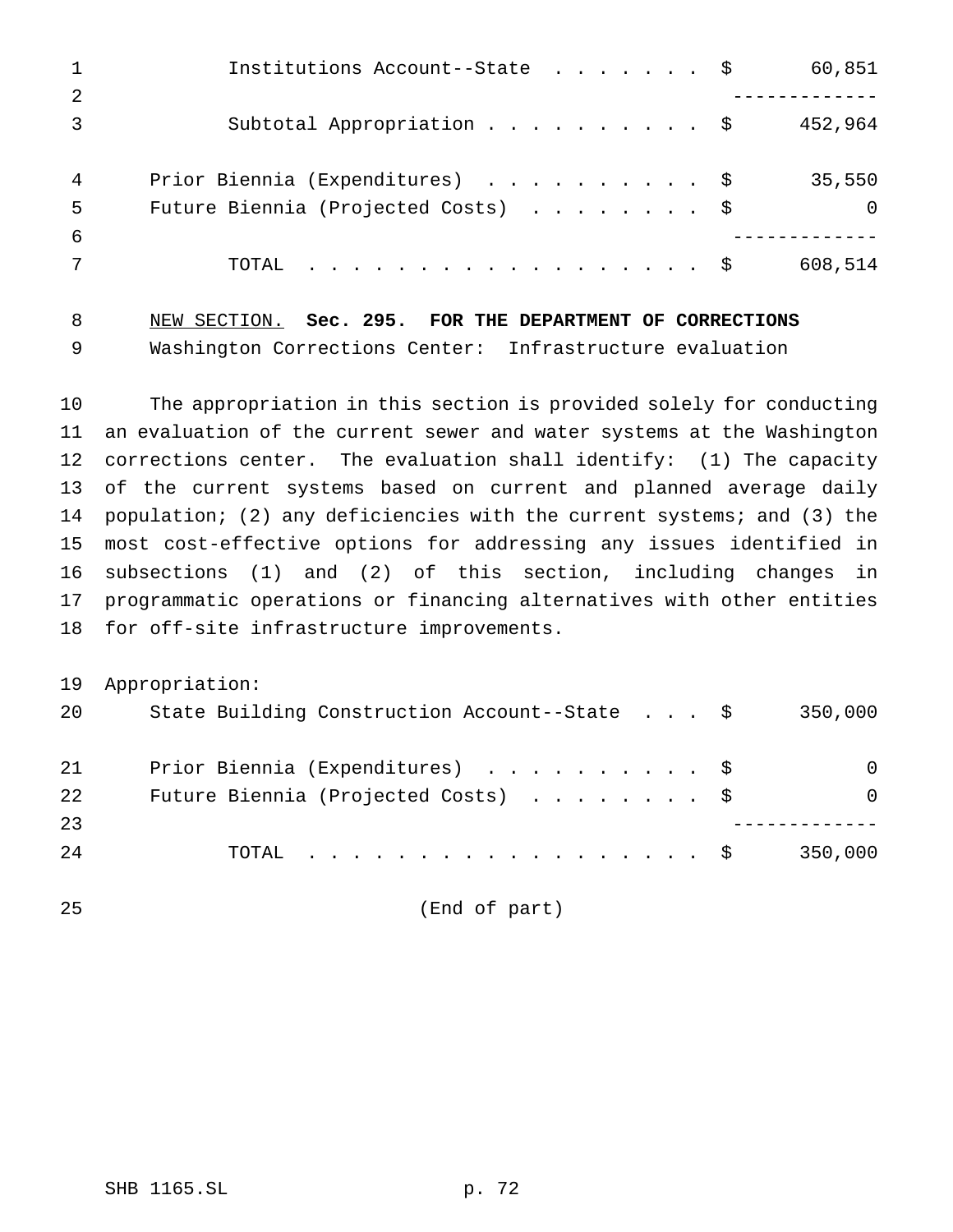|   | PART 3                                                        |  |  |  |  |  |  |  |
|---|---------------------------------------------------------------|--|--|--|--|--|--|--|
| 2 | NATURAL RESOURCES                                             |  |  |  |  |  |  |  |
| 3 | NEW SECTION. Sec. 301. FOR THE DEPARTMENT OF ECOLOGY          |  |  |  |  |  |  |  |
| 4 | Water Rights Purchase                                         |  |  |  |  |  |  |  |
| 5 | The appropriation in this section is subject to the following |  |  |  |  |  |  |  |

 conditions and limitations: (1) The appropriation is provided for a pilot project for the purchase of water rights under the trust water rights program under chapter 90.42 RCW, for the purpose of improving stream and river flows in fish critical basins. This appropriation shall only be used to acquire water rights in basins with current or proposed listings of salmon or steelhead under the federal endangered species act (16 U.S.C. Sec. 1531 et seq.) and where low flows have been identified as a limiting factor for salmon recovery. Priority for funding such purchases and leases shall take into consideration the following:

 (a) Proposals providing the greatest benefit for restoring and protecting fish;

 (b) Proposals providing benefits in addition to protecting fish critical streams and rivers;

(c) Proposals that include funds from other sources;

 (d) Proposals showing a broad level of support among interested parties;

 (e) Proposals requiring the lowest administrative costs to 24 implement; and

 (f) Proposals requiring the lowest overall cost within the context of the local marketplace.

 (2) On or before December 1, 2000, the department shall report to the governor and appropriate legislative committees on the progress in implementing the pilot program and recommendations for continuation of the program.

Appropriation:

| 32 |  | State Building Construction Account--State $\frac{1}{9}$ 1,000,000 |  |  |  |          |
|----|--|--------------------------------------------------------------------|--|--|--|----------|
| 33 |  | Prior Biennia (Expenditures) \$                                    |  |  |  | $\Omega$ |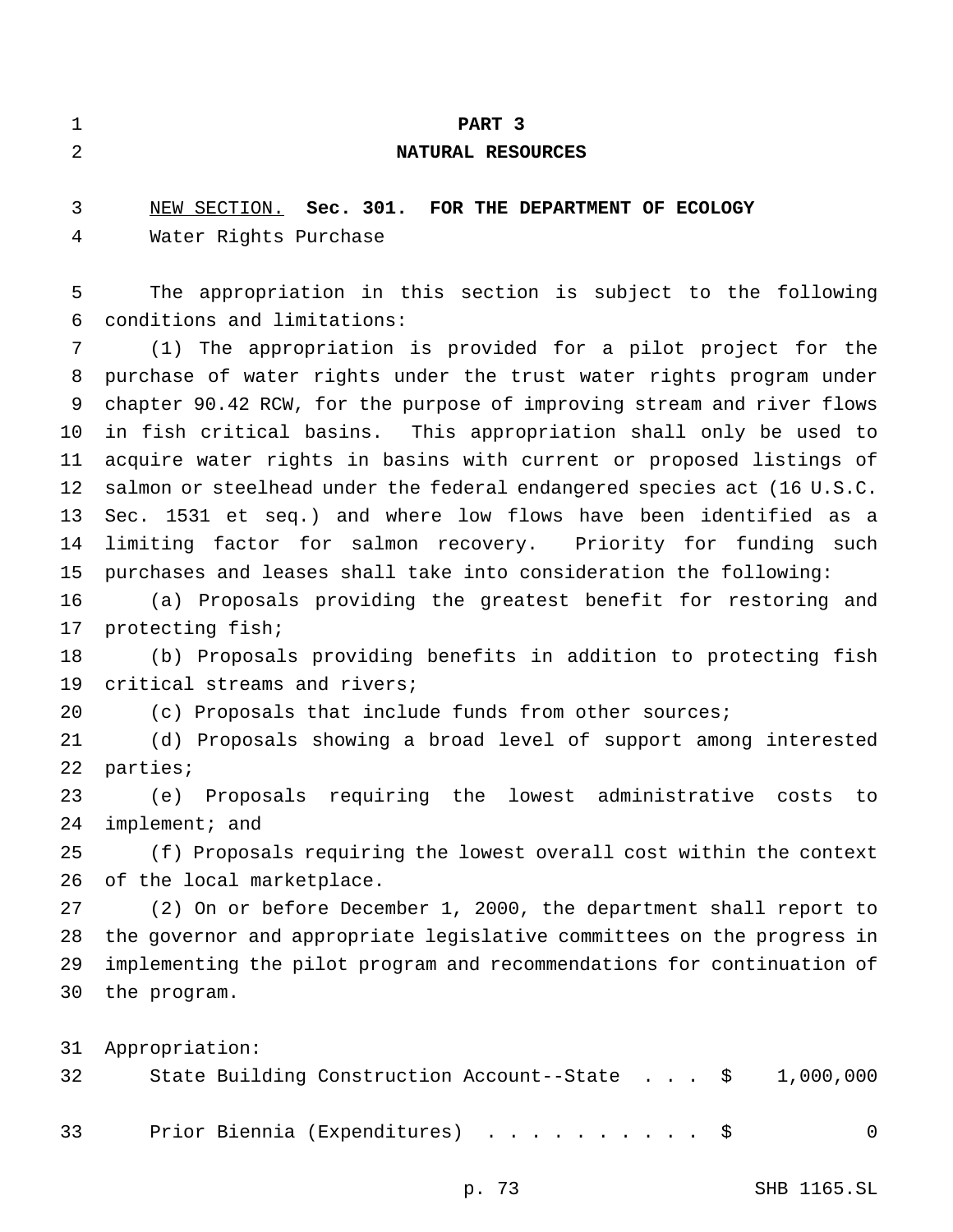| $1 \qquad \qquad$ |  | Future Biennia (Projected Costs) $\ldots$ \$ 24,000,000 |  |  |  |  |  |
|-------------------|--|---------------------------------------------------------|--|--|--|--|--|
|                   |  |                                                         |  |  |  |  |  |
| $\overline{3}$    |  | TOTAL \$ 25,000,000                                     |  |  |  |  |  |

 NEW SECTION. **Sec. 302. FOR THE DEPARTMENT OF ECOLOGY** Referendum 26 Waste Disposal Facilities (74-2-004)

 The reappropriation in this section is subject to the following conditions and limitations:

 (1) The reappropriation in this section is provided solely for projects under contracts on or before June 30, 1999. Reappropriated funds not associated with contracted projects shall lapse on June 30, 1999.

 (2) The office of financial management may grant waivers from this lapse requirement for specific projects upon findings of exceptional circumstances after notification of the chairs of the house of representatives capital budget committee and senate ways and means committee.

 (3) The department shall submit a report to the office of financial management and the house of representatives capital budget committee and senate ways and means committee by December 1, 1999, listing all projects funded from this section.

Reappropriation:

| 22 | State and Local Improvements Revolving Account |          |
|----|------------------------------------------------|----------|
| 23 | (Waste Facilities)--State \$ 2,204,376         |          |
| 24 | Prior Biennia (Expenditures) \$ 4,186,488      |          |
| 25 | Future Biennia (Projected Costs) \$            | $\Omega$ |
| 26 |                                                |          |
| 27 | TOTAL \$ 6,390,864                             |          |

 NEW SECTION. **Sec. 303. FOR THE DEPARTMENT OF ECOLOGY** Referendum 38 Water Supply Facilities (74-2-006)

 The appropriations in this section are subject to the following conditions and limitations:

 (1) The reappropriation in this section is provided solely for projects under contracts on or before June 30, 1999. Reappropriated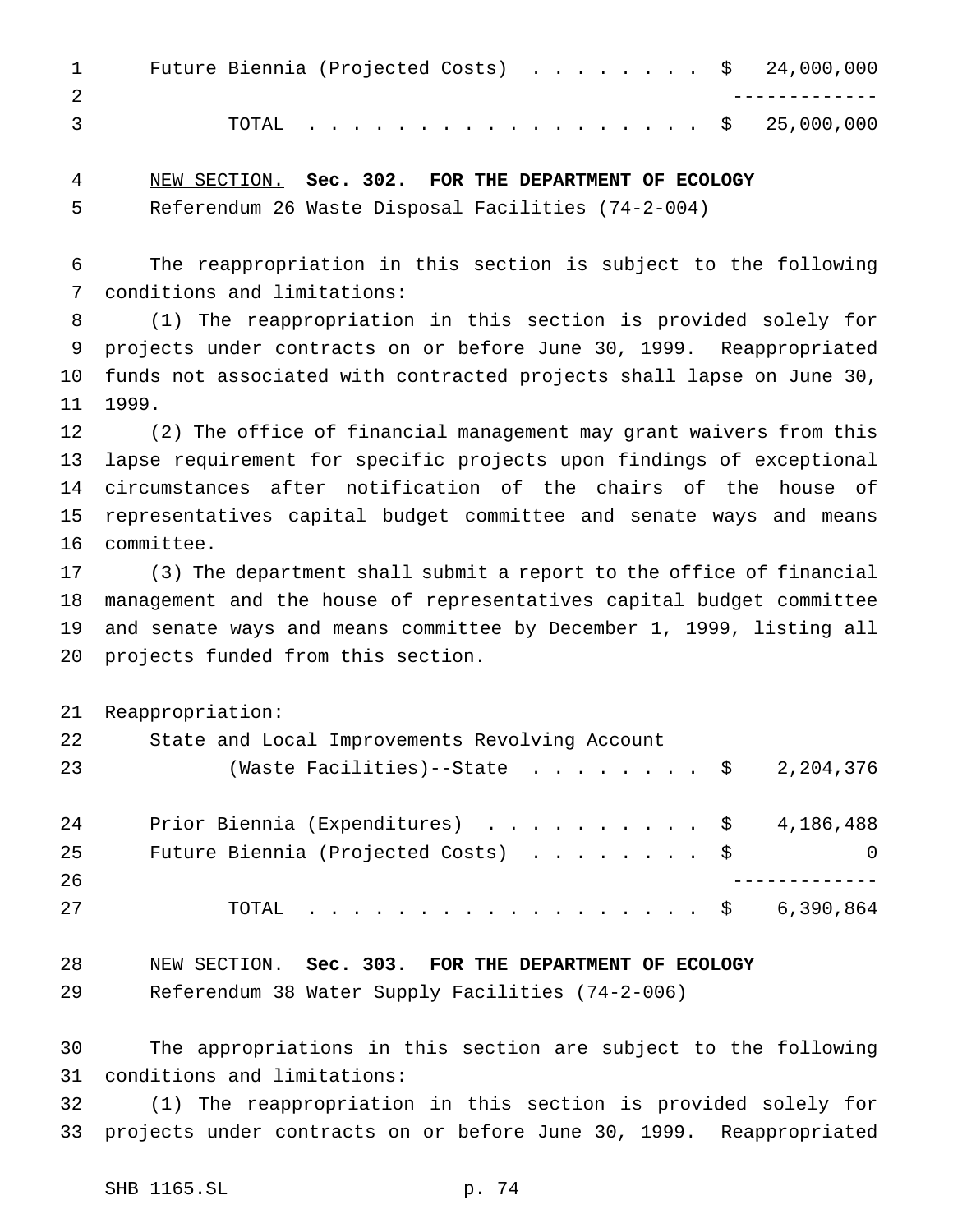funds not associated with contracted projects shall lapse on June 30, 1999.

 (2) The office of financial management may grant waivers from this lapse requirement for specific projects upon findings of exceptional circumstances after notification of the chairs of the house of representatives capital budget committee and senate ways and means committee.

 (3) The department shall submit a report to the office of financial management and the house of representatives capital budget committee and senate ways and means committee by December 1, 1999, listing all projects funded from this section.

Reappropriation:

| State and Local Improvements Revolving Account |                                                                                                                                                                                                                                                        |
|------------------------------------------------|--------------------------------------------------------------------------------------------------------------------------------------------------------------------------------------------------------------------------------------------------------|
|                                                | 6,004,436                                                                                                                                                                                                                                              |
| Appropriation:                                 |                                                                                                                                                                                                                                                        |
| State and Local Improvements Revolving Account |                                                                                                                                                                                                                                                        |
|                                                | 4,100,000                                                                                                                                                                                                                                              |
|                                                | 6,800,000                                                                                                                                                                                                                                              |
|                                                |                                                                                                                                                                                                                                                        |
|                                                | 10,900,000                                                                                                                                                                                                                                             |
|                                                | 4,320,950                                                                                                                                                                                                                                              |
|                                                | $\Omega$                                                                                                                                                                                                                                               |
|                                                |                                                                                                                                                                                                                                                        |
|                                                | 21, 225, 386                                                                                                                                                                                                                                           |
|                                                | (Water Supply Facilities)--State \$<br>(Water Supply Facilities)--State \$<br>State Drought Preparedness Account--State \$<br>Subtotal Appropriation \$<br>Prior Biennia (Expenditures) \$<br>Future Biennia (Projected Costs) \$<br>TOTAL $\ldots$ \$ |

NEW SECTION. **Sec. 304. FOR THE DEPARTMENT OF ECOLOGY**

State Emergency Water Projects Revolving Account (76-2-003)

|    | 27 Reappropriation:                                |          |
|----|----------------------------------------------------|----------|
| 28 | State Emergency Water Projects Revolving Account-- |          |
| 29 | State $\ldots$ $\frac{1}{5}$                       | 577,833  |
| 30 | Prior Biennia (Expenditures) \$                    | $\Omega$ |
| 31 | Future Biennia (Projected Costs) \$                | $\Omega$ |
| 32 |                                                    |          |
| 33 | TOTAL $\hat{S}$                                    | 577,833  |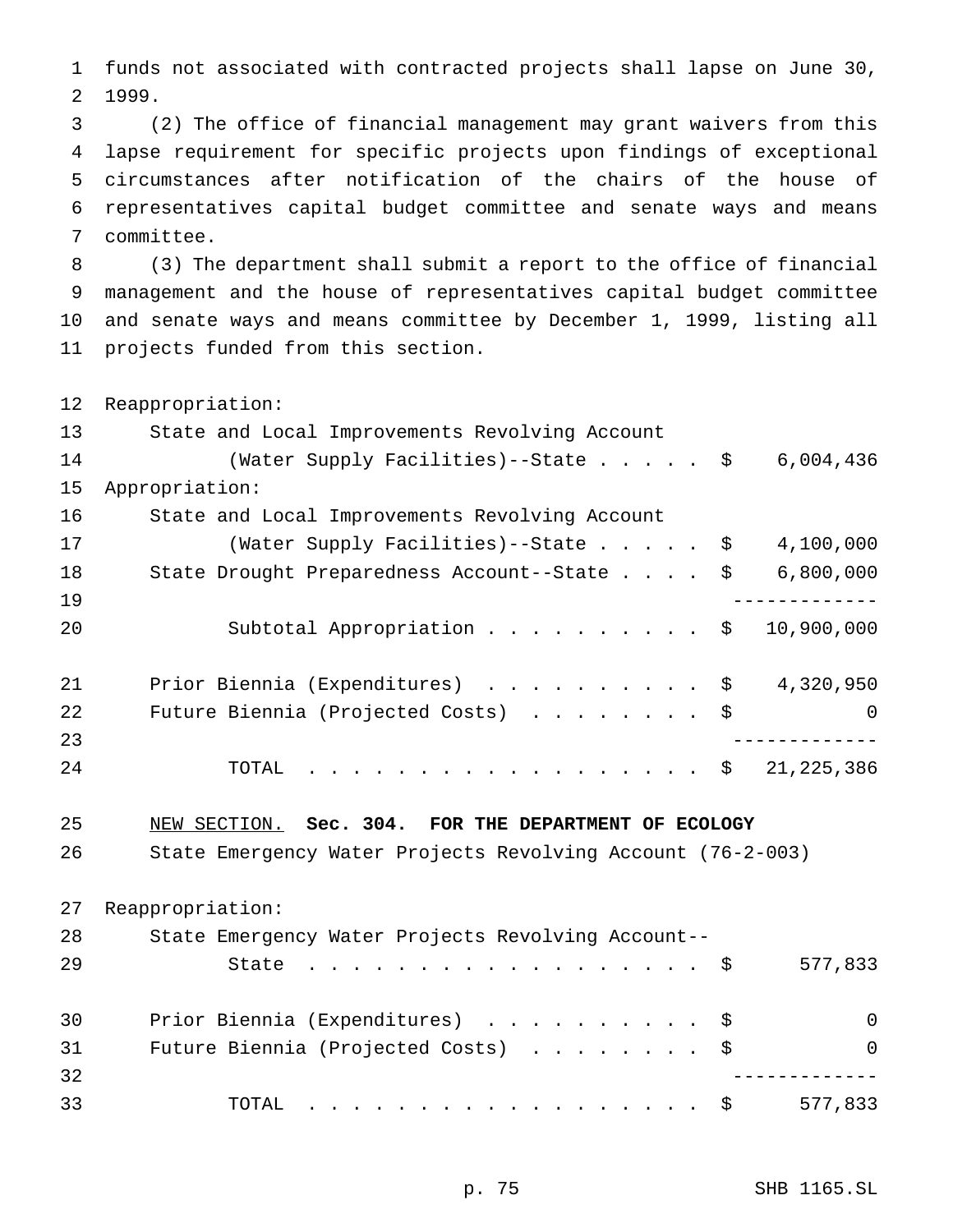NEW SECTION. **Sec. 305. FOR THE DEPARTMENT OF ECOLOGY**

Referendum 39 Waste Disposal Facilities (82-2-005)

 The reappropriation in this section is provided solely for projects under contracts on or before June 30, 1999. Reappropriated funds not associated with contracted projects shall lapse on June 30, 1999. The office of financial management may grant waivers from this lapse requirement for specific projects upon findings of exceptional circumstances after notification of the chairs of the house of representatives capital budget committee and senate ways and means committee. The department shall submit a report to the office of financial management and the house of representatives capital budget committee and senate ways and means committee by December 1, 1999, listing all projects funded from this section.

Reappropriation:

| 15        | State and Local Improvements Revolving Account         |                  |
|-----------|--------------------------------------------------------|------------------|
| 16        | (Waste Facilities 1980)--State $\frac{1}{5}$ 6,113,126 |                  |
| 17        | Prior Biennia (Expenditures) \$ 12,293,785             |                  |
| 18        | Future Biennia (Projected Costs) $\ldots$ \$           | $\left( \right)$ |
| <b>19</b> |                                                        |                  |
| -20       | TOTAL \$ 18,406,911                                    |                  |

 NEW SECTION. **Sec. 306. FOR THE DEPARTMENT OF ECOLOGY** Centennial Clean Water Fund (86-2-007)

 The appropriations in this section are subject to the following conditions and limitations:

 (1) Up to \$15,000,000 of the water quality account appropriation is provided for the extended grant payment to Metro/King county. The department shall, in cooperation with Metro/King county, document the eligible costs remaining for the extended grant payment, and submit a revised payment schedule to the governor and appropriate legislative committees by December 1, 1999.

 (2) Up to \$10,000,000 of the water quality account appropriation is provided for the extended grant payment to Spokane for the Spokane-Rathdrum Prairie aquifer.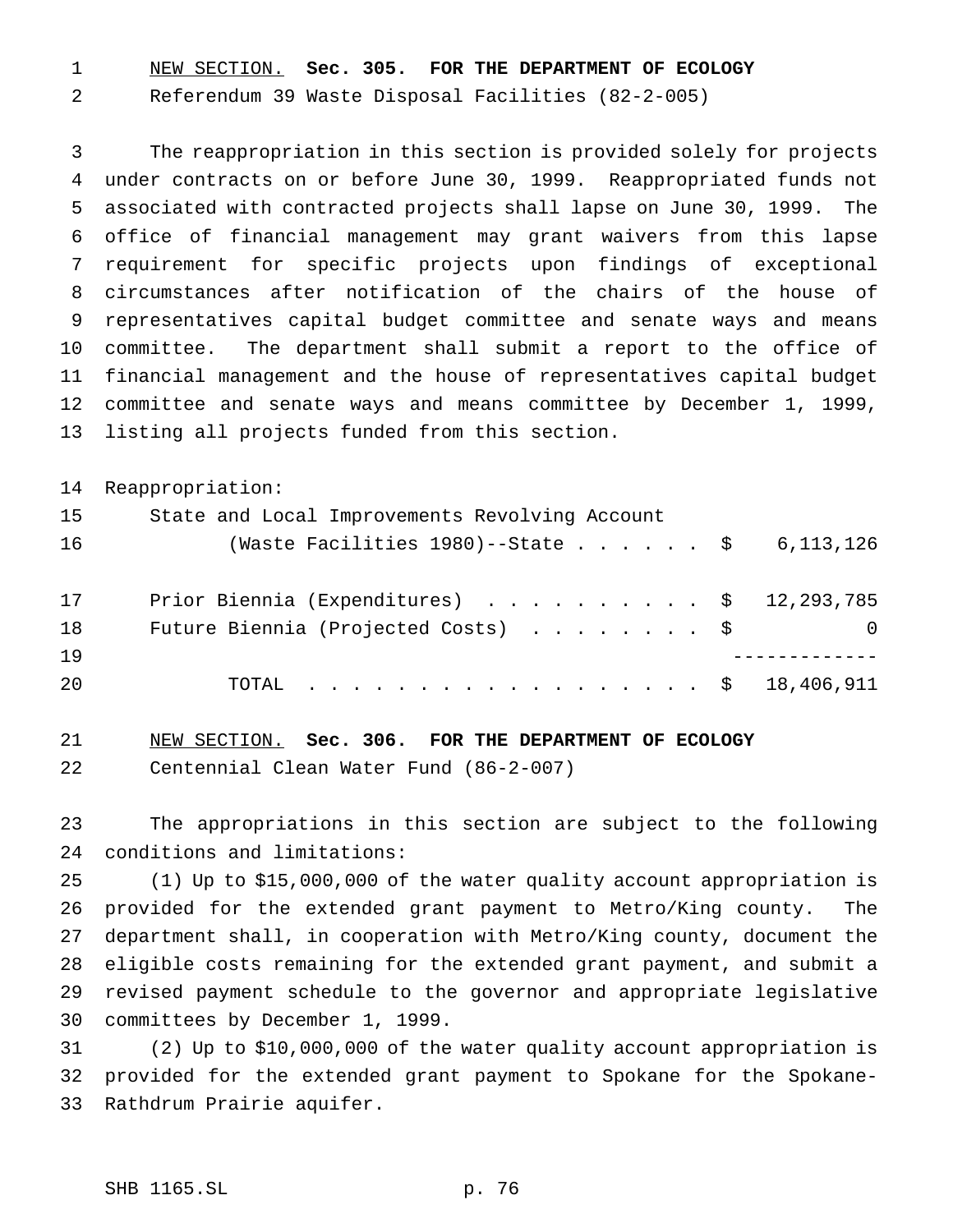(3) \$3,600,000 of the water quality account appropriation is provided for the construction of a wastewater treatment plant at the city of Connell.

 (4) The entire public works assistance account appropriation is provided for water quality facility grants for communities with populations less than 5,000. The department shall give priority consideration to: (a) Communities subject to a regulatory order from the department of ecology for noncompliance with water quality 9 regulations; (b) projects for which design work has been completed; and (c) projects with a local match from reasonable water quality rates and charges.

 (5) The remaining appropriation in this section is provided for state-wide water quality implementation and planning grants and loans. The department shall give priority consideration to projects located in basins with critical or depressed salmonid stocks.

 (6) The reappropriation in this section is provided solely for projects under contract on or before June 30, 1999. Reappropriated funds not associated with contracted projects lapse on June 30, 1999. The office of financial management may grant waivers from this subsection for specific projects upon findings of exceptional circumstances after notification of the chairs of the house of representatives capital budget committee and the senate ways and means committee. The department shall submit a report to the office of financial management and the house of representatives capital budget committee and the senate ways and means committee by December 1, 1999, listing all projects funded from the reappropriation in this section.

Reappropriation:

| 28 | Water Quality Account--State \$ 32,336,890               |            |
|----|----------------------------------------------------------|------------|
| 29 | Appropriation:                                           |            |
| 30 | Water Quality Account--State $\ldots$ \$                 | 52,000,000 |
| 31 | Public Works Assistance Account--State \$                | 10,000,000 |
| 32 |                                                          |            |
| 33 | Subtotal Appropriation \$ 62,000,000                     |            |
| 34 | Prior Biennia (Expenditures) $\ldots$ \$ 158,376,857     |            |
| 35 | Future Biennia (Projected Costs) $\ldots$ \$ 140,000,000 |            |
| 36 |                                                          |            |
| 37 | TOTAL \$ 392,713,747                                     |            |
|    |                                                          |            |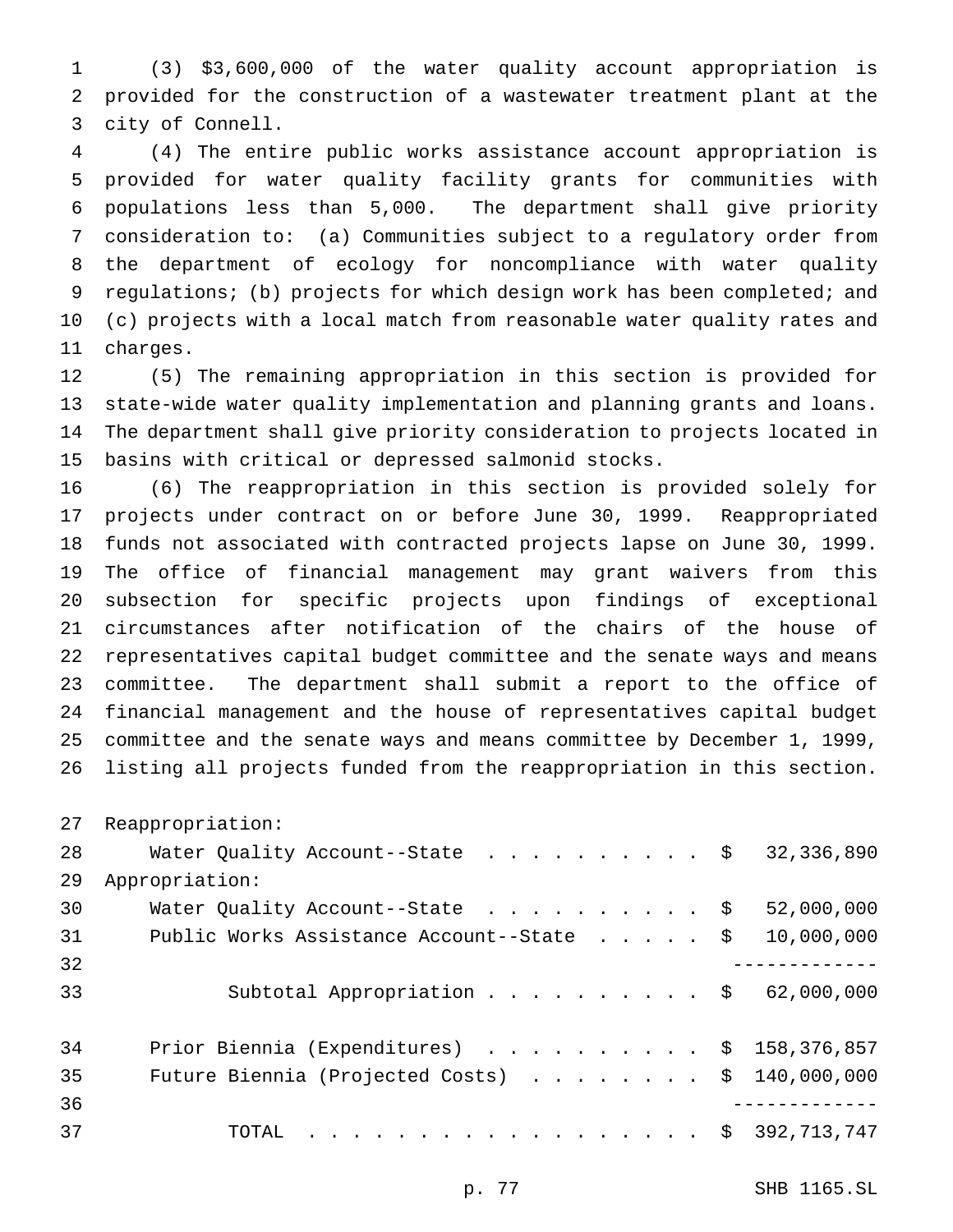NEW SECTION. **Sec. 307. FOR THE DEPARTMENT OF ECOLOGY**

Local Toxics Control Account (88-2-008)

 The reappropriation in this section is provided solely for projects under contract on or before June 30, 1999. Reappropriated funds not associated with contracted projects shall lapse on June 30, 1999. The office of financial management may grant waivers from this lapse requirement for specific projects upon findings of exceptional circumstances after notification of the chairs of the house of representatives capital budget committee and senate ways and means committee. The department shall submit a report to the office of financial management and the house of representatives capital budget committee and senate ways and means committee by December 1, 1999, listing all projects funded from this section.

 Reappropriation: 15 Local Toxics Control Account--State . . . . . . \$ 25,833,809 Appropriation: 17 Local Toxics Control Account--State . . . . . . \$ 42,479,000 18 Prior Biennia (Expenditures) . . . . . . . . . \$ 65,202,174 Future Biennia (Projected Costs) ........ \$ 180,000,000 ------------- TOTAL .................. \$ 313,514,983

NEW SECTION. **Sec. 308. FOR THE DEPARTMENT OF ECOLOGY**

Water Pollution Control Revolving Fund (90-2-002)

Reappropriation:

| 25 |  | Water Pollution Control Revolving Account-- |  |  |                                                    |
|----|--|---------------------------------------------|--|--|----------------------------------------------------|
| 26 |  |                                             |  |  | State \$ 55,640,931                                |
| 27 |  | Water Pollution Control Revolving Account-- |  |  |                                                    |
| 28 |  |                                             |  |  | Federal \$ 34,914,688                              |
| 29 |  |                                             |  |  |                                                    |
| 30 |  |                                             |  |  | Subtotal Reappropriation $\frac{1}{90}$ , 555, 619 |

 Appropriation: Water Pollution Control Revolving Account-- 33 State . . . . . . . . . . . . . . . . \$ 32,375,833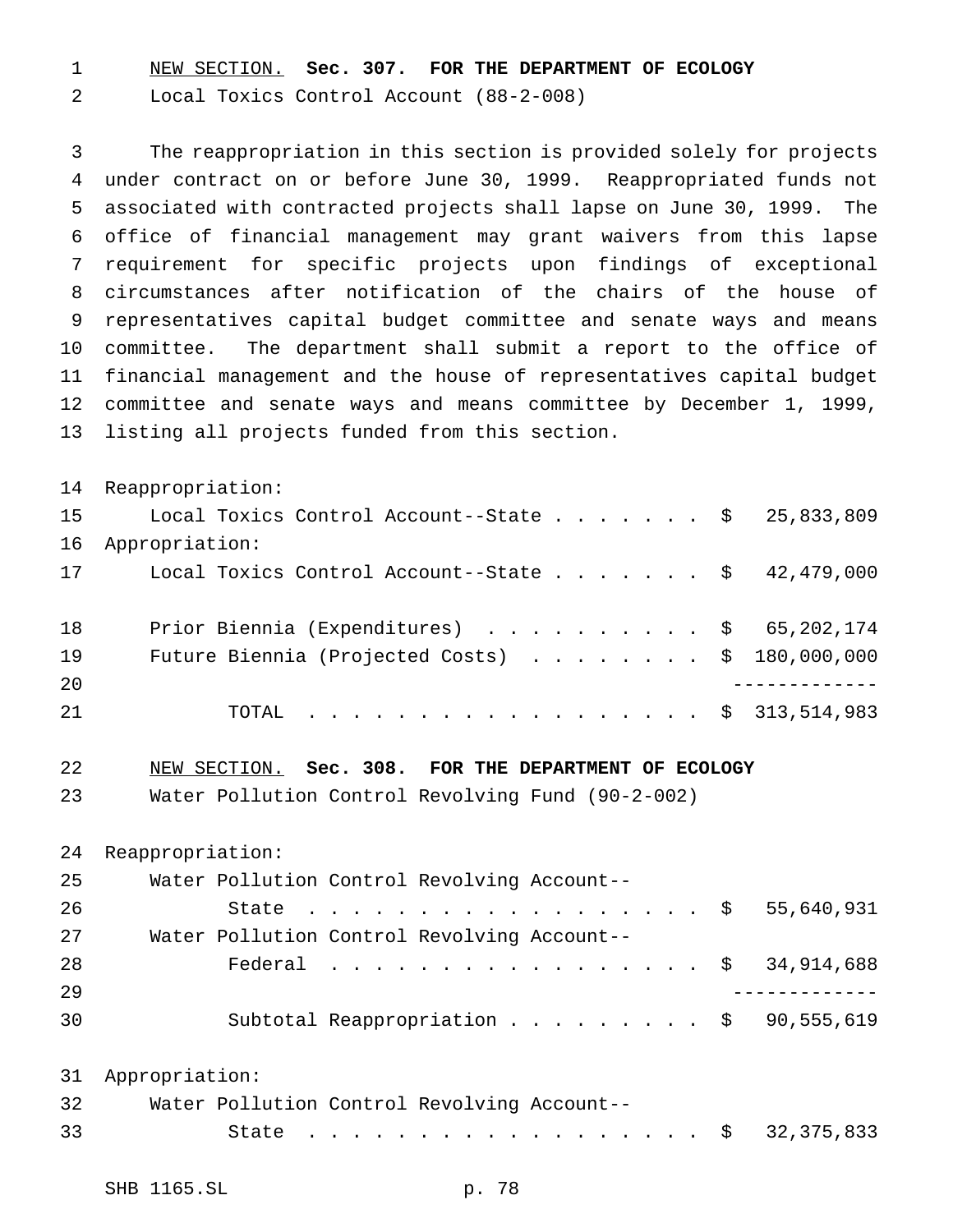Water Pollution Control Revolving Account-- 2 Federal . . . . . . . . . . . . . . . \$ 46,830,366 ------------- Subtotal Appropriation.......... \$ 79,206,199 Prior Biennia (Expenditures) .......... \$ 120,971,790 Future Biennia (Projected Costs) ........ \$ 320,207,299 ------------- TOTAL .................. \$ 610,940,907 NEW SECTION. **Sec. 309. FOR THE DEPARTMENT OF ECOLOGY** Methow Basin Water Conservation (92-2-009) Reappropriation: 12 State Building Construction Account--State . . . \$ 87,689 13 Prior Biennia (Expenditures) . . . . . . . . . \$ 312,311 14 Future Biennia (Projected Costs) . . . . . . . \$ 0 ------------- 16 TOTAL . . . . . . . . . . . . . . . . \$ 400,000 NEW SECTION. **Sec. 310. FOR THE DEPARTMENT OF ECOLOGY** Low-Level Nuclear Waste Disposal Trench Closure (97-2-012) Reappropriation: 20 Site Closure Account--State . . . . . . . . . . \$ 5,443,978 21 Prior Biennia (Expenditures) . . . . . . . . . \$ 989,386 Future Biennia (Projected Costs) ........ \$ 0 ------------- 24 TOTAL . . . . . . . . . . . . . . . . \$ 6,433,364 NEW SECTION. **Sec. 311. FOR THE STATE PARKS AND RECREATION COMMISSION** Coastal Facility Relocation (00-1-005) Appropriation: State Building Construction Account--State . . . \$ 2,000,000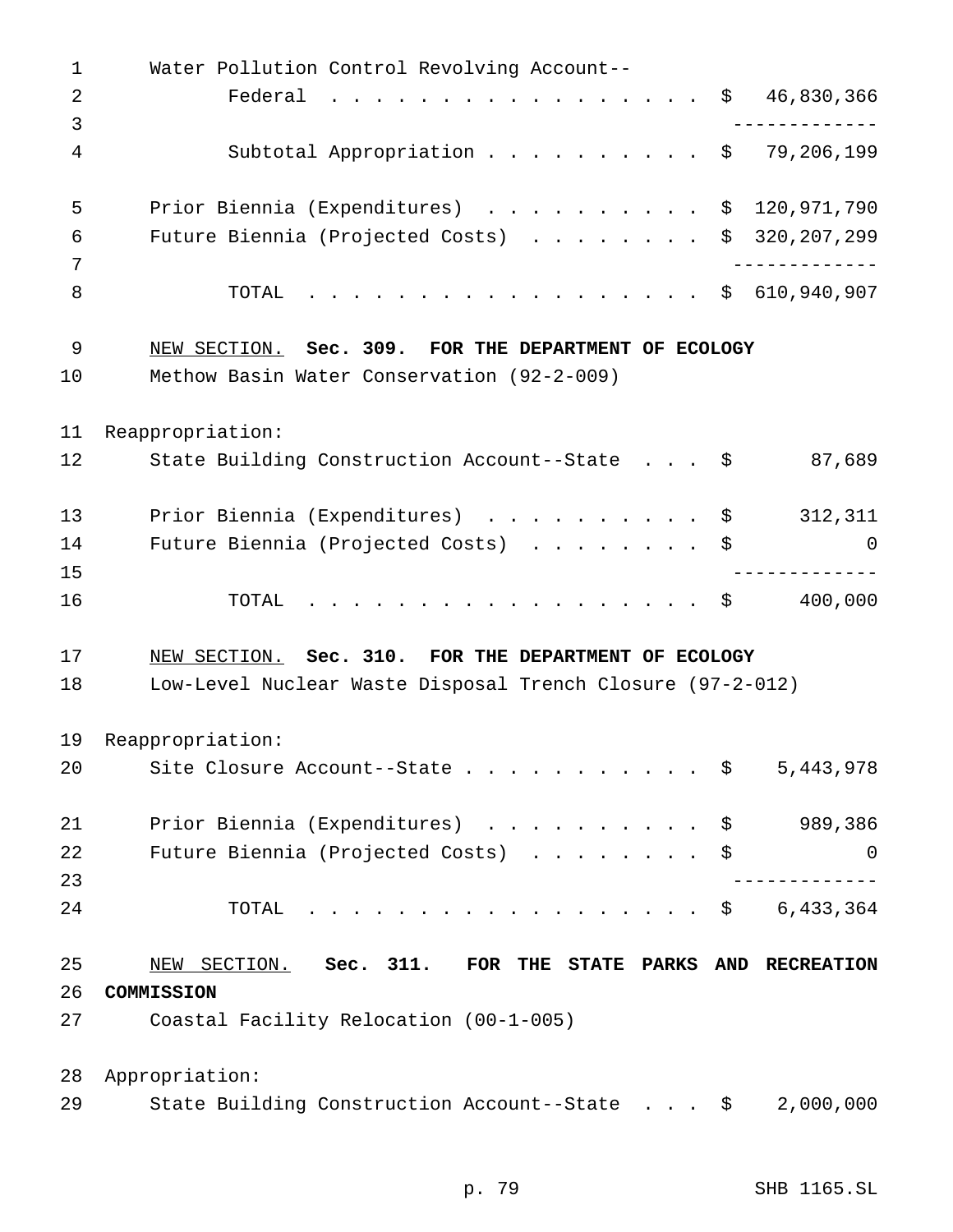1 Prior Biennia (Expenditures) . . . . . . . . . \$ 0 Future Biennia (Projected Costs) ........ \$ 2,000,000 ------------- TOTAL .................. \$ 4,000,000 NEW SECTION. **Sec. 312. FOR THE STATE PARKS AND RECREATION COMMISSION** Historic Structure and Land Use Stewardship Program (00-1-007) Appropriation: State Building Construction Account--State . . . \$ 6,500,000 10 Prior Biennia (Expenditures) .............\$ 0 Future Biennia (Projected Costs) ........ \$ 35,500,000 ------------- TOTAL .................. \$ 42,000,000 NEW SECTION. **Sec. 313. FOR THE STATE PARKS AND RECREATION COMMISSION** Lewis and Clark Trail Bicentennial: Preservation (00-1-010) Appropriation: State Building Construction Account--State . . . \$ 1,500,000 Prior Biennia (Expenditures) .......... \$ 0 20 Future Biennia (Projected Costs) . . . . . . . \$ 1,000,000 ------------- TOTAL .................. \$ 2,500,000 NEW SECTION. **Sec. 314. FOR THE STATE PARKS AND RECREATION COMMISSION** Park Housing (00-1-014) Appropriation: State Building Construction Account--State . . . \$ 500,000 28 Prior Biennia (Expenditures) . . . . . . . . . \$ 0 29 Future Biennia (Projected Costs) . . . . . . . \$ 2,000,000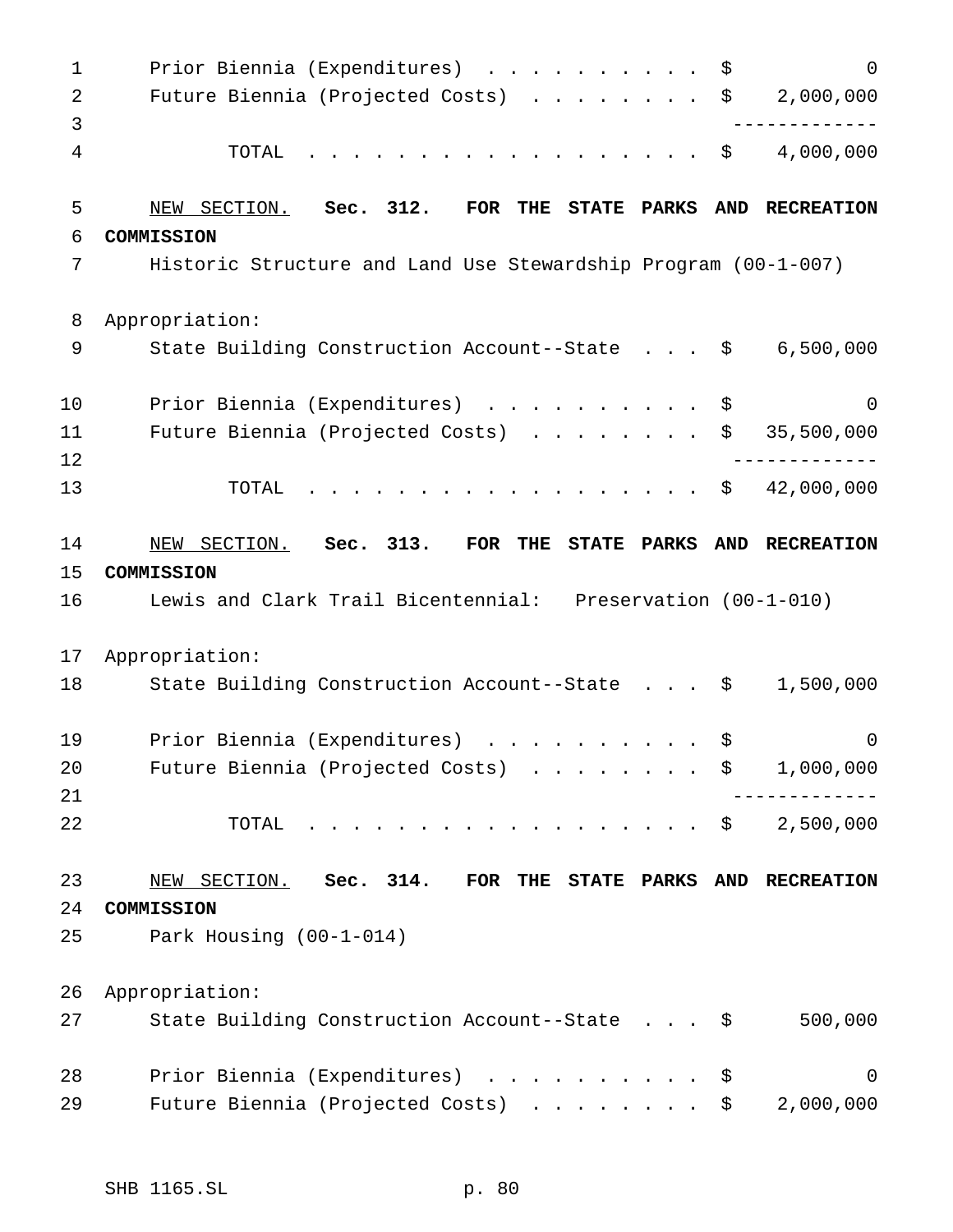| $\mathbf 1$ |                                                                                                                                                                                                                                        |            |                   |
|-------------|----------------------------------------------------------------------------------------------------------------------------------------------------------------------------------------------------------------------------------------|------------|-------------------|
| 2           | TOTAL                                                                                                                                                                                                                                  | \$         | 2,500,000         |
|             |                                                                                                                                                                                                                                        |            |                   |
| 3           | NEW SECTION.<br>Sec. 315.<br>$\overline{\text{FOR}}$<br>THE<br>STATE PARKS                                                                                                                                                             | <b>AND</b> | <b>RECREATION</b> |
| 4           | COMMISSION                                                                                                                                                                                                                             |            |                   |
| 5           | Pacific County: Seashore conservation (00-1-015)                                                                                                                                                                                       |            |                   |
| 6           | Appropriation:                                                                                                                                                                                                                         |            |                   |
| 7           | State Building Construction Account--State \$                                                                                                                                                                                          |            | 50,000            |
| 8           | Prior Biennia (Expenditures)                                                                                                                                                                                                           | \$         | $\Omega$          |
| 9           | Future Biennia (Projected Costs)<br>$\cdots$                                                                                                                                                                                           | \$         | 0                 |
| 10          |                                                                                                                                                                                                                                        |            |                   |
| 11          | TOTAL                                                                                                                                                                                                                                  | \$         | 50,000            |
| 12          | Sec. 316.<br>NEW SECTION.<br>FOR<br><b>THE</b><br>STATE PARKS                                                                                                                                                                          | <b>AND</b> | <b>RECREATION</b> |
| 13          | COMMISSION                                                                                                                                                                                                                             |            |                   |
| 14          | Park Land Acquisition Account (00-3-001)                                                                                                                                                                                               |            |                   |
| 15          | Appropriation:                                                                                                                                                                                                                         |            |                   |
| 16          |                                                                                                                                                                                                                                        |            | 250,000           |
|             | Park Land Acquisition Account--State                                                                                                                                                                                                   | \$         |                   |
| 17          | Prior Biennia (Expenditures)<br>$\cdots$                                                                                                                                                                                               | \$         | $\Omega$          |
| 18          | Future Biennia (Projected Costs)<br>.                                                                                                                                                                                                  | \$         | 0                 |
| 19          |                                                                                                                                                                                                                                        |            |                   |
| 20          | TOTAL                                                                                                                                                                                                                                  | \$         | 250,000           |
| 21          | NEW SECTION.<br>Sec. 317. FOR THE<br><b>STATE PARKS</b>                                                                                                                                                                                |            | AND RECREATION    |
| 22          | COMMISSION                                                                                                                                                                                                                             |            |                   |
| 23          | Spokane Centennial Trail (89-5-112)                                                                                                                                                                                                    |            |                   |
| 24          | Reappropriation:                                                                                                                                                                                                                       |            |                   |
| 25          | General Fund--Federal                                                                                                                                                                                                                  | \$         | 375,000           |
|             |                                                                                                                                                                                                                                        |            |                   |
| 26          | Prior Biennia (Expenditures)<br>$\cdots$                                                                                                                                                                                               | \$         | $\mathbf 0$       |
| 27          | Future Biennia (Projected Costs)                                                                                                                                                                                                       | \$         | 0                 |
| 28          |                                                                                                                                                                                                                                        |            |                   |
| 29          | TOTAL<br>. The contract of the contract of the contract of the contract of the contract of the contract of the contract of the contract of the contract of the contract of the contract of the contract of the contract of the contrac | \$         | 375,000           |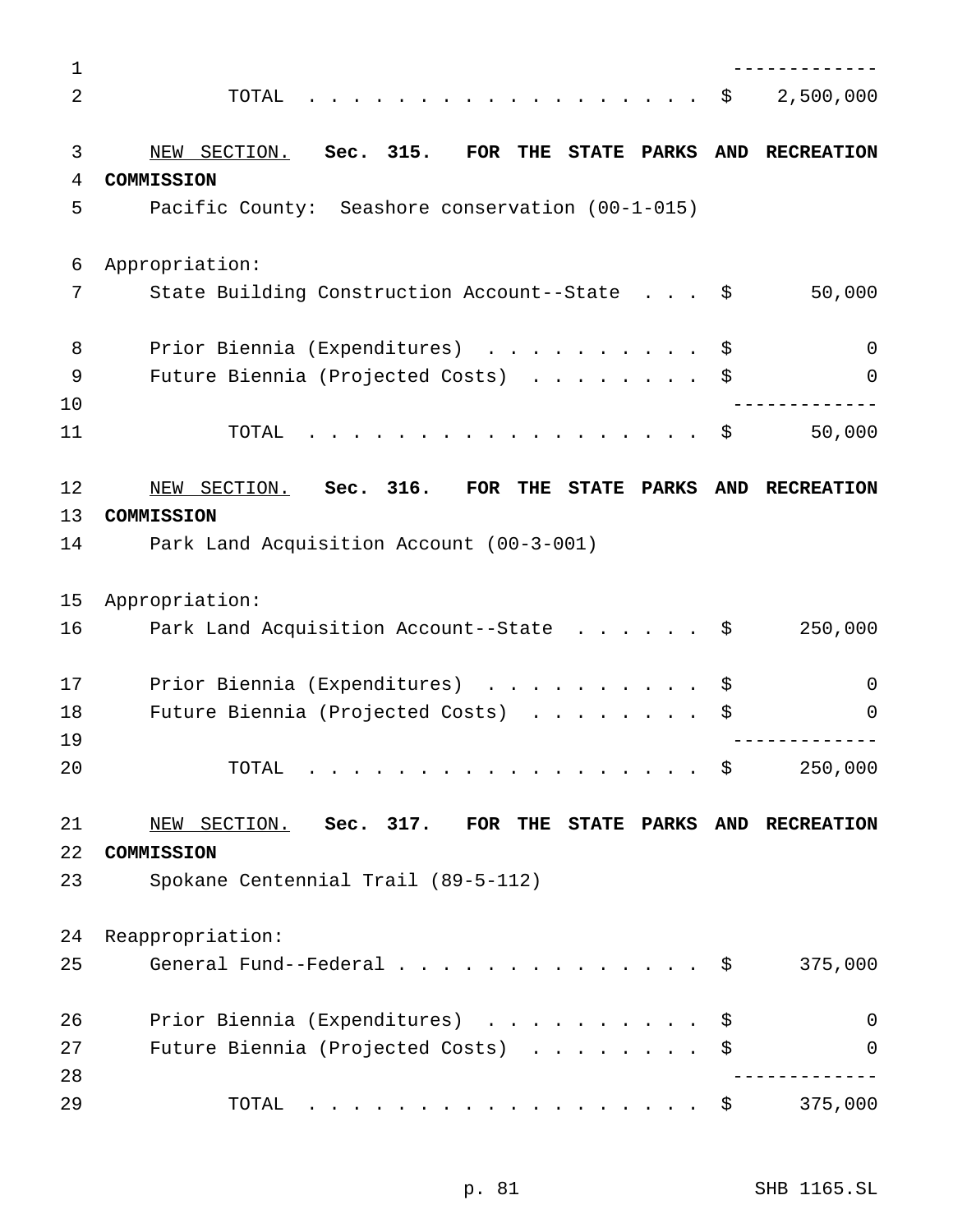NEW SECTION. **Sec. 318. FOR THE STATE PARKS AND RECREATION COMMISSION** Statewide - Boat Pumpouts: Federal Clean Vessel Act (96-2-008) Reappropriation: General Fund--Federal.............. \$ 300,000 Appropriation: 7 General Fund--Federal . . . . . . . . . . . . . \$ 900,000 8 Prior Biennia (Expenditures) . . . . . . . . . \$ 211,246 Future Biennia (Projected Costs) ........ \$ 0 ------------- 11 TOTAL . . . . . . . . . . . . . . . . \$ 1,411,246 NEW SECTION. **Sec. 319. FOR THE STATE PARKS AND RECREATION COMMISSION** Americans with Disabilities Act Improvements (98-1-993) Reappropriation: 16 State Building Construction Account--State . . . \$ 200,000 Prior Biennia (Expenditures) .......... \$ 153,855 18 Future Biennia (Projected Costs) . . . . . . . \$ 0 ------------- TOTAL .................. \$ 353,855 NEW SECTION. **Sec. 320. FOR THE STATE PARKS AND RECREATION COMMISSION** Statewide - Emergency Projects (98-1-001) Reappropriation: State Building Construction Account--State . . . \$ 50,000 Appropriation: State Building Construction Account--State . . . \$ 500,000 28 Prior Biennia (Expenditures) . . . . . . . . . \$ 198,618 29 Future Biennia (Projected Costs) . . . . . . . \$ 2,650,000 ------------- TOTAL .................. \$ 3,398,618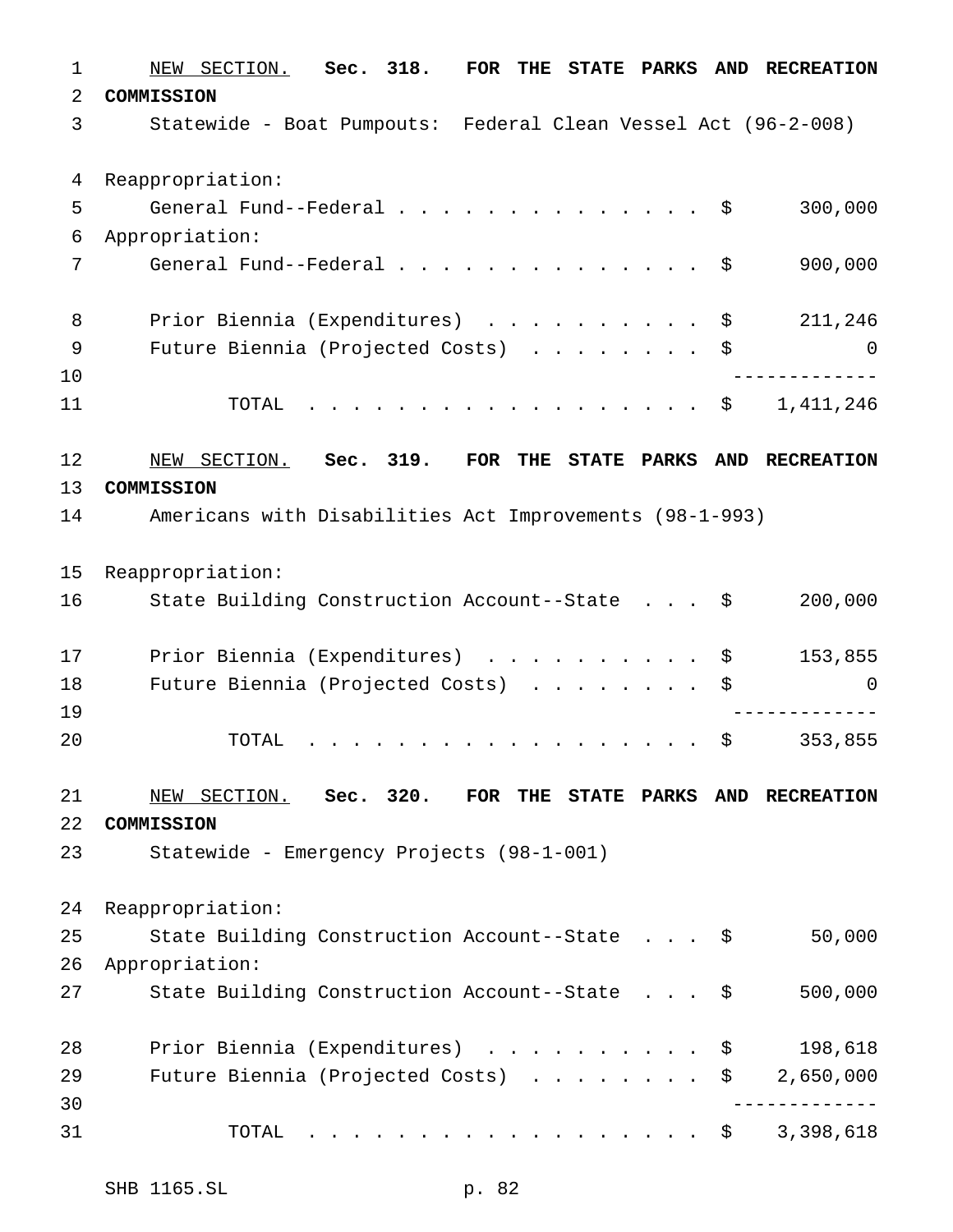NEW SECTION. **Sec. 321. FOR THE STATE PARKS AND RECREATION COMMISSION**

Underground Storage Tank Replacement (98-1-002)

Reappropriation:

|     | State Building Construction Account--State \$ | 493,367  |
|-----|-----------------------------------------------|----------|
| 6   | Prior Biennia (Expenditures) \$               | 345,922  |
|     | Future Biennia (Projected Costs) \$           | $\Omega$ |
| - 8 |                                               |          |
|     | TOTAL \$                                      | 839,289  |
|     |                                               |          |

 NEW SECTION. **Sec. 322. FOR THE STATE PARKS AND RECREATION COMMISSION**

Facilities Preservation: State-wide (98-1-003)

 The appropriations in this section are subject to the following conditions and limitations:

 (1) The appropriation shall support the detailed list of projects maintained by the office of financial management.

 (2) The parks renewal and stewardship account appropriation in this section is provided on the condition the parks renewal and stewardship account receives in excess of \$26,000,000 in biennial revenue.

Reappropriation:

| 21 | State Building Construction Account--State \$   | 2,750,000  |
|----|-------------------------------------------------|------------|
| 22 | Appropriation:                                  |            |
| 23 | State Building Construction Account--State \$   | 8,000,000  |
| 24 | Parks Renewal and Stewardship Account--State \$ | 1,000,000  |
| 25 |                                                 |            |
| 26 | Subtotal Appropriation \$                       | 9,000,000  |
| 27 | Prior Biennia (Expenditures) \$                 | 643,234    |
| 28 | Future Biennia (Projected Costs) $\ldots$ \$    | 31,000,000 |
| 29 |                                                 |            |
| 30 | TOTAL $\ldots$ $\hat{S}$                        | 43,393,234 |
|    |                                                 |            |

 NEW SECTION. **Sec. 323. FOR THE STATE PARKS AND RECREATION COMMISSION**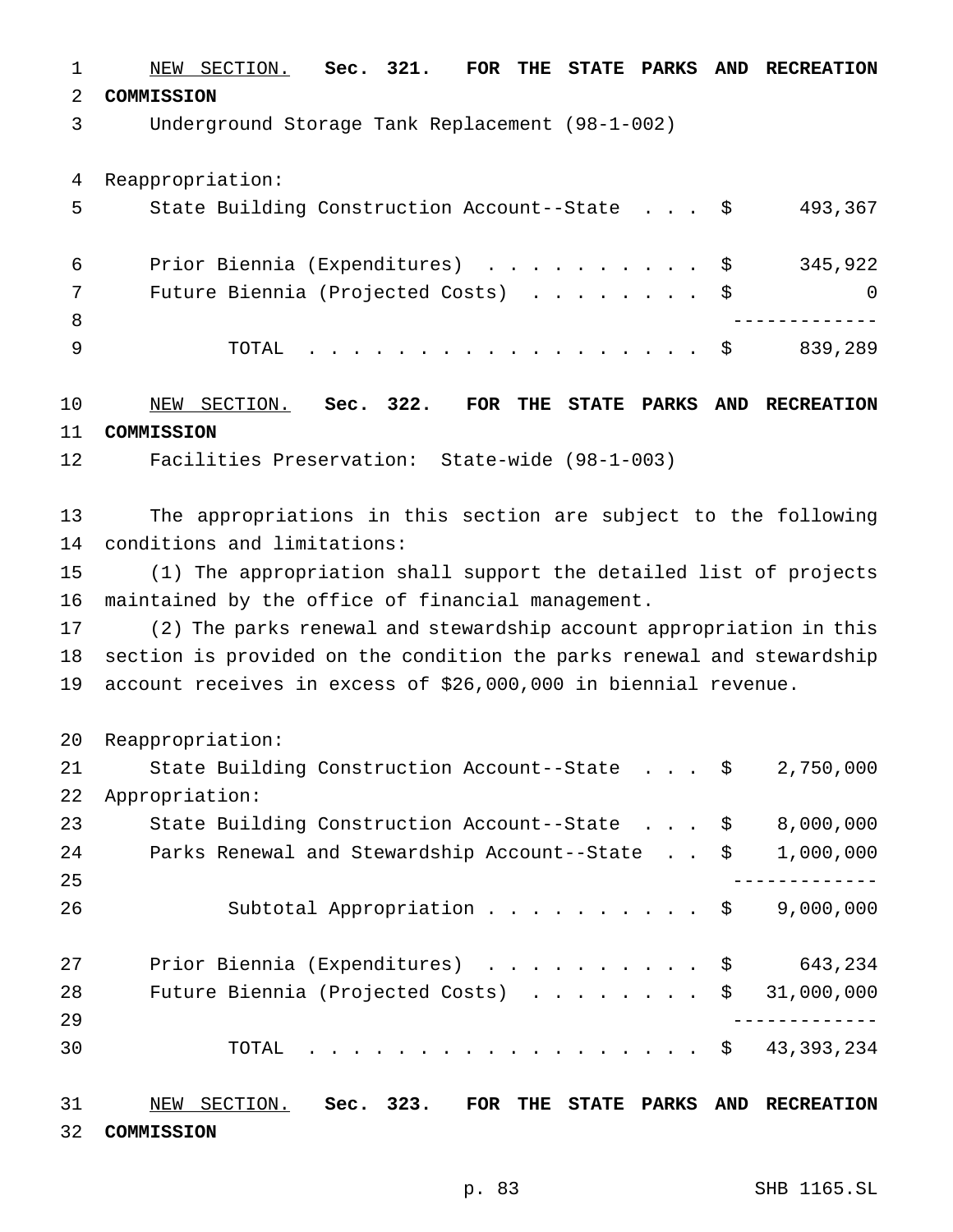Historic Facilities Renovation (98-1-004)

 The reappropriation in this section is subject to the following conditions and limitations: The reappropriation shall support the detailed list of projects maintained by the office of financial management.

 Reappropriation: State Building Construction Account--State . . . \$ 1,000,000 8 Prior Biennia (Expenditures) . . . . . . . . . \$ 1,370,628 Future Biennia (Projected Costs) ........ \$ 0 ------------- TOTAL .................. \$ 2,370,628

 NEW SECTION. **Sec. 324. FOR THE STATE PARKS AND RECREATION COMMISSION**

Natural and Historic Stewardship: State-wide (98-1-007)

 The reappropriation in this section shall support the detailed list resulting from the 1996 historic structures condition assessment study which is maintained by the office of financial management.

Reappropriation:

| 19 | State Building Construction Account--State $\frac{1}{2}$ , 200,000 |  |  |          |
|----|--------------------------------------------------------------------|--|--|----------|
| 20 | Prior Biennia (Expenditures) \$                                    |  |  | 300,000  |
| 21 | Future Biennia (Projected Costs) \$                                |  |  | $\Omega$ |
| 22 |                                                                    |  |  |          |
| 23 | TOTAL \$ 1,500,000                                                 |  |  |          |

 NEW SECTION. **Sec. 325. FOR THE STATE PARKS AND RECREATION COMMISSION** State-wide - Recreation Development Program (98-2-008)

 The appropriations in this section are subject to the following conditions and limitations: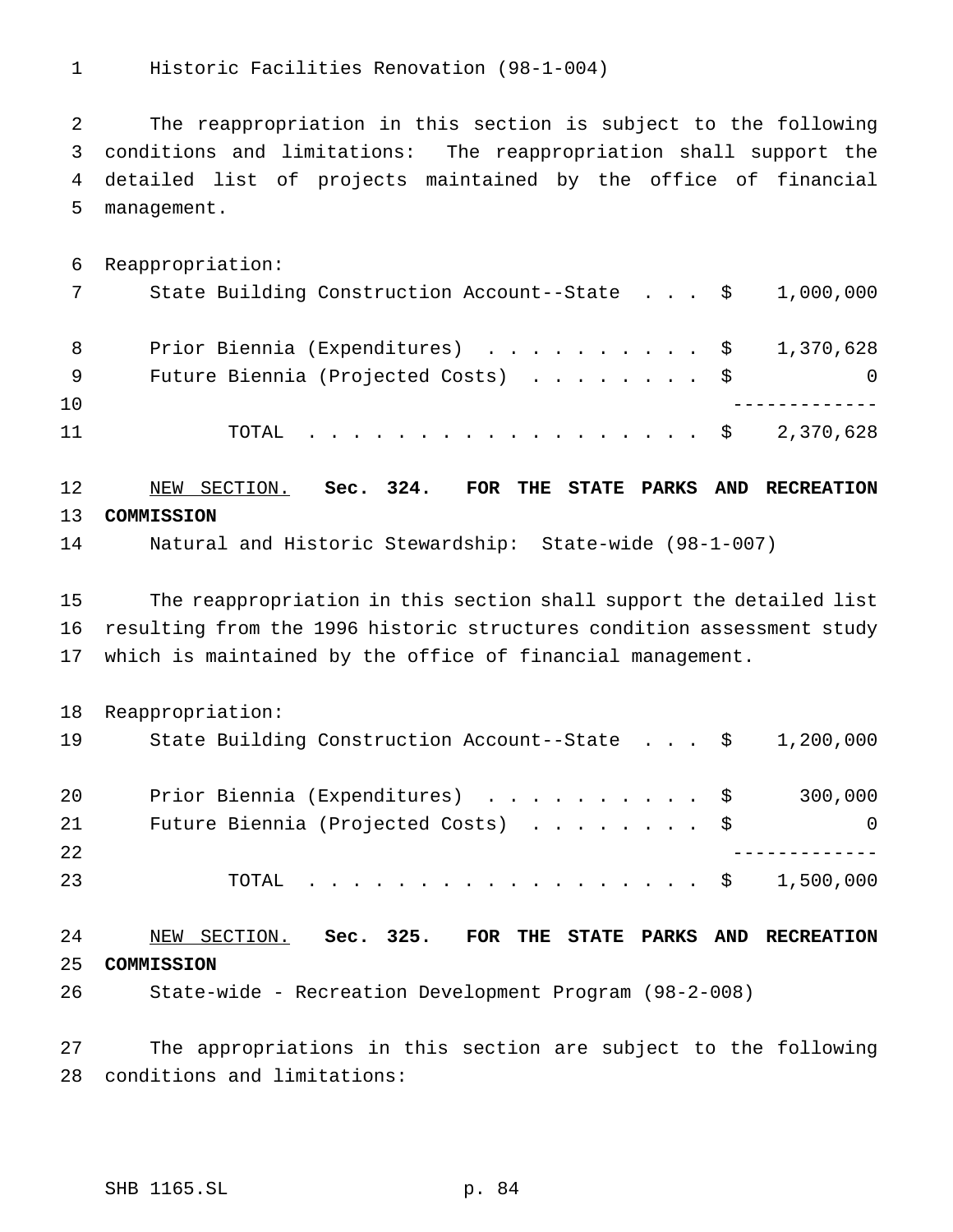(1) The commission shall prioritize recreation development projects that have the greatest potential to generate revenue for the park system. (2) \$200,000 of the state building construction account is provided solely for repairs and improvements at the Goldendale observatory. (3) \$50,000 of the state building construction account is provided solely for parking and trail system improvements at west Hylebos state park. Reappropriation: 10 General Fund--Federal . . . . . . . . . . . . . \$ 920,000 State Building Construction Account--State . . . \$ 1,500,000 ------------- 13 Subtotal Reappropriation . . . . . . . . \$ 2,420,000 Appropriation: State Building Construction Account--State . . . \$ 2,500,000 16 General Fund--Federal.....................\$ 165,000 17 General Fund--Private/Local . . . . . . . . . . \$ 33,000 ------------- 19 Subtotal Appropriation . . . . . . . . . \$ 2,698,000 20 Prior Biennia (Expenditures) . . . . . . . . . \$ 369,953 21 Future Biennia (Projected Costs) . . . . . . . \$ 15,500,000 ------------- TOTAL .................. \$ 20,987,953 NEW SECTION. **Sec. 326. FOR THE STATE PARKS AND RECREATION COMMISSION** Storm Disaster Recovery (99-1-001) Reappropriation: State Building Construction Account--State . . . \$ 526,647 Prior Biennia (Expenditures) .......... \$ 3,353 30 Future Biennia (Projected Costs) . . . . . . . \$ 0 ------------- 32 TOTAL . . . . . . . . . . . . . . . . \$ 530,000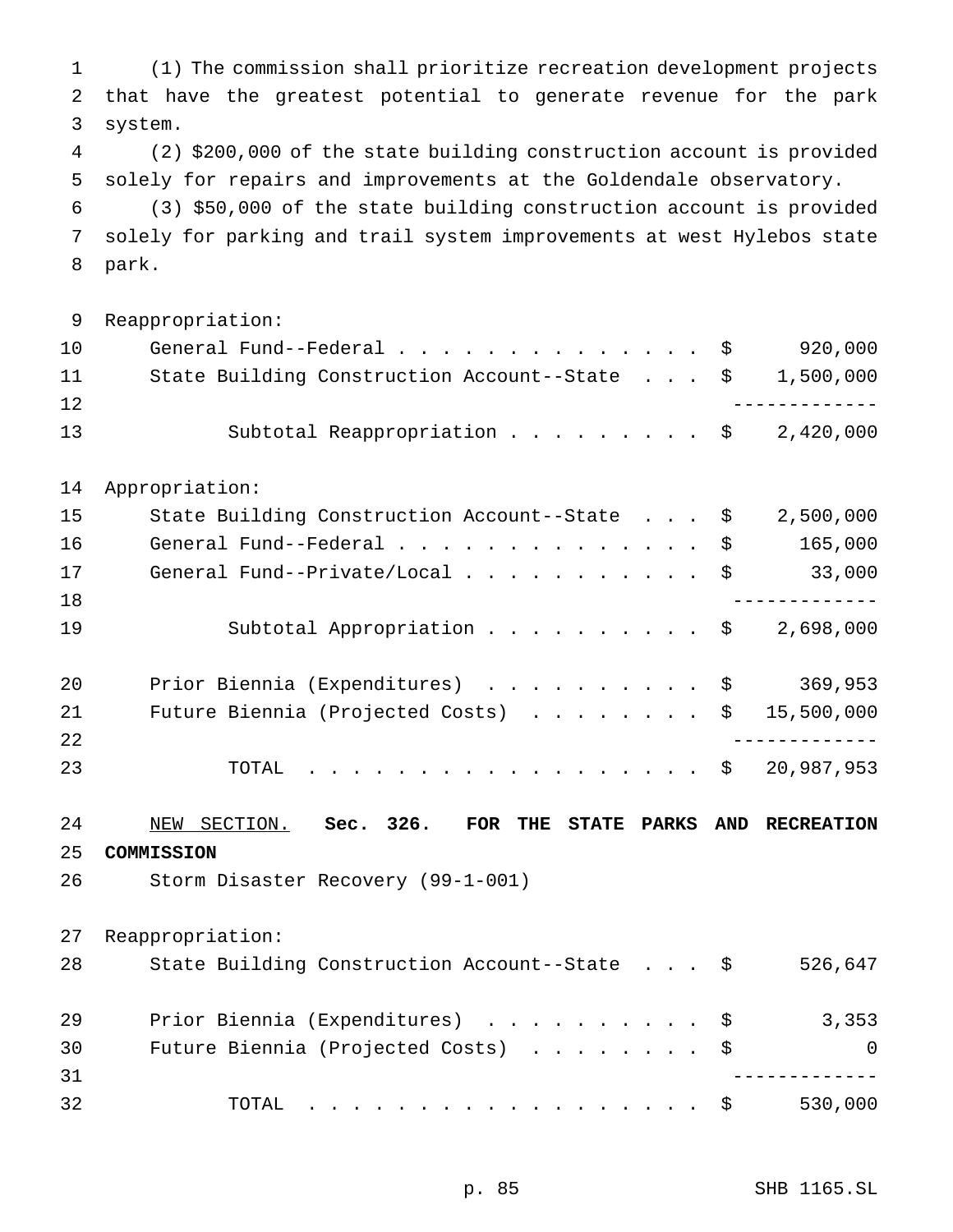NEW SECTION. **Sec. 327. FOR THE STATE PARKS AND RECREATION COMMISSION** Cama Beach Donation (99-2-001) Reappropriation: Parks Renewal and Stewardship Account--State . . \$ 1,000,000 Prior Biennia (Expenditures) .......... \$ 0 Future Biennia (Projected Costs) ........ \$ 0 ------------- TOTAL .................. \$ 1,000,000 NEW SECTION. **Sec. 328. FOR THE STATE PARKS AND RECREATION COMMISSION** State-wide: Facility preservation and deferred maintenance The appropriation in this section is subject to the following condition and limitation: The commission shall contract out for completion of critical park maintenance projects throughout the state. Appropriation: State Building Construction Account--State . . . \$ 4,000,000 18 Prior Biennia (Expenditures) . . . . . . . . . \$ 0 Future Biennia (Projected Costs) ........ \$ 0 ------------- 21 TOTAL . . . . . . . . . . . . . . . . \$ 4,000,000 NEW SECTION. **Sec. 329. FOR THE INTERAGENCY COMMITTEE FOR OUTDOOR RECREATION** Boating Facilities (98-2-001) Reappropriation: 26 Outdoor Recreation Account--State . . . . . . . \$ 1,613,672 27 Recreation Resources Account--State . . . . . . \$ 12,098,000 ------------- Subtotal Reappropriation ......... \$ 13,711,672

Appropriation:

SHB 1165.SL p. 86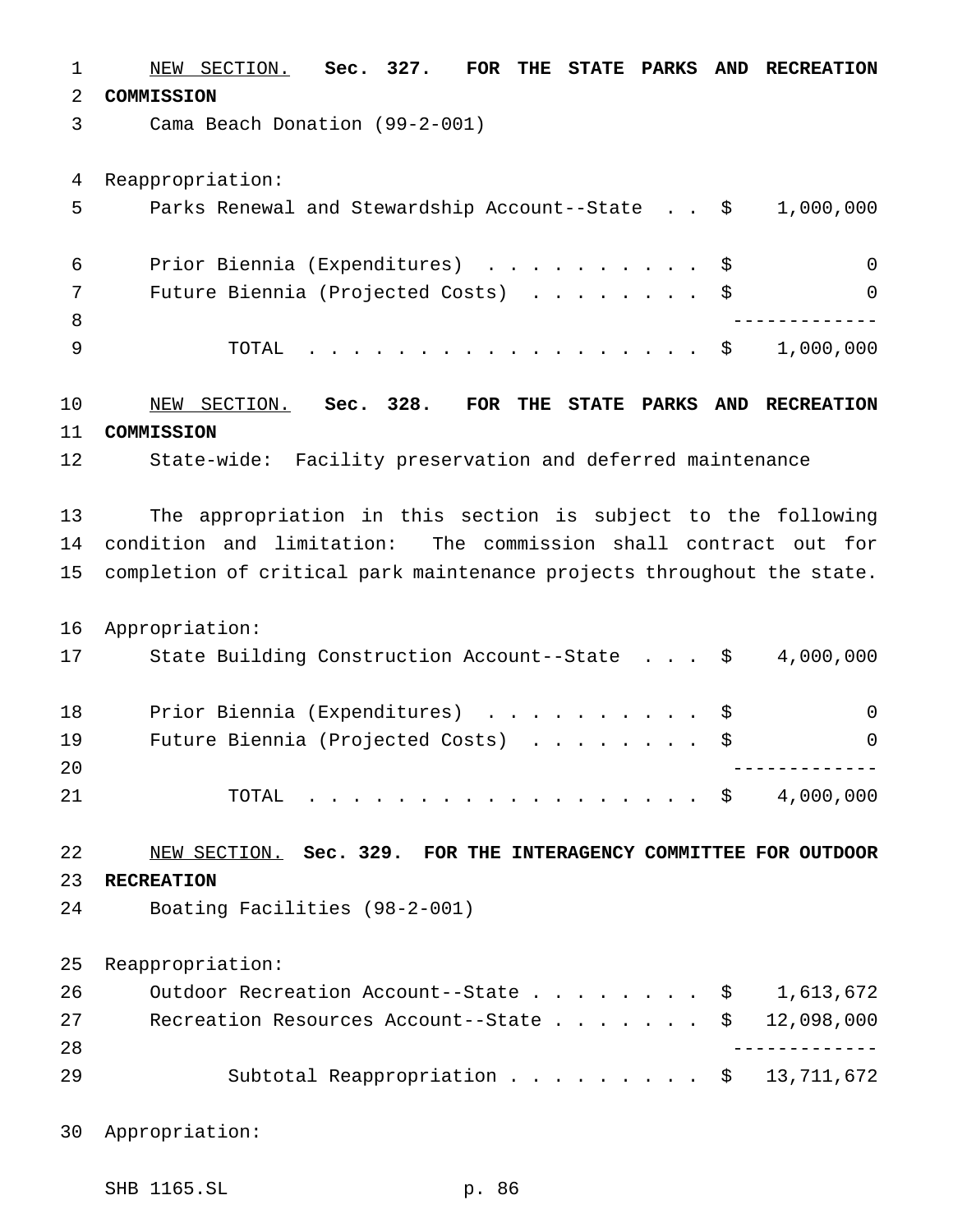| $1 \qquad \qquad$              | Recreation Resources Account--State \$ 8,433,414 |
|--------------------------------|--------------------------------------------------|
| $2 \left( \frac{1}{2} \right)$ | Prior Biennia (Expenditures) \$ 7,347,788        |
| $3 \quad$                      | Future Biennia (Projected Costs) \$ 38,855,506   |
| $\overline{4}$                 |                                                  |
| 5                              | TOTAL \$ 68,348,380                              |

## NEW SECTION. **Sec. 330. FOR THE INTERAGENCY COMMITTEE FOR OUTDOOR RECREATION**

Nonhighway and Off-Road Vehicle Activities Program (98-2-002)

 The appropriations in this section are subject to the following condition and limitation: \$1,604,486 of the appropriation is provided solely to implement chapter . . . (Second Substitute Senate Bill No. 5556 (fuel tax transfers)), Laws of 1999. Of this amount, up to \$260,000 is provided for a study of the source and distribution of nonhighway road funds. If the bill is not enacted by June 30, 1999, the amounts provided in this subsection shall lapse.

Reappropriation:

| 17 | NOVA Program Account--State \$ 7,733,899       |  |
|----|------------------------------------------------|--|
| 18 | Appropriation:                                 |  |
| 19 | NOVA Program Account--State \$ 7,038,576       |  |
|    |                                                |  |
| 20 | Prior Biennia (Expenditures) \$ 7,691,855      |  |
| 21 | Future Biennia (Projected Costs) \$ 23,141,446 |  |
| 22 |                                                |  |
| 23 | TOTAL \$ 45,605,776                            |  |
|    |                                                |  |

 NEW SECTION. **Sec. 331. FOR THE INTERAGENCY COMMITTEE FOR OUTDOOR RECREATION**

Washington Wildlife and Recreation Program (98-2-003)

 The appropriations in this section for the wildlife and recreation program under chapter 43.98A RCW and RCW 43.98A.040 are subject to the following condition and limitation:

 (1) The new appropriations in this section are provided for the approved list of projects included in LEAP capital document No. 99-1, as developed on April 8, 1999.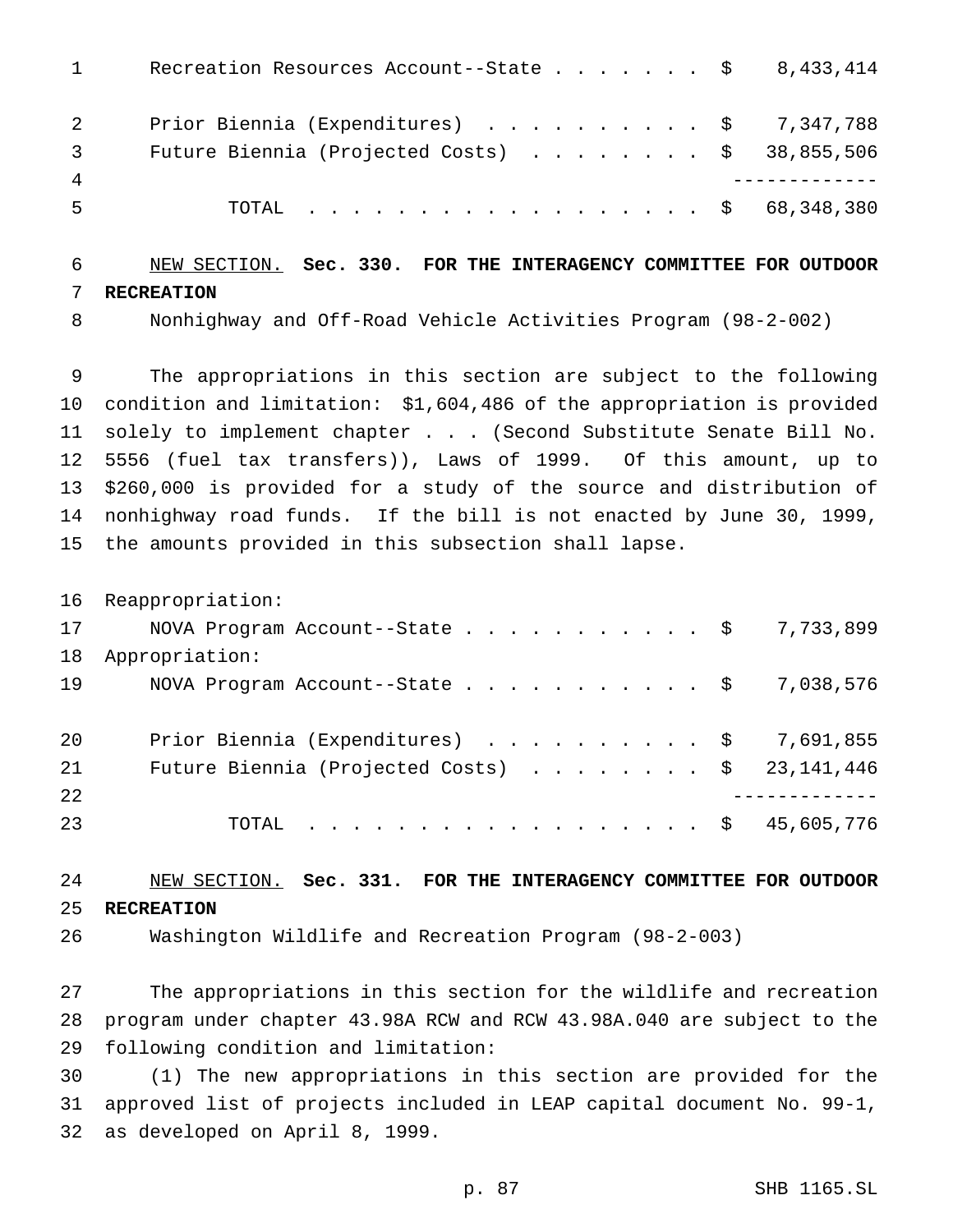(2) Any funding provided in this section for the Mt. Spokane - Quartz Mountain acquisition by the state parks and recreation commission shall not exceed fair market value as determined by an evaluation of three independent appraisals.

Reappropriation:

| -6  | State Building Construction Account--State $\frac{1}{5}$ 6,475,416 |  |
|-----|--------------------------------------------------------------------|--|
|     | Outdoor Recreation Account--State \$ 23,733,311                    |  |
| - 8 | Habitat Conservation Account--State $\ldots$ \$ 25,872,718         |  |
|     |                                                                    |  |
| 10  | Subtotal Reappropriation \$ 56,081,445                             |  |

Appropriation:

| 12 | Outdoor Recreation Account--State \$ 23,000,000            |
|----|------------------------------------------------------------|
| 13 | Habitat Conservation Account--State $\ldots$ \$ 25,000,000 |
| 14 |                                                            |
| 15 | Subtotal Appropriation $\ldots$ \$ 48,000,000              |
|    |                                                            |
| 16 | Prior Biennia (Expenditures) $\ldots$ \$ 213,018,555       |
| 17 | Future Biennia (Projected Costs) $\ldots$ \$ 190,000,000   |
| 18 |                                                            |
| 19 | TOTAL \$ 507,100,000                                       |

## NEW SECTION. **Sec. 332. FOR THE INTERAGENCY COMMITTEE FOR OUTDOOR**

## **RECREATION**

Firearms Range Program (98-2-004)

Reappropriation:

| 24 | Firearms Range Account--State \$    | 668,101 |
|----|-------------------------------------|---------|
| 25 | Appropriation:                      |         |
| 26 | Firearms Range Account--State \$    | 354,400 |
|    |                                     |         |
| 27 | Prior Biennia (Expenditures) \$     | 758,960 |
| 28 | Future Biennia (Projected Costs) \$ | 800,000 |
| 29 |                                     |         |
| 30 | TOTAL \$ 2,581,461                  |         |
|    |                                     |         |

## NEW SECTION. **Sec. 333. FOR THE INTERAGENCY COMMITTEE FOR OUTDOOR RECREATION**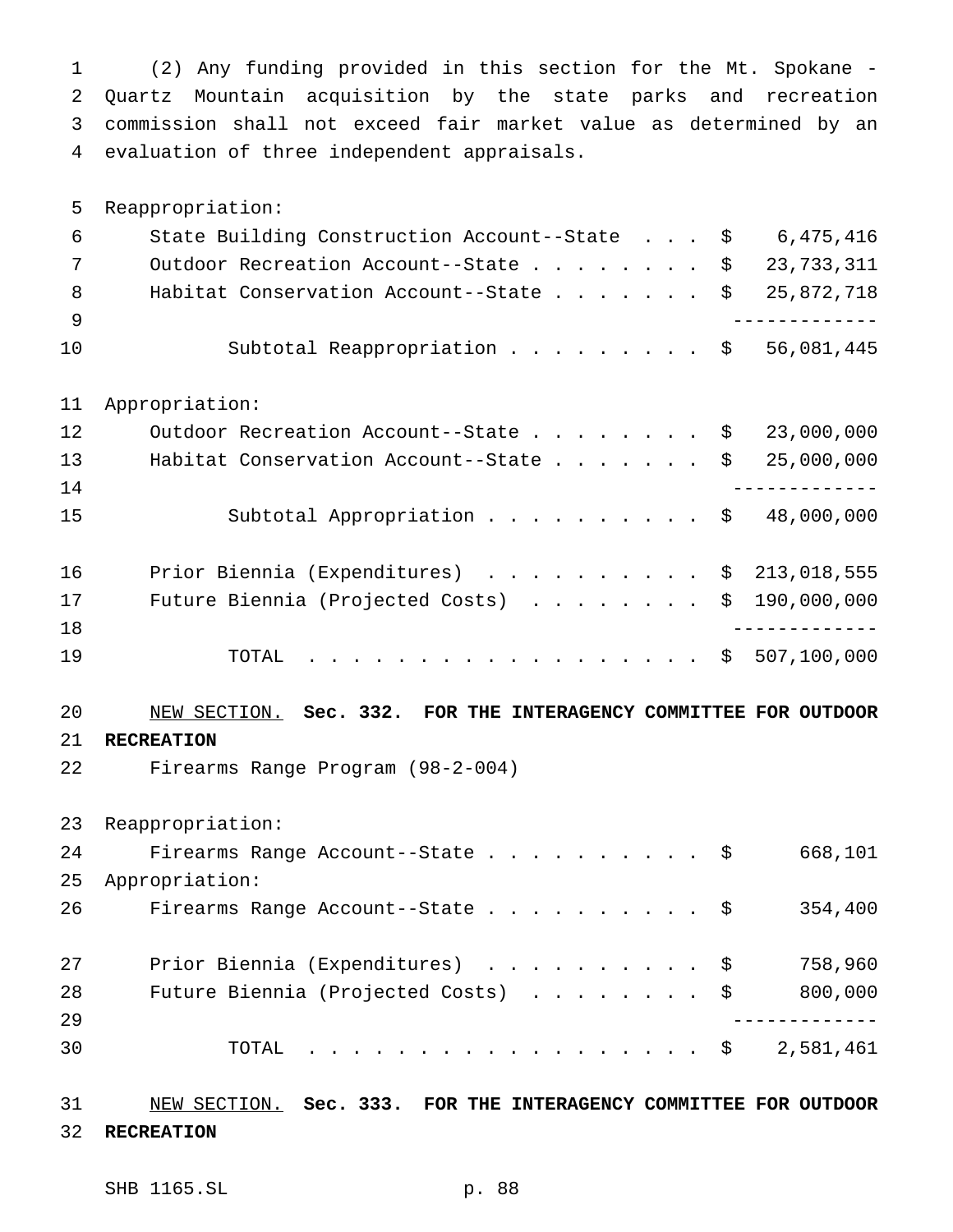Land and Water Conservation Fund (98-2-005)

 Reappropriation: 3 Outdoor Recreation Account--Federal . . . . . . \$ 252,665 4 Prior Biennia (Expenditures) . . . . . . . . . \$ 1,578,014 Future Biennia (Projected Costs) ........ \$ 0 ------------- TOTAL .................. \$ 1,830,679 NEW SECTION. **Sec. 334. FOR THE INTERAGENCY COMMITTEE FOR OUTDOOR RECREATION** National Recreation Trails Act (98-2-006) Reappropriation: 12 Outdoor Recreation Account--Federal . . . . . . \$ 22,815 13 Recreation Resources Account--Federal . . . . . \$ 589,264 ------------- 15 Subtotal Reappropriation . . . . . . . . \$ 612,079 Appropriation: 17 Recreation Resources Account--Federal . . . . . \$ 1,478,350 18 Prior Biennia (Expenditures) . . . . . . . . . \$ 682,304 19 Future Biennia (Projected Costs) . . . . . . . \$ 2,797,251 ------------- 21 TOTAL . . . . . . . . . . . . . . . . \$ 5,569,984 NEW SECTION. **Sec. 335. FOR THE STATE CONSERVATION COMMISSION** Conservation Reserve Enhancement Program (00-2-004) Reappropriation: State Building Construction Account--State . . . \$ 5,000,000 Appropriation: State Building Construction Account--State . . . \$ 5,000,000 28 Prior Biennia (Expenditures) . . . . . . . . . \$ 0 Future Biennia (Projected Costs) ........ \$ 10,000,000 -------------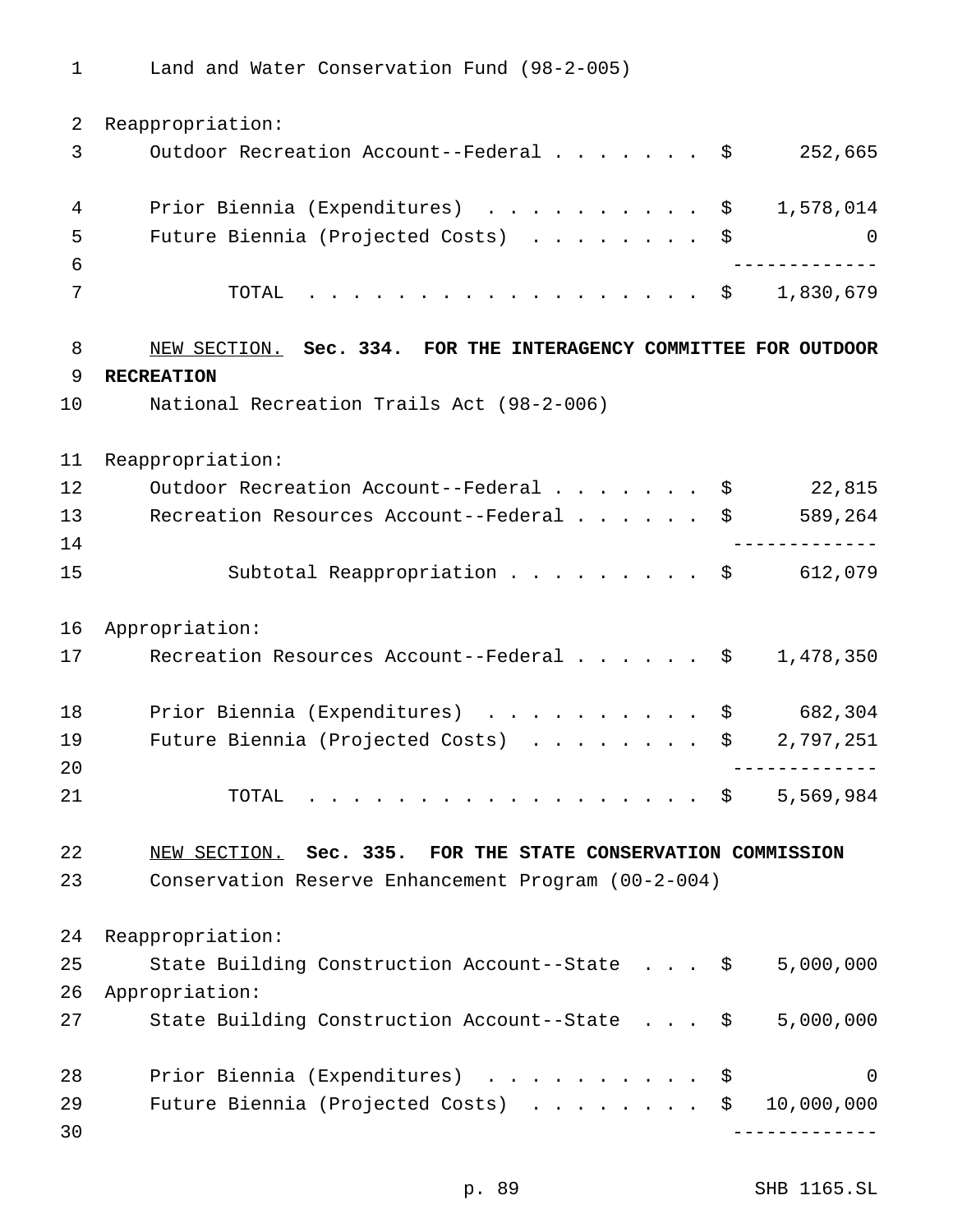TOTAL .................. \$ 20,000,000

 NEW SECTION. **Sec. 336. FOR THE STATE CONSERVATION COMMISSION** Water Quality Grants Program (98-2-001)

 The appropriations in this section are subject to the following conditions and limitations:

 (1) Appropriations equal to \$3,840,000 are provided solely for grants to qualifying conservation districts for nonpoint water quality projects and programs.

 (2) Appropriations equal to \$80,000 are provided for audits of districts receiving grants conducted by the office of the state auditor.

 (3) Remaining funds are to be distributed by a competitive process that uses state priorities to rank proposals from districts.

 Reappropriation: 15 Water Quality Account--State . . . . . . . . . \$ 1,732,102 Appropriation: 17 Water Quality Account--State . . . . . . . . . \$ 5,000,000 Prior Biennia (Expenditures) .......... \$ 8,767,898 19 Future Biennia (Projected Costs) . . . . . . . \$ 20,000,000 ------------- TOTAL .................. \$ 35,500,000

 NEW SECTION. **Sec. 337. FOR THE STATE CONSERVATION COMMISSION** Dairy Waste Management Grants Program (98-2-002)

 The appropriations in this section are subject to the following conditions and limitations:

 (1) \$1,500,000 of the appropriation is provided solely for a state- wide grant program to assist dairy operators in implementing dairy 28 waste management systems; and

 (2) \$1,500,000 of the appropriation is provided solely for a state- wide grant program to provide technical assistance to dairy operators for development and implementation of dairy waste management plans.

Reappropriation:

SHB 1165.SL p. 90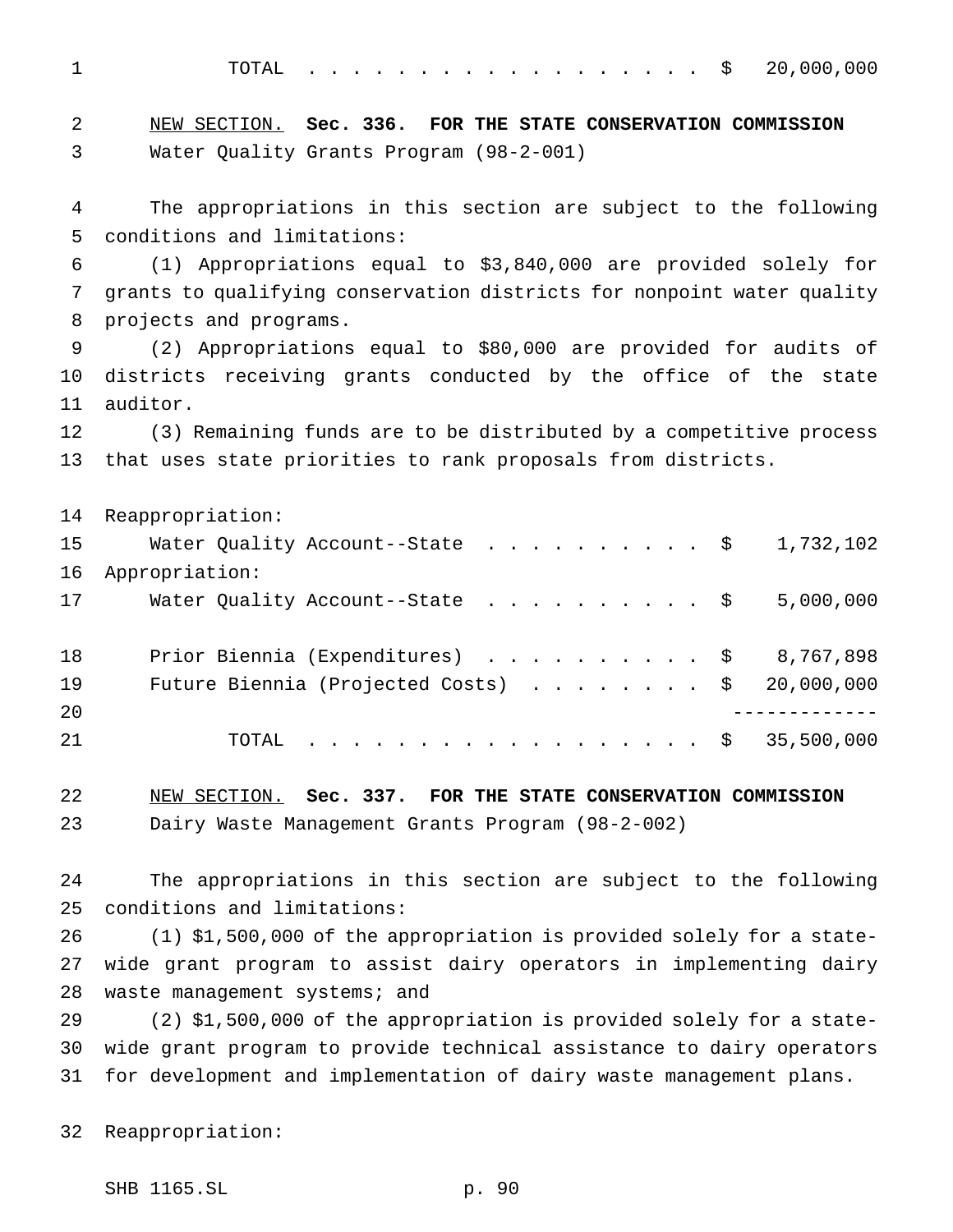| $\mathbf 1$    | Water Quality Account--State \$                                                | 529,132     |
|----------------|--------------------------------------------------------------------------------|-------------|
| $\overline{2}$ | Appropriation:                                                                 |             |
| 3              | Water Quality Account--State $\cdot \cdot \cdot \cdot \cdot \cdot \cdot \cdot$ | 3,000,000   |
| 4              | Prior Biennia (Expenditures)<br>\$                                             | 2,470,868   |
| 5              | Future Biennia (Projected Costs)<br>\$                                         | 12,000,000  |
| 6              |                                                                                |             |
| 7              | \$<br>TOTAL                                                                    | 18,000,000  |
| 8              | NEW SECTION. Sec. 338. FOR THE STATE CONSERVATION COMMISSION                   |             |
| 9              | Puget Sound Action Plan (98-2-003)                                             |             |
| 10             | Reappropriation:                                                               |             |
| 11             | Water Quality Account--State \$                                                | 137,071     |
| 12             | Prior Biennia (Expenditures)<br>\$                                             | 692,929     |
| 13             | Future Biennia (Projected Costs)<br>\$                                         | 0           |
| 14             |                                                                                |             |
| 15             | TOTAL<br>. \$                                                                  | 830,000     |
|                |                                                                                |             |
| 16             | NEW SECTION. Sec. 339. FOR THE DEPARTMENT OF FISH AND WILDLIFE                 |             |
| 17             | Upland Wildlife Habitat: Replacement (00-2-005)                                |             |
| 18             |                                                                                |             |
| 19             | Appropriation:<br>Wildlife Account--State<br>\$                                | 600,000     |
|                |                                                                                |             |
| 20             | Prior Biennia (Expenditures)<br>\$                                             | $\mathbf 0$ |
| 21             | Future Biennia (Projected Costs) $\ldots$ \$ 600,000                           |             |
| 22<br>23       | TOTAL<br>. \$                                                                  | 1,200,000   |
|                |                                                                                |             |
| 24             | NEW SECTION. Sec. 340. FOR THE DEPARTMENT OF FISH AND WILDLIFE                 |             |
| 25             | Watchable Wildlife Program (00-2-007)                                          |             |
| 26             | Appropriation:                                                                 |             |
| 27             | State Building Construction Account--State \$                                  | 100,000     |
| 28             | Prior Biennia (Expenditures)<br>\$                                             | 0           |

p. 91 SHB 1165.SL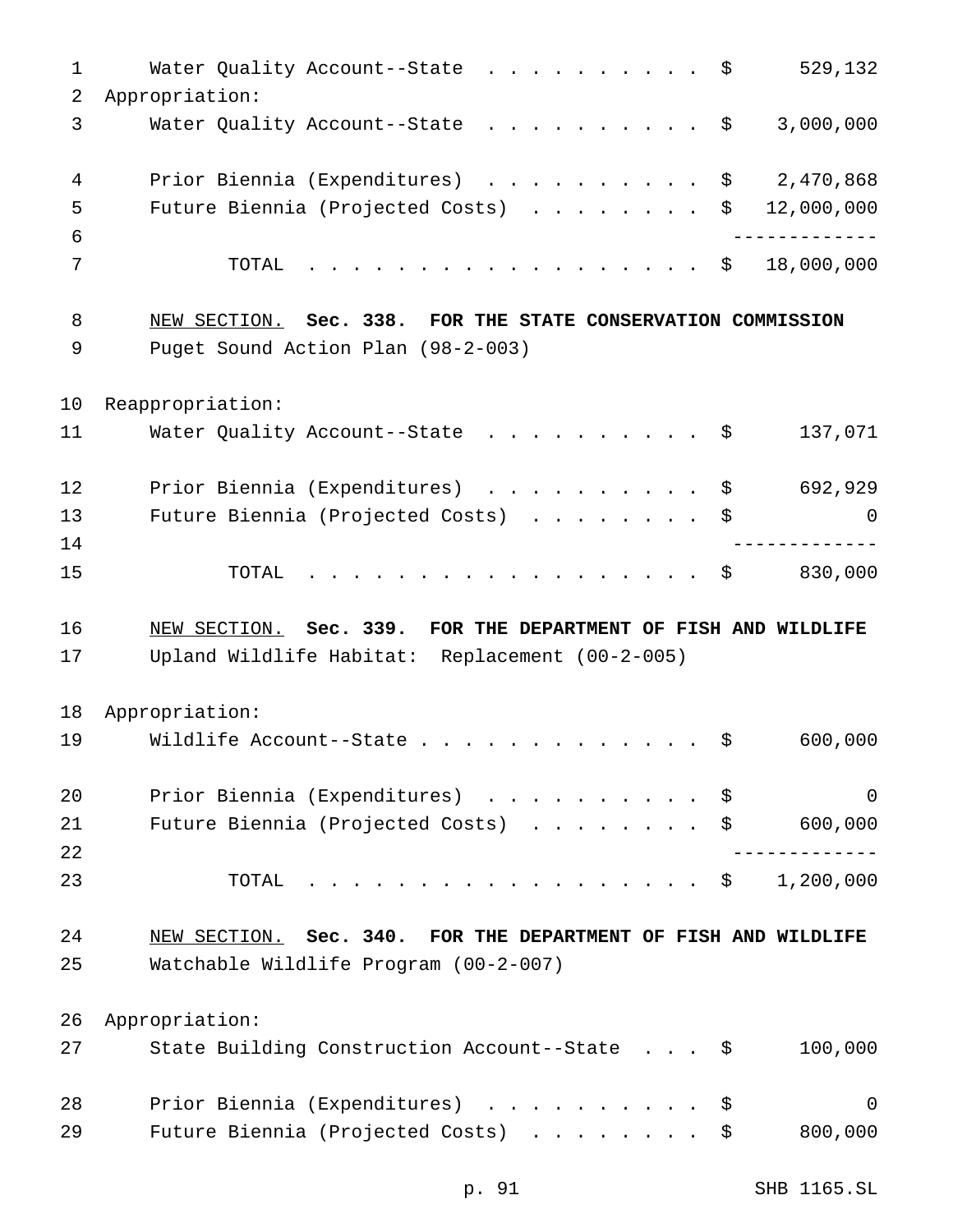| 1  |                                                                                                     |
|----|-----------------------------------------------------------------------------------------------------|
| 2  | 900,000<br>TOTAL<br>\$                                                                              |
| 3  | NEW SECTION. Sec. 341. FOR THE DEPARTMENT OF FISH AND WILDLIFE                                      |
| 4  | Grandy Creek Hatchery (92-5-024)                                                                    |
| 5  | Reappropriation:                                                                                    |
| 6  | State Building Construction Account--                                                               |
| 7  | 3,667,100<br>State<br>- \$                                                                          |
| 8  | Prior Biennia (Expenditures)<br>652,080<br>$\mathbf{r}$ . The state of the state $\mathbf{r}$<br>\$ |
| 9  | Future Biennia (Projected Costs)<br>\$<br>$\Omega$                                                  |
| 10 |                                                                                                     |
| 11 | 4,319,180<br>TOTAL<br>\$<br>.                                                                       |
| 12 | NEW SECTION. Sec. 342. FOR THE DEPARTMENT OF FISH AND WILDLIFE                                      |
| 13 | Tideland Acquisition (94-2-003)                                                                     |
| 14 | Reappropriation:                                                                                    |
| 15 | General Fund--Federal<br>1,208,000<br>\$                                                            |
| 16 | Prior Biennia (Expenditures)<br>$\mathbf{r}$<br>3,792,000<br>\$                                     |
| 17 | Future Biennia (Projected Costs)<br>\$<br>0                                                         |
| 18 |                                                                                                     |
| 19 | 5,000,000<br>\$<br>TOTAL                                                                            |
| 20 | NEW SECTION. Sec. 343. FOR THE DEPARTMENT OF FISH AND WILDLIFE                                      |
| 21 | Nemah Hatchery Building and Incubation System Replacement (96-1-                                    |
| 22 | 006)                                                                                                |
| 23 | Reappropriation:                                                                                    |
| 24 | General Fund--Federal<br>172,000<br>- \$                                                            |
| 25 | Prior Biennia (Expenditures)<br>1,528,000<br>\$                                                     |
| 26 | Future Biennia (Projected Costs)<br>\$<br>0                                                         |
| 27 |                                                                                                     |
| 28 | 1,700,000<br>TOTAL<br>. \$                                                                          |
| 29 | NEW SECTION. Sec. 344. FOR THE DEPARTMENT OF FISH AND WILDLIFE                                      |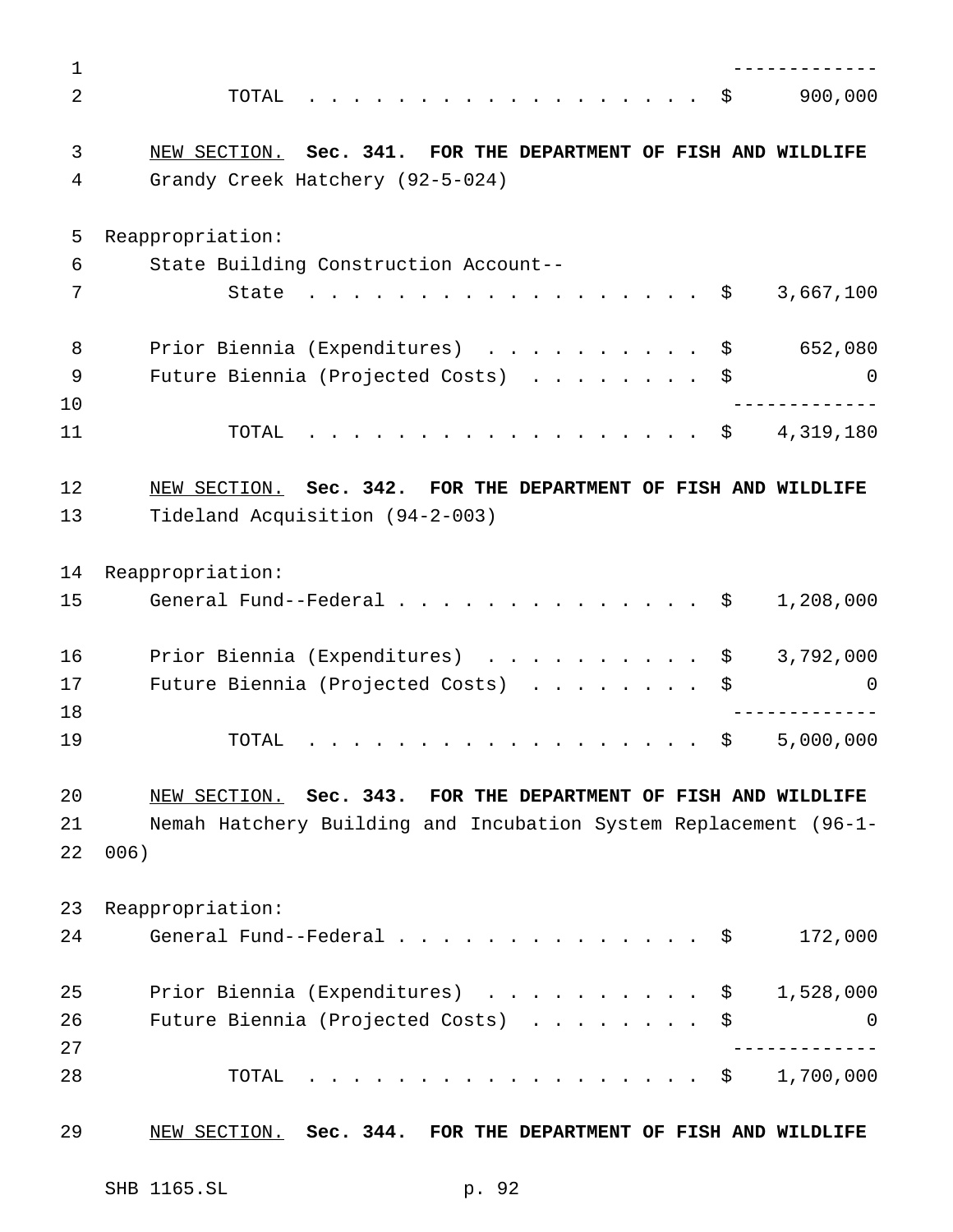Reappropriation: State Building Construction Account--State . . . \$ 50,000 Appropriation: Aquatic Lands Enhancement Account--State .... \$ 190,400 State Building Construction Account--State . . . \$ 115,000 ------------- 8 Subtotal Appropriation . . . . . . . . . \$ 305,400 9 Prior Biennia (Expenditures) . . . . . . . . . \$ 804,578 10 Future Biennia (Projected Costs) . . . . . . . \$ 1,000,000 ------------- 12 TOTAL . . . . . . . . . . . . . . . . \$ 2,159,978 NEW SECTION. **Sec. 345. FOR THE DEPARTMENT OF FISH AND WILDLIFE** Minter Creek Hatchery Renovation (96-2-019) Reappropriation: State Building Construction Account--State . . . \$ 400,000 17 Prior Biennia (Expenditures) . . . . . . . . . \$ 5,100,000 18 Future Biennia (Projected Costs) . . . . . . . \$ 0 ------------- TOTAL .................. \$ 5,500,000 NEW SECTION. **Sec. 346. FOR THE DEPARTMENT OF FISH AND WILDLIFE** Minor Works: Preservation (98-1-001) The appropriation in this section shall support the detailed list of projects maintained by the office of financial management. Reappropriation: State Building Construction Account--State . . . \$ 330,000 Appropriation: State Building Construction Account--State . . . \$ 2,300,000 Prior Biennia (Expenditures) .......... \$ 6,705,303 Future Biennia (Projected Costs) ........ \$ 9,600,000

p. 93 SHB 1165.SL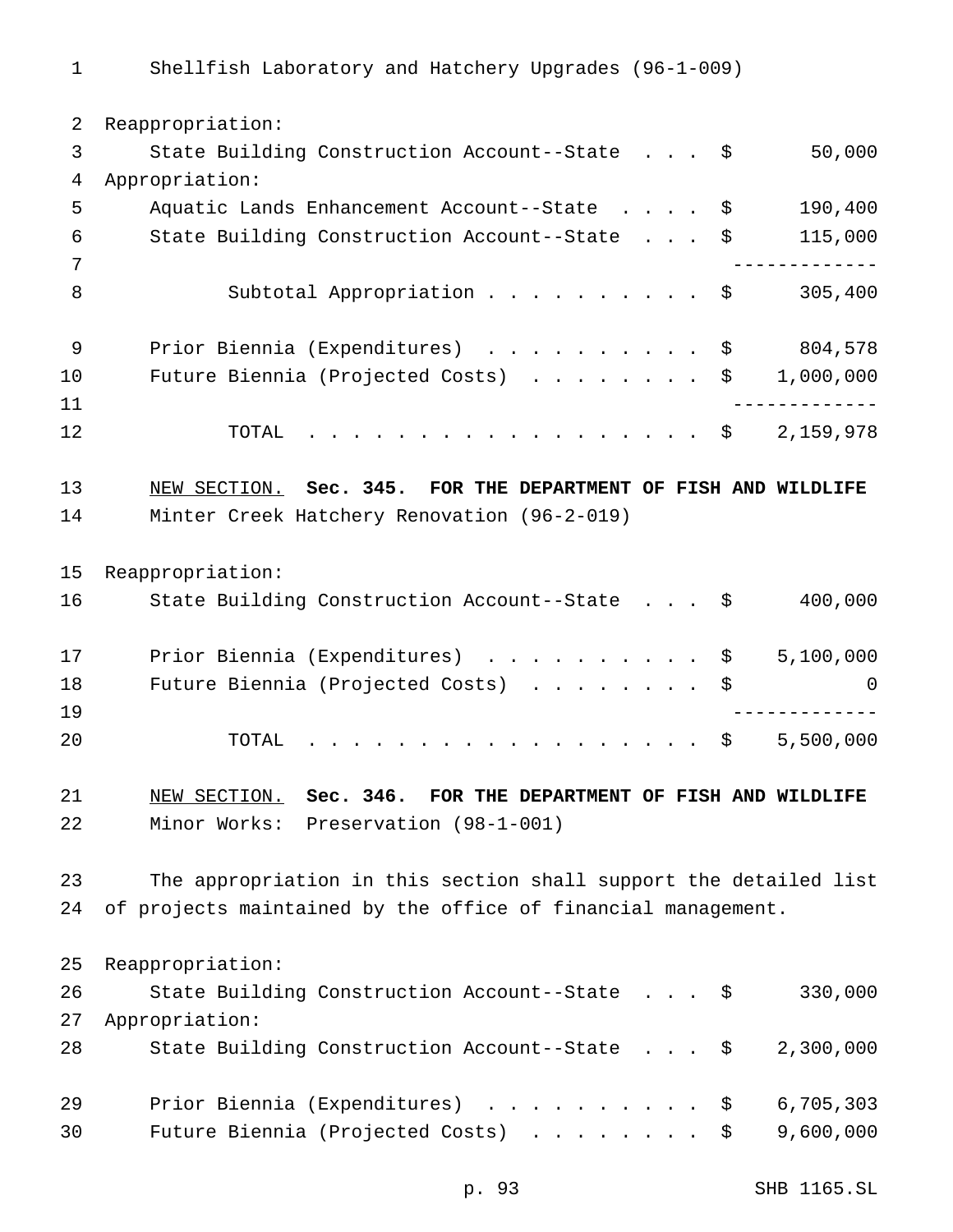| 1              |                                                                   |
|----------------|-------------------------------------------------------------------|
| $\overline{2}$ | 18,935,303<br>. \$<br>TOTAL                                       |
| 3              | NEW SECTION. Sec. 347. FOR THE DEPARTMENT OF FISH AND WILDLIFE    |
| 4              | Underground Storage Tank Removal and Replacement (98-1-002)       |
| 5              | Reappropriation:                                                  |
| 6              | 25,000<br>State Building Construction Account--State \$           |
| 7              | 2,572,900<br>Prior Biennia (Expenditures) \$                      |
| 8<br>9         | Future Biennia (Projected Costs) \$<br>O                          |
| 10             | 2,597,900<br>TOTAL<br>. \$                                        |
| 11             | NEW SECTION. Sec. 348. FOR THE DEPARTMENT OF FISH AND WILDLIFE    |
| 12             | Emergency Repairs (98-1-003)                                      |
| 13             | The appropriation in this section shall support the detailed list |
| 14             | of projects maintained by the office of financial management.     |
| 15             | Reappropriation:                                                  |
| 16             | State Building Construction Account--State \$<br>135,000          |
| 17             | Appropriation:                                                    |
| 18             | 700,000<br>State Building Construction Account--State \$          |
| 19             | Prior Biennia (Expenditures) \$<br>1,610,923                      |
| 20             | 2,300,000<br>Future Biennia (Projected Costs) \$                  |
| 21             |                                                                   |
| 22             | 4,745,923<br>TOTAL<br>. \$                                        |
| 23             | NEW SECTION. Sec. 349. FOR THE DEPARTMENT OF FISH AND WILDLIFE    |
| 24             | Dam Inspection and Repair (98-1-004)                              |
| 25             | Reappropriation:                                                  |
| 26             | 100,000<br>State Building Construction Account--State \$          |
| 27             | Appropriation:                                                    |
| 28             | State Building Construction Account--State \$<br>1,000,000        |
| 29             | 50,000<br>Prior Biennia (Expenditures)<br>. \$                    |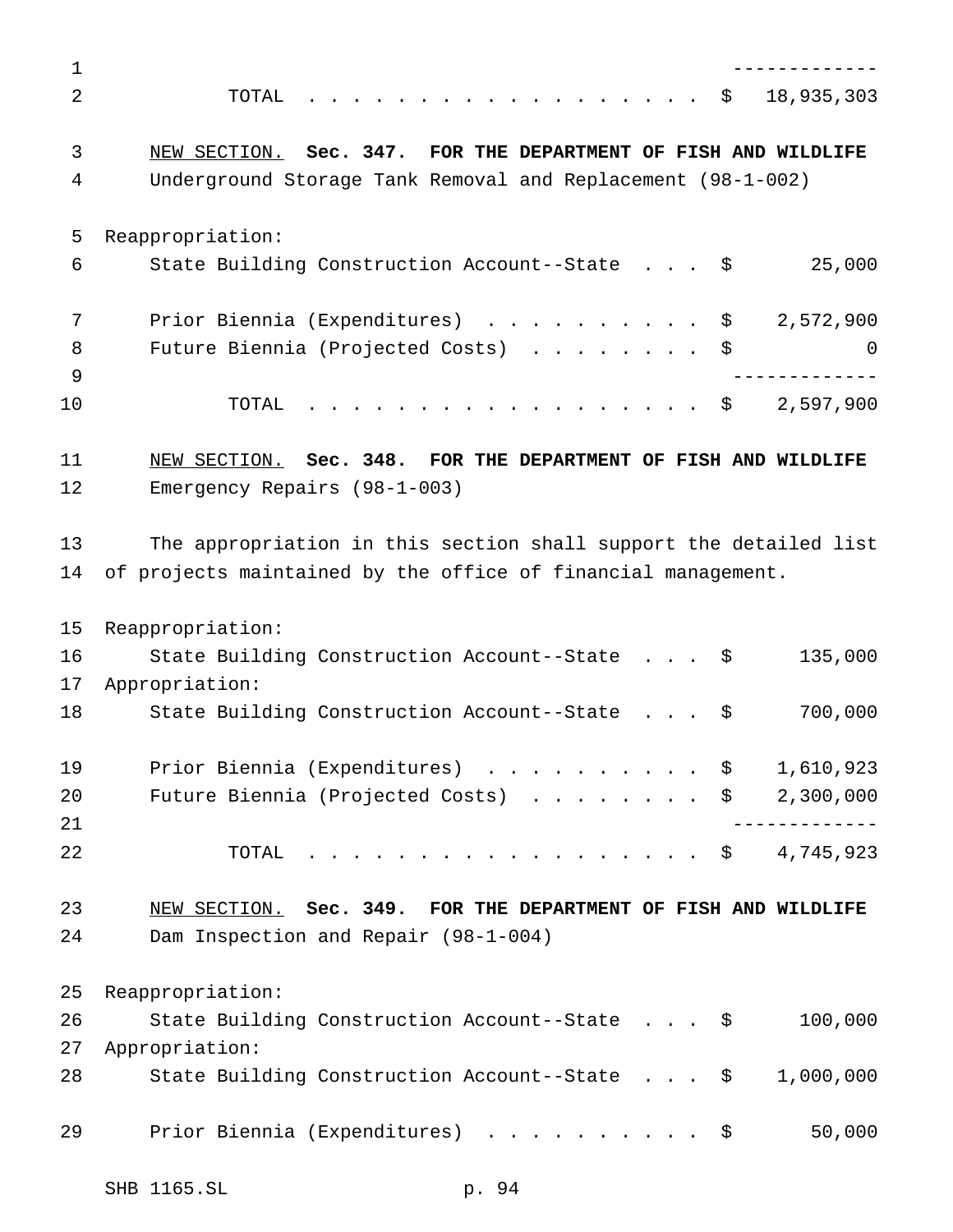| $\mathbf{1}$ | Future Biennia (Projected Costs) \$<br>1,700,000                   |
|--------------|--------------------------------------------------------------------|
| 2<br>3       | . \$<br>2,850,000<br>TOTAL                                         |
| 4            | NEW SECTION. Sec. 350. FOR THE DEPARTMENT OF FISH AND WILDLIFE     |
| 5            | Facilities Renovation (98-1-005)                                   |
| 6            | The appropriation in this section shall support the detailed list  |
| 7            | of projects maintained by the office of financial management.      |
| 8            | Reappropriation:                                                   |
| 9            | State Building Construction Account--State \$<br>190,000           |
| 10           | Appropriation:                                                     |
| 11           | State Building Construction Account--State \$<br>1,200,000         |
| 12           | Prior Biennia (Expenditures) \$<br>4,984,258                       |
| 13           | 6,400,000<br>Future Biennia (Projected Costs)<br>\$                |
| 14           |                                                                    |
| 15           | 12,774,258<br>. \$<br>TOTAL                                        |
| 16           | NEW SECTION. Sec. 351. FOR THE DEPARTMENT OF FISH AND WILDLIFE     |
| 17           | Hatchery Renovations $(98-1-006)$ $(98-1-015)$                     |
| 18           | The appropriations in this section shall support the detailed list |
| 19           | of projects maintained by the office of financial management.      |
| 20           | Reappropriation:                                                   |
| 21           | State Building Construction Account--State \$<br>150,000           |
| 22           | Appropriation:                                                     |
| 23           | State Building Construction Account--State \$<br>4,000,000         |
| 24           | Prior Biennia (Expenditures)<br>16,698,022<br>$\mathsf{S}$         |
| 25           | Future Biennia (Projected Costs)<br>18,000,000<br>\$               |
| 26           |                                                                    |
| 27           | 38,848,022<br>TOTAL<br>. \$                                        |
| 28           | NEW SECTION. Sec. 352. FOR THE DEPARTMENT OF FISH AND WILDLIFE     |

Recreational Access Redevelopment (98-1-007)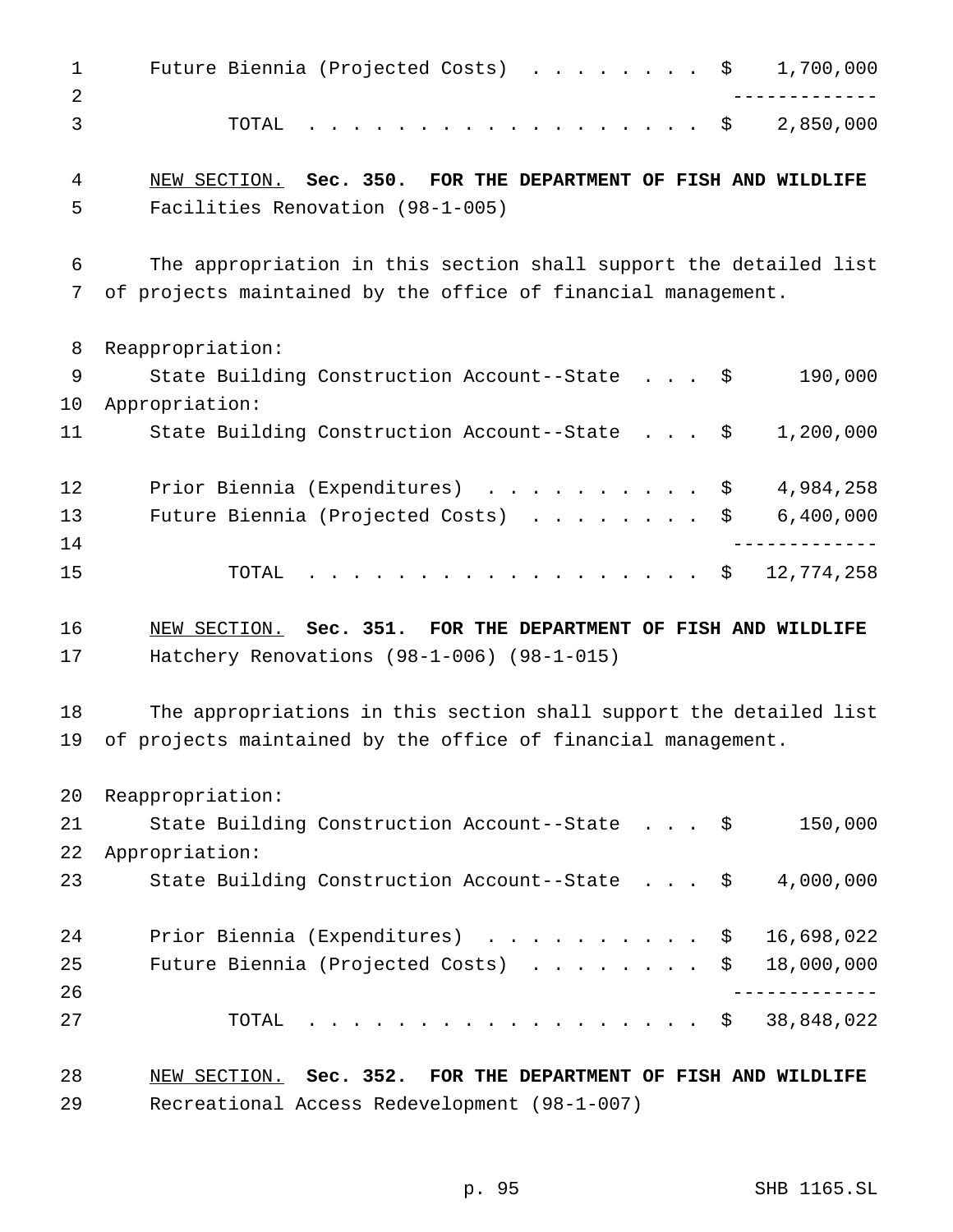Reappropriation: 2 State Building Construction Account--State . . . \$ 60,000 Appropriation: General Fund--Federal.............. \$ 550,000 State Building Construction Account--State . . . \$ 400,000 ------------- 7 Subtotal Appropriation . . . . . . . . . \$ 950,000 8 Prior Biennia (Expenditures) . . . . . . . . . \$ 4,427,787 9 Future Biennia (Projected Costs) . . . . . . . \$ 4,000,000 ------------- TOTAL .................. \$ 9,437,787 NEW SECTION. **Sec. 353. FOR THE DEPARTMENT OF FISH AND WILDLIFE** Coast and Puget Sound Wild Salmonid Habitat Restoration (98-1-009) Reappropriation: State Building Construction Account--State . . . \$ 350,000 16 Prior Biennia (Expenditures) . . . . . . . . . \$ 11,986,386 Future Biennia (Projected Costs) ........ \$ 0 ------------- TOTAL .................. \$ 12,336,386 NEW SECTION. **Sec. 354. FOR THE DEPARTMENT OF FISH AND WILDLIFE** Coast and Puget Sound Wildstock Restoration: Hatcheries (98-1-010) Reappropriation: State Building Construction Account--State . . . \$ 580,000 24 Prior Biennia (Expenditures) . . . . . . . . . \$ 5,520,626 Future Biennia (Projected Costs) ........ \$ 0 ------------- TOTAL .................. \$ 6,100,626 NEW SECTION. **Sec. 355. FOR THE DEPARTMENT OF FISH AND WILDLIFE** Fish Protection Facilities (98-1-011)

Reappropriation:

SHB 1165.SL p. 96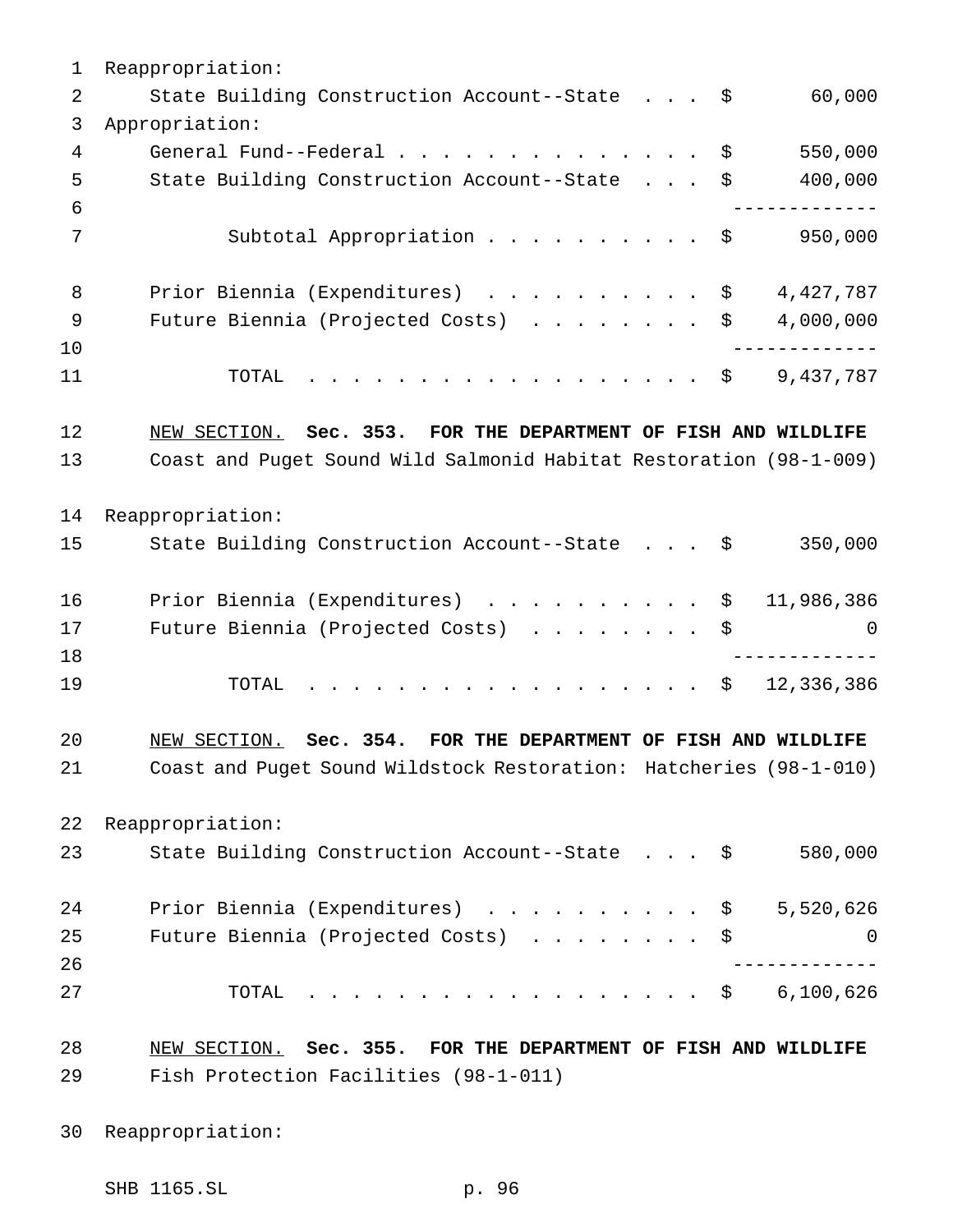| $\mathbf{1}$ | State Building Construction Account--State \$<br>50,000                                                |
|--------------|--------------------------------------------------------------------------------------------------------|
| 2            | Prior Biennia (Expenditures) \$<br>3,382,806                                                           |
| 3            | Future Biennia (Projected Costs) \$<br>0                                                               |
| 4            | ___________                                                                                            |
| 5            | . \$ 3,432,806<br>TOTAL                                                                                |
| 6            | NEW SECTION. Sec. 356. FOR THE DEPARTMENT OF FISH AND WILDLIFE                                         |
| 7            | State-wide Fencing Renovation and Construction (98-1-012)                                              |
| 8            | Reappropriation:                                                                                       |
| 9            | State Building Construction Account--State \$<br>85,000                                                |
| 10           | Appropriation:                                                                                         |
| 11           | 500,000<br>State Building Construction Account--State \$                                               |
| 12           | Prior Biennia (Expenditures) \$ 2,543,070                                                              |
| 13           | Future Biennia (Projected Costs) \$<br>2,550,000                                                       |
| 14           |                                                                                                        |
| 15           | . \$<br>5,678,070<br>TOTAL                                                                             |
| 16           | NEW SECTION. Sec. 357. FOR THE DEPARTMENT OF FISH AND WILDLIFE                                         |
| 17           | Wildlife Area Renovation (98-1-013)                                                                    |
| 18           | Reappropriation:                                                                                       |
| 19           | 85,000<br>Wildlife Account--State<br>\$                                                                |
| 20           | Appropriation:                                                                                         |
| 21           | 250,000<br>State Building Construction Account--State \$                                               |
| 22           | Wildlife Account--State $\cdot \cdot \cdot \cdot \cdot \cdot \cdot \cdot \cdot \cdot \cdot$<br>288,300 |
| 23           |                                                                                                        |
| 24           | Subtotal Appropriation $\ldots$ \$<br>538,300                                                          |
| 25           | Prior Biennia (Expenditures) \$<br>1,912,000                                                           |
| 26           | Future Biennia (Projected Costs) \$<br>2,300,000                                                       |
| 27           | -----------                                                                                            |
| 28           | $\cdot$ \$ 4,835,300<br>TOTAL                                                                          |
|              |                                                                                                        |

 NEW SECTION. **Sec. 358. FOR THE DEPARTMENT OF FISH AND WILDLIFE** Issaquah Hatchery Improvements (98-1-015)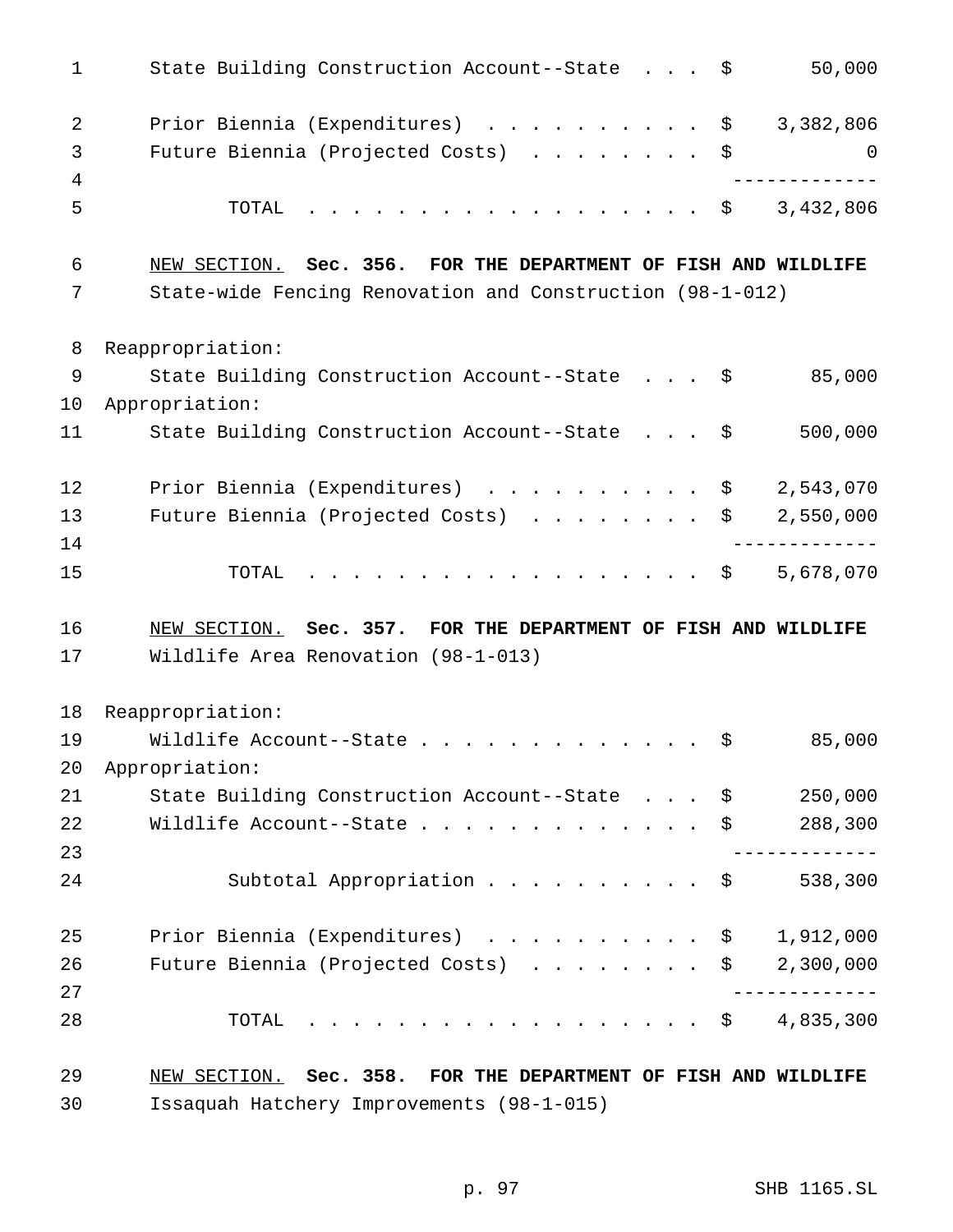Reappropriation: 2 State Building Construction Account--State . . . \$ 30,000 Appropriation: 4 General Fund--Private/Local . . . . . . . . . . \$ 600,000 State Building Construction Account--State . . . \$ 2,615,000 ------------- 7 Subtotal Appropriation . . . . . . . . . \$ 3,215,000 8 Prior Biennia (Expenditures) . . . . . . . . . \$ 4,190,955 Future Biennia (Projected Costs) ........ \$ 0 ------------- TOTAL .................. \$ 7,435,955 NEW SECTION. **Sec. 359. FOR THE DEPARTMENT OF FISH AND WILDLIFE** Crop and Orchard Protection Fencing (98-2-002) Reappropriation: State Building Construction Account--State . . . \$ 10,000 Appropriation: State Building Construction Account--State . . . \$ 300,000 18 Prior Biennia (Expenditures) . . . . . . . . . \$ 290,000 19 Future Biennia (Projected Costs) . . . . . . . \$ 1,700,000 ------------- 21 TOTAL . . . . . . . . . . . . . . . . \$ 2,300,000 NEW SECTION. **Sec. 360. FOR THE DEPARTMENT OF FISH AND WILDLIFE** Game Farm Consolidation (98-2-005) Reappropriation: 25 State Building Construction Account--State . . . \$ 80,000 Prior Biennia (Expenditures) .......... \$ 2,094,388 27 Future Biennia (Projected Costs) . . . . . . . \$ 0 ------------- TOTAL .................. \$ 2,174,388 NEW SECTION. **Sec. 361. FOR THE DEPARTMENT OF FISH AND WILDLIFE** Warm Water Game Fish Access Facilities (98-2-006)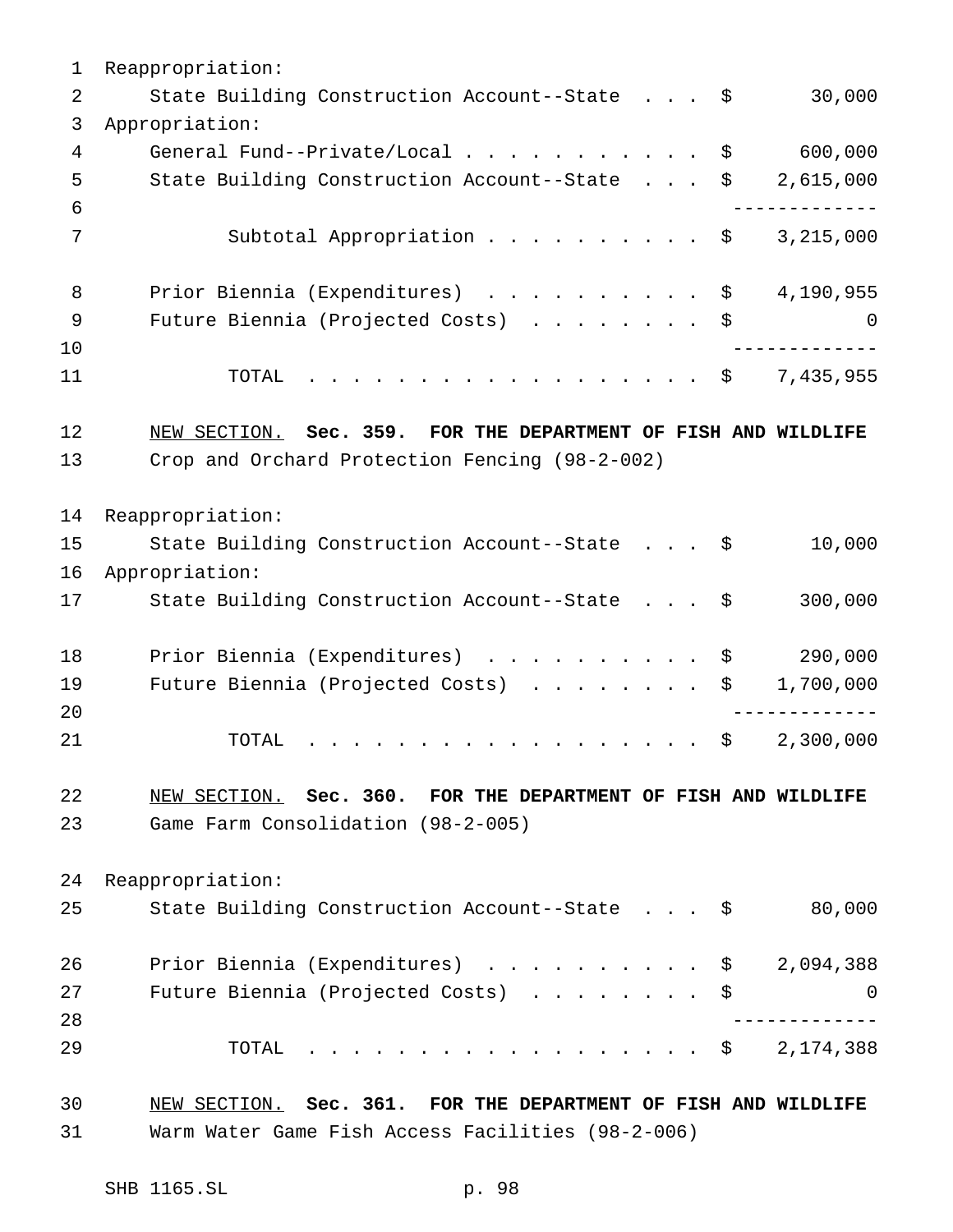| 1        | Reappropriation:                                                                                                     |                        |
|----------|----------------------------------------------------------------------------------------------------------------------|------------------------|
| 2        | Warm Water Game Fish Account--State $\frac{1}{5}$                                                                    | 210,000                |
| 3        | Appropriation:                                                                                                       |                        |
| 4        | Warm Water Game Fish Account--State \$                                                                               | 600,000                |
| 5        | Prior Biennia (Expenditures)<br>\$                                                                                   | $\overline{0}$         |
| 6        | Future Biennia (Projected Costs)<br>\$                                                                               | 2,080,000              |
| 7        |                                                                                                                      |                        |
| 8        | TOTAL<br>. \$                                                                                                        | 2,890,000              |
| 9        | NEW SECTION. Sec. 362. FOR THE DEPARTMENT OF FISH AND WILDLIFE                                                       |                        |
| 10       | Recreational Fish Enhancement (98-2-007)                                                                             |                        |
| 11       | Reappropriation:                                                                                                     |                        |
| 12       | Recreational Fisheries Enhancement--State \$                                                                         | 515,000                |
| 13       | Prior Biennia (Expenditures)<br>\$                                                                                   | 285,000                |
|          |                                                                                                                      | 2,000,000              |
| 14       | Future Biennia (Projected Costs)<br>\$                                                                               |                        |
| 15       |                                                                                                                      |                        |
| 16       | TOTAL<br>\$                                                                                                          | 2,800,000              |
|          |                                                                                                                      |                        |
| 17<br>18 | NEW SECTION. Sec. 363. FOR THE DEPARTMENT OF FISH AND WILDLIFE<br>Mitigation Projects and Dedicated Funds (98-2-008) |                        |
|          |                                                                                                                      |                        |
| 19       | Reappropriation:                                                                                                     |                        |
| 20<br>21 | Game Special Wildlife Account--State<br>\$<br>\$                                                                     | 50,000                 |
| 22       | Game Special Wildlife Account--Private/Local                                                                         |                        |
| 23       | Subtotal Reappropriation<br>\$                                                                                       | 1,150,000<br>1,200,000 |
| 24       | Appropriation:                                                                                                       |                        |
| 25       | General Fund--Federal<br>\$                                                                                          | 4,000,000              |
| 26       | General Fund--Private/Local<br>\$                                                                                    | 2,000,000              |
| 27       | Game Special Wildlife Account--State<br>\$                                                                           | 60,000                 |
| 28       |                                                                                                                      |                        |
| 29       | Subtotal Appropriation<br>\$                                                                                         | 6,060,000              |
| 30       | Prior Biennia (Expenditures)<br>\$                                                                                   | 28, 249, 081           |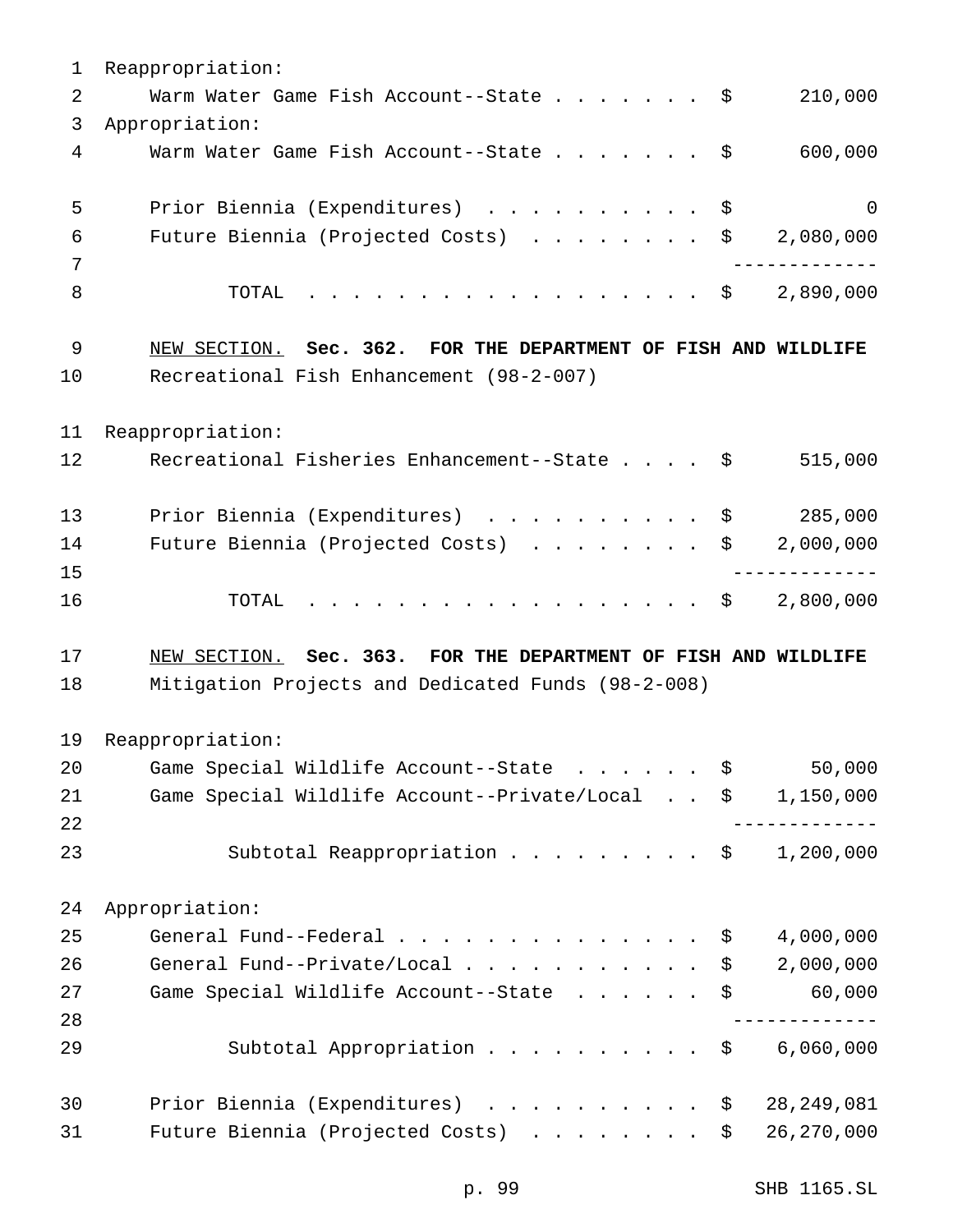| 1              |                                                                    |
|----------------|--------------------------------------------------------------------|
| $\overline{2}$ | \$<br>61,779,081<br>TOTAL                                          |
| 3              | NEW SECTION. Sec. 364. FOR THE DEPARTMENT OF FISH AND WILDLIFE     |
| 4              | Migratory Waterfowl Habitat Acquisition and Development (98-2-009) |
| 5              | Reappropriation:                                                   |
| 6              | 200,000<br>Wildlife Account--State $\ldots$ \$                     |
| 7              | Appropriation:                                                     |
| 8              | Wildlife Account--State<br>750,000<br>- \$                         |
| $\mathsf 9$    | Prior Biennia (Expenditures)<br>1,865,044<br>\$                    |
| 10             | 2,000,000<br>Future Biennia (Projected Costs)<br>\$                |
| 11             |                                                                    |
| 12             | 4,815,044<br>TOTAL<br>. \$                                         |
| 13             | NEW SECTION. Sec. 365. FOR THE DEPARTMENT OF FISH AND WILDLIFE     |
| 14             | Columbia River Wildlife Mitigation (98-2-010)                      |
| 15             | Reappropriation:                                                   |
| 16             | Game Special Wildlife Account--Federal<br>2,000,000<br>- \$        |
| 17             | Appropriation:                                                     |
| 18             | Game Special Wildlife Account--Federal<br>2,000,000<br>\$          |
| 19             | Prior Biennia (Expenditures)<br>4,654,773<br>\$                    |
| 20             | 21,600,000<br>Future Biennia (Projected Costs)<br>\$               |
| 21             |                                                                    |
| 22             | \$30, 254, 773<br>TOTAL                                            |
| 23             | NEW SECTION. Sec. 366. FOR THE DEPARTMENT OF FISH AND WILDLIFE     |
| 24             | Deep Water Slough Restoration (98-2-013)                           |
| 25             | Appropriation:                                                     |
| 26             | 400,000<br>State Building Construction Account--State \$           |
|                |                                                                    |
| 27             | Prior Biennia (Expenditures)<br>14,968<br>- \$                     |
| 28             | 300,000<br>Future Biennia (Projected Costs)<br>\$                  |
| 29             |                                                                    |
| 30             | 714,968<br>TOTAL<br>\$                                             |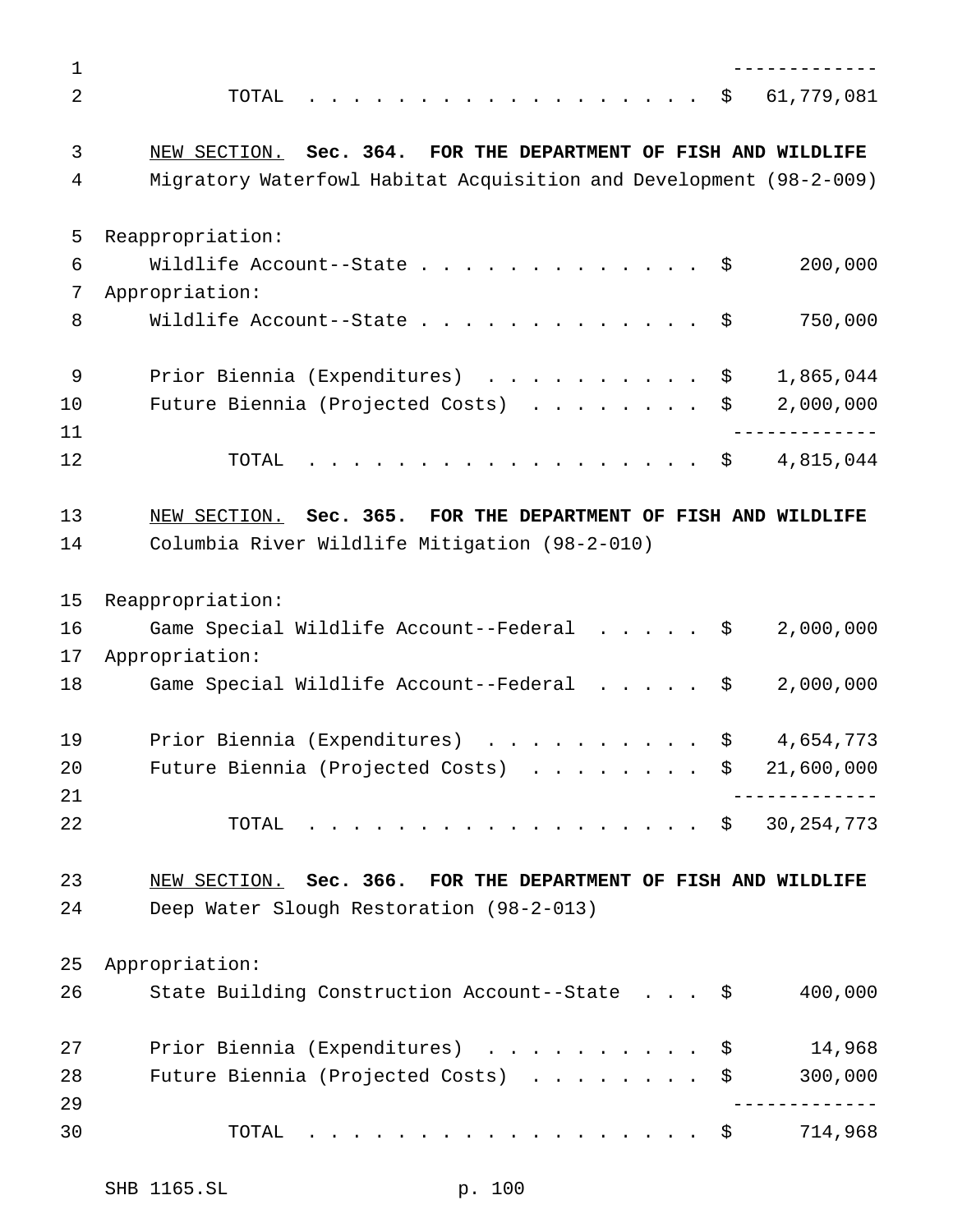NEW SECTION. **Sec. 367. FOR THE DEPARTMENT OF FISH AND WILDLIFE** Clam and Oyster Beach Enhancement (98-2-019) Reappropriation: Aquatic Lands Enhancement Account--State .... \$ 90,000 Appropriation: Aquatic Lands Enhancement Account--State .... \$ 130,000 Prior Biennia (Expenditures) .......... \$ 2,803,803 8 Future Biennia (Projected Costs) . . . . . . . \$ 600,000 ------------- TOTAL .................. \$ 3,623,803 NEW SECTION. **Sec. 368. FOR THE DEPARTMENT OF FISH AND WILDLIFE** Salmon Restoration (99-2-001) Reappropriation: State Building Construction Account--State . . . \$ 750,000 15 Salmon Recovery Account--State . . . . . . . . \$ 1,000,000 ------------- 17 Subtotal Reappropriation . . . . . . . . \$ 1,750,000 18 Prior Biennia (Expenditures) . . . . . . . . . \$ 0 19 Future Biennia (Projected Costs) . . . . . . . \$ 0 ------------- TOTAL .................. \$ 1,750,000 NEW SECTION. **Sec. 369. FOR THE DEPARTMENT OF FISH AND WILDLIFE** Goldsborough Creek Restoration

 The appropriation in this section is provided solely to remove a fish barrier and restore habitat on Goldsborough creek. Each dollar expended from this appropriation shall be matched by at least three dollars from other sources for the same purpose.

|    | 28 Appropriation:                                                  |   |
|----|--------------------------------------------------------------------|---|
| 29 | State Building Construction Account--State $\frac{1}{5}$ 1,100,000 |   |
| 30 | Prior Biennia (Expenditures) \$                                    | 0 |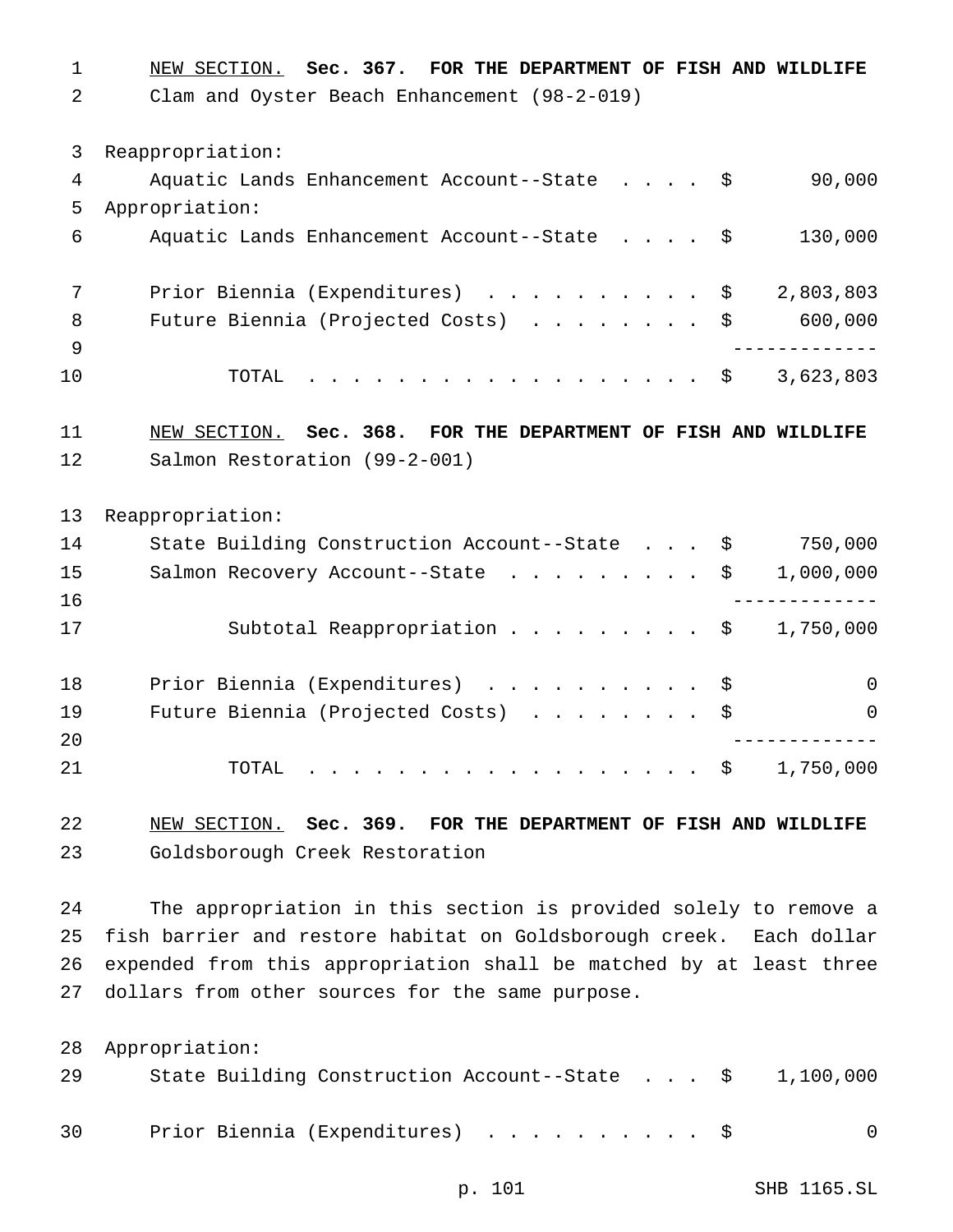| 1<br>2   | Future Biennia (Projected Costs) \$<br>0                         |
|----------|------------------------------------------------------------------|
| 3        | 1,100,000<br>TOTAL<br>. \$                                       |
| 4        | NEW SECTION. Sec. 370. FOR THE DEPARTMENT OF NATURAL RESOURCES   |
| 5        | Agricultural Asset Preservation and Emergency Repairs (00-1-001) |
| 6        | Appropriation:                                                   |
| 7        | 125,000<br>Resources Management Cost Account--State \$           |
| 8        | 100,000<br>Prior Biennia (Expenditures)<br>\$                    |
| 9        | 1,080,000<br>Future Biennia (Projected Costs)<br>\$              |
| 10       |                                                                  |
| 11       | 1,305,000<br>. \$<br>TOTAL                                       |
| 12       | NEW SECTION. Sec. 371. FOR THE DEPARTMENT OF NATURAL RESOURCES   |
| 13       | Repairs, Maintenance and Tenant Improvements (00-1-002)          |
| 14       | Appropriation:                                                   |
| 15       | 677,000<br>Resources Management Cost Account--State \$           |
| 16       | 893,900<br>Prior Biennia (Expenditures) \$                       |
| 17       | 3,065,000<br>Future Biennia (Projected Costs)<br>\$              |
| 18       |                                                                  |
| 19       | 4,635,900<br>\$<br>TOTAL                                         |
| 20       | NEW SECTION. Sec. 372. FOR THE DEPARTMENT OF NATURAL RESOURCES   |
| 21       | Communication Site Repair Program (00-1-003)                     |
| 22       | Appropriation:                                                   |
| 23       | 50,000<br>Forest Development Account--State $\ldots$ \$          |
| 24       | 40,000<br>Resources Management Cost Account--State<br>\$         |
| 25       |                                                                  |
| 26       | Subtotal Appropriation<br>90,000<br>\$                           |
| 27       | Prior Biennia (Expenditures)<br>150,000<br>\$                    |
| 28<br>29 | 964,000<br>Future Biennia (Projected Costs)<br>\$                |
| 30       | 1,204,000<br>.<br>TOTAL<br>$S$ and $S$                           |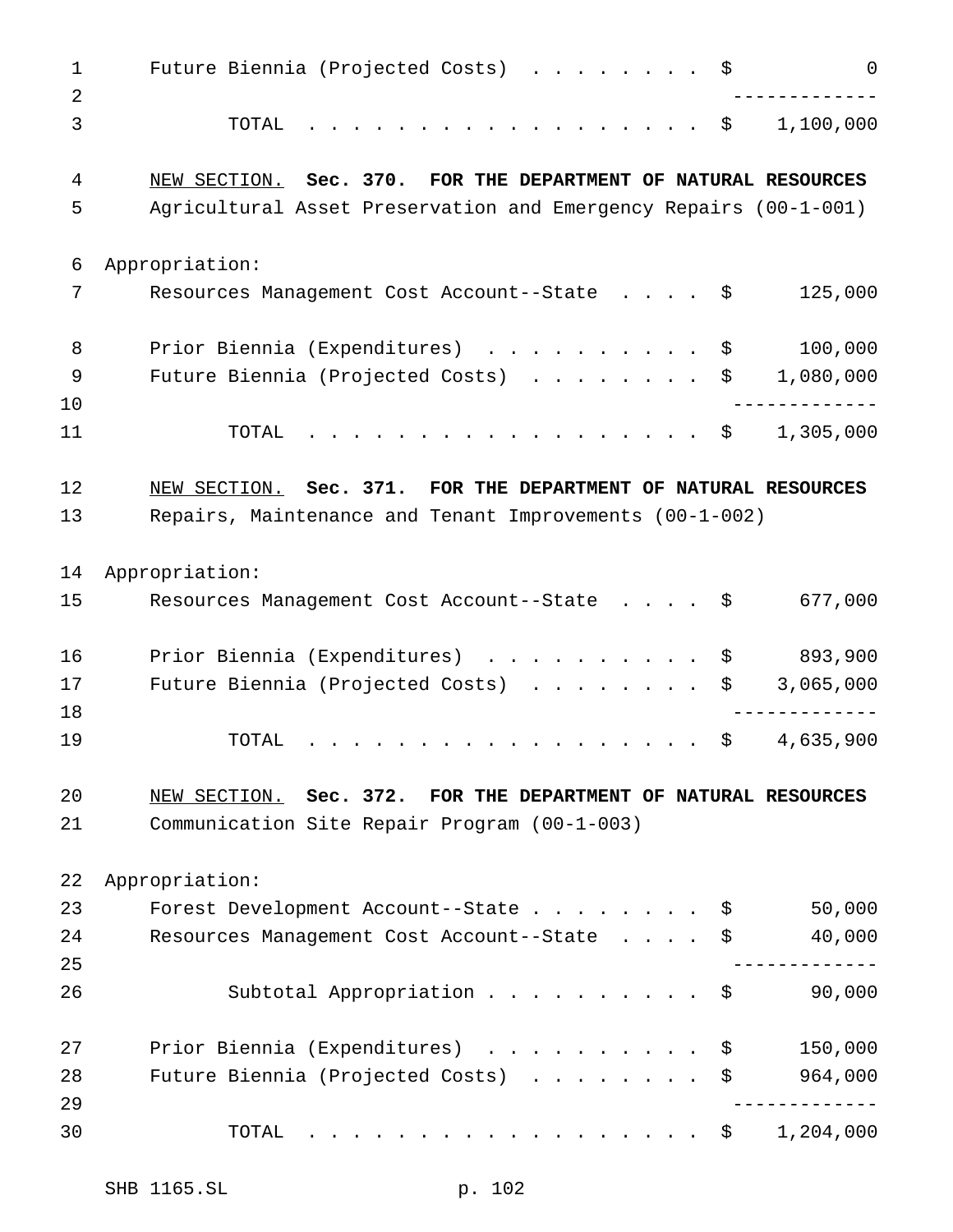NEW SECTION. **Sec. 373. FOR THE DEPARTMENT OF NATURAL RESOURCES** Small Timber Landowner Program (00-5-001)

 The appropriation in this section is subject to the following conditions and limitations:

 (1) This appropriation is provided solely to purchase or lease riparian and other sensitive aquatic areas from willing owners of small parcels of forest land.

 (2) If federal grants for salmon recovery efforts are equal to or less than \$50,000,000 during the 1999-2001 fiscal biennium, then \$5,000,000 of the appropriation in this section may be expended. If federal grants for salmon recovery efforts during the 1999-2001 biennium exceed \$50,000,000, then the entire appropriation in this section may be expended.

|    | 14 Appropriation:                                   |          |
|----|-----------------------------------------------------|----------|
| 15 | General Fund--Federal $\ldots$ , , ,  \$ 10,000,000 |          |
| 16 | Prior Biennia (Expenditures) \$                     | $\Omega$ |
| 17 | Future Biennia (Projected Costs) $\ldots$ \$        | $\Omega$ |
| 18 |                                                     |          |
| 19 | . \$ 10,000,000<br>TOTAL                            |          |

 NEW SECTION. **Sec. 374. FOR THE DEPARTMENT OF NATURAL RESOURCES** Underground Storage Tank Removal and Upgrade (00-1-005)

Appropriation:

| 23 | Forest Development Account--State \$          | 10,800  |
|----|-----------------------------------------------|---------|
| 24 | Resources Management Cost Account--State \$   | 30,000  |
| 25 | State Building Construction Account--State \$ | 19,200  |
| 26 |                                               |         |
| 27 | Subtotal Appropriation \$                     | 60,000  |
|    |                                               |         |
| 28 | Prior Biennia (Expenditures) \$               | 193,120 |
| 29 | Future Biennia (Projected Costs) \$           | 61,200  |
| 30 |                                               |         |
| 31 | TOTAL $\hat{S}$                               | 314,320 |
|    |                                               |         |

NEW SECTION. **Sec. 375. FOR THE DEPARTMENT OF NATURAL RESOURCES**

p. 103 SHB 1165.SL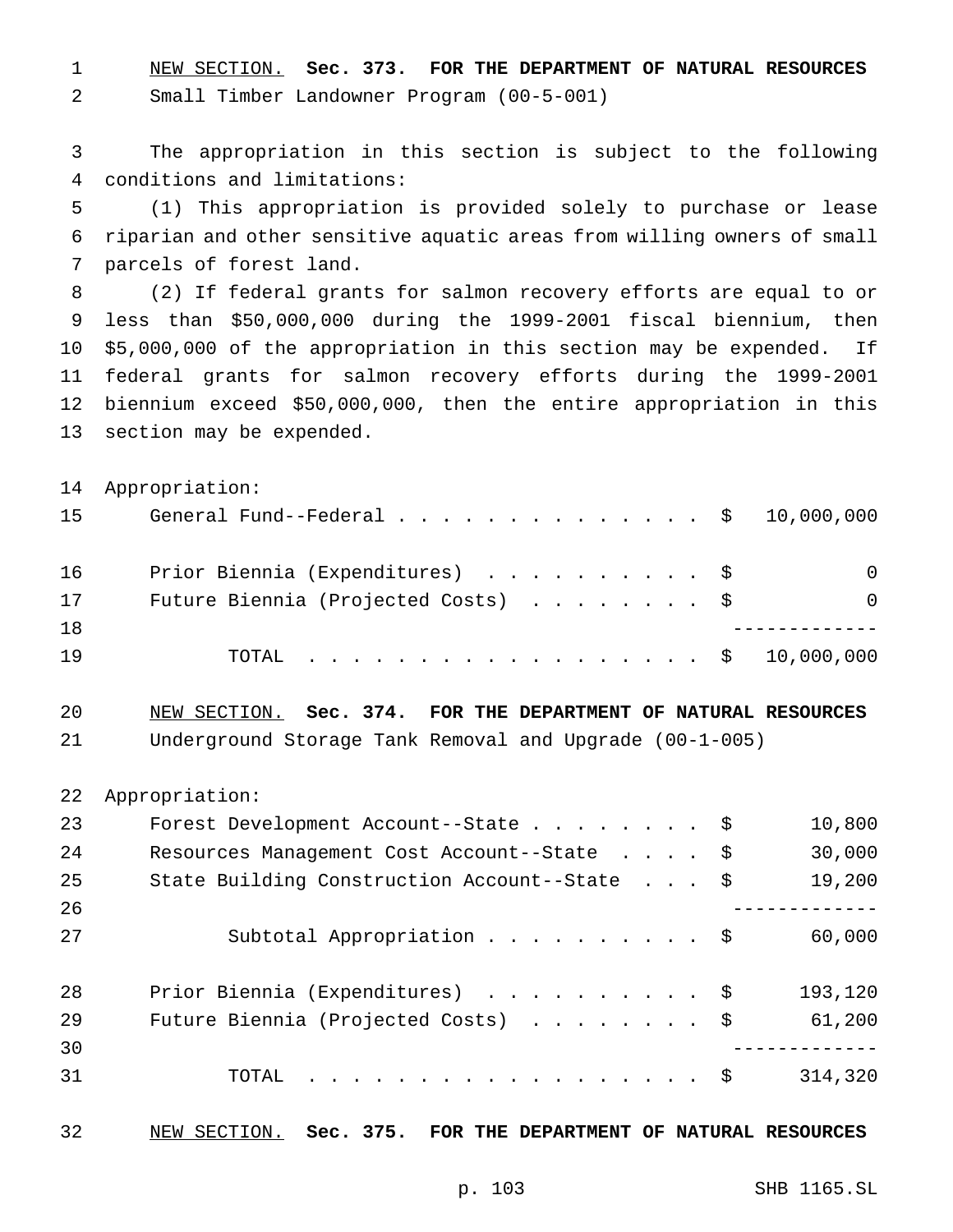State-wide Emergency Repairs (00-1-006)

| 2  | Appropriation:                                                 |             |
|----|----------------------------------------------------------------|-------------|
| 3  | Forest Development Account--State<br>\$                        | 18,000      |
| 4  | Resources Management Cost Account--State<br>\$                 | 50,000      |
| 5  | State Building Construction Account--State \$                  | 32,000      |
| 6  |                                                                |             |
| 7  | Subtotal Appropriation \$                                      | 100,000     |
| 8  | Prior Biennia (Expenditures) \$                                | 98,000      |
| 9  | Future Biennia (Projected Costs) $\ldots$ \$                   | 400,000     |
| 10 |                                                                |             |
| 11 | . \$<br>TOTAL                                                  | 598,000     |
| 12 | NEW SECTION. Sec. 376. FOR THE DEPARTMENT OF NATURAL RESOURCES |             |
| 13 | Americans with Disabilities Act Compliance (00-1-009)          |             |
|    |                                                                |             |
| 14 | Appropriation:                                                 |             |
| 15 | Forest Development Account--State<br>\$                        | 18,000      |
| 16 | Resources Management Cost Account--State \$                    | 50,000      |
| 17 | State Building Construction Account--State \$                  | 32,000      |
| 18 |                                                                |             |
| 19 | Subtotal Appropriation \$                                      | 100,000     |
| 20 | Prior Biennia (Expenditures)<br>\$                             | 34,000      |
| 21 | Future Biennia (Projected Costs)<br>\$                         | 272,000     |
| 22 |                                                                | ----------- |
| 23 | TOTAL<br>- \$<br>.                                             | 406,000     |
| 24 | NEW SECTION. Sec. 377. FOR THE DEPARTMENT OF NATURAL RESOURCES |             |
| 25 | Hazardous Material and Waste Removal (00-1-010)                |             |
| 26 | Appropriation:                                                 |             |
| 27 | Forest Development Account--State<br>\$                        | 34,000      |
| 28 | Resources Management Cost Account--State<br>\$                 | 50,000      |
| 29 | State Building Construction Account--State<br>\$               | 16,000      |
| 30 |                                                                |             |
| 31 | Subtotal Appropriation \$                                      | 100,000     |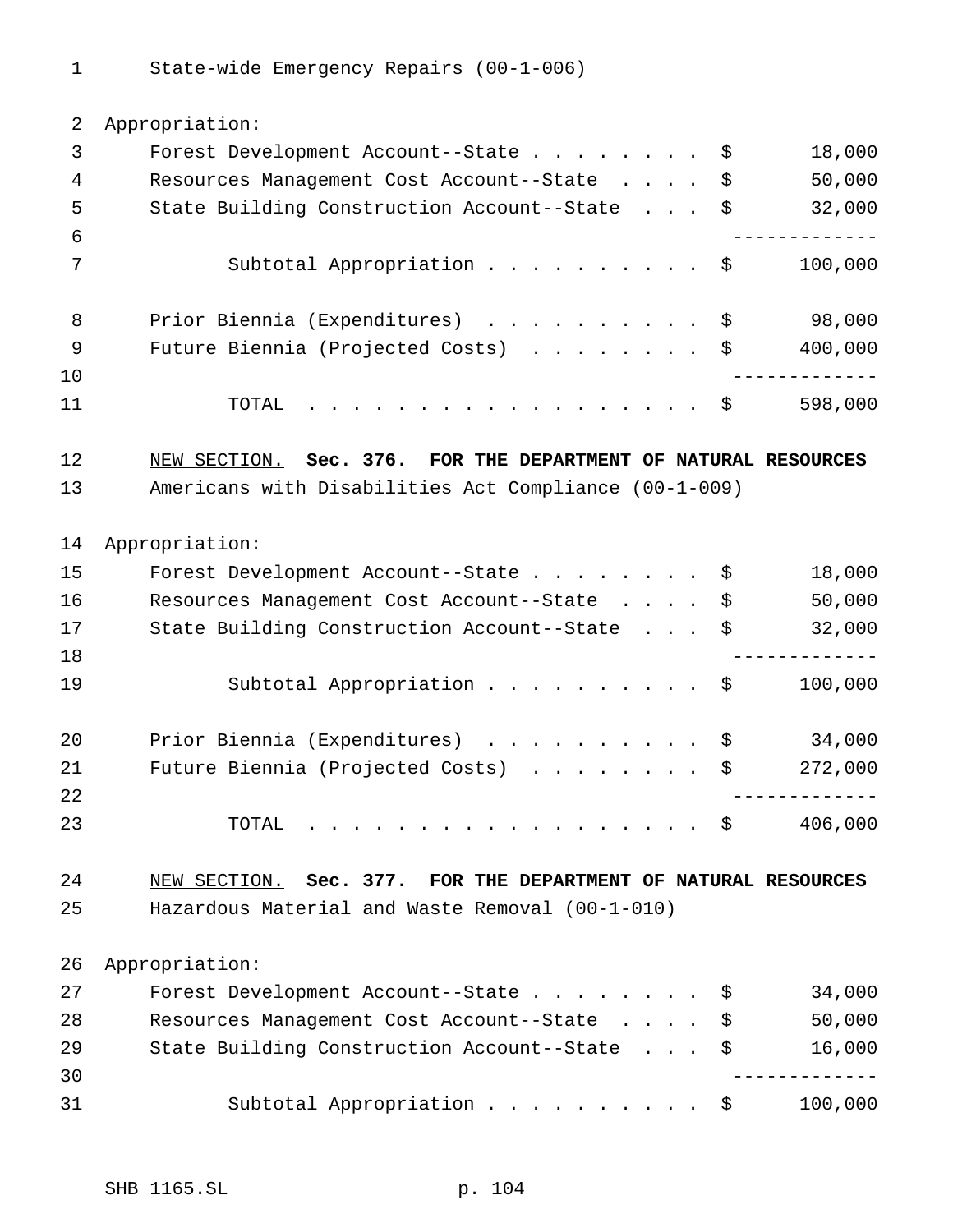| 1              | Prior Biennia (Expenditures) \$                                                                                       | 160,800   |
|----------------|-----------------------------------------------------------------------------------------------------------------------|-----------|
| $\overline{2}$ | Future Biennia (Projected Costs) \$                                                                                   | 336,000   |
| $\overline{3}$ |                                                                                                                       |           |
| 4              | TOTAL<br>. \$                                                                                                         | 596,800   |
| 5              | NEW SECTION. Sec. 378. FOR THE DEPARTMENT OF NATURAL RESOURCES                                                        |           |
| 6              | NAP/NRCA Management and Emergency Repairs (00-1-011)                                                                  |           |
| 7              | Appropriation:                                                                                                        |           |
| 8              | State Building Construction Account--State \$                                                                         | 400,000   |
| $\mathsf 9$    | Prior Biennia (Expenditures) \$                                                                                       | 710,500   |
| 10             | Future Biennia (Projected Costs) \$                                                                                   | 1,600,000 |
| 11             |                                                                                                                       |           |
| 12             | TOTAL<br>. \$                                                                                                         | 2,710,500 |
| 13             | NEW SECTION. Sec. 379. FOR THE DEPARTMENT OF NATURAL RESOURCES                                                        |           |
| 14             | NRCA Management Plan Implementation (00-1-012)                                                                        |           |
| 15             | Appropriation:                                                                                                        |           |
| 16             | State Building Construction Account--State \$                                                                         | 450,000   |
| 17             | Prior Biennia (Expenditures)<br>\$                                                                                    | 400,000   |
| 18             | Future Biennia (Projected Costs)<br>\$                                                                                | 1,800,000 |
| 19             |                                                                                                                       |           |
| 20             | TOTAL<br>- \$                                                                                                         | 2,650,000 |
| 21             | NEW SECTION. Sec. 380. FOR THE DEPARTMENT OF NATURAL RESOURCES                                                        |           |
| 22             | Emergency Repairs: Recreation sites (00-1-015)                                                                        |           |
| 23             | Appropriation:                                                                                                        |           |
| 24             | State Building Construction Account--State \$                                                                         | 150,000   |
| 25             | Prior Biennia (Expenditures)<br>\$                                                                                    | 154,200   |
| 26             | Future Biennia (Projected Costs)<br>\$                                                                                | 600,000   |
| 27             |                                                                                                                       |           |
| 28             | TOTAL<br>\$<br>$\mathbf{r}$ . The state of the state $\mathbf{r}$ is the state of the state of the state $\mathbf{r}$ | 904,200   |
| 29             | Sec. 381. FOR THE DEPARTMENT OF NATURAL RESOURCES<br>NEW SECTION.                                                     |           |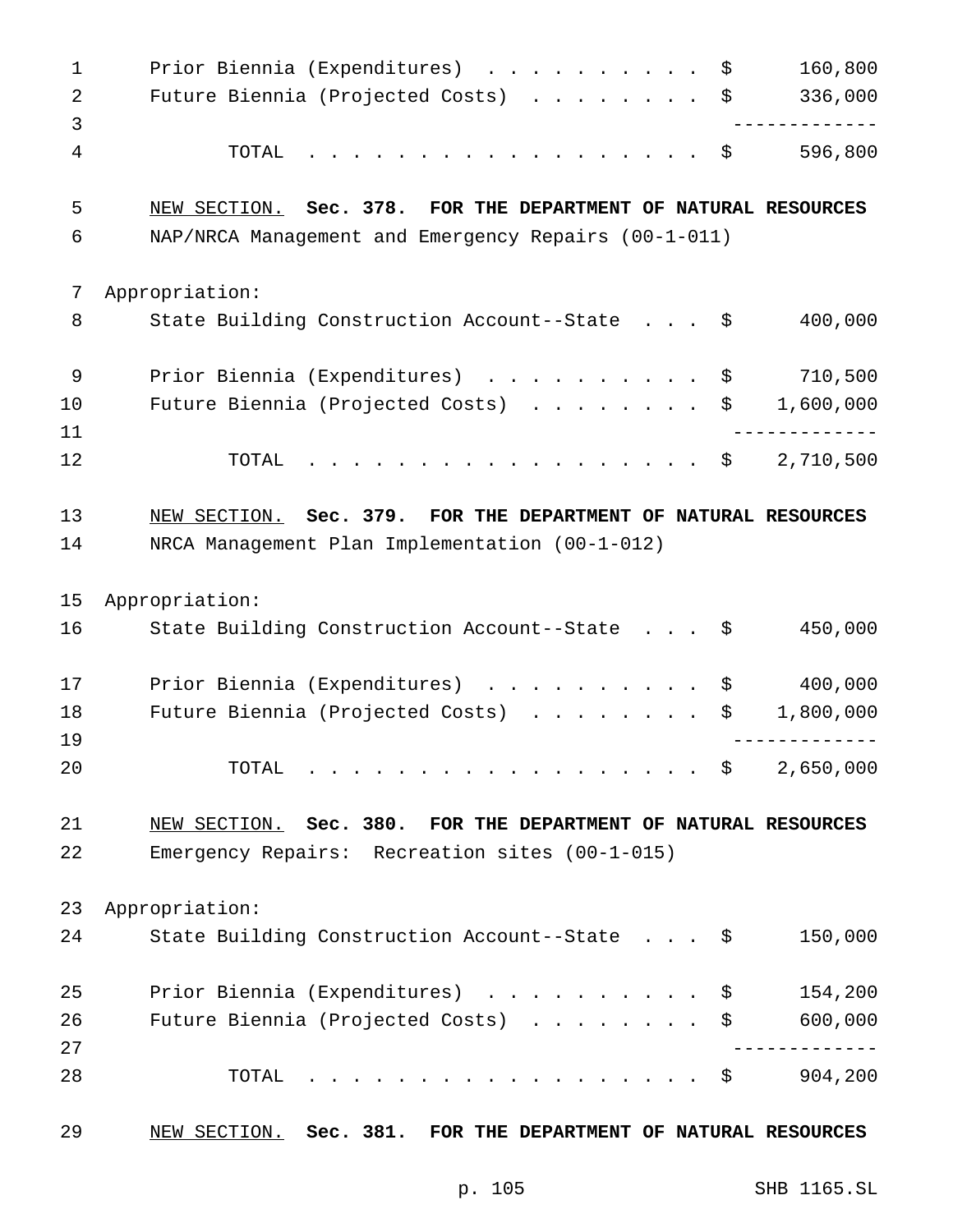Recreation Health and Safety (00-1-016)

| 2  | Appropriation:                                                     |
|----|--------------------------------------------------------------------|
| 3  | 300,000<br>State Building Construction Account--State \$           |
| 4  | 578,900<br>Prior Biennia (Expenditures) \$                         |
| 5  | Future Biennia (Projected Costs) \$<br>1,200,000                   |
| 6  |                                                                    |
| 7  | 2,078,900<br>TOTAL<br>. \$                                         |
| 8  | NEW SECTION. Sec. 382. FOR THE DEPARTMENT OF NATURAL RESOURCES     |
| 9  | Americans with Disabilities Act: Recreation site improvements (00- |
| 10 | $1 - 017$ )                                                        |
| 11 | Appropriation:                                                     |
| 12 | 100,000<br>State Building Construction Account--State \$           |
| 13 | 968,100<br>Prior Biennia (Expenditures) \$                         |
| 14 | 1,200,000<br>Future Biennia (Projected Costs) \$                   |
| 15 |                                                                    |
| 16 | 2,268,100<br>TOTAL<br>. \$                                         |
| 17 | NEW SECTION. Sec. 383. FOR THE DEPARTMENT OF NATURAL RESOURCES     |
| 18 | Administrative Site Preservation (00-1-018)                        |
| 19 | Appropriation:                                                     |
| 20 | 203,580<br>Forest Development Account--State<br>\$                 |
| 21 | 565,500<br>Resources Management Cost Account--State \$             |
| 22 | State Building Construction Account--State \$<br>361,920           |
| 23 |                                                                    |
| 24 | Subtotal Appropriation \$<br>1,131,000                             |
| 25 | 938,000<br>Prior Biennia (Expenditures) \$                         |
| 26 | 5,118,000<br>Future Biennia (Projected Costs) \$                   |
| 27 |                                                                    |
| 28 | 7,187,000<br>TOTAL<br>. \$                                         |
| 29 | NEW SECTION. Sec. 384. FOR THE DEPARTMENT OF NATURAL RESOURCES     |
| 30 | Trust Land Transfer (00-2-001)                                     |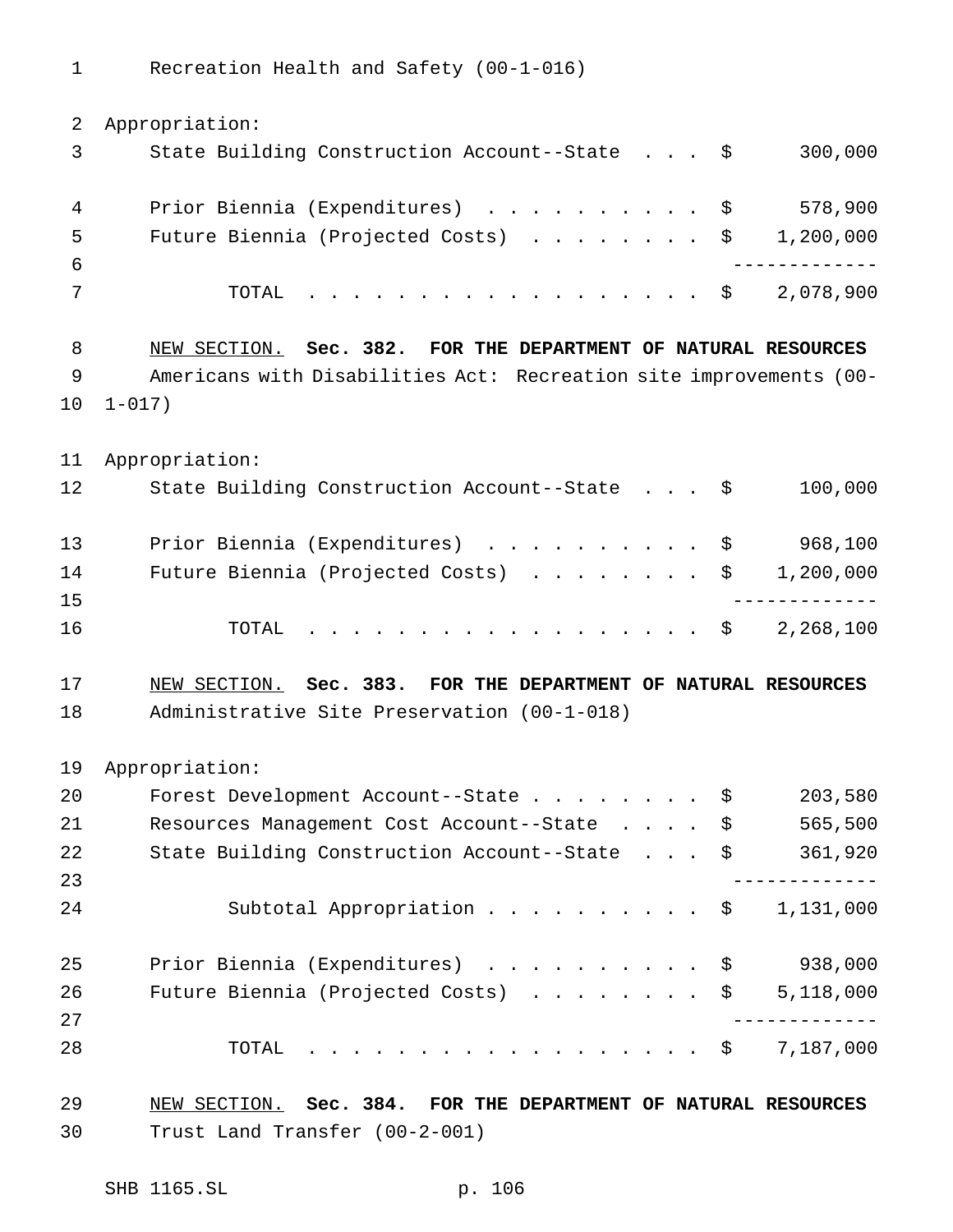The state building construction account appropriation in this section is subject to the following conditions and limitations:

 (1) The total appropriation is provided to the department solely to transfer from trust status or enter into thirty-year timber harvest restrictive easements for certain trust lands of state-wide significance deemed appropriate for state park, fish and wildlife habitat, natural area preserve, natural resources conservation area, open space, or recreation purposes.

 (2) Property transferred under this section shall be appraised and transferred at fair market value. The value of the timber transferred shall be deposited by the department to the common school construction account in the same manner as timber revenues from other common school trust lands. No deduction shall be made for the resource management cost account under RCW 79.64.040. The value of the land transferred shall be deposited in the natural resources real property replacement account. These funds shall be expended by the department for the exclusive purpose of acquiring real property of equal value to be managed as common school trust land.

 (3) Property subject to easement agreements under this section shall be appraised at fair market value both with and without the imposition of the easement. The entire difference in appraised value shall be deposited by the department to the common school construction fund in the same manner as lease revenues from other common school trust lands. No deduction shall be made for the resource management cost account under RCW 79.64.040.

 (4) All reasonable costs incurred by the department to implement this section are authorized to be paid out of this appropriation. Authorized costs include the actual cost of appraisals, staff time, environmental reviews, surveys, and other similar costs.

 (5) Intergrant exchanges between common school and other trust lands of equal value may occur if the exchange is in the interest of each trust, as determined by the board of natural resources.

 (6) Prior to or concurrent with conveyance of these properties, the department, with full cooperation of the receiving agencies, shall execute and record a real property instrument that dedicates the transferred properties to the purposes identified in subsection (1) of this section for a minimum period of thirty years. The department of natural resources, in consultation with the receiving state agencies, shall develop policy to address requests to replace transferred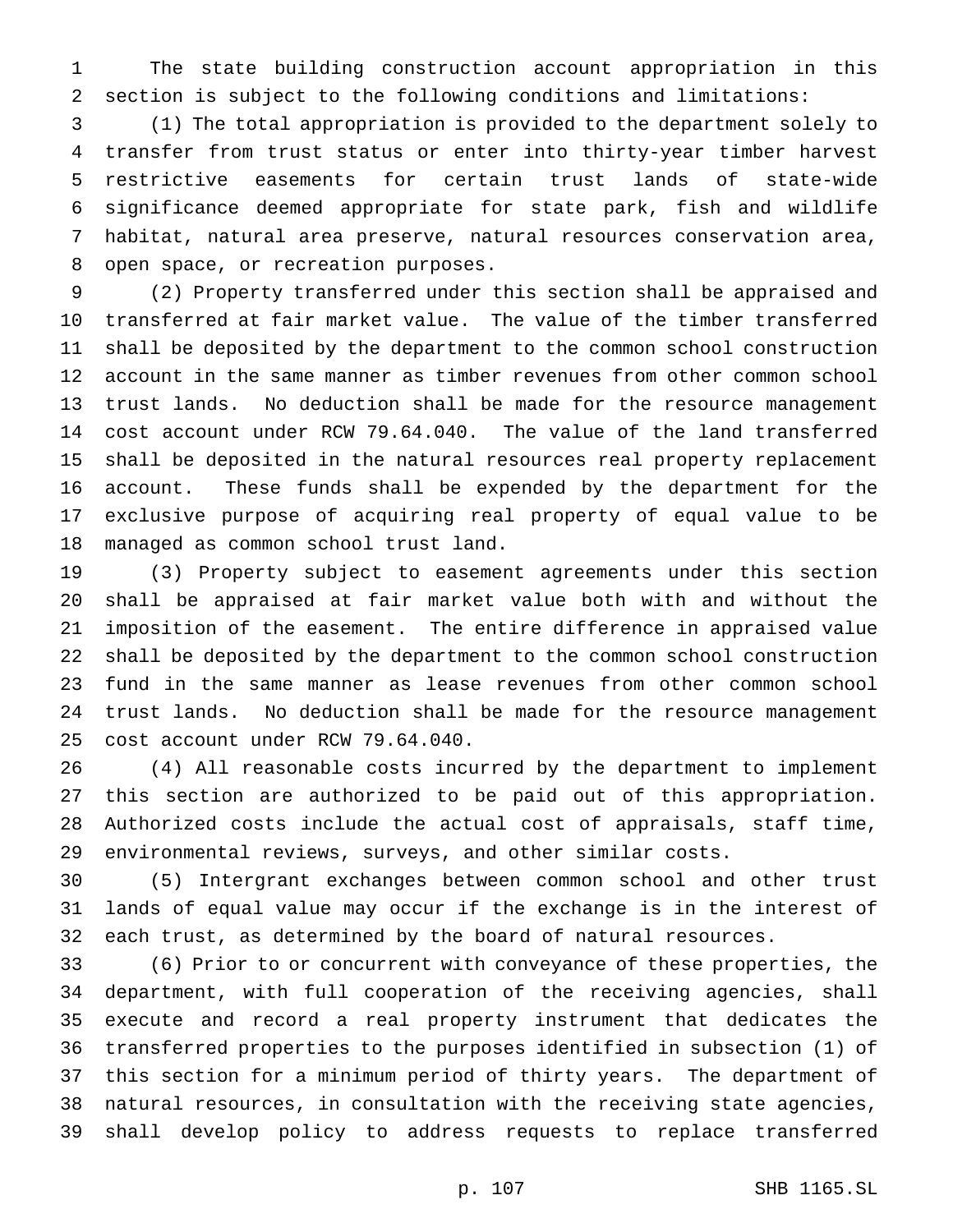properties subject to the recorded property instrument that are no longer deemed appropriate for the purposes identified in subsection (1) of this section.

 (7) The department and receiving agencies shall work in good faith to carry out the intent of this section. However, the department or receiving agencies may remove a property from the transfer list in subsection (8) of this section if, based on new, substantive information, it is determined that transfer of the property is not in the state-wide interest of either the common school trust or the receiving agency.

 (8) The appropriation in this section is provided to execute transfers or easements for the list of properties identified in LEAP capital document No. 99-3, as developed on April 8, 1999, as follows: Projects in category A shall be transferred; to the extent that local funding is provided for the land value of the property, projects in category B shall be transferred; and projects in category C and remaining projects in category B may be transferred or leased as funding allows.

 (9) The department shall execute trust land transfers and easements such that 90 percent of the appropriation in this section is deposited in the common school construction fund. To achieve the 90:10 ratio, the department may offset transfers of property with low timber-to-land ratios with easements on other properties.

 (10) On June 30, 2001, the state treasurer shall transfer all remaining uncommitted funds from this appropriation to the common school construction fund and the appropriation in this section shall be reduced by an equivalent amount.

Appropriation:

| 29 | Natural Resources Real Property Replacement--            |             |
|----|----------------------------------------------------------|-------------|
| 30 | State $\ldots$ \$                                        | 6, 200, 000 |
| 31 | State Building Construction Account--State \$            | 66,000,000  |
| 32 |                                                          |             |
| 33 | Subtotal Appropriation $\ldots$ \$ 72,200,000            |             |
|    |                                                          |             |
| 34 | Prior Biennia (Expenditures) $\ldots$ \$ 34,500,000      |             |
| 35 | Future Biennia (Projected Costs) $\ldots$ \$ 220,000,000 |             |
| 36 |                                                          |             |
| 37 | TOTAL \$ 326,700,000                                     |             |
|    |                                                          |             |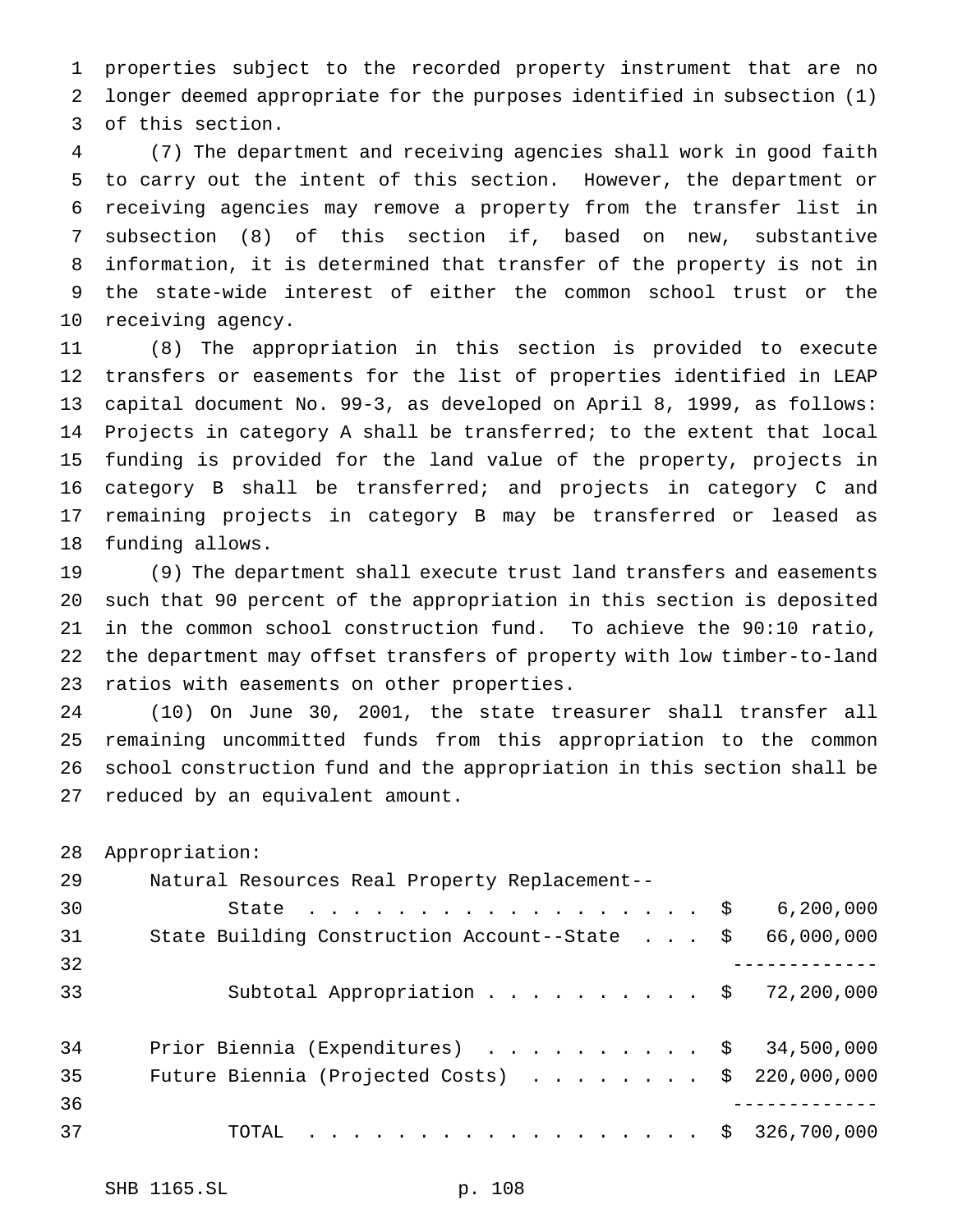NEW SECTION. **Sec. 385. FOR THE DEPARTMENT OF NATURAL RESOURCES** Natural Resources Real Property Replacement (00-2-002) Appropriation: Natural Resources Real Property Replacement-- State .................. \$ 8,000,000 Prior Biennia (Expenditures) .......... \$ 12,400,000 Future Biennia (Projected Costs) ........ \$ 48,000,000 ------------- TOTAL .................. \$ 68,400,000 NEW SECTION. **Sec. 386. FOR THE DEPARTMENT OF NATURAL RESOURCES** Land Bank (00-2-003) Appropriation: Resources Management Cost Account--State .... \$ 2,000,000 14 Prior Biennia (Expenditures) . . . . . . . . . \$ 1,800,000 Future Biennia (Projected Costs) ........ \$ 8,000,000 ------------- TOTAL .................. \$ 11,800,000 NEW SECTION. **Sec. 387. FOR THE DEPARTMENT OF NATURAL RESOURCES** Community and Technical College Trust Land Acquisition (00-2-004) Appropriation: Community and Technical College Forest Reserve 22 Account--State . . . . . . . . . . . . \$ 200,000 Prior Biennia (Expenditures) .......... \$ 0 Future Biennia (Projected Costs) ........ \$ 0 ------------- TOTAL .................. \$ 200,000 NEW SECTION. **Sec. 388. FOR THE DEPARTMENT OF NATURAL RESOURCES** Right-of-Way Acquisition (00-2-005)

Appropriation: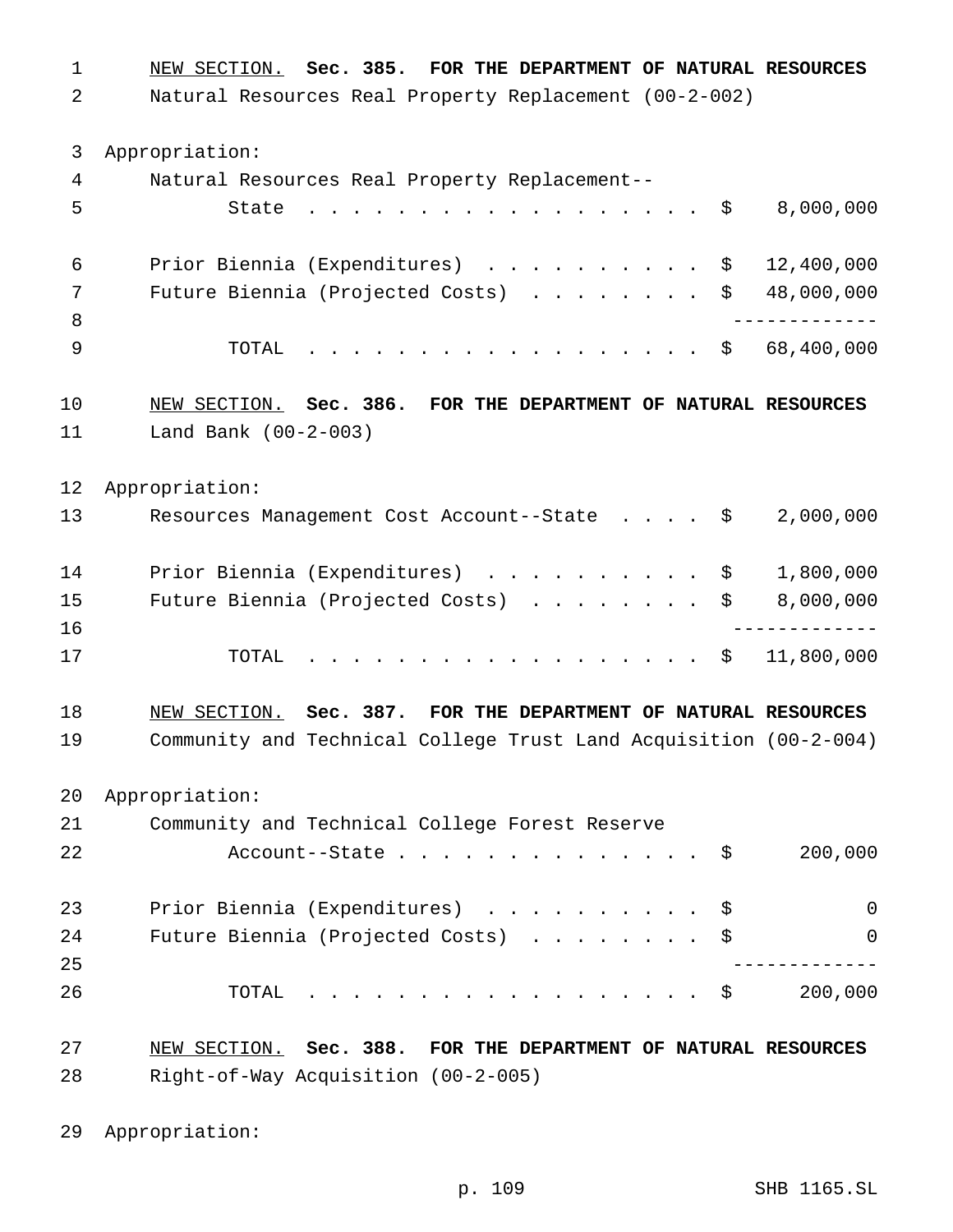| 1        | 387,000<br>Forest Development Account--State \$                      |
|----------|----------------------------------------------------------------------|
| 2        | 650,000<br>Resources Management Cost Account--State \$               |
| 3        |                                                                      |
| 4        | Subtotal Appropriation \$<br>1,037,000                               |
| 5        | Prior Biennia (Expenditures) \$<br>1,392,000                         |
| 6        | Future Biennia (Projected Costs)<br>6,000,000<br>\$                  |
| 7        |                                                                      |
| 8        | 8,429,000<br>TOTAL<br>. \$                                           |
| 9        | NEW SECTION. Sec. 389. FOR THE DEPARTMENT OF NATURAL RESOURCES       |
| 10       | Jobs for the Environment (00-2-009)                                  |
| 11       | The reappropriation in this section is provided solely for projects  |
| 12       | under contract on or before June 30, 1999. Reappropriated funds not  |
| 13       | committed to contracted projects shall lapse on June 30, 1999.       |
| 14       | Reappropriation:                                                     |
| 15       | Water Quality Account--State \$<br>2,800,000                         |
| 16       | Prior Biennia (Expenditures)<br>9,133,000<br>\$                      |
| 17       | Future Biennia (Projected Costs)<br>\$<br>0                          |
| 18       |                                                                      |
| 19       | 11,933,000<br>\$<br>TOTAL                                            |
| 20       | NEW SECTION. Sec. 390. FOR THE DEPARTMENT OF NATURAL RESOURCES       |
| 21       | Minor Works: Program (00-2-011)                                      |
| 22       | The appropriations in this section shall support the detailed list   |
| 23       | of projects maintained by the office of financial management.        |
| 24       | Appropriation:                                                       |
| 25       | 136,600<br>Forest Development Account--State<br>$\ddot{\varepsilon}$ |
| 26       | 379,500<br>Resources Management Cost Account--State<br>\$            |
| 27<br>28 | 242,900<br>State Building Construction Account--State \$             |
| 29       | Subtotal Appropriation \$<br>759,000                                 |
| 30       | Prior Biennia (Expenditures)<br>609,000<br>- \$                      |
|          |                                                                      |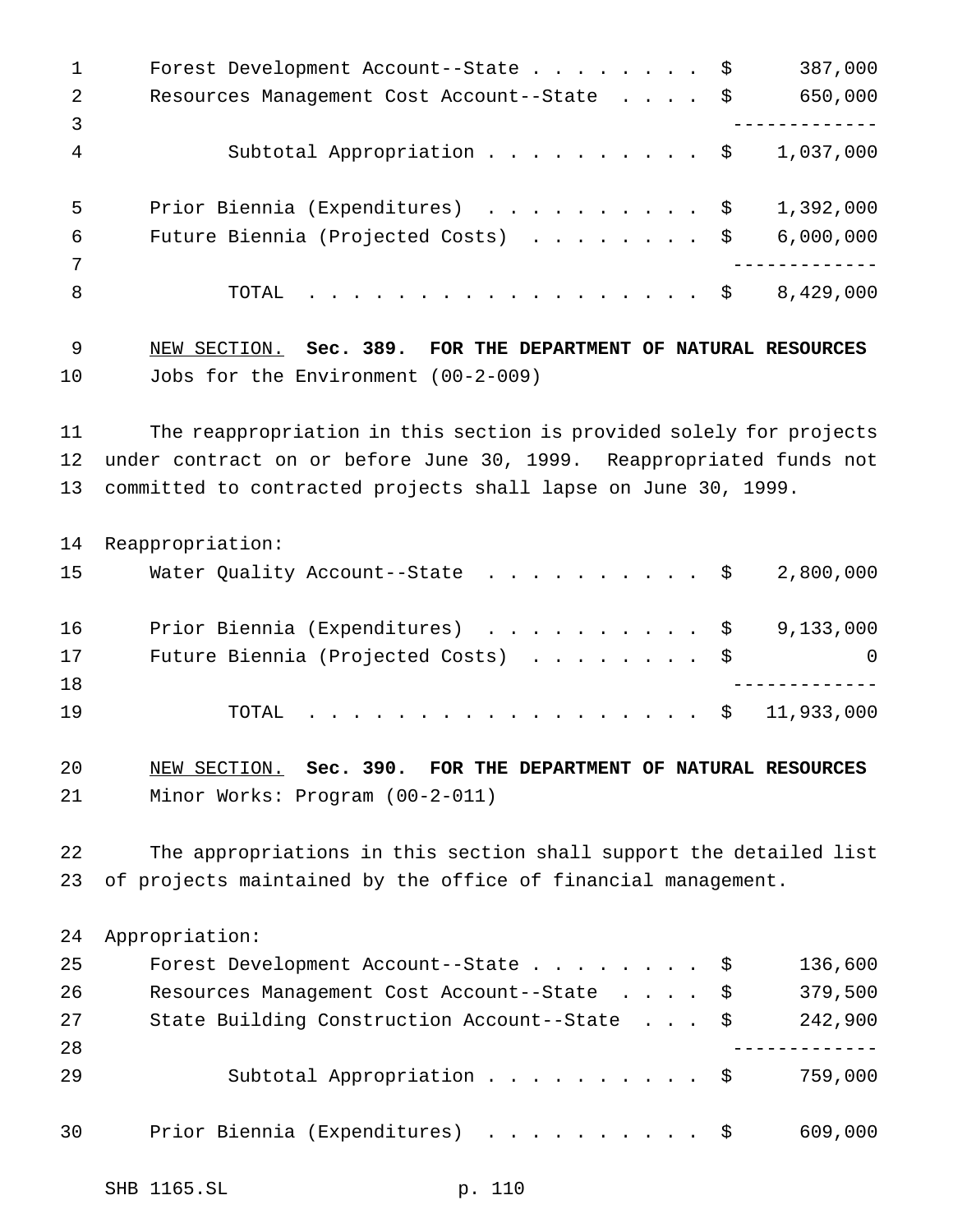| 1        | 5,580,000<br>Future Biennia (Projected Costs) \$                                                                                                                                                                                                        |
|----------|---------------------------------------------------------------------------------------------------------------------------------------------------------------------------------------------------------------------------------------------------------|
| 2<br>3   | . \$ 6,948,000<br>TOTAL                                                                                                                                                                                                                                 |
| 4        | NEW SECTION. Sec. 391.<br>FOR THE DEPARTMENT OF NATURAL RESOURCES                                                                                                                                                                                       |
| 5        | Mineral Resource Testing (00-2-012)                                                                                                                                                                                                                     |
| 6        | Appropriation:                                                                                                                                                                                                                                          |
| 7        | 18,000<br>Forest Development Account--State $\ldots$ \$                                                                                                                                                                                                 |
| 8        | 28,000<br>Prior Biennia (Expenditures)<br>\$                                                                                                                                                                                                            |
| 9<br>10  | 175,000<br>Future Biennia (Projected Costs)<br>\$                                                                                                                                                                                                       |
| 11       | .<br>221,000<br>TOTAL<br>\$                                                                                                                                                                                                                             |
| 12       | NEW SECTION. Sec. 392. FOR THE DEPARTMENT OF NATURAL RESOURCES                                                                                                                                                                                          |
| 13       | Commercial Development - Local Improvement Districts (00-2-013)                                                                                                                                                                                         |
| 14       | Appropriation:                                                                                                                                                                                                                                          |
| 15       | 90,000<br>Resources Management Cost Account--State \$                                                                                                                                                                                                   |
| 16       | Prior Biennia (Expenditures)<br>200,000<br>\$                                                                                                                                                                                                           |
| 17       | 451,000<br>Future Biennia (Projected Costs)<br>\$                                                                                                                                                                                                       |
| 18<br>19 | 741,000<br>\$<br>TOTAL<br>a construction of the construction of the construction of the construction of the construction of the construction of the construction of the construction of the construction of the construction of the construction of the |
| 20       | NEW SECTION. Sec. 393. FOR THE DEPARTMENT OF NATURAL RESOURCES                                                                                                                                                                                          |
| 21       | Aquatic Lands Enhancement Grants (00-2-014)                                                                                                                                                                                                             |
| 22       | The appropriation in this section is provided for a list of                                                                                                                                                                                             |
| 23       | projects in LEAP capital document No. 99-2, as developed on April 8,                                                                                                                                                                                    |
| 24       | 1999.                                                                                                                                                                                                                                                   |
| 25       | The department shall submit a list of recommended projects to be                                                                                                                                                                                        |
| 26       | funded from the aquatic lands enhancement account in the 2001-03                                                                                                                                                                                        |
| 27       | capital budget. The list shall result from a competitive grants                                                                                                                                                                                         |
|          |                                                                                                                                                                                                                                                         |

 program developed by the department based upon, at a minimum: A uniform criteria for the selection of projects and awarding of grants for up to fifty percent of the total project cost; local community support for the project; and a state-wide geographic distribution of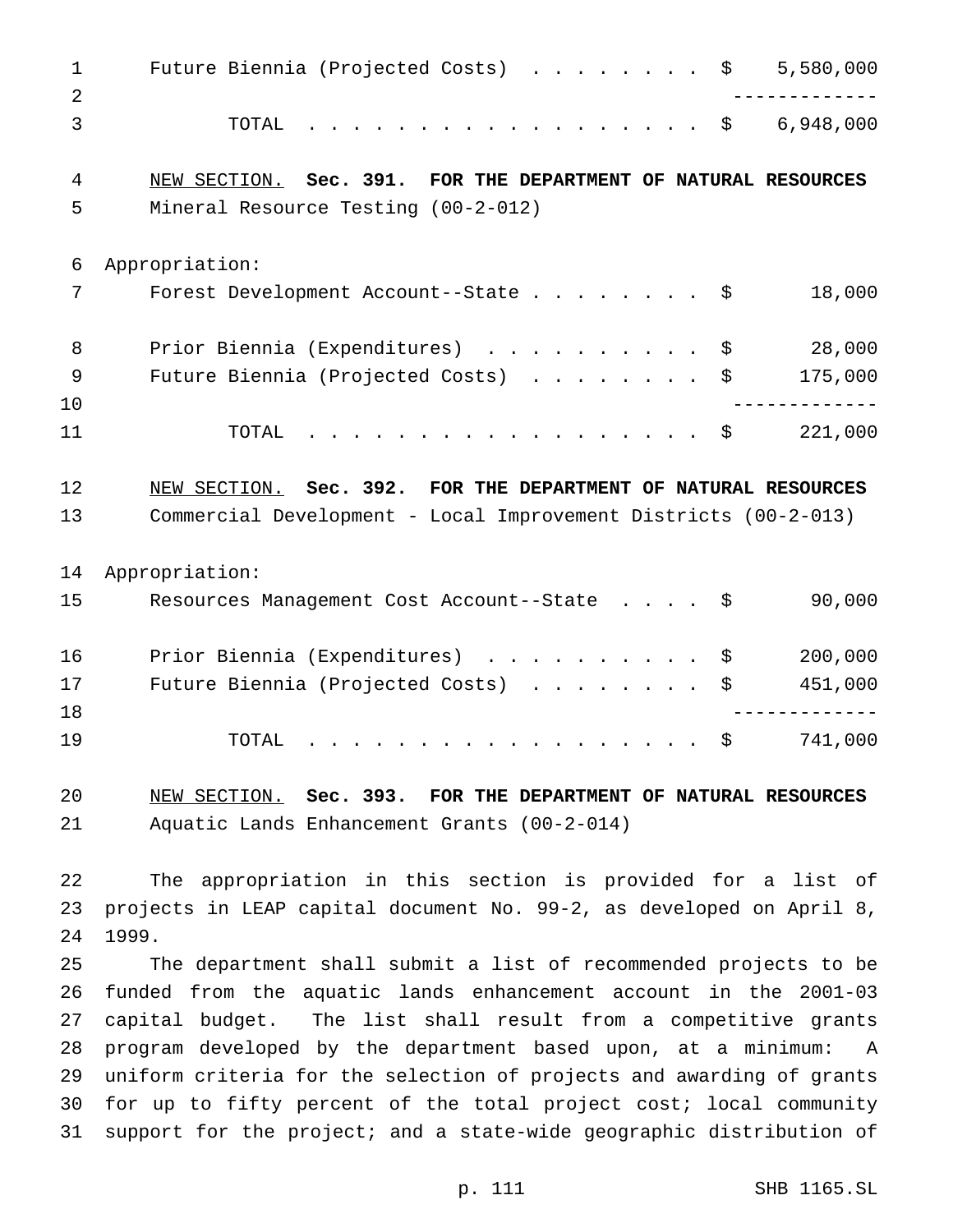projects. The list of projects shall be submitted to the office of financial management by September 15, 2000. Reappropriation: Aquatic Lands Enhancement Account--State .... \$ 2,340,000 Appropriation: Aquatic Lands Enhancement Account--State .... \$ 5,800,000 7 Prior Biennia (Expenditures) . . . . . . . . . \$ 9,716,817 8 Future Biennia (Projected Costs) . . . . . . . \$ 24,000,000 ------------- TOTAL .................. \$ 41,856,817 NEW SECTION. **Sec. 394. FOR THE DEPARTMENT OF NATURAL RESOURCES** Mobile Radio System Upgrade (00-2-017) Appropriation: 14 Forest Development Account--State . . . . . . . \$ 106,300 Resources Management Cost Account--State .... \$ 177,200 State Building Construction Account--State . . . \$ 500,000 ------------- Subtotal Appropriation.......... \$ 783,500 19 Prior Biennia (Expenditures) . . . . . . . . . \$ 0 20 Future Biennia (Projected Costs) . . . . . . . \$ 2,623,500 ------------- 22 TOTAL . . . . . . . . . . . . . . . . \$ 3,407,000 NEW SECTION. **Sec. 395. FOR THE DEPARTMENT OF NATURAL RESOURCES** Compound: Utilization study (00-2-019) Appropriation: Forest Development Account--State........ \$ 27,000 Resources Management Cost Account--State .... \$ 75,000 28 State Building Construction Account--State . . . \$ 48,000 ------------- 30 Subtotal Appropriation . . . . . . . . . \$ 150,000 Prior Biennia (Expenditures) .......... \$ 0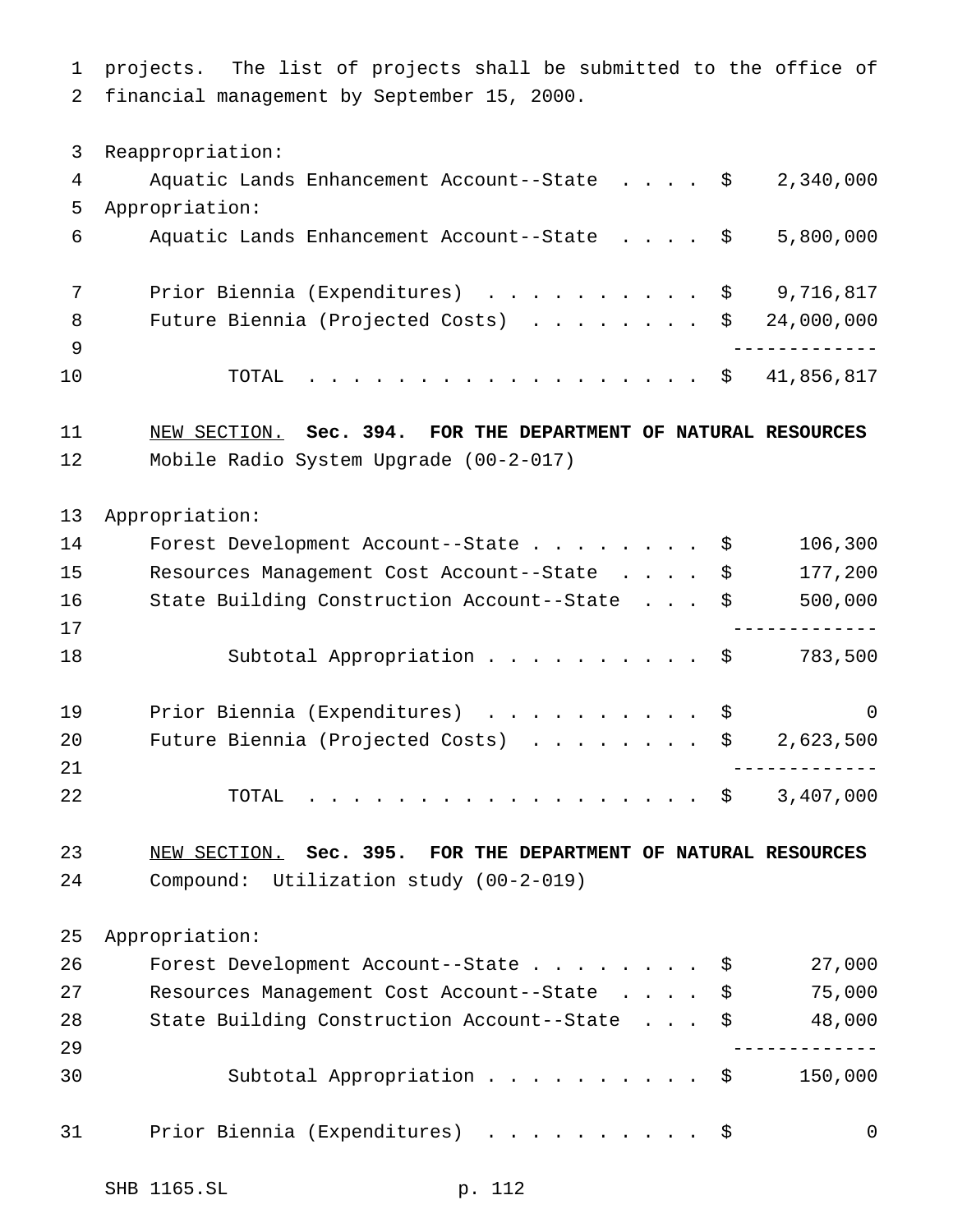| 1              | Future Biennia (Projected Costs) \$<br>$\Omega$                |
|----------------|----------------------------------------------------------------|
| $\overline{2}$ |                                                                |
| 3              | .<br>- \$<br>150,000<br>TOTAL                                  |
| 4              | NEW SECTION. Sec. 396. FOR THE DEPARTMENT OF NATURAL RESOURCES |
| 5              | Forest Legacy and Wetlands Conservation Grants (00-2-020)      |
|                |                                                                |
| 6              | Reappropriation:                                               |
| 7              | General Fund--Federal \$<br>2,366,500                          |
| 8              | Appropriation:                                                 |
| 9              | General Fund--Federal $\frac{1}{5}$<br>6,340,000               |
|                |                                                                |
| 10             | Prior Biennia (Expenditures) \$<br>1,756,820                   |
| 11             | Future Biennia (Projected Costs)<br>$\Omega$                   |
| 12             |                                                                |
| 13             | 10,463,320<br>TOTAL<br>Ş.                                      |
|                |                                                                |
| 14             | (End of part)                                                  |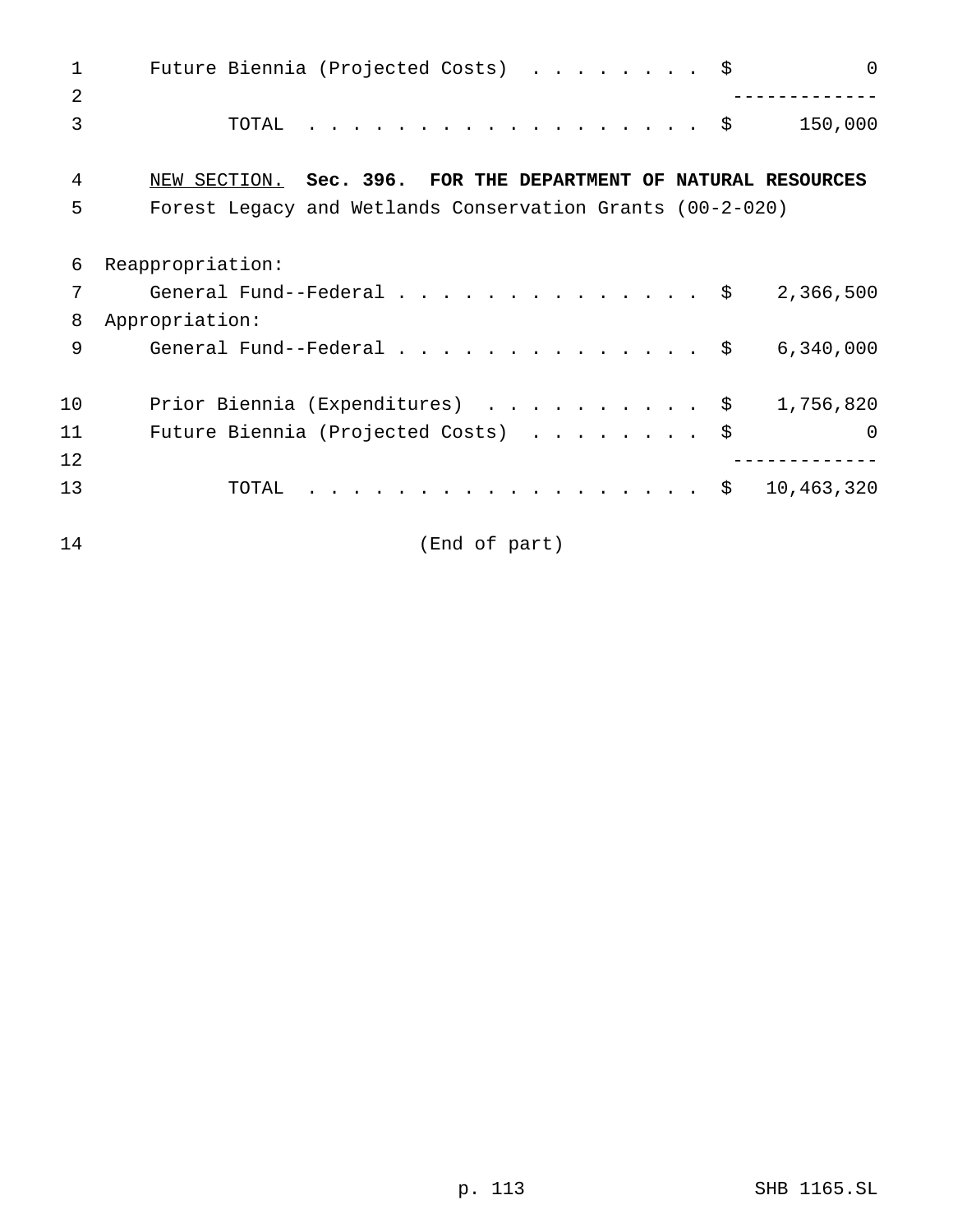| 1              | PART 4                                                                 |
|----------------|------------------------------------------------------------------------|
| $\overline{2}$ | <b>TRANSPORTATION</b>                                                  |
|                |                                                                        |
| 3              | NEW SECTION. Sec. 501. FOR THE WASHINGTON STATE PATROL                 |
| 4              | Fire Training Academy: Minor works (00-1-005)                          |
| 5              | The appropriation in this section shall support the detailed list      |
| 6              | of projects maintained by the office of financial management.          |
| 7              | Appropriation:                                                         |
| 8              | State Building Construction Account--State \$<br>110,000               |
| 9              | 320,000<br>Prior Biennia (Expenditures) \$                             |
| 10             | Future Biennia (Projected Costs) \$ 6,900,000                          |
| 11             |                                                                        |
| 12             | TOTAL $\ldots$ \$<br>7,330,000                                         |
| 13             | NEW SECTION. Sec. 502. FOR THE WASHINGTON STATE PATROL                 |
| 14             | Seattle Crime Laboratory (00-2-008)                                    |
| 15             | The appropriation in this section shall not be expended until the      |
| 16             | documents described in the capital project review requirements process |
| 17             | and procedures prescribed by the office of financial management have   |
| 18             | been complied with under sections 902 and 903 of this act.             |
| 19             | Reappropriation:                                                       |
| 20             | 900,000<br>State Building Construction Account--State \$               |
| 21             | Appropriation:                                                         |
| 22             | County Criminal Justice Assistance                                     |
| 23             | 650,000<br>Account--State $\frac{1}{5}$                                |
| 24             | Municipal Criminal Justice Assistance                                  |
| 25             | 250,000<br>Account--State $\ldots$ $\frac{1}{2}$                       |
| 26             | State Building Construction Account--State \$ 9,100,000                |
| 27             |                                                                        |
| 28             | Subtotal Appropriation \$ 10,000,000                                   |
| 29             | 200,000<br>Prior Biennia (Expenditures) \$                             |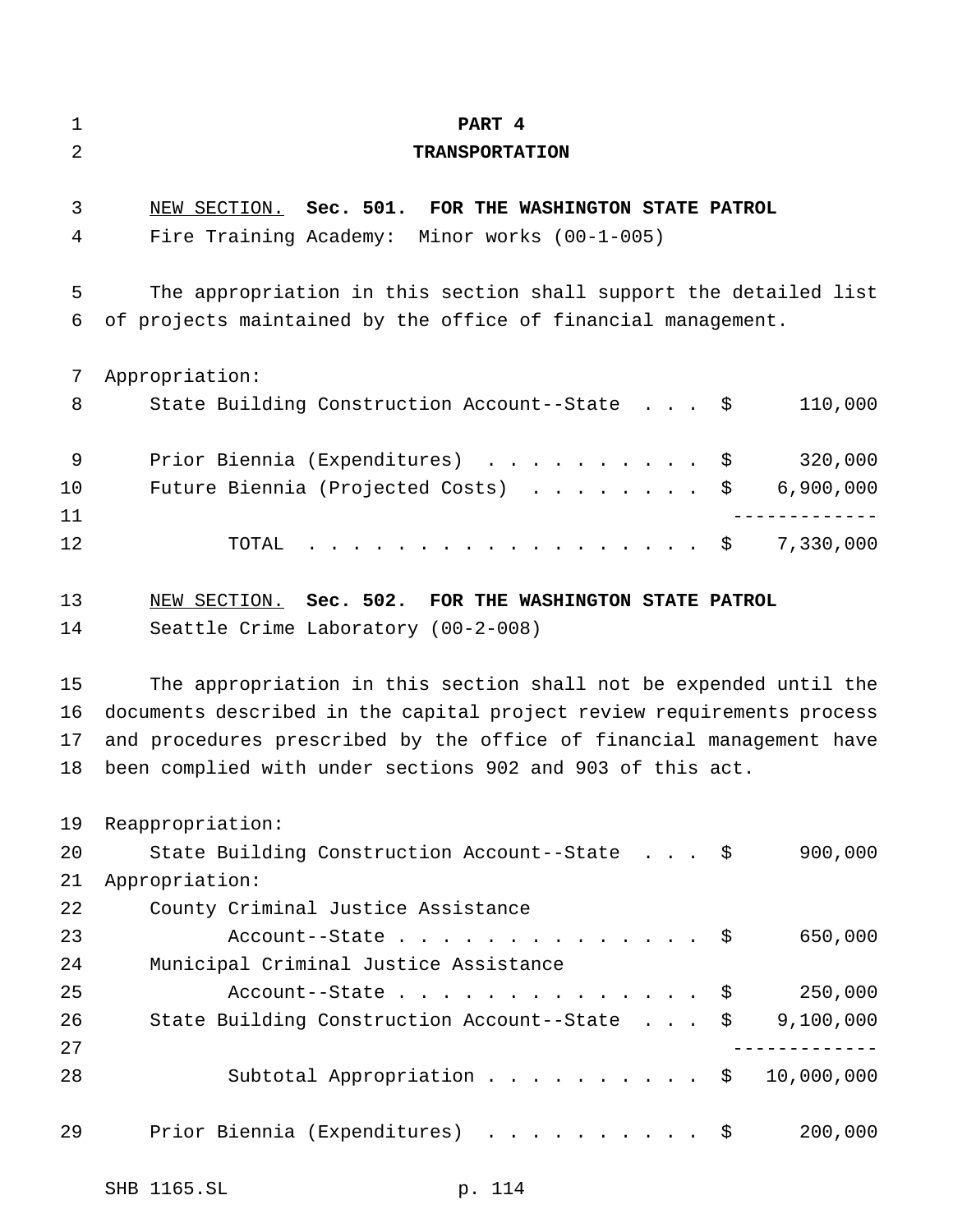| $\mathbf{1}$ | Future Biennia (Projected Costs) \$ |  |  |  |  |  |  |  | $\Box$ 0            |
|--------------|-------------------------------------|--|--|--|--|--|--|--|---------------------|
|              |                                     |  |  |  |  |  |  |  |                     |
|              |                                     |  |  |  |  |  |  |  | TOTAL \$ 11,100,000 |

## NEW SECTION. **Sec. 503. FOR THE WASHINGTON STATE PATROL** Boarding Home Fire Safety Program

 The appropriation in this section is provided solely for grants for the installation or retrofit of fire sprinklers in adult boarding homes. The appropriation in this section is subject to the following conditions and limitations:

 (1) The state fire marshal in consultation with the department of social and health services may develop rules to implement the grant program.

 (2) The amount of the grant for an existing adult boarding home shall not be greater than the difference between the cost of retrofitting and the cost of installing sprinklers during original construction of a comparable adult boarding home with fire sprinklers.

 (3) To be eligible for a grant under this section, the adult group home shall be licensed and accredited with the department of social and health services. To be eligible for a grant under this section, at least fifteen percent of the adult group home's residents must be department of social and health services clients. The adult group home must maintain the department of social and health services client ratio level for a period of no less than five years. If the department of social and health services client ratio level is not maintained, then the adult group home shall reimburse the state for the amount of the grant plus appropriate interest.

 (4) Any home receiving a grant shall complete the installation of the fire sprinklers by June 30, 2001.

Appropriation:

| 30 | State Building Construction Account--State $\frac{1}{2}$ , 500,000 |          |
|----|--------------------------------------------------------------------|----------|
| 31 | Prior Biennia (Expenditures) \$                                    | $\Omega$ |
| 32 | Future Biennia (Projected Costs) \$                                | $\Omega$ |
| 33 |                                                                    |          |
| 34 | TOTAL \$ 2,500,000                                                 |          |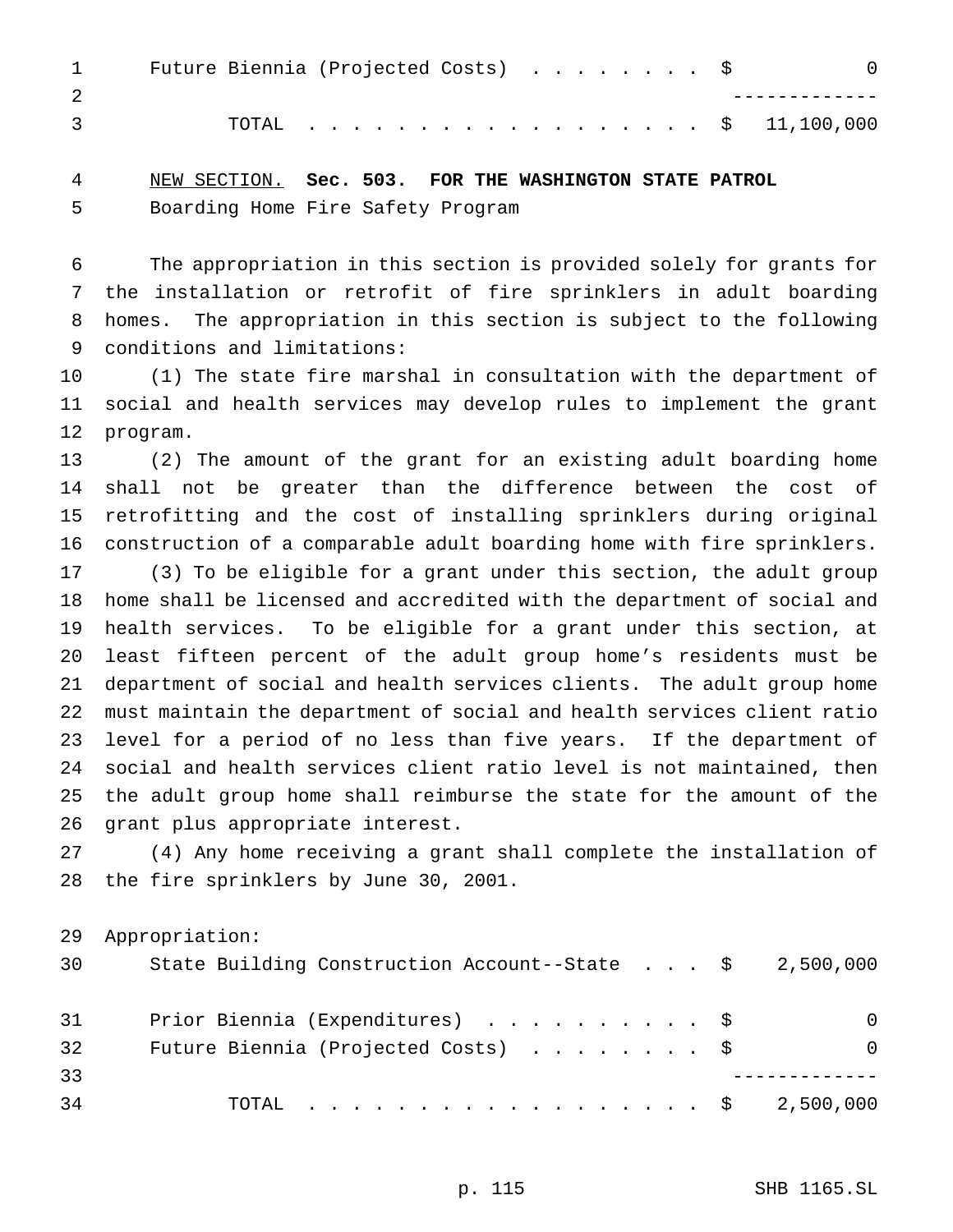| $\mathbf{1}$ | NEW SECTION. Sec. 504. FOR THE WASHINGTON STATE PATROL             |
|--------------|--------------------------------------------------------------------|
| 2            | Fire Training Academy: Water systems upgrades (00-2-009)           |
|              | 3 Appropriation:                                                   |
| 4            | State Building Construction Account--State $\frac{1}{5}$ 1,845,000 |
| 5            | Prior Biennia (Expenditures) \$<br>$\Omega$                        |
| 6            | Future Biennia (Projected Costs) \$<br>500,000                     |
| 7            |                                                                    |
| 8            | TOTAL \$ 2,345,000                                                 |

(End of part)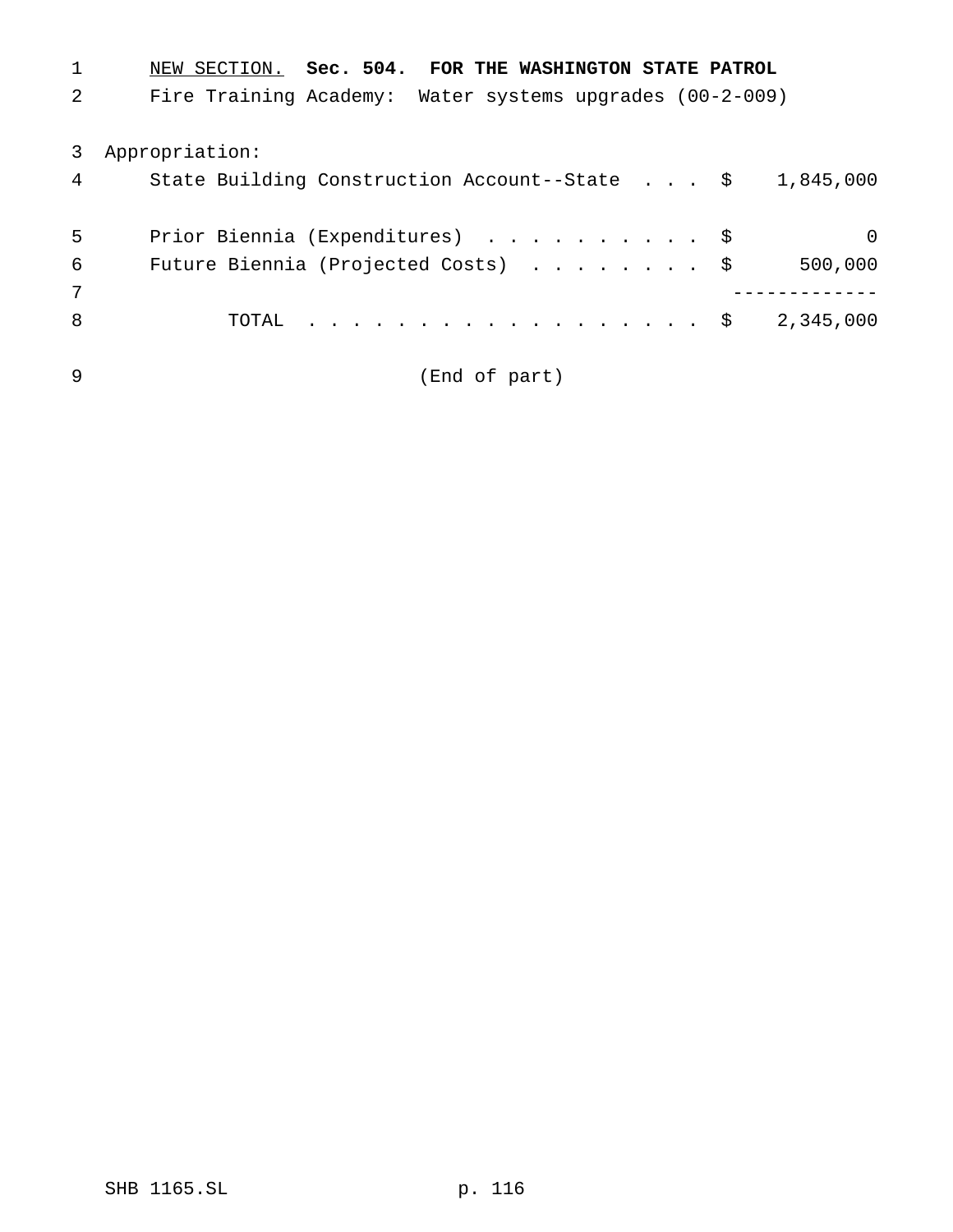| $\mathbf 1$<br>2 | PART 5<br><b>EDUCATION</b>                                                                                                                                                                                                                                                                                                                                                                                                                                                                                           |
|------------------|----------------------------------------------------------------------------------------------------------------------------------------------------------------------------------------------------------------------------------------------------------------------------------------------------------------------------------------------------------------------------------------------------------------------------------------------------------------------------------------------------------------------|
| 3                | NEW SECTION. Sec. 601.<br>FOR THE HIGHER EDUCATION COORDINATING                                                                                                                                                                                                                                                                                                                                                                                                                                                      |
| 4                | <b>BOARD</b>                                                                                                                                                                                                                                                                                                                                                                                                                                                                                                         |
| 5                | North Snohomish, Island, Skagit Consortium Development (00-2-001)                                                                                                                                                                                                                                                                                                                                                                                                                                                    |
| 6                | Appropriation:                                                                                                                                                                                                                                                                                                                                                                                                                                                                                                       |
| 7                | State Building Construction Account--State \$<br>1,000,000                                                                                                                                                                                                                                                                                                                                                                                                                                                           |
| 8                | Prior Biennia (Expenditures) \$<br>$\mathsf{O}$                                                                                                                                                                                                                                                                                                                                                                                                                                                                      |
| 9                | Future Biennia (Projected Costs) \$<br>0                                                                                                                                                                                                                                                                                                                                                                                                                                                                             |
| 10               | ----------                                                                                                                                                                                                                                                                                                                                                                                                                                                                                                           |
| 11               | . \$<br>1,000,000<br>TOTAL                                                                                                                                                                                                                                                                                                                                                                                                                                                                                           |
| 12               | NEW SECTION. Sec. 602. FOR THE HIGHER EDUCATION COORDINATING                                                                                                                                                                                                                                                                                                                                                                                                                                                         |
| 13               | <b>BOARD</b>                                                                                                                                                                                                                                                                                                                                                                                                                                                                                                         |
| 14               | Facility Assessment and Space Utilization: Study (00-2-002)                                                                                                                                                                                                                                                                                                                                                                                                                                                          |
| 15               | Appropriation:                                                                                                                                                                                                                                                                                                                                                                                                                                                                                                       |
| 16               | 200,000<br>State Building Construction Account--State \$                                                                                                                                                                                                                                                                                                                                                                                                                                                             |
| 17               | Prior Biennia (Expenditures) \$<br>0                                                                                                                                                                                                                                                                                                                                                                                                                                                                                 |
| 18               | Future Biennia (Projected Costs)<br>\$<br>0                                                                                                                                                                                                                                                                                                                                                                                                                                                                          |
| 19               |                                                                                                                                                                                                                                                                                                                                                                                                                                                                                                                      |
| 20               | 200,000<br>\$<br>TOTAL<br>$\mathcal{L}^{\mathcal{A}}\left(\mathcal{A}^{\mathcal{A}}\right) \left(\mathcal{A}^{\mathcal{A}}\right) \left(\mathcal{A}^{\mathcal{A}}\right) \left(\mathcal{A}^{\mathcal{A}}\right) \left(\mathcal{A}^{\mathcal{A}}\right) \left(\mathcal{A}^{\mathcal{A}}\right) \left(\mathcal{A}^{\mathcal{A}}\right) \left(\mathcal{A}^{\mathcal{A}}\right) \left(\mathcal{A}^{\mathcal{A}}\right) \left(\mathcal{A}^{\mathcal{A}}\right) \left(\mathcal{A}^{\mathcal{A}}\right) \left(\mathcal{A}^$ |
| 21               | NEW SECTION. Sec. 603. FOR THE STATE BOARD OF EDUCATION                                                                                                                                                                                                                                                                                                                                                                                                                                                              |
| 22               | Common School Construction: Quality and value improvements (00-2-                                                                                                                                                                                                                                                                                                                                                                                                                                                    |
| 23               | 002)                                                                                                                                                                                                                                                                                                                                                                                                                                                                                                                 |
| 24               | The appropriation in this section is subject to the following                                                                                                                                                                                                                                                                                                                                                                                                                                                        |
| 25               | conditions and limitations:                                                                                                                                                                                                                                                                                                                                                                                                                                                                                          |
| 26               | (1) \$9,800,000 of this appropriation is provided to implement                                                                                                                                                                                                                                                                                                                                                                                                                                                       |
| 27               | chapter (House Bill No. 1831), Laws of 1999. If the bill is not                                                                                                                                                                                                                                                                                                                                                                                                                                                      |
| 28               | enacted by June 30, 1999, this appropriation shall lapse.                                                                                                                                                                                                                                                                                                                                                                                                                                                            |
| $20^{\circ}$     | $(2)$ $(2)$ $(0)$ $(0)$ $(0)$ $(0)$ $(0)$ $(0)$ $(0)$ $(0)$ $(0)$ $(0)$ $(0)$ $(0)$ $(0)$ $(0)$ $(0)$ $(0)$ $(0)$ $(0)$ $(0)$ $(0)$ $(0)$ $(0)$ $(0)$ $(0)$ $(0)$ $(0)$ $(0)$ $(0)$ $(0)$ $(0)$ $(0)$ $(0)$ $(0)$ $(0)$ $(0)$                                                                                                                                                                                                                                                                                        |

 (2) \$200,000 from this appropriation is provided to fund two FTEs in the office of state fire marshal to exclusively review K-12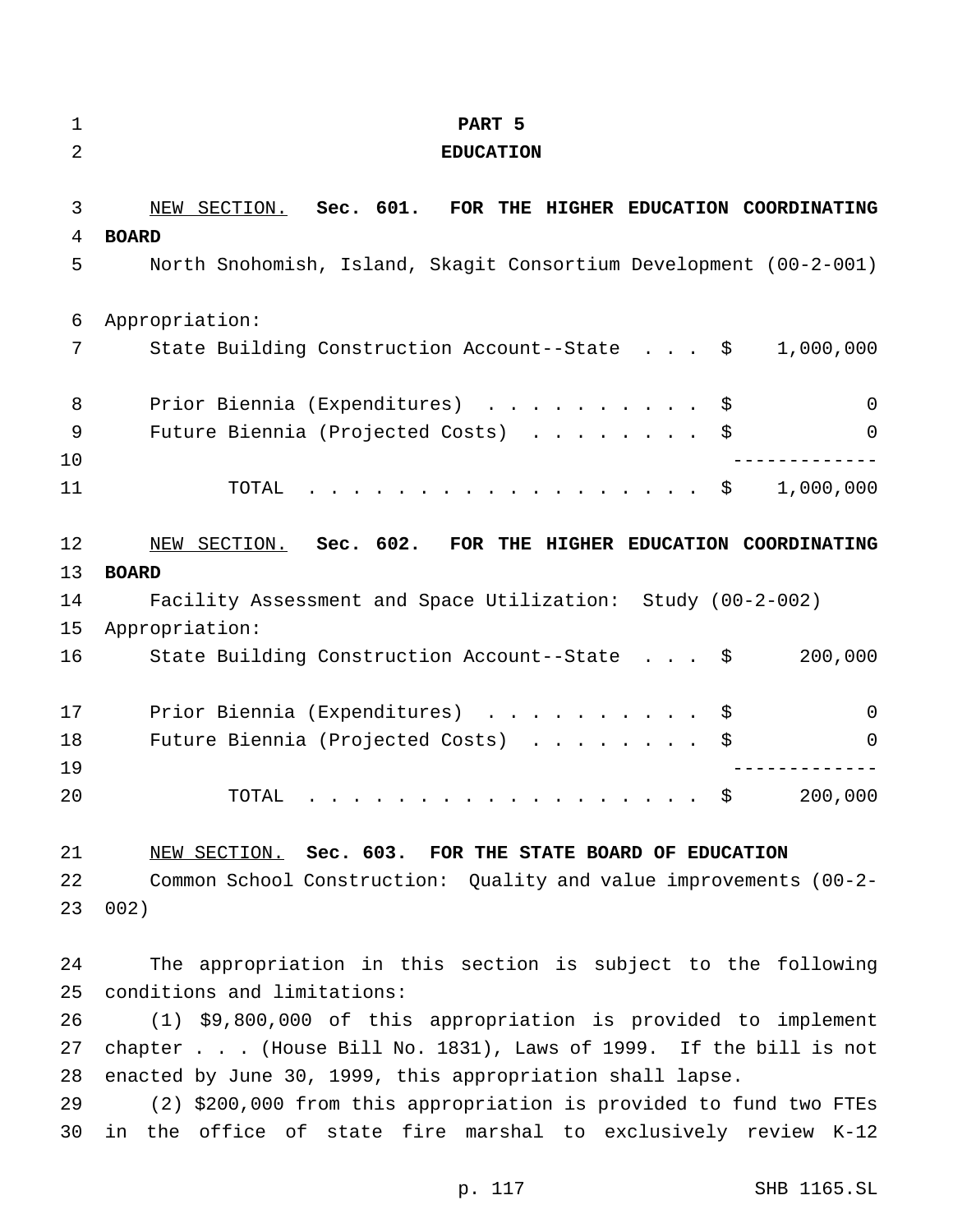construction documents for fire and life safety in accordance with the state building code. It is the intent of this appropriation to provide these services only to those districts that are located in counties without qualified review capabilities.

 (3) On an annual basis, the state board shall report to the fiscal committees of the legislature and the office of financial management with a summary of the results of the value engineering studies and constructability reviews, and an evaluation of the use of building commissioning construction management services and fire marshal reviews.

Appropriation:

| 12 | Common School Construction Account--State \$ 10,000,000 |          |
|----|---------------------------------------------------------|----------|
| 13 | Prior Biennia (Expenditures) \$                         | $\Omega$ |
| 14 | Future Biennia (Projected Costs) $\ldots$ \$ 40,000,000 |          |
| 15 |                                                         |          |
| 16 | TOTAL \$ 50,000,000                                     |          |

 NEW SECTION. **Sec. 604. FOR THE STATE BOARD OF EDUCATION** Public School Building Construction (98-2-001)(00-2-001)

 The appropriations in this section are subject to the following conditions and limitations:

 (1) Up to \$6,491,519 of the new appropriation provided in this section may be provided for emergency repairs.

 (a) Prior to the distribution of funds authorized by this subsection, the state board shall develop rules for school district eligibility to receive emergency grants and requirements for repayment of recovered costs. It is intended that these funds be provided to school districts only for emergency repairs due to accidents, natural disasters, fire, floods, vandalism, or similar events and only after all avenues of local funding have been exhausted.

 (b) The state board shall report to the fiscal committees of the legislature and the office of financial management the amount and purpose of each grant provided to school districts.

 (c) Any recoveries by the districts from insurance, litigation, or other sources for repairs and improvements funded from this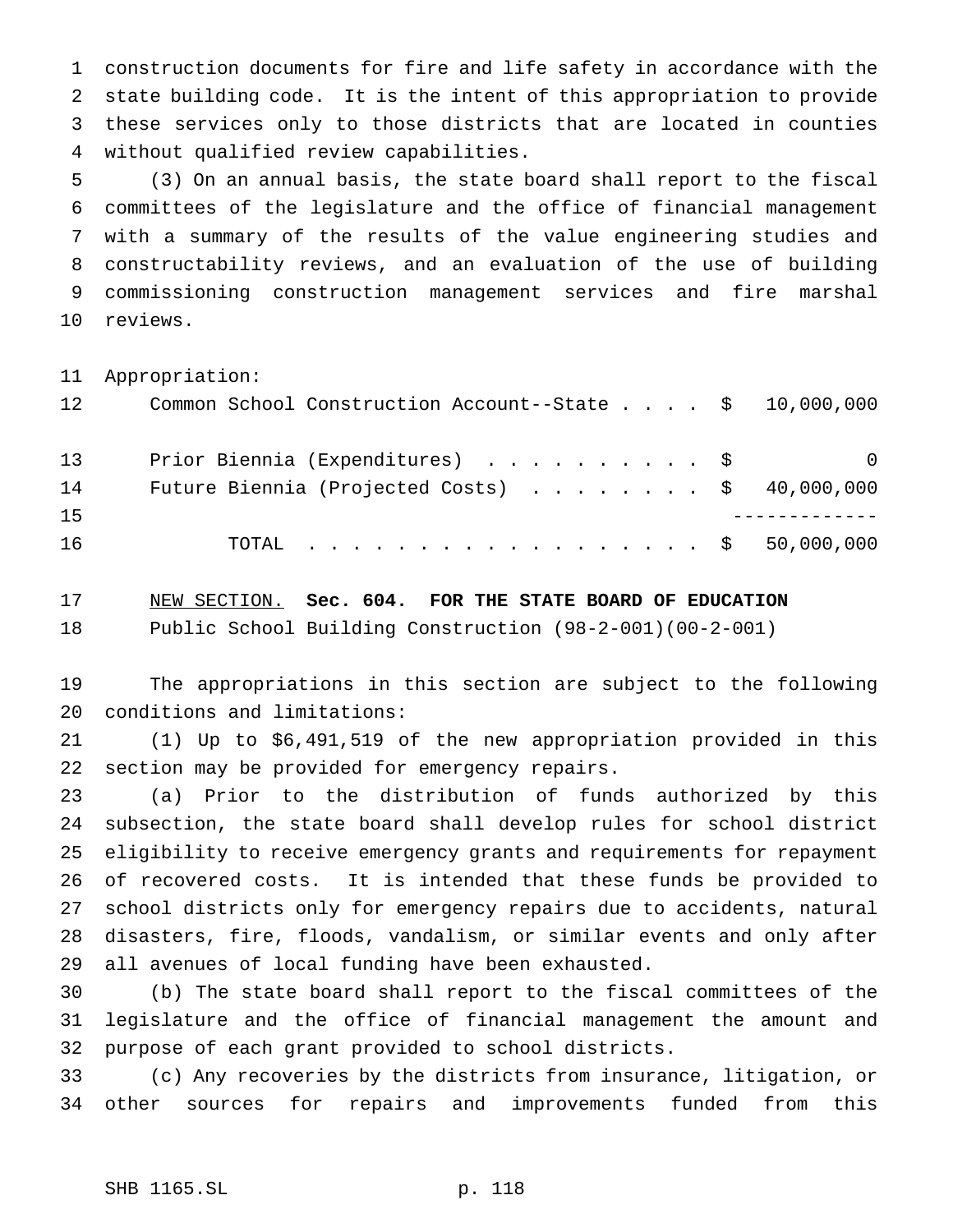appropriation shall be returned to the state in proportion to the state assistance as a share of total project cost.

 (2) Total cash disbursed from the common school construction account may not exceed the available cash balance.

Reappropriation:

| 6  | State Building Construction Account--State $\frac{1}{9}$ , 993,556 |  |  |  |
|----|--------------------------------------------------------------------|--|--|--|
| 7  | Common School Construction Account--State \$ 112,424,633           |  |  |  |
| 8  |                                                                    |  |  |  |
| -9 | Subtotal Reappropriation \$ 114,418,189                            |  |  |  |
| 10 | Appropriation:                                                     |  |  |  |
| 11 | Common School Construction Account--State \$ 315,081,000           |  |  |  |
| 12 | Prior Biennia (Expenditures) \$ 607,956,559                        |  |  |  |
| 13 | Future Biennia (Projected Costs) $\ldots$ \$1,390,582,000          |  |  |  |
| 14 |                                                                    |  |  |  |

15 TOTAL . . . . . . . . . . . . . . . . \$2,428,037,748

 NEW SECTION. **Sec. 605. FOR THE SUPERINTENDENT OF PUBLIC INSTRUCTION**

Program Management (98-1-001)

 Funding is provided for five FTE regional coordinators. The coordinators shall have direct construction or architectural training and experience and be strategically located across the state. The coordinators shall assist local school districts with: State board of education rules relating to school construction and modernization projects, building condition analysis, development of state studies and surveys, architect/engineer and construction manager selection, value engineering, and constructability reviews during design, building commissioning, construction administration, maintenance issues, and data verification to allow equitable administration of the state board priority system.

|    | 30 Appropriation:                                                              |          |
|----|--------------------------------------------------------------------------------|----------|
| 31 | Common School Construction Account--State $\ldots$ , $\frac{1}{5}$ , 1,619,000 |          |
| 32 | Prior Biennia (Expenditures) \$                                                | $\Omega$ |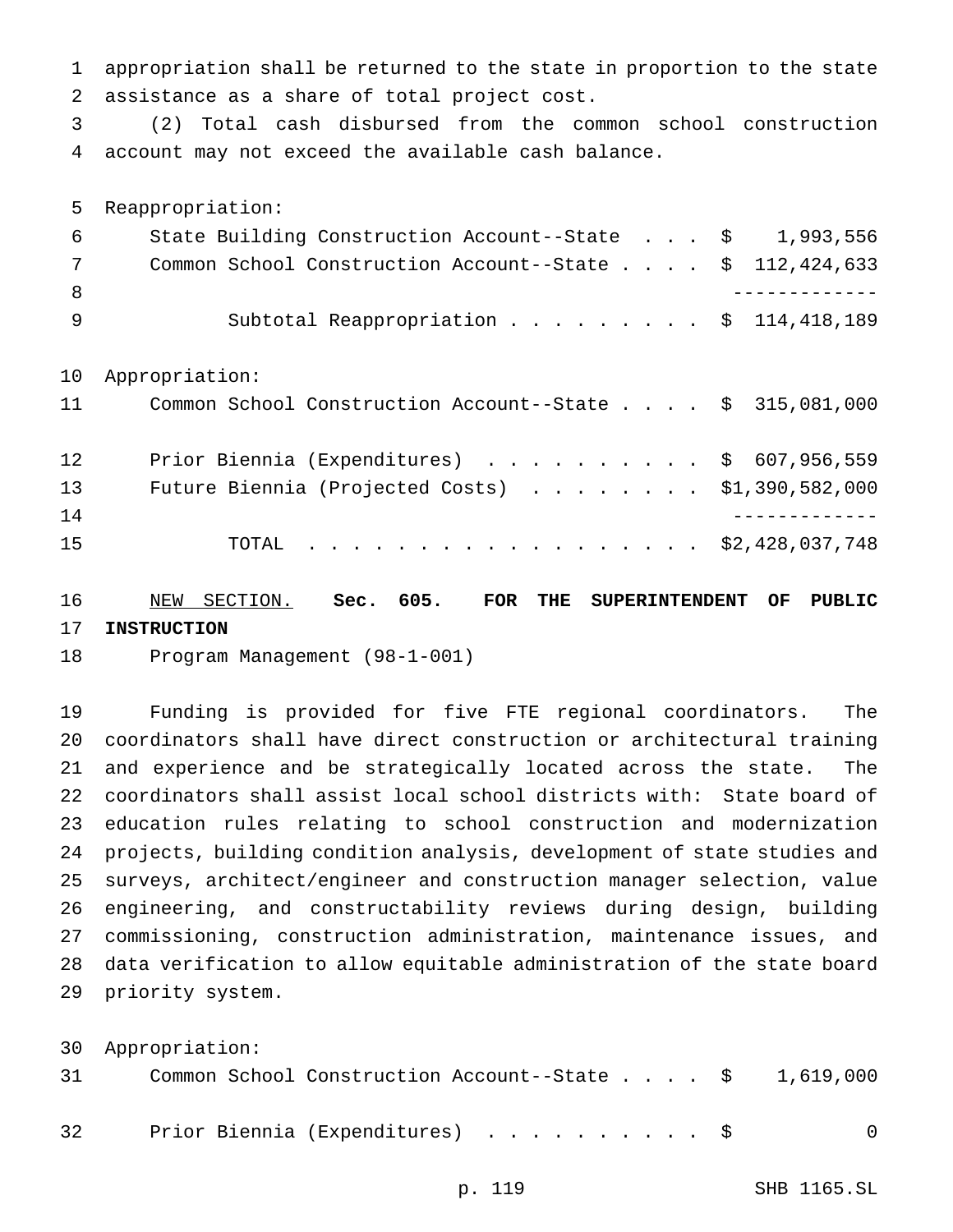1 Future Biennia (Projected Costs) . . . . . . . \$ 7,644,000 ------------- TOTAL .................. \$ 9,263,000 NEW SECTION. **Sec. 606. FOR THE STATE SCHOOL FOR THE BLIND** Irwin Building, HVAC: Upgrade (00-1-001) Appropriation: State Building Construction Account--State . . . \$ 1,098,500 8 Prior Biennia (Expenditures) ............\$ 0 9 Future Biennia (Projected Costs) . . . . . . . \$ 300,000 ------------- 11 TOTAL . . . . . . . . . . . . . . . . \$ 1,398,500 NEW SECTION. **Sec. 607. FOR THE STATE SCHOOL FOR THE BLIND** Old Main and Alhsten Buildings, HVAC: Upgrade (00-1-002) Appropriation: State Building Construction Account--State . . . \$ 1,915,160 16 Prior Biennia (Expenditures) . . . . . . . . . \$ 0 17 Future Biennia (Projected Costs) . . . . . . . \$ 500,000 ------------- 19 TOTAL . . . . . . . . . . . . . . . . \$ 2,415,160 NEW SECTION. **Sec. 608. FOR THE STATE SCHOOL FOR THE BLIND** Minor Works: Preservation (00-1-003) The appropriation in this section shall support the detailed list of projects maintained by the office of financial management. Appropriation: State Building Construction Account--State . . . \$ 600,000 26 Prior Biennia (Expenditures) . . . . . . . . . \$ 0 27 Future Biennia (Projected Costs) . . . . . . . \$ 5,500,000 ------------- TOTAL .................. \$ 6,100,000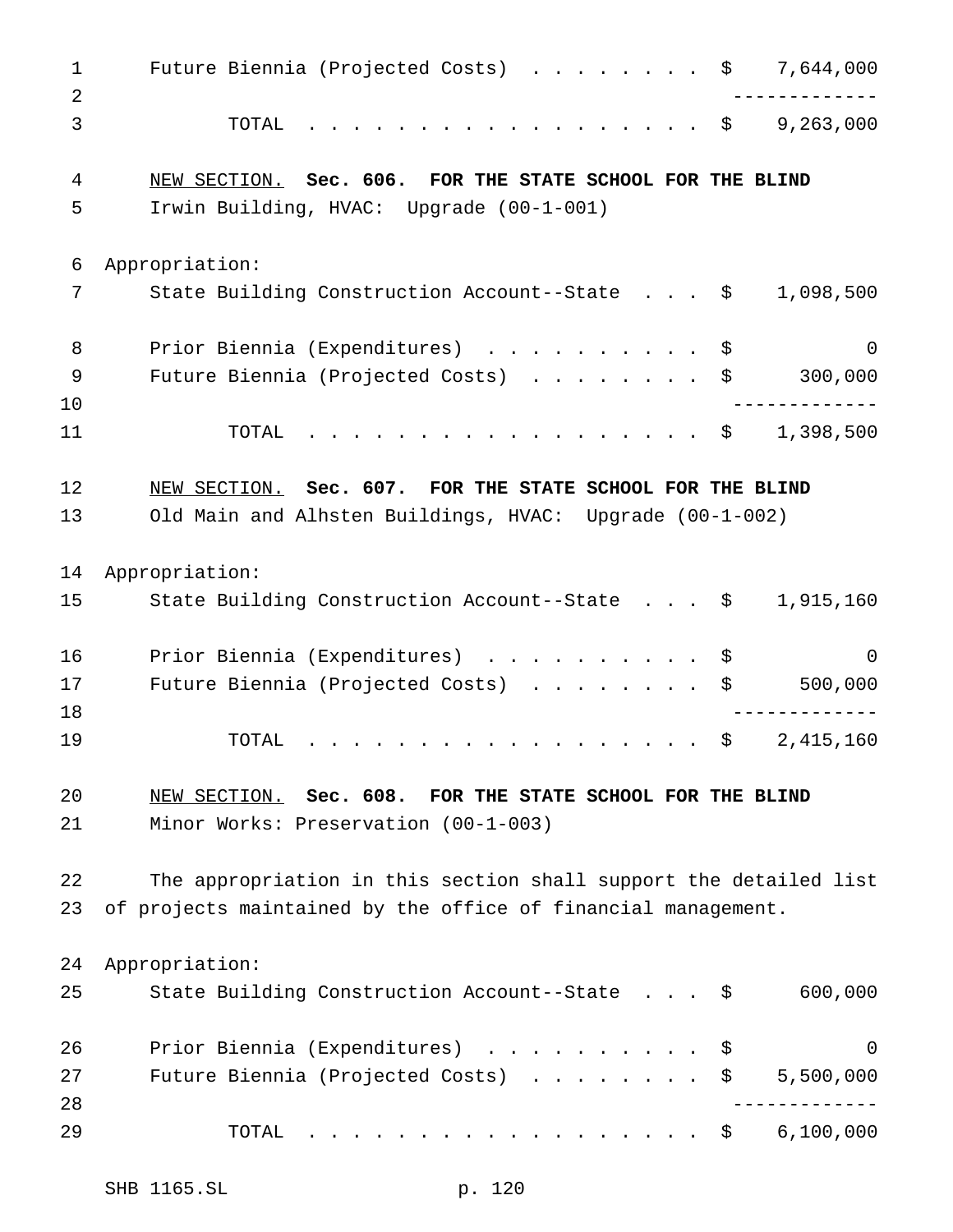NEW SECTION. **Sec. 609. FOR THE STATE SCHOOL FOR THE BLIND** Multi-Purpose Center Appropriation: State Building Construction Account--State . . . \$ 300,000 Prior Biennia (Expenditures) .......... \$ 0 Future Biennia (Projected Costs) ........ \$ 0 ------------- 8 TOTAL . . . . . . . . . . . . . . . . \$ 300,000 NEW SECTION. **Sec. 610. FOR THE STATE SCHOOL FOR THE DEAF** Northrup Elementary School, HVAC: Upgrade (00-1-002) Appropriation: State Building Construction Account--State . . . \$ 900,000 Prior Biennia (Expenditures) .......... \$ 0 14 Future Biennia (Projected Costs) . . . . . . . \$ 0 ------------- TOTAL .................. \$ 900,000 NEW SECTION. **Sec. 611. FOR THE STATE SCHOOL FOR THE DEAF** Epperson Middle School, HVAC: Upgrade (00-1-003) Appropriation: State Building Construction Account--State . . . \$ 900,000 Prior Biennia (Expenditures) .......... \$ 0 22 Future Biennia (Projected Costs) . . . . . . . \$ 0 ------------- TOTAL .................. \$ 900,000 NEW SECTION. **Sec. 612. FOR THE STATE SCHOOL FOR THE DEAF** Minor Works: Preservation (00-1-004)

 The appropriation in this section shall support the detailed list of projects maintained by the office of financial management.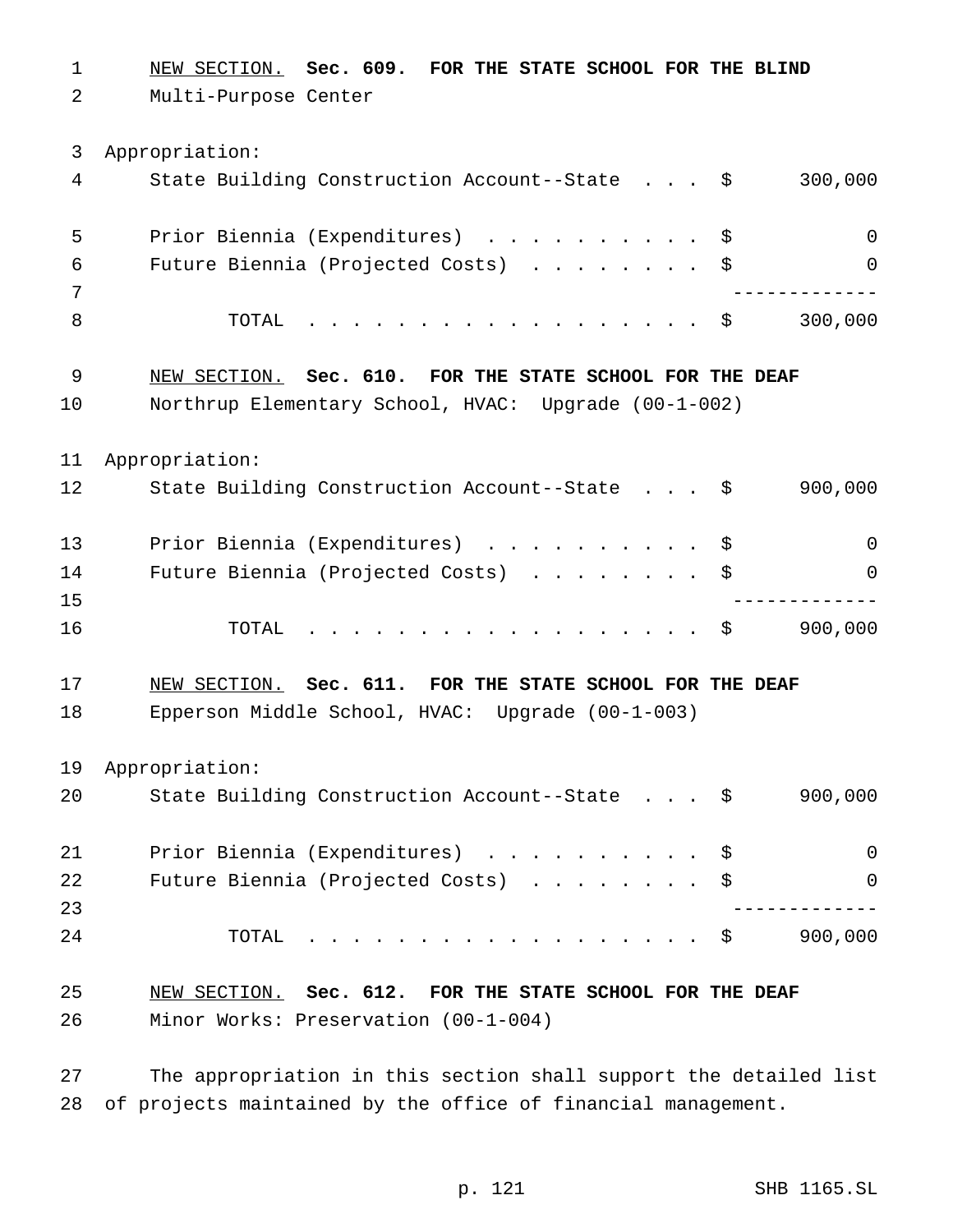Appropriation: 2 State Building Construction Account--State . . . \$ 500,000 3 Prior Biennia (Expenditures) . . . . . . . . . \$ 0 4 Future Biennia (Projected Costs) . . . . . . . \$ 4,850,000 ------------- TOTAL .................. \$ 5,350,000 NEW SECTION. **Sec. 613. FOR THE STATE SCHOOL FOR THE DEAF** Clark Hall, HVAC: Upgrade (00-1-006) Appropriation: State Building Construction Account--State . . . \$ 500,000 11 Prior Biennia (Expenditures) . . . . . . . . . \$ 0 12 Future Biennia (Projected Costs) . . . . . . . \$ 1,275,000 ------------- TOTAL .................. \$ 1,775,000 NEW SECTION. **Sec. 614. FOR THE STATE SCHOOL FOR THE DEAF** Campus Master Plan - Phase II Tech Ed/Student Commons (00-2-001) Appropriation: State Building Construction Account--State . . . \$ 540,000 19 Prior Biennia (Expenditures) . . . . . . . . . \$ 0 20 Future Biennia (Projected Costs) . . . . . . . \$ 3,385,000 ------------- TOTAL .................. \$ 3,925,000 NEW SECTION. **Sec. 615. FOR THE STATE SCHOOL FOR THE DEAF** Campus Wide: Seismic stabilization (02-1-008) Appropriation: State Building Construction Account--State . . . \$ 500,000 27 Prior Biennia (Expenditures) . . . . . . . . . \$ 0 28 Future Biennia (Projected Costs) . . . . . . . \$ 500,000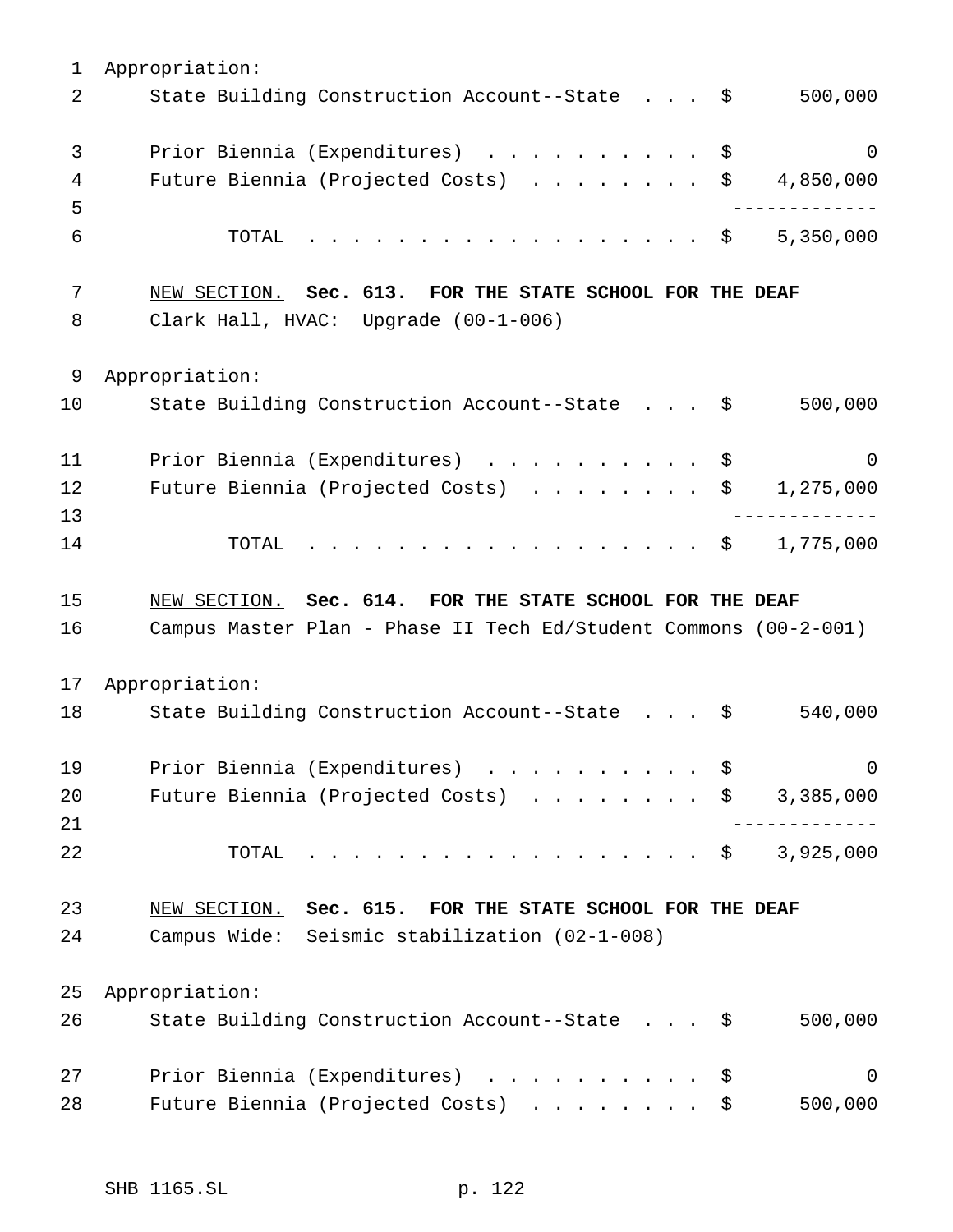| 1              |                                                                       |
|----------------|-----------------------------------------------------------------------|
| $\mathfrak{D}$ | 1,000,000<br>TOTAL<br>. \$                                            |
| 3              | NEW SECTION. Sec. 616. FOR THE UNIVERSITY OF WASHINGTON               |
| 4              | Minor Works: Various infrastructure upgrades (00-1-001)               |
| 5              | The appropriations in this section shall support the detailed list    |
| 6              | of projects maintained by the office of financial management.         |
| 7              | Appropriation:                                                        |
| 8              | State Building Construction Account--State $\frac{1}{5}$<br>1,837,160 |
| 9              | University of Washington Building Account--                           |
| 10             | 8,950,000<br>. \$<br>State                                            |
| 11             |                                                                       |
| 12             | Subtotal Appropriation \$<br>10,787,160                               |
| 13             | Prior Biennia (Expenditures)<br>$\Omega$                              |
| 14             | 52,100,000<br>Future Biennia (Projected Costs)<br>\$                  |
| 15             |                                                                       |
| 16             | 62,887,160<br>- \$<br>TOTAL                                           |

 NEW SECTION. **Sec. 617. FOR THE UNIVERSITY OF WASHINGTON** UW Bothell Campus and Cascadia Community College: Future Phases (00-2-015)

 The appropriation in this section is subject to the following conditions and limitations:

 (1) No money from this appropriation may be expended that would be inconsistent with the recommendations of the higher education coordinating board and the project design, scope, and schedule approved by the office of financial management.

 (2) \$7,500,000 of this appropriation is provided solely for equipment and completion of phase I of the colocated campus.

 (3) The appropriation in this section is subject to the review and allotment procedures under sections 902 through 904 of this act.

 (4) The appropriation in this section is to be combined with the appropriations shown in sections 639, 640, 769, and 823 of this act and shall be managed by the department of general administration.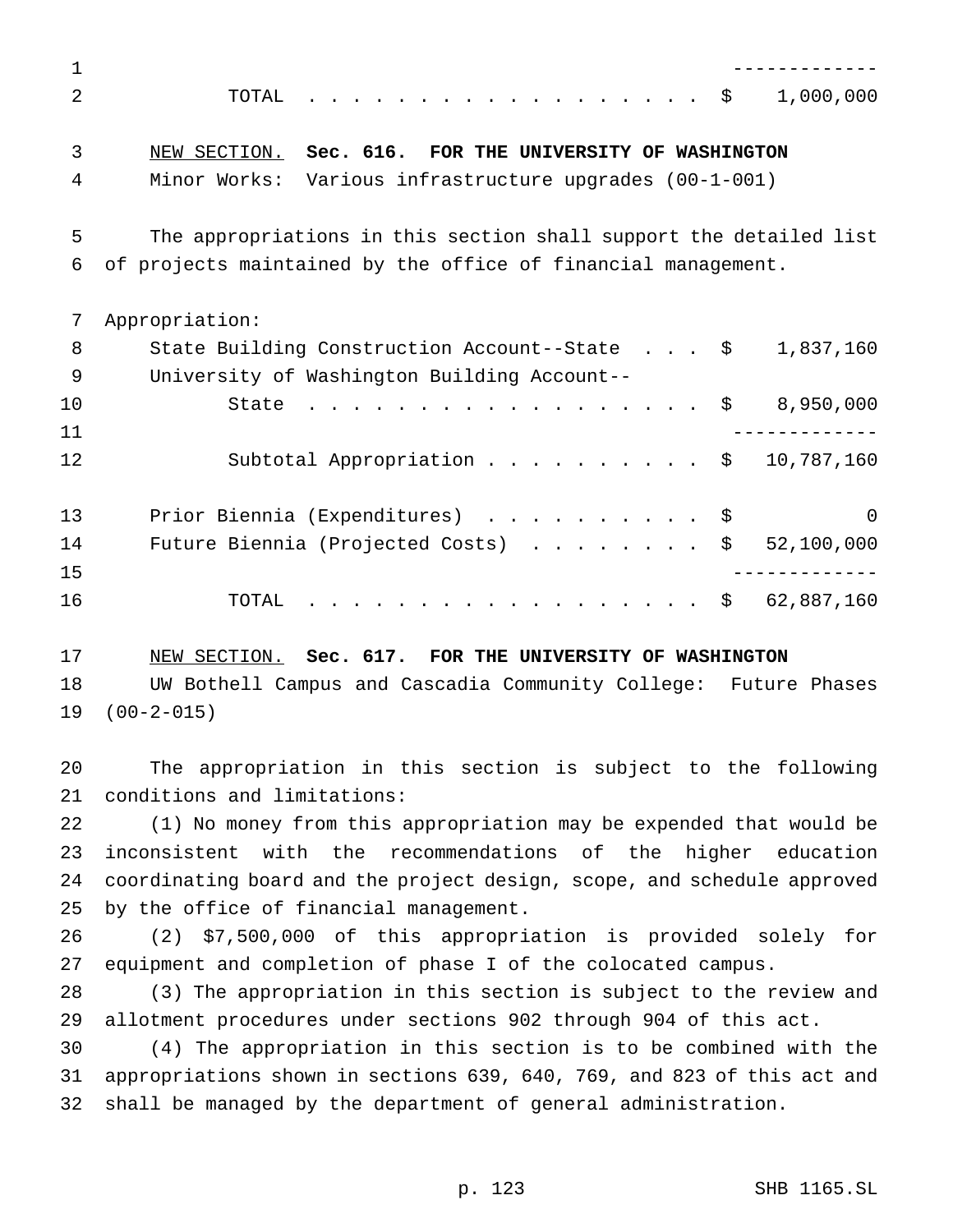(5) \$42,600,000 of this appropriation is provided solely for the completion of construction of phase IIA of the campus. The appropriation represents the total state contribution for all costs including design, construction and equipping of phase IIA of the campus.

 (6) Phase IIA shall accommodate 1,000 additional FTE students when completed.

Appropriation:

| - 9 | State Building Construction Account--State $\ $50,100,000$ |          |
|-----|------------------------------------------------------------|----------|
| 10  | Prior Biennia (Expenditures) \$                            | $\Omega$ |
| 11  | Future Biennia (Projected Costs) $\ldots$ \$ 105,000,000   |          |
| 12  |                                                            |          |
| 13  | TOTAL \$ 155,100,000                                       |          |

 NEW SECTION. **Sec. 618. FOR THE UNIVERSITY OF WASHINGTON** UW Tacoma - Branch Campus Phase IIA: To construct phase IIA and provide parking for 600 vehicles (00-2-017)

 The appropriation in this section is subject to the following conditions and limitations:

 (1) No money from this appropriation may be expended that would be inconsistent with the recommendations of the higher education coordinating board and the project design, scope, and schedule approved by the office of financial management.

 (2) The appropriation in this section is subject to the review and allotment procedures under sections 902 through 904 of this act.

 (3) Phase IIA shall accommodate and additional 600 FTE students upon completion of new construction and renovated spaces. The appropriation in this section includes all costs for completion of this phase, including equipment, parking, and site improvements.

Reappropriation:

| 30 | State Building Construction Account--State $\$$ 1,450,000           |  |  |  |
|----|---------------------------------------------------------------------|--|--|--|
|    | 31 Appropriation:                                                   |  |  |  |
| 32 | State Building Construction Account--State $\frac{1}{5}$ 36,420,000 |  |  |  |
|    |                                                                     |  |  |  |
| 33 | Prior Biennia (Expenditures) \$ 2,000,000                           |  |  |  |
|    |                                                                     |  |  |  |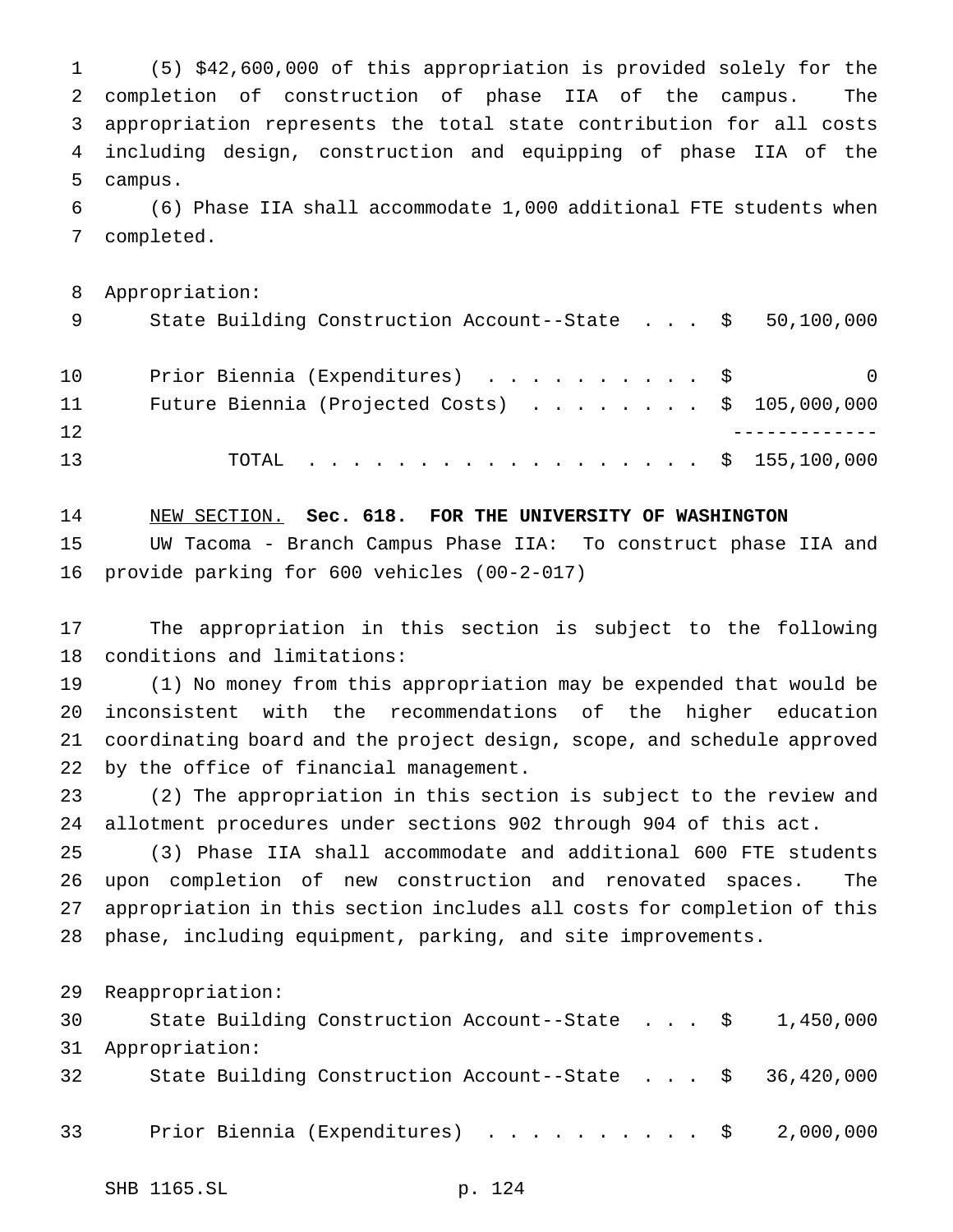| $\mathbf 1$<br>2 | $\mathsf{O}$<br>Future Biennia (Projected Costs) \$                |
|------------------|--------------------------------------------------------------------|
| 3                | 39,870,000<br>TOTAL<br>. \$                                        |
| 4                | NEW SECTION. Sec. 619. FOR THE UNIVERSITY OF WASHINGTON            |
| 5                | Electrical Engineering and Computer Science Engineering Building   |
| 6                | $(90 - 2 - 013)$                                                   |
| 7                | The reappropriation in this section is subject to the review and   |
| 8                | allotment procedures under sections 902 and 903 of this act.       |
| 9                | Reappropriation:                                                   |
| 10               | 7,300,000<br>State Building Construction Account--State \$         |
| 11               | Prior Biennia (Expenditures) \$<br>88,491,000                      |
| 12               | Future Biennia (Projected Costs)<br>\$<br>0                        |
| 13               |                                                                    |
| 14               | 95,791,000<br>TOTAL<br>. \$                                        |
| 15               | NEW SECTION. Sec. 620. FOR THE UNIVERSITY OF WASHINGTON            |
| 16               | Old Physics Hall: (Mary Gates hall) design and construction (92-2- |
| 17               | 008)                                                               |
| 18               | The reappropriation in this section is subject to the review and   |
| 19               | allotment procedures under sections 902 and 903 of this act.       |
| 20               | Reappropriation:                                                   |
| 21               | State Building Construction Account--State \$<br>12,000,000        |
| 22               | Prior Biennia (Expenditures) \$<br>19,407,000                      |
| 23               | Future Biennia (Projected Costs) \$<br>$\Omega$                    |
| 24               |                                                                    |
| 25               | . \$ 31,407,000<br>TOTAL                                           |
| 26               | NEW SECTION. Sec. 621. FOR THE UNIVERSITY OF WASHINGTON            |
| 27               | Minor Repairs: Preservation (94-1-003)                             |

 The reappropriation in this section shall support the detailed list of projects maintained by the office of financial management.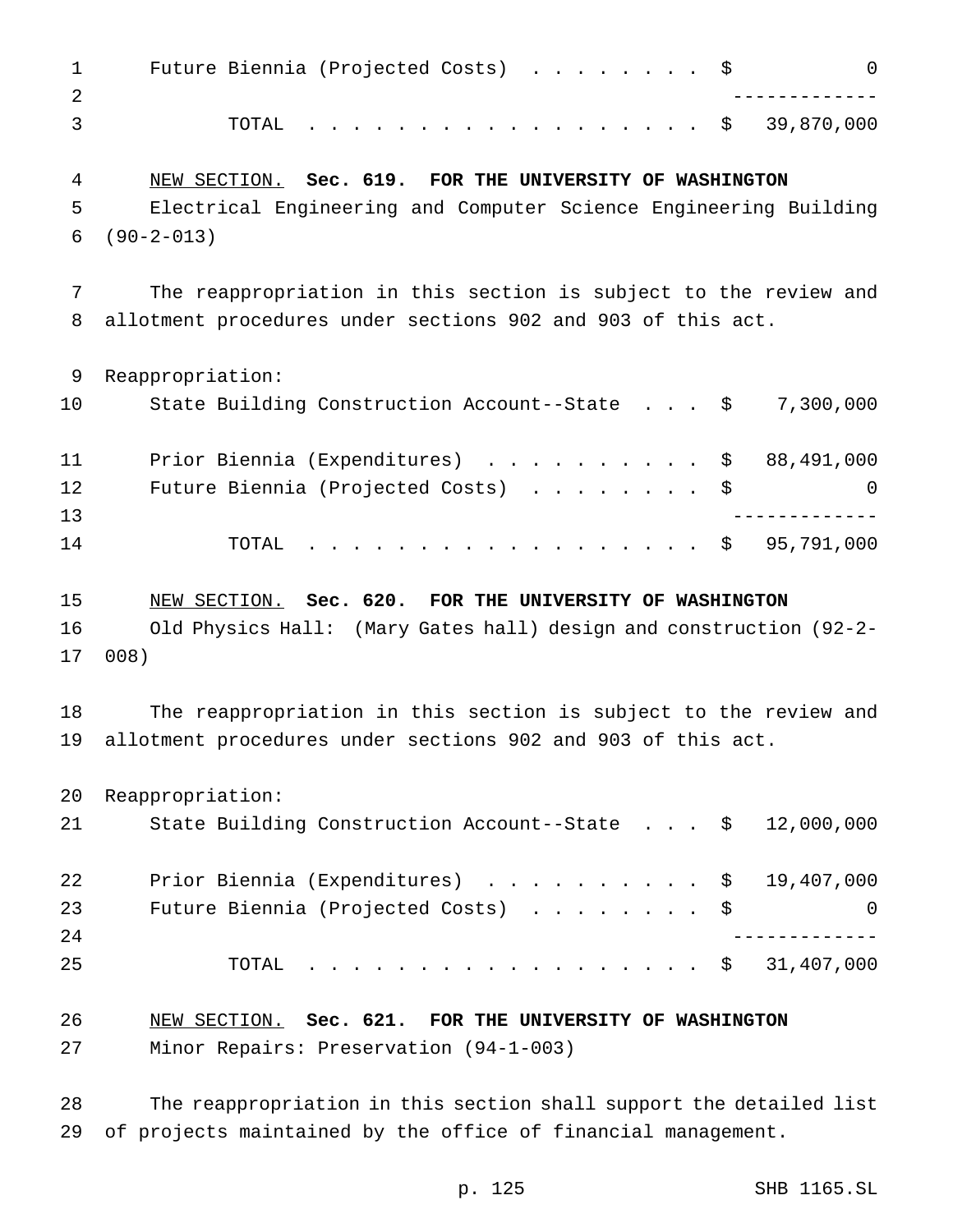Reappropriation: 2 State Building Construction Account--State . . . \$ 8,000,000 3 Prior Biennia (Expenditures) . . . . . . . . . \$ 2,985,199 4 Future Biennia (Projected Costs) . . . . . . . \$ 0 ------------- TOTAL .................. \$ 10,985,199 NEW SECTION. **Sec. 622. FOR THE UNIVERSITY OF WASHINGTON** Suzzallo library renovation--Phase I design and construction: To design the phase I remodeling of the 1925, 1935, and 1963 building and additions to address structural, mechanical, electrical, and life safety deficiencies (94-1-015) Reappropriation: State Building Construction Account--State . . . \$ 320,000 University of Washington Building Account-- State .................. \$ 270,000 ------------- 17 Subtotal Reappropriation . . . . . . . . \$ 590,000 Appropriation: State Building Construction Account--State . . . \$ 39,306,000 Prior Biennia (Expenditures) .......... \$ 8,863,833 21 Future Biennia (Projected Costs) . . . . . . . \$ 0 ------------- TOTAL .................. \$ 48,759,833 NEW SECTION. **Sec. 623. FOR THE UNIVERSITY OF WASHINGTON** Harborview Research and Training Facility: Construction (94-2-013) The reappropriations in this section are subject to the following conditions and limitations: (1) The reappropriations in this section is subject to the review and allotment procedures under sections 902 and 903 of this act. (2) The reappropriations in this section are provided solely for the completion of construction of this facility. The reappropriations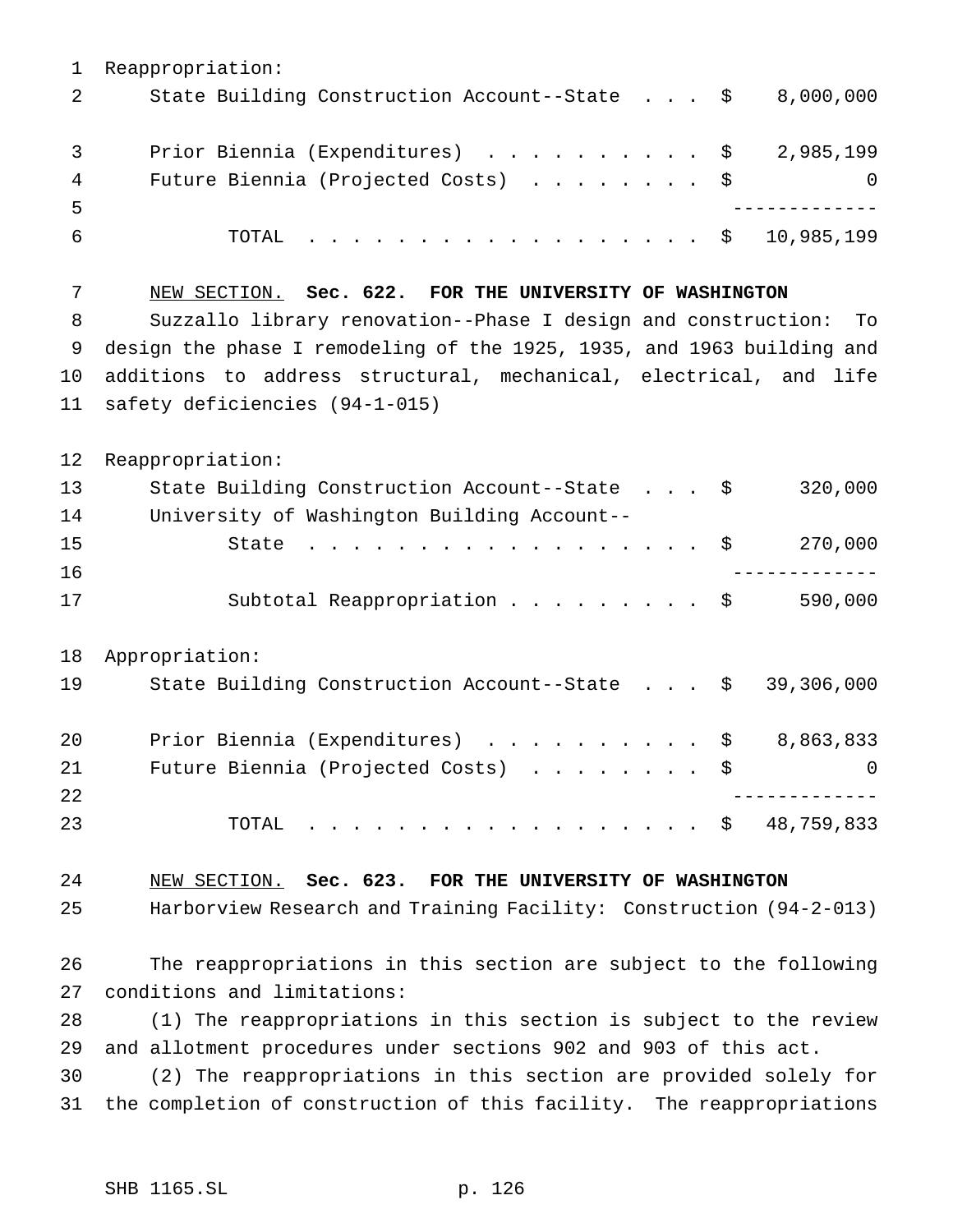represents the total state contribution for all costs including design, construction and equipping this facility.

 (3) The reappropriation from the state building construction account may be expended before the higher education construction account moneys.

Reappropriation:

| 7   | Higher Education Construction Account--State \$     | 3,000,000  |
|-----|-----------------------------------------------------|------------|
| - 8 | State Building Construction Account--State \$       | 14,200,000 |
| - 9 |                                                     |            |
| 10  | Subtotal Reappropriation $\frac{1}{9}$ 17,200,000   |            |
| 11  | Prior Biennia (Expenditures) $\ldots$ \$ 61,561,000 |            |
| 12  | Future Biennia (Projected Costs) \$                 | $\Omega$   |
| 13  |                                                     |            |
| 14  | TOTAL \$ 78,761,000                                 |            |

 NEW SECTION. **Sec. 624. FOR THE UNIVERSITY OF WASHINGTON** New Law School Building (94-2-017)

 The appropriations in this section are subject to the following condition and limitation: The appropriations in this section are subject to the review and allotment procedures under sections 902 and 903 of this act.

Reappropriation:

| 22 | University of Washington Building Account--        |
|----|----------------------------------------------------|
| 23 | 68,000<br>State $\ldots$ \$                        |
| 24 | Appropriation:                                     |
| 25 | Higher Education Construction                      |
| 26 | 44,801,500<br>Account--State $\frac{1}{2}$         |
| 27 | Higher Education Nonproprietary Local Capital      |
| 28 | Account--Private/Local $\frac{1}{5}$<br>24,186,000 |
| 29 |                                                    |
| 30 | Subtotal Appropriation \$ 68,987,500               |
| 31 | Prior Biennia (Expenditures) \$<br>1,200,000       |
| 32 | Future Biennia (Projected Costs) \$<br>$\Omega$    |
|    |                                                    |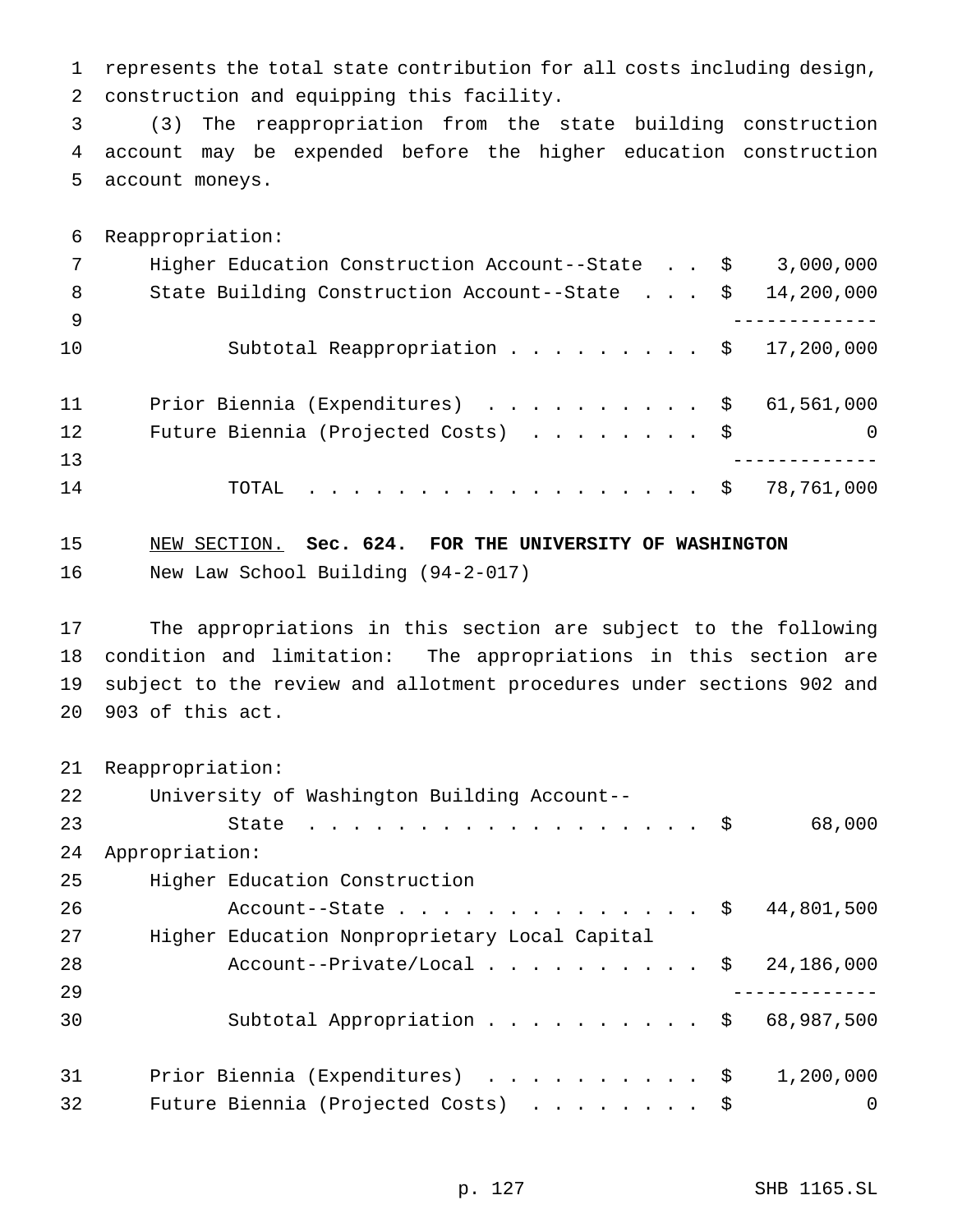------------- TOTAL .................. \$ 70,255,500

NEW SECTION. **Sec. 625. FOR THE UNIVERSITY OF WASHINGTON**

 Tacoma Branch Campus: To complete phase IB, conduct predesign of phase II, design of phase II, to acquire property, and to remediate unknown site conditions (94-2-500)

 The reappropriation in this section is subject to the following conditions and limitations:

 (1) No money from this reappropriation may be expended that would be inconsistent with the recommendations of the higher education coordinating board and the project design, scope, and schedule approved by the office of financial management.

 (2) The reappropriation in this section is subject to the review and allotment procedures under sections 902 through 904 of this act.

 (3) The predesign for phase II to serve at least 1,200 additional student full-time equivalents shall be conducted in accordance with the predesign manual published by the office of financial management. Design of phase IIA to serve at least 600 student full-time equivalents shall not proceed until the completed predesign requirements have been reviewed and approved by the office of financial management.

Reappropriation:

| 22 | State Building Construction Account--State $\frac{1}{5}$ 17,900,000 |   |
|----|---------------------------------------------------------------------|---|
| 23 | Prior Biennia (Expenditures) \$ 34,692,087                          |   |
| 24 | Future Biennia (Projected Costs) $\ldots$ \$                        | 0 |
| 25 |                                                                     |   |
| 26 | TOTAL \$ 52,592,087                                                 |   |

| 27 | NEW SECTION. Sec. 626. FOR THE UNIVERSITY OF WASHINGTON |  |  |  |
|----|---------------------------------------------------------|--|--|--|
| 28 | Minor Works: Utility infrastructure (96-1-004)          |  |  |  |

 The reappropriation in this section shall support the detailed list of projects maintained by the office of financial management.

 Reappropriation: State Building Construction Account--State . . . \$ 445,000

SHB 1165.SL p. 128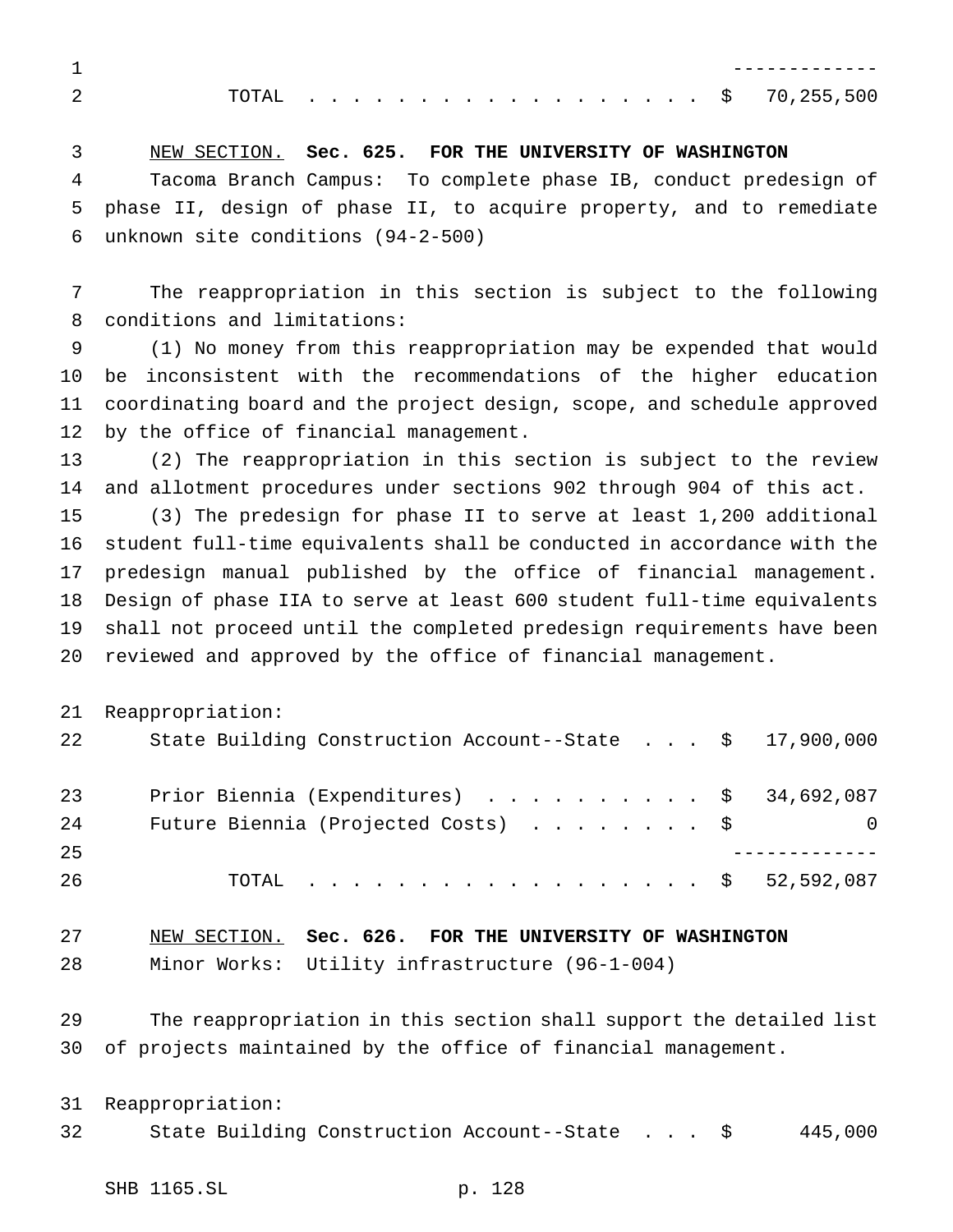| $\mathbf 1$<br>2 | 5,455,000<br>Prior Biennia (Expenditures) \$<br>Future Biennia (Projected Costs)<br>\$<br>0 |
|------------------|---------------------------------------------------------------------------------------------|
| 3<br>4           | 5,900,000<br>TOTAL<br>. \$                                                                  |
|                  |                                                                                             |
| 5                | NEW SECTION. Sec. 627. FOR THE UNIVERSITY OF WASHINGTON                                     |
| 6                | Health Sciences Center BB Tower Elevators (96-1-007)                                        |
| 7                | The appropriations in this section are subject to the following                             |
| 8                | conditions and limitations:                                                                 |
| 9                | (1) The appropriations in this section are subject to the review                            |
| 10               | and allotment procedures under sections 902 and 903 of this act.                            |
| 11               | (2) The appropriation represents the total state contribution for                           |
| 12               | all costs including design, construction, and equipping this facility.                      |
| 13               | Reappropriation:                                                                            |
| 14               | 310,000<br>State Building Construction Account--State \$                                    |
| 15               | University of Washington Building Account--                                                 |
| 16               | 93,100<br>State<br>\$<br>.                                                                  |
| 17               |                                                                                             |
| 18               | Subtotal Reappropriation<br>403,100<br>\$                                                   |
| 19               | Appropriation:                                                                              |
| 20               | State Building Construction Account--State<br>6,182,586<br>- \$                             |
| 21               | Prior Biennia (Expenditures) \$<br>699,499                                                  |
| 22               | Future Biennia (Projected Costs) \$<br>0                                                    |
| 23               |                                                                                             |
| 24               | $\cdot \cdot \cdot \cdot \cdot \cdot \cdot \cdot$ \$ 7,285,185<br>TOTAL                     |
| 25               | NEW SECTION. Sec. 628. FOR THE UNIVERSITY OF WASHINGTON                                     |
| 26               | Health Sciences Center D-Wing Dental Student Laboratory:<br>Design                          |
| 27               | and construction (96-1-016)                                                                 |
| 28               | Reappropriation:                                                                            |
| 29               | State Building Construction Account--State \$<br>447,000                                    |
| 30               | Prior Biennia (Expenditures) \$<br>2,570,100                                                |
| 31               | Future Biennia (Projected Costs) \$<br>0                                                    |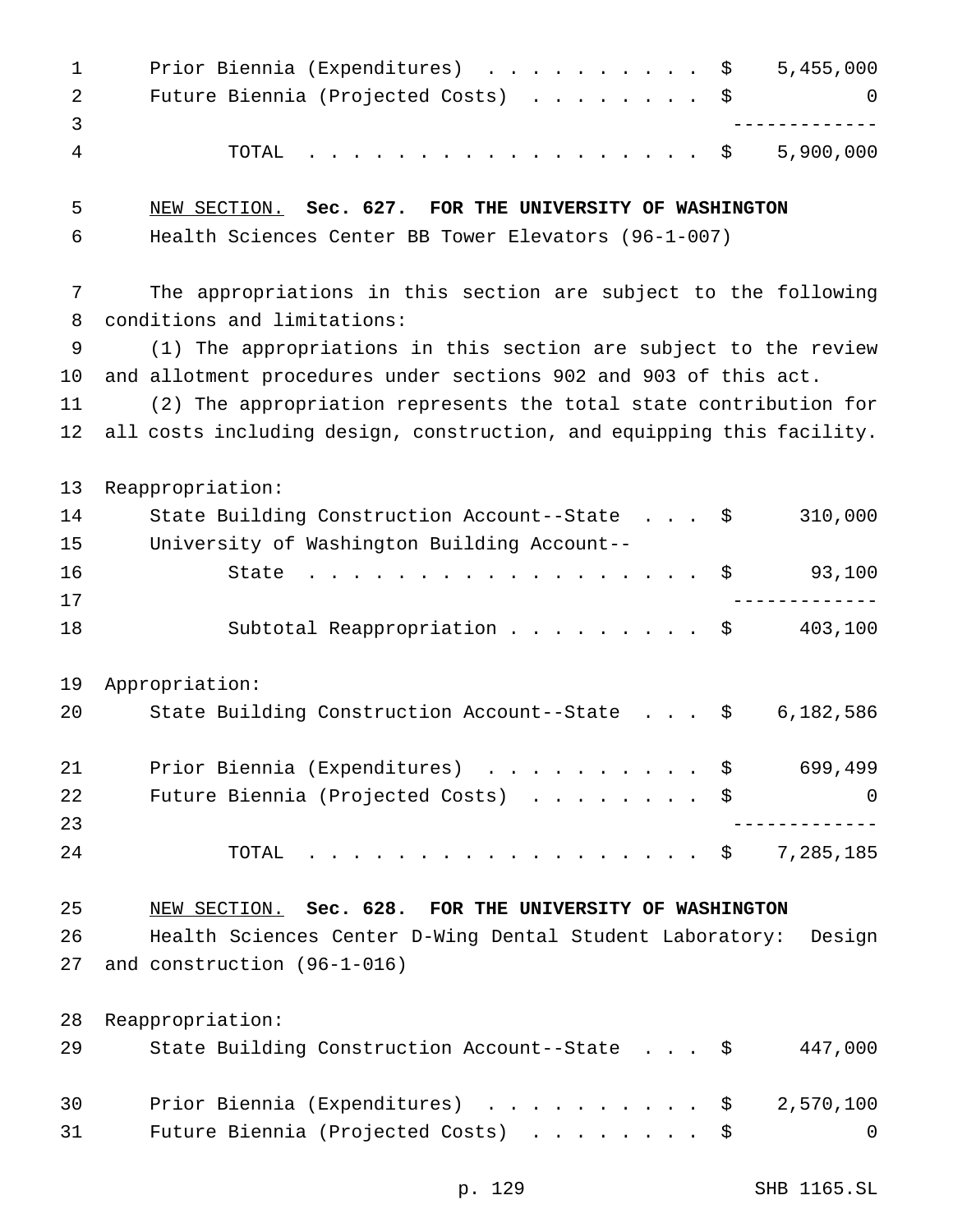| $\mathbf{1}$ |                                                                                 |
|--------------|---------------------------------------------------------------------------------|
| 2            | 3,017,100<br>. \$<br>TOTAL                                                      |
| 3            | NEW SECTION. Sec. 629. FOR THE UNIVERSITY OF WASHINGTON                         |
| 4            | Fisheries Science - Oceanography Science Buildings (96-2-006)                   |
| 5            | The appropriations in this section are subject to the following                 |
| 6            | conditions and limitations:                                                     |
| 7            | (1) The reappropriations in this section are subject to the review              |
| 8            | and allotment procedures under sections 902 and 903 of this act.                |
| 9            | (2) The reappropriations represent the total state contribution for             |
| 10           | all costs including design, construction, and equipping this facility.          |
| 11           | Reappropriation:                                                                |
| 12           | State Building Construction Account--State $\cdot \cdot \cdot$ \$<br>12,507,000 |
| 13           | Prior Biennia (Expenditures) \$ 67,787,751                                      |
| 14           | Future Biennia (Projected Costs)<br>\$<br>0                                     |
| 15           |                                                                                 |
| 16           | 80, 294, 751<br>. \$<br>TOTAL                                                   |
| 17           | NEW SECTION. Sec. 630. FOR THE UNIVERSITY OF WASHINGTON                         |
| 18           | Social Work Third Floor Addition (96-2-010)                                     |
| 19           | Reappropriation:                                                                |
| 20           | State Building Construction Account--State \$<br>1,000,000                      |
| 21           | Prior Biennia (Expenditures) \$ 2,415,600                                       |
| 22           | Future Biennia (Projected Costs)<br>0                                           |
| 23           |                                                                                 |
| 24           | $\cdot$ \$ 3,415,600<br>TOTAL                                                   |
| 25           | NEW SECTION. Sec. 631. FOR THE UNIVERSITY OF WASHINGTON                         |
| 26           | West Electrical Power Station (96-2-011)                                        |
| 27           | Reappropriation:                                                                |
| 28           | State Building Construction Account--State \$<br>550,000                        |
|              |                                                                                 |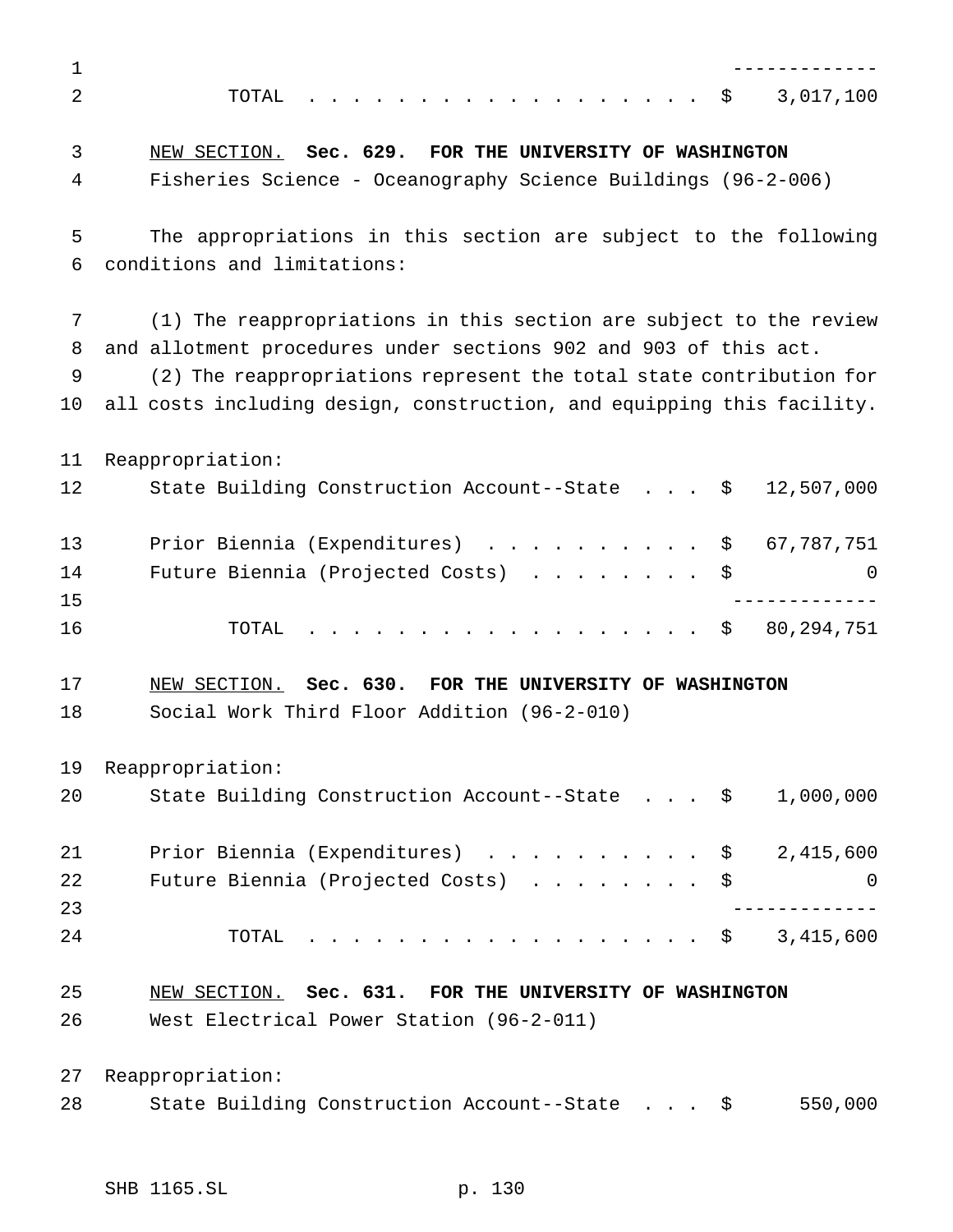| $\mathbf{1}$<br>2<br>3 | Prior Biennia (Expenditures) $\ldots$ \$ 6,254,000<br>Future Biennia (Projected Costs) \$                                            | 0                         |
|------------------------|--------------------------------------------------------------------------------------------------------------------------------------|---------------------------|
| 4                      | . \$ 6,804,000<br>TOTAL                                                                                                              |                           |
| 5<br>6                 | NEW SECTION. Sec. 632. FOR THE UNIVERSITY OF WASHINGTON<br>Power Plant Boiler 7 (96-2-020)                                           |                           |
| 7<br>8                 | The reappropriation in this section is subject to the review and<br>allotment procedures under sections 902 and 903 of this act.     |                           |
| 9                      | Reappropriation:                                                                                                                     |                           |
| 10                     | State Building Construction Account--State \$                                                                                        | 6, 250, 000               |
| 11                     | Prior Biennia (Expenditures) \$                                                                                                      | 3,662,000                 |
| 12                     | Future Biennia (Projected Costs) \$                                                                                                  | 0                         |
| 13                     |                                                                                                                                      | . _ _ _ _ _ _ _ _ _ _ _ _ |
| 14                     | . \$<br>TOTAL                                                                                                                        | 9,912,000                 |
|                        |                                                                                                                                      |                           |
| 15                     | NEW SECTION. Sec. 633. FOR THE UNIVERSITY OF WASHINGTON                                                                              |                           |
| 16                     | Southwest Campus Utilities Phase I (96-2-027)                                                                                        |                           |
| 17                     | Reappropriation:                                                                                                                     |                           |
| 18                     | State Building Construction Account--State \$                                                                                        | 500,000                   |
| 19                     | Prior Biennia (Expenditures) \$                                                                                                      | 8,809,500                 |
| 20                     | Future Biennia (Projected Costs)                                                                                                     | \$<br>0                   |
| 21                     |                                                                                                                                      |                           |
| 22                     | TOTAL<br>$\cdot$ $\cdot$ $\circ$                                                                                                     | 9,309,500                 |
| 23                     | NEW SECTION. Sec. 634. FOR THE UNIVERSITY OF WASHINGTON                                                                              |                           |
| 24                     | Minor Works: Safety (98-1-001)                                                                                                       |                           |
| 25<br>26               | The reappropriation in this section shall support the detailed list<br>of projects maintained by the office of financial management. |                           |
| 27                     | Reappropriation:                                                                                                                     |                           |

p. 131 SHB 1165.SL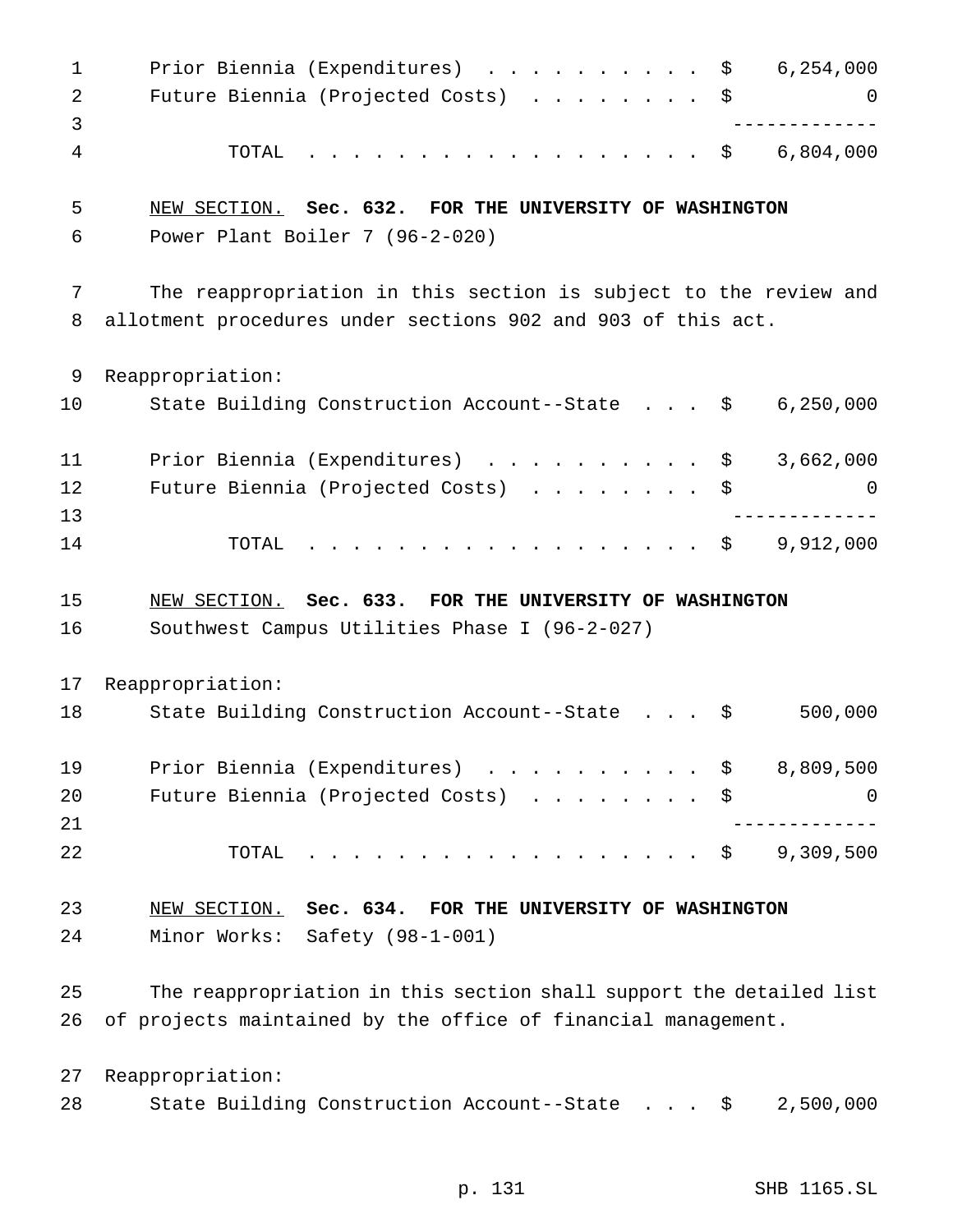1 Prior Biennia (Expenditures) . . . . . . . . . \$ 1,200,000 2 Future Biennia (Projected Costs) . . . . . . . \$ 0 ------------- TOTAL .................. \$ 3,700,000 NEW SECTION. **Sec. 635. FOR THE UNIVERSITY OF WASHINGTON** Minor Works: Preservation (98-1-002) The reappropriation in this section shall support the detailed list of projects maintained by the office of financial management. Reappropriation: University of Washington Building Account-- State .................. \$ 3,400,000 12 Prior Biennia (Expenditures) . . . . . . . . . \$ 1,946,075 13 Future Biennia (Projected Costs) . . . . . . . \$ 0 ------------- 15 TOTAL . . . . . . . . . . . . . . . . \$ 5,346,075 NEW SECTION. **Sec. 636. FOR THE UNIVERSITY OF WASHINGTON** Utility and Data Communications Projects: Preservation (98-1-004) The reappropriation in this section shall support the detailed list of projects maintained by the office of financial management. Reappropriation: State Building Construction Account--State . . . \$ 2,100,000 22 Prior Biennia (Expenditures) . . . . . . . . . \$ 900,000 23 Future Biennia (Projected Costs) . . . . . . . \$ 0 ------------- TOTAL .................. \$ 3,000,000 NEW SECTION. **Sec. 637. FOR THE UNIVERSITY OF WASHINGTON** Minor Works: Program (98-2-003)

 The reappropriation in this section shall support the detailed list of projects maintained by the office of financial management.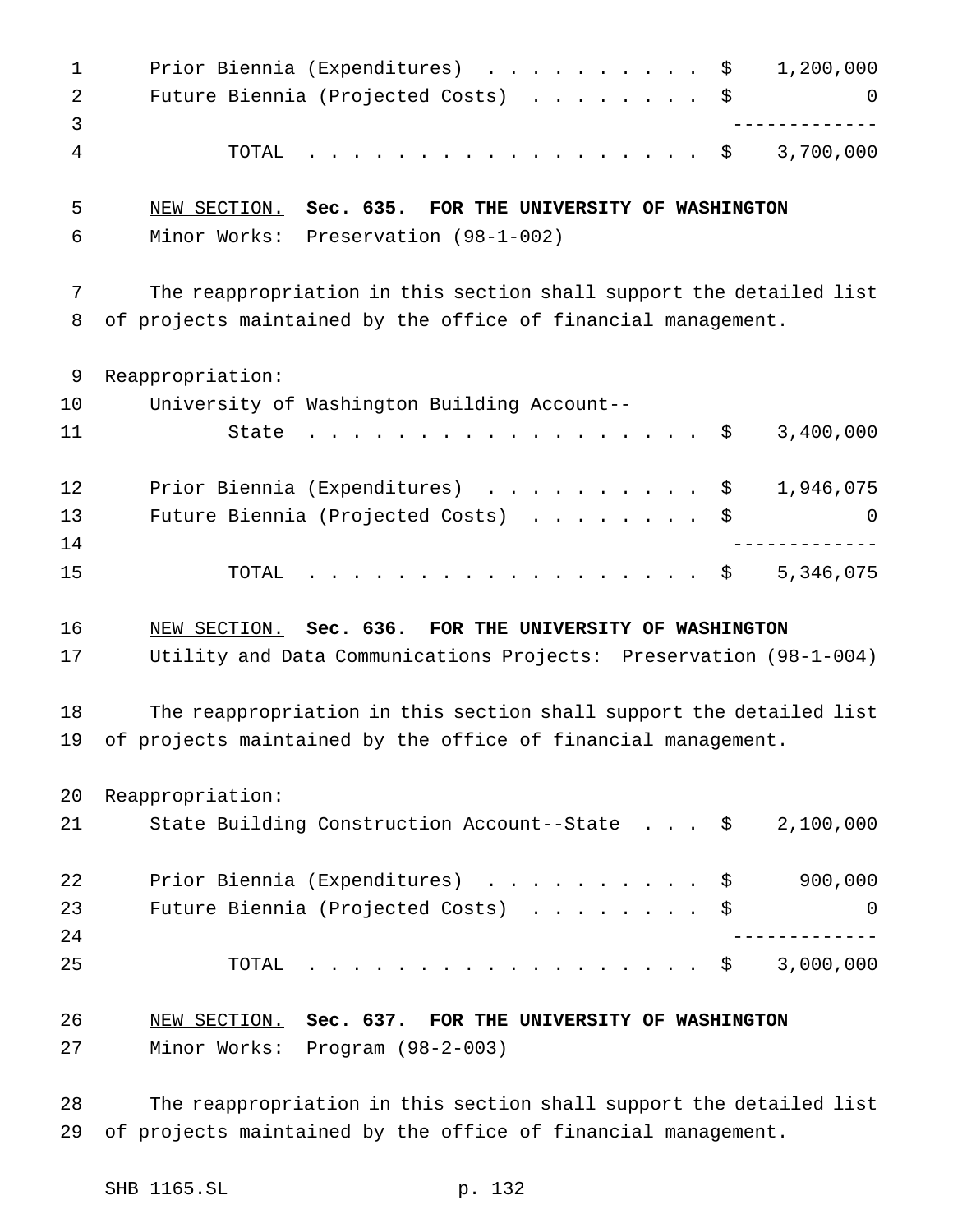Reappropriation: University of Washington Building Account-- 3 State . . . . . . . . . . . . . . . . \$ 1,900,000 4 Prior Biennia (Expenditures) . . . . . . . . . \$ 100,000 Future Biennia (Projected Costs) ........ \$ 0 ------------- TOTAL .................. \$ 2,000,000 NEW SECTION. **Sec. 638. FOR THE UNIVERSITY OF WASHINGTON** Building Communication: Upgrade (98-2-009) Reappropriation: University of Washington Building Account-- 12 State . . . . . . . . . . . . . . . . \$ 1,000,000 13 Prior Biennia (Expenditures) . . . . . . . . . \$ 2,000,000 Future Biennia (Projected Costs) ........ \$ 0 ------------- 16 TOTAL . . . . . . . . . . . . . . . . \$ 3,000,000 NEW SECTION. **Sec. 639. FOR THE UNIVERSITY OF WASHINGTON** UW Bothell and Cascadia Community College Phase I (98-2-899)

 The reappropriation in this section is subject to the following conditions and limitations:

 (1) No money from this reappropriation may be expended that would be inconsistent with the recommendations of the higher education coordinating board and the project design, scope, and schedule approved by the office of financial management.

 (2) The reappropriation in this section is subject to the review and allotment procedures under sections 902 through 904 of this act.

 (3) The reappropriation in this section is to be combined with the appropriations shown in sections 617, 639, 768, and 821 of this act and shall be managed by the department of general administration to construct a campus to serve at least 2,000 student full-time equivalents with approximately 1,200 for the University of Washington and 800 for Cascadia Community College.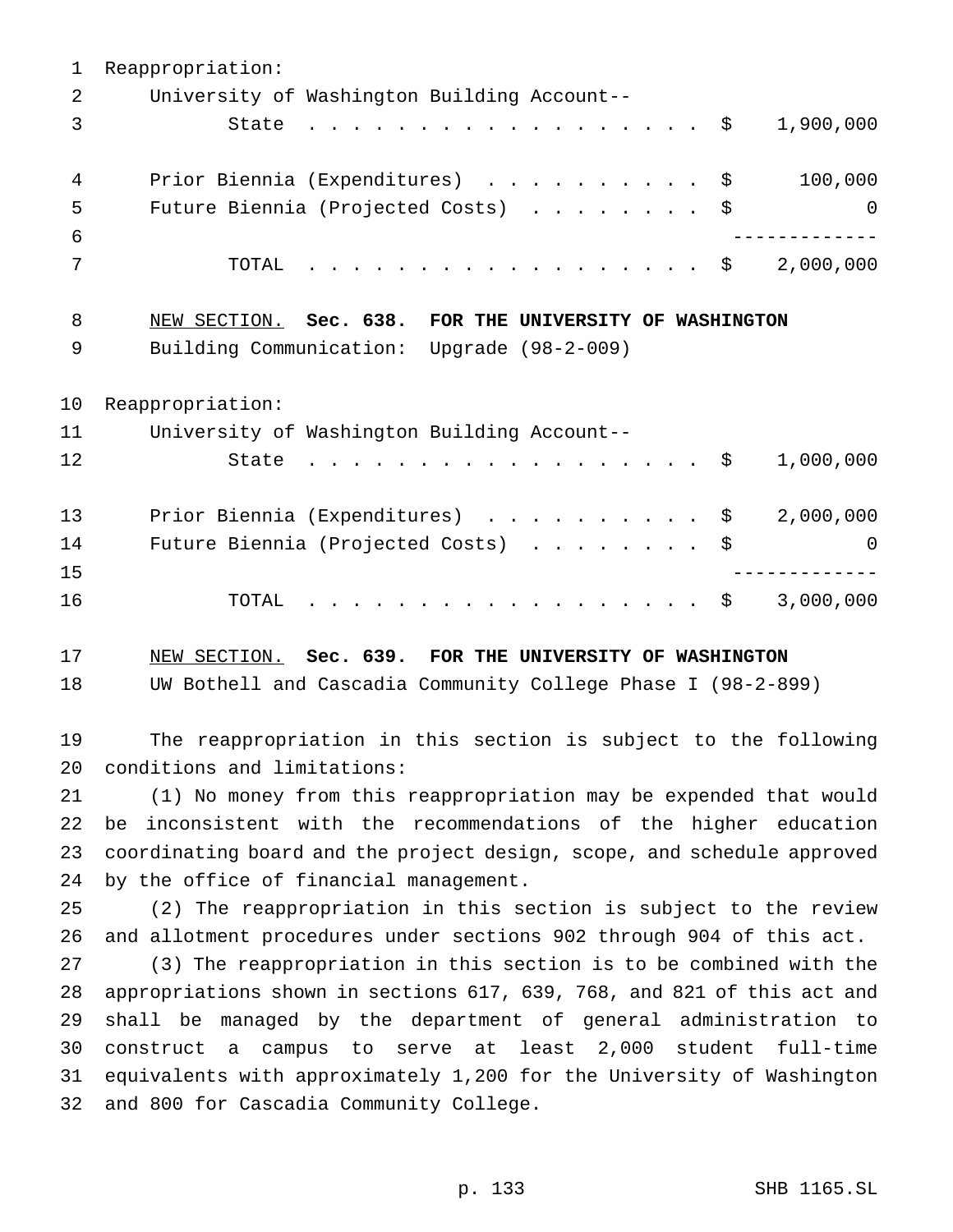Reappropriation: State Building Construction Account--State . . . \$ 40,000,000 Prior Biennia (Expenditures) .......... \$ 7,970,000 4 Future Biennia (Projected Costs) . . . . . . . \$ 0 ------------- TOTAL .................. \$ 47,970,000

 NEW SECTION. **Sec. 640. FOR THE UNIVERSITY OF WASHINGTON** UW Bothell and Cascadia Community College Future Phases (98-2-999)

 The reappropriation in this section is subject to the following conditions and limitations:

 (1) No money from this reappropriation may be expended that would be inconsistent with the recommendations of the higher education coordinating board and the project design, scope, and schedule approved by the office of financial management.

 (2) The reappropriation in this section is subject to the review and allotment procedures under sections 902 through 904 of this act.

 (3) The reappropriation in this section is to be combined with the appropriations shown in sections 617, 638, 768, and 821 of this act and shall be managed by the department of general administration.

 (4) The predesign for phase II to serve at least 2,000 additional University of Washington and community college student full-time equivalents included in this reappropriation shall be conducted in accordance with the predesign manual published by the office of financial management.

 (5) Design of phase IIA to serve at least 1,000 total University of Washington and Cascadia Community College student full-time equivalents shall not proceed until the completed predesign requirements in subsection (4) of this section have been reviewed and approved by the office of financial management.

Reappropriation:

| 31 | State Building Construction Account--State $\$$ 2,069,063 |         |
|----|-----------------------------------------------------------|---------|
| 32 | Prior Biennia (Expenditures) \$                           | 930,937 |
| 33 | Future Biennia (Projected Costs) \$                       | - 0     |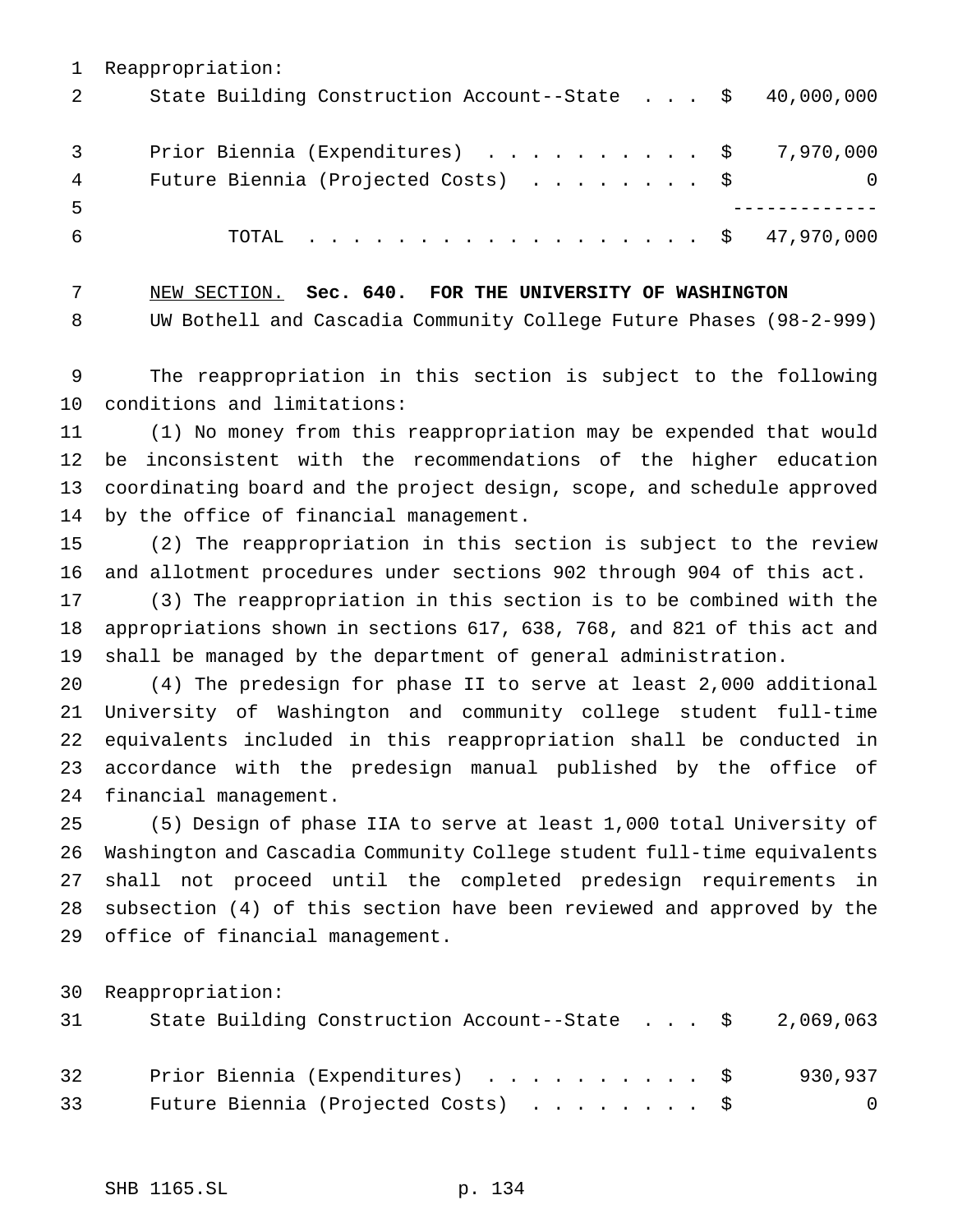| 1        |                                                               |
|----------|---------------------------------------------------------------|
| 2        | 3,000,000<br>TOTAL<br>. \$                                    |
| 3        | NEW SECTION. Sec. 641. FOR THE UNIVERSITY OF WASHINGTON       |
| 4        | Nuclear Reactor: Decommissioning (99-2-009)                   |
| 5        | Reappropriation:                                              |
| 6        | State Building Construction Account--State \$<br>750,000      |
| 7        | Prior Biennia (Expenditures) \$<br>450,000                    |
| 8<br>9   | Future Biennia (Projected Costs) \$<br>0                      |
| 10       | 1,200,000<br>TOTAL<br>. \$                                    |
| 11       | NEW SECTION. Sec. 642. FOR THE UNIVERSITY OF WASHINGTON       |
| 12       | Tacoma Branch Campus: Phase III predesign (00-2-021)          |
| 13       | Appropriation:                                                |
| 14       | 500,000<br>State Building Construction Account--State \$      |
| 15       | Prior Biennia (Expenditures) \$<br>0                          |
| 16<br>17 | Future Biennia (Projected Costs)<br>55,000,000<br>\$          |
| 18       | $\cdot$ \$ 55,500,000<br>TOTAL                                |
| 19       | NEW SECTION. Sec. 643. FOR THE UNIVERSITY OF WASHINGTON       |
| 20       | University of Washington Medical Center: Improvements         |
| 21       | Appropriation:                                                |
| 22       | 80,000,000<br>Higher Education Construction Account--State \$ |
| 23       | Prior Biennia (Expenditures) \$<br>0                          |
| 24<br>25 | Future Biennia (Projected Costs)<br>0                         |
| 26       | $\cdot$ \$ 80,000,000<br>TOTAL                                |
| 27       | NEW SECTION. Sec. 644. FOR WASHINGTON STATE UNIVERSITY        |
| 28       | Minor Works: Safety and environmental (00-1-001)              |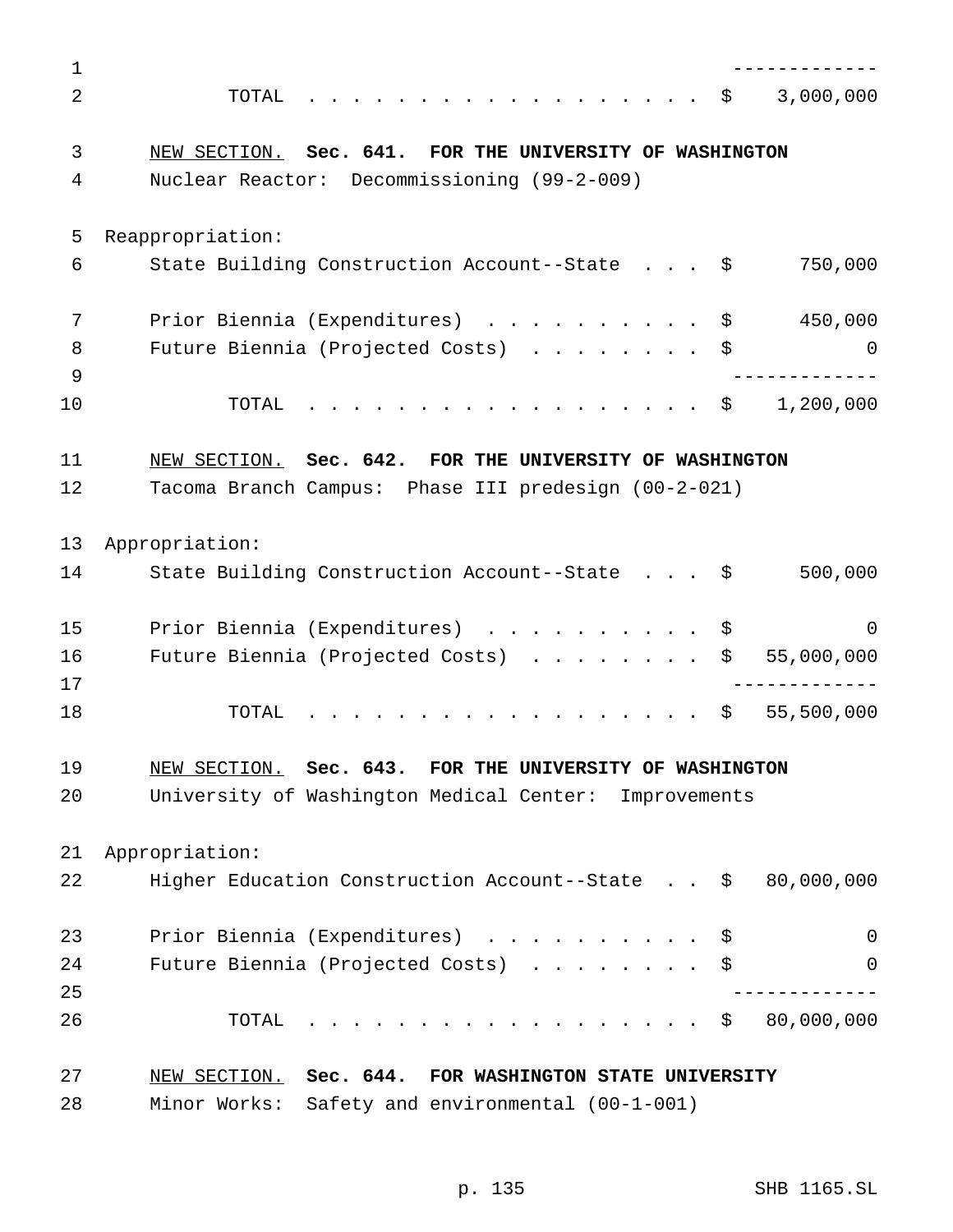The appropriation in this section shall support the detailed list of projects maintained by the office of financial management.

Appropriation:

| 4 | State Building Construction Account--State $\frac{1}{2}$ , 000,000 |          |
|---|--------------------------------------------------------------------|----------|
| 5 | Prior Biennia (Expenditures) \$                                    | $\Omega$ |
| 6 | Future Biennia (Projected Costs) $\ldots$ \$ 8,000,000             |          |
|   |                                                                    |          |
|   | TOTAL \$ 10,000,000                                                |          |

 NEW SECTION. **Sec. 645. FOR WASHINGTON STATE UNIVERSITY** Minor Works: Preservation (00-1-004)

 The appropriations in this section shall support the detailed list of projects maintained by the office of financial management.

 Appropriation: 14 State Building Construction Account--State . . . \$ 1,130,000 Washington State University Building Account-- 16 State . . . . . . . . . . . . . . . . \$ 4,870,000 ------------- 18 Subtotal Appropriation . . . . . . . . . \$ 6,000,000 19 Prior Biennia (Expenditures) . . . . . . . . . \$ 0 20 Future Biennia (Projected Costs) . . . . . . . \$ 24,000,000 ------------- 22 TOTAL . . . . . . . . . . . . . . . . \$ 30,000,000

 NEW SECTION. **Sec. 646. FOR WASHINGTON STATE UNIVERSITY** Child Care Facility - Human Development Lab, Infant Care (00-1-039) Appropriation: Washington State University Building Account--

| 27 | State \$ 3,100,000                  |  |  |  |  |          |
|----|-------------------------------------|--|--|--|--|----------|
| 28 | Prior Biennia (Expenditures) \$     |  |  |  |  | $\Omega$ |
| 29 | Future Biennia (Projected Costs) \$ |  |  |  |  | - 0      |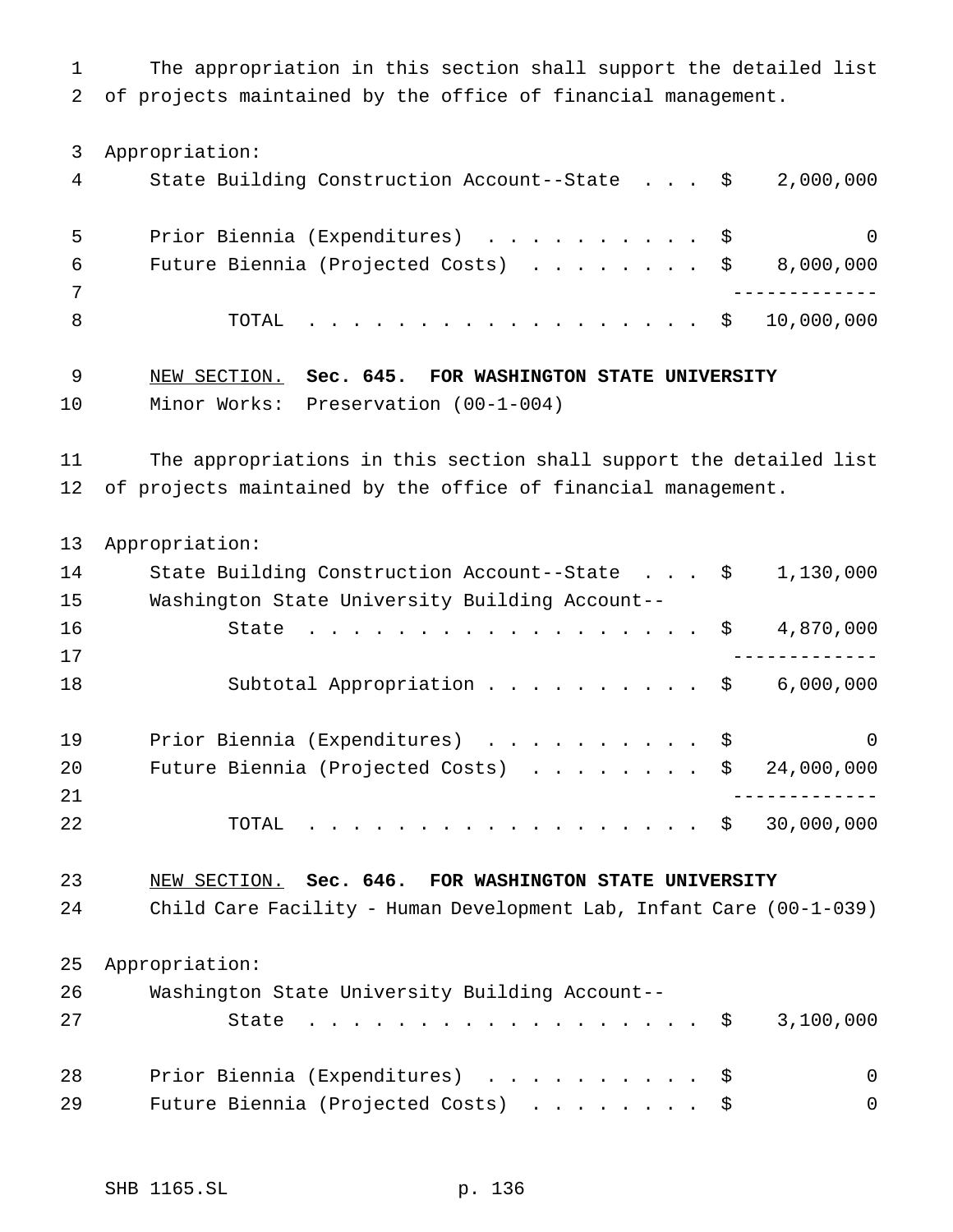| 1              |                                                                   |
|----------------|-------------------------------------------------------------------|
| 2              | 3,100,000<br>TOTAL<br>- \$                                        |
| 3              | NEW SECTION. Sec. 647. FOR WASHINGTON STATE UNIVERSITY            |
| 4              | Scholars Hall - White Hall: Renovation (00-1-078)                 |
| 5              | The appropriation in this section is subject to the review and    |
| 6              | allotment procedures under sections 902 and 903 of this act.      |
| 7              | Appropriation:                                                    |
| 8              | 5,000,000<br>State Building Construction Account--State \$        |
| 9              | Prior Biennia (Expenditures)<br>$\Omega$<br>Ş.                    |
| 10<br>11       | Future Biennia (Projected Costs)<br>$\Omega$                      |
| 12             | . \$<br>5,000,000<br>TOTAL                                        |
| 13             | NEW SECTION. Sec. 648. FOR WASHINGTON STATE UNIVERSITY            |
| 14             | Minor Works - Branch Campus: Preservation (00-1-901)              |
| 15             | The appropriation in this section shall support the detailed list |
| 16             | of projects maintained by the office of financial management.     |
| 17             | Appropriation:                                                    |
| 18             | Washington State University Building Account--                    |
| 19             | 1,000,000<br>State<br>\$<br>$\frac{1}{2}$                         |
| 20             | Prior Biennia (Expenditures) \$<br>0                              |
| 21             | Future Biennia (Projected Costs)<br>4,000,000<br>\$               |
| 22             |                                                                   |
| 23             | 5,000,000<br>TOTAL<br>$\ddot{\varepsilon}$                        |
| 24             | NEW SECTION. Sec. 649. FOR WASHINGTON STATE UNIVERSITY            |
| 25             | Minor Works: Program (00-2-002)                                   |
| $\cap \subset$ | ennroppietien in this sestion shell support the detailed 1:       |

 The appropriation in this section shall support the detailed list of projects maintained by the office of financial management.

Appropriation: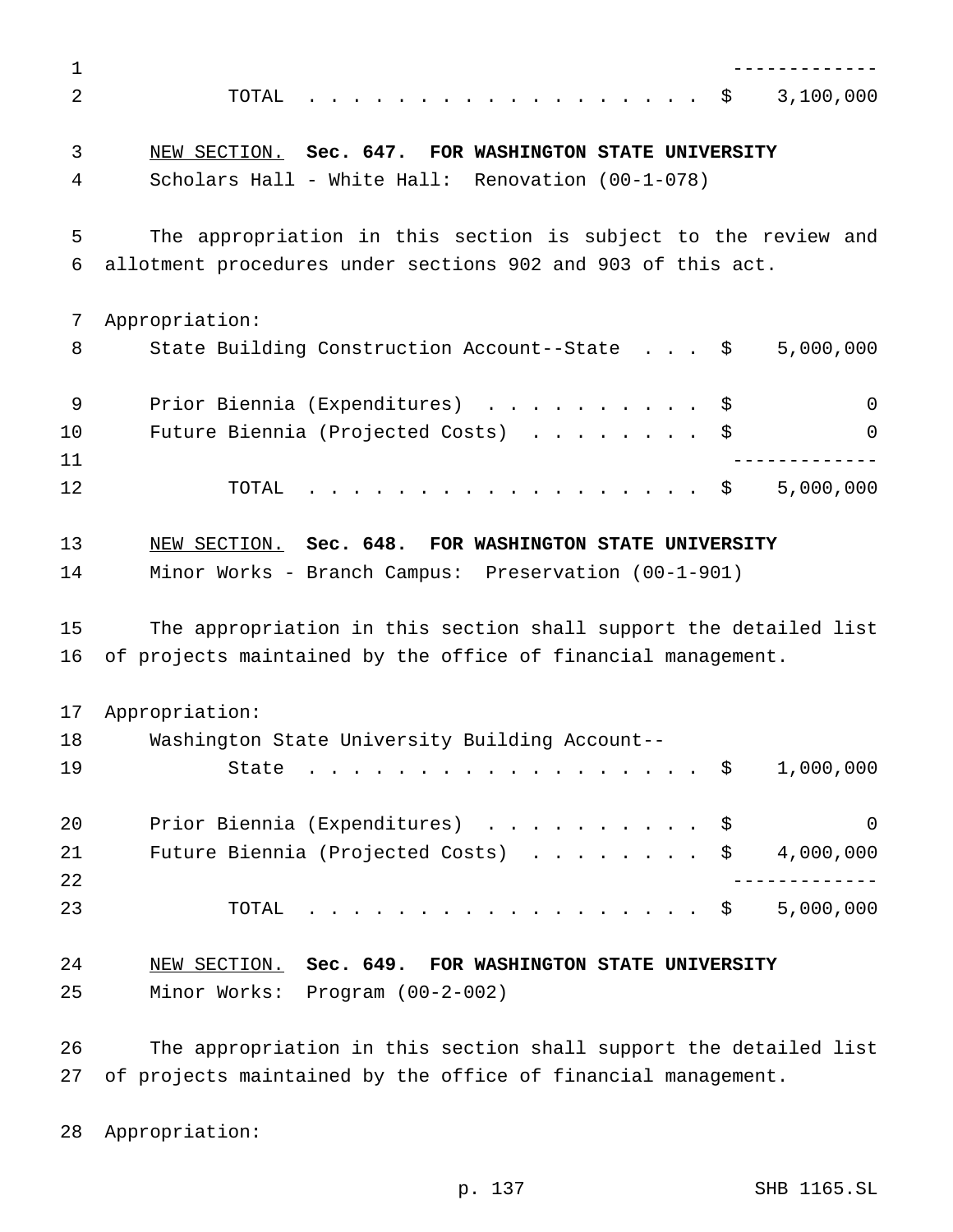| $\mathbf{1}$ | Washington State University Building Account--                                                                                                            |
|--------------|-----------------------------------------------------------------------------------------------------------------------------------------------------------|
| 2            | 5,000,000<br>State<br>$\mathbf{r}$ , and $\mathbf{r}$ , and $\mathbf{r}$ , and $\mathbf{r}$ , and $\mathbf{r}$ , and $\mathbf{r}$<br>$\ddot{\mathcal{Z}}$ |
| 3            | Prior Biennia (Expenditures) \$<br>$\Omega$                                                                                                               |
| 4            | Future Biennia (Projected Costs)<br>\$<br>28,000,000                                                                                                      |
| 5            |                                                                                                                                                           |
| 6            | 33,000,000<br>TOTAL<br>. \$                                                                                                                               |
| 7            | NEW SECTION. Sec. 650. FOR WASHINGTON STATE UNIVERSITY                                                                                                    |
| 8            | Major Equipment: Acquisition (00-2-003)                                                                                                                   |
| 9            | Appropriation:                                                                                                                                            |
| 10           | Washington State University Building Account--                                                                                                            |
| 11           | 3,500,000<br>\$<br>State                                                                                                                                  |
| 12           | Prior Biennia (Expenditures) \$<br>$\Omega$                                                                                                               |
| 13           | Future Biennia (Projected Costs)<br>16,000,000<br>\$                                                                                                      |
| 14           |                                                                                                                                                           |
| 15           | 19,500,000<br>TOTAL<br>. \$                                                                                                                               |
| 16           | NEW SECTION. Sec. 651. FOR WASHINGTON STATE UNIVERSITY                                                                                                    |
| 17           | Animal Disease Biotechnology Facility: Equipment (00-2-067)                                                                                               |
| 18           | Appropriation:                                                                                                                                            |
| 19           | Washington State University Building Account--                                                                                                            |
| 20           | 1,200,000<br>State<br>. \$                                                                                                                                |
| 21           | Prior Biennia (Expenditures)<br>$\Omega$<br>\$                                                                                                            |
| 22           | 6, 200, 000<br>Future Biennia (Projected Costs)<br>\$                                                                                                     |
| 23           |                                                                                                                                                           |
| 24           | 7,400,000<br>TOTAL<br>$\ddot{\mathbf{S}}$<br>$\mathbf{r}$ , and $\mathbf{r}$ , and $\mathbf{r}$ , and $\mathbf{r}$ , and $\mathbf{r}$ , and $\mathbf{r}$  |
| 25           | NEW SECTION. Sec. 652. FOR WASHINGTON STATE UNIVERSITY                                                                                                    |
| 26           | Museum of Art Building (00-2-071)                                                                                                                         |

 To conduct a predesign of the project described in this section in accordance with the predesign manual published by the office of financial management. Future appropriations for this project are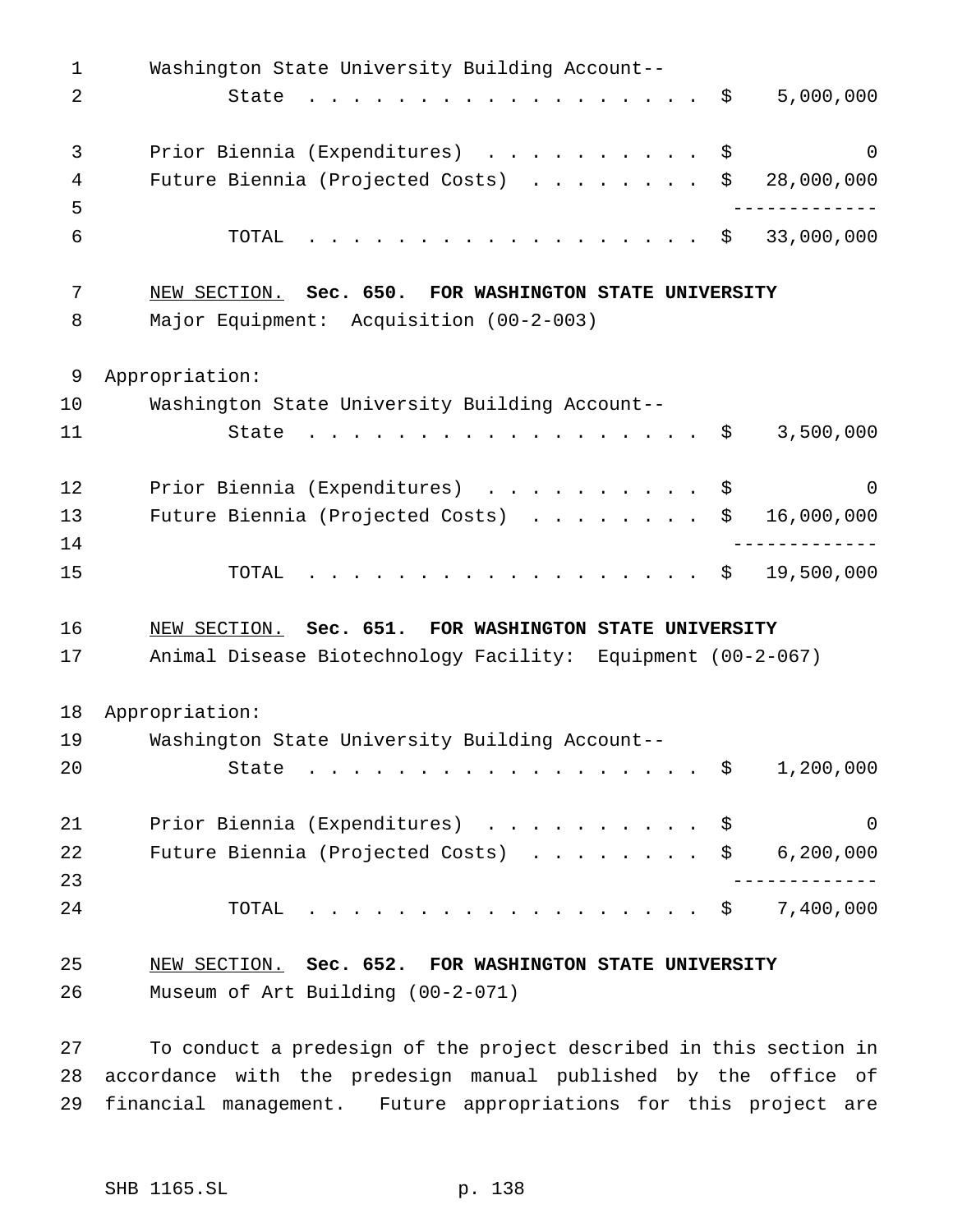subject to the submittal of completed predesign requirements on or before July 1, 2000.

Appropriation:

| 4   | Washington State University Building Account--          |                  |
|-----|---------------------------------------------------------|------------------|
|     | State $\ldots$ $\frac{1}{5}$                            | 125,000          |
| 6   | Prior Biennia (Expenditures) \$                         | $\left( \right)$ |
|     | Future Biennia (Projected Costs) $\ldots$ \$ 14,100,000 |                  |
| - 8 |                                                         |                  |
|     | . \$ 14,225,000<br>TOTAL                                |                  |

 NEW SECTION. **Sec. 653. FOR WASHINGTON STATE UNIVERSITY** Shock Physics Building (00-2-080)

 The appropriation in this section is subject to the following conditions and limitations:

 (1) The appropriation in this section is subject to the review and allotment procedures under sections 902 and 903 of this act.

 (2) The program scope and project budget for this project shall comply with the approved predesign document on file with the office of financial management.

Appropriation:

| 20 | State Building Construction Account--State $\frac{1}{9}$ , 760,000 |   |
|----|--------------------------------------------------------------------|---|
| 21 | Prior Biennia (Expenditures) \$                                    | 0 |
| 22 | Future Biennia (Projected Costs) $\ldots$ \$ 10,400,000            |   |
| 23 |                                                                    |   |
| 24 | TOTAL \$ 12,160,000                                                |   |

NEW SECTION. **Sec. 654. FOR WASHINGTON STATE UNIVERSITY**

WSU Vancouver - Engineering/Life Science Building (00-2-904)

 The appropriation in this section is subject to the review and allotment procedures under sections 902 through 904 of this act.

 Appropriation: State Building Construction Account--State . . . \$ 27,000,000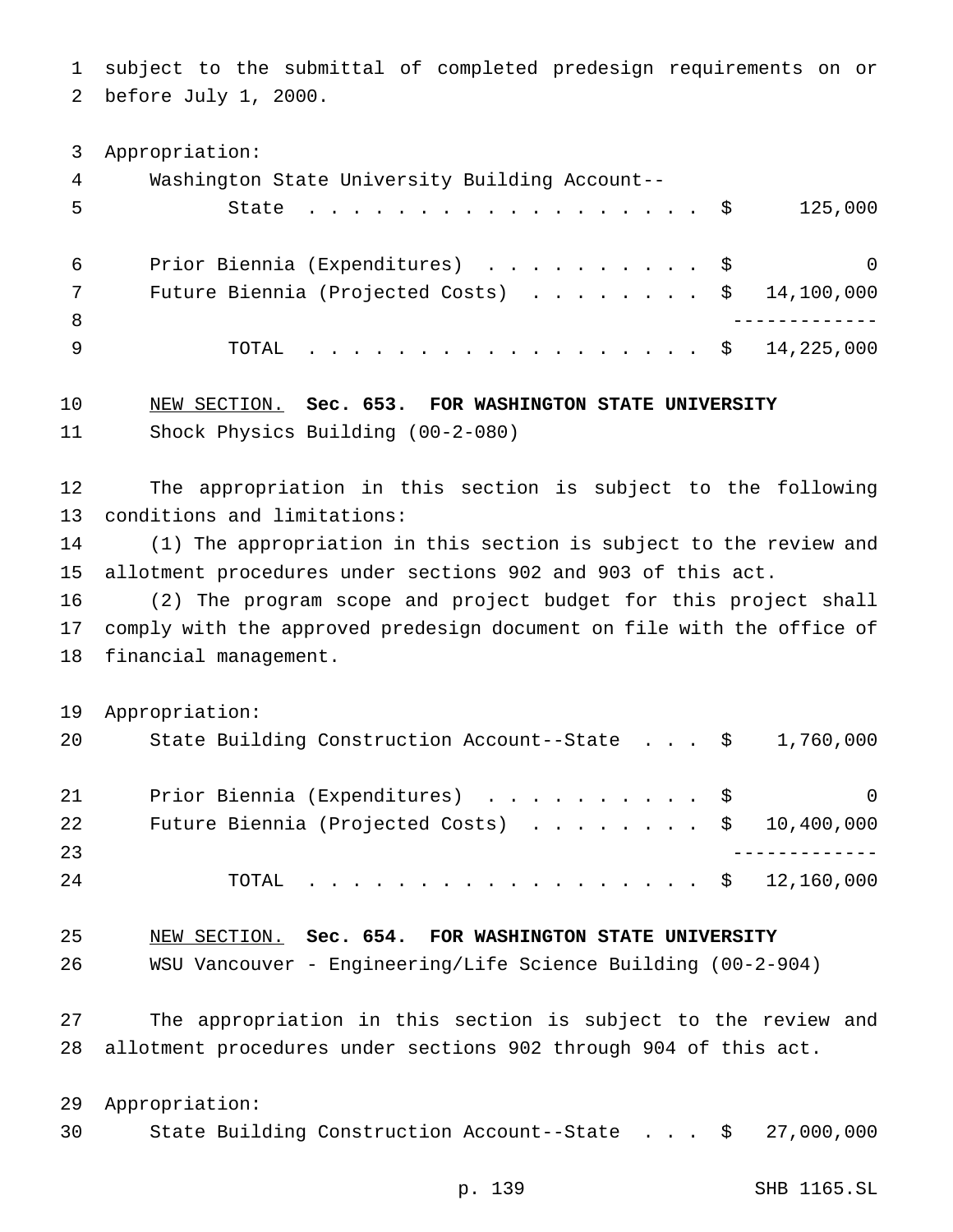|   | Prior Biennia (Expenditures) \$              |  |
|---|----------------------------------------------|--|
|   | Future Biennia (Projected Costs) $\ldots$ \$ |  |
|   |                                              |  |
| 4 | TOTAL \$ 27,000,000                          |  |

 NEW SECTION. **Sec. 655. FOR WASHINGTON STATE UNIVERSITY** WSU Vancouver - New Academic Building D (00-2-905)

 To conduct a predesign of the project described in this section in accordance with the predesign manual published by the office of financial management. Future appropriations for this project are subject to the submittal of completed predesign requirements on or before July 1, 2000. The project shall serve at least 1,200 additional student full-time equivalents on the Vancouver campus.

 Appropriation: State Building Construction Account--State . . . \$ 250,000 Prior Biennia (Expenditures) .......... \$ 0 Future Biennia (Projected Costs) ........ \$ 29,700,000 ------------- TOTAL .................. \$ 29,950,000

 NEW SECTION. **Sec. 656. FOR WASHINGTON STATE UNIVERSITY** WSU Spokane - Study of Future Campus Development (00-2-906)

 To conduct a study of future campus developments, including alternatives regarding the size and timing of future building construction.

- Appropriation: State Building Construction Account--State . . . \$ 250,000 26 Prior Biennia (Expenditures) . . . . . . . . . \$ 0 Future Biennia (Projected Costs) ........ \$ 44,000,000 ------------- TOTAL .................. \$ 44,250,000
- NEW SECTION. **Sec. 657. FOR WASHINGTON STATE UNIVERSITY**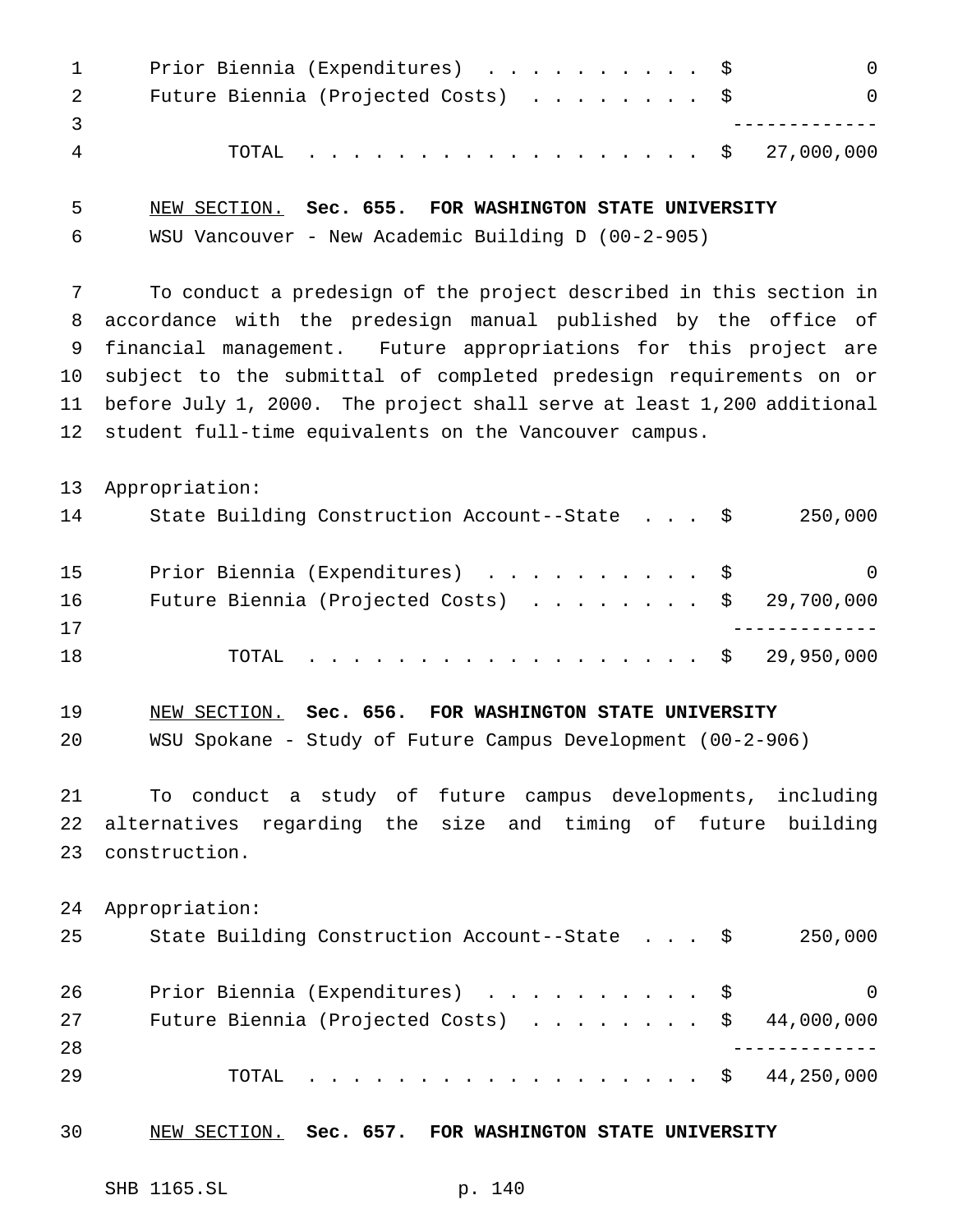Plant Biotech - Johnson Hall

| 2  | Appropriation:                                                     |
|----|--------------------------------------------------------------------|
| 3  | Washington State University Building                               |
| 4  | 300,000<br>Account--State $\ldots$ \$                              |
| 5  | $\overline{0}$<br>Prior Biennia (Expenditures) \$                  |
| 6  | Future Biennia (Projected Costs) $\ldots$ \$ 37,500,000            |
| 7  |                                                                    |
| 8  | $\cdot$ \$ 37,800,000<br>TOTAL                                     |
| 9  | NEW SECTION. Sec. 658. FOR WASHINGTON STATE UNIVERSITY             |
| 10 | Hazardous, Pathological, and Radioactive Waste Handling Facilities |
| 11 | $(92 - 1 - 019)$                                                   |
| 12 | Reappropriation:                                                   |
| 13 | State Building Construction Account--State \$<br>632,221           |
| 14 | Prior Biennia (Expenditures) \$<br>710,779                         |
| 15 | Future Biennia (Projected Costs) \$<br>-0                          |
| 16 | ------------ <i>-</i>                                              |
| 17 | 1,343,000<br>TOTAL<br>. \$                                         |
| 18 | NEW SECTION. Sec. 659. FOR WASHINGTON STATE UNIVERSITY             |
| 19 | Todd Hall Renovation (92-1-021)                                    |
| 20 | The reappropriations in this section are subject to the review and |
|    | 21 allotment procedures under sections 902 and 903 of this act.    |
| 22 | Reappropriation:                                                   |
| 23 | 100,918<br>State Building Construction Account--State \$           |
| 24 | Washington State University Building                               |
| 25 | Account--State $\frac{1}{2}$<br>168,909                            |
| 26 |                                                                    |
| 27 | Subtotal Reappropriation \$<br>269,827                             |
| 28 | Prior Biennia (Expenditures) \$<br>14,343,680                      |
| 29 | Future Biennia (Projected Costs) \$<br>$\mathbf 0$                 |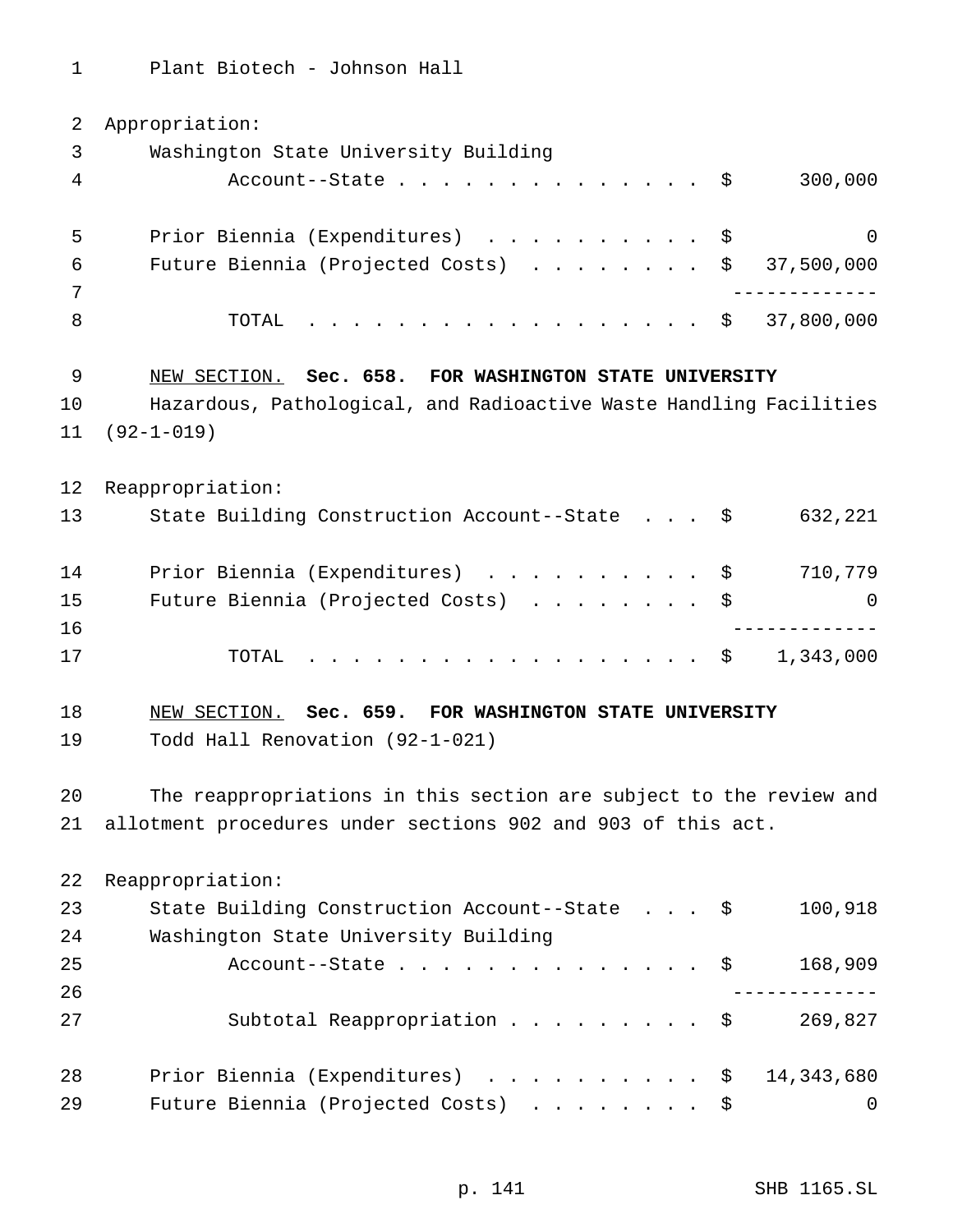------------- TOTAL .................. \$ 14,613,507 NEW SECTION. **Sec. 660. FOR WASHINGTON STATE UNIVERSITY** Veterinary Teaching Hospital: Construction (92-2-013) The reappropriation in this section is subject to the review and allotment procedures under sections 902 and 903 of this act. Reappropriation: Washington State University Building Account-- 9 State . . . . . . . . . . . . . . . . \$ 300,173 Prior Biennia (Expenditures) .......... \$ 14,420,827 11 Future Biennia (Projected Costs) . . . . . . . \$ 0 ------------- TOTAL .................. \$ 14,721,000 NEW SECTION. **Sec. 661. FOR WASHINGTON STATE UNIVERSITY** Fulmer Hall: Fulmer annex renovation (92-2-023) The reappropriation in this section is subject to the review and allotment procedures under sections 902 and 903 of this act. Reappropriation: 19 State Building Construction Account--State . . . \$ 97,138 Prior Biennia (Expenditures) .......... \$ 11,521,329 21 Future Biennia (Projected Costs) . . . . . . . \$ 0 ------------- TOTAL .................. \$ 11,618,467 NEW SECTION. **Sec. 662. FOR WASHINGTON STATE UNIVERSITY** Bohler Gym Renovation: Construction (94-1-010) The reappropriations in this section are subject to the review and allotment procedures under sections 902 and 903 of this act.

Reappropriation:

SHB 1165.SL p. 142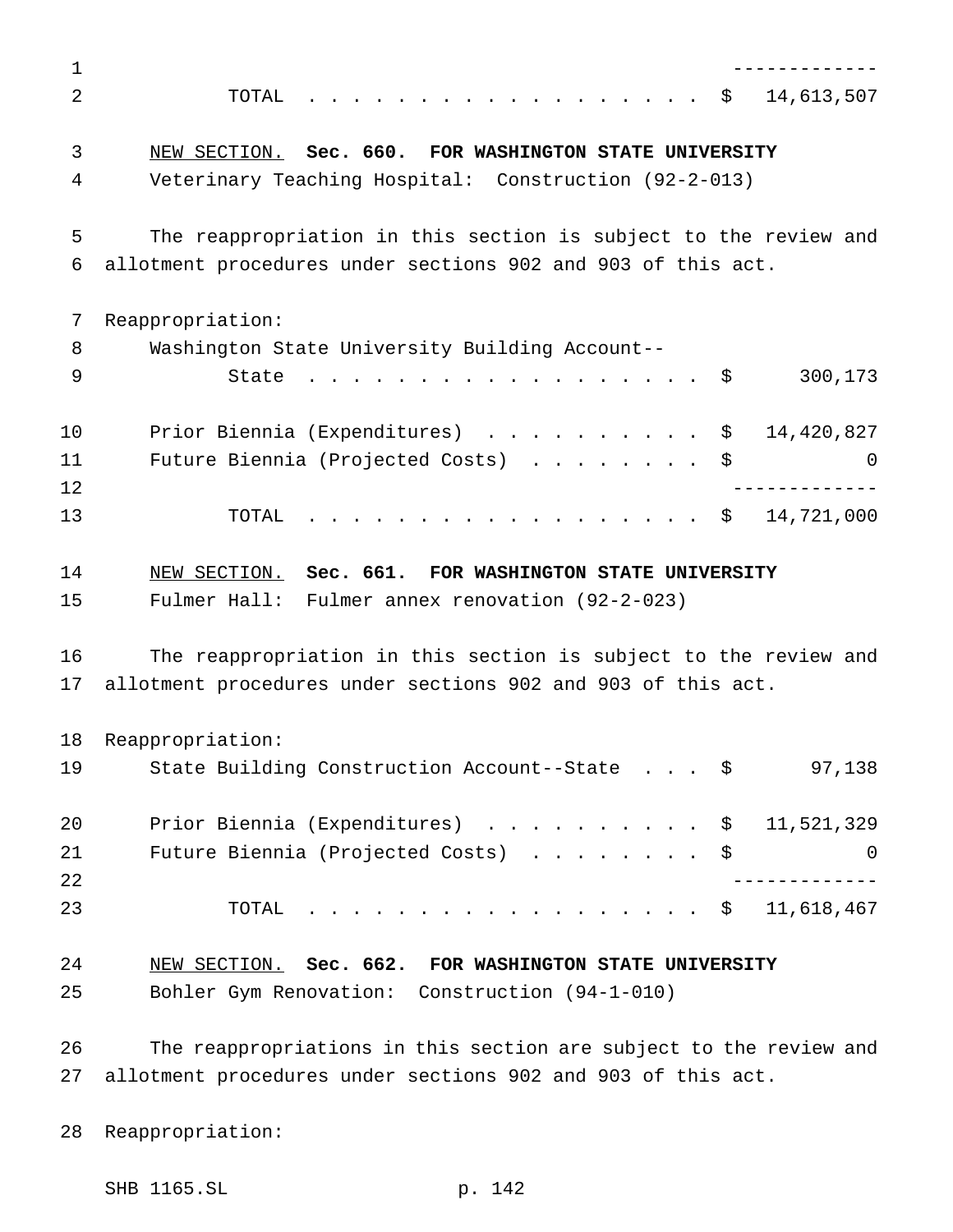1 State Building Construction Account--State . . . \$ 12,500,000 Washington State University Building 3 Account--State................\$ 297,925 ------------- 5 Subtotal Reappropriation . . . . . . . . \$ 12,797,925 Prior Biennia (Expenditures) .......... \$ 6,215,375 7 Future Biennia (Projected Costs) . . . . . . . \$ 0 ------------- TOTAL .................. \$ 19,013,300 NEW SECTION. **Sec. 663. FOR WASHINGTON STATE UNIVERSITY** Thompson Hall Renovation: Construction (94-1-024) The reappropriations in this section are subject to the review and allotment procedures under sections 902 and 903 of this act. Reappropriation: State Building Construction Account--State . . . \$ 6,500,000 Washington State University Building 17 Account--State . . . . . . . . . . . . . \$ 101,325 ------------- 19 Subtotal Reappropriation . . . . . . . . \$ 6,601,325 Prior Biennia (Expenditures) .......... \$ 5,095,075 21 Future Biennia (Projected Costs) . . . . . . . \$ 0 ------------- TOTAL .................. \$ 11,696,400 NEW SECTION. **Sec. 664. FOR WASHINGTON STATE UNIVERSITY** Infrastructure Project: Savings (94-1-999) Projects that are completed in accordance with section 911 of this act that have been reviewed by the office of financial management may have their remaining funds transferred to this project for the

 following purposes: (1) Road repair; (2) roof repair; (3) electrical system repair; (4) steam and utility distribution system repair; (5) plumbing system repair; (6) heating, ventilating, and air conditioning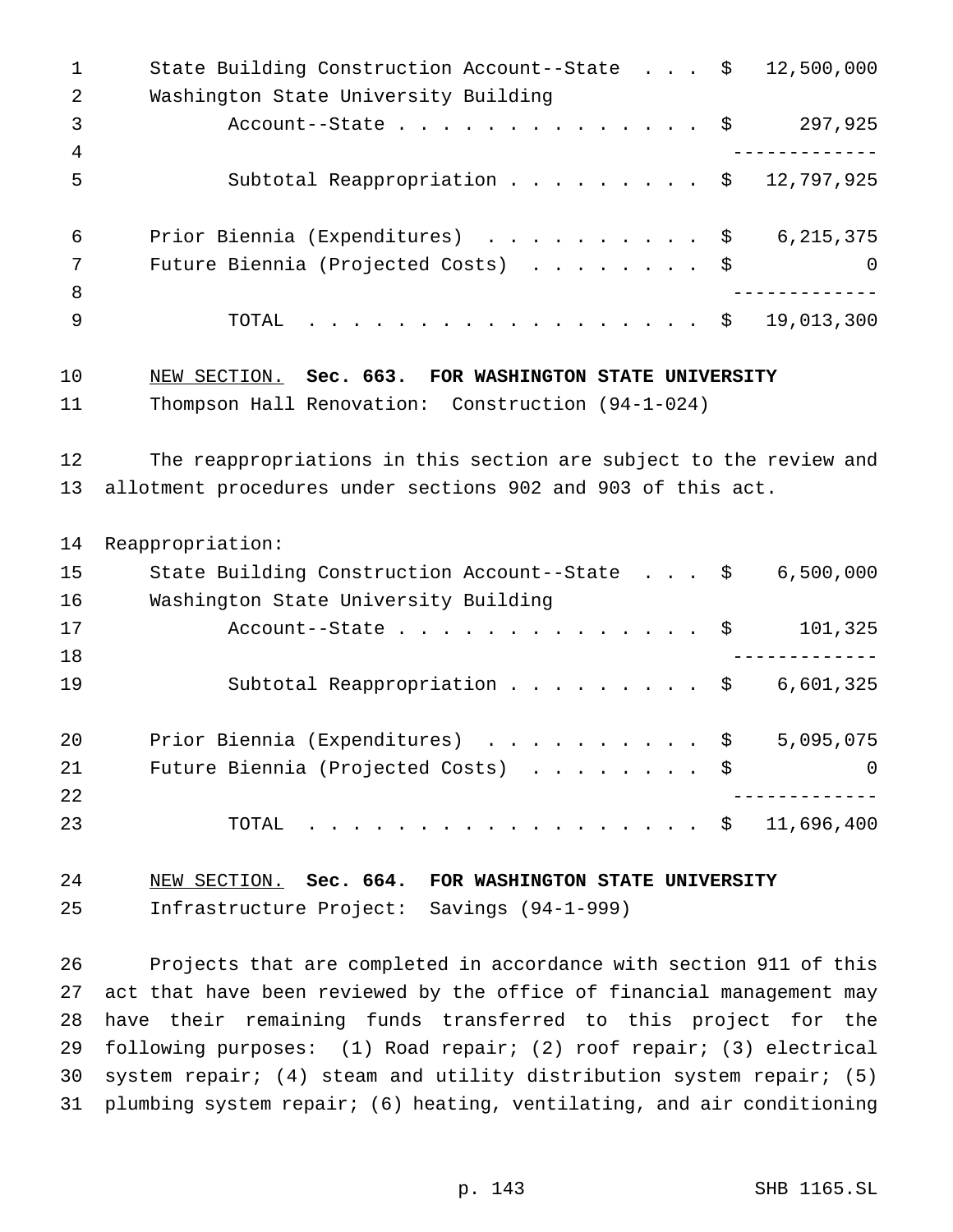repairs; (7) emergency repairs due to natural disasters or accidents; and (8) critical year 2000 embedded chip modifications.

 Reappropriation: State Building Construction Account--State . . . \$ 212,474 5 Prior Biennia (Expenditures) . . . . . . . . . \$ 376,662 Future Biennia (Projected Costs) ........ \$ 0 ------------- 8 TOTAL . . . . . . . . . . . . . . . . \$ 589,136 NEW SECTION. **Sec. 665. FOR WASHINGTON STATE UNIVERSITY** Hazardous Waste Facilities: Construction (94-2-006) The appropriations in this section are subject to the review and allotment procedures under sections 902 and 903 of this act. Reappropriation: Washington State University Building 15 Account--State . . . . . . . . . . . . . \$ 822,722 Appropriation: Washington State University Building 18 Account--State . . . . . . . . . . . . . \$ 3,000,000 Prior Biennia (Expenditures) .......... \$ 888,278 20 Future Biennia (Projected Costs) . . . . . . . \$ 9,000,000 ------------- TOTAL .................. \$ 13,711,000 NEW SECTION. **Sec. 666. FOR WASHINGTON STATE UNIVERSITY** Pathological and Biomedical Incinerator: Design and construction (94-2-012) Reappropriation: State Building Construction Account--State . . . \$ 2,042,690 28 Prior Biennia (Expenditures) . . . . . . . . . \$ 1,400,310 29 Future Biennia (Projected Costs) . . . . . . . \$ 0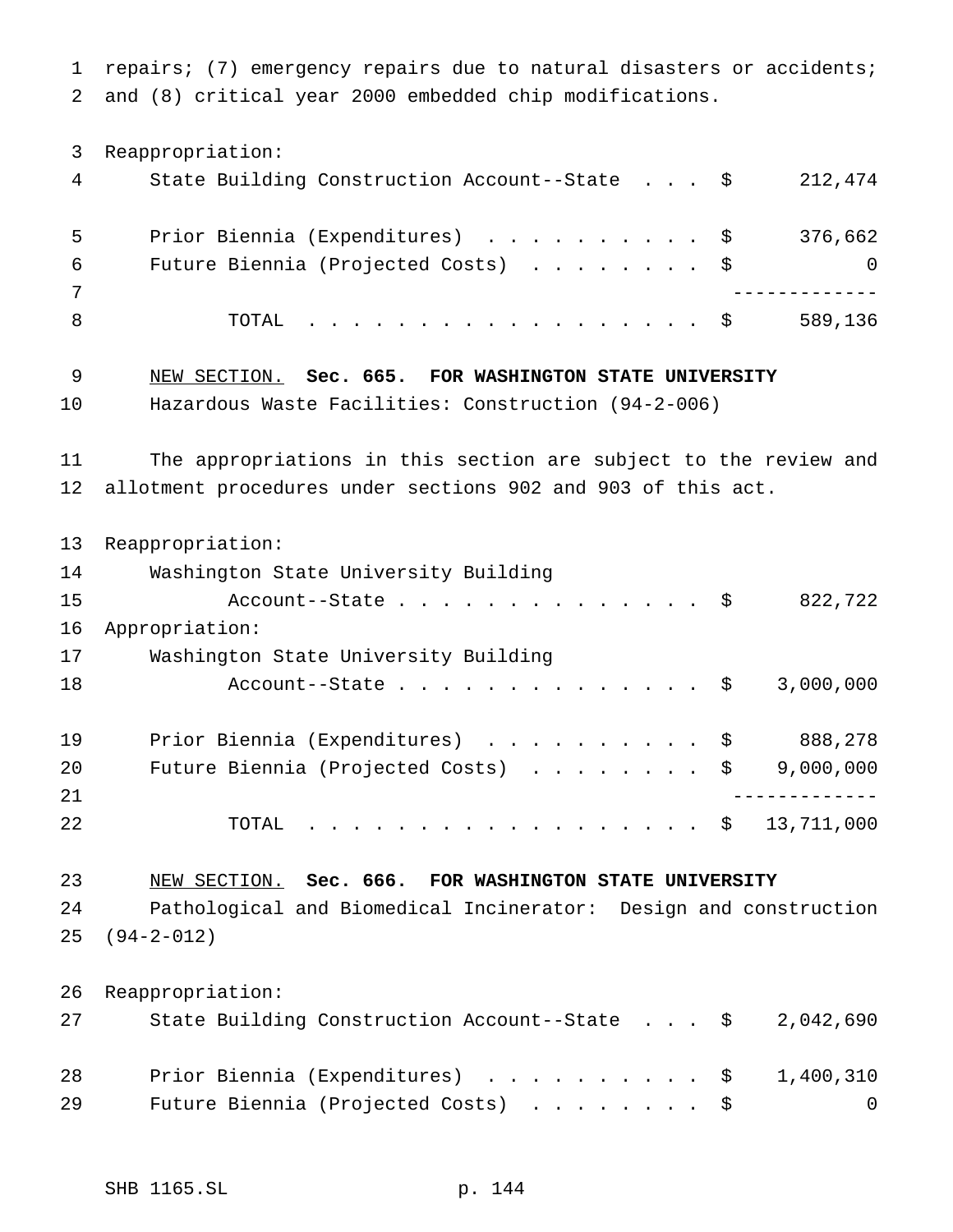| 1  |                                                                    |
|----|--------------------------------------------------------------------|
| 2  | $\cdot$ \$ 3,443,000<br>TOTAL                                      |
| 3  | NEW SECTION. Sec. 667. FOR WASHINGTON STATE UNIVERSITY             |
| 4  | Engineering Teaching and Research<br>Laboratory Building:          |
| 5  | Construction (94-2-014)                                            |
| 6  | The reappropriation in this section is subject to the review and   |
| 7  | allotment procedures under sections 902 and 903 of this act.       |
| 8  | Reappropriation:                                                   |
| 9  | State Building Construction Account--State \$<br>128,797           |
| 10 | Prior Biennia (Expenditures) \$ 17,011,503                         |
| 11 | Future Biennia (Projected Costs) \$<br>0                           |
| 12 |                                                                    |
| 13 | . \$ 17,140,300<br>TOTAL                                           |
| 14 | NEW SECTION. Sec. 668. FOR WASHINGTON STATE UNIVERSITY             |
| 15 | Chemical Waste Collection Facilities: Design and construction (94- |
| 16 | $2 - 016$ )                                                        |
| 17 | Reappropriation:                                                   |
| 18 | Washington State University Building                               |
| 19 | 112,999<br>$Account--State$<br>\$                                  |
| 20 | Prior Biennia (Expenditures) \$ 887,001                            |
| 21 | Future Biennia (Projected Costs)<br>\$<br>0                        |
| 22 |                                                                    |
| 23 | $\cdot$ \$ 1,000,000<br>TOTAL                                      |
| 24 | NEW SECTION. Sec. 669. FOR WASHINGTON STATE UNIVERSITY             |
| 25 | Bohler Gym: Addition (94-2-017)                                    |
| 26 | Reappropriation:                                                   |
| 27 | Washington State University Building Account--                     |
| 28 | 364,708<br>. \$<br>State                                           |
| 29 | Prior Biennia (Expenditures) \$<br>10,319,108                      |
|    |                                                                    |

p. 145 SHB 1165.SL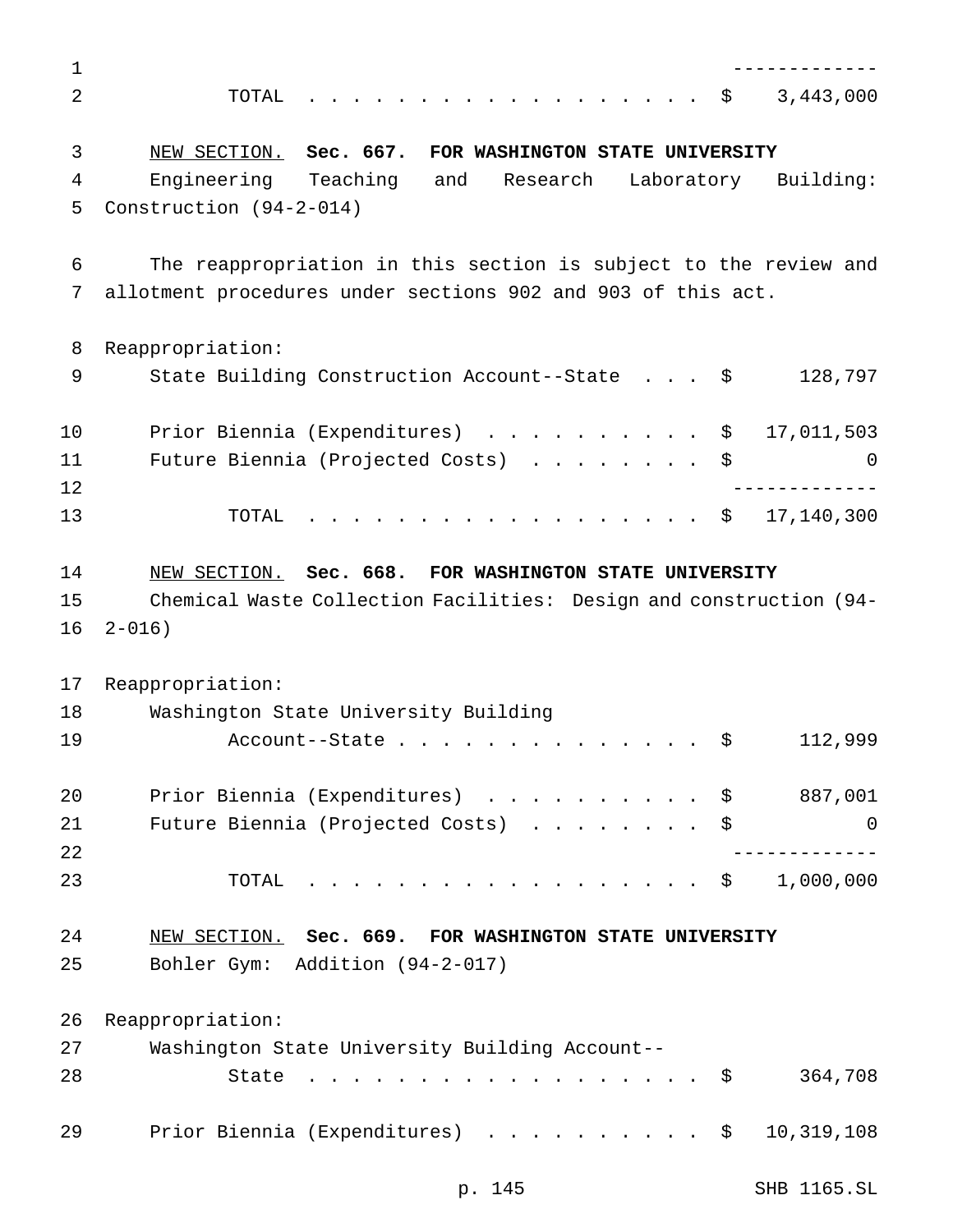| $\mathbf{1}$ | Future Biennia (Projected Costs) $\ldots$ \$<br>$\Omega$           |
|--------------|--------------------------------------------------------------------|
| 2<br>3       | 10,683,816<br>TOTAL<br>. \$                                        |
|              |                                                                    |
| 4            | NEW SECTION. Sec. 670. FOR WASHINGTON STATE UNIVERSITY             |
| 5            | Kimbrough Hall Addition and Remodeling (94-2-019)                  |
| 6            | The reappropriations in this section are subject to the review and |
| 7            | allotment procedures under sections 902 and 903 of this act.       |
| 8            | Reappropriation:                                                   |
| 9            | State Building Construction Account--State \$<br>5,295,806         |
| 10           | Washington State University Building                               |
| 11           | 121,875<br>Account--State $\ldots$ $\hat{S}$                       |
| 12           |                                                                    |
| 13           | Subtotal Reappropriation \$ $5,417,681$                            |
| 14           | Prior Biennia (Expenditures) \$<br>6, 315, 319                     |
| 15           | Future Biennia (Projected Costs) \$<br>0                           |
| 16           | ------------                                                       |
| 17           | 11,733,000<br>TOTAL<br>. \$                                        |
| 18           | NEW SECTION. Sec. 671. FOR WASHINGTON STATE UNIVERSITY             |
| 19           | WSU Vancouver: Campus construction (94-2-902)                      |
| 20           | The reappropriation in this section is subject to the review and   |
| 21           | allotment procedures under sections 902 through 904 of this act.   |
| 22           | Reappropriation:                                                   |
| 23           | State Building Construction Account--State \$<br>1,000,000         |
| 24           | Prior Biennia (Expenditures) \$ 37,722,462                         |
| 25           | Future Biennia (Projected Costs)<br>\$<br>0                        |
| 26           |                                                                    |
| 27           | 38,722,462<br>TOTAL<br>$\cdot$ $\cdot$ $\circ$                     |
| 28           | NEW SECTION. Sec. 672. FOR WASHINGTON STATE UNIVERSITY             |
| 29           | Plant Growth: Wheat research center (96-2-047)                     |
|              |                                                                    |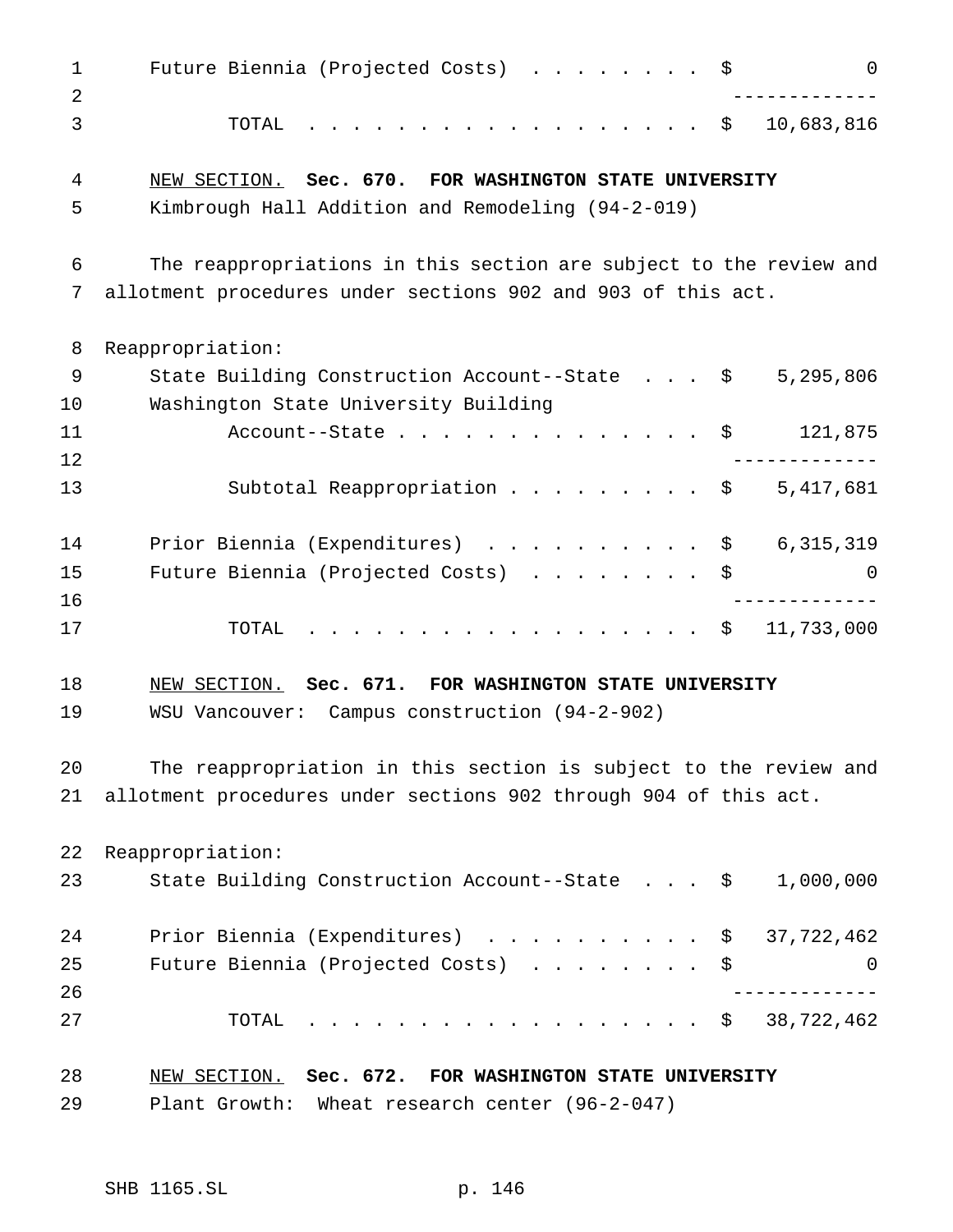The reappropriation in this section is subject to the review and allotment procedures under sections 902 and 903 of this act and shall not be expended until the university has received the federal money or an equivalent amount from other sources.

 Reappropriation: State Building Construction Account--State . . . \$ 608,518 7 Prior Biennia (Expenditures) . . . . . . . . . \$ 3,391,482 8 Future Biennia (Projected Costs) . . . . . . . \$ 0 ------------- TOTAL .................. \$ 4,000,000

NEW SECTION. **Sec. 673. FOR WASHINGTON STATE UNIVERSITY**

Minor Works: Preservation (98-1-004)

 The reappropriation in this section shall support the detailed list of projects maintained by the office of financial management.

Reappropriation:

| 16 | Washington State University Building      |   |
|----|-------------------------------------------|---|
| 17 | Account--State \$ 2,985,280               |   |
| 18 | Prior Biennia (Expenditures) \$ 2,067,720 |   |
| 19 | Future Biennia (Projected Costs) \$       | 0 |
| 20 |                                           |   |

TOTAL .................. \$ 5,053,000

NEW SECTION. **Sec. 674. FOR WASHINGTON STATE UNIVERSITY**

Campus Infrastructure and Road Improvements (98-1-073)

 The reappropriation in this section shall support the detailed list of projects maintained by the office of financial management.

 Reappropriation: 27 State Building Construction Account--State . . . \$ 3,493,480 Appropriation: Washington State University Building 30 Account--State.....................\$ 4,000,000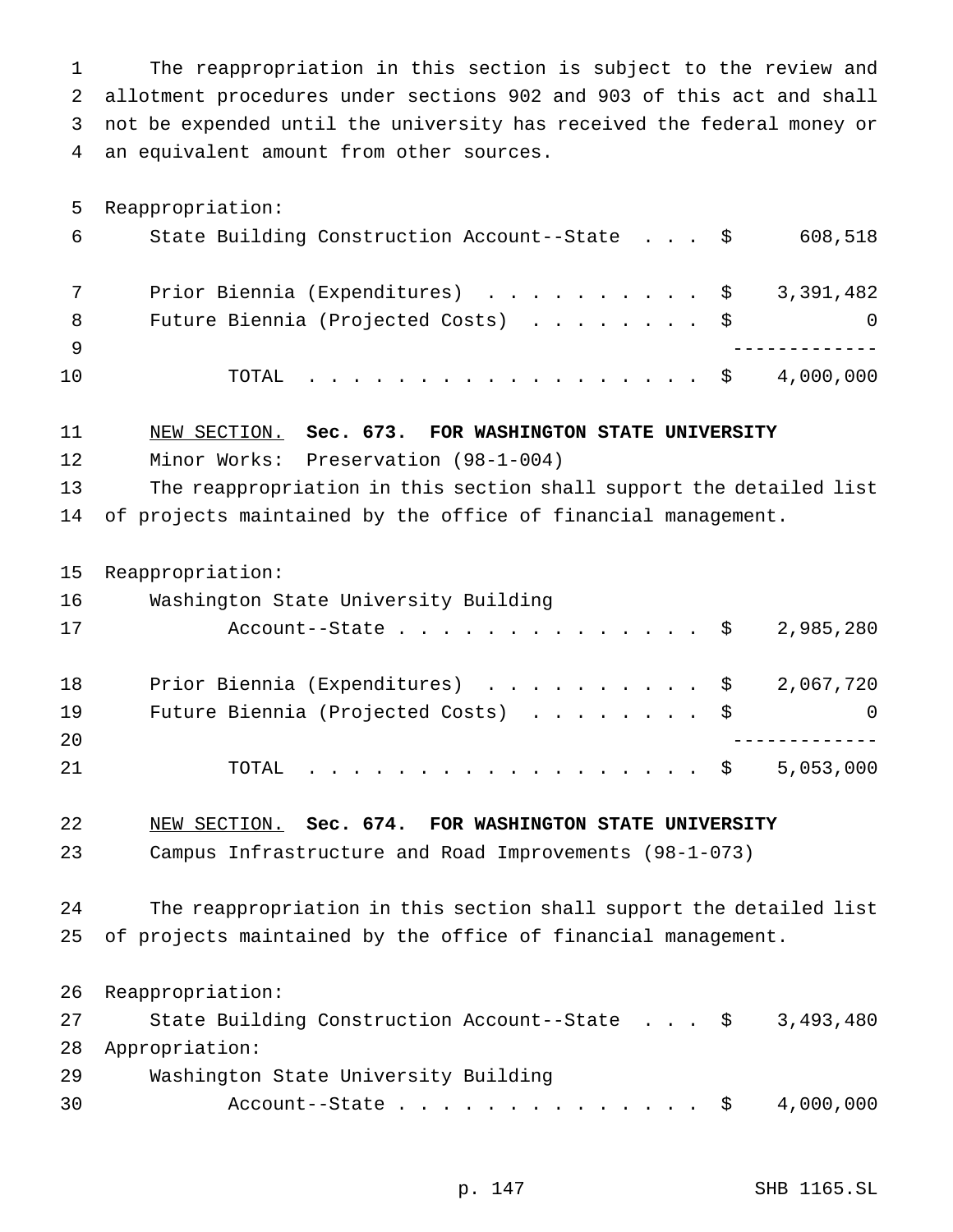1 Prior Biennia (Expenditures) . . . . . . . . . \$ 4,798,520 Future Biennia (Projected Costs) ........ \$ 12,000,000 ------------- TOTAL .................. \$ 24,292,000 NEW SECTION. **Sec. 675. FOR WASHINGTON STATE UNIVERSITY** WSU Spokane - Minor Works: Program (98-1-821) The reappropriation in this section shall support the detailed list of projects maintained by the office of financial management. Reappropriation: 10 State Building Construction Account--State . . . \$ 36,815 11 Prior Biennia (Expenditures) . . . . . . . . . \$ 25,885 Future Biennia (Projected Costs) ........ \$ 0 ------------- TOTAL .................. \$ 62,700 NEW SECTION. **Sec. 676. FOR WASHINGTON STATE UNIVERSITY** Americans with Disabilities Act Pool Account (98-1-993) Reappropriation: 18 State Building Construction Account--State . . . \$ 140,159 19 Prior Biennia (Expenditures) . . . . . . . . . \$ 3,900 20 Future Biennia (Projected Costs) . . . . . . . \$ 0 ------------- TOTAL .................. \$ 144,059 NEW SECTION. **Sec. 677. FOR WASHINGTON STATE UNIVERSITY** Minor Works: Safety and environmental (98-2-001) The reappropriation in this section shall support the detailed list of projects maintained by the office of financial management. Reappropriation: State Building Construction Account--State . . . \$ 958,129 Washington State University Building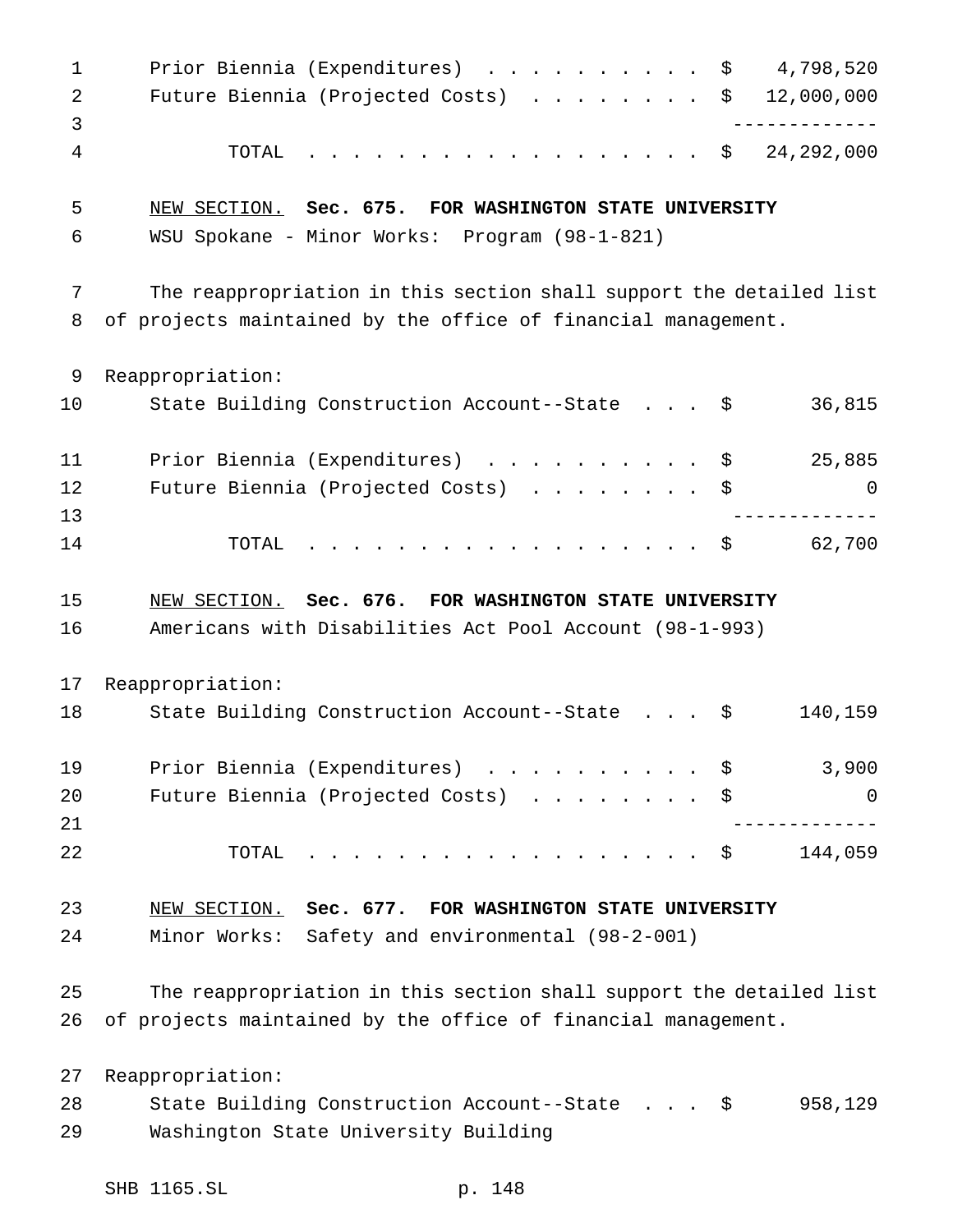| $\mathbf 1$<br>2 | 1,749,586<br>Account--State $\ldots$ \$                                                                                                                                                                                                                   |
|------------------|-----------------------------------------------------------------------------------------------------------------------------------------------------------------------------------------------------------------------------------------------------------|
| 3                | Subtotal Reappropriation \$<br>2,707,715                                                                                                                                                                                                                  |
| 4                | Prior Biennia (Expenditures) \$<br>700,085                                                                                                                                                                                                                |
| 5                | Future Biennia (Projected Costs) \$<br>$\overline{0}$                                                                                                                                                                                                     |
| 6                |                                                                                                                                                                                                                                                           |
| 7                | 3,407,800<br>TOTAL<br>. \$                                                                                                                                                                                                                                |
| 8                | NEW SECTION. Sec. 678. FOR WASHINGTON STATE UNIVERSITY                                                                                                                                                                                                    |
| 9                | Minor Works: Program (98-2-002)                                                                                                                                                                                                                           |
| 10               | The reappropriation in this section shall support the detailed list                                                                                                                                                                                       |
| 11               | of projects maintained by the office of financial management.                                                                                                                                                                                             |
| 12               | Reappropriation:                                                                                                                                                                                                                                          |
| 13               | Washington State University Building                                                                                                                                                                                                                      |
| 14               | Account--State $\ldots$ \$<br>4,179,248                                                                                                                                                                                                                   |
| 15               | Prior Biennia (Expenditures) \$<br>1,820,752                                                                                                                                                                                                              |
| 16               | Future Biennia (Projected Costs)<br>\$<br>0                                                                                                                                                                                                               |
| 17               |                                                                                                                                                                                                                                                           |
| 18               | 6,000,000<br>TOTAL<br>. \$                                                                                                                                                                                                                                |
| 19               | NEW SECTION.<br>Sec. 679.<br>FOR WASHINGTON STATE UNIVERSITY                                                                                                                                                                                              |
| 20               | Major Equipment: Acquisition (98-2-003)                                                                                                                                                                                                                   |
| 21               | Reappropriation:                                                                                                                                                                                                                                          |
| 22               | 371,310<br>State Building Construction Account--State \$                                                                                                                                                                                                  |
| 23               | Washington State University Building                                                                                                                                                                                                                      |
| 24               | 800,000<br>Account--State $\ldots$ $\hat{S}$                                                                                                                                                                                                              |
| 25               |                                                                                                                                                                                                                                                           |
| 26               | Subtotal Reappropriation \$<br>1,171,310                                                                                                                                                                                                                  |
| 27               | Prior Biennia (Expenditures) \$<br>3,828,690                                                                                                                                                                                                              |
| 28               | Future Biennia (Projected Costs)<br>$\mathbf 0$<br>\$                                                                                                                                                                                                     |
| 29               |                                                                                                                                                                                                                                                           |
| 30               | 5,000,000<br>TOTAL<br>\$<br>. The contract of the contract of the contract of the contract of the contract of the contract of the contract of the contract of the contract of the contract of the contract of the contract of the contract of the contrac |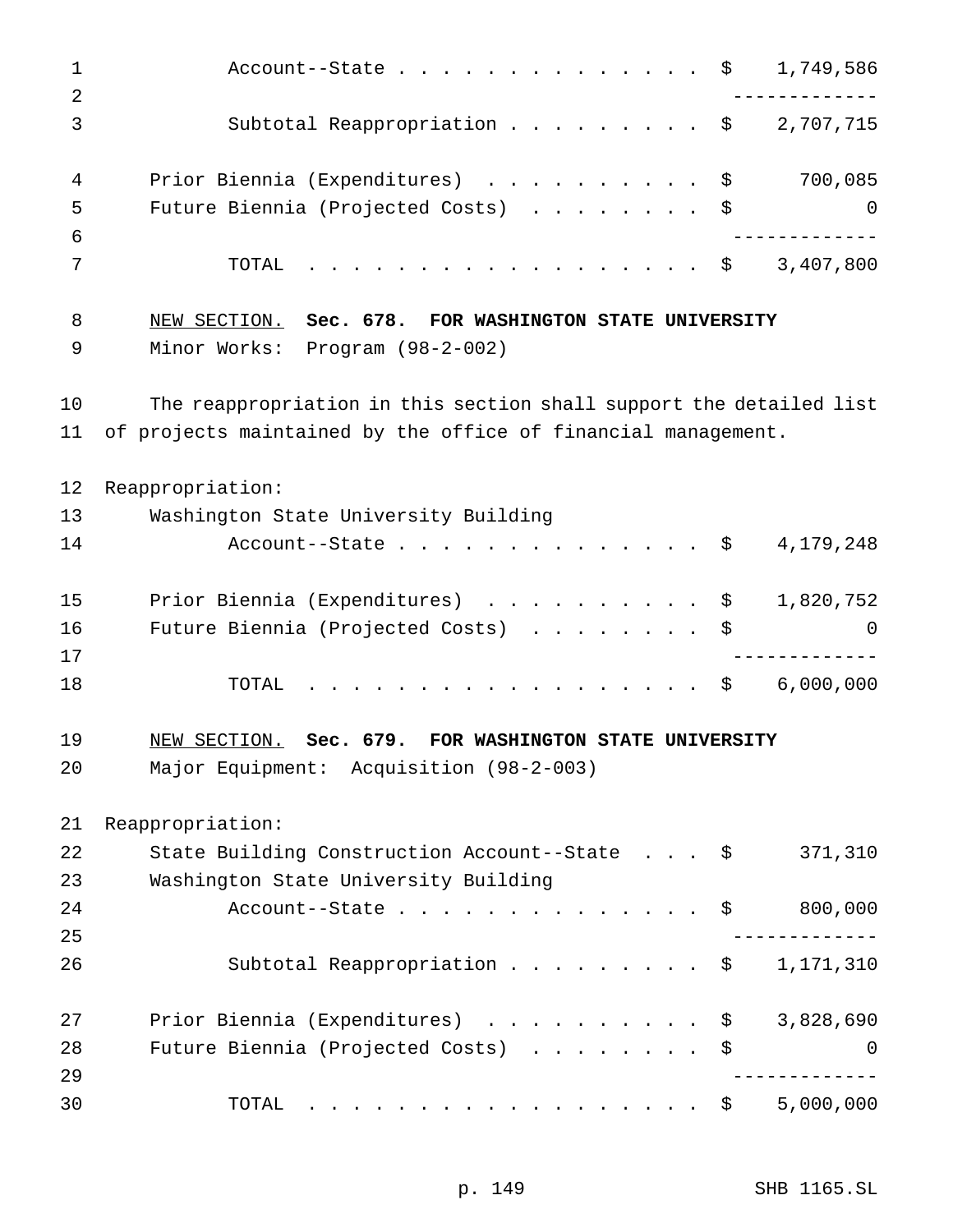NEW SECTION. **Sec. 680. FOR WASHINGTON STATE UNIVERSITY**

Murrow Hall: Renovation and addition (98-2-008)

 The appropriations in this section are subject to the following conditions and limitations:

 (1) The appropriation in this section is subject to the review and allotment procedures under sections 902 and 903 of this act.

 (2) The program scope and project budget for this project shall comply with the approved predesign document on file with the office of financial management.

Reappropriation:

| 11 | Washington State University Building                               |        |
|----|--------------------------------------------------------------------|--------|
| 12 | Account--State $\ldots$ $\frac{1}{5}$                              | 23,645 |
| 13 | Appropriation:                                                     |        |
| 14 | State Building Construction Account--State $\frac{1}{5}$ 1,650,000 |        |
|    |                                                                    |        |
| 15 | Prior Biennia (Expenditures) \$                                    | 81,355 |
| 16 | Future Biennia (Projected Costs) $\ldots$ \$ 10,100,000            |        |
| 17 |                                                                    |        |
| 18 | TOTAL \$ 11,855,000                                                |        |
|    |                                                                    |        |

NEW SECTION. **Sec. 681. FOR WASHINGTON STATE UNIVERSITY**

Cleveland Hall: Renovation and addition (98-2-032)

 The appropriations in this section are subject to the following conditions and limitations:

 (1) The appropriation in this section is subject to the review and allotment procedures under sections 902 and 903 of this act.

 (2) The program scope and project budget for this project shall comply with the approved predesign document on file with the office of financial management.

Reappropriation:

| 29 | Washington State University Building          |           |
|----|-----------------------------------------------|-----------|
| 30 | Account--State S                              | 37,493    |
|    | 31 Appropriation:                             |           |
| 32 | State Building Construction Account--State \$ | 1,400,000 |
|    |                                               |           |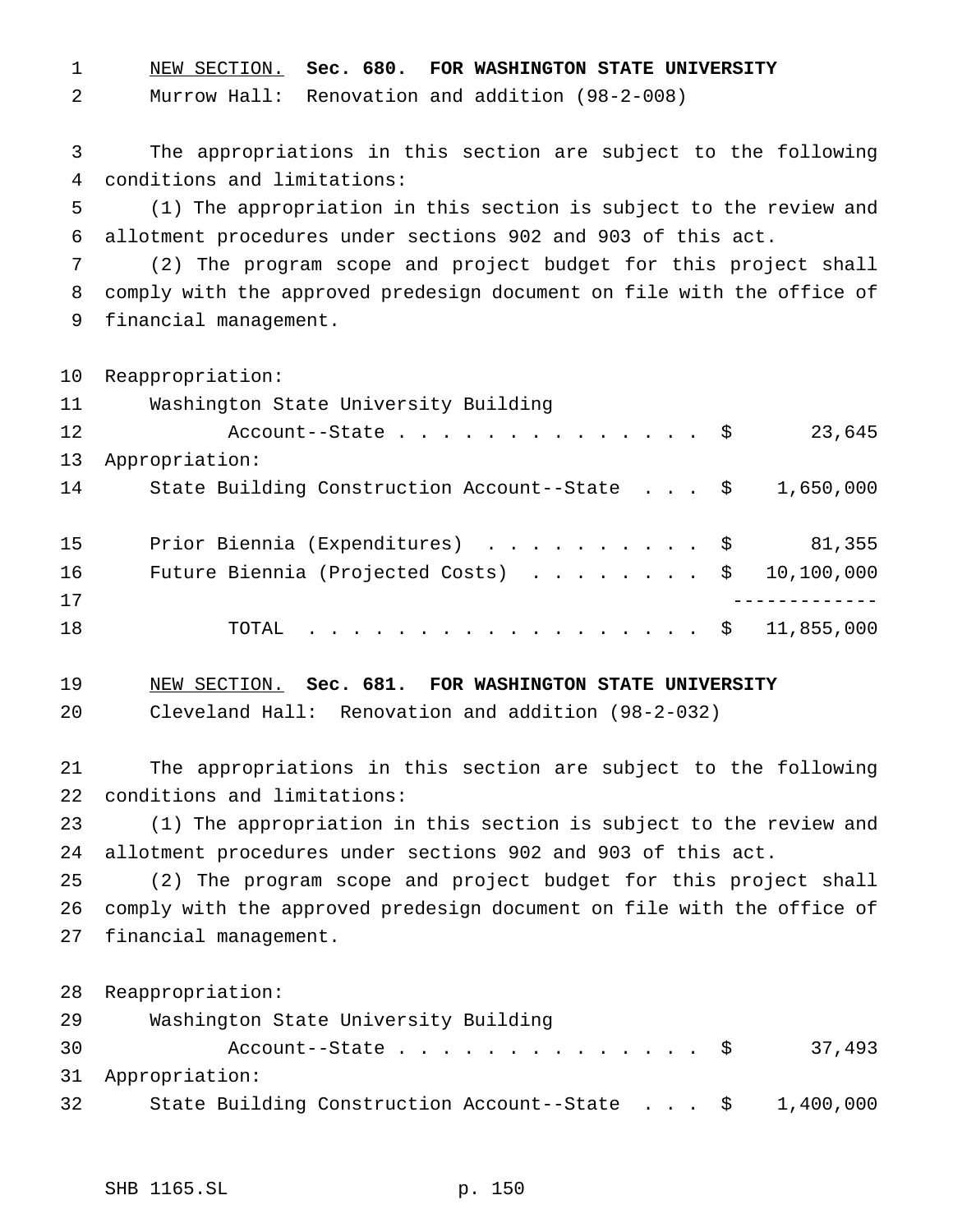1 Prior Biennia (Expenditures) . . . . . . . . . \$ 102,507 Future Biennia (Projected Costs) ........ \$ 9,400,000 ------------- TOTAL .................. \$ 10,940,000 NEW SECTION. **Sec. 682. FOR WASHINGTON STATE UNIVERSITY** South Campus Electrical Services: Design and construction (98-2- 044) Reappropriation: 9 State Building Construction Account--State . . . \$ 313,486 10 Prior Biennia (Expenditures) . . . . . . . . . \$ 2,586,514 11 Future Biennia (Projected Costs) . . . . . . . \$ 0 ------------- TOTAL .................. \$ 2,900,000 NEW SECTION. **Sec. 683. FOR WASHINGTON STATE UNIVERSITY** Teaching and Learning Center: Design and construction (98-2-062) The appropriations in this section are subject to the review and allotment procedures under sections 902 and 903 of this act. Reappropriation: State Building Construction Account--State . . . \$ 1,194,073 Washington State University Building Account--State.............. \$ 611,094 ------------- 23 Subtotal Reappropriation .......... \$ 1,805,167 Appropriation: State Building Construction Account--State . . . \$ 28,900,000 26 Prior Biennia (Expenditures) . . . . . . . . . \$ 869,333 Future Biennia (Projected Costs) ........ \$ 0 ------------- TOTAL .................. \$ 31,574,500 NEW SECTION. **Sec. 684. FOR WASHINGTON STATE UNIVERSITY**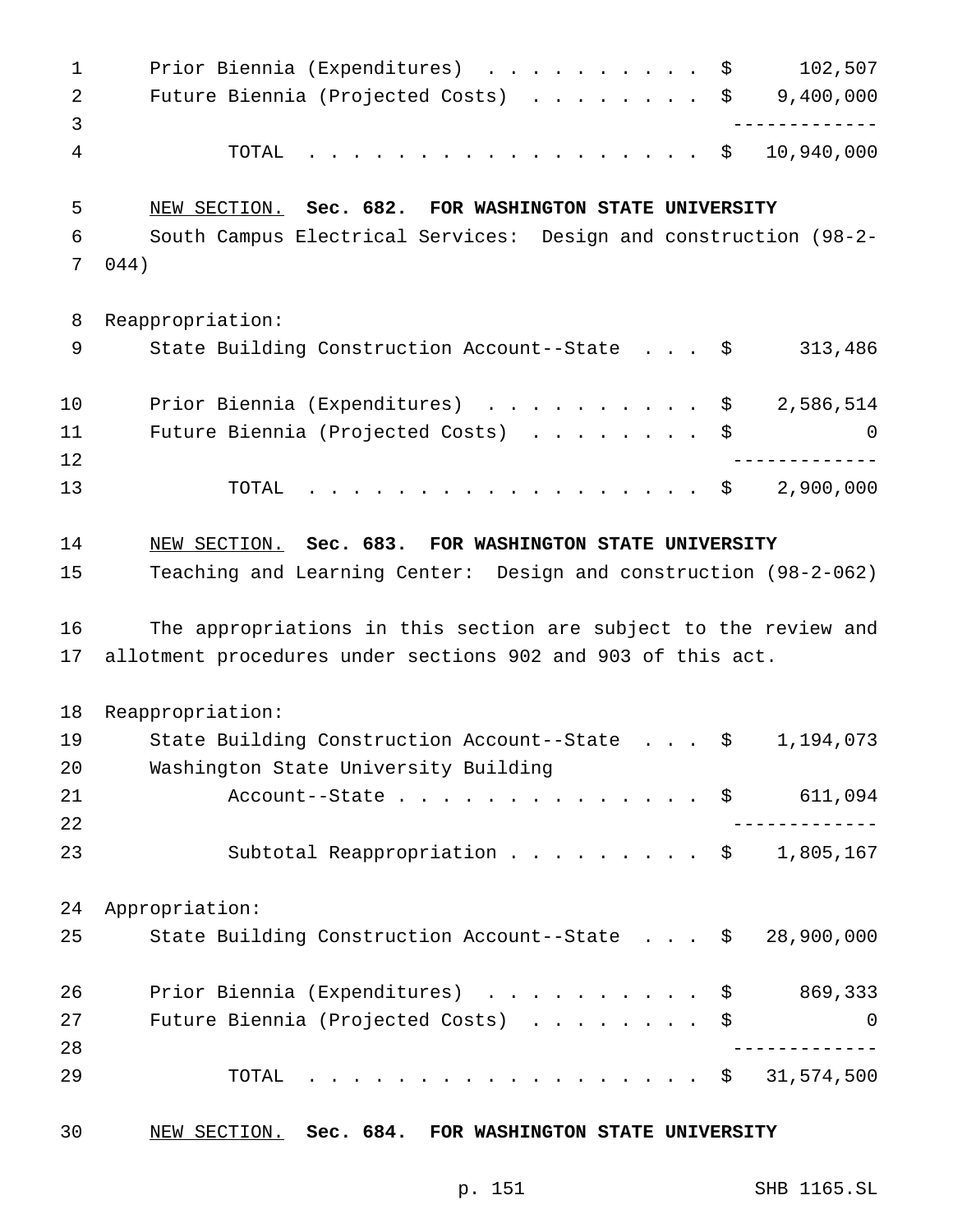Apparel, Merchandise, and Interior Design and Landscape Architecture Building (98-2-072)

 The appropriation in this section is subject to the following conditions and limitations:

 (1) The appropriation in this section is subject to the review and allotment procedures under sections 902 and 903 of this act.

 (2) The program scope and project budget for this project shall comply with the approved predesign document on file with the office of financial management.

Reappropriation:

| 11 | Washington State University Building Account--                     |        |
|----|--------------------------------------------------------------------|--------|
| 12 | State $\ldots$ $\hat{S}$                                           | 20,527 |
| 13 | Appropriation:                                                     |        |
| 14 | State Building Construction Account--State $\frac{1}{2}$ , 780,000 |        |
|    |                                                                    |        |
| 15 | Prior Biennia (Expenditures) \$ 77,473                             |        |
| 16 | Future Biennia (Projected Costs) \$ 26,400,000                     |        |
| 17 |                                                                    |        |
| 18 | TOTAL \$ 29,278,000                                                |        |

## NEW SECTION. **Sec. 685. FOR WASHINGTON STATE UNIVERSITY**

WSUnet: Infrastructure (98-2-074)

Reappropriation:

| 22 | Washington State University Building                    |           |
|----|---------------------------------------------------------|-----------|
| 23 | Account--State $\ldots$ \$                              | 750,000   |
| 24 | Appropriation:                                          |           |
| 25 | Washington State University Building                    |           |
| 26 | Account--State $\ldots$ \$                              | 3,000,000 |
|    |                                                         |           |
| 27 | Prior Biennia (Expenditures) $\ldots$ \$ 3,325,000      |           |
| 28 | Future Biennia (Projected Costs) $\ldots$ \$ 12,000,000 |           |
| 29 |                                                         |           |
| 30 | . \$ 19,075,000<br>TOTAL                                |           |

| 31 |  |  |                                                   | NEW SECTION. Sec. 686. FOR WASHINGTON STATE UNIVERSITY |
|----|--|--|---------------------------------------------------|--------------------------------------------------------|
| 32 |  |  | WSU Spokane - Health Sciences Building (98-2-903) |                                                        |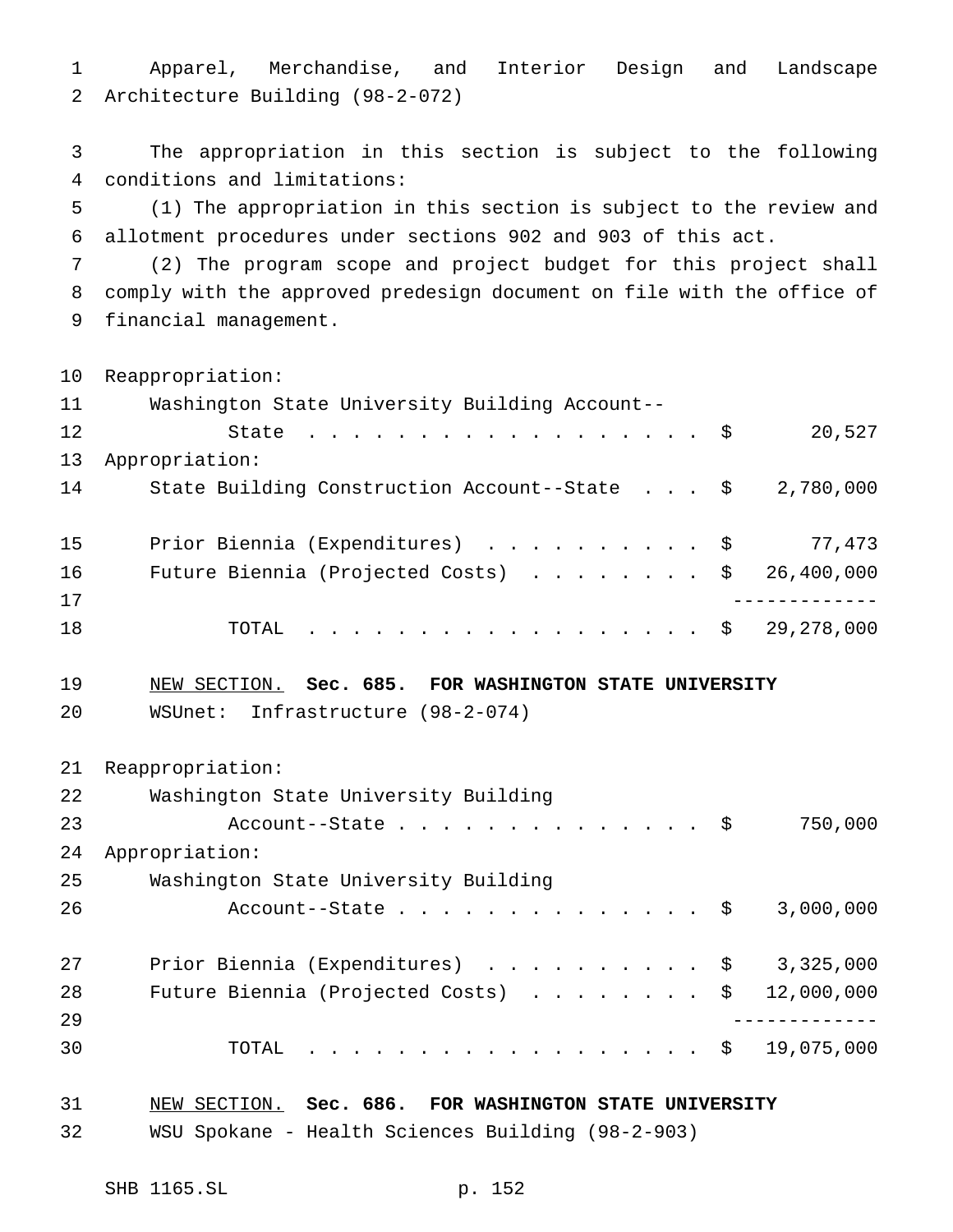The reappropriation in this section is subject to the following conditions and limitations:

 (1) The reappropriation in this section is subject to the review and allotment procedures under sections 902 through 904 of this act.

 (2) No money from the reappropriation may be expended in a manner that is inconsistent with the recommendations of the higher education coordinating board and the project design, scope, and schedule approved by the office of financial management.

 (3) Design and construction of this building shall accommodate at least 240 additional full-time equivalent students on the Riverpoint campus.

Reappropriation:

| 13 | State Building Construction Account--State $\$$ 1,871,010  |          |
|----|------------------------------------------------------------|----------|
| 14 | Appropriation:                                             |          |
| 15 | Higher Education Construction Account--State \$ 36,300,000 |          |
| 16 | Prior Biennia (Expenditures) \$                            | 814,365  |
| 17 | Future Biennia (Projected Costs) \$                        | $\Omega$ |
| 18 |                                                            |          |
| 19 | TOTAL \$ 38,985,375                                        |          |

NEW SECTION. **Sec. 687. FOR WASHINGTON STATE UNIVERSITY**

WSU Tri-Cities - Science Education Center (98-2-905)

 The reappropriation in this section is subject to the following conditions and limitations:

 (1) The reappropriation in this section is subject to the review and allotment procedures under sections 902 through 904 of this act.

 (2) The program scope and project budget for this project shall comply with the approved predesign document on file with the office of financial management.

Reappropriation:

| 30 | State Building Construction Account--State \$           | 4,954   |
|----|---------------------------------------------------------|---------|
| 31 | Prior Biennia (Expenditures) \$                         | 135,046 |
| 32 | Future Biennia (Projected Costs) $\ldots$ \$ 22,500,000 |         |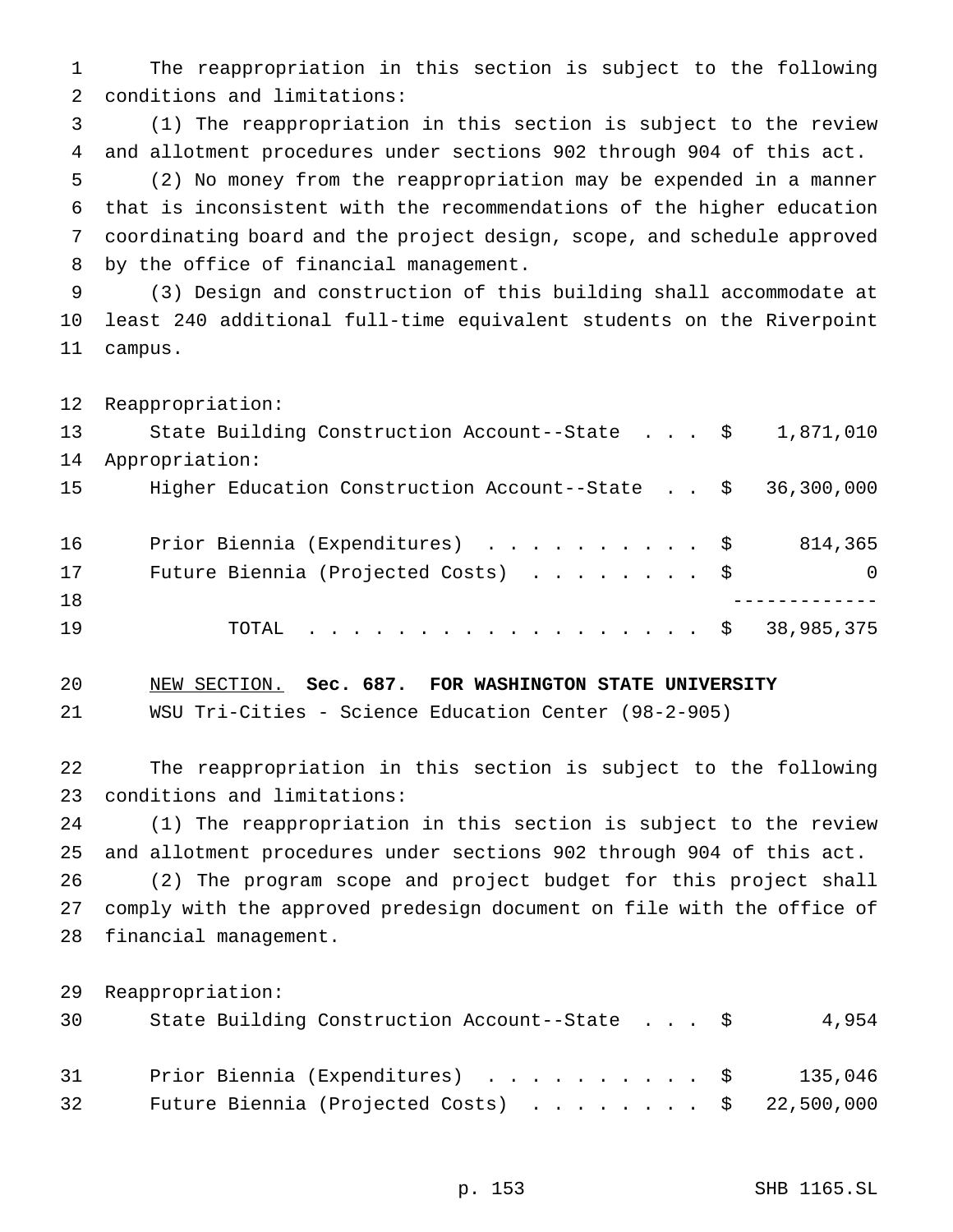TOTAL .................. \$ 22,640,000

 NEW SECTION. **Sec. 688. FOR WASHINGTON STATE UNIVERSITY** WSU Vancouver: Phase II (98-2-911)

 The reappropriation in this section is subject to the following conditions and limitations:

 (1) No money from this appropriation may be expended that would be inconsistent with the recommendations of the higher education coordinating board and the project design, scope, and schedule approved by the office of financial management.

 (2) The reappropriation in this section is subject to the review and allotment procedures under sections 902 through 904 of this act.

 (3) This reappropriation includes the design phase of the engineering/life science building and multimedia building and to construct campus infrastructure and physical plant shops. Section 653 of this act appropriates the funds for construction phase and equipping the engineering/life science building.

Reappropriation:

| 19 | State Building Construction Account--State $\frac{1}{5}$ 11,054,521 |   |
|----|---------------------------------------------------------------------|---|
| 20 | Prior Biennia (Expenditures) \$ 2,445,479                           |   |
| 21 | Future Biennia (Projected Costs) \$                                 | 0 |
| 22 |                                                                     |   |
| 23 | TOTAL \$ 13,500,000                                                 |   |

 NEW SECTION. **Sec. 689. FOR EASTERN WASHINGTON UNIVERSITY** Senior Hall: Renovation (00-1-003)

 To conduct a predesign of the project described in this section in accordance with the predesign manual published by the office of financial management. Future appropriations for this project are subject to the submittal of completed predesign requirements on or before July 1, 2000.

 Appropriation: State Building Construction Account--State . . . \$ 100,000

SHB 1165.SL p. 154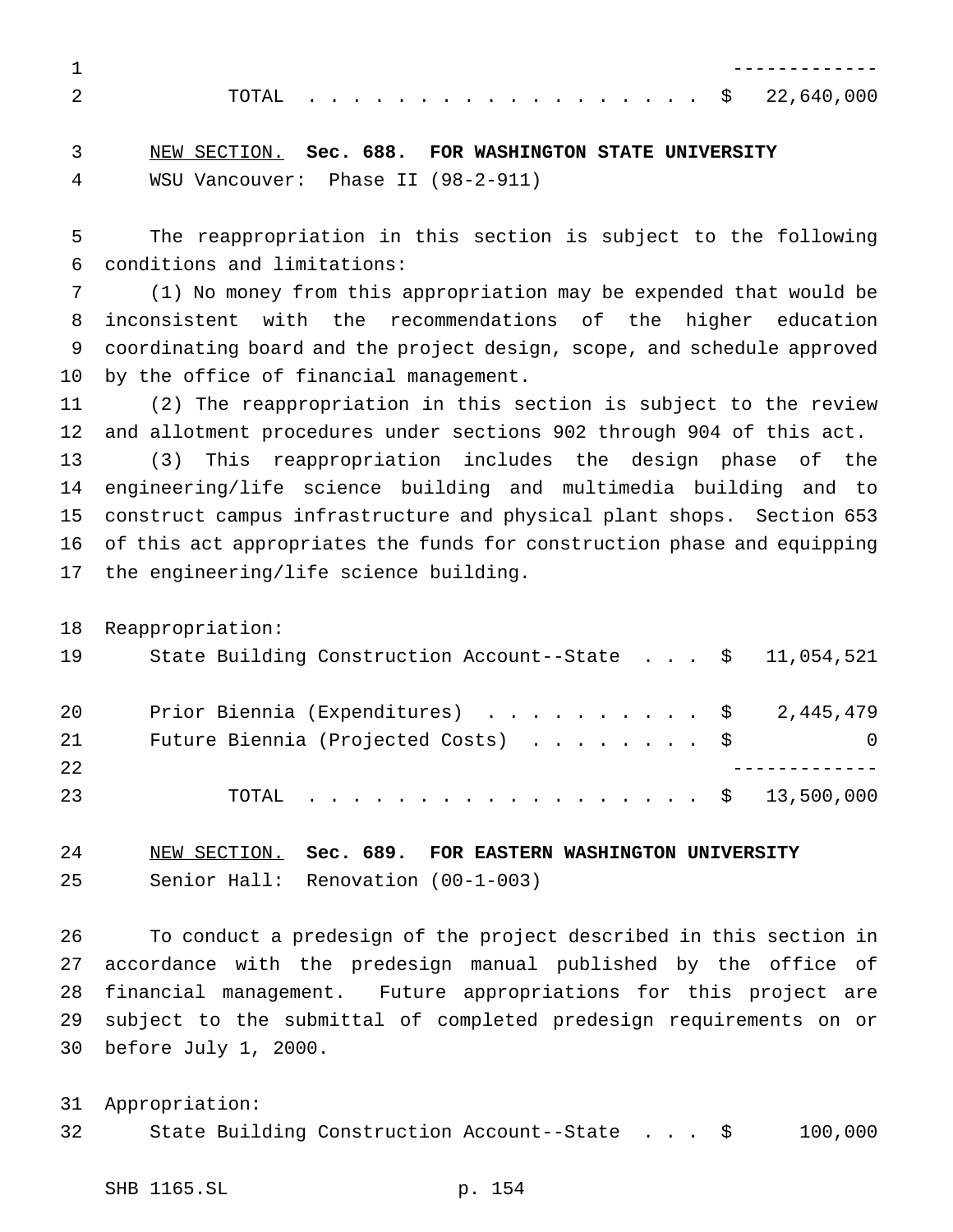1 Prior Biennia (Expenditures) . . . . . . . . . \$ 0 2 Future Biennia (Projected Costs) . . . . . . . \$ 11,600,000 ------------- TOTAL .................. \$ 11,700,000 NEW SECTION. **Sec. 690. FOR EASTERN WASHINGTON UNIVERSITY** Minor Works: Preservation (00-1-004) The appropriations in this section shall support the detailed list of projects maintained by the office of financial management. Reappropriation: State Building Construction Account--State . . . \$ 16,000 Eastern Washington University Capital 12 Projects Account--State . . . . . . . . \$ 1,310,000 ------------- 14 Subtotal Reappropriation . . . . . . . . \$ 1,326,000 Appropriation: State Building Construction Account--State . . . \$ 1,000,000 Eastern Washington University Capital 18 Projects Account--State . . . . . . . . \$ 2,000,000 ------------- Subtotal Appropriation.......... \$ 3,000,000 21 Prior Biennia (Expenditures) . . . . . . . . . \$ 9,096,505 22 Future Biennia (Projected Costs) . . . . . . . \$ 14,000,000 ------------- TOTAL .................. \$ 27,422,505 NEW SECTION. **Sec. 691. FOR EASTERN WASHINGTON UNIVERSITY** Infrastructure Project: Savings (00-1-999)

 Projects that are completed in accordance with section 911 of this act that have been reviewed by the office of financial management may have their remaining funds transferred to this project for the following purposes: (1) Road repair; (2) roof repair; (3) electrical system repair; (4) steam and utility distribution system repair; (5) plumbing system repair; (6) heating, ventilating, and air conditioning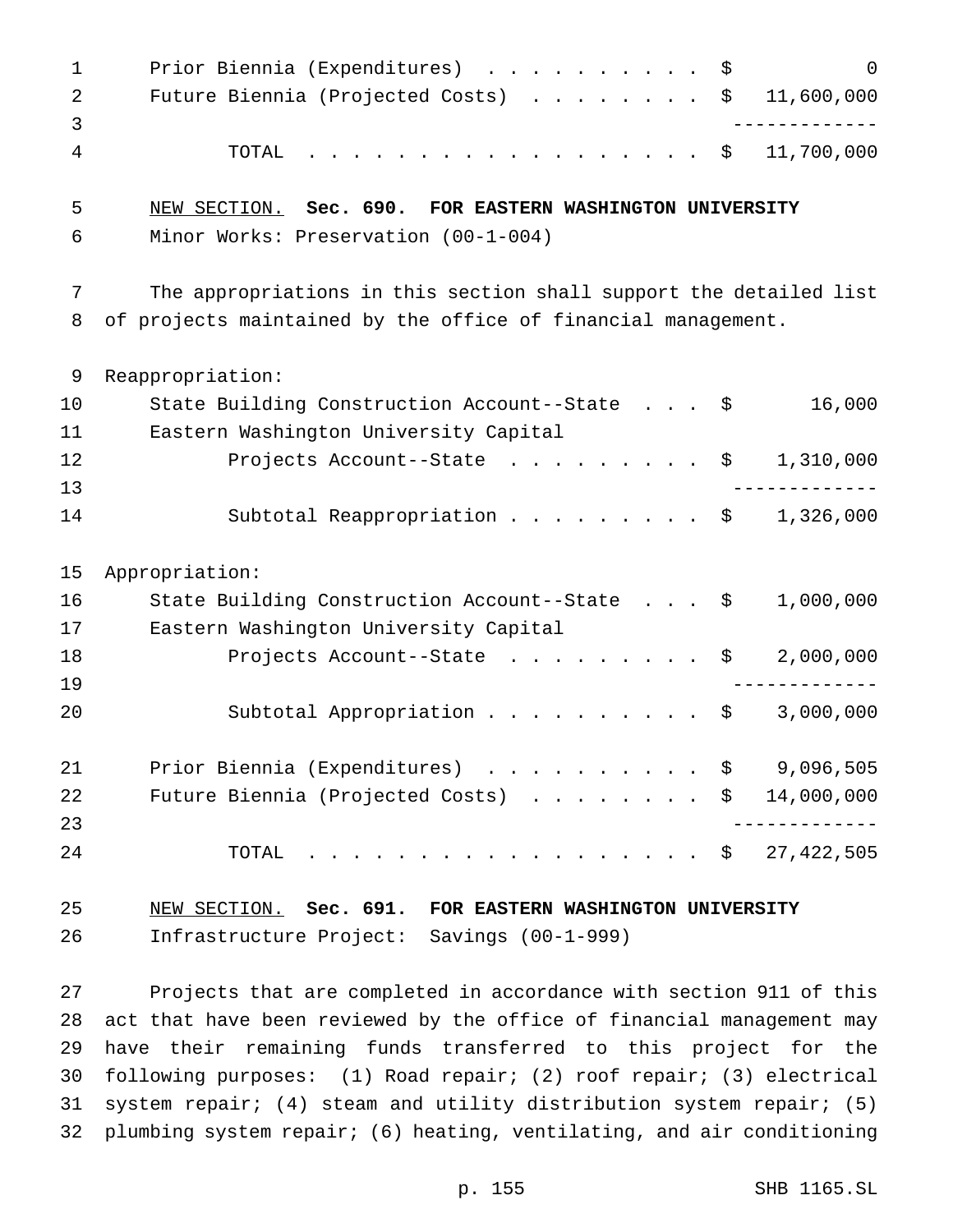repairs; (7) emergency repairs due to natural disasters or accidents; and, (8) critical year 2000 embedded chip modifications.

 Appropriation: State Building Construction Account--State . . . \$ 1 Prior Biennia (Expenditures) .......... \$ 0 Future Biennia (Projected Costs) ........ \$ 0 ------------- 8 TOTAL . . . . . . . . . . . . . . . . \$ 1 NEW SECTION. **Sec. 692. FOR EASTERN WASHINGTON UNIVERSITY** Minor Works: Program (00-2-002) The appropriations in this section shall support the detailed list of projects maintained by the office of financial management. Reappropriation: 14 State Building Construction Account--State . . . \$ 381,000 Eastern Washington University Capital 16 Projects Account--State ......... \$ 702,502 ------------- 18 Subtotal Reappropriation . . . . . . . . \$ 1,083,502 Appropriation: Eastern Washington University Capital 21 Projects Account--State . . . . . . . . \$ 2,190,000 22 Prior Biennia (Expenditures) . . . . . . . . . \$ 5,956,138 23 Future Biennia (Projected Costs) . . . . . . . \$ 11,600,000 ------------- TOTAL .................. \$ 20,829,640 NEW SECTION. **Sec. 693. FOR EASTERN WASHINGTON UNIVERSITY** Campus Network and Cable: Replacement (90-2-004) Reappropriation: State Building Construction Account--State . . . \$ 500,000 Appropriation: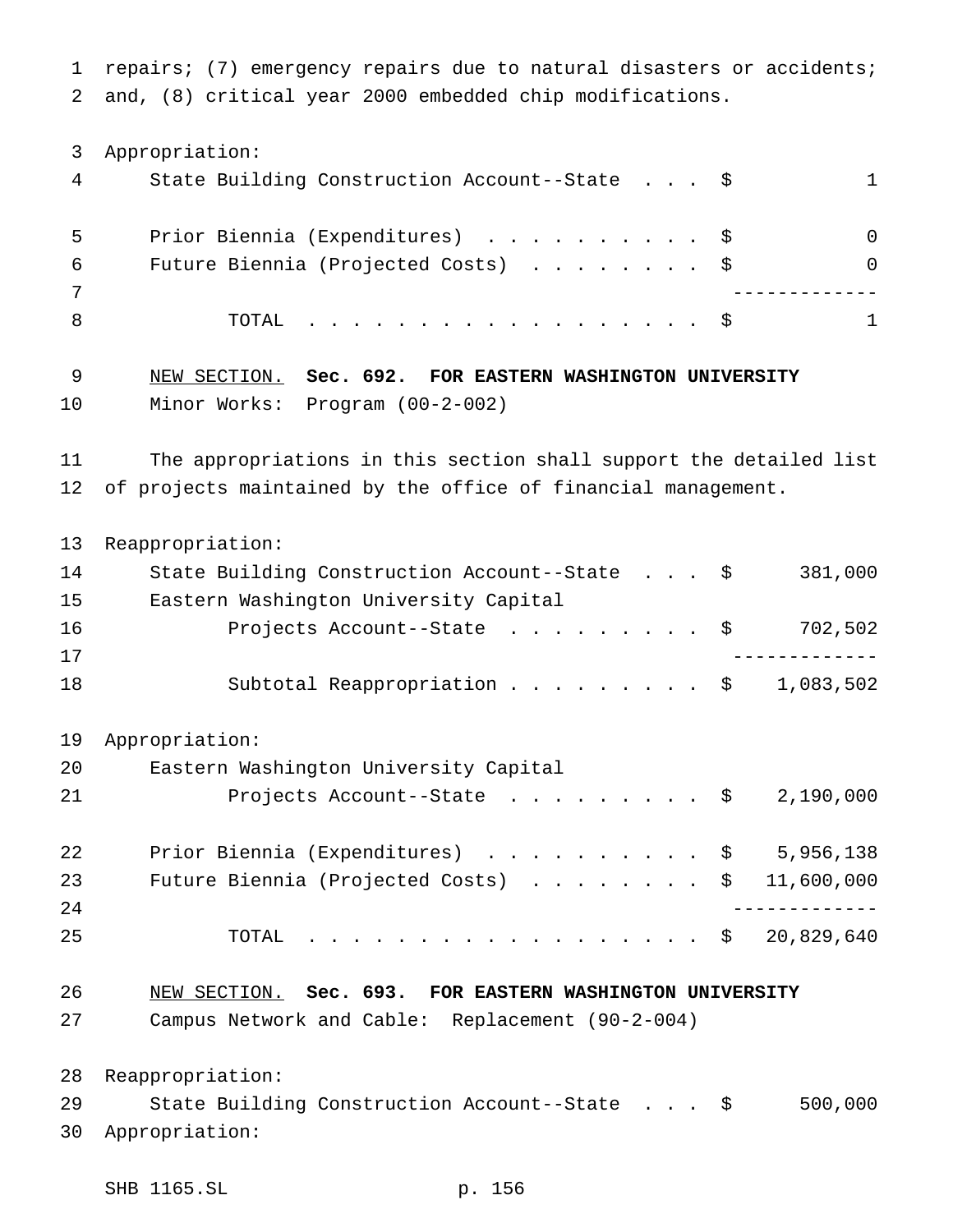| $\mathbf{1}$   | State Building Construction Account--State \$<br>1,000,000      |
|----------------|-----------------------------------------------------------------|
| $\overline{2}$ | Prior Biennia (Expenditures) \$<br>6,173,800                    |
| 3              | 4,000,000<br>Future Biennia (Projected Costs) $\ldots \ldots$   |
| 4              | . _ _ _ _ _ _ _ _ _ _ _ _                                       |
| 5              | 11,673,800<br>TOTAL<br>. \$                                     |
| 6              | NEW SECTION. Sec. 694. FOR EASTERN WASHINGTON UNIVERSITY        |
| 7              | JFK Library Addition and Remodel: Construction (90-5-003)       |
| 8              | Reappropriation:                                                |
| 9              | State Building Construction Account--State \$<br>300,000        |
| 10             | Eastern Washington University Capital                           |
| 11             | Projects Account--State $\ldots$ \$ 34,662                      |
| 12             | ____________                                                    |
| 13             | Subtotal Reappropriation \$ 334,662                             |
| 14             | Prior Biennia (Expenditures) \$ 20,381,581                      |
| 15             | Future Biennia (Projected Costs) \$<br>0                        |
| 16             |                                                                 |
| 17             | . \$<br>20,716,243<br>TOTAL                                     |
| 18             | NEW SECTION. Sec. 695. FOR EASTERN WASHINGTON UNIVERSITY        |
| 19             | Chillers, Heating, Ventilation, and Air Conditioning (94-1-003) |
| 20             | Reappropriation:                                                |
| 21             | State Building Construction Account--State \$<br>153,000        |
| 22             | Prior Biennia (Expenditures) \$ 2,444,711                       |
| 23             | Future Biennia (Projected Costs)<br>\$<br>0                     |
| 24             |                                                                 |
| 25             | $\cdot$ \$ 2,597,711<br>TOTAL                                   |
| 26             | NEW SECTION. Sec. 696. FOR EASTERN WASHINGTON UNIVERSITY        |
| 27             | Monroe Hall: Renovation (96-1-002)                              |

 The appropriations in this section are subject to the review and allotment procedures under sections 902 and 903 of this act.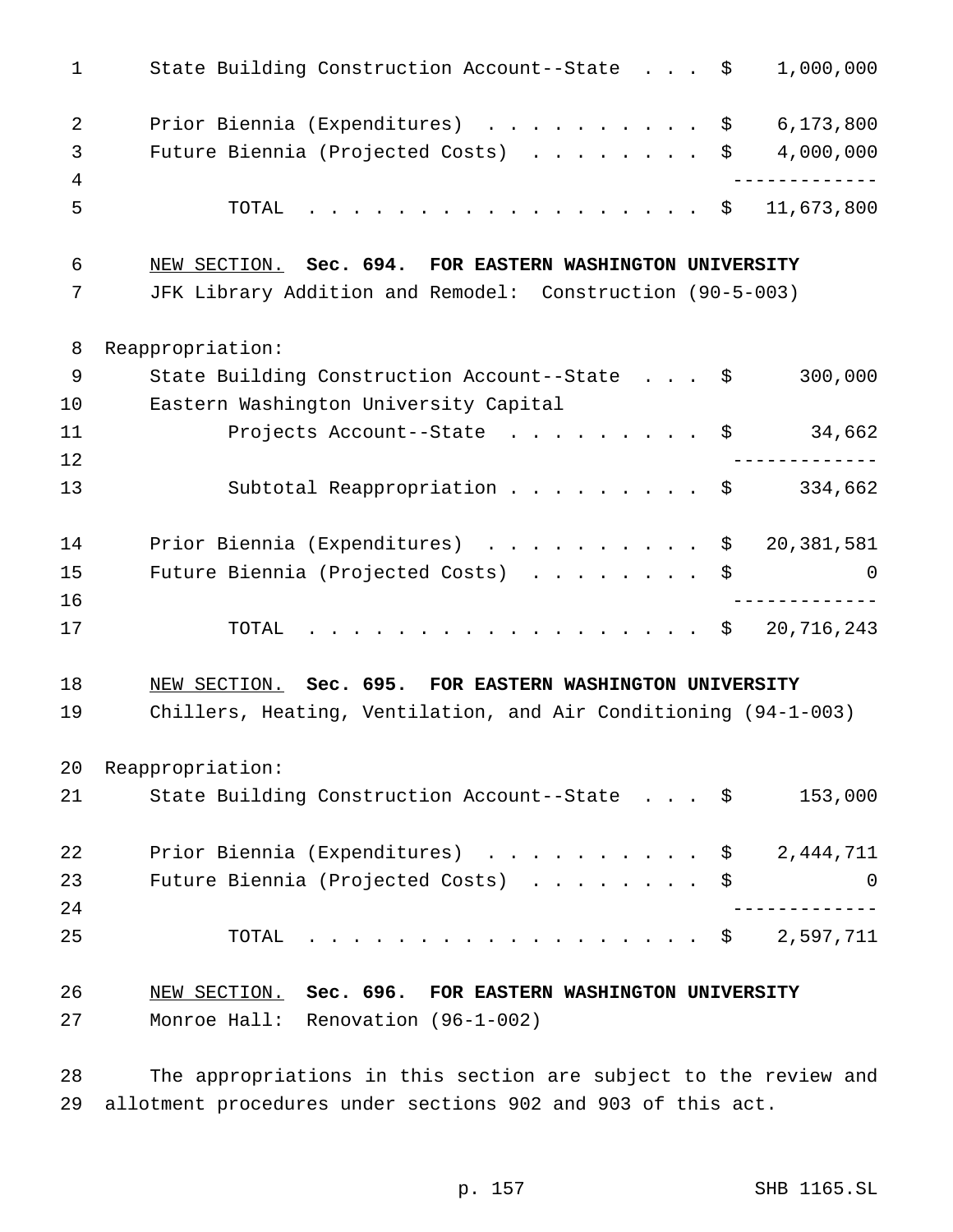Reappropriation: 2 State Building Construction Account--State . . . \$ 395,000 Appropriation: State Building Construction Account--State . . . \$ 10,750,000 Eastern Washington University Capital Projects Account--State ......... \$ 250,000 ------------- 8 Subtotal Appropriation . . . . . . . . . \$ 11,000,000 9 Prior Biennia (Expenditures) . . . . . . . . . \$ 629,000 10 Future Biennia (Projected Costs) . . . . . . . \$ 0 ------------- 12 TOTAL . . . . . . . . . . . . . . . . \$ 12,024,000 NEW SECTION. **Sec. 697. FOR EASTERN WASHINGTON UNIVERSITY** Campus Classroom: Renewal (96-2-001) Reappropriation: State Building Construction Account--State . . . \$ 448,000 Eastern Washington University Capital 18 Projects Account--State . . . . . . . . \$ 457,191 ------------- Subtotal Reappropriation ......... \$ 905,191 Appropriation: State Building Construction Account--State . . . \$ 1,000,000 Eastern Washington University Capital 24 Projects Account--State . . . . . . . . \$ 500,000 ------------- Subtotal Appropriation.......... \$ 1,500,000 Prior Biennia (Expenditures) .......... \$ 4,244,809 Future Biennia (Projected Costs) ........ \$ 10,700,000 ------------- TOTAL .................. \$ 17,350,000 NEW SECTION. **Sec. 698. FOR EASTERN WASHINGTON UNIVERSITY** Water System: Preservation and expansion (98-1-002)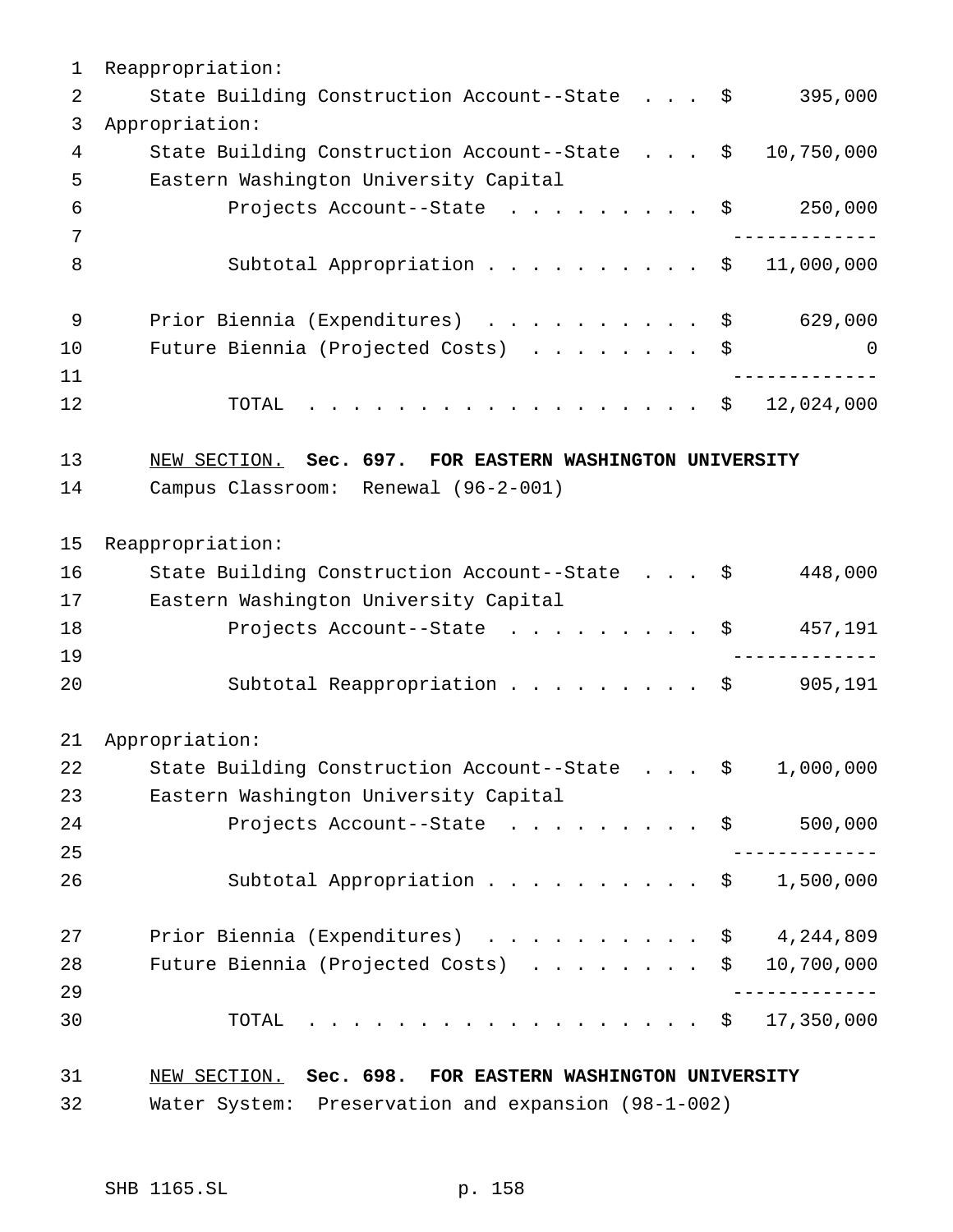| 1  | Reappropriation:                                           |
|----|------------------------------------------------------------|
| 2  | 290,000<br>State Building Construction Account--State \$   |
| 3  | Appropriation:                                             |
| 4  | Eastern Washington University Capital                      |
| 5  | Projects Account--State \$<br>880,000                      |
| 6  | 210,000<br>Prior Biennia (Expenditures) \$                 |
| 7  | Future Biennia (Projected Costs)<br>7,500,000<br>\$        |
| 8  |                                                            |
| 9  | . \$<br>8,880,000<br>TOTAL                                 |
| 10 | NEW SECTION. Sec. 699. FOR EASTERN WASHINGTON UNIVERSITY   |
| 11 | Electrical Substations: Preservation (98-1-004)            |
| 12 | Reappropriation:                                           |
| 13 | State Building Construction Account--State \$<br>2,872,000 |
| 14 | Prior Biennia (Expenditures) \$<br>128,000                 |
| 15 | Future Biennia (Projected Costs)<br>\$<br>$\Omega$         |
| 16 | ------------                                               |
| 17 | . \$<br>3,000,000<br>TOTAL                                 |
| 18 | NEW SECTION. Sec. 700. FOR EASTERN WASHINGTON UNIVERSITY   |
| 19 | Roof Replacements (98-1-006)                               |
| 20 | Reappropriation:                                           |
| 21 | State Building Construction Account--State \$<br>475,000   |
| 22 | Prior Biennia (Expenditures) $\ldots$ \$ 4,230,000         |
| 23 | Future Biennia (Projected Costs)<br>\$<br>0                |
| 24 |                                                            |
| 25 | $\cdot$ \$ 4,705,000<br>TOTAL                              |
| 26 | NEW SECTION. Sec. 701. FOR EASTERN WASHINGTON UNIVERSITY   |
| 27 | Infrastructure: Preservation (98-1-007)                    |
|    |                                                            |

 The appropriations in this section shall support the detailed list of projects maintained by the office of financial management.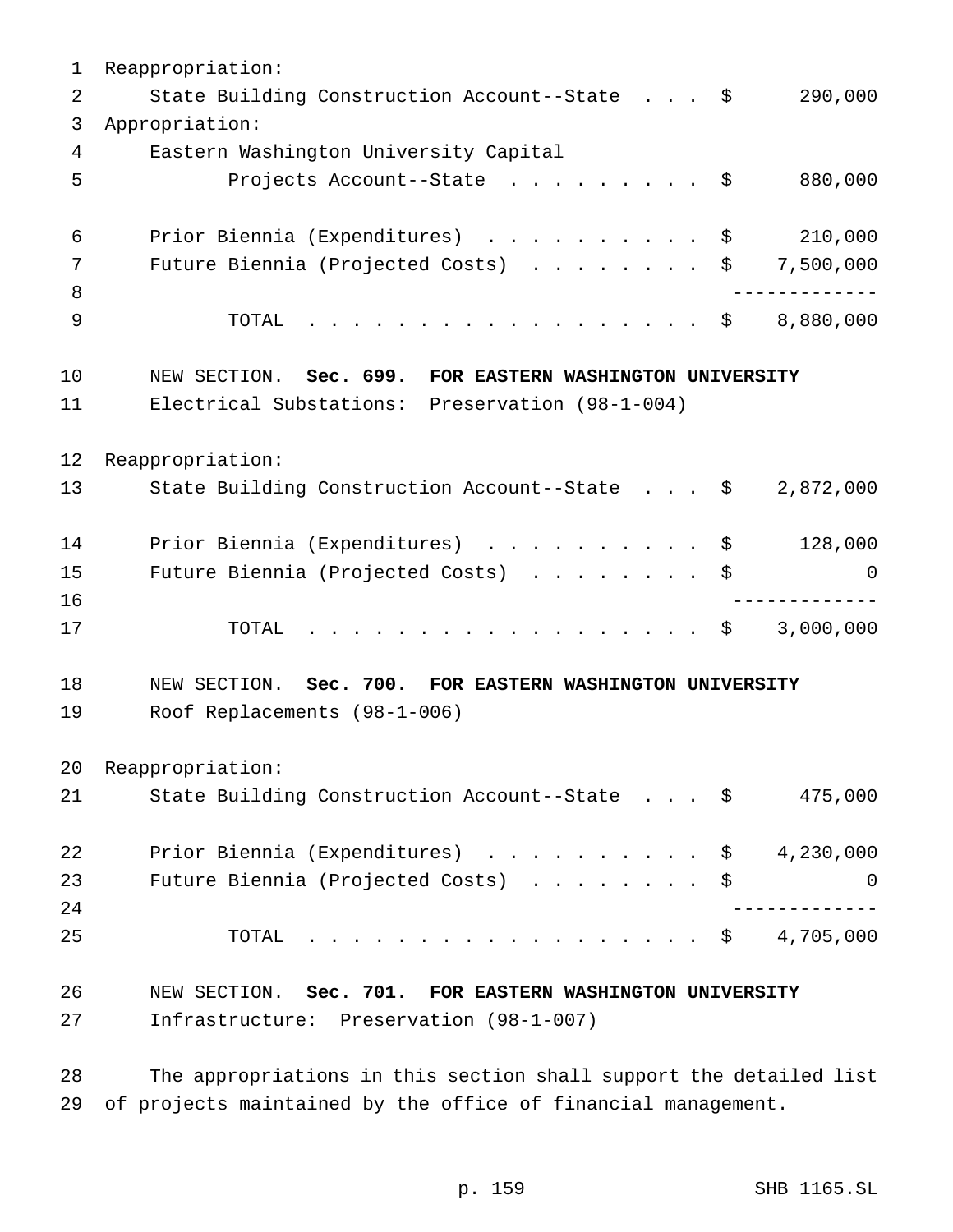| 1  | Reappropriation:                                                 |
|----|------------------------------------------------------------------|
| 2  | State Building Construction Account--State \$<br>3,662,000       |
| 3  | Appropriation:                                                   |
| 4  | State Building Construction Account--State \$<br>1,000,000       |
| 5  | Prior Biennia (Expenditures) \$<br>338,000                       |
| 6  | Future Biennia (Projected Costs) \$<br>4,000,000                 |
| 7  | . _ _ _ _ _ _ _ _ _ _ _ _                                        |
| 8  | 9,000,000<br>. \$<br>TOTAL                                       |
| 9  | NEW SECTION. Sec. 702. FOR EASTERN WASHINGTON UNIVERSITY         |
| 10 | Heating, Ventilation, and Air Conditioning Systems: Preservation |
| 11 | $(98 - 1 - 008)$                                                 |
| 12 | Reappropriation:                                                 |
| 13 | State Building Construction Account--State \$<br>799,000         |
| 14 | Prior Biennia (Expenditures) \$<br>201,000                       |
| 15 | Future Biennia (Projected Costs) \$<br>0                         |
| 16 |                                                                  |
| 17 | . \$<br>1,000,000<br>TOTAL                                       |
| 18 | NEW SECTION. Sec. 703. FOR EASTERN WASHINGTON UNIVERSITY         |
| 19 | Boiler Plant Expansion (98-1-011)                                |
| 20 | Reappropriation:                                                 |
| 21 | State Building Construction Account--State \$<br>400,000         |
| 22 | Eastern Washington University Capital                            |
| 23 | Projects Account--State \$<br>106,415                            |
| 24 |                                                                  |
| 25 | Subtotal Reappropriation $\frac{1}{2}$<br>506,415                |
| 26 | Appropriation:                                                   |
| 27 | State Building Construction Account--State \$<br>6,725,000       |
| 28 | Prior Biennia (Expenditures) \$<br>277,210                       |
| 29 | Future Biennia (Projected Costs)<br>$\mathbf 0$                  |
| 30 |                                                                  |
| 31 | . \$ 7,508,625<br>TOTAL                                          |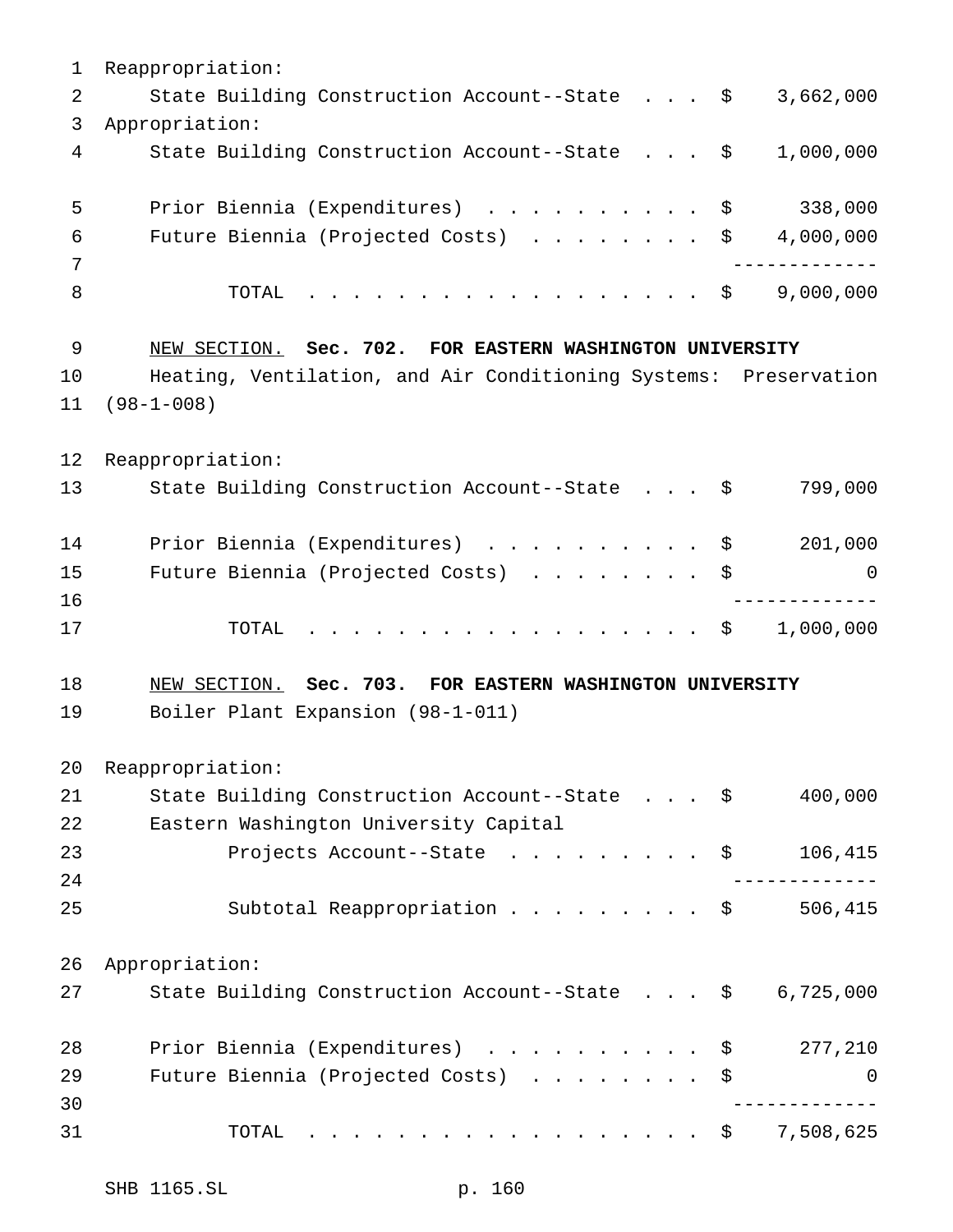NEW SECTION. **Sec. 704. FOR EASTERN WASHINGTON UNIVERSITY**

Childcare Center (00-02-003)

 Appropriation: State Building Construction Account--State . . . \$ 539,000 Eastern Washington University Capital Projects Account--State ......... \$ 600,000 ------------- 8 Subtotal Appropriation . . . . . . . . . \$ 1,139,000 Prior Biennia (Expenditures) .......... \$ 0 10 Future Biennia (Projected Costs) . . . . . . . \$ 0 ------------- 12 TOTAL . . . . . . . . . . . . . . . . \$ 1,139,000

 NEW SECTION. **Sec. 705. FOR CENTRAL WASHINGTON UNIVERSITY** Infrastructure Project: Savings (00-1-001)

 Projects that are completed in accordance with section 911 of this act that have been reviewed by the office of financial management may have their remaining funds transferred to this project for the following purposes: (1) Road repair; (2) roof repair; (3) electrical system repair; (4) steam and utility distribution system repair; (5) plumbing system repair; (6) heating, ventilating, and air conditioning repairs; (7) emergency repairs due to natural disasters or accidents; and (8) critical year 2000 embedded chip modifications.

Appropriation:

| 24 | State Building Construction Account--State \$ | 1            |
|----|-----------------------------------------------|--------------|
| 25 | Prior Biennia (Expenditures) \$               | $\Omega$     |
| 26 | Future Biennia (Projected Costs) $\ldots$ \$  | <sup>0</sup> |
| 27 |                                               |              |
| 28 | TOTAL $\hat{S}$                               | 1            |
|    |                                               |              |

 NEW SECTION. **Sec. 706. FOR CENTRAL WASHINGTON UNIVERSITY** Minor Works: Preservation (00-1-120)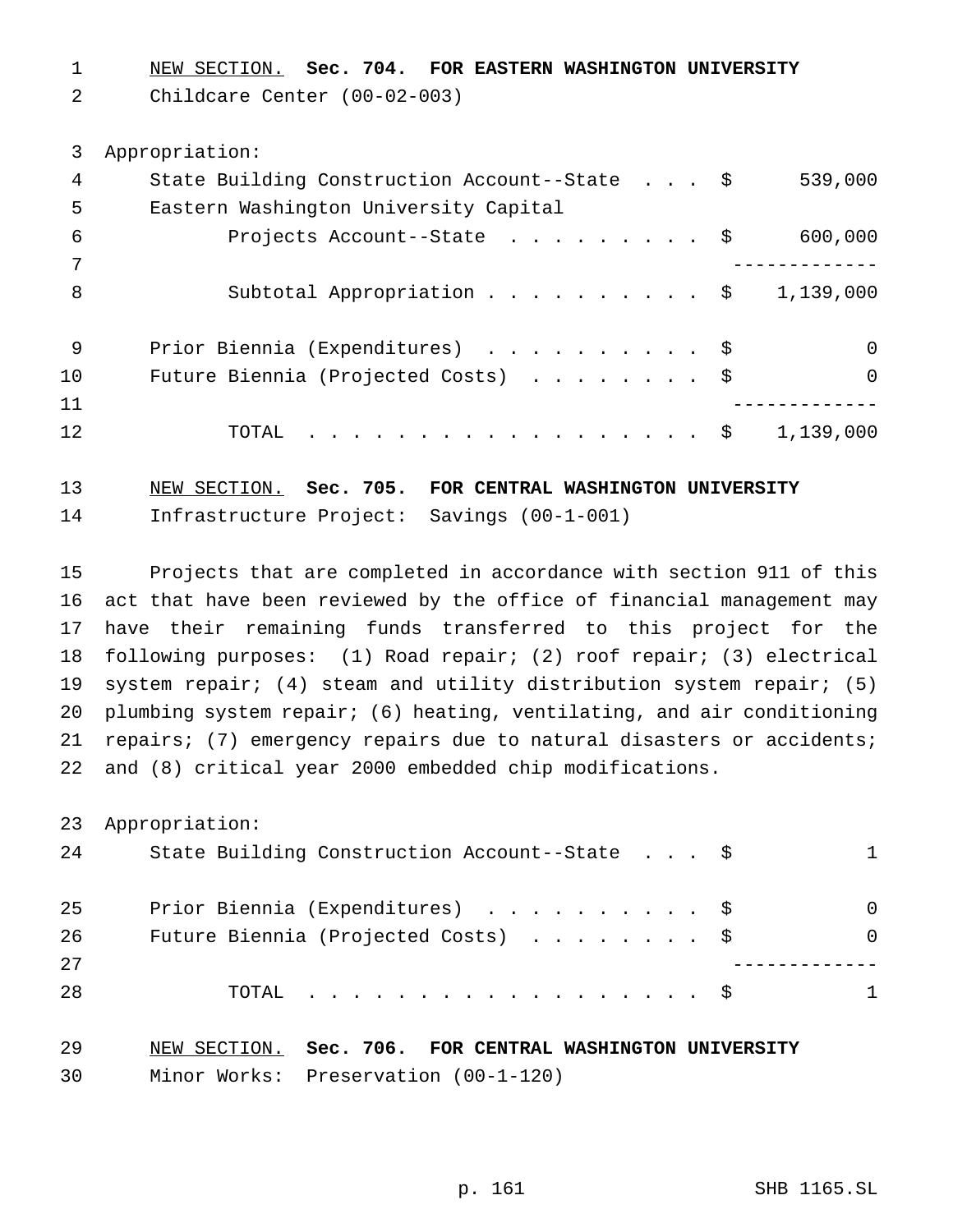The appropriation in this section shall support the detailed list of projects maintained by the office of financial management. Appropriation: Central Washington University Capital Projects Account--State ......... \$ 3,000,000 Prior Biennia (Expenditures) .......... \$ 0 Future Biennia (Projected Costs) ........ \$ 27,500,000 ------------- TOTAL .................. \$ 30,500,000 NEW SECTION. **Sec. 707. FOR CENTRAL WASHINGTON UNIVERSITY** Music Facility (00-2-001) Appropriation: State Building Construction Account--State . . . \$ 2,300,000 14 Prior Biennia (Expenditures) . . . . . . . . . \$ 116,372 Future Biennia (Projected Costs) ........ \$ 24,600,000 ------------- TOTAL .................. \$ 27,016,372 NEW SECTION. **Sec. 708. FOR CENTRAL WASHINGTON UNIVERSITY** Minor Works: Program (00-2-110) The appropriation in this section shall support the detailed list of projects maintained by the office of financial management. Appropriation: Central Washington University Capital 24 Projects Account--State . . . . . . . . \$ 3,000,000 25 Prior Biennia (Expenditures) . . . . . . . . . \$ 0 Future Biennia (Projected Costs) ........ \$ 13,000,000 ------------- TOTAL .................. \$ 16,000,000 NEW SECTION. **Sec. 709. FOR CENTRAL WASHINGTON UNIVERSITY**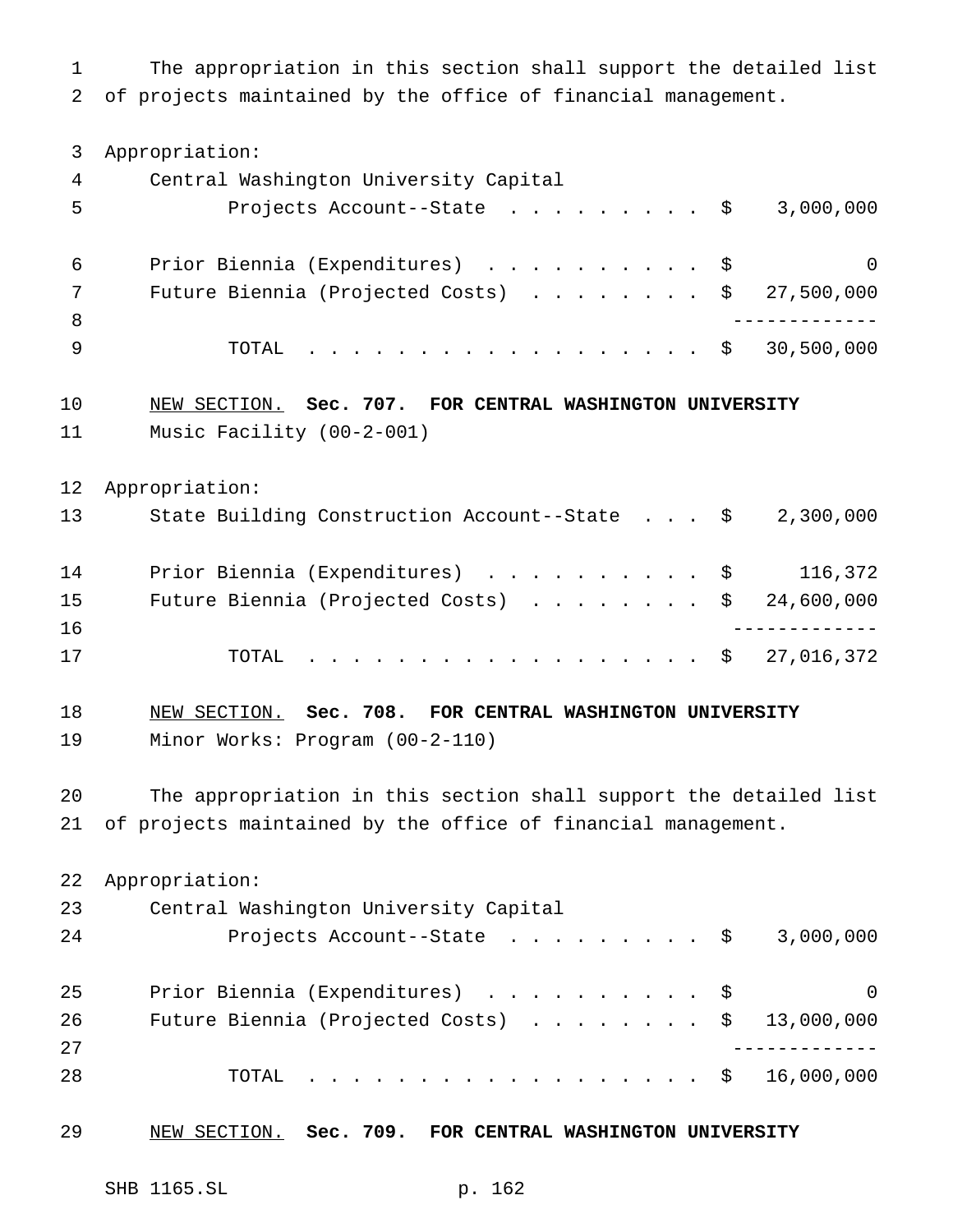Fiber Optic Backbone: Upgrade (00-2-130)

 Appropriation: Central Washington University Capital Projects Account--State.............. \$ 500,000 Prior Biennia (Expenditures) .......... \$ 0 Future Biennia (Projected Costs) ........ \$ 2,550,000 ------------- 8 TOTAL . . . . . . . . . . . . . . . . \$ 3,050,000 NEW SECTION. **Sec. 710. FOR CENTRAL WASHINGTON UNIVERSITY** Science Facility: Design and construction (94-2-002) The reappropriations in this section are subject to the review and allotment procedures under sections 902 through 904 of this act. Reappropriation: 14 State Building Construction Account--State . . . \$ 1,500,000 Central Washington University Capital Projects 16 Account--State....................\$ 600,000 ------------- 18 Subtotal Reappropriation . . . . . . . . \$ 2,100,000 19 Prior Biennia (Expenditures) . . . . . . . . . \$ 56,293,500 20 Future Biennia (Projected Costs) . . . . . . . \$ 0 ------------- TOTAL .................. \$ 58,393,500 NEW SECTION. **Sec. 711. FOR CENTRAL WASHINGTON UNIVERSITY** Black Hall: Design and construction (94-2-010) The reappropriation in this section is subject to the review and allotment procedures under sections 902 and 903 of this act. Reappropriation: State Building Construction Account--State . . . \$ 1,000,000 Prior Biennia (Expenditures) .......... \$ 26,403,401

p. 163 SHB 1165.SL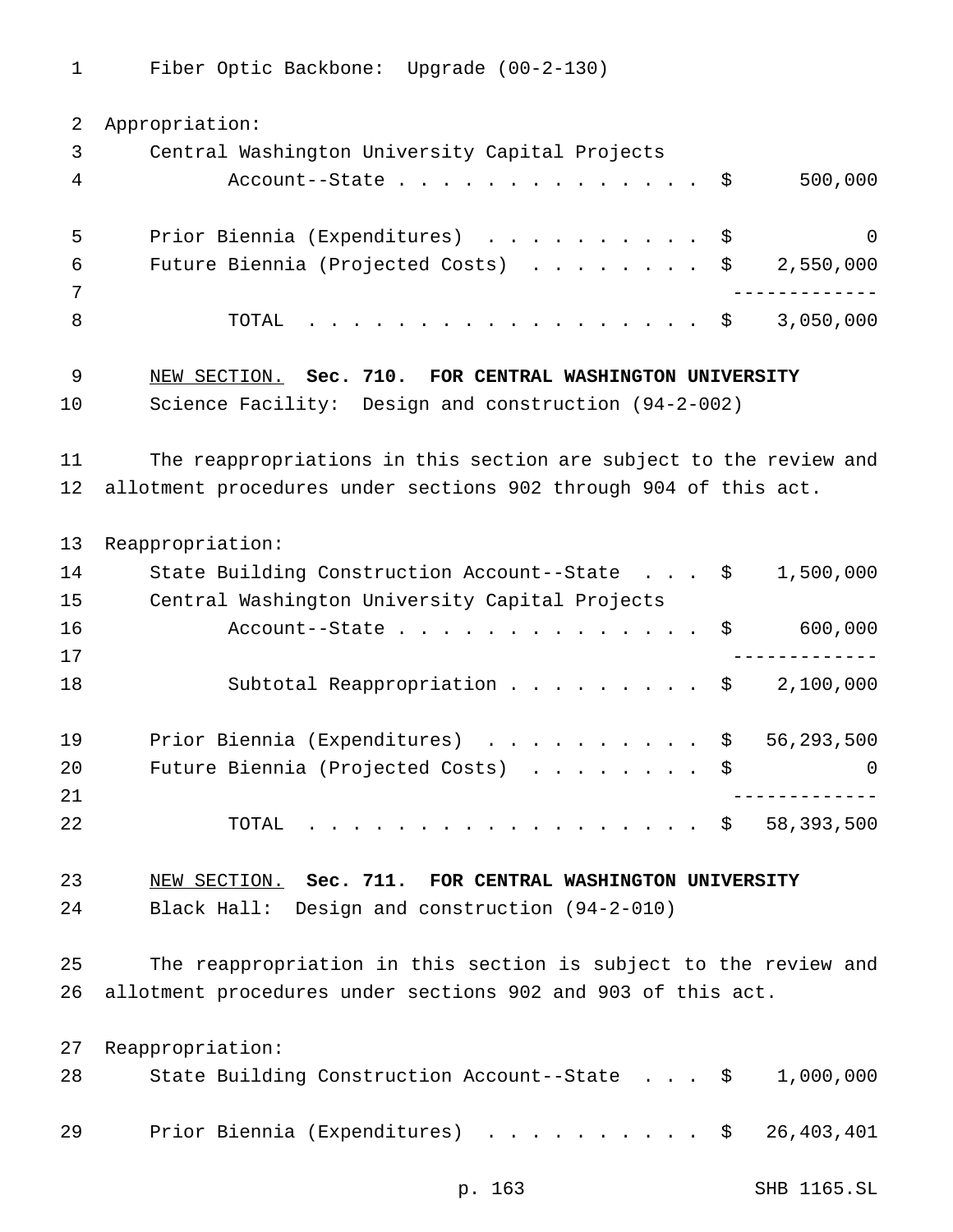| $\mathbf{1}$<br>2 | Future Biennia (Projected Costs) \$<br>$\mathsf 0$                  |
|-------------------|---------------------------------------------------------------------|
| 3                 | TOTAL<br>. \$<br>27,403,401                                         |
| 4                 | NEW SECTION. Sec. 712. FOR CENTRAL WASHINGTON UNIVERSITY            |
| 5                 | Minor Works: Infrastructure preservation (96-1-040)                 |
| 6                 | The reappropriation in this section is subject to the following     |
| 7                 | conditions and limitations:                                         |
| 8                 | (1) The reappropriation in this section shall support the detailed  |
| 9                 | list of projects maintained by the office of financial management.  |
| 10                | (2) No money from this reappropriation may be expended for          |
| 11                | remodeling or repairing the president's residence.                  |
| 12                | Reappropriation:                                                    |
| 13                | Central Washington University Capital Projects                      |
| 14                | 100,000<br>Account--State $\ldots$ \$                               |
| 15                | Prior Biennia (Expenditures) \$<br>2,300,000                        |
| 16                | Future Biennia (Projected Costs) \$<br>0                            |
| 17                | -------------                                                       |
| 18                | 2,400,000<br>TOTAL<br>. \$                                          |
| 19                | NEW SECTION. Sec. 713. FOR CENTRAL WASHINGTON UNIVERSITY            |
| 20                | Minor Works: Preservation (96-1-120)                                |
| 21                | The reappropriation in this section is subject to the following     |
| 22                | conditions and limitations:                                         |
| 23                | (1) The reappropriation in this section shall support the detailed  |
| 24                | list of projects maintained by the office of financial management.  |
| 25                | (2) A maximum of \$85,000 from this reappropriation may be expended |
| 26                | for remodeling the president's residence.                           |
| 27                | Reappropriation:                                                    |
| 28                | Central Washington University Capital Projects                      |
| 29                | 500,000<br>Account--State<br>- \$                                   |
| 30                | Prior Biennia (Expenditures) \$<br>1,700,000                        |
| 31                | Future Biennia (Projected Costs)<br>0<br>- \$                       |
|                   |                                                                     |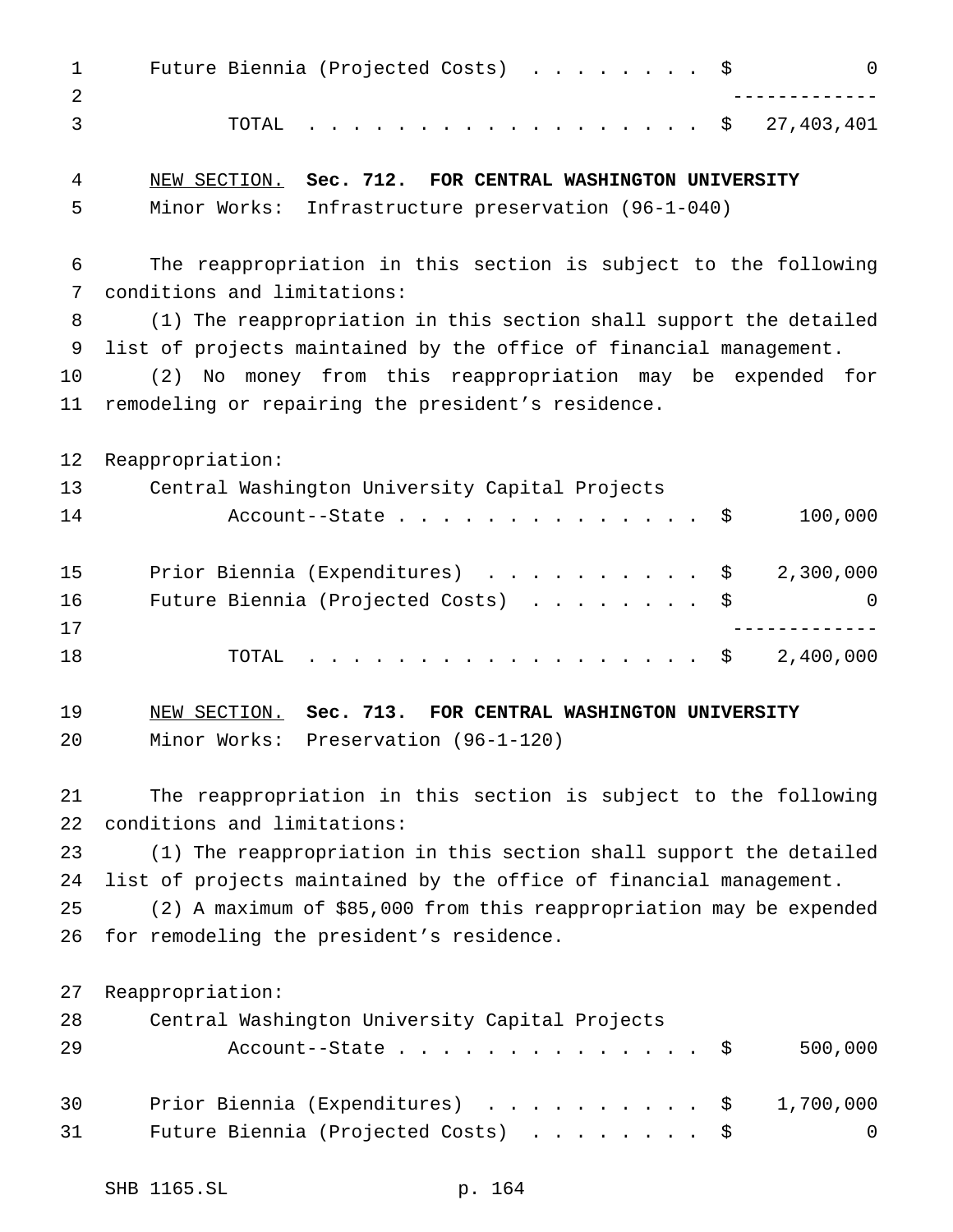| 1  |                                                                                                       |
|----|-------------------------------------------------------------------------------------------------------|
| 2  | 2,200,000<br>TOTAL<br>- \$                                                                            |
| 3  | Sec. 714.<br>FOR CENTRAL WASHINGTON UNIVERSITY<br>NEW SECTION.                                        |
| 4  | Minor Works:<br>Program (96-2-130)                                                                    |
| 5  | The reappropriation in this section shall support the detailed list                                   |
| 6  | of projects maintained by the office of financial management.                                         |
| 7  | Reappropriation:                                                                                      |
| 8  | Central Washington University Capital Projects                                                        |
| 9  | 75,000<br>Account--State<br>\$                                                                        |
| 10 | Prior Biennia (Expenditures)<br>2,425,000<br>\$                                                       |
| 11 | Future Biennia (Projected Costs)<br>\$<br>0                                                           |
| 12 |                                                                                                       |
| 13 | 2,500,000<br>TOTAL<br>$\ddot{\mathbf{S}}$<br>$\frac{1}{2}$                                            |
| 14 | NEW SECTION. Sec. 715. FOR CENTRAL WASHINGTON UNIVERSITY                                              |
| 15 | Heating System Improvements (98-1-030)                                                                |
| 16 | Reappropriation:                                                                                      |
| 17 | 1,000,000<br>State Building Construction Account--State \$                                            |
| 18 | Prior Biennia (Expenditures)<br>450,000<br>\$<br>.                                                    |
| 19 | Future Biennia (Projected Costs) \$<br>0                                                              |
| 20 |                                                                                                       |
| 21 | $\cdot \cdot \cdot \cdot \cdot \cdot \cdot \cdot \cdot \cdot \cdot \cdot \cdot$ \$ 1,450,000<br>TOTAL |
| 22 | NEW SECTION. Sec. 716. FOR CENTRAL WASHINGTON UNIVERSITY                                              |
| 23 | Electrical Utility: Upgrade (98-1-110)                                                                |
| 24 | Reappropriation:                                                                                      |
| 25 | State Building Construction Account--State \$<br>2,300,000                                            |
| 26 | Appropriation:                                                                                        |
| 27 | State Building Construction Account--State \$<br>3,700,000                                            |
| 28 | Prior Biennia (Expenditures)<br>200,000<br>\$                                                         |
| 29 | Future Biennia (Projected Costs)<br>0<br>\$                                                           |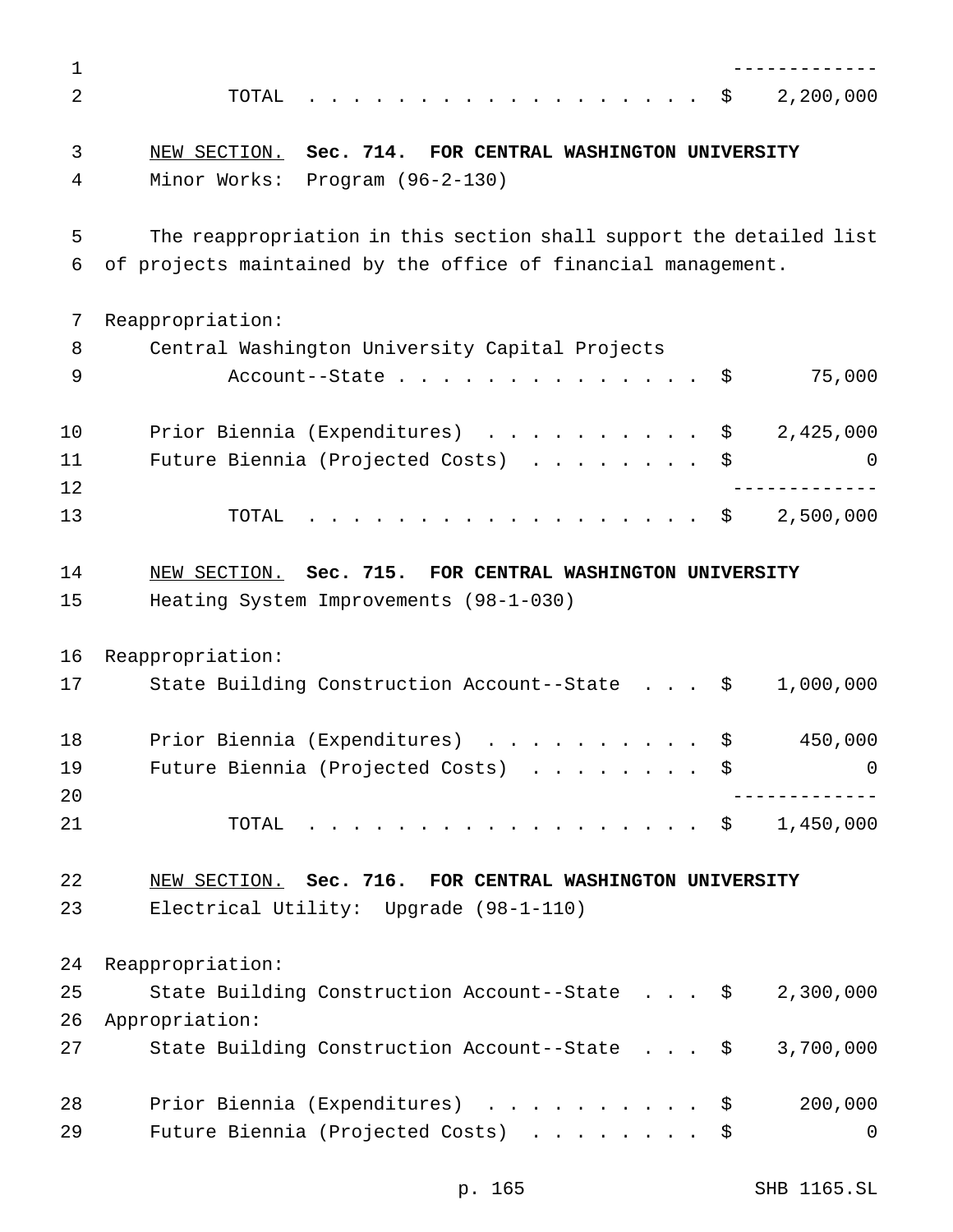| $\mathbf 1$    |                                                               |
|----------------|---------------------------------------------------------------|
| $\overline{2}$ | 6, 200, 000<br>TOTAL<br>- \$                                  |
| 3              | NEW SECTION. Sec. 717. FOR CENTRAL WASHINGTON UNIVERSITY      |
| 4              | Steamline Replacement (98-1-120)                              |
| 5              | Reappropriation:                                              |
| 6              | Central Washington University Capital Projects                |
| 7              | 100,000<br>Account--State<br>-Ş                               |
| 8              | Appropriation:                                                |
| 9              | State Building Construction Account--State \$<br>1,500,000    |
| 10             | Prior Biennia (Expenditures) \$<br>1,350,000                  |
| 11             | 4,500,000<br>Future Biennia (Projected Costs)<br>\$           |
| 12             |                                                               |
| 13             | 7,450,000<br>TOTAL<br>- \$<br>$\frac{1}{2}$                   |
| 14             | NEW SECTION. Sec. 718. FOR CENTRAL WASHINGTON UNIVERSITY      |
| 15             | Minor Works: Preservation (98-1-130)                          |
| 16             | Reappropriation:                                              |
| 17             | Central Washington University Capital Projects                |
| 18             | 1,700,000<br>Account--State<br>\$                             |
|                |                                                               |
| 19             | Prior Biennia (Expenditures)<br>1,463,000<br>\$               |
| 20             | Future Biennia (Projected Costs)<br>0<br>S S                  |
| 21             |                                                               |
| 22             | 3,163,000<br>TOTAL<br>$\cdot$ $\cdot$ $\cdot$ $\cdot$ $\cdot$ |
| 23             | NEW SECTION. Sec. 719. FOR CENTRAL WASHINGTON UNIVERSITY      |
| 24             | Building Indoor Air Quality: Improvements (98-1-170)          |
|                |                                                               |
| 25             | Reappropriation:                                              |
| 26             | Central Washington University Capital Projects                |
| 27             | 200,000<br>Account--State<br>-Ş                               |
| 28             | Prior Biennia (Expenditures)<br>229,000<br>-Ş                 |
| 29             | Future Biennia (Projected Costs)<br>0<br>-Ş                   |
|                |                                                               |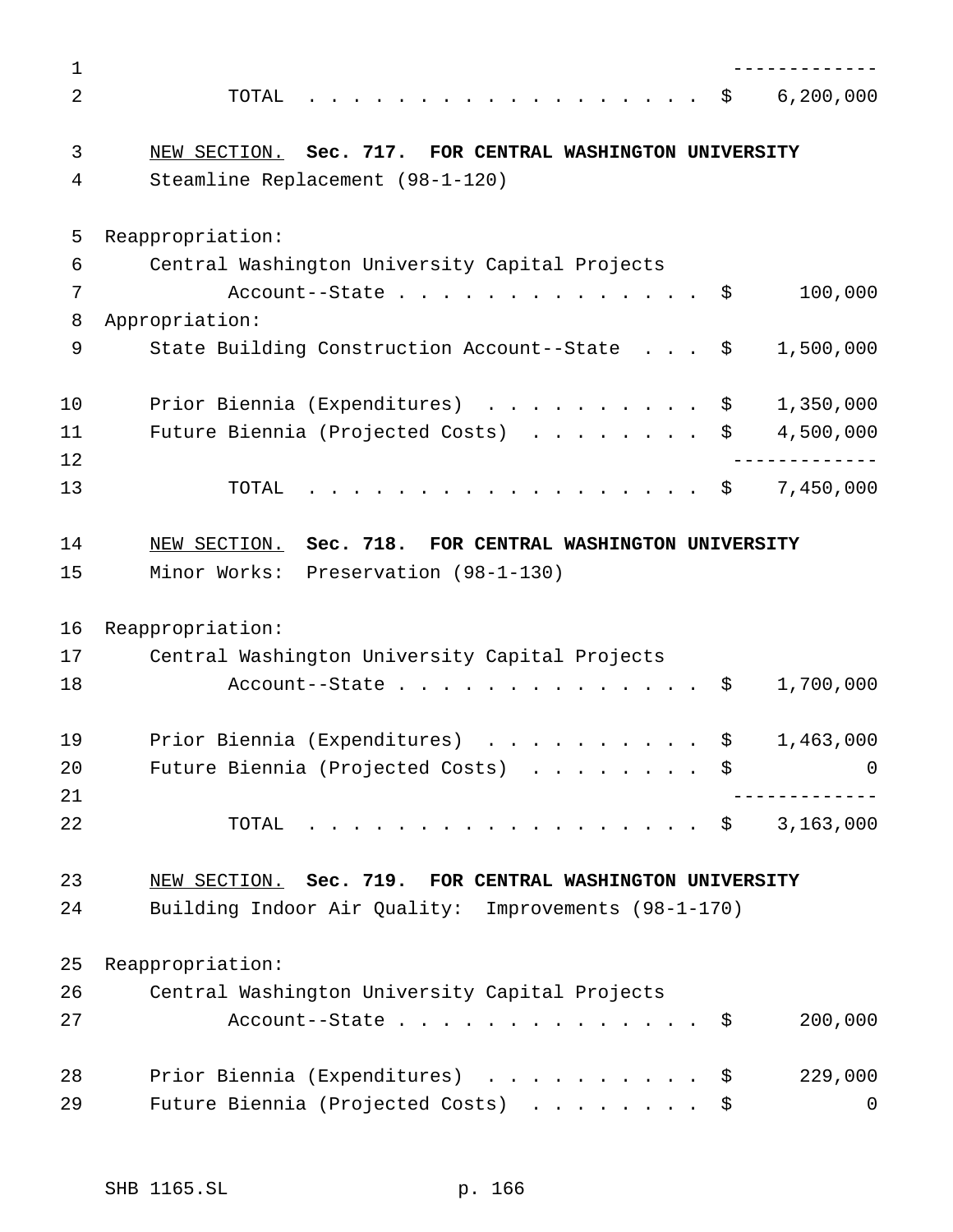| $\mathbf 1$ |                                                                        |  |  |
|-------------|------------------------------------------------------------------------|--|--|
| 2           | . \$<br>429,000<br>TOTAL                                               |  |  |
| 3           | NEW SECTION. Sec. 720.<br>FOR CENTRAL WASHINGTON UNIVERSITY            |  |  |
| 4           | SeaTac Center Building: Renovation (98-2-010)                          |  |  |
| 5           | Reappropriation:                                                       |  |  |
| 6           | 500,000<br>State Building Construction Account--State \$               |  |  |
| 7           | Prior Biennia (Expenditures) \$<br>162,500                             |  |  |
| 8           | Future Biennia (Projected Costs) \$<br>$\Omega$                        |  |  |
| 9<br>10     | . \$<br>662,500<br>TOTAL                                               |  |  |
| 11          | NEW SECTION. Sec. 721. FOR CENTRAL WASHINGTON UNIVERSITY               |  |  |
| 12          | Lynnwood Higher Education Center (98-2-080)                            |  |  |
| 13          | The appropriations in this section are subject to the following        |  |  |
| 14          | conditions and limitations:                                            |  |  |
| 15          | (1) The appropriation in this section is subject to the review and     |  |  |
| 16          | allotment procedures under sections 902 and 903 of this act.           |  |  |
| 17          | (2) The program scope and project budget for this project shall        |  |  |
| 18          | comply with the approved predesign document on file with the office of |  |  |
| 19          | financial management.                                                  |  |  |
| 20          | (3) The design of this facility shall be based on a combination of     |  |  |
| 21          | construction funding included in this section, the state board for     |  |  |
| 22          | community and technical colleges, and in section 905 of this act.      |  |  |
| 23          | Reappropriation:                                                       |  |  |
| 24          | Central Washington University Capital                                  |  |  |
| 25          | 875,000<br>Projects Account--State \$                                  |  |  |
| 26          | Appropriation:                                                         |  |  |
| 27          | State Building Construction Account--State \$ 4,000,000                |  |  |
| 28          | Central Washington University Capital Projects                         |  |  |
| 29          | 1,000,000<br>Account--State $\ldots$ $\frac{1}{2}$                     |  |  |
| 30          |                                                                        |  |  |
| 31          | Subtotal Appropriation \$<br>5,000,000                                 |  |  |
| 32          | Prior Biennia (Expenditures) \$<br>125,000                             |  |  |

p. 167 SHB 1165.SL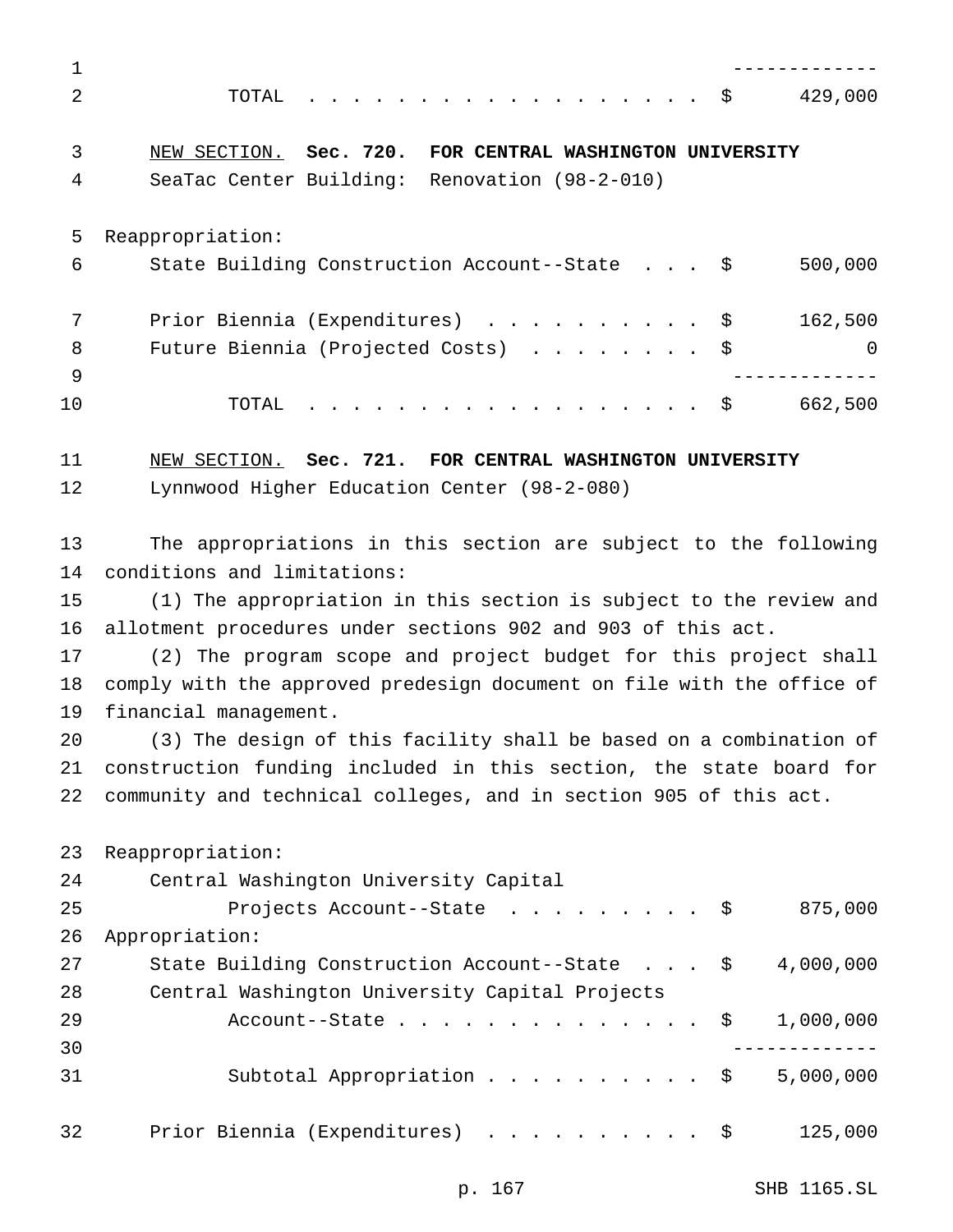| $\mathbf 1$<br>2 | Future Biennia (Projected Costs) \$<br>0                            |
|------------------|---------------------------------------------------------------------|
| 3                | . \$<br>6,000,000<br>TOTAL                                          |
| 4                | NEW SECTION. Sec. 722. FOR CENTRAL WASHINGTON UNIVERSITY            |
| 5                | Minor Works: Program (98-2-135)                                     |
| 6                | The reappropriation in this section shall support the detailed list |
| 7                | of projects maintained by the office of financial management.       |
| 8                | Reappropriation:                                                    |
| 9                | Central Washington University Capital Projects                      |
| 10               | 600,000<br>- \$                                                     |
| 11               | Prior Biennia (Expenditures) \$<br>1,782,000                        |
| 12               | Future Biennia (Projected Costs)<br>$\Omega$<br>\$                  |
| 13               | ___________                                                         |
| 14               | . \$<br>2,382,000<br>TOTAL                                          |
| 15               | NEW SECTION. Sec. 723. FOR THE EVERGREEN STATE COLLEGE              |
| 16               | Minor Works: Safety and code (00-1-001)                             |
| 17               | The appropriation in this section shall support the detailed list   |
| 18               | of projects maintained by the office of financial management.       |
| 19               | Appropriation:                                                      |
| 20               | State Building Construction Account--State \$ 1,900,000             |
| 21               | Prior Biennia (Expenditures) \$<br>0                                |
| 22               | Future Biennia (Projected Costs)<br>\$11,000,000                    |
| 23               |                                                                     |
| 24               | . \$ 12,900,000<br>TOTAL                                            |
| 25               | NEW SECTION. Sec. 724. FOR THE EVERGREEN STATE COLLEGE              |
| 26               | Minor Works: Preservation (00-1-002)                                |

 The appropriation in this section shall support the detailed list of projects maintained by the office of financial management.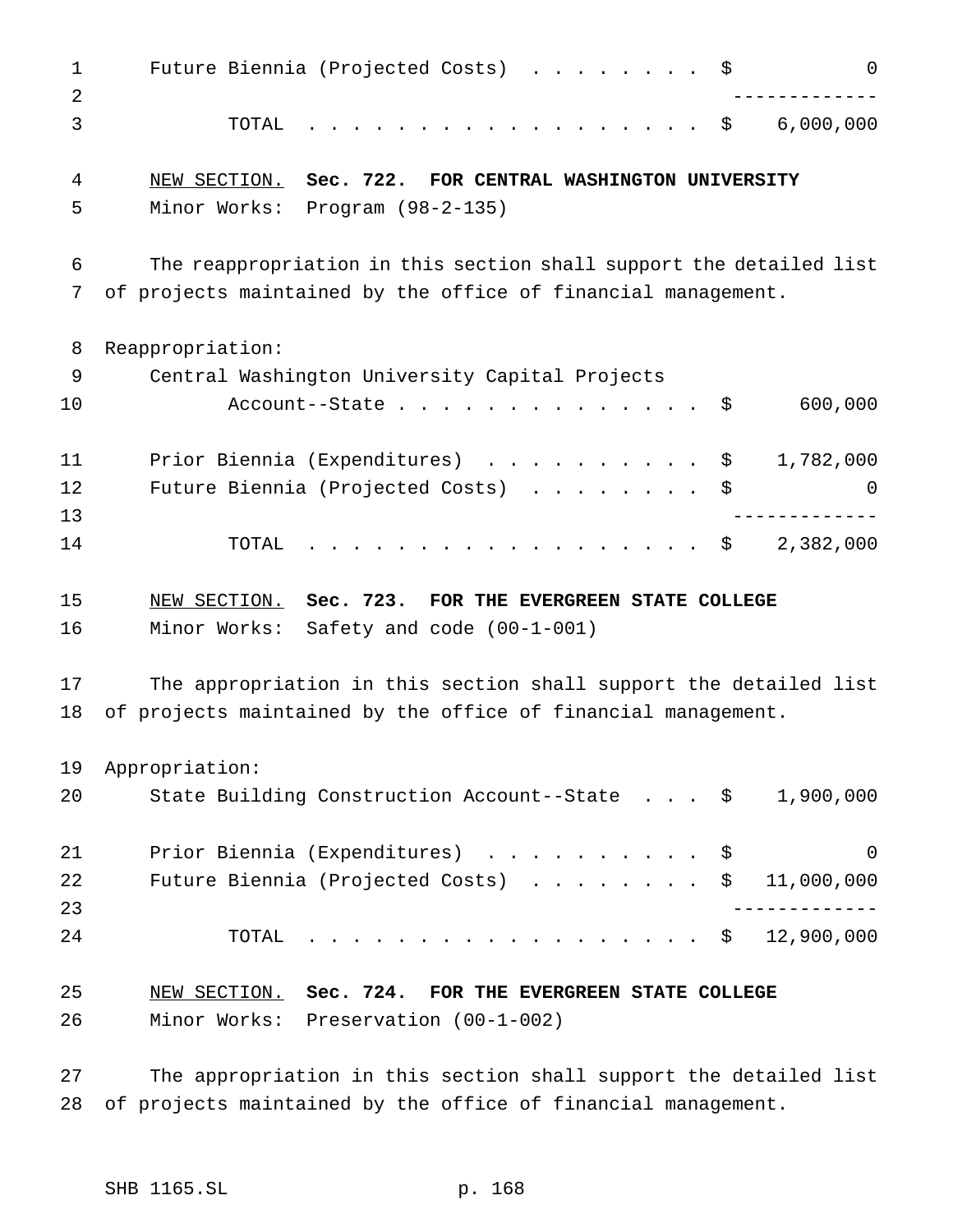Appropriation: The Evergreen State College Capital 3 Projects Account--State ......... \$ 3,600,000 4 Prior Biennia (Expenditures) . . . . . . . . . \$ 0 Future Biennia (Projected Costs) ........ \$ 13,800,000 ------------- TOTAL .................. \$ 17,400,000 NEW SECTION. **Sec. 725. FOR THE EVERGREEN STATE COLLEGE** Emergency and Small Repairs (00-1-003) Appropriation: The Evergreen State College Capital 12 Projects Account--State . . . . . . . . \$ 560,000 13 Prior Biennia (Expenditures) . . . . . . . . . \$ 0 14 Future Biennia (Projected Costs) . . . . . . . \$ 2,510,000 ------------- 16 TOTAL . . . . . . . . . . . . . . . . \$ 3,070,000 NEW SECTION. **Sec. 726. FOR THE EVERGREEN STATE COLLEGE**

Infrastructure Project: Savings (00-1-004)

 Projects that are completed in accordance with section 911 of this act that have been reviewed by the office of financial management may have their remaining funds transferred to this project for the following purposes: (1) Road repair; (2) roof repair; (3) electrical system repair; (4) steam and utility distribution system repair; (5) plumbing system repair; (6) heating, ventilating, and air conditioning repairs; (7) emergency repairs due to natural disasters or accidents; and (8) critical year 2000 embedded chip modifications.

Appropriation:

| 28 | State Building Construction Account--State \$ |          |
|----|-----------------------------------------------|----------|
| 29 | Prior Biennia (Expenditures) \$               | $\Omega$ |
| 30 | Future Biennia (Projected Costs) \$           | $\Omega$ |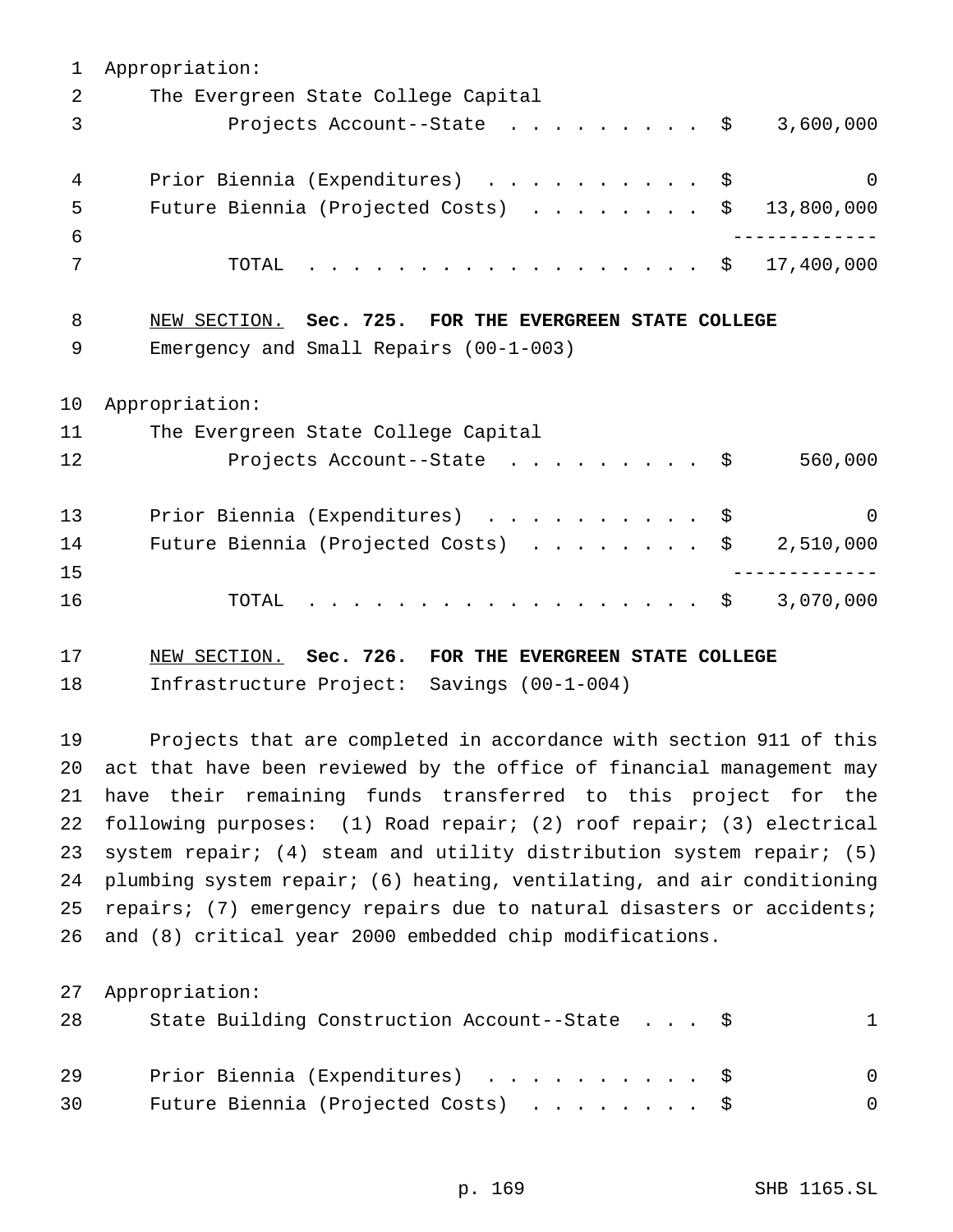| $\mathbf 1$ |                                                                                                                                    |           |
|-------------|------------------------------------------------------------------------------------------------------------------------------------|-----------|
| 2           | TOTAL<br>. \$                                                                                                                      | 1         |
| 3           | NEW SECTION. Sec. 727. FOR THE EVERGREEN STATE COLLEGE                                                                             |           |
| 4           | Lab II First Floor Remodel - CAL and Adjacent Labs (00-2-005)                                                                      |           |
| 5           | Appropriation:                                                                                                                     |           |
| 6           | State Building Construction Account--State \$                                                                                      | 2,600,000 |
| 7           | Prior Biennia (Expenditures) \$                                                                                                    | $\Omega$  |
| 8<br>9      | Future Biennia (Projected Costs) \$                                                                                                | 0         |
| 10          | 2,600,000<br>. \$<br>TOTAL                                                                                                         |           |
| 11          | NEW SECTION. Sec. 728. FOR THE EVERGREEN STATE COLLEGE                                                                             |           |
| 12          | Minor Works: Program (00-2-007)                                                                                                    |           |
| 13<br>14    | The appropriation in this section shall support the detailed list<br>of projects maintained by the office of financial management. |           |
| 15          | Appropriation:                                                                                                                     |           |
| 16          | State Building Construction Account--State \$                                                                                      | 1,000,000 |
| 17          | The Evergreen State College Capital Projects                                                                                       |           |
| 18<br>19    | \$<br>Account--State                                                                                                               | 100,000   |
| 20          | Subtotal Appropriation $\frac{1}{9}$ 1,100,000                                                                                     |           |
| 21          | Prior Biennia (Expenditures) \$                                                                                                    | 0         |
| 22          | Future Biennia (Projected Costs) $\ldots$ \$ 7,250,000                                                                             |           |
| 23          |                                                                                                                                    |           |
| 24          | TOTAL \$ 8,350,000                                                                                                                 |           |
| 25          | NEW SECTION. Sec. 729. FOR THE EVERGREEN STATE COLLEGE                                                                             |           |
| 26          | Library Building - Technology Center (00-2-008)                                                                                    |           |
| 27          | To conduct a predesign of the project described in this section in                                                                 |           |
| 28          | accordance with the predesign manual published by the office of                                                                    |           |
| 29          | financial management. Future appropriations for this project are                                                                   |           |
| 30          | subject to the submittal of completed predesign requirements on or                                                                 |           |
| 31          | before July 1, 2000.                                                                                                               |           |
|             |                                                                                                                                    |           |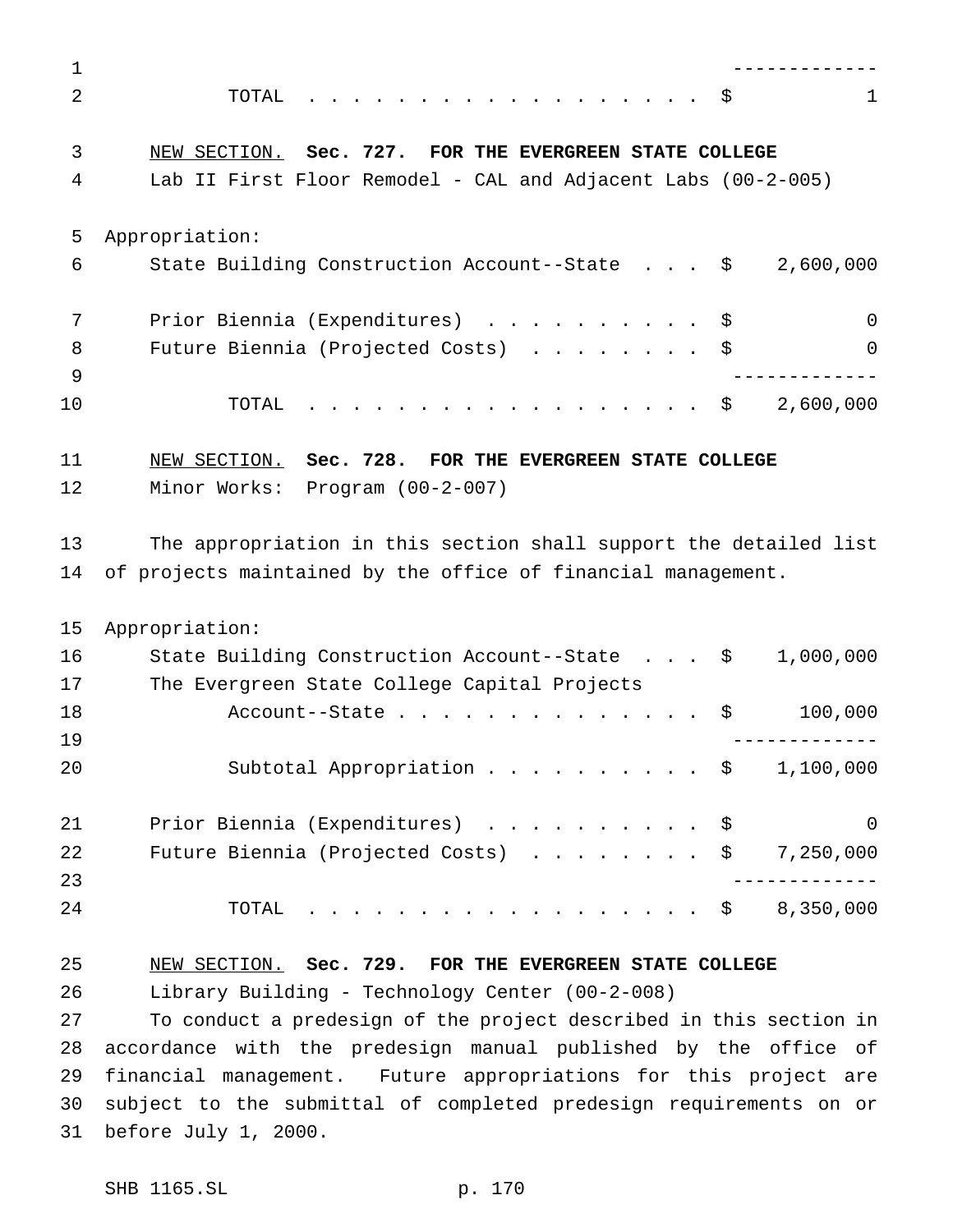Appropriation: The Evergreen State College Capital Projects Account--State ......... \$ 150,000 4 Prior Biennia (Expenditures) . . . . . . . . . \$ 0 Future Biennia (Projected Costs) ........ \$ 16,450,000 ------------- TOTAL .................. \$ 16,600,000 NEW SECTION. **Sec. 730. FOR THE EVERGREEN STATE COLLEGE** Minor Works: Safety and code (98-1-001) The reappropriation in this section shall support the detailed list of projects maintained by the office of financial management. Reappropriation: State Building Construction Account--State . . . \$ 166,000 14 Prior Biennia (Expenditures) . . . . . . . . . \$ 2,284,000 Future Biennia (Projected Costs) ........ \$ 0 ------------- TOTAL .................. \$ 2,450,000 NEW SECTION. **Sec. 731. FOR THE EVERGREEN STATE COLLEGE** Minor Works: Preservation (98-1-002) The reappropriations in this section shall support the detailed list of projects maintained by the office of financial management. Reappropriation: State Building Construction Account--State . . . \$ 1,304,319 The Evergreen State College Capital 25 Projects Account--State . . . . . . . . \$ 249,389 ------------- 27 Subtotal Reappropriation . . . . . . . . \$ 1,553,708 28 Prior Biennia (Expenditures) . . . . . . . . . \$ 1,070,631 29 Future Biennia (Projected Costs) . . . . . . . \$ 0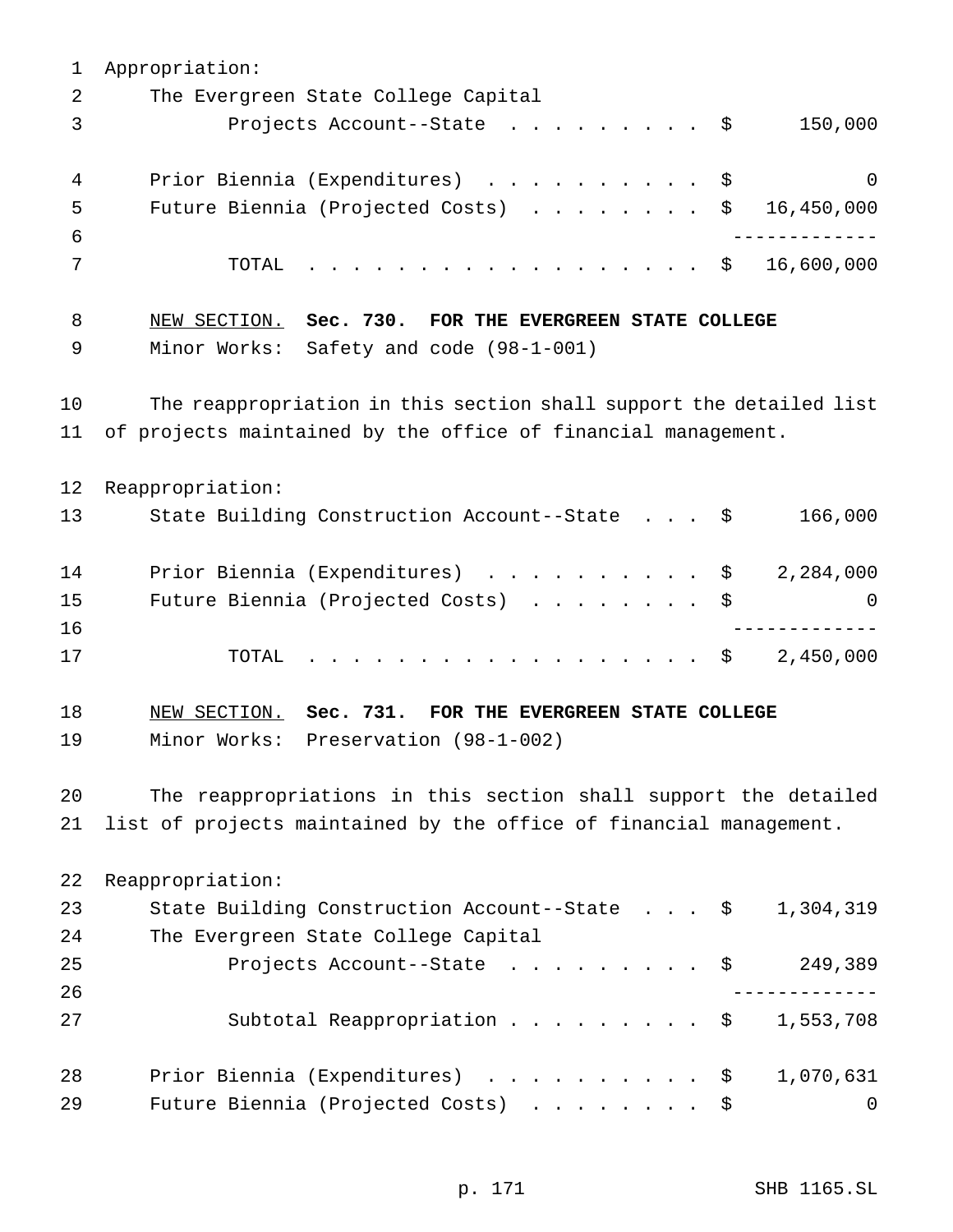------------- TOTAL .................. \$ 2,624,339 NEW SECTION. **Sec. 732. FOR THE EVERGREEN STATE COLLEGE** Seminar Phase II: Design (98-2-004) The appropriation in this section is subject to the following conditions and limitations: (1) The appropriation in this section is subject to the review and allotment procedures under sections 902 and 903 of this act. (2) The program scope and project budget for this project shall comply with the approved predesign document on file with the office of financial management. Appropriation: State Building Construction Account--State . . . \$ 3,000,000 Prior Biennia (Expenditures) .......... \$ 140,000 15 Future Biennia (Projected Costs) . . . . . . . \$ 34,600,000 ------------- TOTAL .................. \$ 37,740,000 NEW SECTION. **Sec. 733. FOR THE EVERGREEN STATE COLLEGE** Minor Works: Program (98-2-006) The reappropriation in this section shall support the detailed list of projects maintained by the office of financial management. Reappropriation: The Evergreen State College Capital 24 Projects Account--State ......... \$ 1,442,084 Prior Biennia (Expenditures) .......... \$ 357,916 26 Future Biennia (Projected Costs) . . . . . . . \$ 0 ------------- TOTAL .................. \$ 1,800,000 NEW SECTION. **Sec. 734. FOR WESTERN WASHINGTON UNIVERSITY** Minor Works: Preservation (00-1-068)

SHB 1165.SL p. 172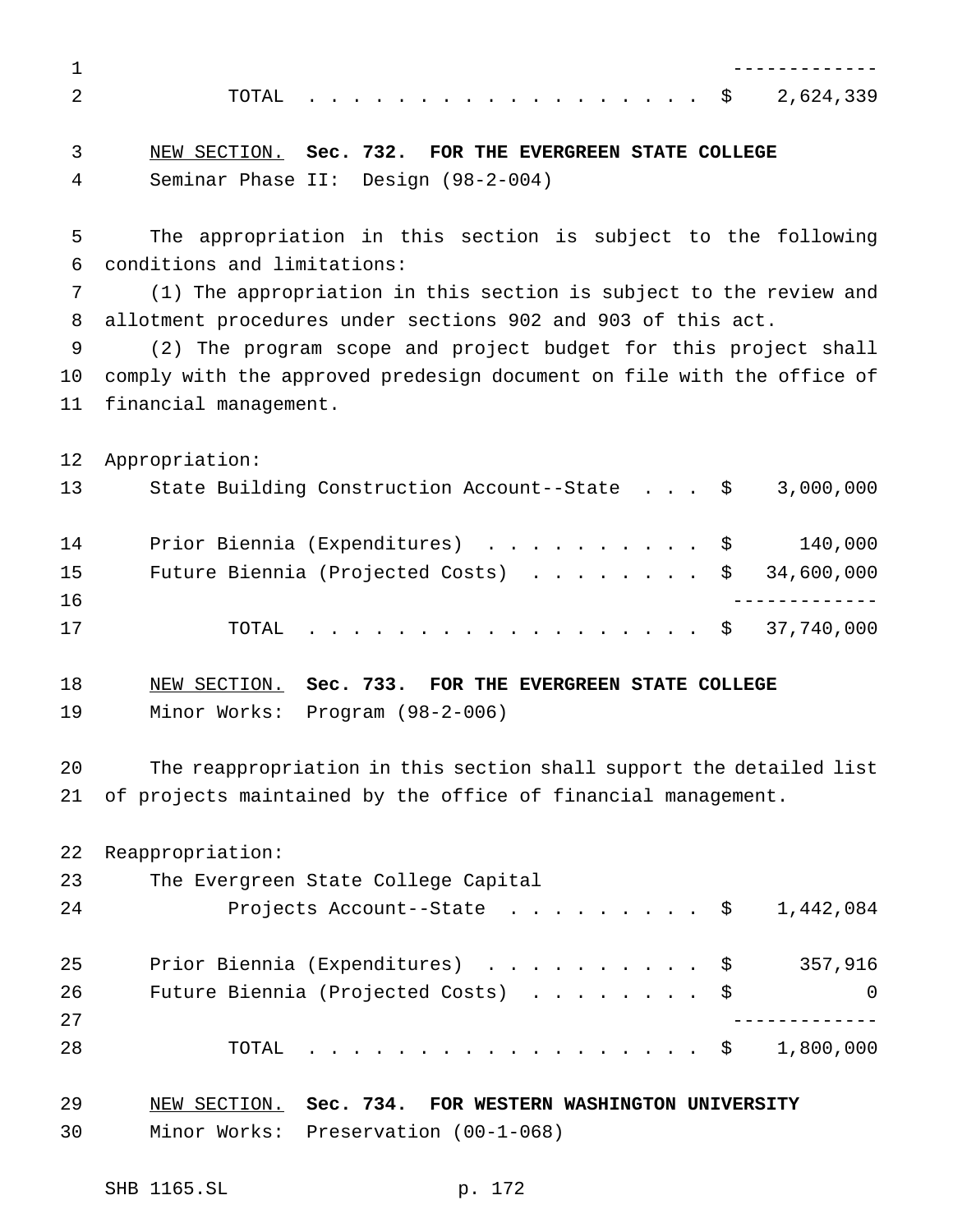The appropriation in this section shall support the detailed list of projects maintained by the office of financial management.

Appropriation:

| 4 | State Building Construction Account--State $\frac{1}{5}$ 4,500,000 |          |
|---|--------------------------------------------------------------------|----------|
|   | Prior Biennia (Expenditures) \$                                    | $\Omega$ |
| 6 | Future Biennia (Projected Costs) $\ldots$ \$ 24,800,000            |          |
|   |                                                                    |          |
|   | TOTAL \$ 29,300,000                                                |          |

 NEW SECTION. **Sec. 735. FOR WESTERN WASHINGTON UNIVERSITY** Minor Works: Program (00-2-069)

 The appropriation in this section shall support the detailed list of projects maintained by the office of financial management.

Appropriation:

| 14 | Western Washington University Capital                   |          |  |  |  |
|----|---------------------------------------------------------|----------|--|--|--|
| 15 | Projects Account--State $\ldots$ \$ 6,730,000           |          |  |  |  |
| 16 | Prior Biennia (Expenditures) \$                         | $\Omega$ |  |  |  |
| 17 | Future Biennia (Projected Costs) $\ldots$ \$ 24,500,000 |          |  |  |  |
| 18 |                                                         |          |  |  |  |
| 19 | TOTAL \$ 31,230,000                                     |          |  |  |  |

 NEW SECTION. **Sec. 736. FOR WESTERN WASHINGTON UNIVERSITY** Infrastructure Project: Savings (94-1-999)

 Projects that are completed in accordance with section 911 of this act that have been reviewed by the office of financial management may have their remaining funds transferred to this project for the following purposes: (1) Road repair; (2) roof repair; (3) electrical system repair; (4) steam and utility distribution system repair; (5) plumbing system repair; (6) heating, ventilating, and air conditioning repairs; (7) emergency repairs due to natural disasters or accidents; and (8) critical year 2000 embedded chip modifications.

Reappropriation: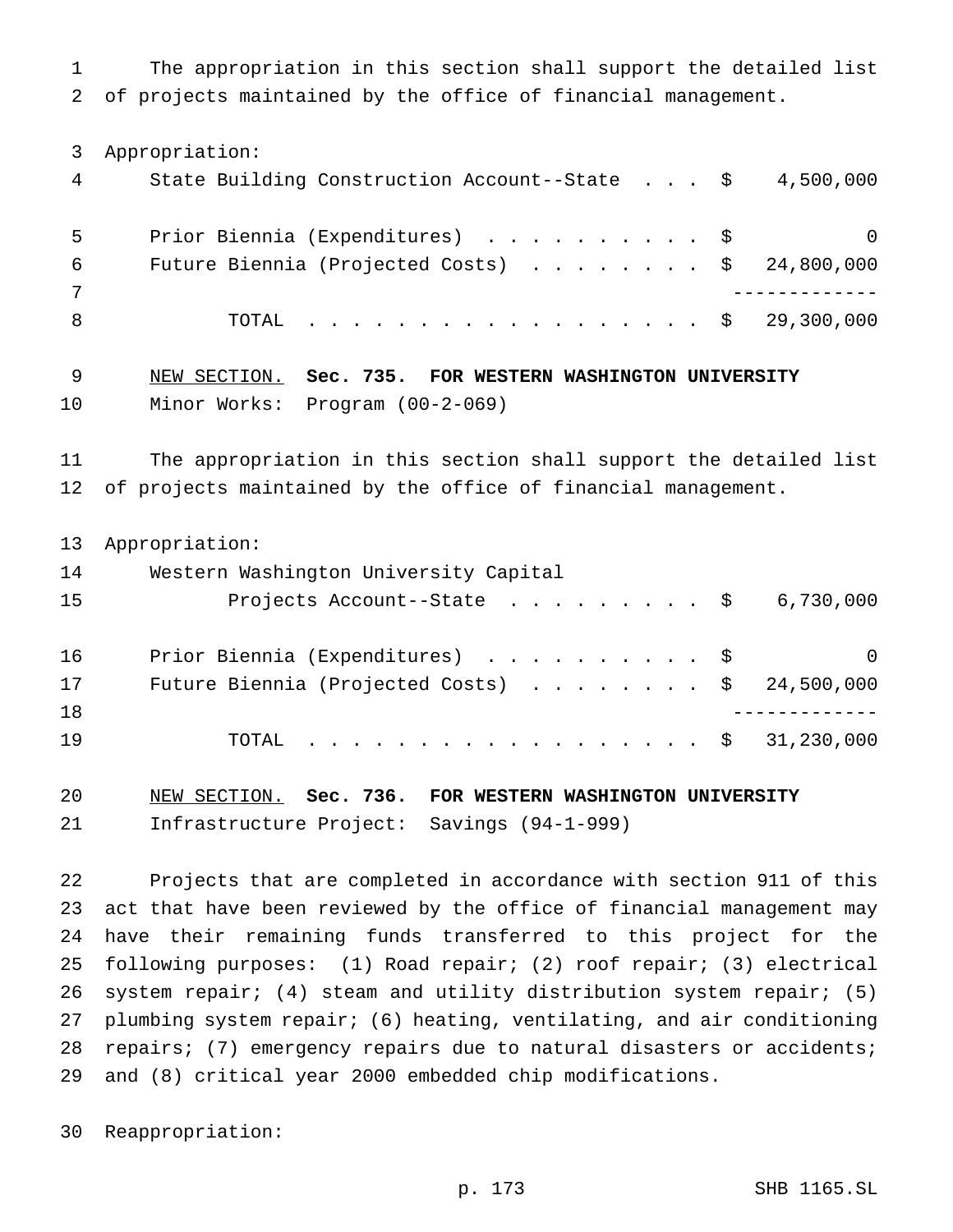| $\mathbf 1$ | State Building Construction Account--State \$<br>$\mathbf{1}$                          |
|-------------|----------------------------------------------------------------------------------------|
| 2<br>3      | 970,000<br>Prior Biennia (Expenditures) \$<br>Future Biennia (Projected Costs) \$<br>0 |
| 4           |                                                                                        |
| 5           | TOTAL \$<br>970,001                                                                    |
| 6           | NEW SECTION. Sec. 737. FOR WESTERN WASHINGTON UNIVERSITY                               |
| 7           | Haggard Hall Renovation and Abatement: Construction (94-2-015)                         |
| 8           | The reappropriation in this section is subject to the review and                       |
| 9           | allotment procedures under sections 902 and 903 of this act.                           |
| 10          | Reappropriation:                                                                       |
| 11          | State Building Construction Account--State \$<br>1,900,000                             |
| 12          | 20,304,405<br>Prior Biennia (Expenditures) \$                                          |
| 13          | Future Biennia (Projected Costs)<br>\$<br>0                                            |
| 14          |                                                                                        |
| 15          | . \$<br>22,204,405<br>TOTAL                                                            |
| 16          | NEW SECTION. Sec. 738. FOR WESTERN WASHINGTON UNIVERSITY                               |
| 17          | Campus Services Facility: Construction (96-2-025)                                      |
| 18          | The appropriations in this section are subject to the following                        |
| 19          | conditions and limitations:                                                            |
| 20          | (1) The appropriation in this section is subject to the review and                     |
| 21          | allotment procedures under sections 902 and 903 of this act.                           |
| 22          | (2) The university shall comply with local comprehensive land use                      |
| 23          | laws and regulations for this project.                                                 |
| 24          | Reappropriation:                                                                       |
| 25          | 958,000<br>State Building Construction Account--State $\cdot \cdot \cdot$              |
| 26          | Appropriation:                                                                         |
| 27          | 10,100,000<br>State Building Construction Account--State \$                            |
| 28          | 333,800<br>Prior Biennia (Expenditures) \$                                             |
| 29          | Future Biennia (Projected Costs)<br>0<br>Ş.                                            |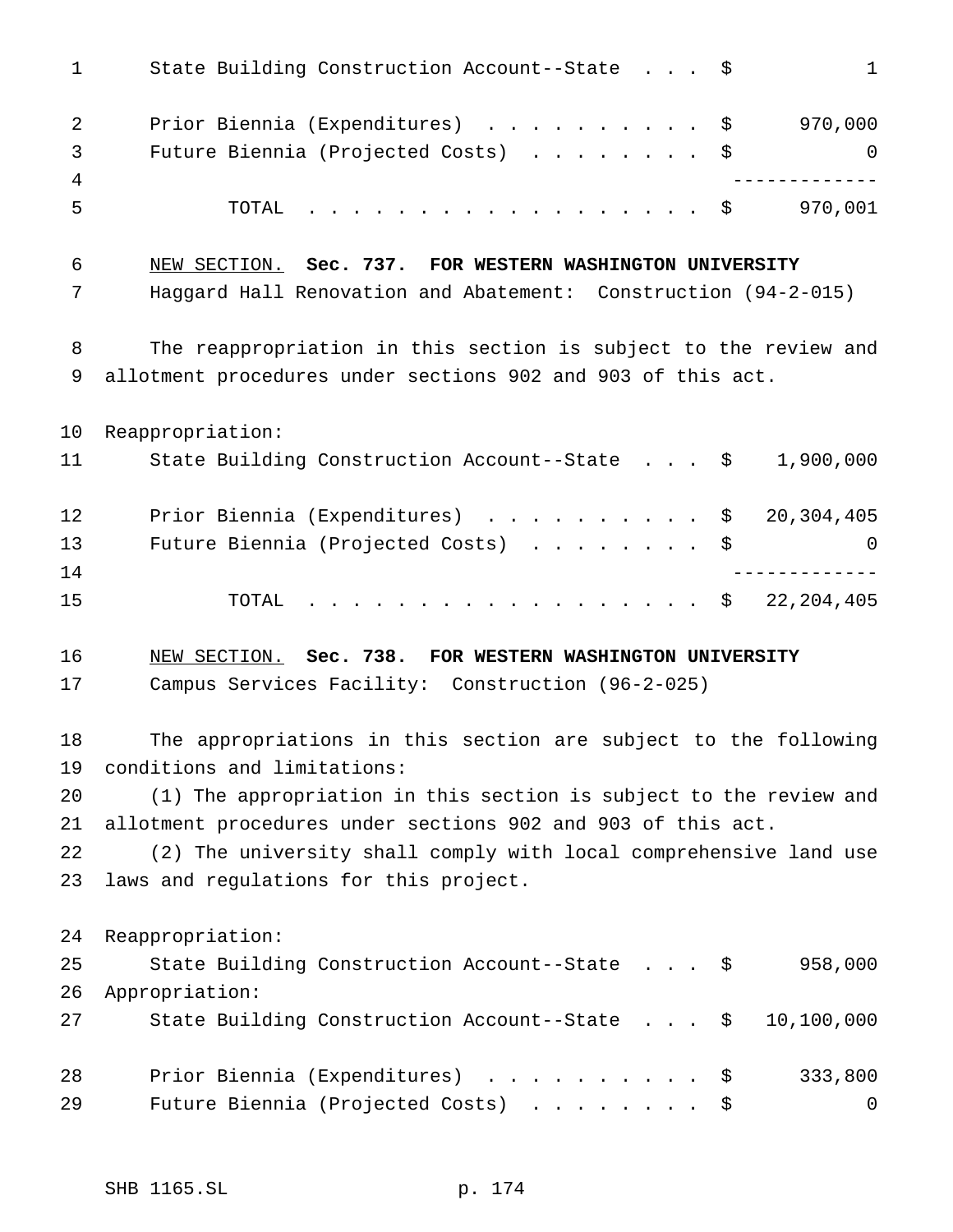| $\mathbf 1$    |                                                                       |
|----------------|-----------------------------------------------------------------------|
| $\overline{2}$ | . \$<br>11,391,800<br>TOTAL                                           |
| 3              | NEW SECTION. Sec. 739. FOR WESTERN WASHINGTON UNIVERSITY              |
| 4              | Integrated Signal Distribution: Construction (96-2-056)               |
|                |                                                                       |
| 5              | Reappropriation:                                                      |
| 6              | State Building Construction Account--State $\frac{1}{2}$<br>5,800,000 |
| 7              | Appropriation:                                                        |
| 8              | State Building Construction Account--State \$<br>4,000,000            |
| 9              | Prior Biennia (Expenditures) \$<br>3,677,900                          |
| 10             | Future Biennia (Projected Costs) \$<br>$\overline{0}$                 |
| 11             | -------------                                                         |
| 12             | TOTAL \$ 13,477,900                                                   |
| 13             | NEW SECTION. Sec. 740. FOR WESTERN WASHINGTON UNIVERSITY              |
| 14             | Minor Works: Preservation (98-1-064)                                  |
| 15             | The reappropriations in this section shall support the detailed       |
| 16             | list of projects maintained by the office of financial management.    |
| 17             | Reappropriation:                                                      |
| 18             | State Building Construction Account--State \$<br>2,100,000            |
| 19             | Western Washington University Capital                                 |
| 20             | Projects Account--State $\ldots$ \$ 1,800,000                         |
| 21             | _________                                                             |
| 22             | Subtotal Reappropriation $\frac{1}{900,000}$                          |
| 23             | Prior Biennia (Expenditures) $\ldots$ \$ 2,800,000                    |
| 24             | Future Biennia (Projected Costs)<br>0                                 |
| 25             |                                                                       |
| 26             | . \$ 6,700,000<br>TOTAL                                               |
| 27             | NEW SECTION. Sec. 741. FOR WESTERN WASHINGTON UNIVERSITY              |
| 28             | Facility and Property Acquisition (98-2-023)                          |

 The university shall comply with local comprehensive land use laws and regulations for this project.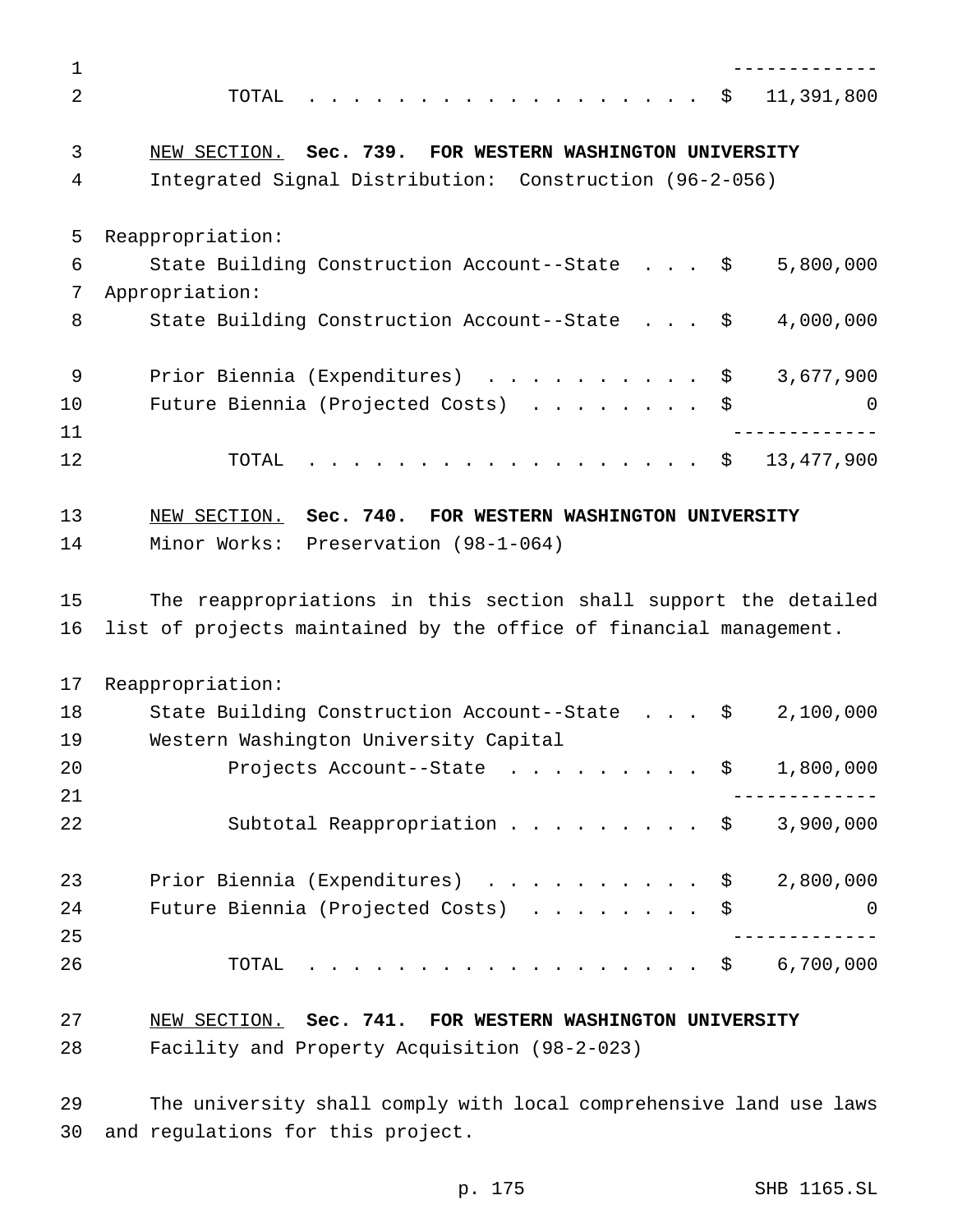Reappropriation: 2 State Building Construction Account--State . . . \$ 2,720,000 Appropriation: Western Washington University Capital Projects 5 Account--State . . . . . . . . . . . . . \$ 1,000,000 Prior Biennia (Expenditures) .......... \$ 1,280,000 7 Future Biennia (Projected Costs) . . . . . . . \$ 4,000,000 ------------- TOTAL .................. \$ 9,000,000 NEW SECTION. **Sec. 742. FOR WESTERN WASHINGTON UNIVERSITY** Campus Infrastructure: Development (98-2-024) The university shall comply with local comprehensive land use laws and regulations for this project. Appropriation: State Building Construction Account--State . . . \$ 2,000,000 Prior Biennia (Expenditures) .......... \$ 450,000 17 Future Biennia (Projected Costs) . . . . . . . \$ 20,000,000 ------------- 19 TOTAL . . . . . . . . . . . . . . . . \$ 22,450,000 NEW SECTION. **Sec. 743. FOR WESTERN WASHINGTON UNIVERSITY** Communications Facility: Design (98-2-053) The appropriation in this section is subject to the following conditions and limitations: (1) The appropriation in this section is subject to the review and allotment procedures under sections 902 and 903 of this act. (2) The program scope and project budget for this project shall comply with the approved predesign document on file with the office of financial management. Appropriation: State Building Construction Account--State . . . \$ 3,750,000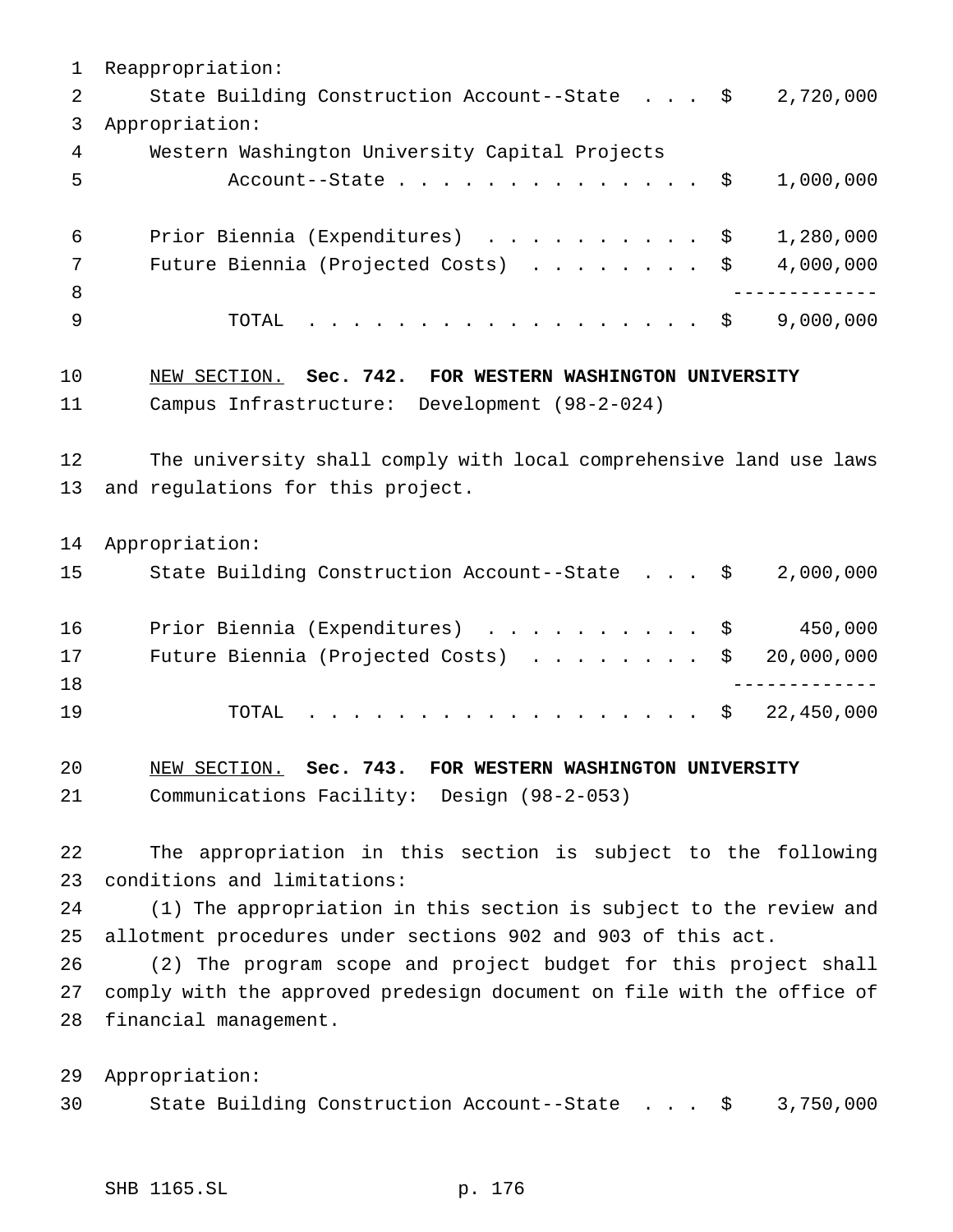1 Prior Biennia (Expenditures) . . . . . . . . . \$ 204,400 2 Future Biennia (Projected Costs) . . . . . . . \$ 36,500,000 ------------- TOTAL .................. \$ 40,454,400 NEW SECTION. **Sec. 744. FOR WESTERN WASHINGTON UNIVERSITY** Minor Works: Program (98-2-063) The reappropriation in this section shall support the detailed list of projects maintained by the office of financial management. Reappropriation: Western Washington University Capital 11 Projects Account--State . . . . . . . . \$ 3,300,000 12 Prior Biennia (Expenditures) . . . . . . . . . \$ 2,328,529 Future Biennia (Projected Costs) ........ \$ 0 ------------- 15 TOTAL . . . . . . . . . . . . . . . . \$ 5,628,529 NEW SECTION. **Sec. 745. FOR THE WASHINGTON STATE HISTORICAL SOCIETY** Stadium Way Facility: Seismic and infrastructure repair (96-1-102) The appropriation in this section is subject to the review and allotment procedures under sections 902 and 903 of this act. Appropriation: State Building Construction Account--State . . . \$ 1,745,000 23 Prior Biennia (Expenditures) . . . . . . . . . \$ 3,422,626 24 Future Biennia (Projected Costs) . . . . . . . \$ 0 ------------- TOTAL .................. \$ 5,167,626 NEW SECTION. **Sec. 746. FOR THE WASHINGTON STATE HISTORICAL SOCIETY** State Capital Museum: Preservation (98-1-001)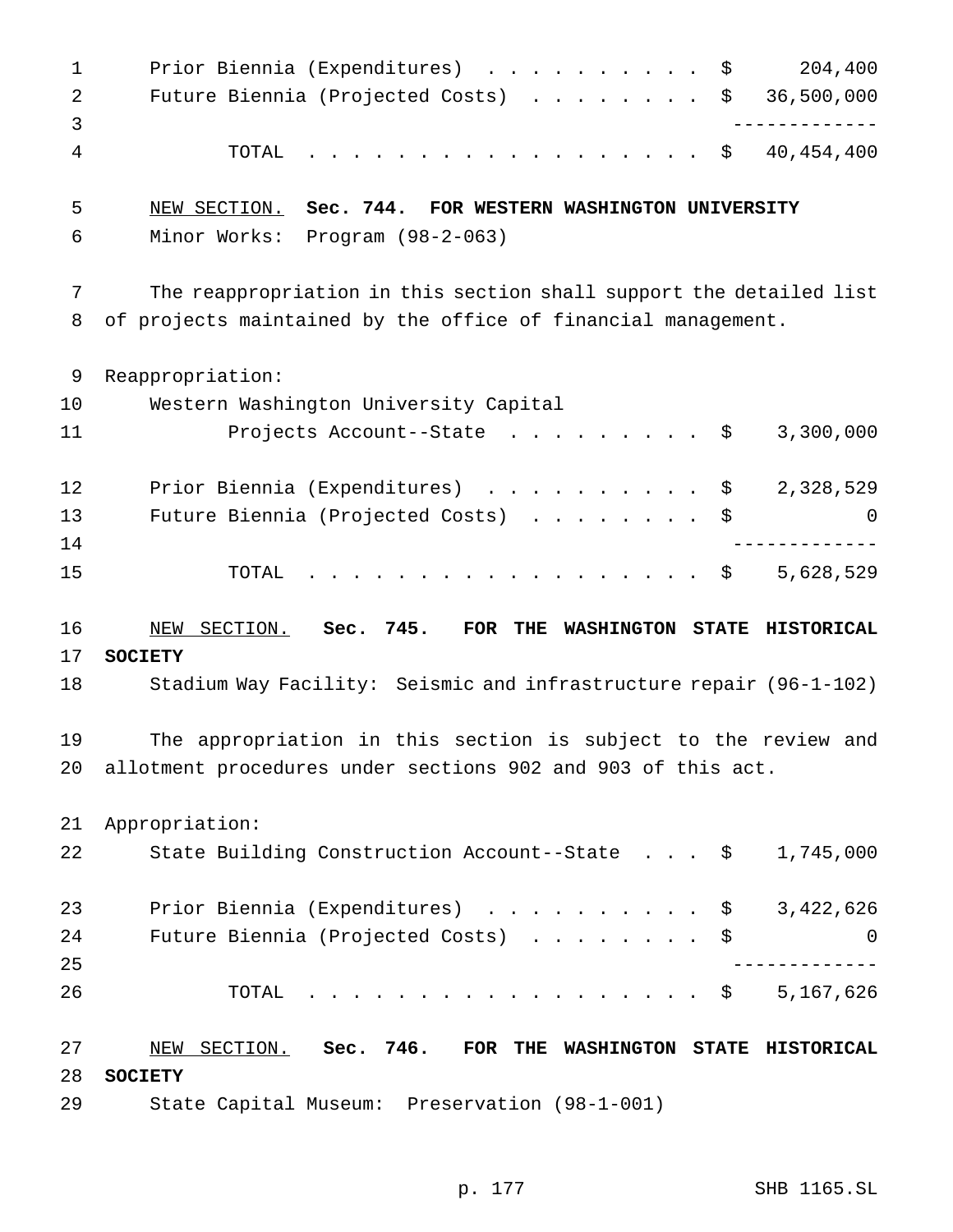Appropriation: 2 State Building Construction Account--State . . . \$ 284,000 3 Prior Biennia (Expenditures) . . . . . . . . . \$ 200,000 4 Future Biennia (Projected Costs) . . . . . . . \$ 1,150,000 ------------- TOTAL .................. \$ 1,634,000 NEW SECTION. **Sec. 747. FOR THE WASHINGTON STATE HISTORICAL SOCIETY** Minor Works (98-1-003) Appropriation: 11 State Building Construction Account--State . . . \$ 90,000 Prior Biennia (Expenditures) .......... \$ 83,000 13 Future Biennia (Projected Costs) . . . . . . . \$ 390,000 ------------- TOTAL .................. \$ 563,000

 \*NEW SECTION. **Sec. 748. FOR THE WASHINGTON STATE HISTORICAL SOCIETY**

Washington Heritage Projects (98-2-004)

 The appropriation in this section is subject to the following conditions and limitations:

 (1) The state grant may provide no more than one-third of the actual total capital cost of the project, or the amount of state assistance listed in this section, whichever is less. The remaining portions of capital project costs shall be <sup>a</sup> match from nonstate sources. The match may include cash, land value, and documented in- kind gifts and support. State grants shall be disbursed in the order 27 in which matching requirements are met. The society may only fund projects that demonstrate adequate progress and have secured the necessary match funding. The recommendation for funding in this section does not imply <sup>a</sup> commitment on the part of the state. Those projects listed in subsection (3) of this section that do not receive funding from the appropriations in this section shall be required to recompete in order to receive future funding.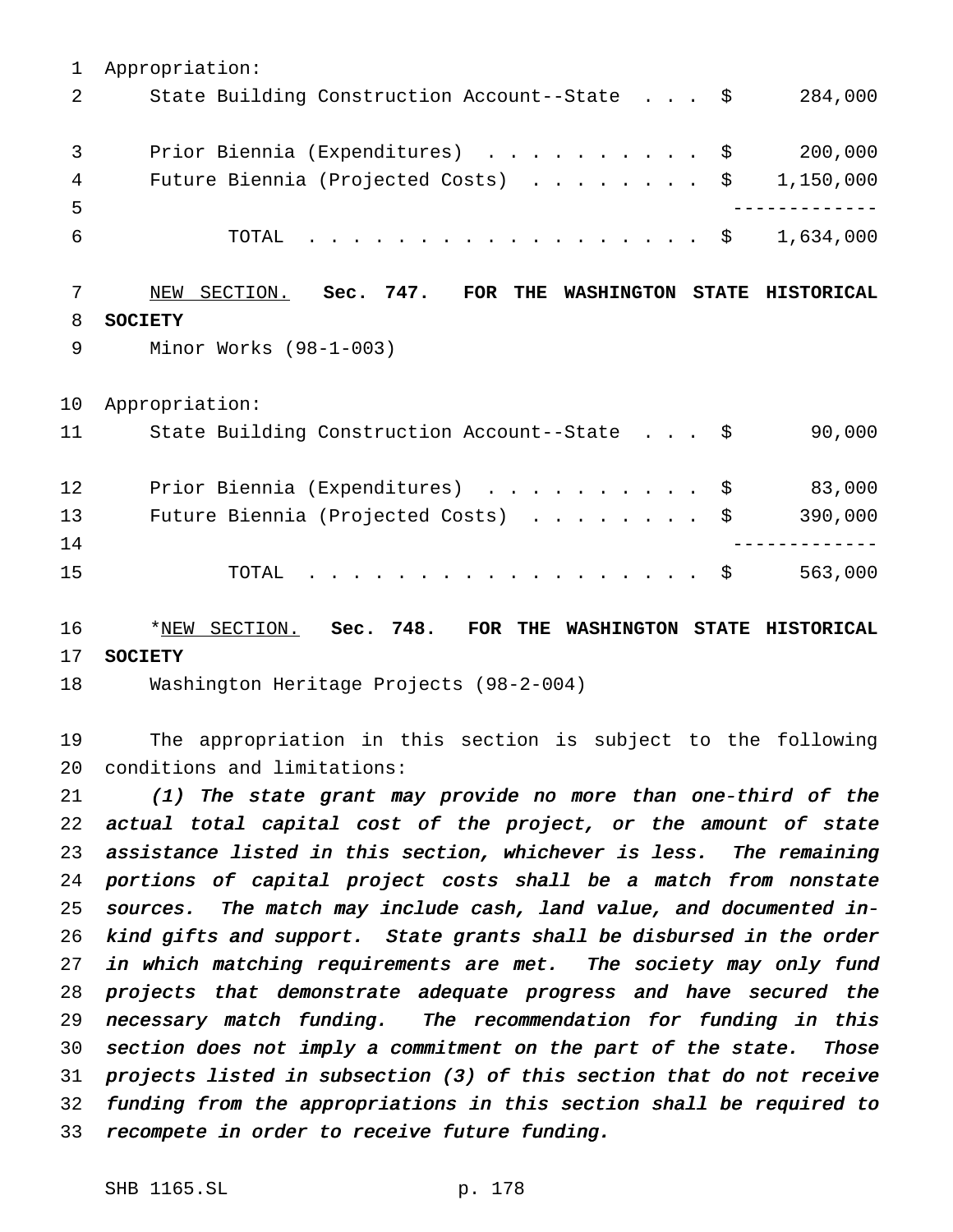(2) By December 15, 1999, the society shall submit a report to the appropriate fiscal committees of the legislature and to the office of financial management on the progress of the heritage program, including a list of projects funded under this section.

 (3) The appropriation is provided for the following list of projects:

| Organization                  |         | Amount Recommended Total Project Cost                                                                                                      |
|-------------------------------|---------|--------------------------------------------------------------------------------------------------------------------------------------------|
| Port Townsend Marine          |         |                                                                                                                                            |
| Science Center                | 70,000  | 711,530                                                                                                                                    |
| Yakima Valley Museum          | 400,000 | 3,266,771                                                                                                                                  |
| Northwest Railway Museum      | 118,000 | 377,209                                                                                                                                    |
| Columbia Breaks Fire          |         |                                                                                                                                            |
| Interpretive Center           | 48,298  | 175,764                                                                                                                                    |
| Fort Nisqually Historic Site  | 121,435 | 364,303                                                                                                                                    |
| Kittitas County               | 500,000 | 2,878,285                                                                                                                                  |
| South Whidbey Historical      |         |                                                                                                                                            |
| Society                       | 25,000  | 114,301                                                                                                                                    |
| Shoreline Historical Museum   | 196,073 | 597,148                                                                                                                                    |
| Okanogan County               | 113,000 | 459,342                                                                                                                                    |
|                               | 500,000 | 2,572,750                                                                                                                                  |
| Historic Seattle Public       |         |                                                                                                                                            |
| Development Authority         | 330,000 | 4,781,600                                                                                                                                  |
| Pearson Field                 | 250,000 | 1,154,711                                                                                                                                  |
| Touchet Valley                | 180,000 | 632,607                                                                                                                                    |
|                               | 54,004  | 195,198                                                                                                                                    |
| Whatcom Museum                | 360,000 | 2,929,050                                                                                                                                  |
| Oysterville Community Club    | 37,799  | 113,400                                                                                                                                    |
| Meadowbrook Farm              | 94,000  | 4,208,000                                                                                                                                  |
| City of Lynnwood (9971)       | 50,391  | 151,175                                                                                                                                    |
|                               | 220,000 | 3,865,800                                                                                                                                  |
| Lewis County                  | 25,000  | 80,574                                                                                                                                     |
| City of Des Moines            | 120,000 | 712,852                                                                                                                                    |
| Steilacoom Historical Society | 187,000 | 905,739                                                                                                                                    |
| Kalispel Tribe                | 132,000 | 3,943,744                                                                                                                                  |
| White River Valley Museum     | 71,000  | 312,520                                                                                                                                    |
|                               | 50,013  | 150,325                                                                                                                                    |
| City of Stanwood              | 249,873 | 788,564                                                                                                                                    |
| Maritime Heritage Foundation  | 500,000 | 37,750,000                                                                                                                                 |
|                               |         | North Central Washington Museum<br>Anacortes Museum - W.T. Preston<br>Grays Harbor Historical Seaport<br>Whitman County Historical Society |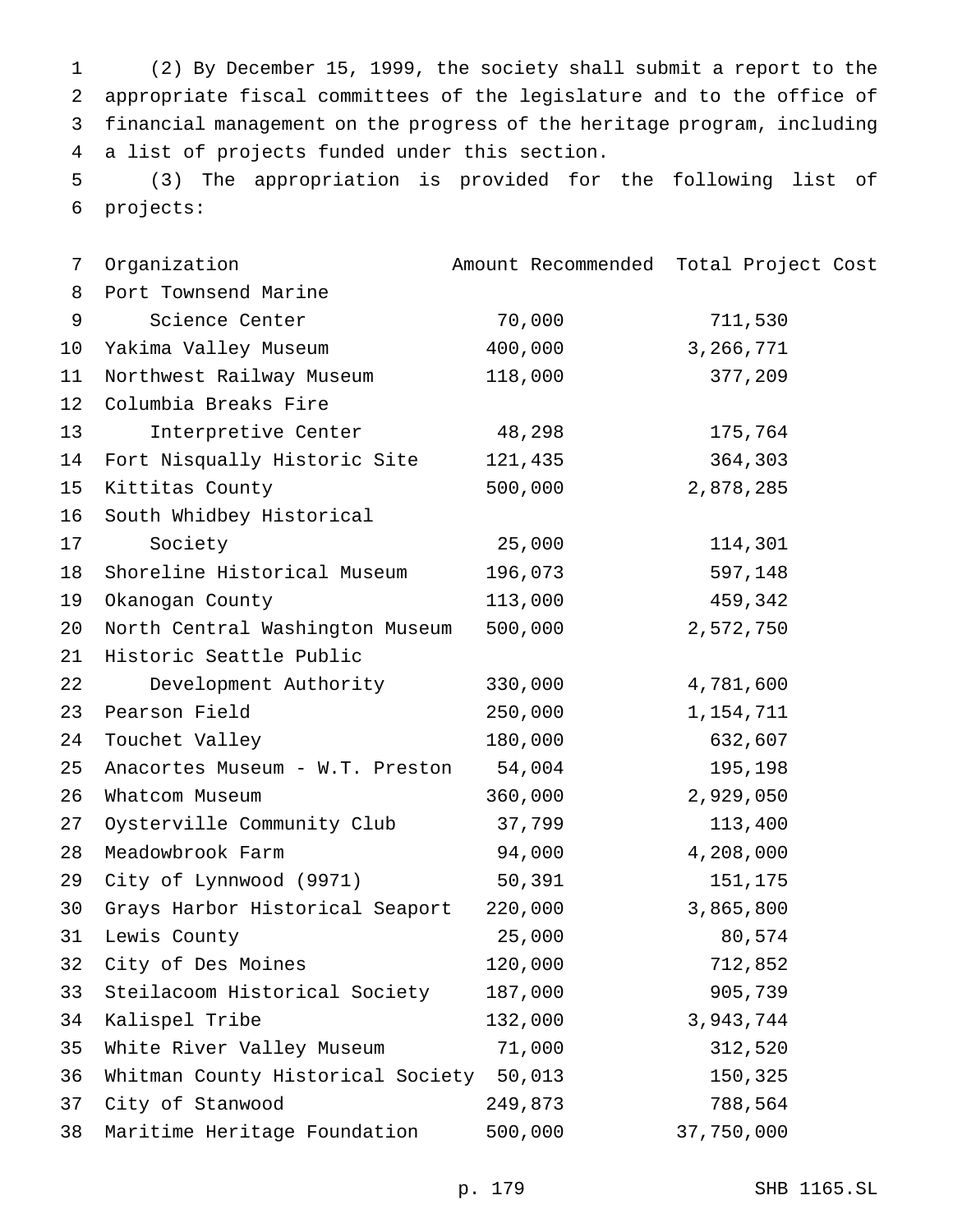| 1 Highline School District | 363,575   | 1,090,725 |
|----------------------------|-----------|-----------|
| 2 Total Recommended        | 5,481,374 |           |

Reappropriation:

| 4            | State Building Construction Account--State \$<br>815,000       |
|--------------|----------------------------------------------------------------|
| 5            | Appropriation:                                                 |
| 6            | State Building Construction Account--State \$<br>4,000,000     |
|              |                                                                |
| 7            | Prior Biennia (Expenditures) $\ldots$ \$ 3,285,000             |
| 8            | 16,000,000<br>Future Biennia (Projected Costs) $\ldots$ \$     |
| <sup>9</sup> |                                                                |
| 10           | TOTAL \$ 24,100,000                                            |
| 11           | *Sec. 748 was partially vetoed. See message at end of chapter. |

 NEW SECTION. **Sec. 749. FOR THE EASTERN WASHINGTON STATE HISTORICAL SOCIETY**

Cheney Cowles Museum: Addition and remodel (98-2-001)

 The appropriations in this section are subject to the following conditions and limitations:

 (1) The appropriation in this section is subject to the review and allotment procedures under sections 902 and 903 of this act.

 (2) The program scope and project budget for this project shall comply with the approved predesign document on file with the office of financial management.

 (3) The appropriation in this section shall be matched by at least twenty percent from nonstate sources.

 Reappropriation: State Building Construction Account--State . . . \$ 300,000 Appropriation: State Building Construction Account--State . . . \$ 18,891,600 Washington State Historical Trust Account-- Private/Local .............. \$ 4,372,900 ------------- Subtotal Appropriation.......... \$ 23,264,500 Prior Biennia (Expenditures) .......... \$ 2,425,000 Future Biennia (Projected Costs) ........ \$ 0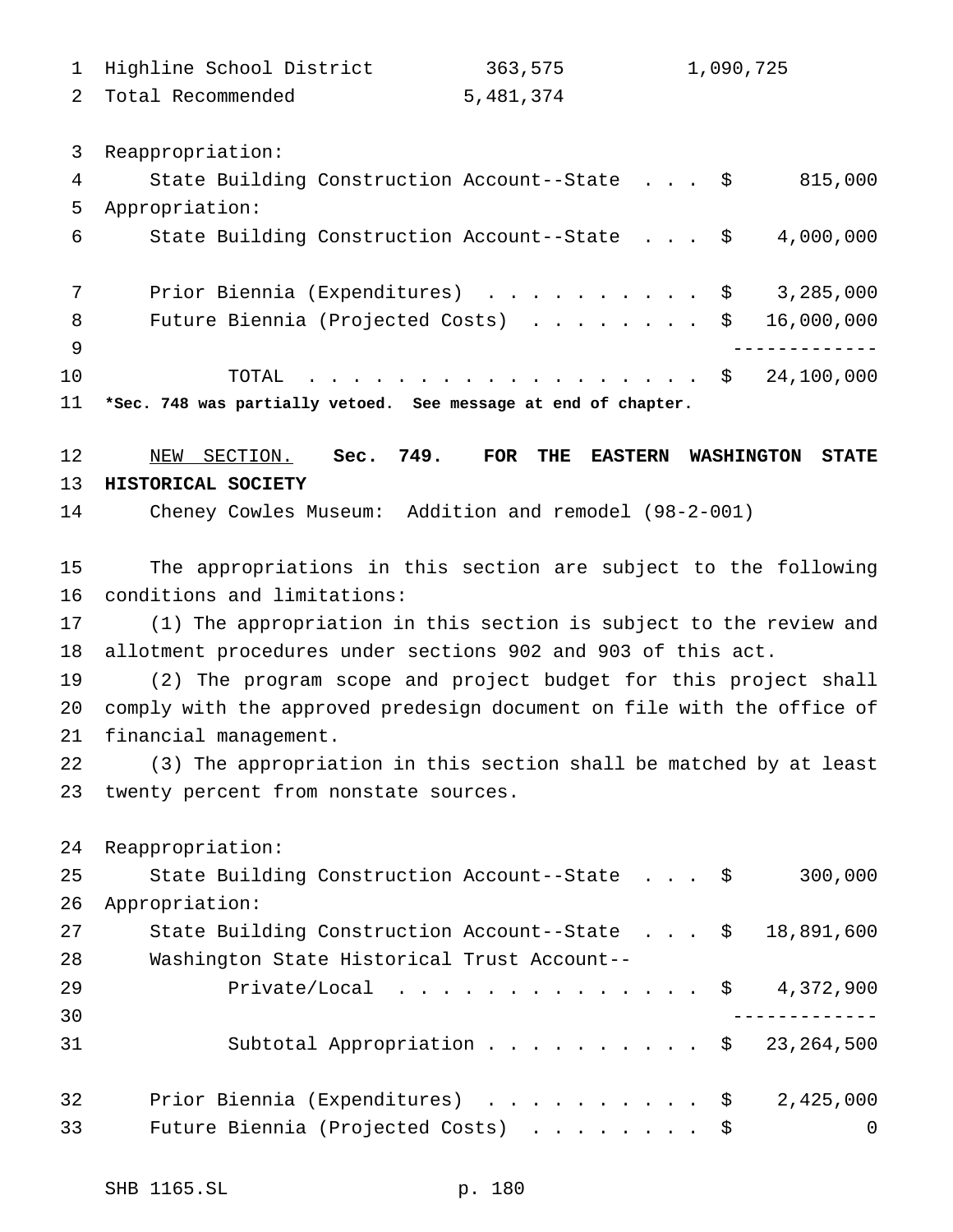| 1  |                                                                                     |
|----|-------------------------------------------------------------------------------------|
| 2  | 25,989,500<br>TOTAL<br>\$                                                           |
|    |                                                                                     |
| 3  | NEW SECTION. Sec. 750. FOR THE COMMUNITY AND TECHNICAL COLLEGE                      |
| 4  | <b>SYSTEM</b>                                                                       |
| 5  | Minor Works: Preservation (00-1-001)                                                |
|    |                                                                                     |
| 6  | The appropriation in this section shall support the detailed list                   |
| 7  | of projects maintained by the office of financial management.                       |
| 8  | Appropriation:                                                                      |
| 9  | Community and Technical Colleges Capital Projects                                   |
| 10 | 11,700,000<br>Account--State<br>\$                                                  |
| 11 | Prior Biennia (Expenditures)<br>\$<br>0                                             |
| 12 | Future Biennia (Projected Costs)<br>\$<br>54,000,000                                |
| 13 |                                                                                     |
| 14 | .<br>65,700,000<br>\$<br>TOTAL                                                      |
|    |                                                                                     |
| 15 | NEW SECTION. Sec. 751. FOR THE COMMUNITY AND TECHNICAL COLLEGE                      |
| 16 | <b>SYSTEM</b>                                                                       |
| 17 | Roof Repairs $(00-1-010)$                                                           |
| 18 |                                                                                     |
| 19 | Appropriation:                                                                      |
| 20 | Community and Technical Colleges Capital Projects<br>4,597,000<br>Account--State \$ |
|    |                                                                                     |
| 21 | Prior Biennia (Expenditures)<br>0<br>\$                                             |
| 22 | Future Biennia (Projected Costs)<br>\$<br>16,000,000                                |
| 23 |                                                                                     |
| 24 | 20,597,000<br>.<br>TOTAL<br>\$                                                      |
| 25 | NEW SECTION. Sec. 752. FOR THE COMMUNITY AND TECHNICAL COLLEGE                      |
| 26 | <b>SYSTEM</b>                                                                       |
| 27 | Facility Repairs (00-1-050)                                                         |
|    |                                                                                     |
| 28 | Appropriation:                                                                      |
| 29 | State Building Construction Account--State \$<br>23,500,000                         |
| 30 | Community and Technical Colleges Capital Projects                                   |

p. 181 SHB 1165.SL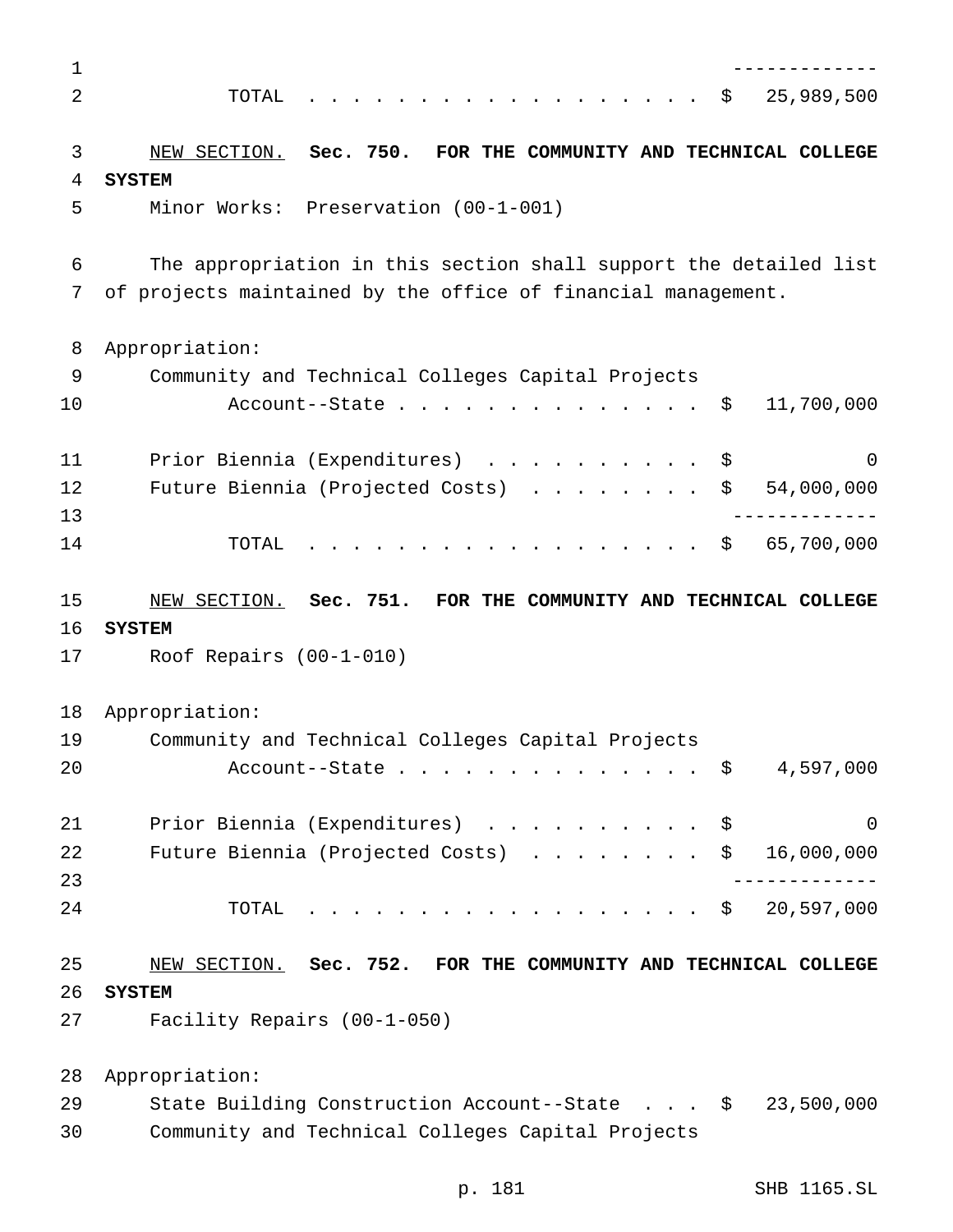1 Account--State............... \$ 3,900,000 ------------- Subtotal Appropriation.......... \$ 27,400,000 4 Prior Biennia (Expenditures) . . . . . . . . . \$ 0 Future Biennia (Projected Costs) ........ \$ 75,000,000 ------------- TOTAL .................. \$ 102,400,000 NEW SECTION. **Sec. 753. FOR THE COMMUNITY AND TECHNICAL COLLEGE SYSTEM** Site Repairs (00-1-090) The appropriation in this section is subject to the following condition and limitation: \$250,000 is provided solely to Seattle Central Community College for site work at the Lincoln reservoir. Appropriation: State Building Construction Account--State . . . \$ 3,842,000 Prior Biennia (Expenditures) .......... \$ 0 17 Future Biennia (Projected Costs) . . . . . . . \$ 12,000,000 ------------- 19 TOTAL . . . . . . . . . . . . . . . . \$ 15,842,000 NEW SECTION. **Sec. 754. FOR THE COMMUNITY AND TECHNICAL COLLEGE SYSTEM** Pierce College - Portable Buildings: Replacement (00-1-223) Appropriation: Community and Technical Colleges Capital Projects 25 Account--State . . . . . . . . . . . . . \$ 5,640,000 26 Prior Biennia (Expenditures) . . . . . . . . . \$ 0 27 Future Biennia (Projected Costs) . . . . . . . \$ 0 ------------- TOTAL .................. \$ 5,640,000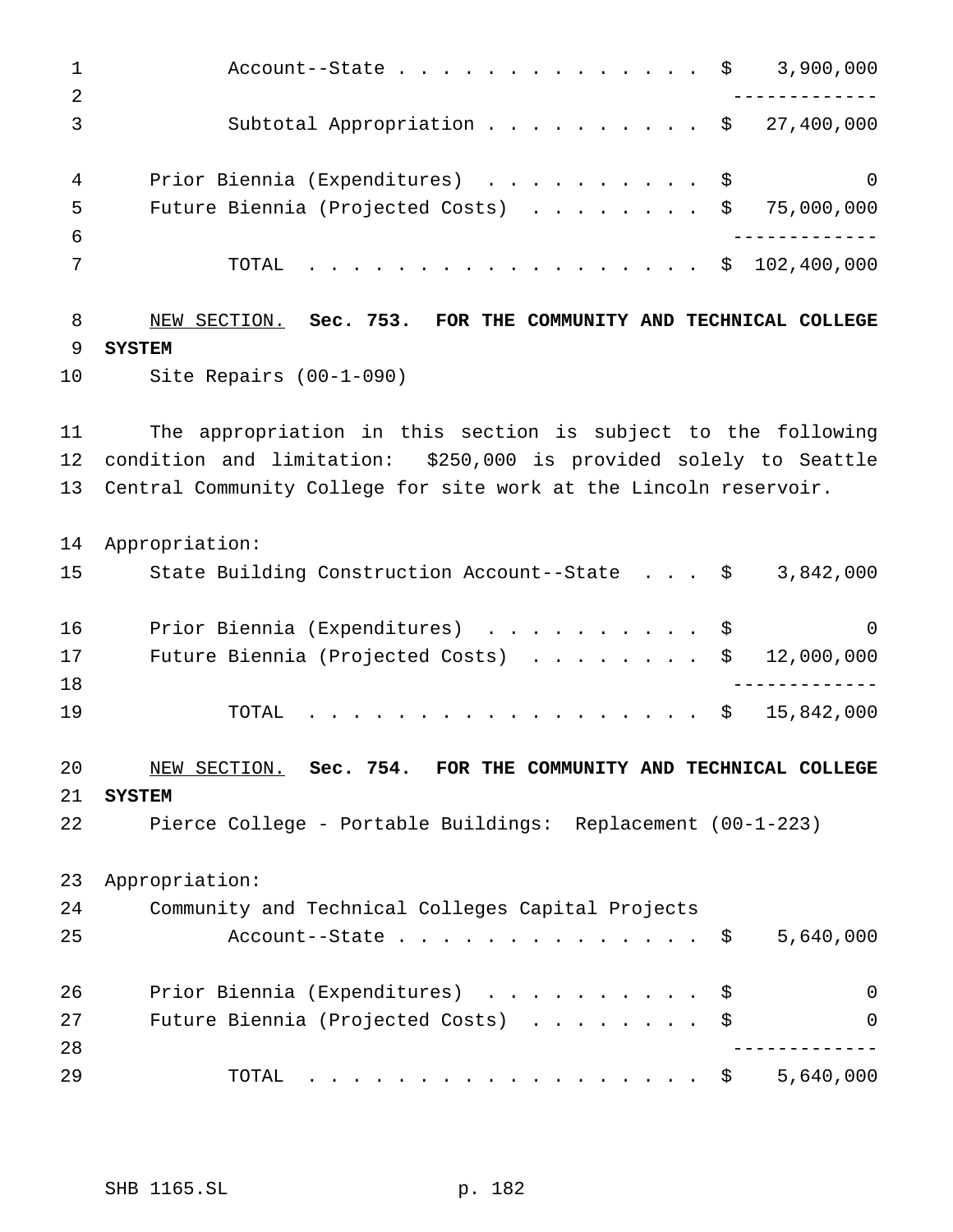NEW SECTION. **Sec. 755. FOR THE COMMUNITY AND TECHNICAL COLLEGE SYSTEM** Columbia Basin College - N Building: Replacement (00-1-232) Appropriation: Community and Technical Colleges Capital Projects Account--State.............. \$ 1,351,700 Prior Biennia (Expenditures) .......... \$ 0 8 Future Biennia (Projected Costs) . . . . . . . \$ 0 ------------- TOTAL .................. \$ 1,351,700 NEW SECTION. **Sec. 756. FOR THE COMMUNITY AND TECHNICAL COLLEGE SYSTEM** Edmonds Community College - Relocatable Buildings: Replacement (00-1-236) Appropriation: Community and Technical Colleges Capital Projects 17 Account--State . . . . . . . . . . . . . \$ 6,400,000 18 Prior Biennia (Expenditures) . . . . . . . . . \$ 0 19 Future Biennia (Projected Costs) . . . . . . . \$ 0 ------------- TOTAL .................. \$ 6,400,000 NEW SECTION. **Sec. 757. FOR THE COMMUNITY AND TECHNICAL COLLEGE SYSTEM** South Puget Sound Community College - Portable Building: Replacement (00-1-237) Appropriation: Community and Technical Colleges Capital Projects 28 Account--State............... \$ 4,612,400 29 Prior Biennia (Expenditures) . . . . . . . . . \$ 0 30 Future Biennia (Projected Costs) . . . . . . . \$ 0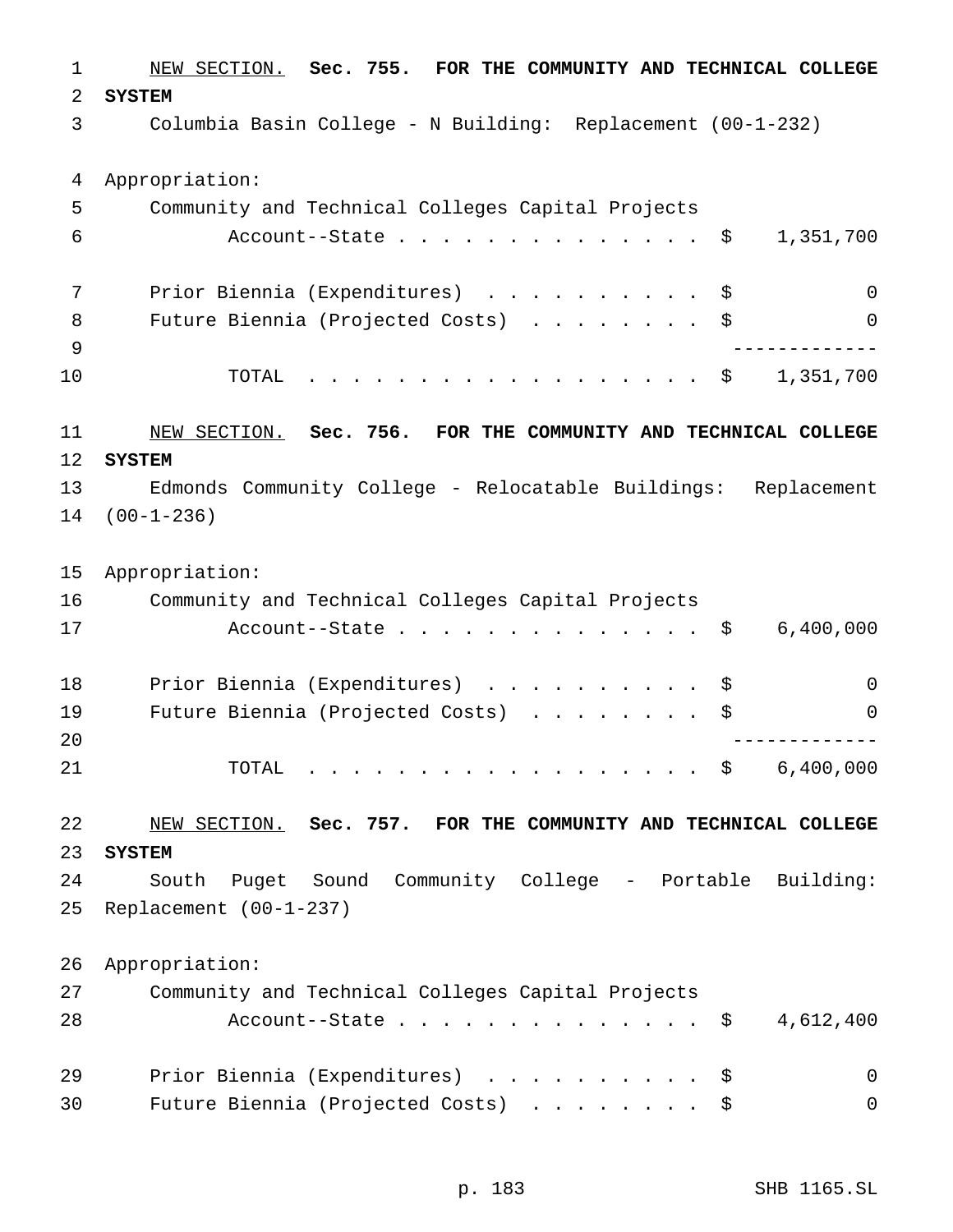|  |  |  |  |  |  |  |  |  |  | . \$4,612,400 |
|--|--|--|--|--|--|--|--|--|--|---------------|

 NEW SECTION. **Sec. 758. FOR THE COMMUNITY AND TECHNICAL COLLEGE SYSTEM**

Minor Works: Program (00-1-130)

 The appropriation in this section are subject to the following conditions and limitations:

 (1) \$350,000 is provided for technical engineering analysis and financial planning regarding the conversion to digital transmission for Washington public broadcast stations. The financial plan shall assess state, federal, nonprofit foundations, viewer donations, and other sources of revenue to implement the conversion from analog to digital transmission. The provision of these study funds do not imply a further commitment of funding by the state of Washington.

 (2) Funding is provided from the state building construction account as capital project matching funds to the following colleges: Wenatchee Valley, \$250,000; Clark, \$250,000; Lake Washington, \$300,000; Bellevue, \$500,000; Walla Walla, \$500,000; Grays Harbor, \$400,000. State funds shall be matched by an equal or greater amount of nonstate moneys.

 (3) Following the allocation of funds for the projects in subsections (1) and (2) of this section, the appropriations in this section shall support the detailed list of projects maintained by the office of financial management.

Appropriation:

| 26 | State Building Construction Account--State $\cdot \cdot \cdot$ | 15,050,000 |
|----|----------------------------------------------------------------|------------|
| 27 | Community and Technical Colleges Capital Projects              |            |
| 28 | Account--State $\ldots$ \$                                     | 1,800,000  |
| 29 |                                                                |            |
| 30 | Subtotal Appropriation $\frac{1}{2}$                           | 16,850,000 |
|    |                                                                |            |
| 31 | Prior Biennia (Expenditures) \$                                | $\Omega$   |
| 32 | Future Biennia (Projected Costs) \$                            | $\Omega$   |
| 33 |                                                                |            |
| 34 | . \$<br>TOTAL                                                  | 16,850,000 |
|    |                                                                |            |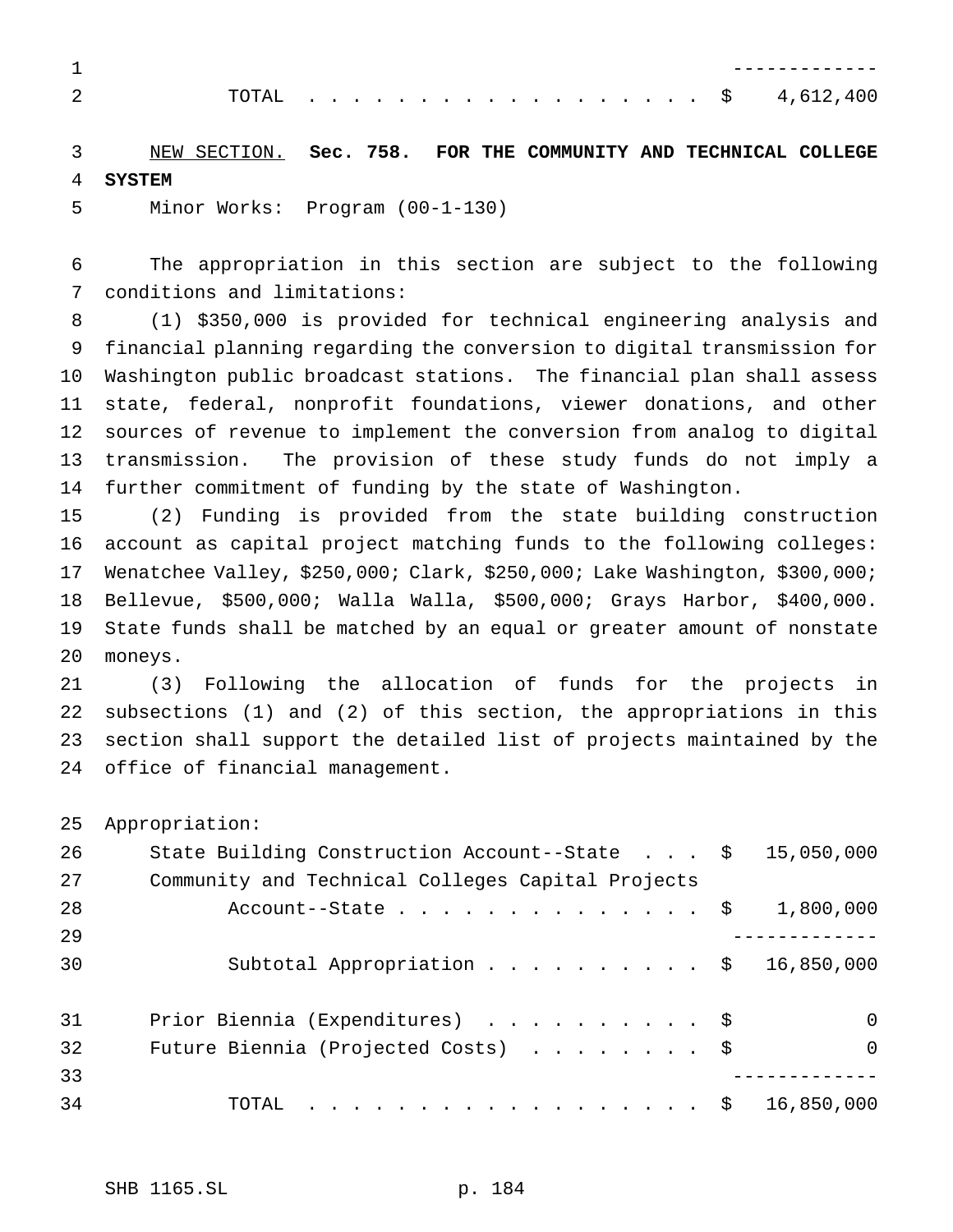NEW SECTION. **Sec. 759. FOR THE COMMUNITY AND TECHNICAL COLLEGE SYSTEM** Olympic College - Plant Operations Building: Replacement (00-2- 002) The appropriation in this section is subject to the review and allotment procedures under sections 902 and 903 of this act. Appropriation: 8 State Building Construction Account--State . . . \$ 1,029,000 9 Prior Biennia (Expenditures) . . . . . . . . . \$ 0 Future Biennia (Projected Costs) ........ \$ 3,971,000 ------------- 12 TOTAL . . . . . . . . . . . . . . . . \$ 5,000,000 NEW SECTION. **Sec. 760. FOR THE COMMUNITY AND TECHNICAL COLLEGE SYSTEM** Columbia Basin College: Electrical substation Appropriation: State Building Construction Account--State . . . \$ 1,000,000 18 Prior Biennia (Expenditures) . . . . . . . . . \$ 0 19 Future Biennia (Projected Costs) . . . . . . . \$ 0 ------------- 21 TOTAL . . . . . . . . . . . . . . . . \$ 1,000,000 NEW SECTION. **Sec. 761. FOR THE COMMUNITY AND TECHNICAL COLLEGE SYSTEM** Bellevue Community College - Robinswood School: Replacement (00-2- 005) The appropriation in this section is subject to the review and allotment procedures under sections 902 and 903 of this act. Appropriation: State Building Construction Account--State . . . \$ 15,806,600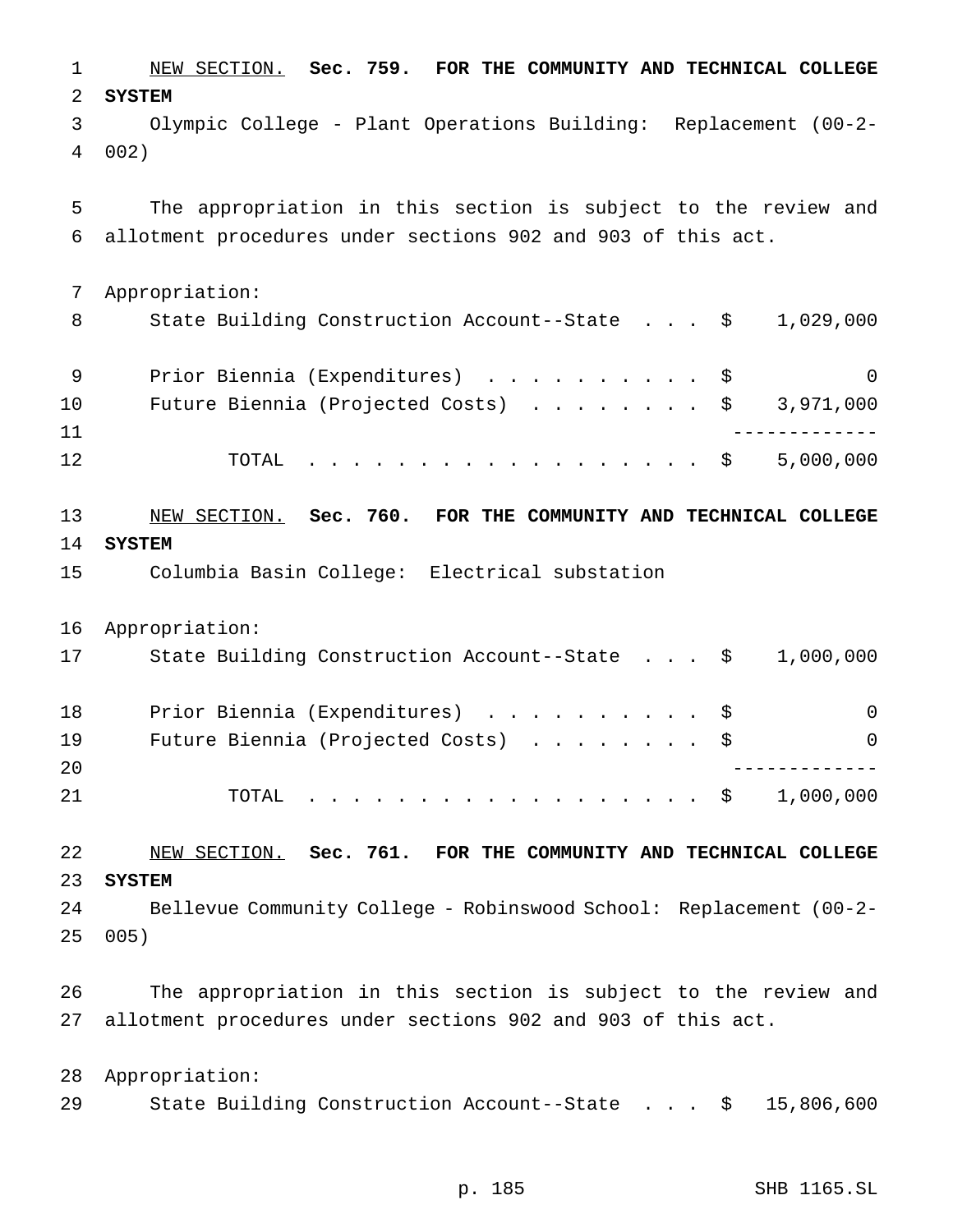| 1              | Prior Biennia (Expenditures)<br>$\Omega$<br>\$                       |
|----------------|----------------------------------------------------------------------|
| $\overline{2}$ | Future Biennia (Projected Costs)<br>\$<br>$\Omega$                   |
| 3              |                                                                      |
| 4              | 15,806,600<br>TOTAL<br>\$<br>.                                       |
| 5              | NEW SECTION. Sec. 762. FOR THE COMMUNITY AND TECHNICAL COLLEGE       |
| 6              | <b>SYSTEM</b>                                                        |
| 7              | Shoreline Community College - Library/Technology Center $(00-2-319)$ |
| 8              | Appropriation:                                                       |
| 9              | State Building Construction Account--State \$<br>7,250,000           |
| 10             | Prior Biennia (Expenditures)<br>$\Omega$<br>\$                       |
| 11             | Future Biennia (Projected Costs)<br>\$<br>0                          |
| 12             |                                                                      |
| 13             | 7,250,000<br>TOTAL<br>.<br>\$                                        |
| 14             | NEW SECTION. Sec. 763. FOR THE COMMUNITY AND TECHNICAL COLLEGE       |
| 15             | <b>SYSTEM</b>                                                        |
| 16             | Green River Community College - Drama and Music Class/Labs:          |
| 17             | Renovation $(00-2-322)$                                              |
| 18             | Appropriation:                                                       |
| 19             | 3,430,000<br>State Building Construction Account--State<br>\$        |
| 20             | Prior Biennia (Expenditures)<br>$\mathbf 0$<br>\$                    |
| 21             | Future Biennia (Projected Costs) \$<br>$\mathbf 0$                   |
| 22             |                                                                      |
| 23             | 3,430,000<br>. \$<br>TOTAL                                           |
| 24             | NEW SECTION. Sec. 764. FOR THE COMMUNITY AND TECHNICAL COLLEGE       |
| 25             | <b>SYSTEM</b>                                                        |
| 26             | Clark College - Applied Arts IV Building: Renovation (00-2-326)      |
| 27             | Appropriation:                                                       |
| 28             | State Building Construction Account--State<br>2,540,000<br>\$        |
| 29             | Prior Biennia (Expenditures)<br>\$<br>0                              |
| 30             | Future Biennia (Projected Costs)<br>0<br>\$                          |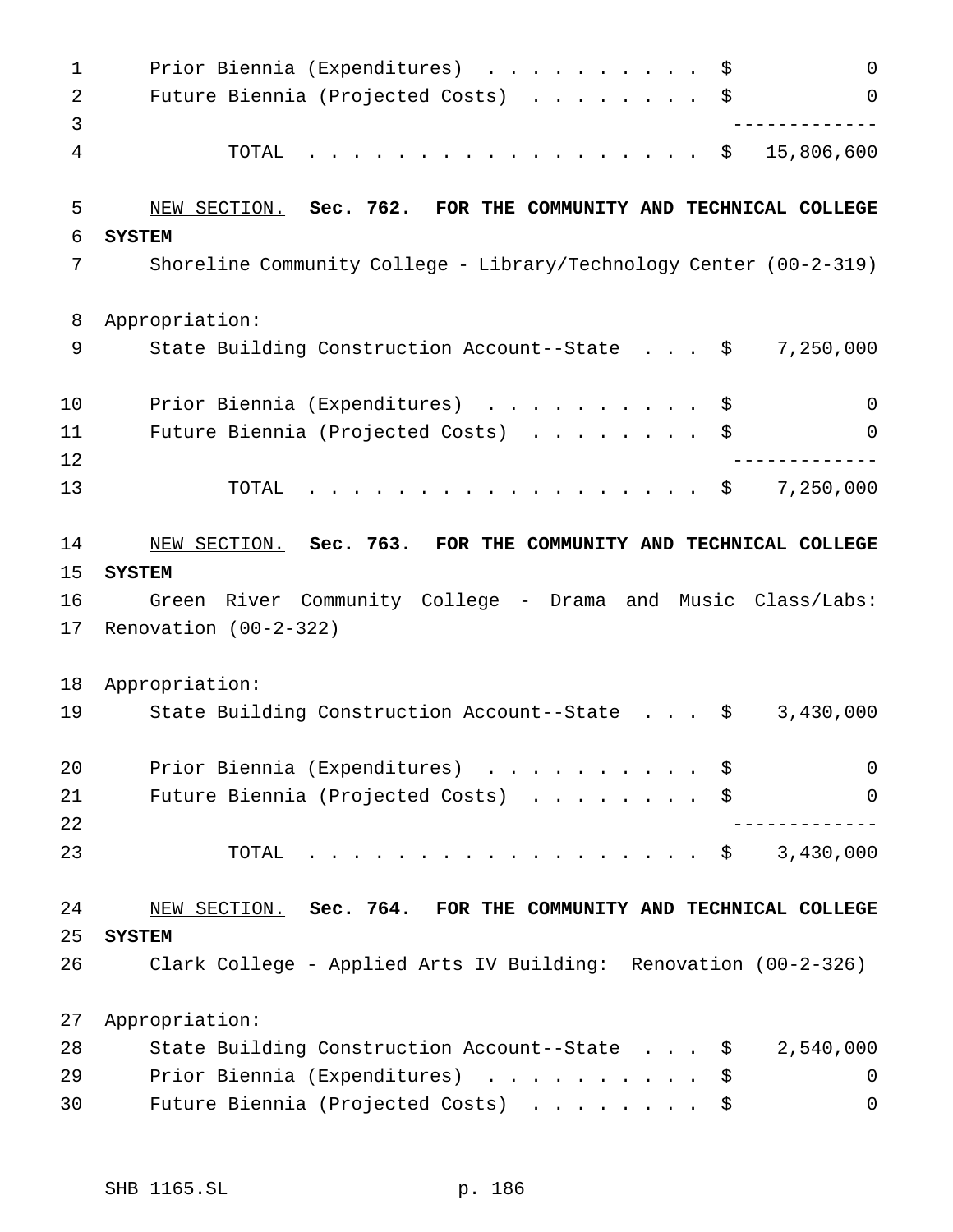| $\mathbf 1$ |                                                                    |
|-------------|--------------------------------------------------------------------|
| 2           | 2,540,000<br>TOTAL<br>$\ddot{\mathbf{S}}$                          |
|             |                                                                    |
| 3           | NEW SECTION. Sec. 765. FOR THE COMMUNITY AND TECHNICAL COLLEGE     |
| 4           | <b>SYSTEM</b>                                                      |
| 5           | Wenatchee Valley College - Sexton Hall Computer Labs: Renovation   |
| 6           | $(00-2-327)$                                                       |
| 7           | Appropriation:                                                     |
| 8           | 700,000<br>State Building Construction Account--State \$           |
| 9           | Prior Biennia (Expenditures) \$<br>0                               |
| 10          | Future Biennia (Projected Costs)<br>0                              |
| 11          |                                                                    |
| 12          | 700,000<br>TOTAL<br>. \$                                           |
| 13          | NEW SECTION. Sec. 766. FOR THE COMMUNITY AND TECHNICAL COLLEGE     |
| 14          | <b>SYSTEM</b>                                                      |
| 15          | Yakima Valley Community College - Mechanics Complex: Renovation    |
| 16          | $(00-2-328)$                                                       |
| 17          | Appropriation:                                                     |
| 18          | State Building Construction Account--State \$<br>1,715,000         |
| 19          | Prior Biennia (Expenditures)<br>\$<br>0                            |
| 20          | Future Biennia (Projected Costs) \$<br>$\Omega$                    |
| 21          |                                                                    |
| 22          | . \$ 1,715,000<br>TOTAL                                            |
| 23          | NEW SECTION. Sec. 767. FOR THE COMMUNITY AND TECHNICAL COLLEGE     |
| 24          | <b>SYSTEM</b>                                                      |
| 25          | Tacoma Community College - Building 5: Renovation (00-2-335)       |
| 26          | Appropriation:                                                     |
| 27          | State Building Construction Account--State $\frac{1}{5}$ 1,500,000 |
| 28          | Prior Biennia (Expenditures) \$<br>0                               |
| 29          | Future Biennia (Projected Costs)<br>$\mathbf 0$<br>\$              |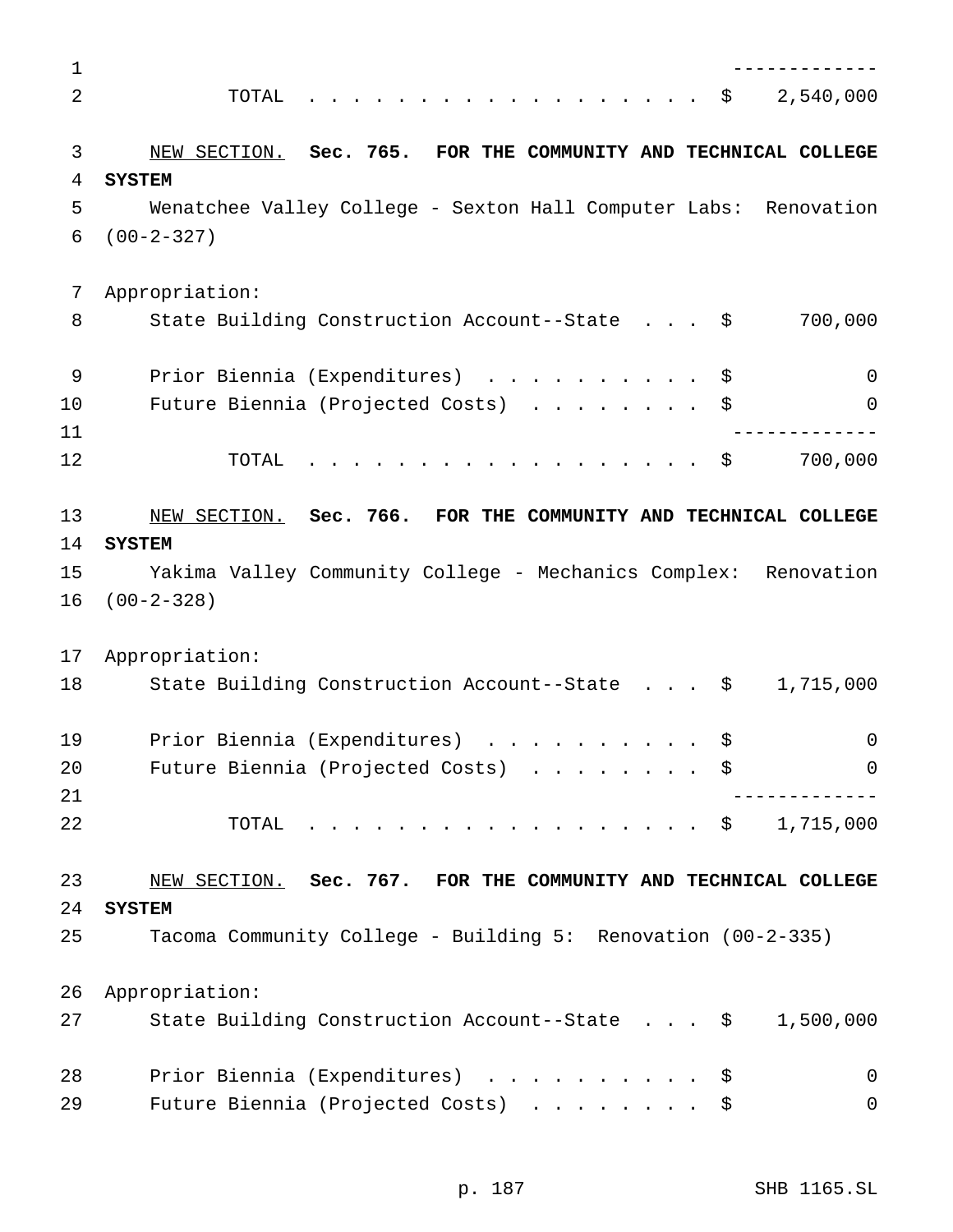| $\mathbf 1$    |                                                                         |
|----------------|-------------------------------------------------------------------------|
| $\overline{2}$ | $\cdot$ \$ 1,500,000<br>TOTAL                                           |
| 3              | NEW SECTION. Sec. 768. FOR THE COMMUNITY AND TECHNICAL COLLEGE          |
| 4              | <b>SYSTEM</b>                                                           |
| 5              | Bellingham Technical College - Building B: Renovation (00-2-338)        |
| 6              | Appropriation:                                                          |
| 7              | State Building Construction Account--State $\frac{1}{9}$ , 1,926,800    |
| 8              | $\mathbf 0$<br>Prior Biennia (Expenditures) \$                          |
| 9              | $\mathbf 0$<br>Future Biennia (Projected Costs)<br>\$                   |
| 10             |                                                                         |
| 11             | . \$ 1,926,800<br>TOTAL                                                 |
| 12             | NEW SECTION. Sec. 769. FOR THE COMMUNITY AND TECHNICAL COLLEGE          |
| 13             | <b>SYSTEM</b>                                                           |
| 14             | Cascadia Community College: Development (00-2-501)                      |
| 15             | The appropriation in this section is subject to the following           |
| 16             | conditions and limitations:                                             |
| 17             | (1) No money from this appropriation may be expended that would be      |
| 18             | inconsistent with the recommendations of the higher education           |
| 19             | coordinating board and the project design, scope, and schedule approved |
| 20             | by the office of financial management.                                  |
| 21             | (2) \$7,500,000 of this appropriation is provided solely for            |
| 22             | equipment and completion of phase I of the colocated campus.            |
| 23             | (3) The appropriation in this section is subject to the review and      |
| 24             | allotment procedures under sections 902 through 904 of this act.        |
| 25             | (4) The appropriation in this section is to be combined with the        |
| 26             | appropriations shown in sections 617, 638, 639, and 821 of this act and |
| 27             | shall be managed by the department of general administration.           |
| 28             | (5) \$42,600,000 of this appropriation is provided solely for the       |
| 29             | completion of construction of phase IIA of the campus.<br>The           |
| 30             | appropriation represents the total state contribution for all costs     |
| 31             | including design, construction, and equipping of phase IIA of the       |
| 32             | campus.                                                                 |
| 33             | Phase IIA shall accommodate 1,000 additional full-time<br>(6)           |
| 34             | equivalent students when completed.                                     |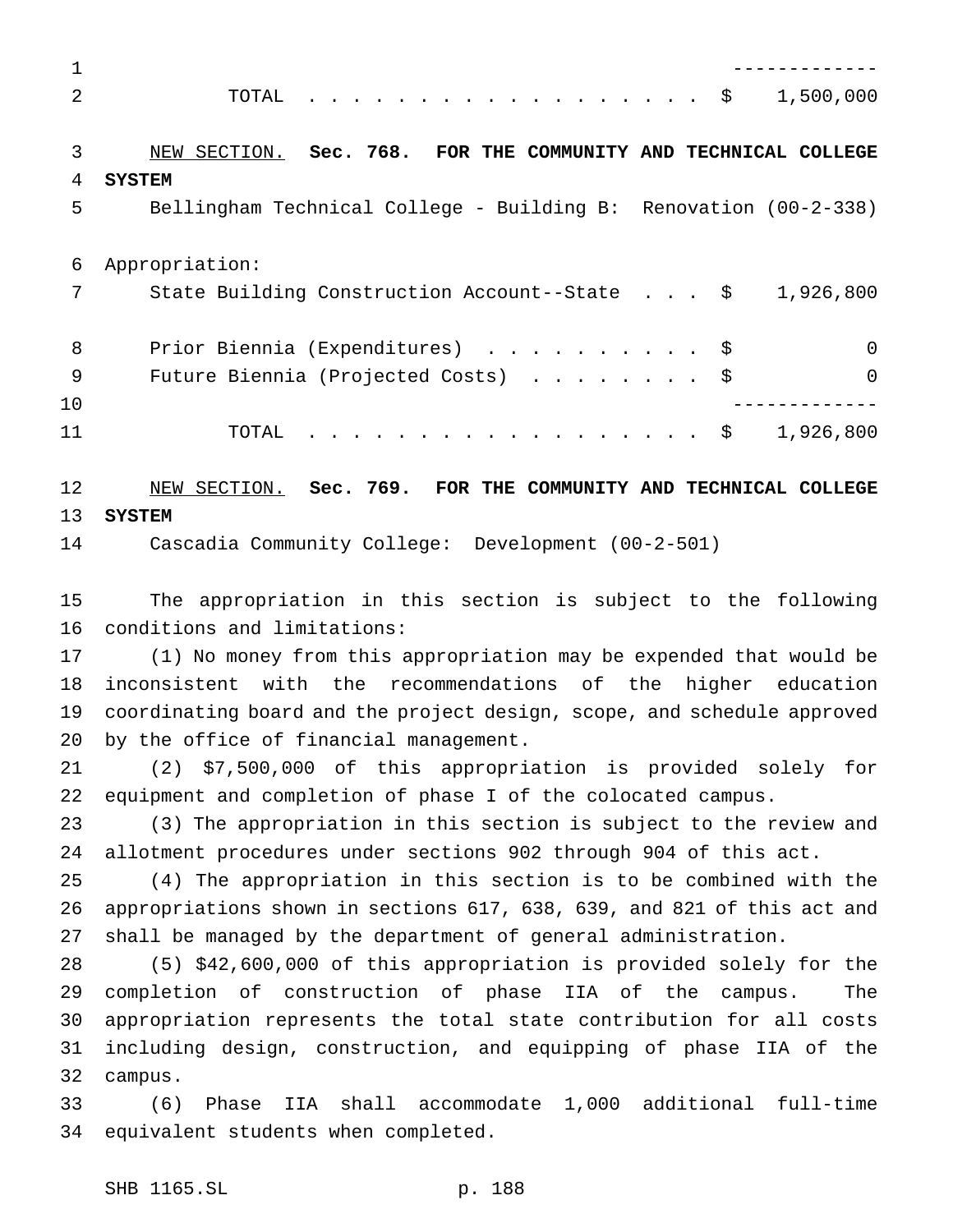Appropriation: 2 State Building Construction Account--State . . . \$ 50,100,000 3 Prior Biennia (Expenditures) . . . . . . . . . \$ 0 Future Biennia (Projected Costs) ........ \$ 105,000,000 ------------- TOTAL .................. \$ 155,100,000 NEW SECTION. **Sec. 770. FOR THE COMMUNITY AND TECHNICAL COLLEGE SYSTEM** Pierce College - Puyallup Campus Phase 3 Expansion: Predesign (00- 2-676) Appropriation: State Building Construction Account--State . . . \$ 217,200 13 Prior Biennia (Expenditures) . . . . . . . . . \$ 0 14 Future Biennia (Projected Costs) . . . . . . . \$ 19,400,000 ------------- 16 TOTAL . . . . . . . . . . . . . . . . \$ 19,617,200 NEW SECTION. **Sec. 771. FOR THE COMMUNITY AND TECHNICAL COLLEGE SYSTEM** Whatcom Community College - Classroom/Laboratory Building (00-2- 677) To conduct a predesign of the project described in this section in accordance with the predesign manual published by the office of financial management. Future appropriations for this project are subject to the submittal of completed predesign requirements on or before July 1, 2000. Appropriation: 27 State Building Construction Account--State . . . \$ 80,000 28 Prior Biennia (Expenditures) . . . . . . . . . \$ 0 29 Future Biennia (Projected Costs) . . . . . . . \$ 9,300,000 ------------- TOTAL .................. \$ 9,380,000

p. 189 SHB 1165.SL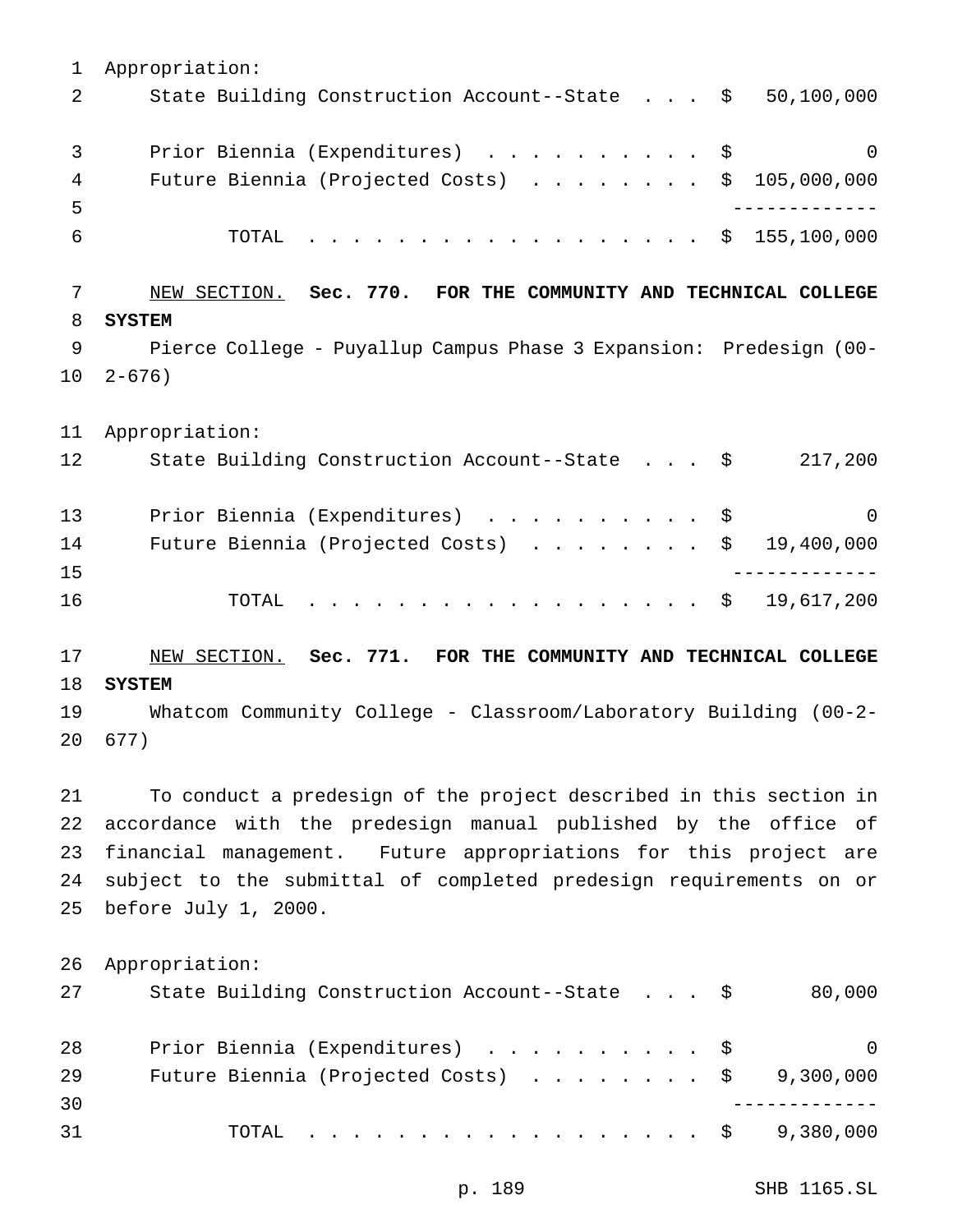NEW SECTION. **Sec. 772. FOR THE COMMUNITY AND TECHNICAL COLLEGE SYSTEM**

Highline Community College - 21st Century Careers Center (00-2-678)

 To conduct a predesign of the project described in this section in accordance with the predesign manual published by the office of financial management. Future appropriations for this project are subject to the submittal of completed predesign requirements on or before July 1, 2000.

Appropriation:

| 10 | State Building Construction Account--State \$           | 117,000  |
|----|---------------------------------------------------------|----------|
| 11 | Prior Biennia (Expenditures) \$                         | $\Omega$ |
| 12 | Future Biennia (Projected Costs) $\ldots$ \$ 17,900,000 |          |
| 13 |                                                         |          |
| 14 | TOTAL \$ 18,017,000                                     |          |

 NEW SECTION. **Sec. 773. FOR THE COMMUNITY AND TECHNICAL COLLEGE SYSTEM**

 South Puget Sound Community College - Humanities/General Education Complex (00-2-679)

 To conduct a predesign of the project described in this section in accordance with the predesign manual published by the office of financial management. Future appropriations for this project are subject to the submittal of completed predesign requirements on or before July 1, 2000.

 Appropriation: State Building Construction Account--State . . . \$ 124,000 Prior Biennia (Expenditures) .......... \$ 0 27 Future Biennia (Projected Costs) . . . . . . . \$ 14,900,000 ------------- TOTAL .................. \$ 15,024,000

 NEW SECTION. **Sec. 774. FOR THE COMMUNITY AND TECHNICAL COLLEGE SYSTEM**

SHB 1165.SL p. 190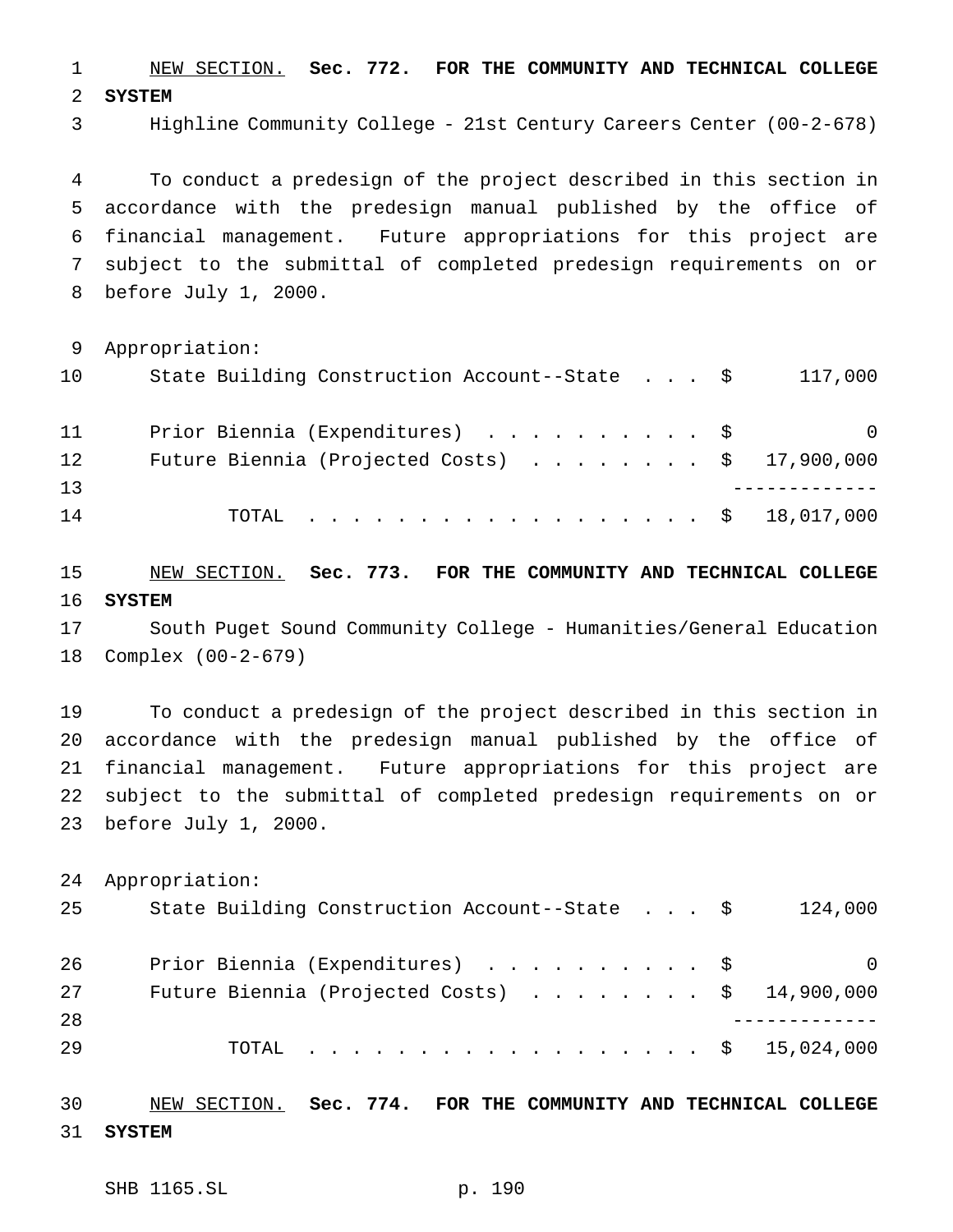Clark College - Higher Education Center at WSU Vancouver (00-2-680)

 To conduct a predesign of the project described in this section in accordance with the predesign manual published by the office of financial management. Future appropriations for this project are subject to the submittal of completed predesign requirements on or before July 1, 2000.

 Appropriation: 8 State Building Construction Account--State . . . \$ 120,000 9 Prior Biennia (Expenditures) . . . . . . . . . \$ 0 Future Biennia (Projected Costs) ........ \$ 18,350,000 ------------- 12 TOTAL . . . . . . . . . . . . . . . . \$ 18,470,000

# NEW SECTION. **Sec. 775. FOR THE COMMUNITY AND TECHNICAL COLLEGE SYSTEM**

- Wenatchee Valley Omak Science Lab (00-2-952)
- Appropriation:

| 17 | State Building Construction Account--State \$              | 900,000  |
|----|------------------------------------------------------------|----------|
| 18 | Prior Biennia (Expenditures) \$                            | $\Omega$ |
| 19 | Future Biennia (Projected Costs) \$                        | $\Omega$ |
| 20 |                                                            |          |
| 21 | TOTAL $\ldots \ldots \ldots \ldots \ldots \ldots \ldots \$ | 900,000  |

### NEW SECTION. **Sec. 776. FOR THE COMMUNITY AND TECHNICAL COLLEGE SYSTEM**

 Yakima Valley Higher Education Center: Acquisition and design (00- 2-954)

 The appropriation in this section is subject to the following conditions and limitations:

 (1) The appropriation in this section is subject to the review and allotment procedures under sections 902 and 903 of this act.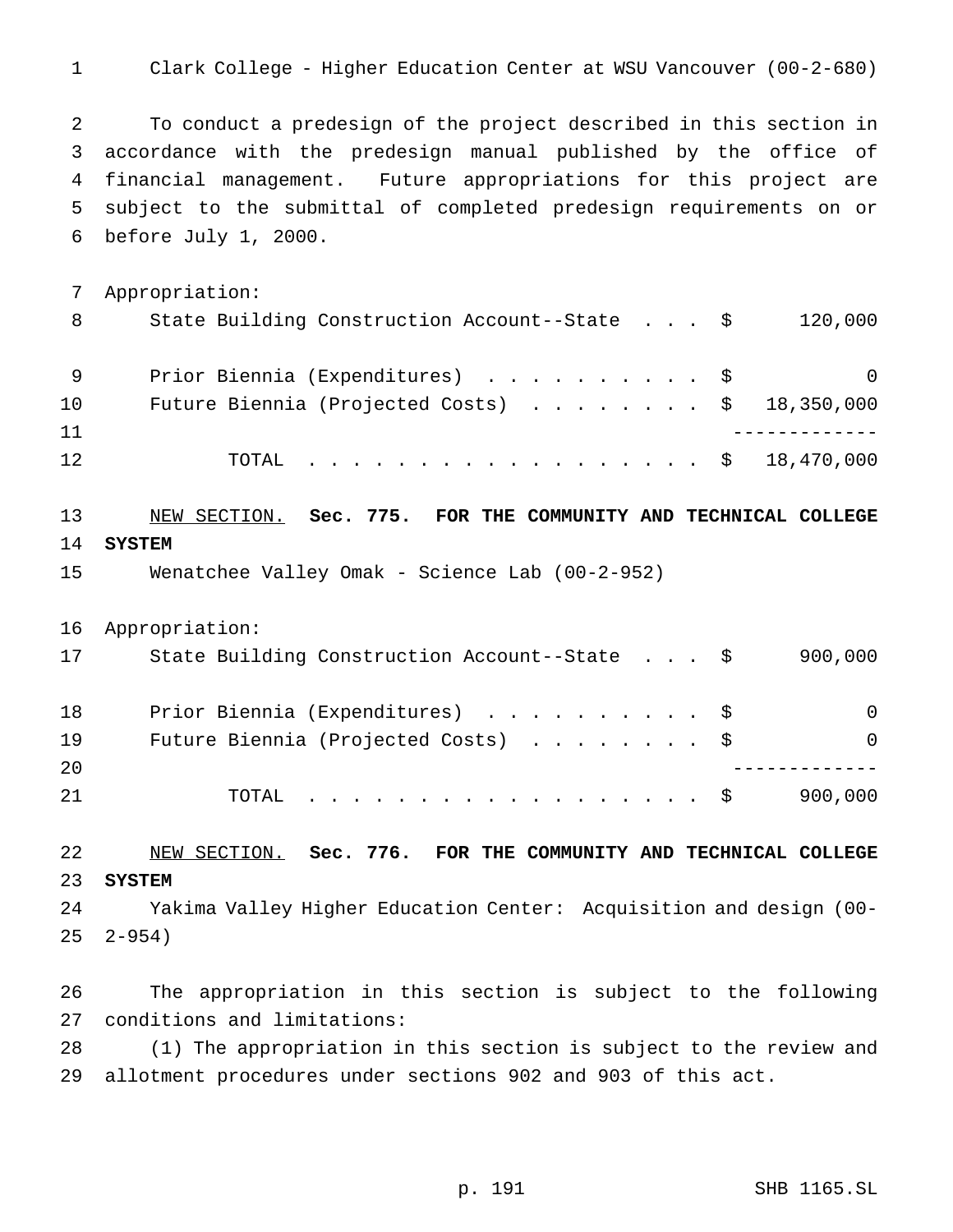(2) The program scope and project budget for this project shall comply with the approved predesign document on file with the office of financial management.

Appropriation:

| 5   | State Building Construction Account--State $\frac{1}{5}$ 4,000,000 |          |
|-----|--------------------------------------------------------------------|----------|
| 6   | Prior Biennia (Expenditures) \$                                    | $\Omega$ |
|     | Future Biennia (Projected Costs) $\ldots$ \$ 17,000,000            |          |
| - 8 |                                                                    |          |
|     | TOTAL \$ 21,000,000                                                |          |

# NEW SECTION. **Sec. 777. FOR THE COMMUNITY AND TECHNICAL COLLEGE SYSTEM**

 Construct Classroom and Laboratory Building: Edmonds Community College (94-2-604)

 The reappropriation in this section is subject to the review and allotment procedures under sections 902 and 903 of this act.

|    | 16 Reappropriation:                           |          |
|----|-----------------------------------------------|----------|
| 17 | State Building Construction Account--State \$ | 318,142  |
| 18 | Prior Biennia (Expenditures) \$ 4,840,318     |          |
| 19 | Future Biennia (Projected Costs) \$           | $\Omega$ |
| 20 |                                               |          |
| 21 | . \$ 5,158,460<br>TOTAL                       |          |

#### NEW SECTION. **Sec. 778. FOR THE COMMUNITY AND TECHNICAL COLLEGE SYSTEM**

 Construct Center for Information Technology: Green River Community College (94-2-606)

 The reappropriation in this section is subject to the review and allotment procedures under sections 902 and 903 of this act.

 Reappropriation: 29 State Building Construction Account--State . . . \$ 350,000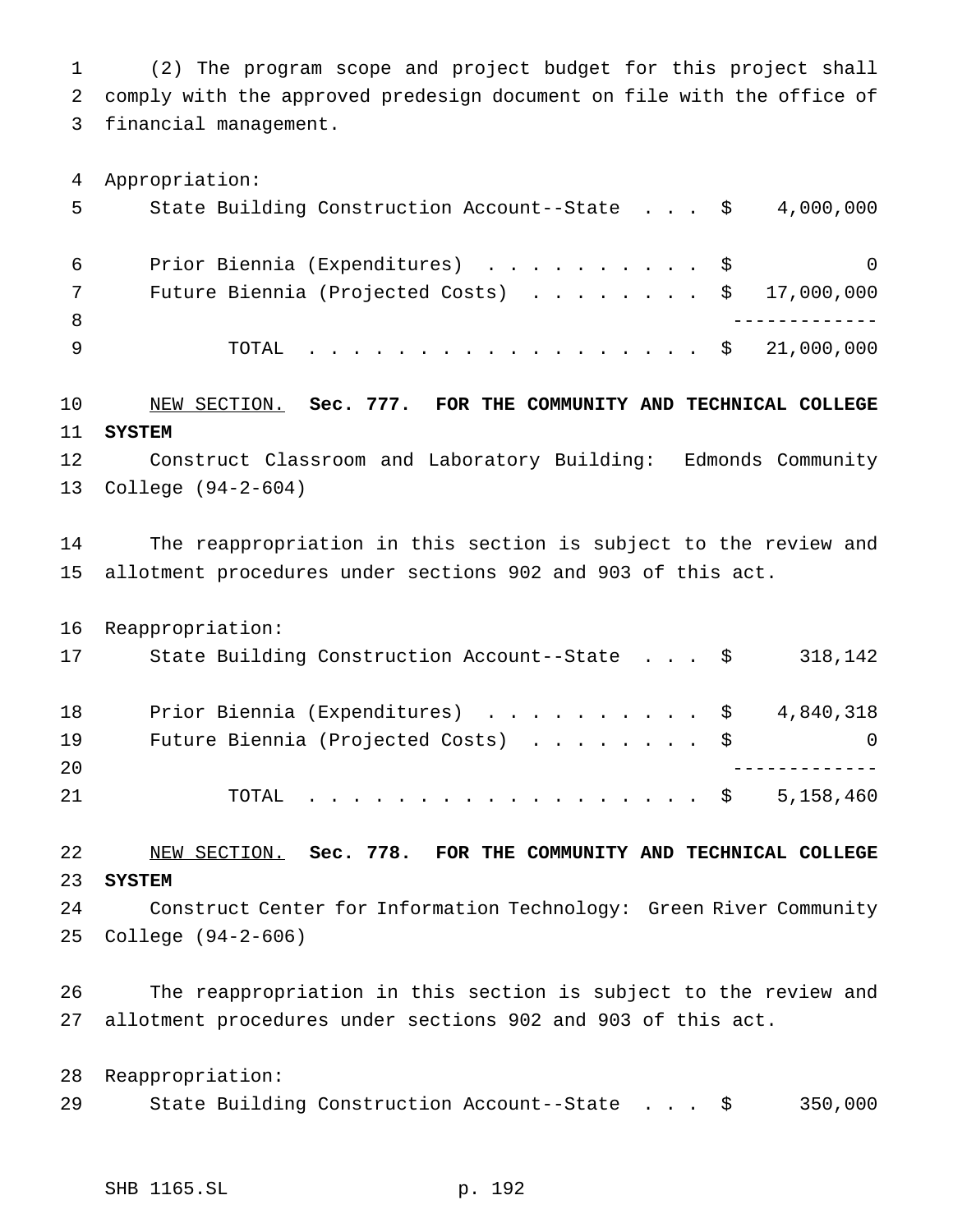| $\mathbf 1$    | Prior Biennia (Expenditures)<br>2,681,551<br>\$                   |
|----------------|-------------------------------------------------------------------|
| $\overline{2}$ | Future Biennia (Projected Costs)<br>\$<br>0                       |
| 3              |                                                                   |
| 4              | 3,031,551<br>TOTAL<br>\$<br>$\frac{1}{2}$                         |
| 5              | NEW SECTION. Sec. 779. FOR THE COMMUNITY AND TECHNICAL COLLEGE    |
| 6              | <b>SYSTEM</b>                                                     |
| 7              | Americans with Disabilities Act: Improvements (94-5-001)          |
| 8              | Reappropriation:                                                  |
| 9              | 30,000<br>State Building Construction Account--State \$           |
| 10             | 97,939<br>Prior Biennia (Expenditures)<br>\$                      |
| 11             | Future Biennia (Projected Costs)<br>\$<br>0                       |
| 12             |                                                                   |
| 13             | 127,939<br>TOTAL<br>\$                                            |
| 14             | NEW SECTION. Sec. 780. FOR THE COMMUNITY AND TECHNICAL COLLEGE    |
| 15             | <b>SYSTEM</b>                                                     |
| 16             | Small Repairs, Improvements, and Underground Storage Tank Removal |
| 17             | $(96 - 1 - 001)$                                                  |
| 18             | Reappropriation:                                                  |
| 19             |                                                                   |
|                | 100,000<br>State Building Construction Account--State<br>\$       |
| 20             | Prior Biennia (Expenditures) \$<br>3,372,038                      |
| 21             | Future Biennia (Projected Costs)<br>\$<br>0                       |
| 22             |                                                                   |
| 23             | 3,472,038<br>TOTAL<br>. \$                                        |
| 24             | NEW SECTION. Sec. 781. FOR THE COMMUNITY AND TECHNICAL COLLEGE    |
| 25             | <b>SYSTEM</b>                                                     |
| 26             | Asbestos Abatement (96-1-002)                                     |
| 27             | Reappropriation:                                                  |
| 28             | State Building Construction Account--State \$<br>200,000          |
| 29             | Prior Biennia (Expenditures)<br>959,890<br>\$                     |

p. 193 SHB 1165.SL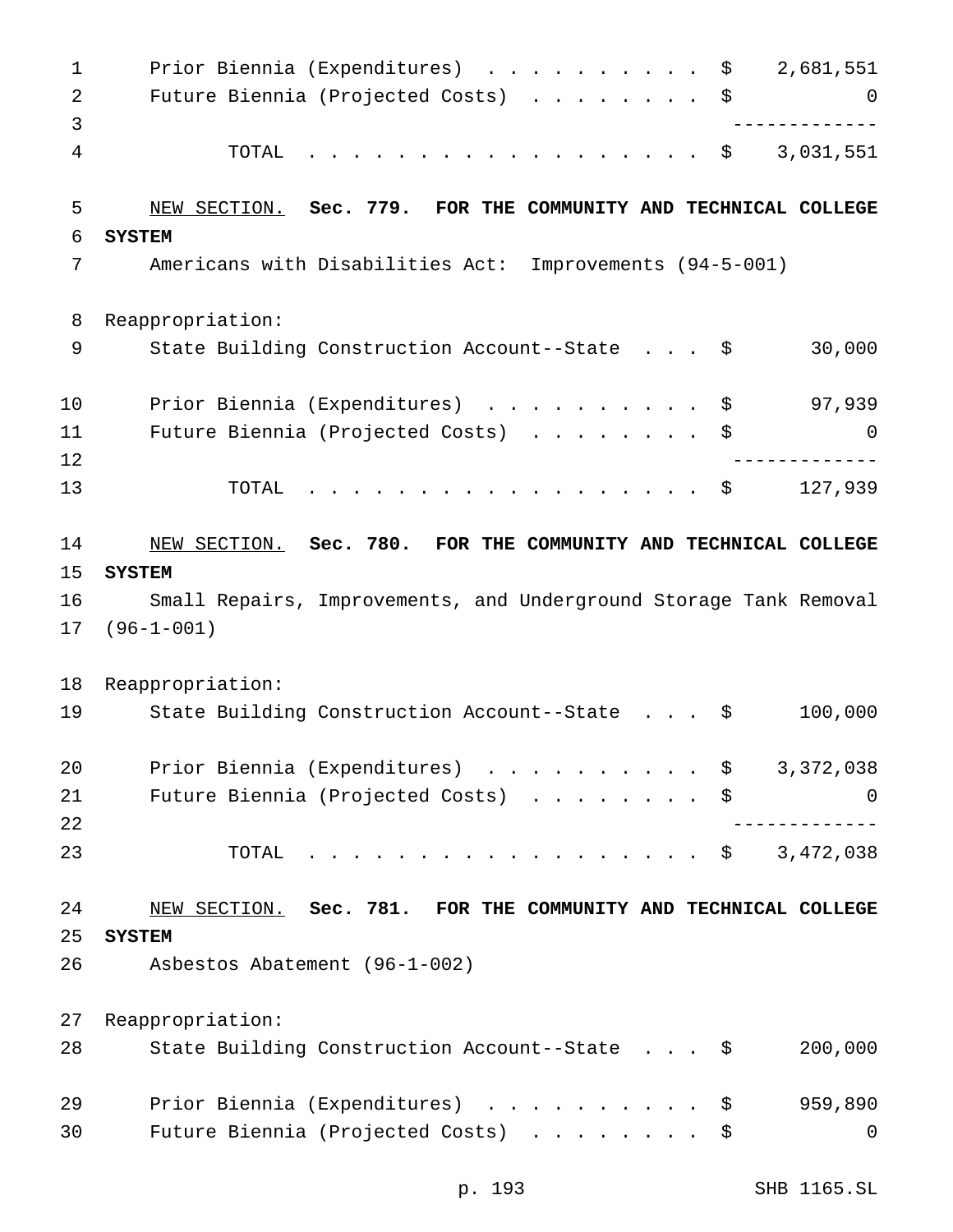| 1        |                                                                                                                                                                                                                                                              |
|----------|--------------------------------------------------------------------------------------------------------------------------------------------------------------------------------------------------------------------------------------------------------------|
| 2        | 1,159,890<br>TOTAL<br>- \$                                                                                                                                                                                                                                   |
|          |                                                                                                                                                                                                                                                              |
| 3        | Sec. 782. FOR THE COMMUNITY AND TECHNICAL COLLEGE<br>NEW SECTION.                                                                                                                                                                                            |
| 4        | <b>SYSTEM</b>                                                                                                                                                                                                                                                |
| 5        | Roof Repairs $(96-1-010)$                                                                                                                                                                                                                                    |
| 6        | Reappropriation:                                                                                                                                                                                                                                             |
| 7        | 500,000<br>State Building Construction Account--State<br>\$                                                                                                                                                                                                  |
| 8        | Prior Biennia (Expenditures)<br>\$<br>1,015,690                                                                                                                                                                                                              |
| 9        | Future Biennia (Projected Costs)<br>\$<br>0                                                                                                                                                                                                                  |
| 10       |                                                                                                                                                                                                                                                              |
| 11       | 1,515,690<br>TOTAL<br>. \$                                                                                                                                                                                                                                   |
| 12       | NEW SECTION. Sec. 783. FOR THE COMMUNITY AND TECHNICAL COLLEGE                                                                                                                                                                                               |
| 13       | <b>SYSTEM</b>                                                                                                                                                                                                                                                |
| 14       | Heating, Ventilating, and Air Conditioning Repairs (96-1-030)                                                                                                                                                                                                |
| 15       | Reappropriation:                                                                                                                                                                                                                                             |
| 16       | 45,000<br>State Building Construction Account--State \$                                                                                                                                                                                                      |
| 17       | 640,356<br>Prior Biennia (Expenditures)<br>\$                                                                                                                                                                                                                |
| 18       | Future Biennia (Projected Costs)<br>\$<br>0                                                                                                                                                                                                                  |
| 19       |                                                                                                                                                                                                                                                              |
| 20       | \$<br>685,356<br>TOTAL<br>$\mathcal{A}$ . The contribution of the contribution of the contribution of the contribution of the contribution of the contribution of the contribution of the contribution of the contribution of the contribution of the contri |
| 21       | NEW SECTION. Sec. 784. FOR THE COMMUNITY AND TECHNICAL COLLEGE                                                                                                                                                                                               |
| 22       | <b>SYSTEM</b>                                                                                                                                                                                                                                                |
| 23       | Mechanical Repairs (96-1-060)                                                                                                                                                                                                                                |
| 24       | Reappropriation:                                                                                                                                                                                                                                             |
| 25       | State Building Construction Account--State \$<br>100,000                                                                                                                                                                                                     |
| 26       | Prior Biennia (Expenditures)<br>441,547<br>\$                                                                                                                                                                                                                |
| 27<br>28 | Future Biennia (Projected Costs)<br>\$<br>0                                                                                                                                                                                                                  |
| 29       | 541,547<br>TOTAL<br>. \$                                                                                                                                                                                                                                     |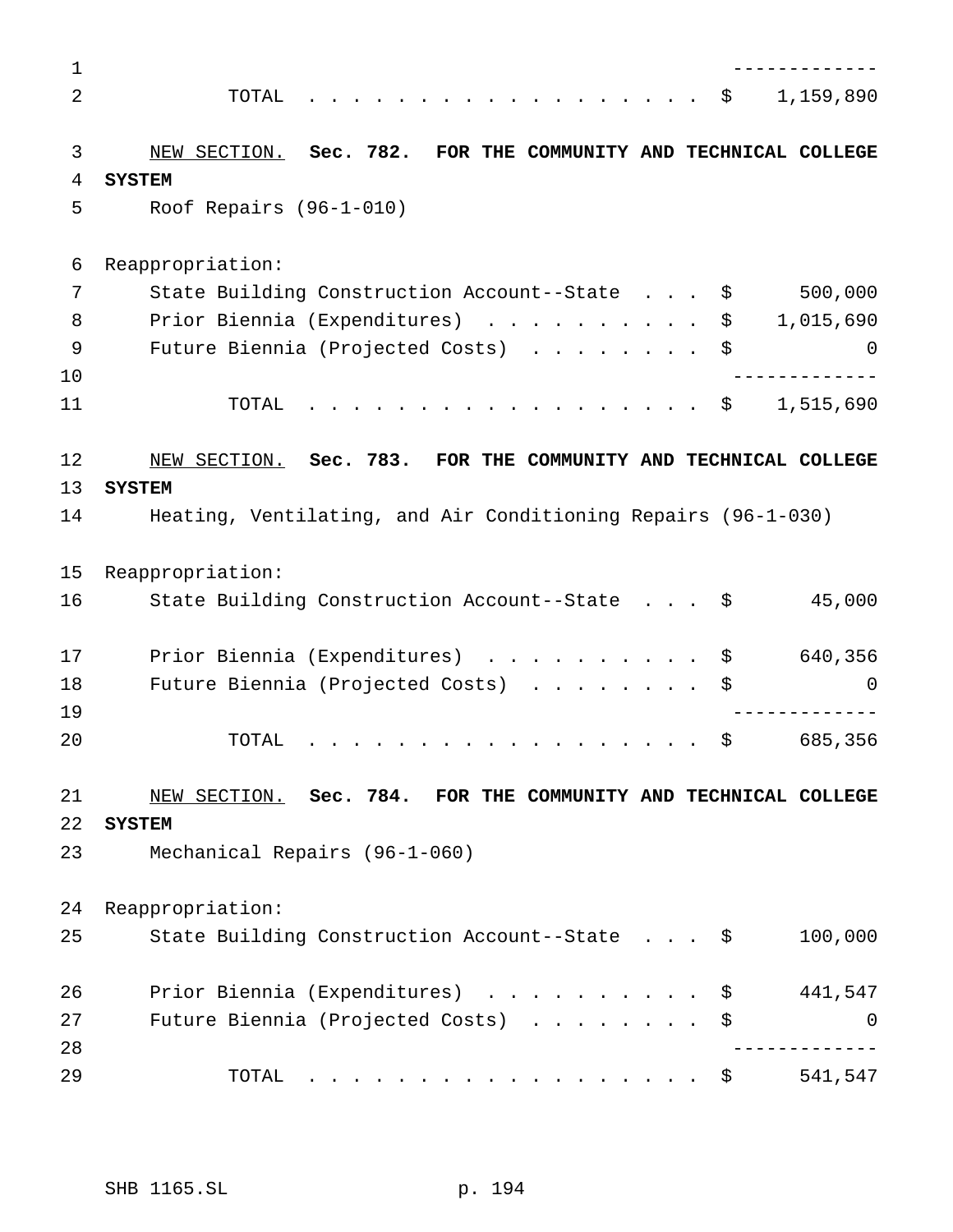NEW SECTION. **Sec. 785. FOR THE COMMUNITY AND TECHNICAL COLLEGE SYSTEM** Electrical Repairs (96-1-080) Reappropriation: State Building Construction Account--State . . . \$ 450,000 6 Prior Biennia (Expenditures) . . . . . . . . . \$ 351,387 Future Biennia (Projected Costs) ........ \$ 0 ------------- 9 TOTAL . . . . . . . . . . . . . . . . \$ 801,387 NEW SECTION. **Sec. 786. FOR THE COMMUNITY AND TECHNICAL COLLEGE SYSTEM** Exterior Repairs (96-1-100) Reappropriation: 14 State Building Construction Account--State . . . \$ 30,000 15 Prior Biennia (Expenditures) . . . . . . . . . \$ 1,501,582 Future Biennia (Projected Costs) ........ \$ 0 ------------- 18 TOTAL . . . . . . . . . . . . . . . . \$ 1,531,582 NEW SECTION. **Sec. 787. FOR THE COMMUNITY AND TECHNICAL COLLEGE SYSTEM** Interior Repairs (96-1-120) Reappropriation: State Building Construction Account--State . . . \$ 100,000 Prior Biennia (Expenditures) .......... \$ 895,514 Future Biennia (Projected Costs) ........ \$ 0 ------------- TOTAL .................. \$ 995,514 NEW SECTION. **Sec. 788. FOR THE COMMUNITY AND TECHNICAL COLLEGE SYSTEM** Site Repairs (96-1-140)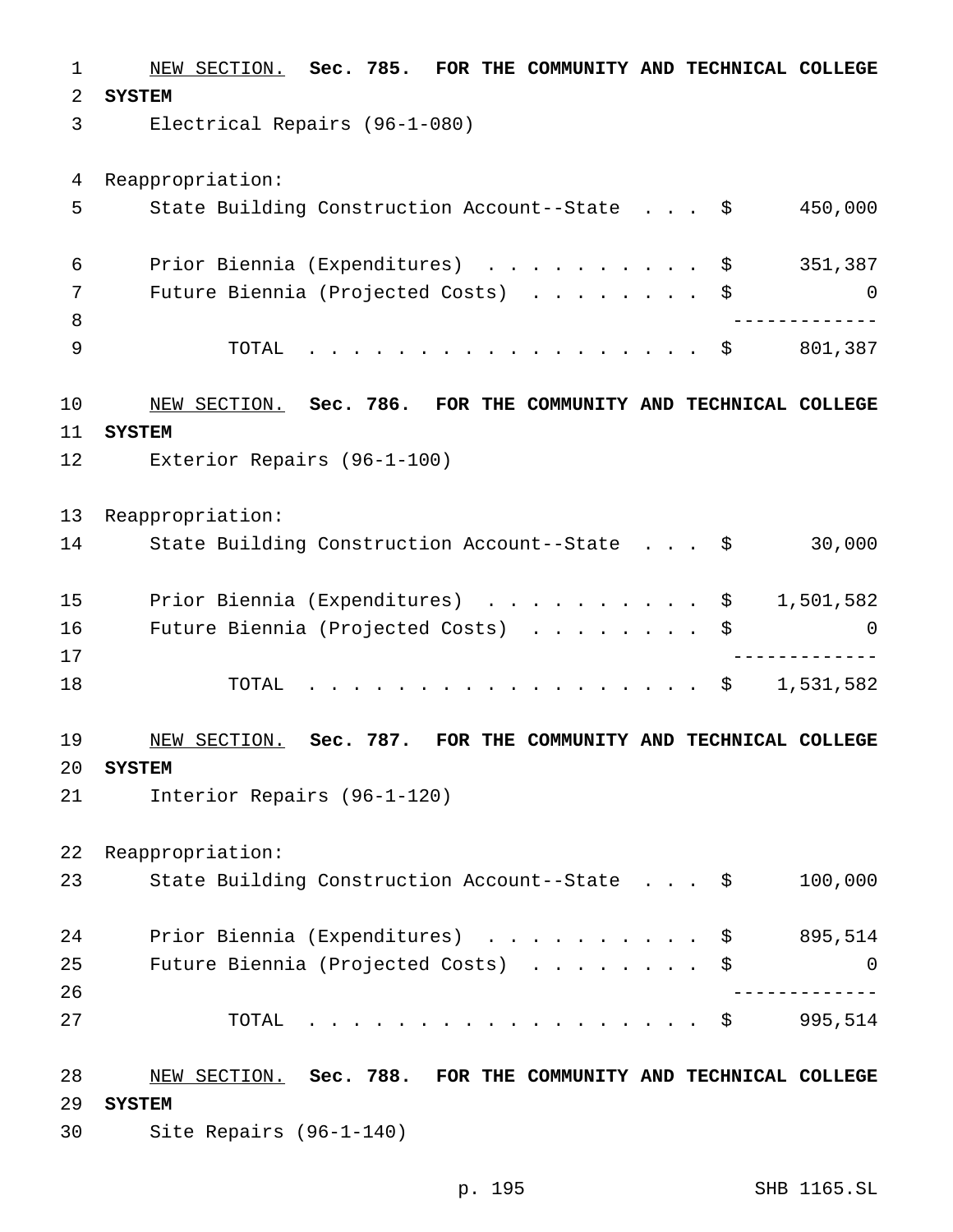Reappropriation: 2 State Building Construction Account--State . . . \$ 100,000 3 Prior Biennia (Expenditures) . . . . . . . . . \$ 295,040 4 Future Biennia (Projected Costs) . . . . . . . \$ 0 ------------- TOTAL .................. \$ 395,040

 NEW SECTION. **Sec. 789. FOR THE COMMUNITY AND TECHNICAL COLLEGE SYSTEM** Yakima Valley College--Replace pedestrian street crossing (96-1- 400)

 The appropriation in this section is provided solely to use with other nonstate sources for the construction or installation of a pedestrian street crossing or other safety improvements.

 Reappropriation: State Building Construction Account--State . . . \$ 100,000 Appropriation: State Building Construction Account--State . . . \$ 170,000 Prior Biennia (Expenditures) .......... \$ 0 Future Biennia (Projected Costs) ........ \$ 0 ------------- 21 TOTAL . . . . . . . . . . . . . . . . \$ 270,000

 NEW SECTION. **Sec. 790. FOR THE COMMUNITY AND TECHNICAL COLLEGE SYSTEM**

Infrastructure Project: Savings (96-1-500)

 Projects that are completed in accordance with section 911 of this act that have been reviewed by the office of financial management may have their remaining funds transferred to this project for the following purposes: (1) Road repair; (2) roof repair; (3) electrical system repair; (4) steam and utility distribution system repair; (5) plumbing system repair; (6) heating, ventilating, and air conditioning repairs; (7) emergency repairs due to natural disasters or accidents; and (8) critical year 2000 embedded chip modifications.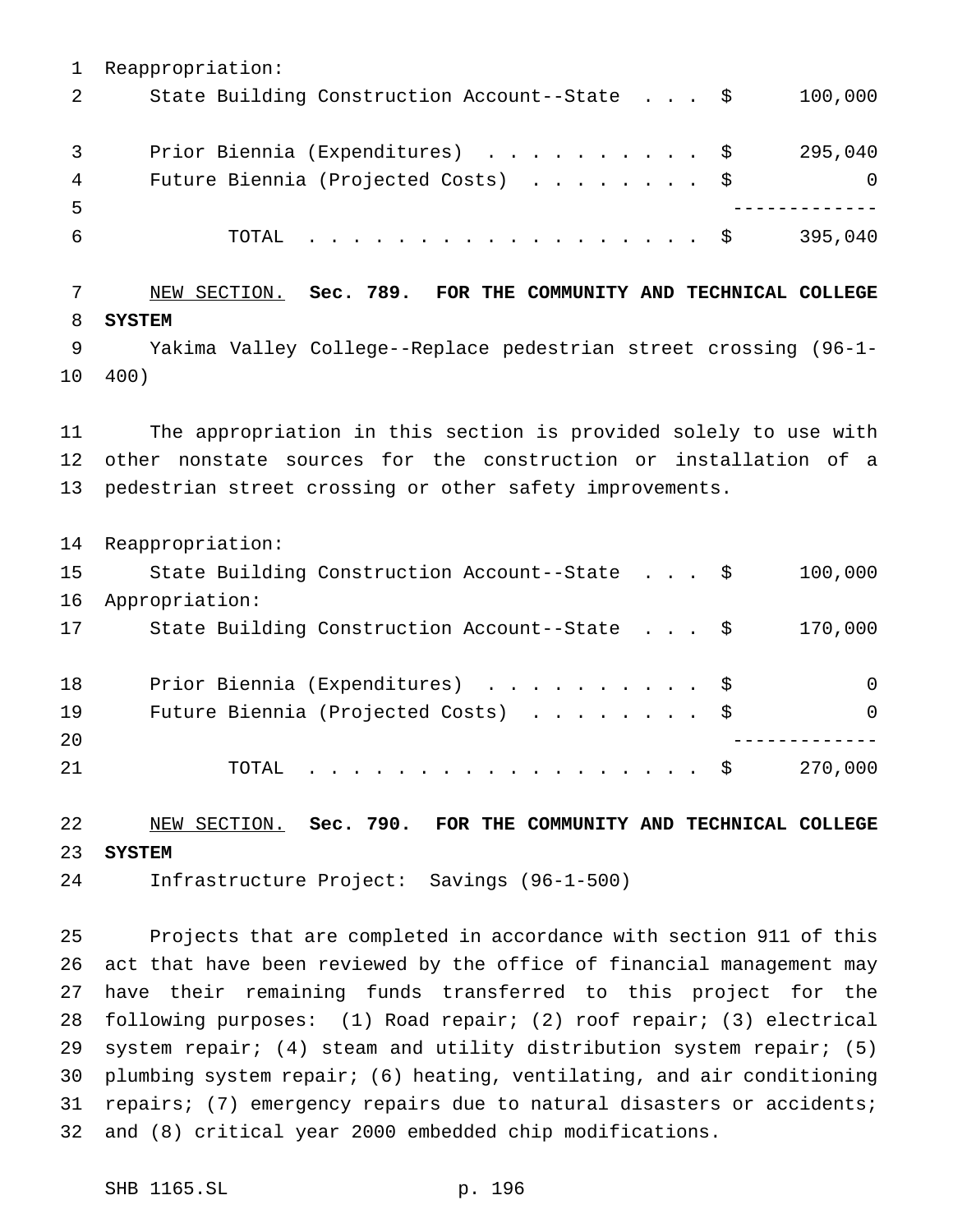Reappropriation: 2 State Building Construction Account--State . . . \$ 1 3 Prior Biennia (Expenditures) . . . . . . . . . \$ 0 4 Future Biennia (Projected Costs) . . . . . . . \$ 0 ------------- TOTAL .................. \$ 1 NEW SECTION. **Sec. 791. FOR THE COMMUNITY AND TECHNICAL COLLEGE SYSTEM** Repair and Minor Improvement Projects (96-2-199) Reappropriation: State Building Construction Account--State . . . \$ 1,000,000 12 Prior Biennia (Expenditures) . . . . . . . . . \$ 2,176,473 Future Biennia (Projected Costs) ........ \$ 0 ------------- 15 TOTAL . . . . . . . . . . . . . . . . \$ 3,176,473 NEW SECTION. **Sec. 792. FOR THE COMMUNITY AND TECHNICAL COLLEGE SYSTEM** Project Artwork Consolidation Account (96-2-400) Reappropriation: State Building Construction Account--State . . . \$ 241,000 21 Prior Biennia (Expenditures) . . . . . . . . . \$ 219,270 Future Biennia (Projected Costs) ........ \$ 0 ------------- 24 TOTAL . . . . . . . . . . . . . . . . \$ 460,270 NEW SECTION. **Sec. 793. FOR THE COMMUNITY AND TECHNICAL COLLEGE SYSTEM** North Seattle Community College - Vocational/Child Care Buildings: Construction (96-2-651)

 The reappropriation in this section is subject to the review and allotment procedures under sections 902 and 903 of this act.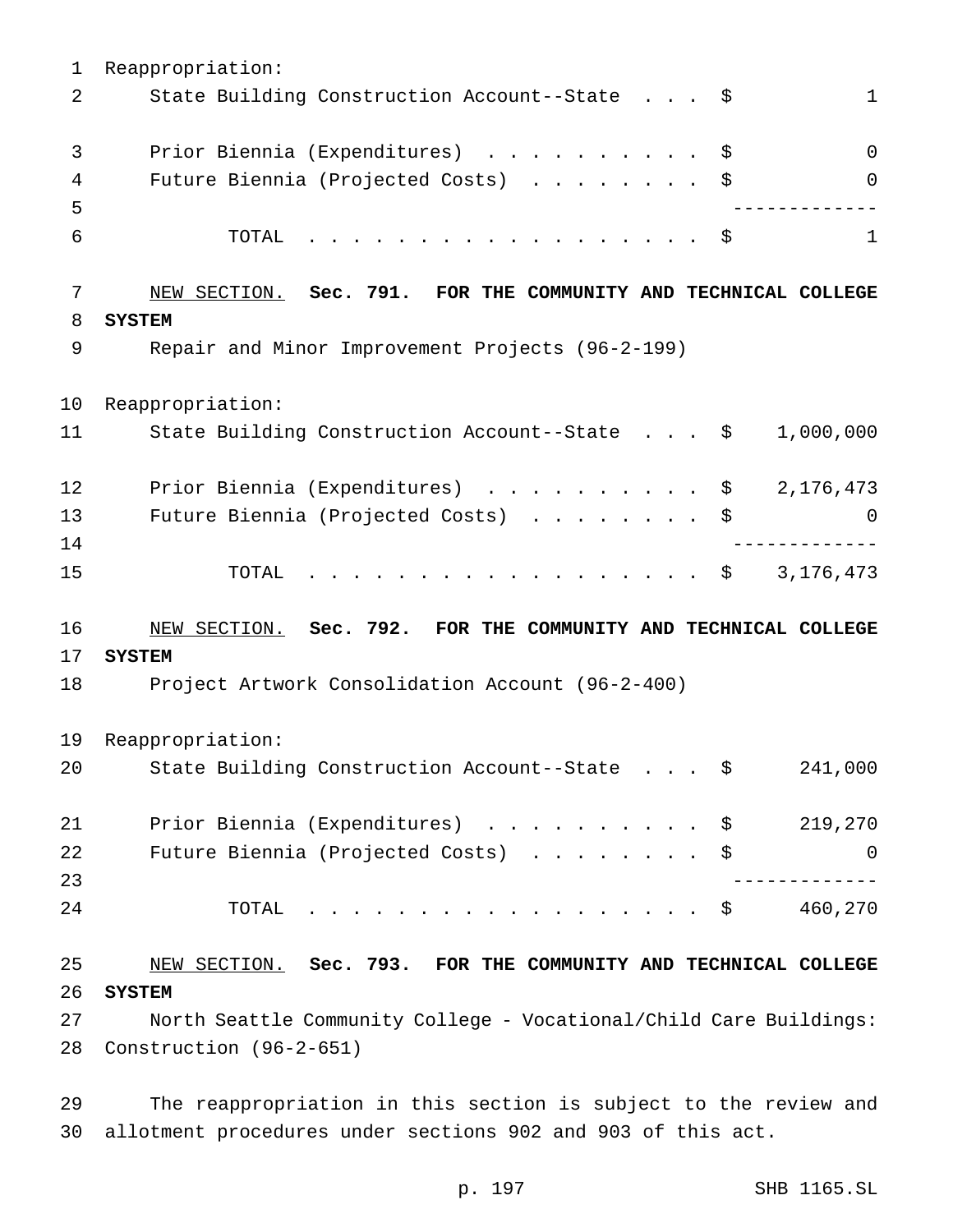Reappropriation: State Building Construction Account--State . . . \$ 12,000,000 3 Prior Biennia (Expenditures) . . . . . . . . . \$ 2,704,161 4 Future Biennia (Projected Costs) . . . . . . . \$ 0 ------------- 6 TOTAL . . . . . . . . . . . . . . . . \$ 14,704,161 NEW SECTION. **Sec. 794. FOR THE COMMUNITY AND TECHNICAL COLLEGE SYSTEM** Everett Community College - Instructional Technology Center: Construction (96-2-652) The reappropriation in this section is subject to the review and allotment procedures under sections 902 and 903 of this act. Reappropriation: State Building Construction Account--State . . . \$ 1,600,000 15 Prior Biennia (Expenditures) . . . . . . . . . \$ 15,017,483 Future Biennia (Projected Costs) ........ \$ 0 ------------- 18 TOTAL . . . . . . . . . . . . . . . . \$ 16,617,483 NEW SECTION. **Sec. 795. FOR THE COMMUNITY AND TECHNICAL COLLEGE SYSTEM** South Seattle Community College - Integrated Learning Assistance Resource Center: Construction (96-2-653) The reappropriation in this section is subject to the review and allotment procedures under sections 902 and 903 of this act. Reappropriation: State Building Construction Account--State . . . \$ 6,000,000 27 Prior Biennia (Expenditures) . . . . . . . . . \$ 2,460,167 28 Future Biennia (Projected Costs) . . . . . . . \$ 0 ------------- TOTAL .................. \$ 8,460,167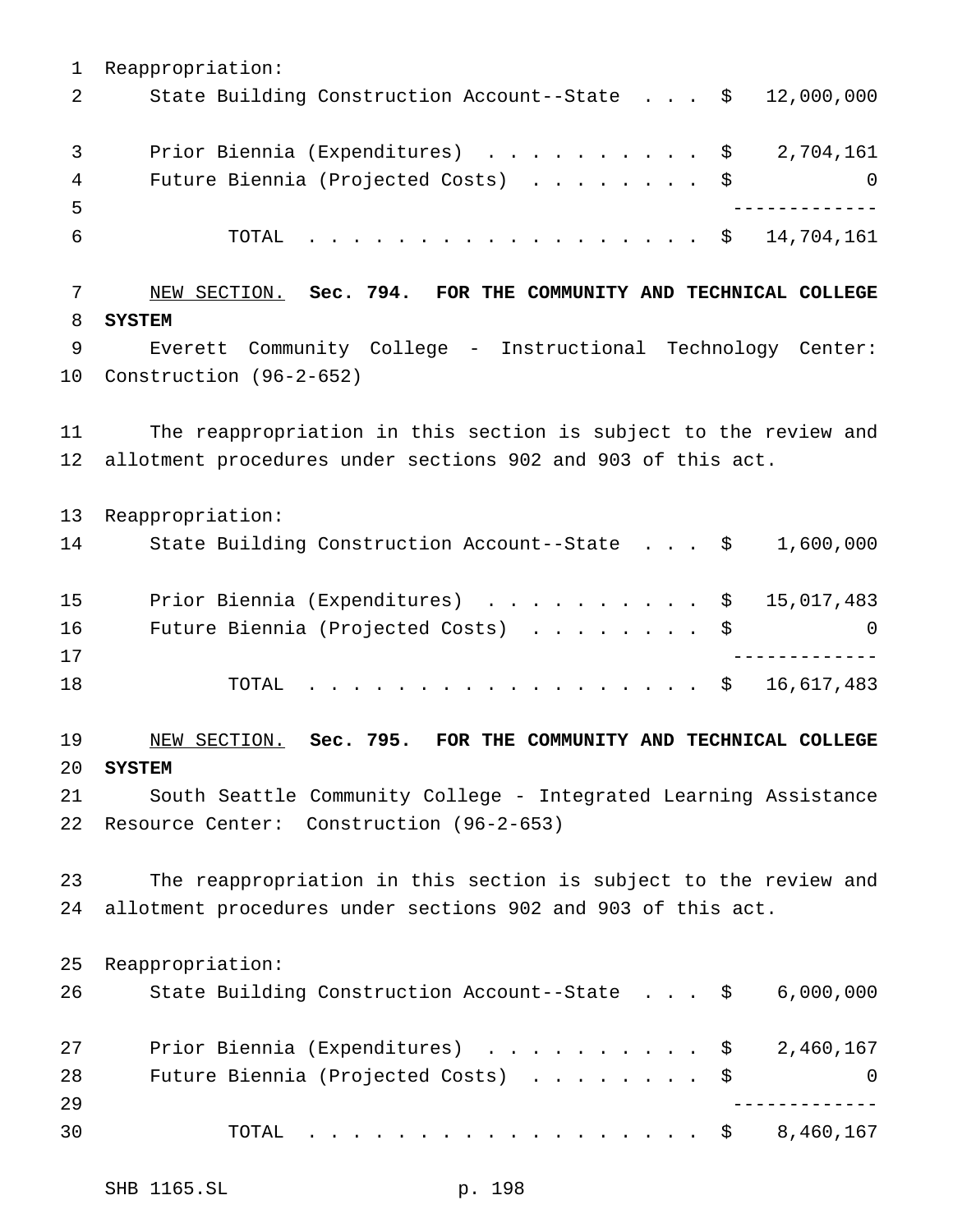NEW SECTION. **Sec. 796. FOR THE COMMUNITY AND TECHNICAL COLLEGE SYSTEM** Olympic College - Poulsbo Center: Construction (96-2-654) The appropriations in this section are subject to the review and allotment procedures under sections 902 and 903 of this act. Reappropriation: State Building Construction Account--State . . . \$ 147,034 Appropriation: 9 State Building Construction Account--State . . . \$ 12,900,000 10 Prior Biennia (Expenditures) .............\$ 0 Future Biennia (Projected Costs) ........ \$ 0 ------------- TOTAL .................. \$ 13,047,034 NEW SECTION. **Sec. 797. FOR THE COMMUNITY AND TECHNICAL COLLEGE SYSTEM** Bellevue Community College - Classrooms and Labs: Construction (96-2-655) The reappropriation in this section is subject to the review and allotment procedures under sections 902 and 903 of this act. Reappropriation: State Building Construction Account--State . . . \$ 250,000 22 Prior Biennia (Expenditures) . . . . . . . . . \$ 9,419,551 23 Future Biennia (Projected Costs) . . . . . . . \$ 0 ------------- 25 TOTAL . . . . . . . . . . . . . . . . \$ 9,669,551 NEW SECTION. **Sec. 798. FOR THE COMMUNITY AND TECHNICAL COLLEGE SYSTEM** Clover Park Technical College - Transportation Trades: Design (96- 2-662)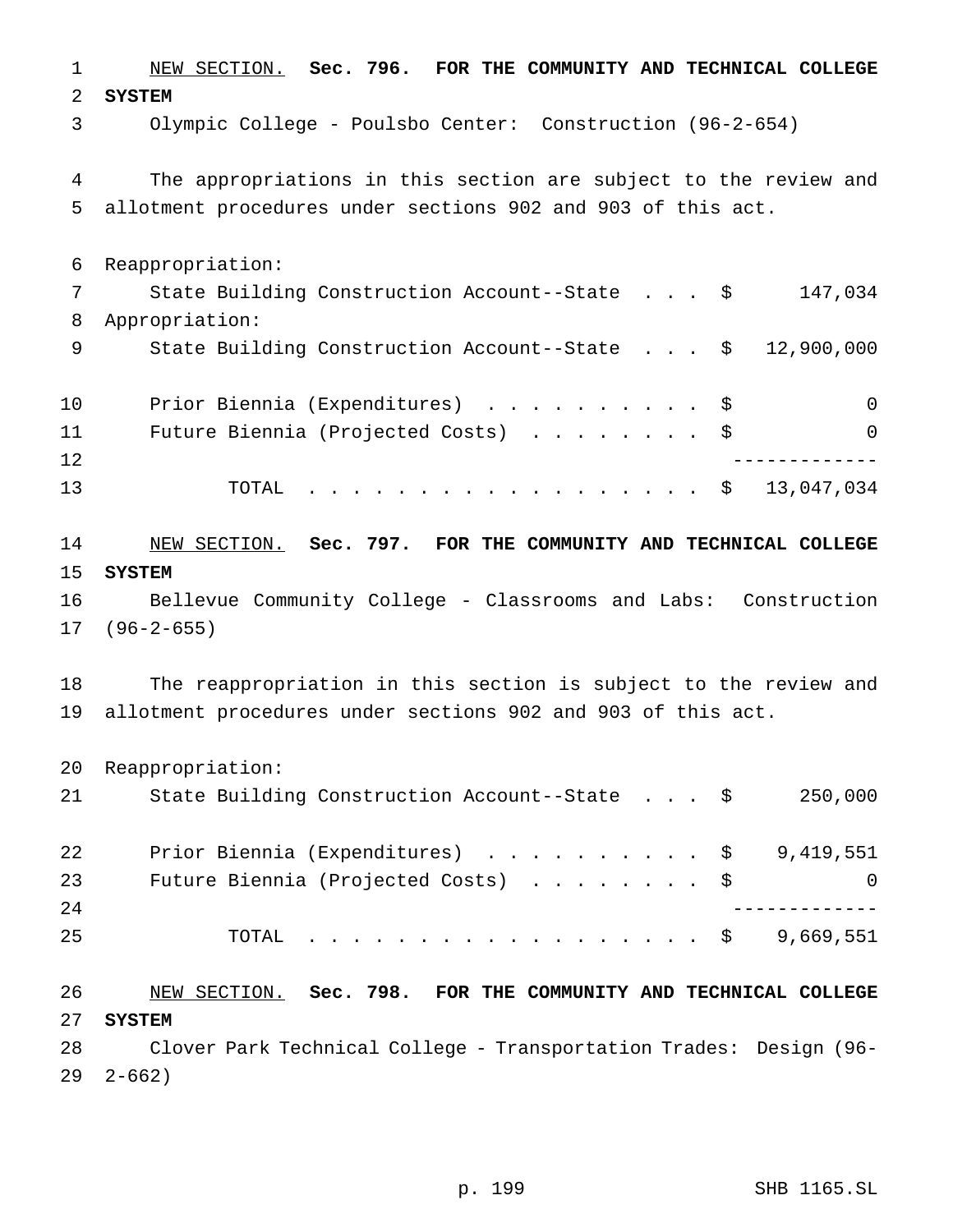The appropriations in this section are subject to the review and allotment procedures under sections 902 and 903 of this act.

Reappropriation:

| 4   | State Building Construction Account--State \$                      | 25,000 |
|-----|--------------------------------------------------------------------|--------|
| 5   | Appropriation:                                                     |        |
| 6   | State Building Construction Account--State $\frac{1}{2}$ , 200,000 |        |
|     |                                                                    |        |
|     | Prior Biennia (Expenditures) \$                                    | 25,000 |
| 8   | Future Biennia (Projected Costs) $\ldots$ \$ 16,230,000            |        |
| - 9 |                                                                    |        |
| 10  | TOTAL \$ 17,480,000                                                |        |
|     |                                                                    |        |

#### NEW SECTION. **Sec. 799. FOR THE COMMUNITY AND TECHNICAL COLLEGE SYSTEM**

 Clover Park Technical College - Aviation Trades Complex: Construction (96-2-998)

 The appropriations in this section are subject to the review and allotment procedures under sections 902 and 903 of this act.

 Reappropriation: Community/Technical College Capital Projects 19 Account--State............... \$ 5,200,000 Appropriation: 21 State Building Construction Account--State . . . \$ 4,700,000 22 Prior Biennia (Expenditures) . . . . . . . . . \$ 2,100,000 23 Future Biennia (Projected Costs) . . . . . . . \$ 0 -------------

TOTAL .................. \$ 12,000,000

 NEW SECTION. **Sec. 800. FOR THE COMMUNITY AND TECHNICAL COLLEGE SYSTEM**

Repair and Minor Improvement (98-1-001)

 Reappropriation: State Building Construction Account--State . . . \$ 4,200,000

SHB 1165.SL p. 200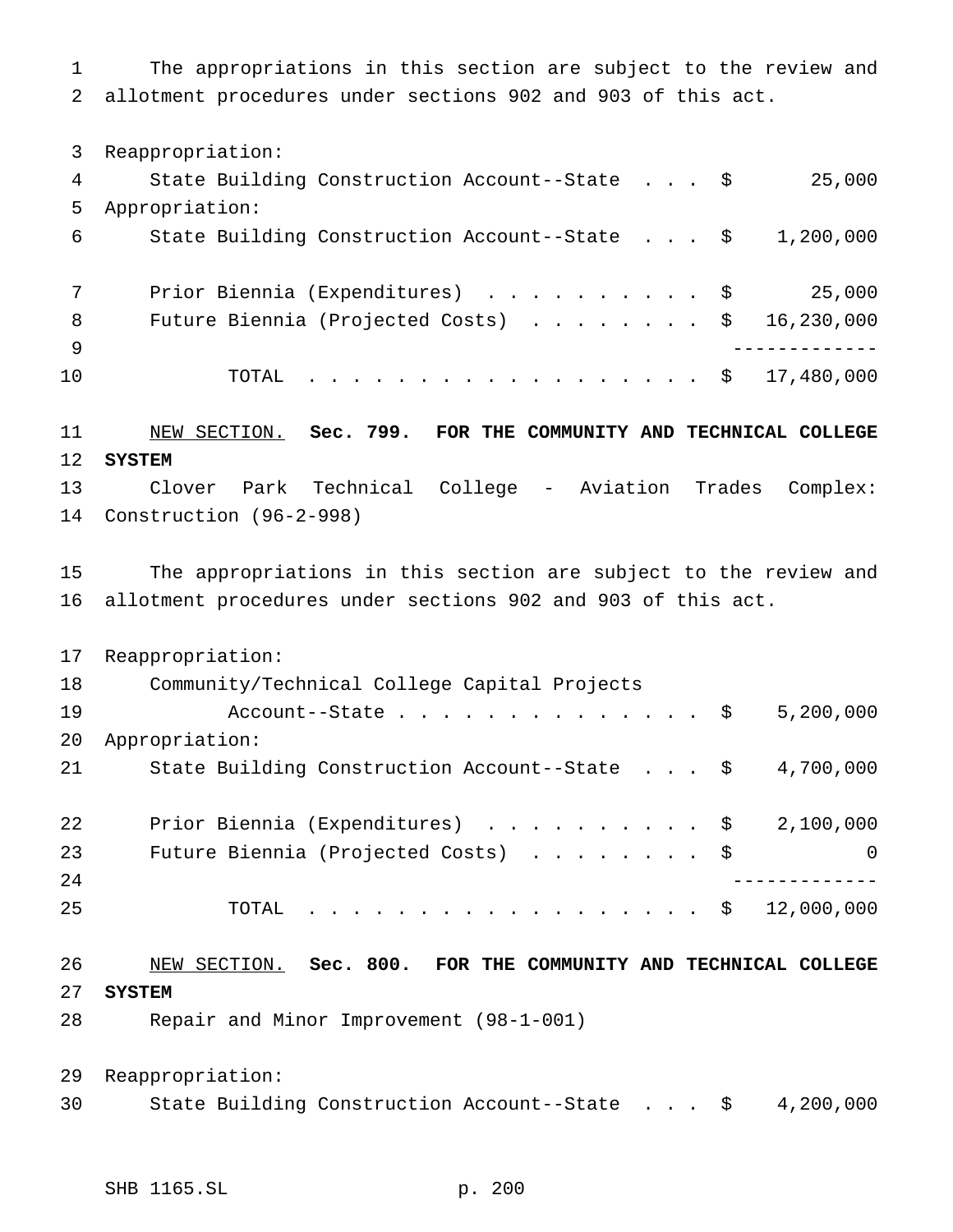| $\mathbf 1$    | 7,000,000<br>Prior Biennia (Expenditures)<br>\$                                                                       |
|----------------|-----------------------------------------------------------------------------------------------------------------------|
| $\overline{a}$ | Future Biennia (Projected Costs)<br>$\cdot$ $\cdot$ $\cdot$ $\cdot$ $\cdot$ $\cdot$ $\cdot$ $\cdot$<br>\$<br>$\Omega$ |
| 3              |                                                                                                                       |
| 4              | 11,200,000<br>TOTAL<br>.<br>\$                                                                                        |
| 5              | Sec. 801. FOR THE COMMUNITY AND TECHNICAL COLLEGE<br>NEW SECTION.                                                     |
| 6              | <b>SYSTEM</b>                                                                                                         |
| 7              | Asbestos Abatement (98-1-002)                                                                                         |
| 8              | Reappropriation:                                                                                                      |
| 9              | 150,000<br>State Building Construction Account--State \$                                                              |
| 10             | 744,097<br>Prior Biennia (Expenditures)<br>$\mathbf{r}$ . The state of the state $\mathbf{r}$<br>\$                   |
| 11             | Future Biennia (Projected Costs)<br>\$<br>0                                                                           |
| 12             |                                                                                                                       |
| 13             | 894,097<br>TOTAL<br>.<br>\$                                                                                           |
| 14             | NEW SECTION. Sec. 802. FOR THE COMMUNITY AND TECHNICAL COLLEGE                                                        |
| 15             | <b>SYSTEM</b>                                                                                                         |
| 16             | Underground Storage Tanks (98-1-003)                                                                                  |
| 17             | Reappropriation:                                                                                                      |
| 18             | 400,000<br>State Building Construction Account--State \$                                                              |
| 19             | 390,490<br>Prior Biennia (Expenditures)<br>\$                                                                         |
| 20             | Future Biennia (Projected Costs) \$<br>0                                                                              |
| 21             |                                                                                                                       |
| 22             | 790,490<br>TOTAL<br>. \$                                                                                              |
| 23             | NEW SECTION. Sec. 803. FOR THE COMMUNITY AND TECHNICAL COLLEGE                                                        |
| 24             | <b>SYSTEM</b>                                                                                                         |
| 25             | Roof Repairs $(98-1-010)$                                                                                             |
| 26             | Reappropriation:                                                                                                      |
| 27             | 4,500,000<br>State Building Construction Account--State \$                                                            |
| 28             | Prior Biennia (Expenditures) \$<br>7,080,400                                                                          |
| 29             | Future Biennia (Projected Costs)<br>\$<br>0                                                                           |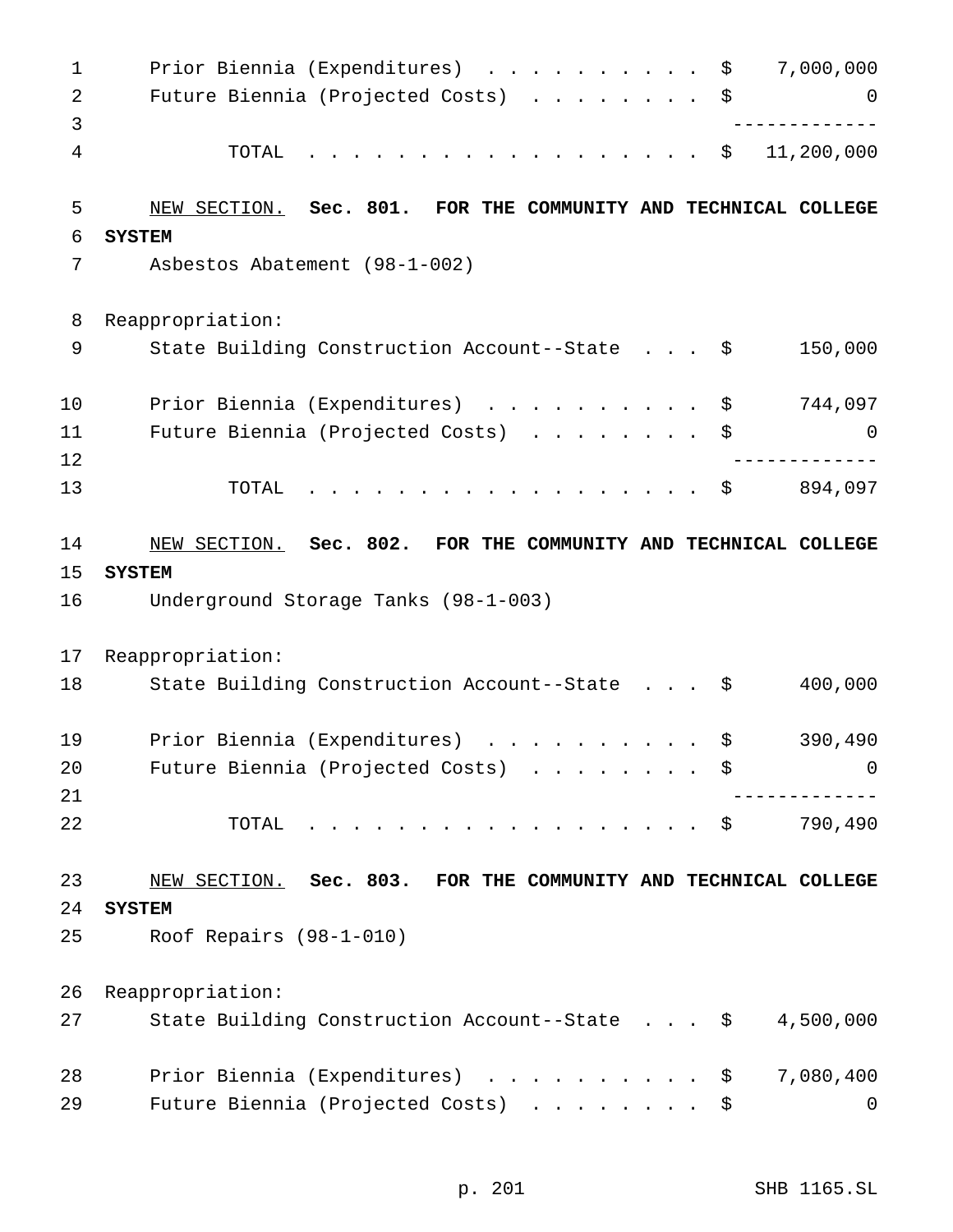| 1              |                                                                  |
|----------------|------------------------------------------------------------------|
| $\overline{2}$ | 11,580,400<br>TOTAL<br>\$                                        |
|                |                                                                  |
| 3              | NEW SECTION. Sec. 804. FOR THE COMMUNITY AND TECHNICAL COLLEGE   |
| 4              | <b>SYSTEM</b>                                                    |
| 5              | Heating, Ventilating, and Air Conditioning Repairs (98-1-040)    |
| 6              | Reappropriation:                                                 |
| 7              | State Building Construction Account--State \$<br>2,000,000       |
| 8              | 5,940,000<br>Prior Biennia (Expenditures)<br>\$                  |
| 9              | Future Biennia (Projected Costs)<br>\$<br>$\Omega$               |
| 10             |                                                                  |
| 11             | 7,940,000<br>TOTAL<br>\$<br>.                                    |
| 12             | NEW SECTION. Sec. 805. FOR THE COMMUNITY AND TECHNICAL COLLEGE   |
| 13             | <b>SYSTEM</b>                                                    |
| 14             | Mechanical Repairs (98-1-070)                                    |
| 15             | Reappropriation:                                                 |
| 16             | 800,000<br>State Building Construction Account--State \$         |
|                |                                                                  |
| 17             | Prior Biennia (Expenditures)<br>1,832,300<br>\$                  |
| 18             | Future Biennia (Projected Costs)<br>\$<br>0                      |
| 19             |                                                                  |
| 20             | 2,632,300<br>TOTAL<br>.<br>$\mathcal{S}$                         |
| 21             | NEW SECTION. Sec. 806. FOR THE COMMUNITY AND TECHNICAL COLLEGE   |
| 22             | <b>SYSTEM</b>                                                    |
| 23             | Electrical Repairs (98-1-090)                                    |
| 24             | Reappropriation:                                                 |
| 25             | State Building Construction Account--State \$<br>2,500,000       |
|                |                                                                  |
| 26             | Prior Biennia (Expenditures)<br>1,549,400<br>$\ddot{\mathsf{S}}$ |
| 27             | Future Biennia (Projected Costs)<br>\$<br>0                      |
| 28             |                                                                  |
| 29             | 4,049,400<br>TOTAL<br>. \$                                       |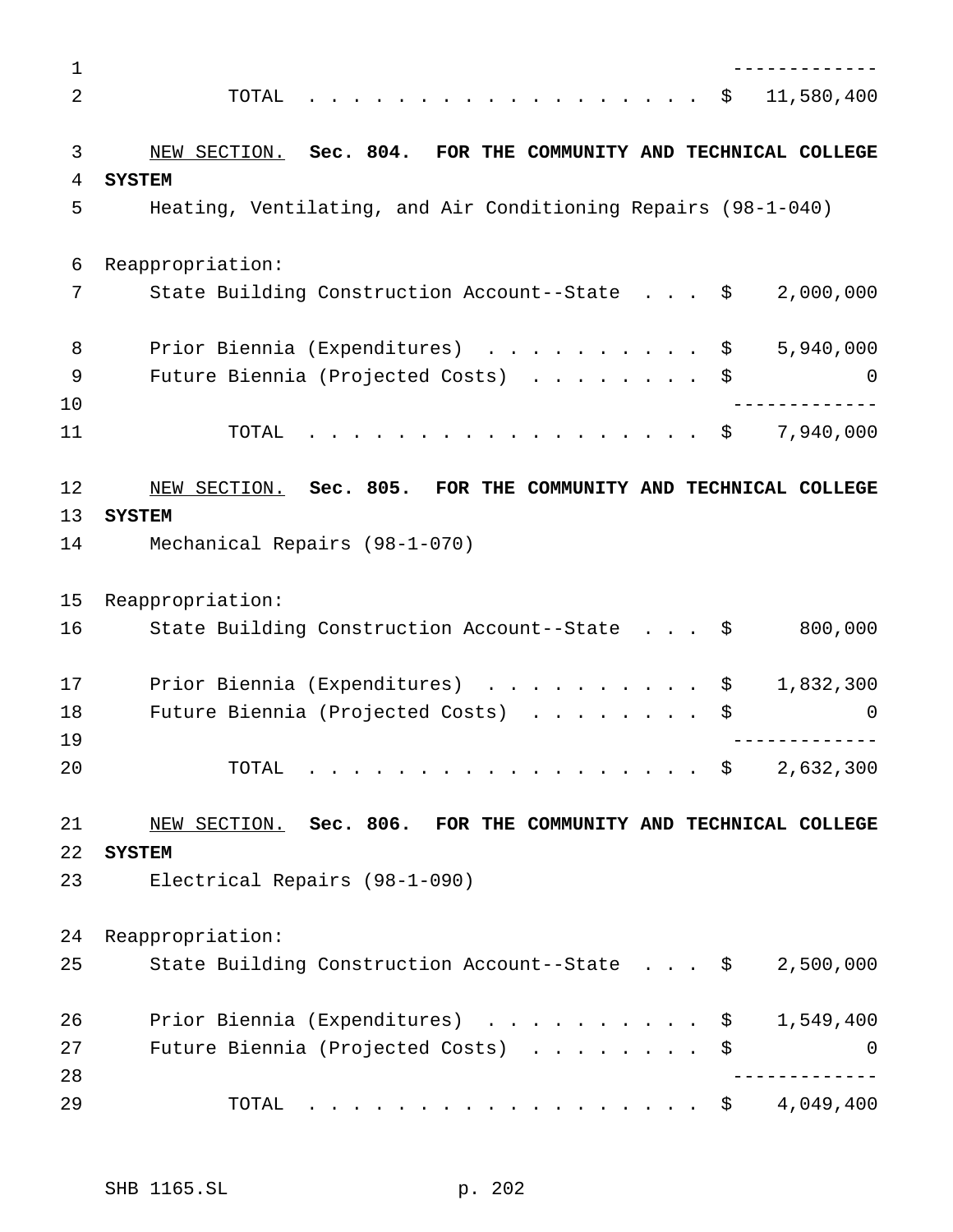NEW SECTION. **Sec. 807. FOR THE COMMUNITY AND TECHNICAL COLLEGE SYSTEM** Exterior Repairs (98-1-110) Reappropriation: State Building Construction Account--State . . . \$ 3,000,000 Prior Biennia (Expenditures) .......... \$ 914,200 Future Biennia (Projected Costs) ........ \$ 0 ------------- TOTAL .................. \$ 3,914,200 NEW SECTION. **Sec. 808. FOR THE COMMUNITY AND TECHNICAL COLLEGE SYSTEM** Interior Repairs (98-1-130) Reappropriation: State Building Construction Account--State . . . \$ 1,000,000 15 Prior Biennia (Expenditures) . . . . . . . . . \$ 1,361,500 Future Biennia (Projected Costs) ........ \$ 0 ------------- 18 TOTAL . . . . . . . . . . . . . . . . \$ 2,361,500 NEW SECTION. **Sec. 809. FOR THE COMMUNITY AND TECHNICAL COLLEGE SYSTEM** Site Repairs (98-1-150) Reappropriation: 23 State Building Construction Account--State . . . \$ 850,000 24 Prior Biennia (Expenditures) . . . . . . . . . \$ 325,400 25 Future Biennia (Projected Costs) . . . . . . . \$ 0 ------------- TOTAL .................. \$ 1,175,400 NEW SECTION. **Sec. 810. FOR THE COMMUNITY AND TECHNICAL COLLEGE SYSTEM** Bates Technical College: Renovation (98-1-190)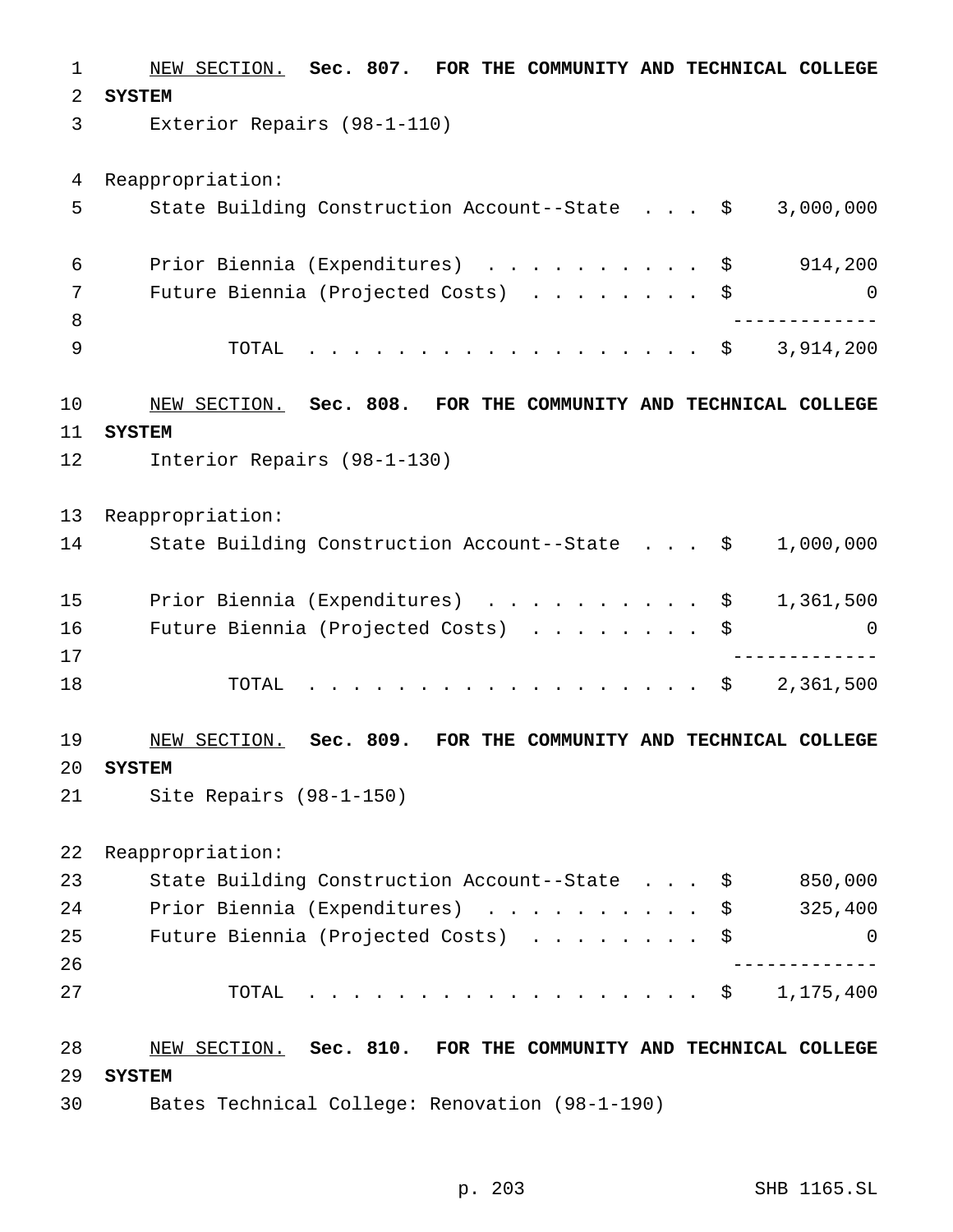The reappropriation in this section is subject to the review and allotment procedures under sections 902 and 903 of this act. Reappropriation: State Building Construction Account--State . . . \$ 8,400,000 Prior Biennia (Expenditures) .......... \$ 294,716 Future Biennia (Projected Costs) ........ \$ 0 ------------- 8 TOTAL . . . . . . . . . . . . . . . . \$ 8,694,716 NEW SECTION. **Sec. 811. FOR THE COMMUNITY AND TECHNICAL COLLEGE SYSTEM** Bellingham Technical College: Renovation (98-1-191) Reappropriation: State Building Construction Account--State . . . \$ 400,000 14 Prior Biennia (Expenditures) . . . . . . . . . \$ 992,648 Future Biennia (Projected Costs) ........ \$ 0 ------------- TOTAL .................. \$ 1,392,648 NEW SECTION. **Sec. 812. FOR THE COMMUNITY AND TECHNICAL COLLEGE SYSTEM** Clover Park Technical College: Renovation (98-1-192) Reappropriation: State Building Construction Account--State . . . \$ 2,000,000 23 Prior Biennia (Expenditures) . . . . . . . . . \$ 1,781,518 Future Biennia (Projected Costs) ........ \$ 0 ------------- TOTAL .................. \$ 3,781,518 NEW SECTION. **Sec. 813. FOR THE COMMUNITY AND TECHNICAL COLLEGE SYSTEM** Seattle Central Community College: Renovation (98-1-193)

SHB 1165.SL p. 204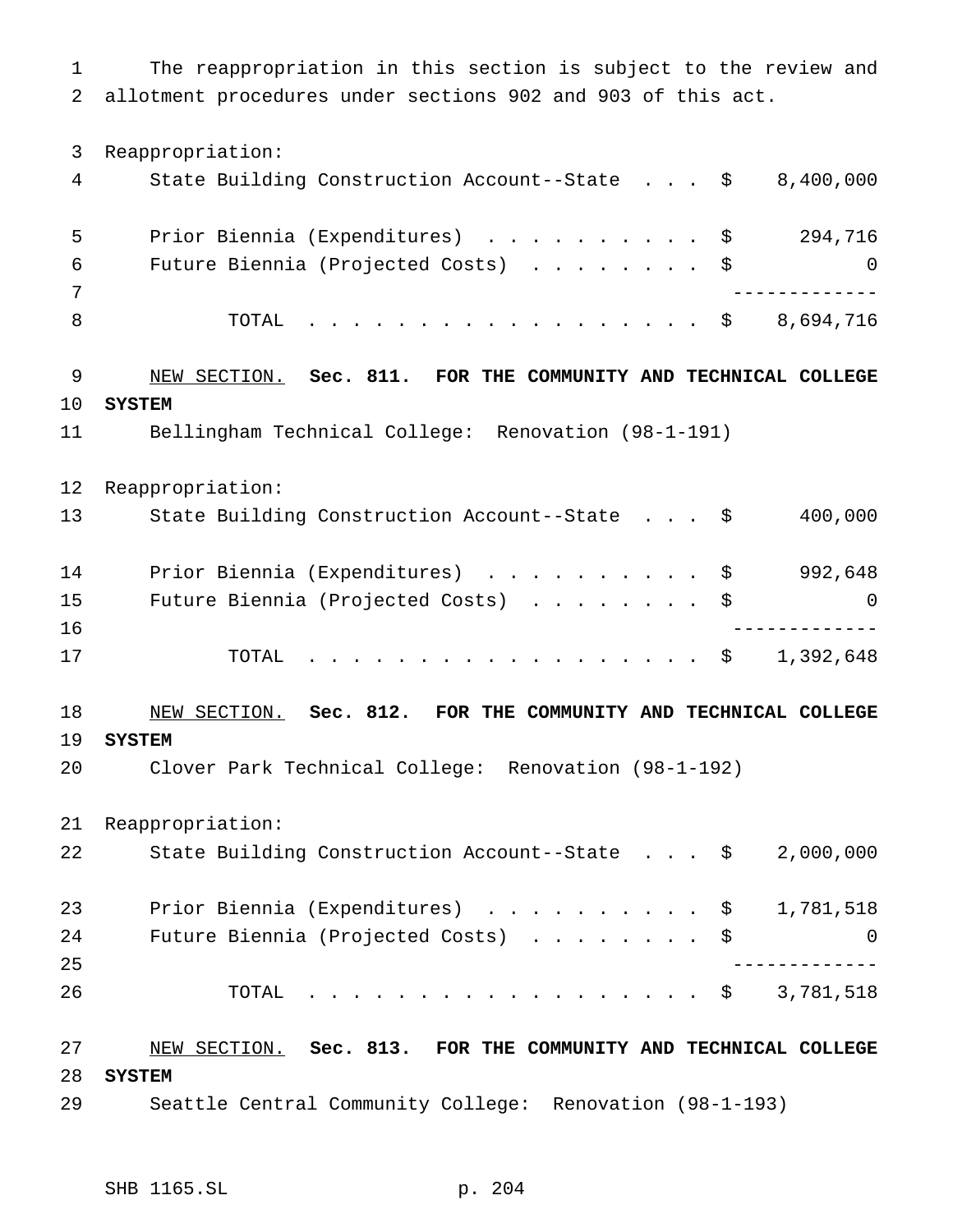Reappropriation: 2 State Building Construction Account--State . . . \$ 4,700,000 3 Prior Biennia (Expenditures) . . . . . . . . . \$ 133,605 4 Future Biennia (Projected Costs) . . . . . . . \$ 0 ------------- 6 TOTAL . . . . . . . . . . . . . . . . \$ 4,833,605 NEW SECTION. **Sec. 814. FOR THE COMMUNITY AND TECHNICAL COLLEGE SYSTEM** Americans with Disabilities Act: Improvements (98-1-993) Reappropriation: 11 State Building Construction Account--State . . . \$ 333,000 12 Prior Biennia (Expenditures) . . . . . . . . . \$ 289,393 Future Biennia (Projected Costs) ........ \$ 0 ------------- 15 TOTAL . . . . . . . . . . . . . . . . \$ 622,393 NEW SECTION. **Sec. 815. FOR THE COMMUNITY AND TECHNICAL COLLEGE SYSTEM** Minor Improvements (98-2-200) Reappropriation: State Building Construction Account--State . . . \$ 5,000,000 21 Prior Biennia (Expenditures) . . . . . . . . . \$ 7,900,369 Future Biennia (Projected Costs) ........ \$ 0 ------------- TOTAL .................. \$ 12,900,369 NEW SECTION. **Sec. 816. FOR THE COMMUNITY AND TECHNICAL COLLEGE SYSTEM** Olympic College - Library: Replacement (98-2-500)

 The appropriations in this section are subject to the review and allotment procedures under sections 902 and 903 of this act.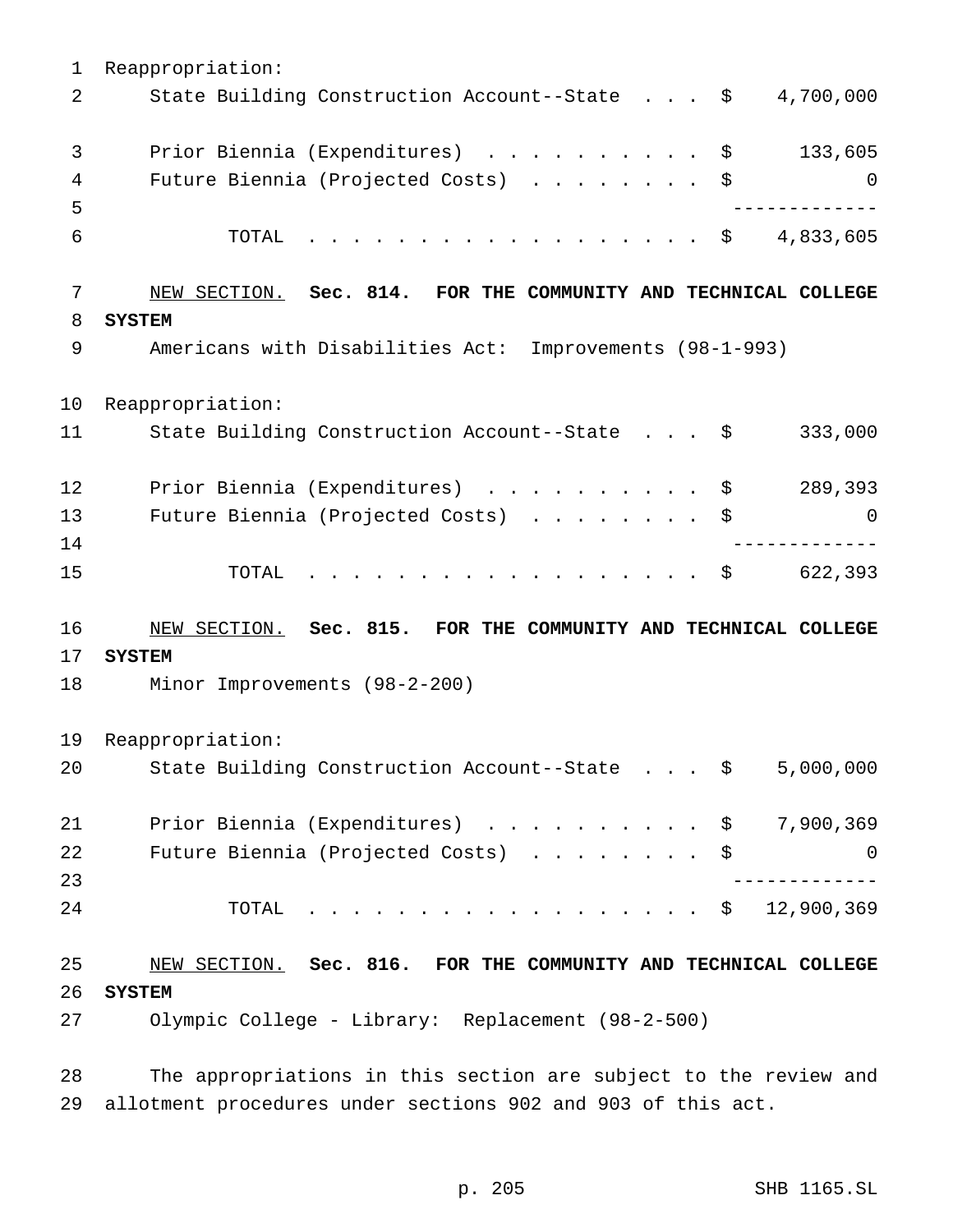Reappropriation: General Fund--Federal.............. \$ 3,700,000 State Building Construction Account--State . . . \$ 1,600,000 ------------- Subtotal Reappropriation ......... \$ 5,300,000 Appropriation: 7 State Building Construction Account--State . . . \$ 976,000 8 Prior Biennia (Expenditures) . . . . . . . . . \$ 836,448 Future Biennia (Projected Costs) ........ \$ 0 ------------- 11 TOTAL . . . . . . . . . . . . . . . . \$ 7,112,448 NEW SECTION. **Sec. 817. FOR THE COMMUNITY AND TECHNICAL COLLEGE SYSTEM** Highline Community College - Classroom/Laboratory Building: Construction (98-2-660) The appropriations in this section are subject to the review and allotment procedures under sections 902 and 903 of this act. Reappropriation: State Building Construction Account--State . . . \$ 310,000 Appropriation: State Building Construction Account--State . . . \$ 5,700,000 22 Prior Biennia (Expenditures) . . . . . . . . . \$ 79,717 Future Biennia (Projected Costs) ........ \$ 0 ------------- TOTAL .................. \$ 6,089,717 NEW SECTION. **Sec. 818. FOR THE COMMUNITY AND TECHNICAL COLLEGE SYSTEM** Spokane Community College - Allied Health Building: Addition (98- 2-661)

 The reappropriation in this section is subject to the review and allotment procedures under sections 902 and 903 of this act.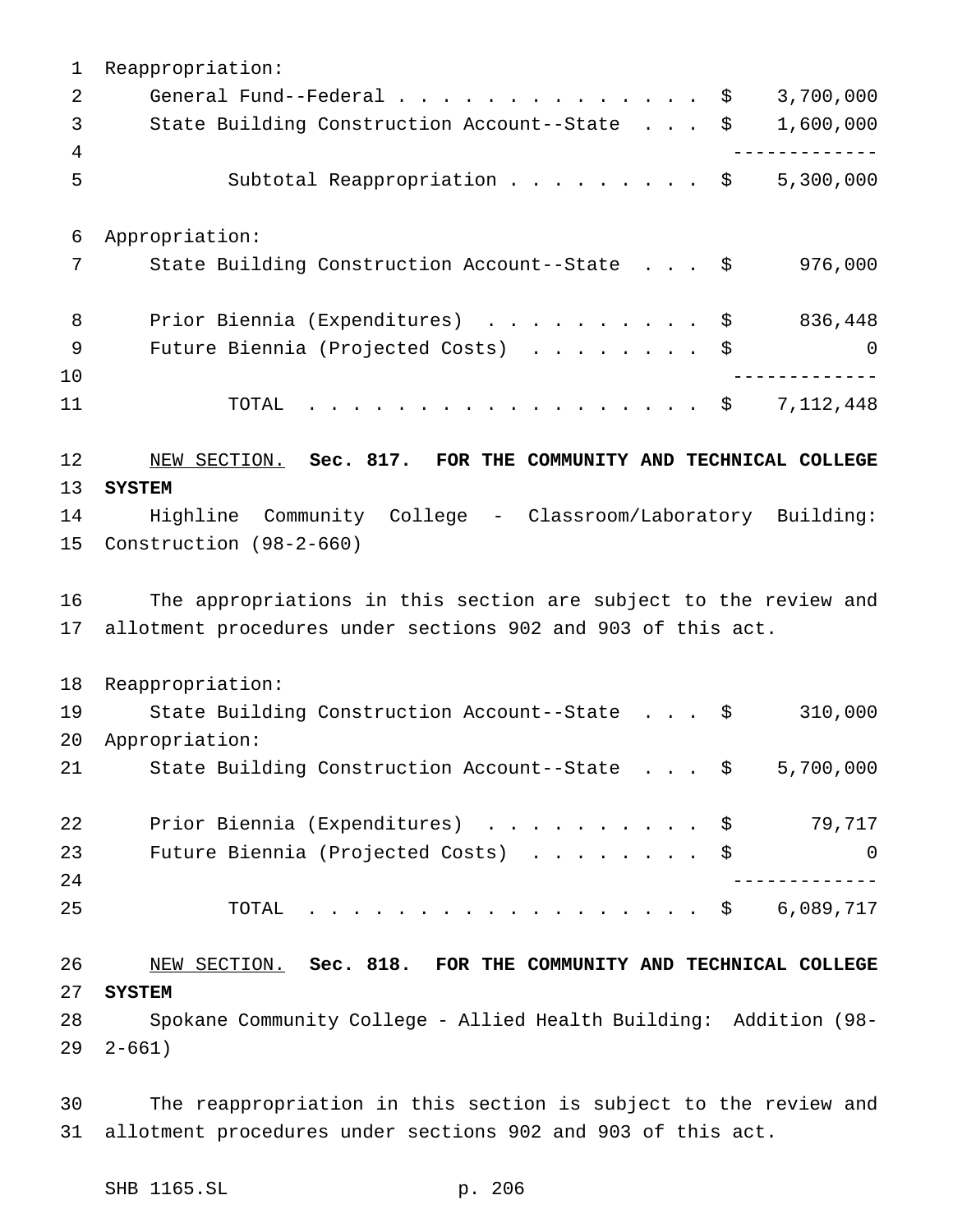Reappropriation: 2 State Building Construction Account--State . . . \$ 600,000 Appropriation: State Building Construction Account--State . . . \$ 10,700,000

| $-5$ | Prior Biennia (Expenditures) \$              | 91,108         |
|------|----------------------------------------------|----------------|
| 6    | Future Biennia (Projected Costs) $\ldots$ \$ | $\overline{0}$ |
|      |                                              |                |
|      | TOTAL \$ 11,391,108                          |                |

 NEW SECTION. **Sec. 819. FOR THE COMMUNITY AND TECHNICAL COLLEGE SYSTEM**

 Bellingham Technical College - Business and Health Technology Building (98-2-672)

 The appropriations in this section are subject to the following conditions and limitations:

 (1) The appropriation in this section is subject to the review and allotment procedures under sections 902 and 903 of this act.

 (2) The program scope and project budget for this project shall comply with the approved predesign document on file with the office of financial management.

Reappropriation:

| 21 | State Building Construction Account--State \$ |  |  | 19,693    |
|----|-----------------------------------------------|--|--|-----------|
| 22 | Appropriation:                                |  |  |           |
| 23 | State Building Construction Account--State \$ |  |  | 775,000   |
|    |                                               |  |  |           |
| 24 | Prior Biennia (Expenditures) \$               |  |  | 55,307    |
| 25 | Future Biennia (Projected Costs) \$           |  |  | 8,080,000 |
| 26 |                                               |  |  |           |
| 27 | TOTAL \$ 8,930,000                            |  |  |           |
|    |                                               |  |  |           |
|    |                                               |  |  |           |

 NEW SECTION. **Sec. 820. FOR THE COMMUNITY AND TECHNICAL COLLEGE SYSTEM**

Lake Washington Technical College - Phase III: Design (98-2-673)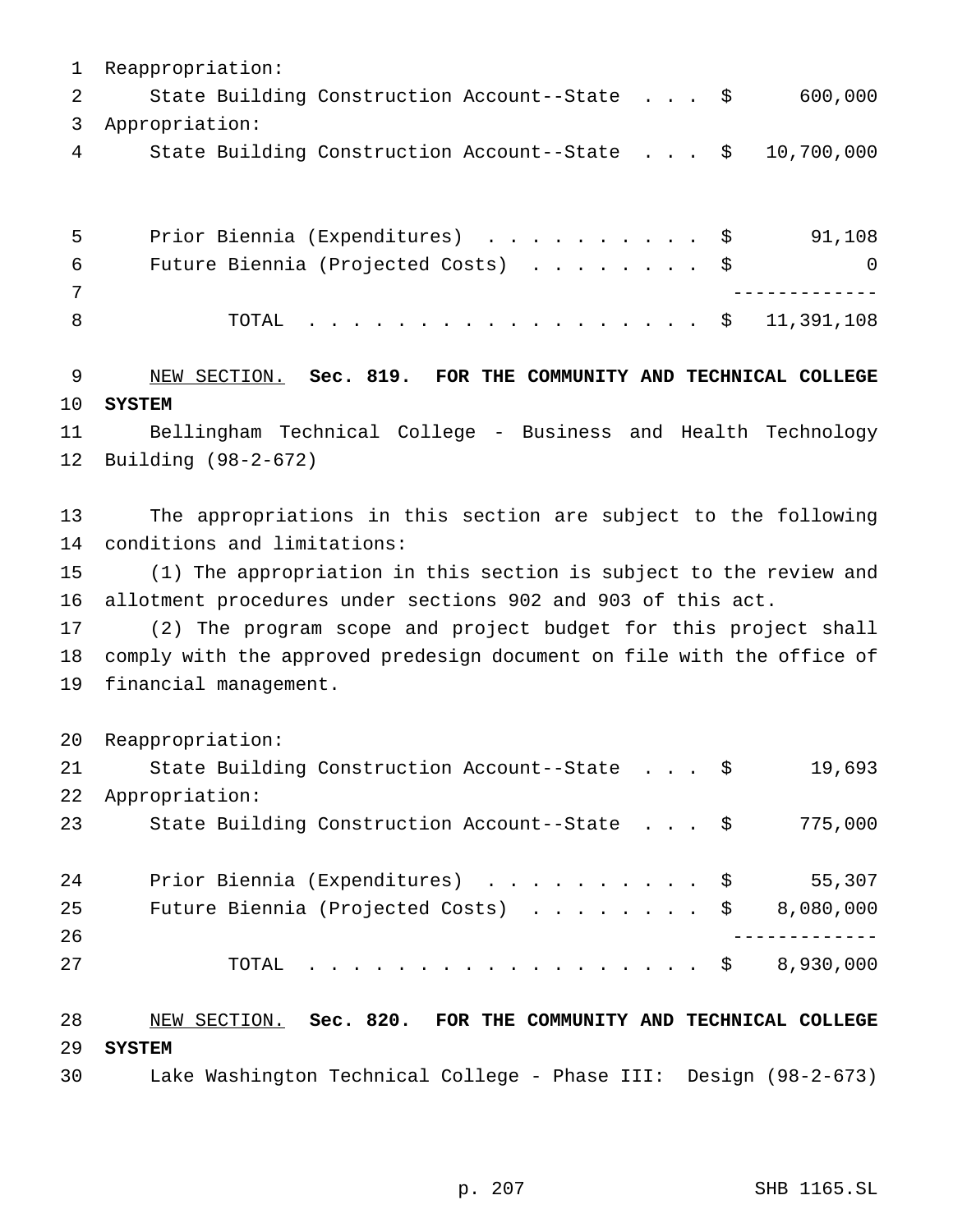The appropriation in this section is subject to the following conditions and limitations:

 (1) The appropriation in this section is subject to the review and allotment procedures under sections 902 and 903 of this act.

 (2) The program scope and project budget for this project shall comply with the approved predesign document on file with the office of financial management.

Reappropriation:

 State Building Construction Account--State . . . \$ 26,923 Appropriation: State Building Construction Account--State . . . \$ 1,050,000

| 12 <sub>2</sub> |  |  |  |  |  |  |  |  | Prior Biennia (Expenditures) \$ 88,077                  |
|-----------------|--|--|--|--|--|--|--|--|---------------------------------------------------------|
| 13              |  |  |  |  |  |  |  |  | Future Biennia (Projected Costs) $\ldots$ \$ 14,600,000 |
| 14              |  |  |  |  |  |  |  |  |                                                         |
| 15              |  |  |  |  |  |  |  |  | TOTAL \$ 15,765,000                                     |

 NEW SECTION. **Sec. 821. FOR THE COMMUNITY AND TECHNICAL COLLEGE SYSTEM**

 Renton Technical College - Technology Resource Center: Design (98- 2-674)

 The appropriations in this section are subject to the following conditions and limitations:

 (1) The appropriation in this section is subject to the review and allotment procedures under sections 902 and 903 of this act.

 (2) The program scope and project budget for this project shall comply with the approved predesign document on file with the office of financial management.

Reappropriation:

| 28 | State Building Construction Account--State \$                      |  |  | 67,064 |
|----|--------------------------------------------------------------------|--|--|--------|
| 29 | Appropriation:                                                     |  |  |        |
| 30 | State Building Construction Account--State $\frac{1}{9}$ , 010,000 |  |  |        |
|    |                                                                    |  |  |        |
| 31 | Prior Biennia (Expenditures) \$                                    |  |  | 67,936 |
| 32 | Future Biennia (Projected Costs) $\ldots$ \$ 10,760,000            |  |  |        |
|    |                                                                    |  |  |        |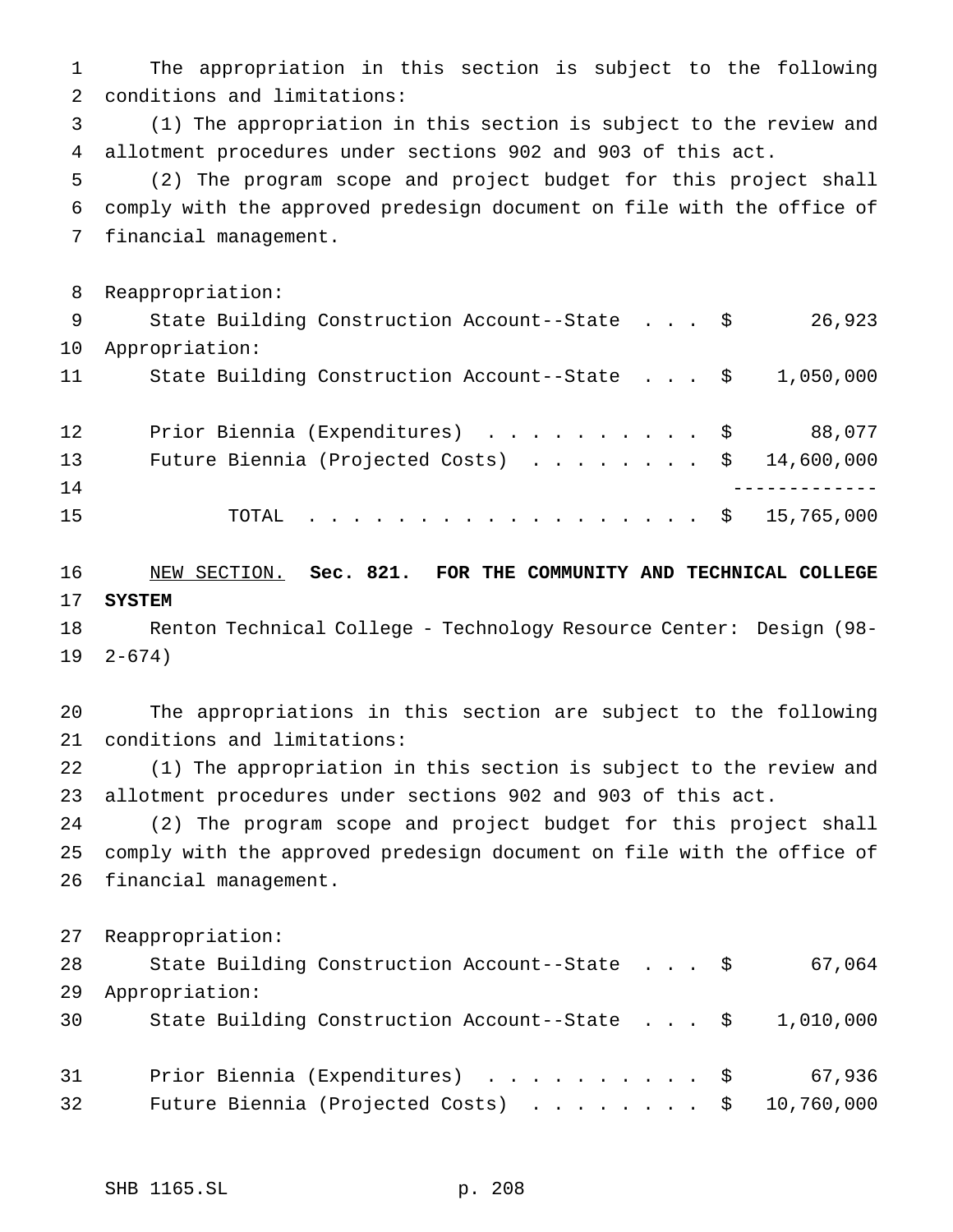|  |  |  |  |  |  |  |  |  |  | $\cdot$ \$ 11,905,000 |
|--|--|--|--|--|--|--|--|--|--|-----------------------|

 NEW SECTION. **Sec. 822. FOR THE COMMUNITY AND TECHNICAL COLLEGE SYSTEM**

Skagit Valley College Higher Education Center (98-2-675)

 The appropriations in this section are subject to the following conditions and limitations:

 (1) The appropriation in this section is subject to the review and allotment procedures under sections 902 and 903 of this act.

 (2) The program scope and project budget for this project shall comply with the approved predesign document on file with the office of financial management.

 (3) The project shall be coordinated with Western Washington University in order to incorporate a distance education classroom and additional classroom, lab, and office space for use by the university.

Reappropriation:

| Appropriation:<br>18<br>19<br>State Building Construction Account--State \$<br>Prior Biennia (Expenditures) \$<br>20<br>21<br>Future Biennia (Projected Costs) \$<br>22<br>23<br>TOTAL $\ldots$ \$ | 17 | State Building Construction Account--State \$ |  |  | 17,942    |
|----------------------------------------------------------------------------------------------------------------------------------------------------------------------------------------------------|----|-----------------------------------------------|--|--|-----------|
|                                                                                                                                                                                                    |    |                                               |  |  |           |
|                                                                                                                                                                                                    |    |                                               |  |  | 660,000   |
|                                                                                                                                                                                                    |    |                                               |  |  |           |
|                                                                                                                                                                                                    |    |                                               |  |  | 32,058    |
|                                                                                                                                                                                                    |    |                                               |  |  | 9,175,000 |
|                                                                                                                                                                                                    |    |                                               |  |  |           |
|                                                                                                                                                                                                    |    |                                               |  |  | 9,885,000 |

#### NEW SECTION. **Sec. 823. FOR THE COMMUNITY AND TECHNICAL COLLEGE SYSTEM**

 Cascadia Community College and UW - Bothell: Construction (98-2- 999)

 The reappropriation in this section is subject to the following conditions and limitations:

 (1) No money from this appropriation may be expended that would be inconsistent with the recommendations of the higher education coordinating board and the project design, scope, and schedule approved by the office of financial management.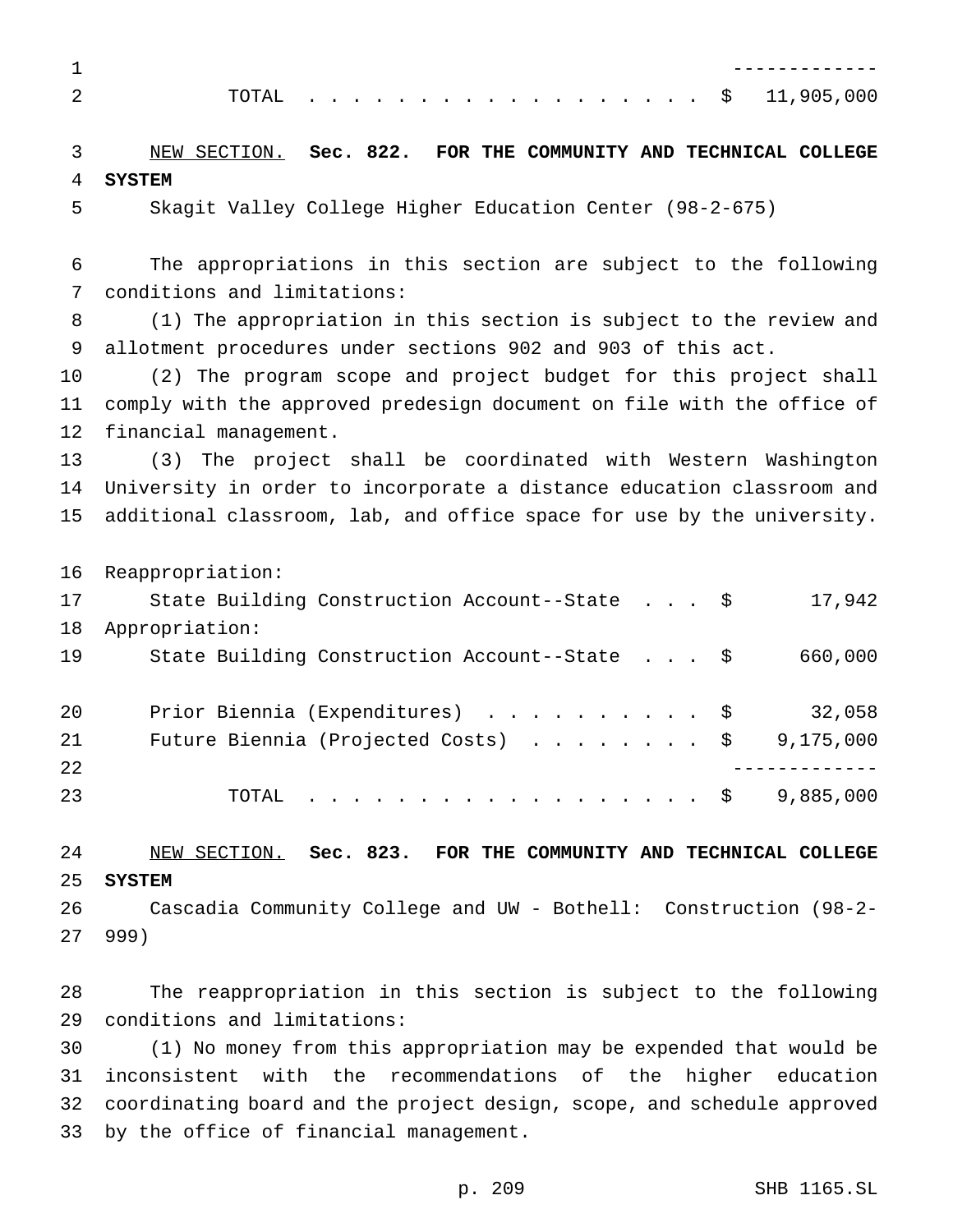(2) \$3,000,000 of this appropriation is provided solely for design of phase IIA of this project to accommodate an additional 1,000 University of Washington and community college student full-time equivalents for the colocated campus.

 (3) The appropriation in this section is subject to the review and allotment procedures under sections 902 through 904 of this act.

 (4) The appropriation in this section is to be combined with the appropriations shown in sections 617, 639, 640, and 769 of this act and shall be managed by the department of general administration to construct a campus to serve at least 2,000 student full-time equivalents with approximately 1,200 for the University of Washington and 800 for Cascadia Community College.

Reappropriation:

| 14 | State Building Construction Account--State $\frac{1}{5}$ 37,370,237 |   |
|----|---------------------------------------------------------------------|---|
| 15 | Prior Biennia (Expenditures) \$ 8,599,763                           |   |
| 16 | Future Biennia (Projected Costs) $\ldots$ \$                        | 0 |
| 17 |                                                                     |   |
| 18 | TOTAL \$ 45,970,000                                                 |   |

## NEW SECTION. **Sec. 824. FOR THE COMMUNITY AND TECHNICAL COLLEGE SYSTEM**

Centralia College - Instructional Building: Replacement (99-2-001)

 The appropriation in this section is subject to the review and allotment procedures under sections 902 and 903 of this act.

Appropriation:

| Prior Biennia (Expenditures) $\ldots$ \$ 1,434,614 |                                                                     |
|----------------------------------------------------|---------------------------------------------------------------------|
| Future Biennia (Projected Costs) \$                | $\Omega$                                                            |
|                                                    |                                                                     |
| TOTAL \$ 15,834,614                                |                                                                     |
|                                                    | State Building Construction Account--State $\frac{1}{2}$ 14,400,000 |

(End of part)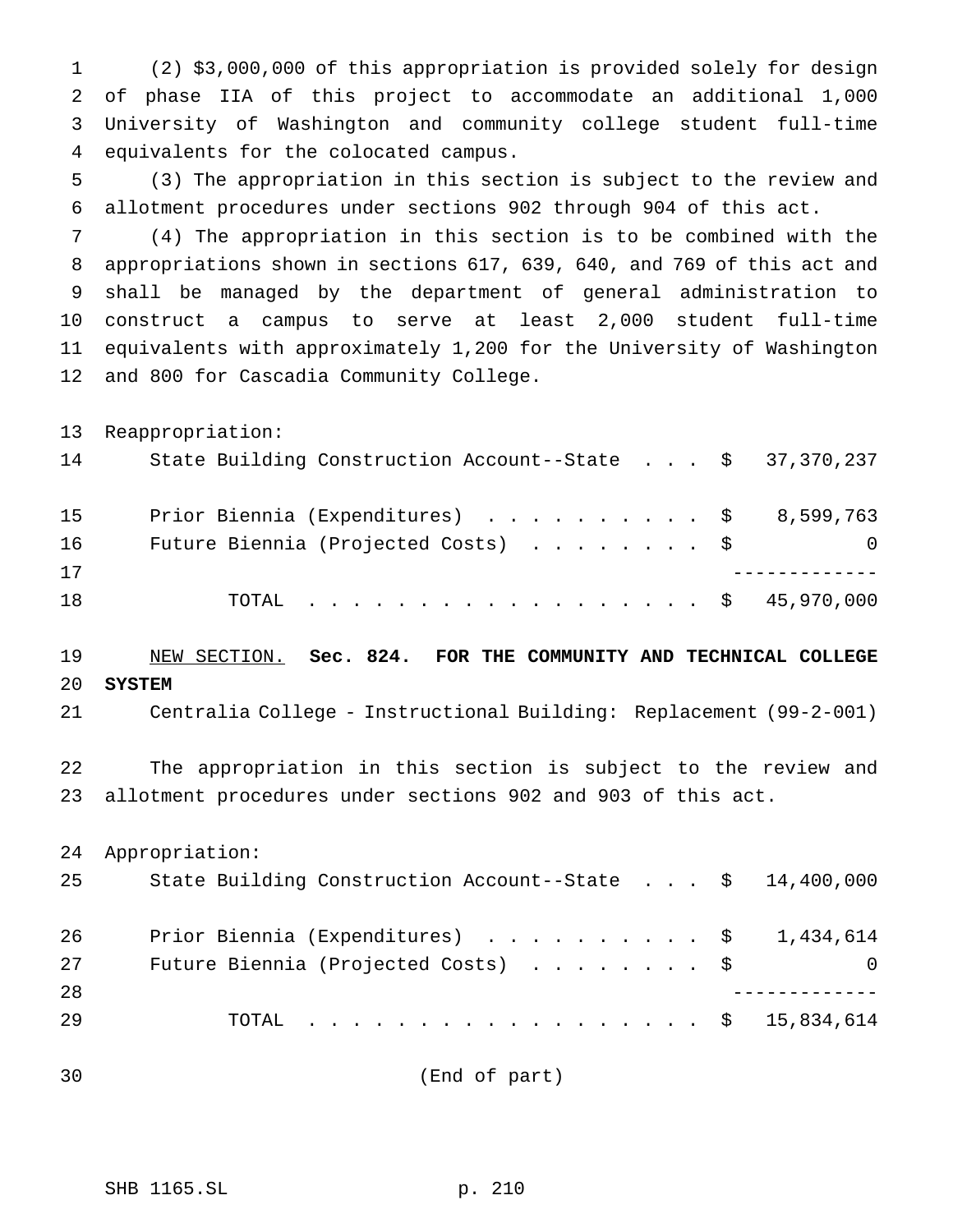| $\blacksquare$<br><b>_</b> | PART 6               |
|----------------------------|----------------------|
| 2                          | <b>MISCELLANEOUS</b> |

 NEW SECTION. **Sec. 901.** The estimated debt service costs impacting future general fund expenditures related solely to new capital appropriations within this act are \$15,330,000 during the 1999-01 fiscal period; \$96,189,000 during the 2001-03 fiscal period; \$136,763,000 during the 2003-05 fiscal period; \$137,126,000 during the 2005-07 fiscal period; and \$137,126,000 during the 2007-09 fiscal period.

 NEW SECTION. **Sec. 902.** To ensure that major construction projects are carried out in accordance with legislative and executive intent, appropriations in this act referencing this section or in excess of \$5,000,000 shall not be expended until the office of financial management has reviewed and approved the agency's predesign and other documents and approved an allotment for the project. The predesign document shall include but not be limited to program, site, and cost analysis in accordance with the predesign manual adopted by the office of financial management. To improve monitoring of major construction projects, progress reports shall be submitted by the agency administering the project to the office of financial management and to the fiscal committees of the house of representatives and senate. Reports will be submitted on July 1st and December 31st each year in a format to be developed by the office of financial management.

 NEW SECTION. **Sec. 903.** Allotments for appropriations shall be provided in accordance with the capital project review requirements adopted by the office of financial management. The office of financial management shall notify the house of representatives capital budget committee and the senate ways and means committee of allotment releases based on review by the office of financial management. No expenditure may be incurred or obligation entered into for appropriations referring to this section until the allotment of the funds to be expended has been approved by the office of financial management. Projects that will be employing alternative public works construction procedures, under chapter 39.10 RCW, are subject to the allotment procedures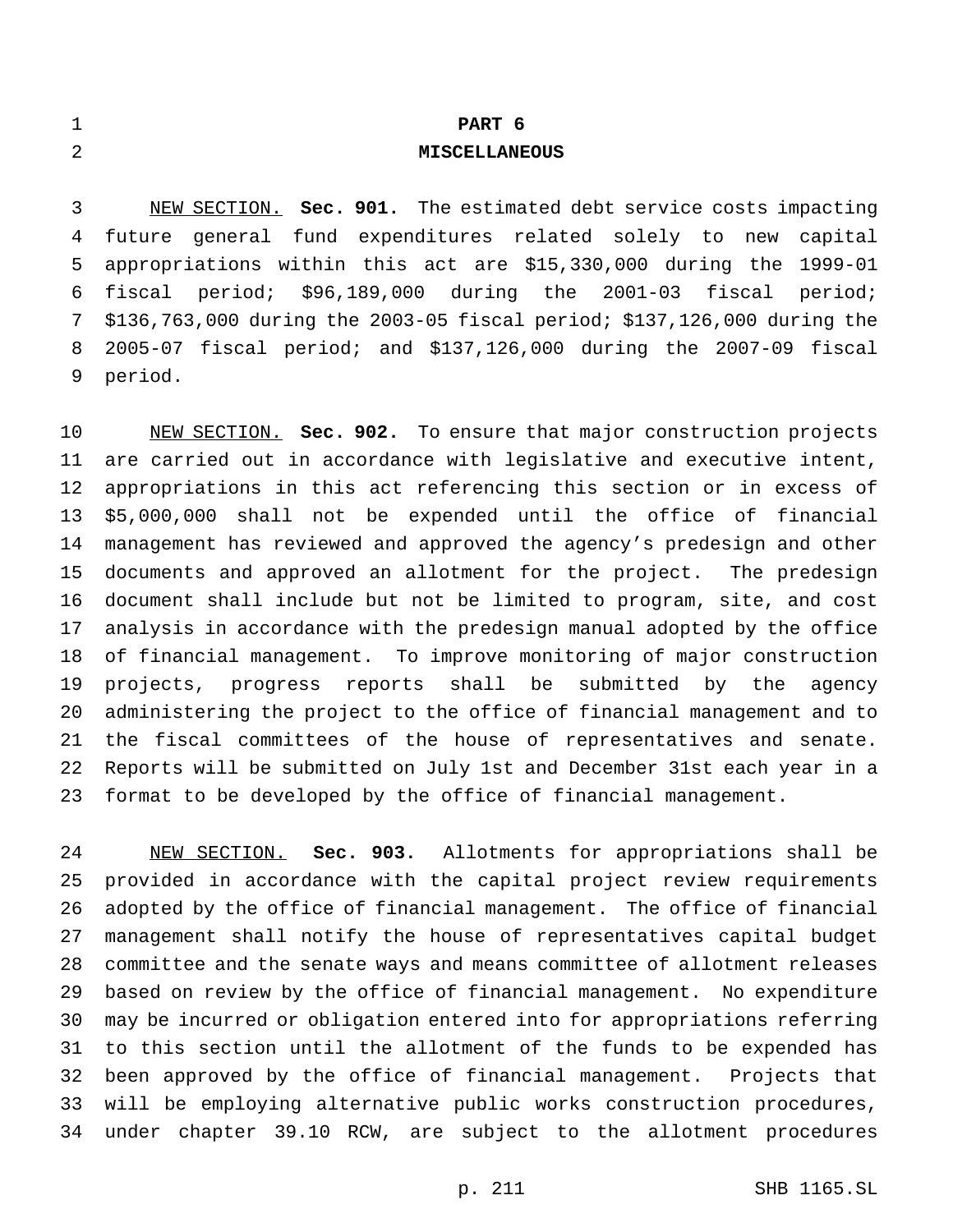defined in this section and RCW 43.88.110. Contracts shall not be executed that call for expenditures in excess of the approved allotment, and the total amount shown in such contracts for the cost of future work that has not been appropriated shall not exceed the amount identified for such work in the level of funding approved by the office of financial management at the completion of predesign.

 NEW SECTION. **Sec. 904.** Appropriations for design and construction of facilities on higher education branch campuses shall be expended only after funds are allotted to institutions of higher education on the basis of: (1) Comparable unit cost standards, as determined by the office of financial management in consultation with the higher education coordinating board; (2) costs consistent with other higher education teaching facilities in the state; and (3) student full-time equivalent enrollment levels as established by the office of financial management in consultation with the higher education coordinating board.

 NEW SECTION. **Sec. 905.** ACQUISITION OF PROPERTIES AND FACILITIES THROUGH FINANCIAL CONTRACTS. The following agencies may enter into financial contracts, paid for from operating revenues, for the purposes indicated and in not more than the principal amounts indicated, plus financing expenses and required reserves pursuant to chapter 39.94 RCW. When securing properties under this section, agencies shall use the most economical financial contract option available, including long- term leases, lease-purchase agreements, lease-development with option to purchase agreements or financial contracts using certificates of participation. The director of general administration shall ensure that the clustering of state facilities and the collocation and consolidation of state agencies take place where such configurations are economical and consistent with agency space needs. Agencies shall assist the department of general administration with facility collocation and consolidation efforts.

 State agencies may enter into agreements with the department of general administration and the state treasurer's office to develop requests to the legislature for acquisition of properties and facilities through financial contracts. The agreements may include charges for services rendered.

(1) Department of general administration: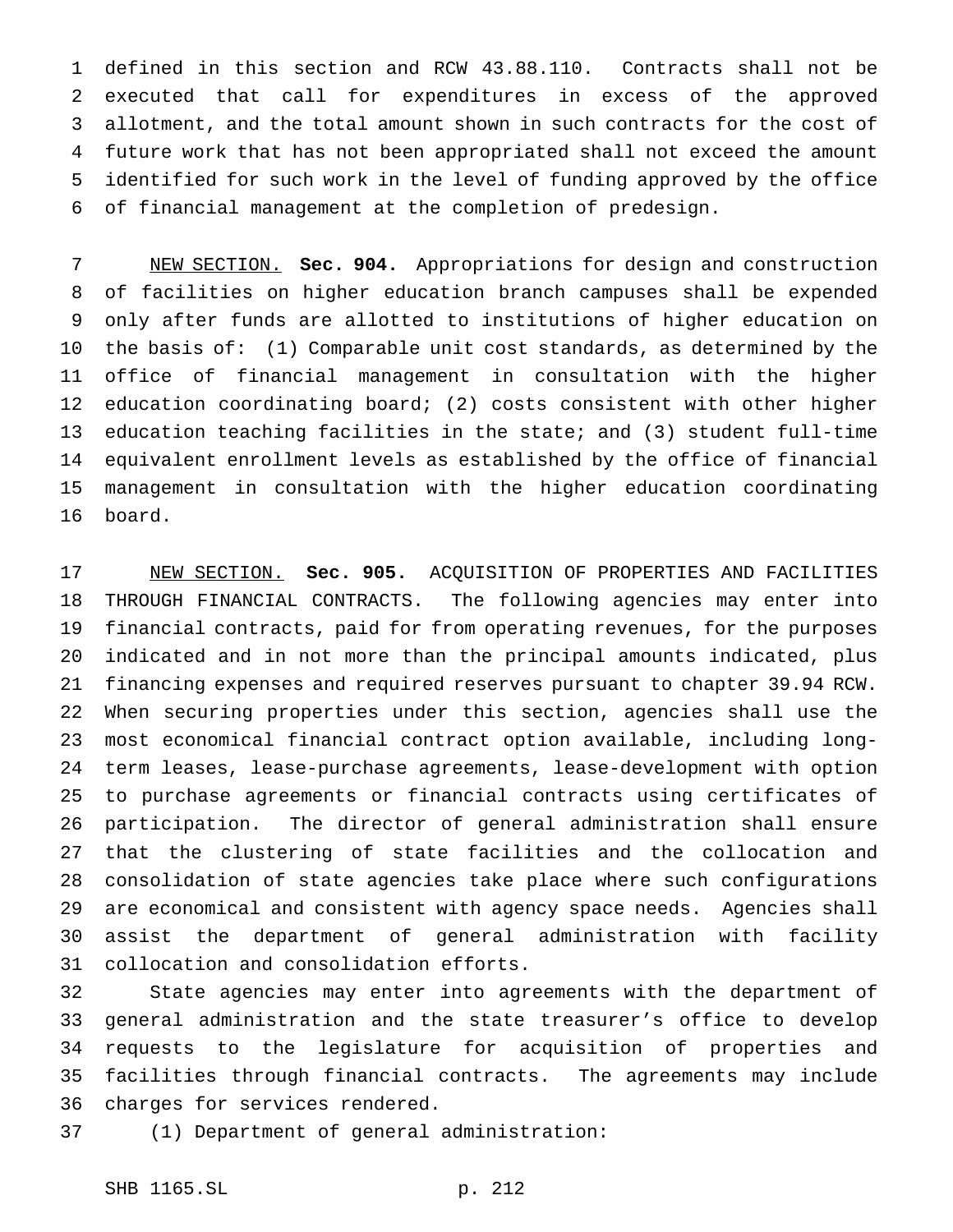(a) Enter into a financing contract in the amount of \$9,435,000 plus financing expenses and required reserves pursuant to chapter 39.94 RCW, to purchase an existing office building and associated land in Yakima for use by state agencies.

 (b) Enter into a financing contract in the amount of \$4,621,000 plus financing expenses and required reserves pursuant to chapter 39.94 RCW, to purchase an existing office building and associated land in Kelso for use by the department of social and health services and the employment security department.

 (2) Department of corrections: Enter into a financing contract on behalf of the department of corrections in the amount of \$2,300,000 plus financing expenses and required reserves pursuant to chapter 39.94 RCW to purchase or construct a correctional industries transportation services warehouse.

 (3) State parks and recreation: It is the intent of the legislature that the operating revenues of the department provide the primary source of funds necessary to meet financing contract obligations for the projects financed under this authority. In addition, state parks and recreation is authorized to pledge to make payments from appropriated funds pursuant to chapter 39.94 RCW:

 (a) Enter into financing contracts on behalf of state parks and recreation in the amount of \$500,000 plus financing expenses and required reserves pursuant to chapter 39.94 RCW to construct cabins at Cama beach.

 (b) Enter into financing contracts on behalf of state parks and recreation in the amount of \$250,000 plus financing expenses and required reserves pursuant to chapter 39.94 RCW to complete improvements at the interpretive center/store at Deception Pass.

 (c) Enter into financing contracts on behalf of state parks and recreation in the amount of \$1,000,000 plus financing expenses and required reserves pursuant to chapter 39.94 RCW to purchase and install additional yurts and cabins state-wide.

 (d) Enter into financing contracts on behalf of state parks and recreation in the amount of \$500,000 plus financing expenses and required reserves pursuant to chapter 39.94 RCW to construct a day use shelter at Lake Sammamish.

 (e) Enter into financing contracts on behalf of state parks and recreation in the amount of \$500,000 plus financing expenses and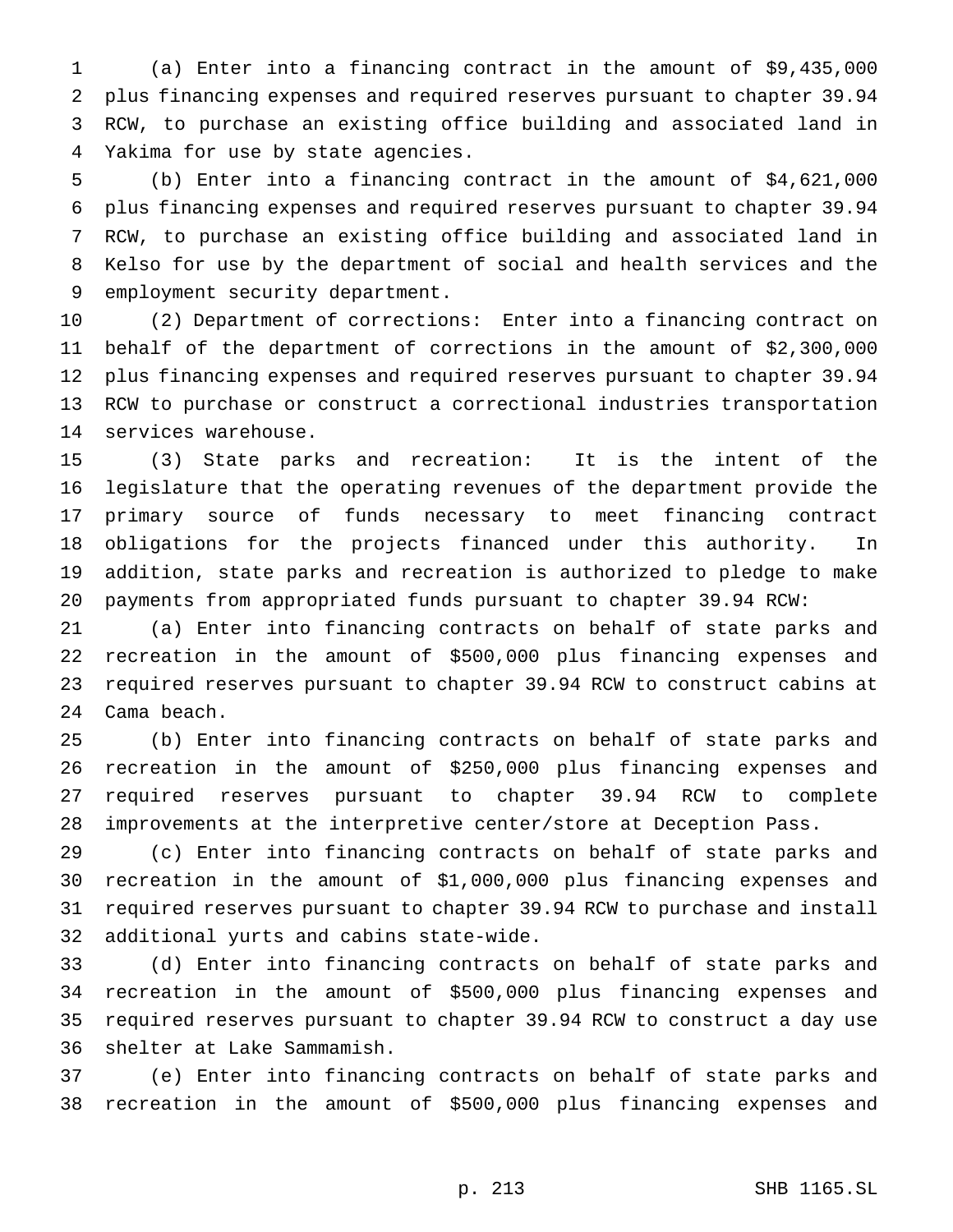required reserves pursuant to chapter 39.94 RCW to improve campsite electrification state-wide.

 (f) Enter into financing contracts on behalf of state parks and recreation in the amount of \$750,000 plus financing expenses and required reserves pursuant to chapter 39.94 RCW to develop additional campsites state-wide.

(4) Community and technical colleges:

 (a) Enter into a financing contract on behalf of Green River Community College in the amount of \$1,526,150 plus financing expenses and reserves pursuant to chapter 39.94 RCW for remodel of the Lindbloom student center building.

 (b) Enter into a financing contract on behalf of Highline Community College in the amount of \$2,070,613 plus financing expenses and required reserves pursuant to chapter 39.94 RCW for the purchase of the Federal Way Center, currently being leased by the college.

 (c) Enter into a financial contract on behalf of Green River Community College in the amount of \$100,000 plus financing expenses and required reserves pursuant to chapter 39.94 RCW to purchase approximately 1.5 acres of land adjacent to the westside parking lot.

 (d) Enter into a financing contract on behalf of Grays Harbor Community College in the amount of \$600,000 plus financing expenses and required reserves pursuant to chapter 39.94 RCW for the purchase and remodeling of the Riverview School and 2.83 acres of property, currently being leased by the college.

 (e) Enter into a financing contract on behalf of Everett Community College in the amount of \$1,500,000 plus financing expenses and required reserves pursuant to chapter 39.94 RCW for the remodeling of the fitness center.

 (f) Enter into a financing contract on behalf of Tacoma Community College in the amount of \$1,697,000 plus financing expenses and required reserves pursuant to chapter 39.94 RCW for a 10,000 gross square foot addition to the existing student center.

 (g) Enter into a financing contract on behalf of Spokane Community College in the amount of \$3,840,000 plus financing expenses and required reserves pursuant to chapter 39.94 RCW for a 20,000 gross square foot addition and remodeling to the existing Lair student service building costing \$6,000,000. The balance of project cost will be cash from student and activity fees and enterprise funds.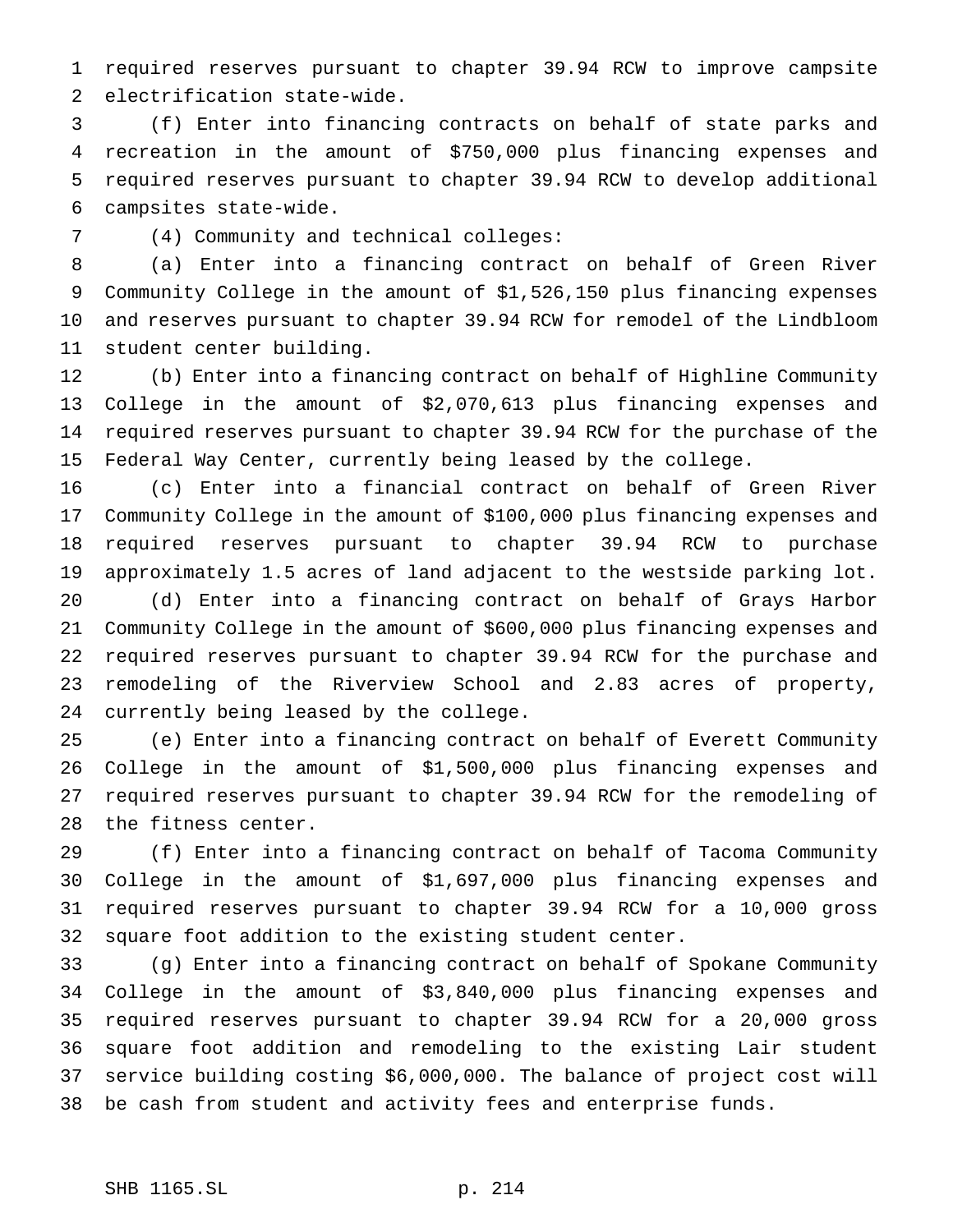(h) Enter into a financing contract on behalf of Big Bend Community College in the amount of \$150,000 plus financing expenses and required reserves pursuant to chapter 39.94 RCW for the exchange of 10 acres of land with Grant county.

 (i) Enter into a financing contract on behalf of Green River Community College in the amount of \$7,500,000 plus financing expenses and required reserves pursuant to chapter 39.94 RCW for purchase and development of property in the downtown Kent area.

 (j) Enter into a financing contract on behalf of Columbia Basin Community College in the amount of \$1,000,000 plus financing expenses and required reserves pursuant to chapter 39.94 RCW for a 10,000 gross square foot student services auditorium.

 (k) Enter into a financing contract on behalf of Yakima Valley Community College in the amount of \$375,000 plus financing expenses and required reserves pursuant to chapter 39.94 RCW for a 2,700 gross square foot addition and remodeling to the existing student union building costing \$1,400,000. Prior to commencing, the college shall prepare and present a business plan describing the financing of the complete project to the state board for community and technical colleges, the office of financial management, and the legislative fiscal committees.

 (l) Enter into a financing contract on behalf of Peninsula Community College in the amount of \$2,500,000 plus financing expenses and required reserves pursuant to chapter 39.94 RCW for a 10,000 gross square foot addition to the student union building.

 (m) Enter into a financing contract on behalf of Whatcom Community College in the amount of \$2,500,000 plus financing expenses and required reserves pursuant to chapter 39.94 RCW for a 20,000 gross square foot addition and remodeling to the existing extended learning/work force facility costing \$4,388,000. Prior to commencing, the college shall prepare and present a business plan describing the financing of the complete project to the state board for community and technical colleges, the office of financial management, and the legislative fiscal committees.

 (n) Enter into a financial contract on behalf of Green River Community College in the amount of \$350,000 plus financing expenses and required reserves pursuant to chapter 39.94 RCW to purchase Lea Hill park from King county.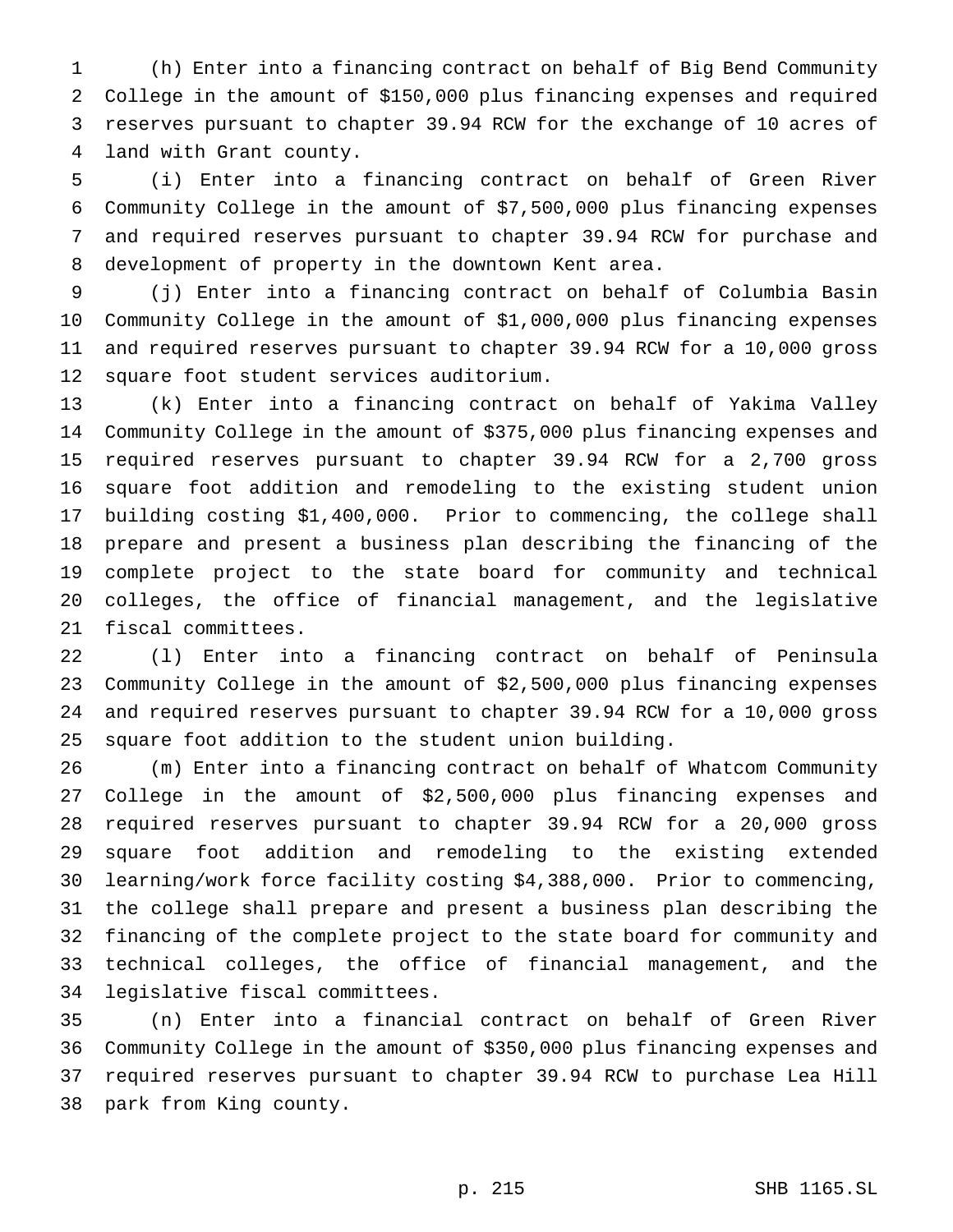(o) Enter into a financial contract on behalf of Bellevue Community College in the amount of \$4,000,000 plus financing expenses and required reserves pursuant to chapter 39.94 RCW for replacement of the Robinswood school. This authority is provided in addition to the appropriation in section 761 of this act.

 (p) Enter into a financial contract on behalf of Wenatchee Valley College in the amount of \$500,000 plus financing expenses and required reserves pursuant to chapter 39.94 RCW to purchase two buildings and property contiguous to the college campus.

 (q) Enter into a financing contract on behalf of Whatcom Community College in the amount of \$1,918,483 plus financing expenses and required reserves pursuant to chapter 39.94 RCW for the purchase of 10.71 acres of property for the completion of the Whatcom Community College campus.

 (r) Enter into a financing contract on behalf of Edmonds Community College in the amount of \$3,700,000 plus financing expenses and required reserves pursuant to chapter 39.94 RCW to develop a music building on the college campus.

 (5) Central Washington University: Enter into a financing contract on behalf of Central Washington University in the amount of \$5,700,000 plus financing expenses and required reserves pursuant to chapter 39.94 RCW for the Central Washington University/Edmonds Community College center.

(6) University of Washington:

 (a) Enter into a financing contract on behalf of the University of Washington in the amount of \$7,500,000 plus financing expenses and required reserves pursuant to chapter 39.94 RCW to finance real property improvements to the Sand Point building.

 (b) Enter into a financing contract on behalf of the University of Washington in the amount of \$7,500,000 plus financing expenses and required reserves pursuant to chapter 39.94 RCW to finance primate center tenant improvements.

 (7) Washington state convention and trade center: Enter into one or more financing contracts not exceeding an aggregate total amount of \$27,500,000 plus financing expenses and reserves pursuant to chapter 39.94 RCW, for funding unanticipated costs in excess of the \$111,700,000 principal amount of the financing contract authorized in section 802(10)(b), chapter 16, Laws of 1995 2nd sp. sess., for the construction of the expansion of the Washington state convention and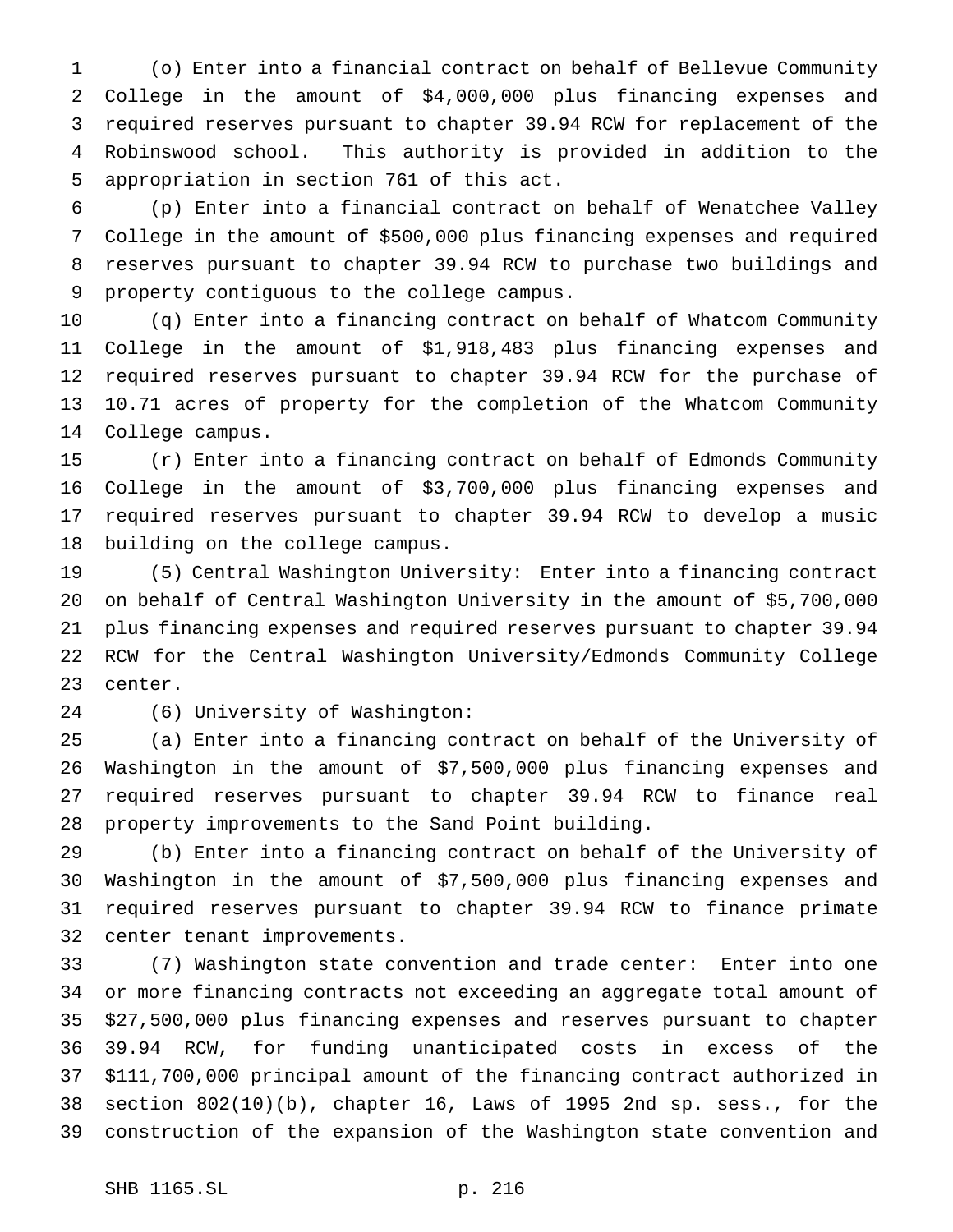trade center as authorized under chapter 386, Laws of 1995. The balance of the expansion project funds shall be provided from interest earnings and public or private funds. The financing contract or contracts representing all or part of the amount authorized by this section shall not be executed without prior written approval of the office of financial management based upon its determination that such financing contract or contracts are reasonably necessary for the expansion project.

 NEW SECTION. **Sec. 906.** FOR THE ARTS COMMISSION--ART WORK ALLOWANCE POOLING. (1) One-half of one percent of moneys appropriated in this act for original construction of school plant facilities is provided solely for the purposes of RCW 28A.335.210. The Washington state arts commission may combine the proceeds from individual projects in order to fund larger works of art or mobile art displays in consultation with the superintendent of public instruction and representatives of school district boards.

 (2) One-half of one percent of moneys appropriated in this act for original construction or any major renovation or remodel work exceeding two hundred thousand dollars by colleges or universities is provided solely for the purposes of RCW 28B.10.027. The Washington state arts commission may combine the proceeds from individual projects in order to fund larger works of art or mobile art displays in consultation with the board of regents or trustees.

 (3) One-half of one percent of moneys appropriated in this act for original construction of any public building by a state agency as defined in RCW 43.17.200 is provided solely for the purposes of RCW 43.17.200. The Washington state arts commission may combine the proceeds from individual projects in order to fund larger works of art or mobile art displays in consultation with the state agency.

 (4) At least eighty-five percent of the moneys spent by the Washington state arts commission during the 1999-01 biennium for the purposes of RCW 28A.335.210, 28B.10.027, and 43.17.200 shall be spent solely for direct acquisition of works of art.

 NEW SECTION. **Sec. 907.** The amounts shown under the headings "Prior Biennia," "Future Biennia," and "Total" in this act are for informational purposes only and do not constitute legislative approval of these amounts.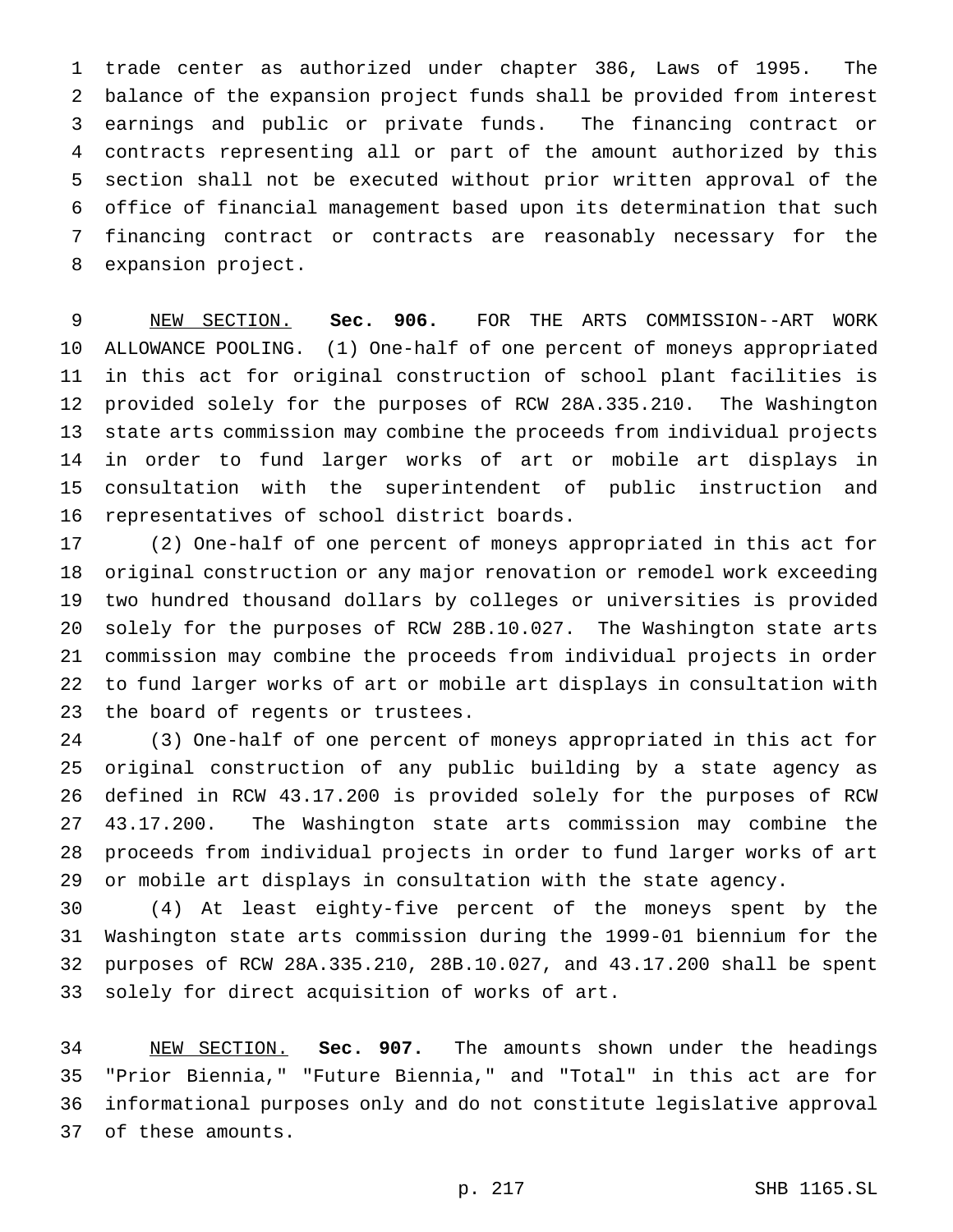NEW SECTION. **Sec. 908.** "Reappropriations" in this act are appropriations and, unless the context clearly provides otherwise, are subject to the relevant conditions and limitations applicable to appropriations. Reappropriations shall be limited to the unexpended balances remaining on June 30, 1999, from the 1997-99 biennial appropriations for each project.

 NEW SECTION. **Sec. 909.** To carry out the provisions of this act, the governor may assign responsibility for predesign, design, construction, and other related activities to any appropriate agency.

 NEW SECTION. **Sec. 910.** If any federal moneys appropriated by this act for capital projects are not received by the state, the department or agency to which the moneys were appropriated may replace the federal moneys with funds available from private or local sources. No replacement may occur under this section without the prior approval of the director of financial management in consultation with the senate committee on ways and means and the house of representatives capital budget committee.

 NEW SECTION. **Sec. 911.** (1) Unless otherwise stated, for all appropriations under this act that require a match of nonstate money or in-kind contributions, the following requirement, consistent with RCW 43.88.150, shall apply: Expenditures of state money shall be timed so that the state share of project expenditures never exceeds the intended state share of total project costs.

 (2) Provision of the full amount of required matching funds is not required to permit the expenditure of capital budget appropriations for phased projects if a proportional amount of the required matching funds is provided for each distinct, identifiable phase of the project.

 NEW SECTION. **Sec. 912.** Any capital improvements or capital projects involving construction or major expansion of a state office facility, including, but not limited to, district headquarters, detachment offices, and off-campus faculty offices, shall be reviewed by the department of general administration for possible consolidation, colocation, and compliance with state office standards before allotment of funds. The intent of the requirement imposed by this section is to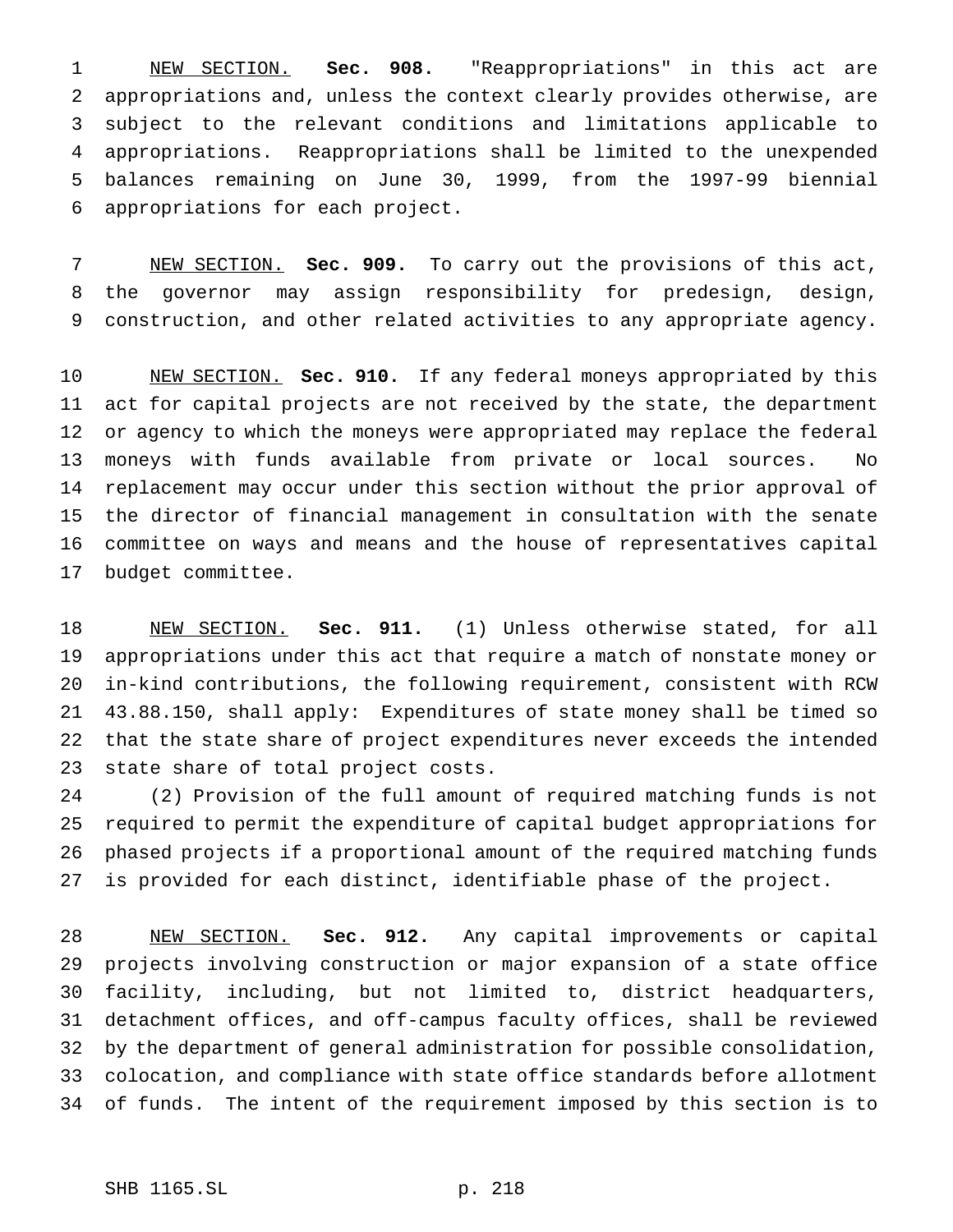eliminate duplication and reduce total office space requirements where feasible, while ensuring proper service to the public.

 NEW SECTION. **Sec. 913.** The governor, through the office of financial management, may authorize a transfer of appropriation authority provided for a capital project that is in excess of the amount required for the completion of such project to another capital project for which the appropriation is insufficient. No such transfer may be used to expand the capacity of any facility beyond that intended by the legislature in making the appropriation. Such transfers may be effected only between capital appropriations to a specific department, commission, agency, or institution of higher education and only between capital projects that are funded from the same fund or account. No transfers may occur between projects to local government agencies except where the grants are provided within a single omnibus appropriation and where such transfers are specifically authorized by the implementing statutes which govern the grants.

 For purposes of this section, the governor may find that an amount is in excess of the amount required for the completion of a project only if: (1) The project as defined in the notes to the budget document is substantially complete and there are funds remaining; or (2) bids have been let on a project and it appears to a substantial certainty that the project as defined in the notes to the budget document can be completed within the biennium for less than the amount appropriated in this act.

 For the purposes of this section, the legislature intends that each project be defined as proposed to the legislature in the governor's budget document, unless it clearly appears from the legislative history that the legislature intended to define the scope of a project in a different way.

 A report of any transfer effected under this section except emergency projects or any transfer under \$250,000 shall be filed with the legislative fiscal committees of the senate and house of representatives by the office of financial management at least thirty days before the date the transfer is effected. The office of financial management shall report all emergency or smaller transfers within thirty days from the date of transfer.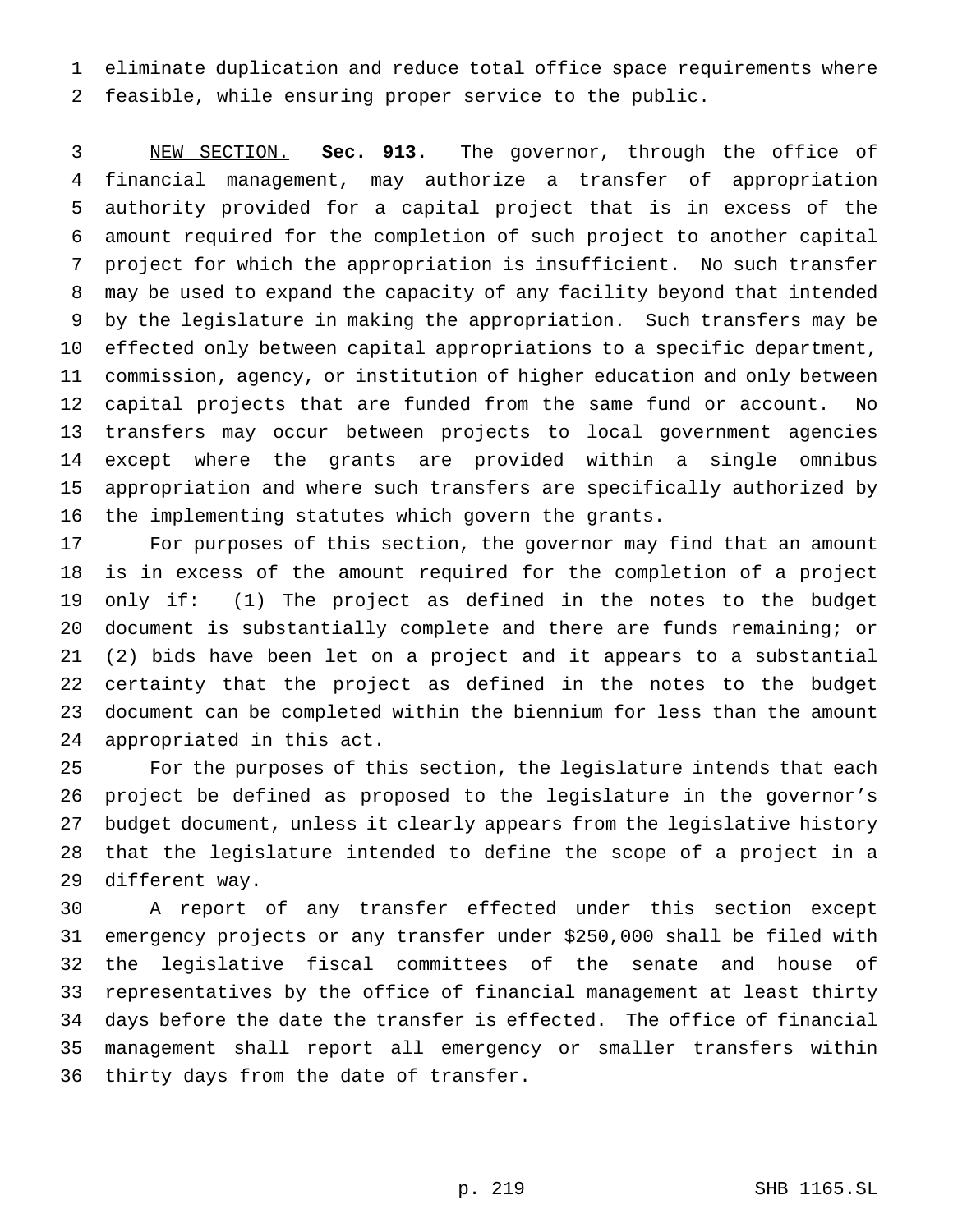NEW SECTION. **Sec. 914.** The department of information services shall act as lead agency in coordinating video telecommunications services for state agencies. As lead agency, the department shall develop standards and common specifications for leased and purchased telecommunications equipment and assist state agencies in developing a video telecommunications expenditure plan. No agency may spend any portion of any appropriation in this act for new video telecommunications equipment, new video telecommunications transmission, or new video telecommunications systems without first complying with chapter 43.105 RCW, including but not limited to RCW 43.105.041(2), and without first submitting a video telecommunications equipment expenditure plan, in accordance with the policies of the department of information services, for review and assessment by the department of information services under RCW 43.105.052. Before any such expenditure by a public school, a video telecommunications expenditure plan shall be approved by the superintendent of public instruction. The office of the superintendent of public instruction shall submit the plans to the department of information services in a form prescribed by the department. The office of the superintendent of public instruction shall coordinate the use of the video telecommunications in public schools by providing educational information to local school districts and shall assist local school districts and educational service districts in telecommunications planning and curriculum development. Before any such expenditure by a public institution of postsecondary education, a telecommunications expenditure plan shall be approved by the higher education coordinating board. The higher education coordinating board shall coordinate the use of video telecommunications for instruction and instructional support in postsecondary education, including the review and approval of instructional telecommunications course offerings.

 NEW SECTION. **Sec. 915.** Electronic copies of all completed predesigns, BEST studies, value engineering studies, and constructability reviews performed pursuant to appropriations contained in this act will be forwarded to the department of general administration in a format prescribed by the department. These documents will serve as a means to share information and lessons that may be useful in other projects. Best practices, changes in technology and materials, new approaches to resolving facility and construction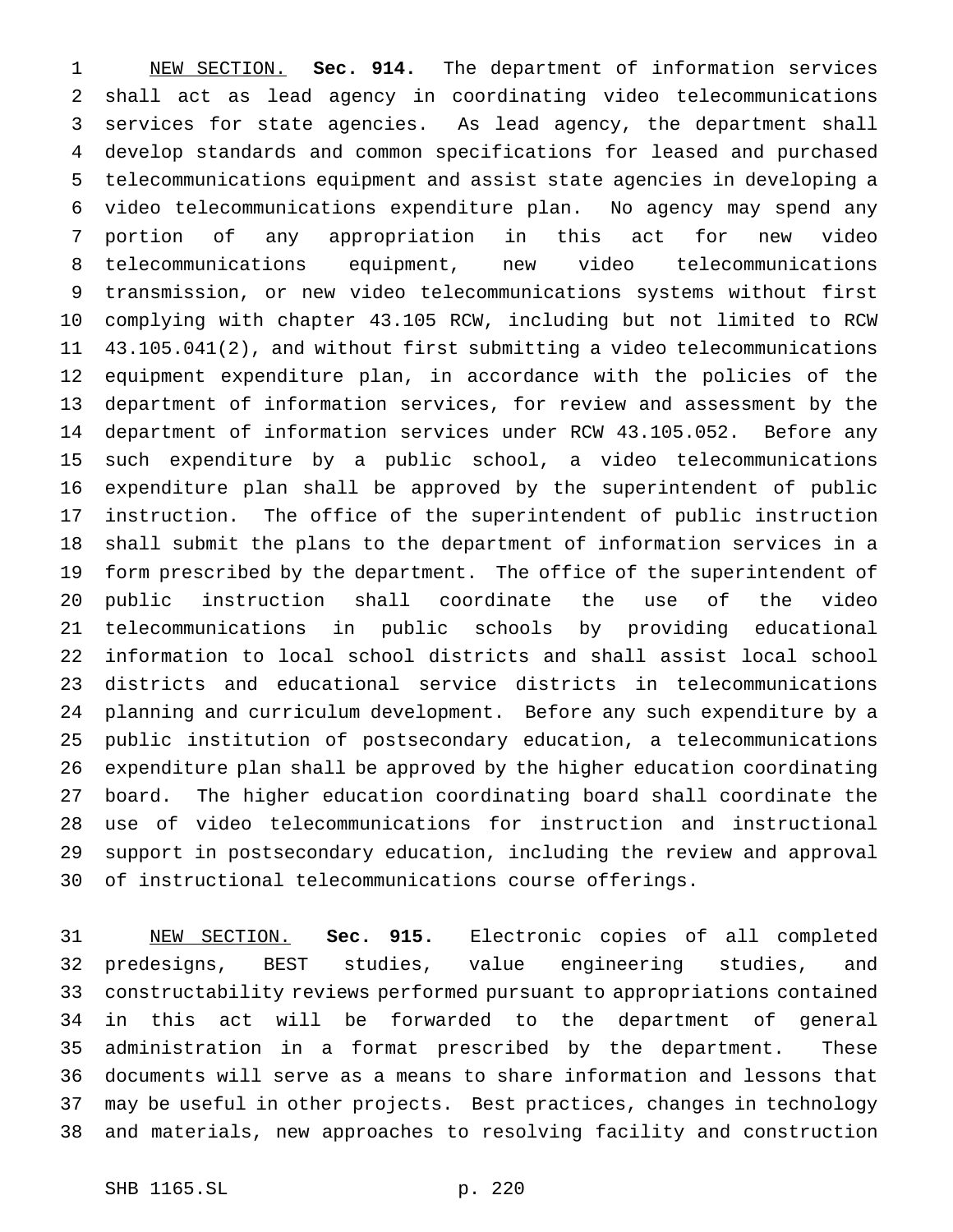problems, and any other useful information will be shared among all agencies and the public through use of the Internet.

 NEW SECTION. **Sec. 916.** The legislature finds that opportunities for additional student enrollment capacity at higher education facilities can be created by increased course scheduling, more intensive space utilization practices, and the delivery of distance learning programs. By May 1, 2000, the institutions of higher education and the state board for community and technical colleges shall review course scheduling and weekly room use standards and determine if additional student capacity can be reasonably obtained by changes in practices. Further, this review shall include an assessment of options to increase distance learning programs as a means to further increase student full-time equivalent capacity. The findings of this review and the delineation of the course scheduling and weekly room use assumptions shall be submitted to the higher education coordinating board and the office of financial management for review and approval. Institutions of higher education receiving appropriations for predesign, design, or construction of branch campus facilities in this act shall work with the higher education coordinating board and the office of financial management to identify options and prepare plans to increase the full-time equivalent capacity of these projects and all future construction phases for these campuses. The goal of these plans is to substantially increase full-time equivalent delivery capacity above the level identified in the appropriation section. The plans shall identify alternative program delivery strategies, options to increase use of distance learning and technology, plans to improve space utilization, and other recommendations to meet this goal. Branch campuses to be analyzed in these plans include Vancouver, Tacoma, Bothell, Tri-Cities, and Spokane. The development of these plans shall include consultation with every institution that is planned to offer services at each site. Proposals for changes in the facilities to be constructed in future phases shall clearly identify costs and schedule alternatives, and currently designed construction projects shall proceed on schedule.

 **Sec. 917.** RCW 43.98A.040 and 1997 c 235 s 718 are each amended to read as follows: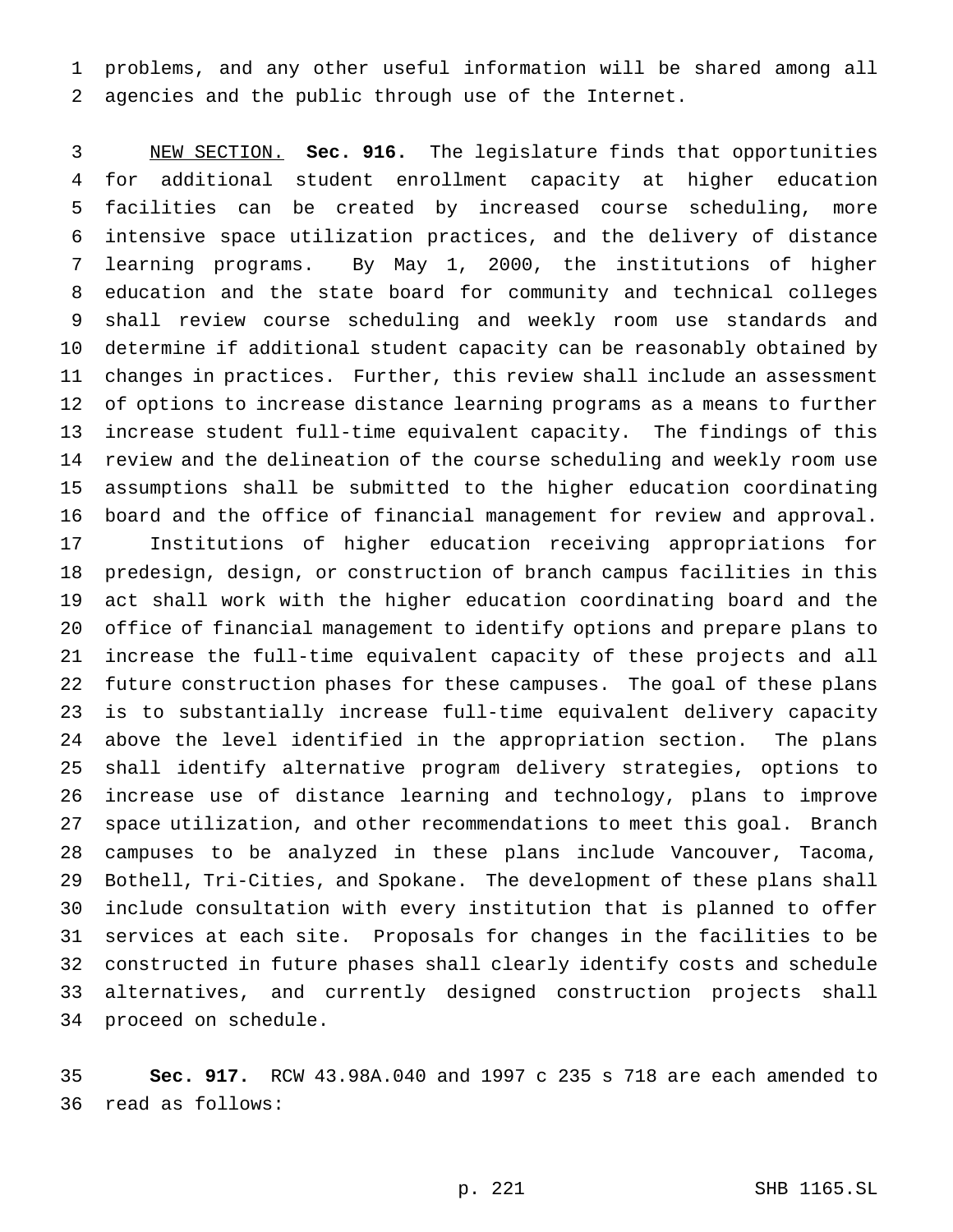(1) Moneys appropriated for this chapter to the habitat conservation account shall be distributed in the following way:

 (a) Not less than thirty-five percent for the acquisition and development of critical habitat;

 (b) Not less than twenty percent for the acquisition and development of natural areas;

 (c) Not less than fifteen percent for the acquisition and 8 development of urban wildlife habitat; and

 (d) The remaining amount shall be considered unallocated and shall be used by the committee to fund high priority acquisition and development needs for critical habitat, natural areas, and urban 12 wildlife habitat. During the fiscal biennium ending June 30, ((1999)) 13 2001, the remaining amount reappropriated from the fiscal biennium 14 ending June 30, 1999, may be allocated for matching grants for riparian 15 zone habitat protection projects that implement watershed plans under the program established in section 329(6), chapter 235, Laws of 1997.

 (2) In distributing these funds, the committee retains discretion to meet the most pressing needs for critical habitat, natural areas, and urban wildlife habitat, and is not required to meet the percentages described in subsection (1) of this section in any one biennium.

 (3) Only state agencies may apply for acquisition and development funds for critical habitat and natural areas projects under subsection  $(1)(a)$ ,  $(b)$ , and  $(d)$  of this section.

 (4) State and local agencies may apply for acquisition and development funds for urban wildlife habitat projects under subsection  $(1)(c)$  and  $(d)$  of this section.

 **Sec. 918.** RCW 43.98A.060 and 1997 c 235 s 719 are each amended to read as follows:

 (1) The committee may adopt rules establishing acquisition policies and priorities for distributions from the habitat conservation account.

 (2) Moneys appropriated for this chapter may not be used by the committee to fund additional staff positions or other overhead expenses, or by a state, regional, or local agency to fund operation and maintenance of areas acquired under this chapter, except that the committee may use moneys appropriated for this chapter for the fiscal 36 biennium ending June 30, ((1999)) 2001, for the administrative costs of implementing the pilot watershed plan implementation program established in section 329(6), chapter 235, Laws of 1997, and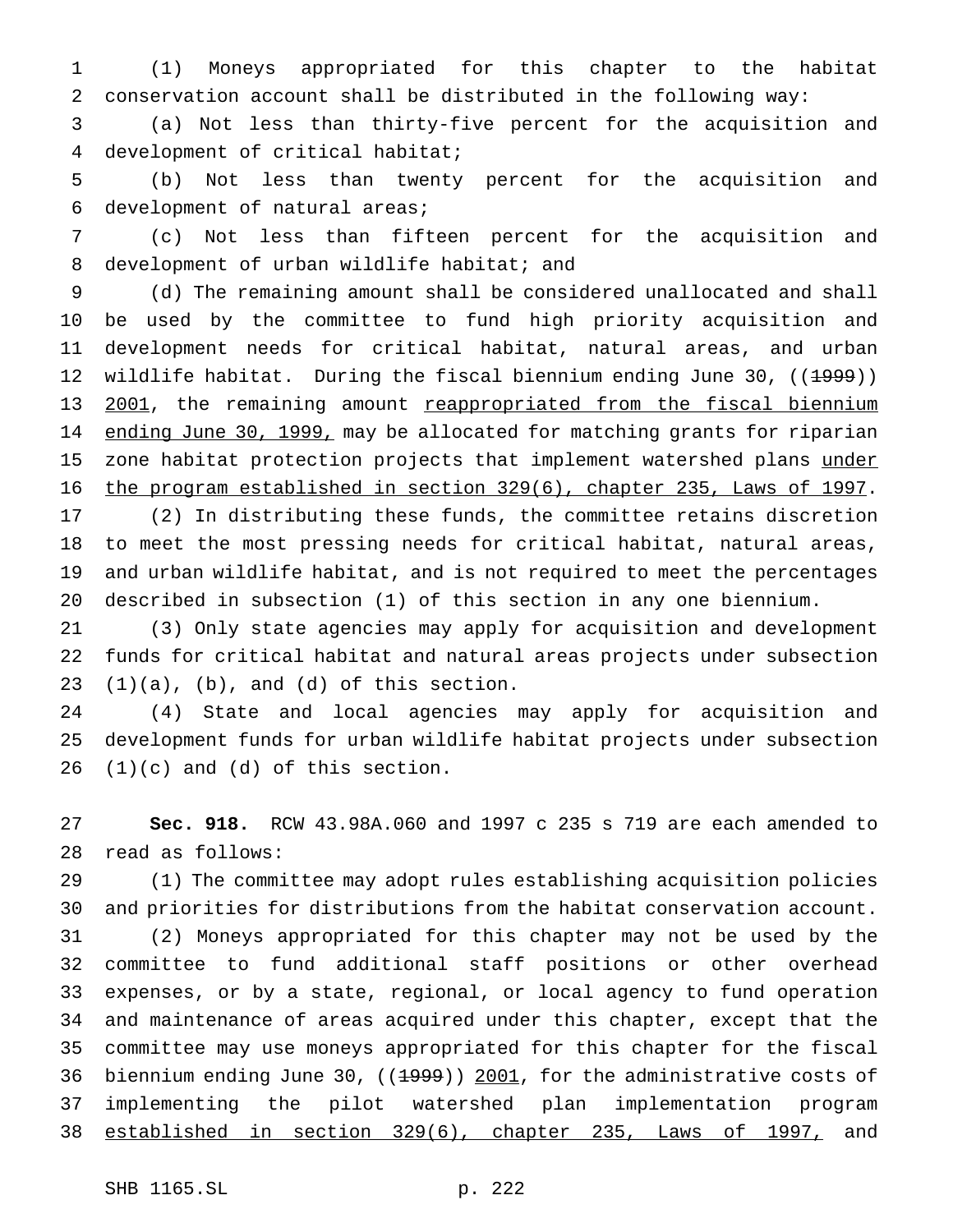developing an inventory of publicly owned lands established in section 329(7), chapter 235, Laws of 1997.

 (3) Moneys appropriated for this chapter may be used for costs incidental to acquisition, including, but not limited to, surveying expenses, fencing, and signing.

 (4) Except as provided in subsection (5) of this section, the committee may not approve a local project where the local agency share is less than the amount to be awarded from the habitat conservation account.

10 (5) During the fiscal biennium ending June 30, ((1999)) 2001, the committee may approve a riparian zone habitat protection project established in section 329(6), chapter 235, Laws of 1997, where the local agency share is less than the amount to be awarded from the habitat conservation account.

 (6) In determining acquisition priorities with respect to the habitat conservation account, the committee shall consider, at a minimum, the following criteria:

(a) For critical habitat and natural areas proposals:

19 (i) Community support;

20 (ii) Immediacy of threat to the site;

(iii) Uniqueness of the site;

22 (iv) Diversity of species using the site;

(v) Quality of the habitat;

(vi) Long-term viability of the site;

- (vii) Presence of endangered, threatened, or sensitive species;
- (viii) Enhancement of existing public property;

 (ix) Consistency with a local land use plan, or a regional or state-wide recreational or resource plan; and

(x) Educational and scientific value of the site.

 (b) For urban wildlife habitat proposals, in addition to the criteria of (a) of this subsection:

- (i) Population of, and distance from, the nearest urban area;
- (ii) Proximity to other wildlife habitat;
- (iii) Potential for public use; and

(iv) Potential for use by special needs populations.

 (7) Before October 1st of each even-numbered year, the committee shall recommend to the governor a prioritized list of state agency projects to be funded under RCW 43.98A.040(1) (a), (b), and (c). The governor may remove projects from the list recommended by the committee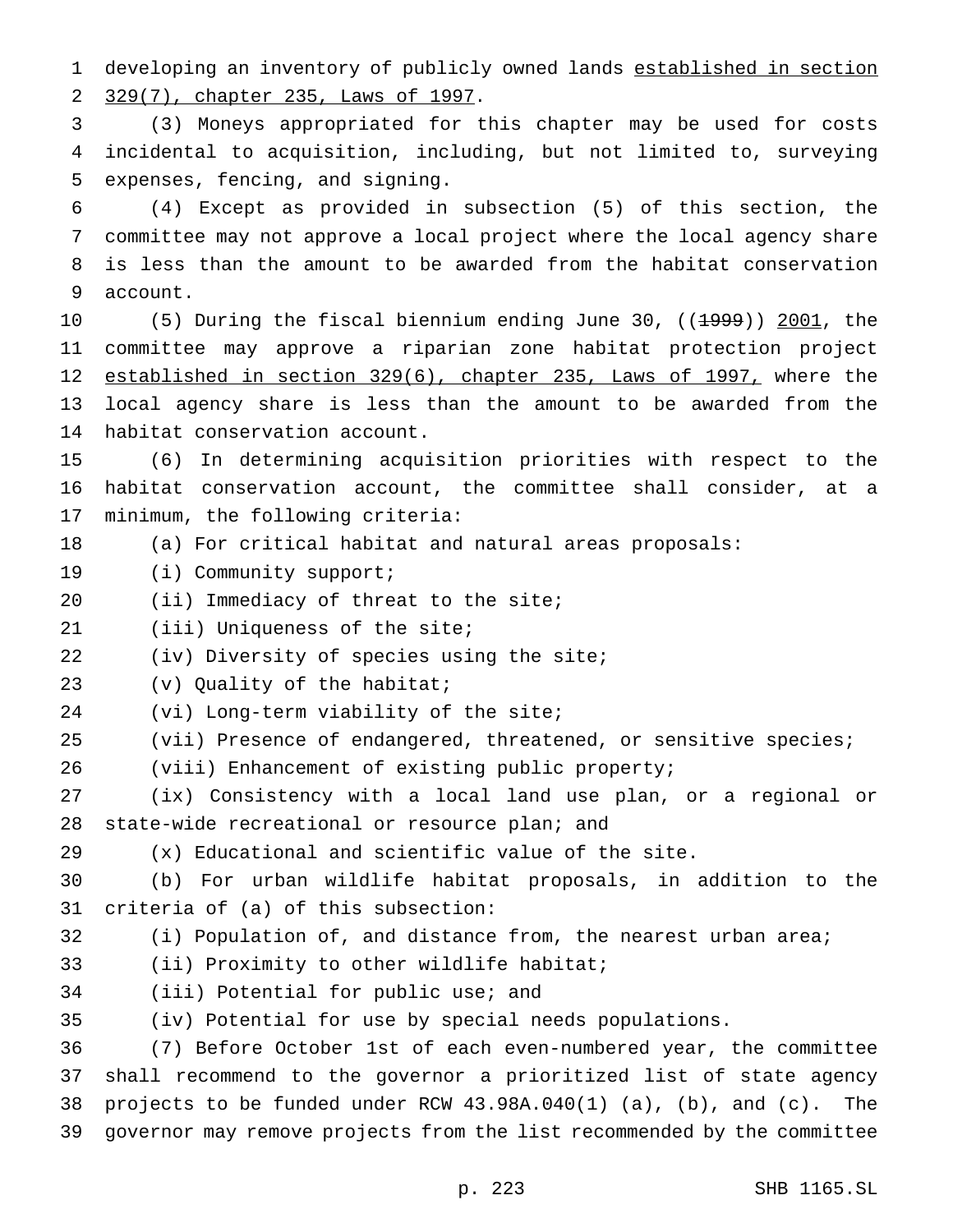and shall submit this amended list in the capital budget request to the legislature. The list shall include, but not be limited to, a description of each project; and shall describe for each project any anticipated restrictions upon recreational activities allowed prior to the project.

 (8) Before October 1st of each year, the committee shall recommend to the governor a prioritized list of all local projects to be funded under RCW 43.98A.040(1)(c). The governor may remove projects from the list recommended by the committee and shall submit this amended list in the capital budget request to the legislature. The list shall include, but not be limited to, a description of each project and any particular match requirement, and describe for each project any anticipated restrictions upon recreational activities allowed prior to the project.

 **Sec. 919.** RCW 43.98A.070 and 1997 c 235 s 720 are each amended to read as follows:

 (1) In determining which state parks proposals and local parks proposals to fund, the committee shall use existing policies and priorities.

 (2) Moneys appropriated for this chapter may not be used by the committee to fund additional staff or other overhead expenses, or by a state, regional, or local agency to fund operation and maintenance of areas acquired under this chapter, except that the committee may use moneys appropriated for this chapter for the fiscal biennium ending 24 June 30, ((1999)) 2001, for the administrative costs of implementing 25 the pilot watershed plan implementation program established in section 26 329(6), chapter 235, Laws of 1997, and developing an inventory of 27 publicly owned lands established in section 329(7), chapter 235, Laws 28 of 1997.

 (3) Moneys appropriated for this chapter may be used for costs incidental to acquisition, including, but not limited to, surveying expenses, fencing, and signing.

 (4) The committee may not approve a project of a local agency where the share contributed by the local agency is less than the amount to be awarded from the outdoor recreation account.

 (5) The committee may adopt rules establishing acquisition policies and priorities for the acquisition and development of trails and water access sites to be financed from moneys in the outdoor recreation account.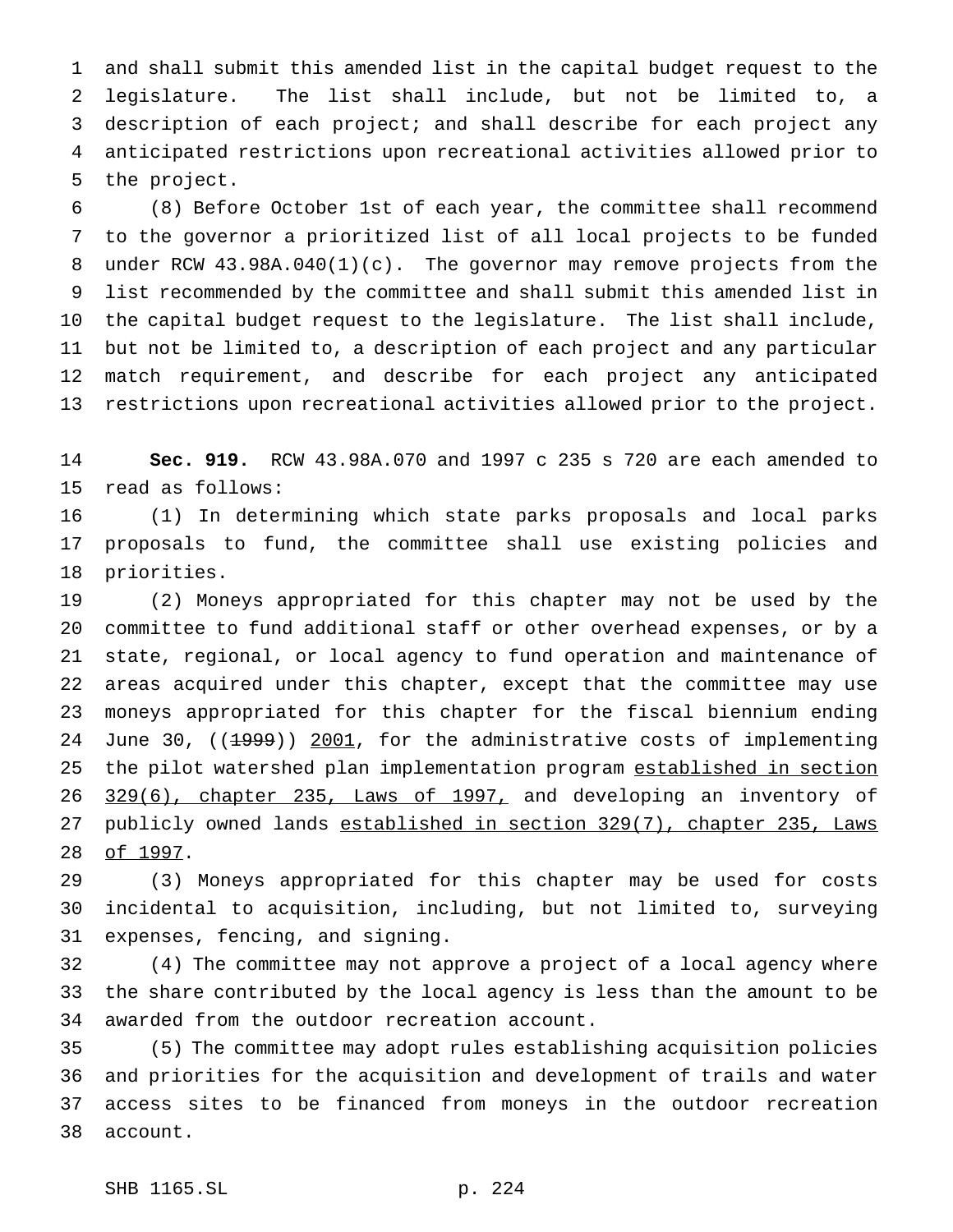- (6) In determining the acquisition and development priorities, the committee shall consider, at a minimum, the following criteria:
- (a) For trails proposals:
- (i) Community support;
- (ii) Immediacy of threat to the site;
- (iii) Linkage between communities;
- (iv) Linkage between trails;
- (v) Existing or potential usage;
- (vi) Consistency with an existing local land use plan or a regional 10 or state-wide recreational or resource plan;
- (vii) Availability of water access or views;
- (viii) Enhancement of wildlife habitat; and
- (ix) Scenic values of the site.
- (b) For water access proposals:
- (i) Community support;
- (ii) Distance from similar water access opportunities;
- 17 (iii) Immediacy of threat to the site;
- (iv) Diversity of possible recreational uses; and
- (v) Public demand in the area.

 (7) Before October 1st of each even-numbered year, the committee shall recommend to the governor a prioritized list of state agency projects to be funded under RCW 43.98A.050(1) (a), (c), and (d). The governor may remove projects from the list recommended by the committee and shall submit this amended list in the capital budget request to the legislature. The list shall include, but not be limited to, a description of each project; and shall describe for each project any anticipated restrictions upon recreational activities allowed prior to the project.

 (8) Before October 1st of each year, the committee shall recommend to the governor a prioritized list of all local projects to be funded under RCW 43.98A.050(1) (b), (c), and (d) of this act. The governor may remove projects from the list recommended by the committee and shall submit this amended list in the capital budget request to the legislature. The list shall include, but not be limited to, a description of each project and any particular match requirement, and describe for each project any anticipated restrictions upon recreational activities allowed prior to the project.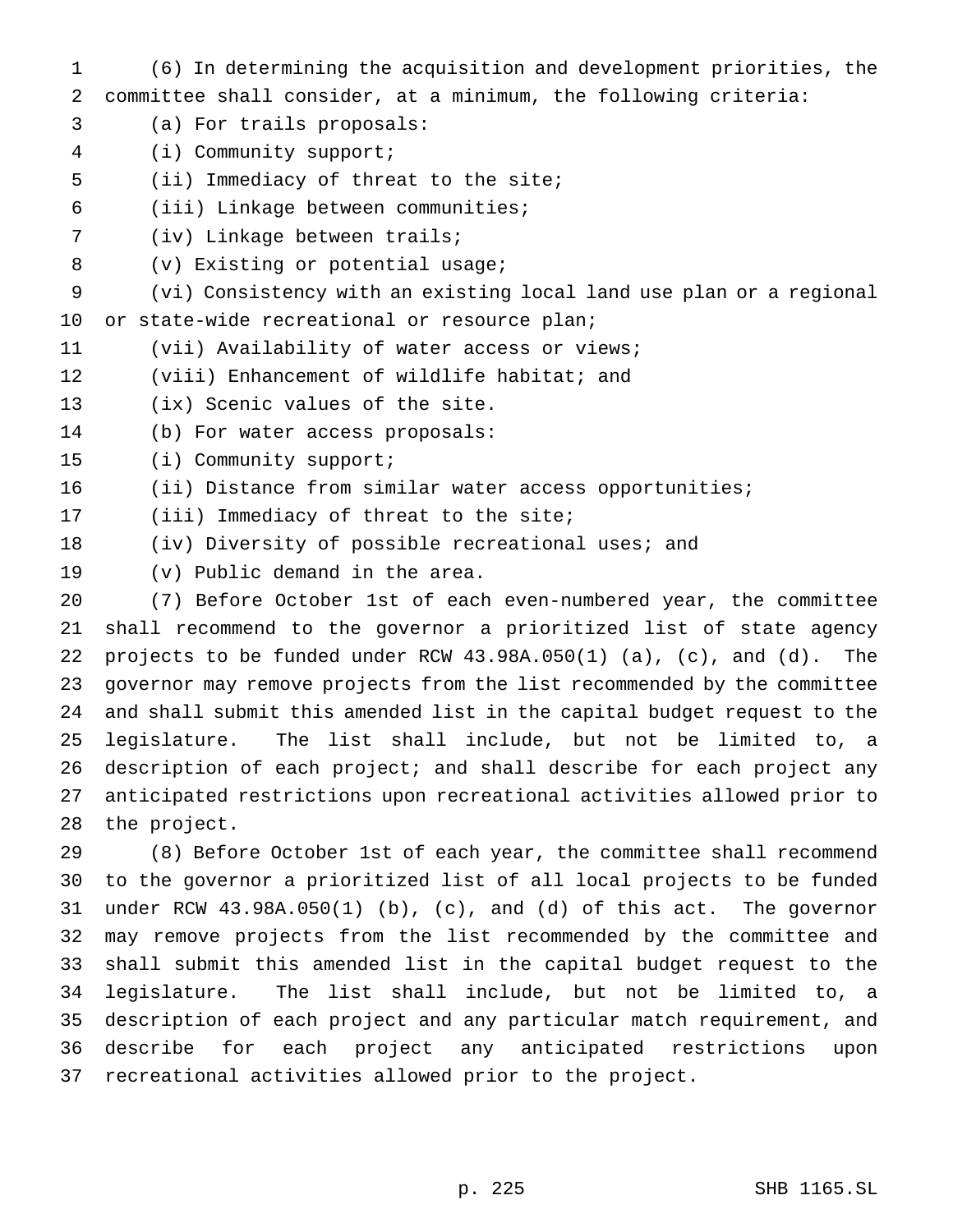**Sec. 920.** RCW 43.98A.050 and 1990 1st ex.s. c 14 s 6 are each amended to read as follows:

 (1) Moneys appropriated for this chapter to the outdoor recreation account shall be distributed in the following way:

 (a) Not less than twenty-five percent to the state parks and recreation commission for the acquisition and development of state parks, with at least seventy-five percent of this money for acquisition costs. However, during the 1999-2001 biennium, distributions for 9 acquisition and development of state parks shall not exceed four 10 million two hundred fifty thousand dollars, and the proportion for 11 acquisition costs shall be determined by the commission;

 (b) Not less than twenty-five percent for the acquisition, development, and renovation of local parks, with at least fifty percent 14 of this money for acquisition costs;

 (c) Not less than fifteen percent for the acquisition and development of trails;

 (d) Not less than ten percent for the acquisition and development of water access sites, with at least seventy-five percent of this money 19 for acquisition costs; and

 (e) The remaining amount shall be considered unallocated and shall be distributed by the committee to state and local agencies to fund high priority acquisition and development needs for parks, trails, and 23 water access sites, except that for the 1999-2001 biennium, unallocated funds may not be distributed to projects in the state parks category.

 (2) In distributing these funds, the committee retains discretion to meet the most pressing needs for state and local parks, trails, and water access sites, and is not required to meet the percentages described in subsection (1) of this section in any one biennium.

 (3) Only local agencies may apply for acquisition, development, or renovation funds for local parks under subsection (1)(b) of this section.

 (4) State and local agencies may apply for funds for trails under subsection (1)(c) of this section.

 (5) State and local agencies may apply for funds for water access sites under subsection (1)(d) of this section.

 NEW SECTION. **Sec. 921.** A new section is added to chapter 43.83B RCW to read as follows:

## SHB 1165.SL p. 226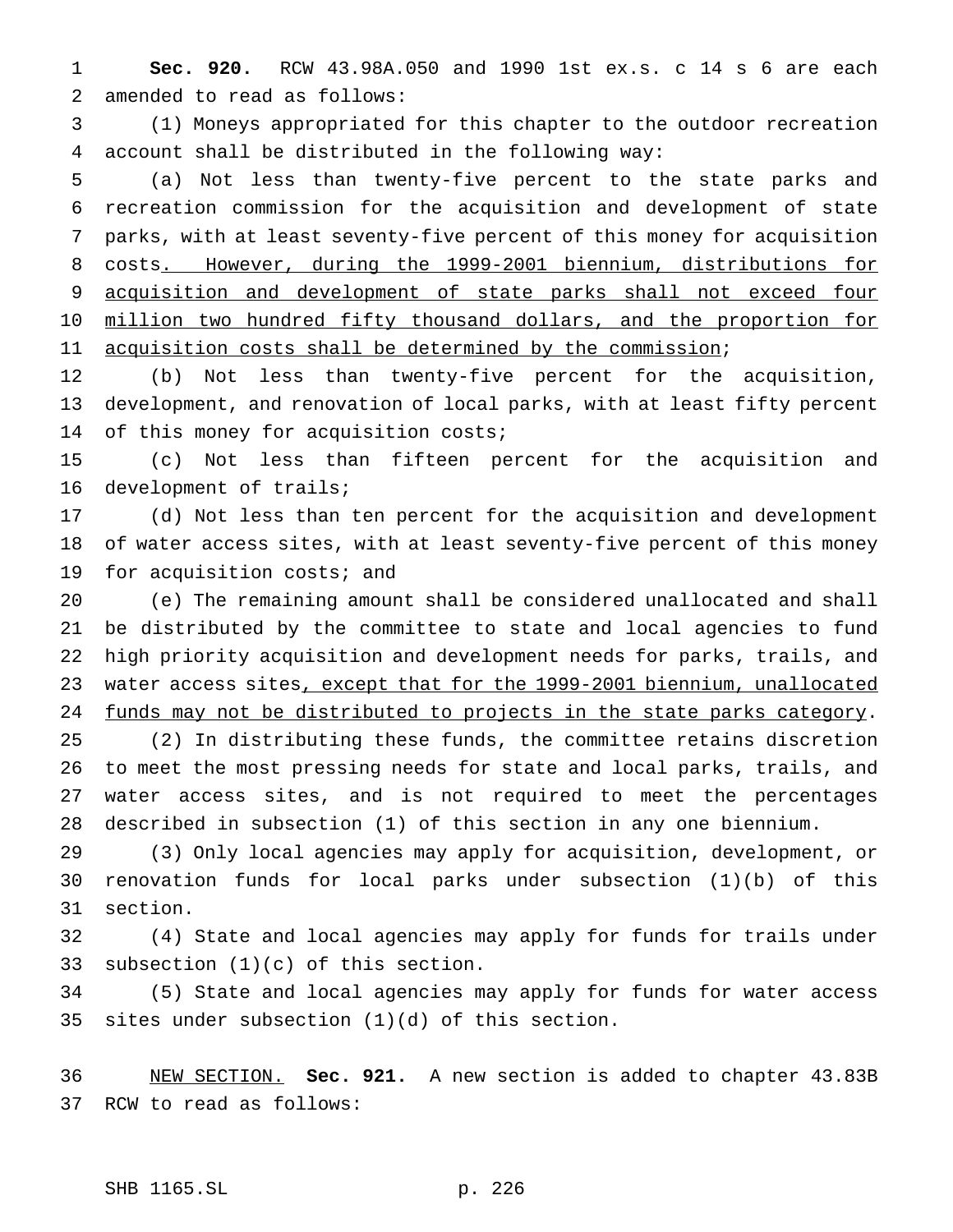The state drought preparedness account is created in the state treasury. All receipts from appropriated funds designated for the account and funds transferred from the state emergency water projects revolving account must be deposited into the account. Moneys in the account may be spent only after appropriation. Expenditures from the account may be used only for drought preparedness.

 NEW SECTION. **Sec. 922.** The state treasurer shall transfer \$6,800,000 from the state emergency water projects revolving account to the state drought preparedness account created in section 920 of this act. \$500,000 will remain in the state emergency water projects revolving account for its original purpose or purposes.

# 12 \*NEW SECTION. Sec. 923. FOR THE OFFICE OF THE GOVERNOR 13 Salmon Recovery Grants Program (00-2-001)

 The appropriations in this section are subject to the following conditions and limitations:

 (1) The entire \$111,875,000 appropriation is provided solely to the salmon recovery funding board within the office of the governor to provide grants to local governments, state agencies, tribes, conservation districts, and nonprofit entities for salmon recovery activities pursuant to House Bill No. <sup>2079</sup> or Senate Bill No. 5595. If neither House Bill No. <sup>2079</sup> nor Senate Bill No. <sup>5595</sup> are enacted by June 30, 1999, the amount provided in this section shall lapse.

 (2) Up to \$14,000,000 of the general fund--federal appropriation is provided for grants to local governments for salmon recovery in accordance with <sup>a</sup> grant from the department of interior, United States fish and wildlife service received in December 1998.

 (3) The remaining appropriations in this section shall be distributed by the salmon recovery funding board within the following categories:

 (a) <sup>A</sup> minimum of thirty percent of the appropriation shall be 31 provided for fish passage barrier correction projects;

 (b) <sup>A</sup> minimum of thirty percent of the appropriation shall be provided for habitat enhancement projects, which may include but are 34 not limited to: Purchase of riparian easements; stream restoration; 35 stream flow augmentation; water quality improvement; water conservation; and storm water mitigation;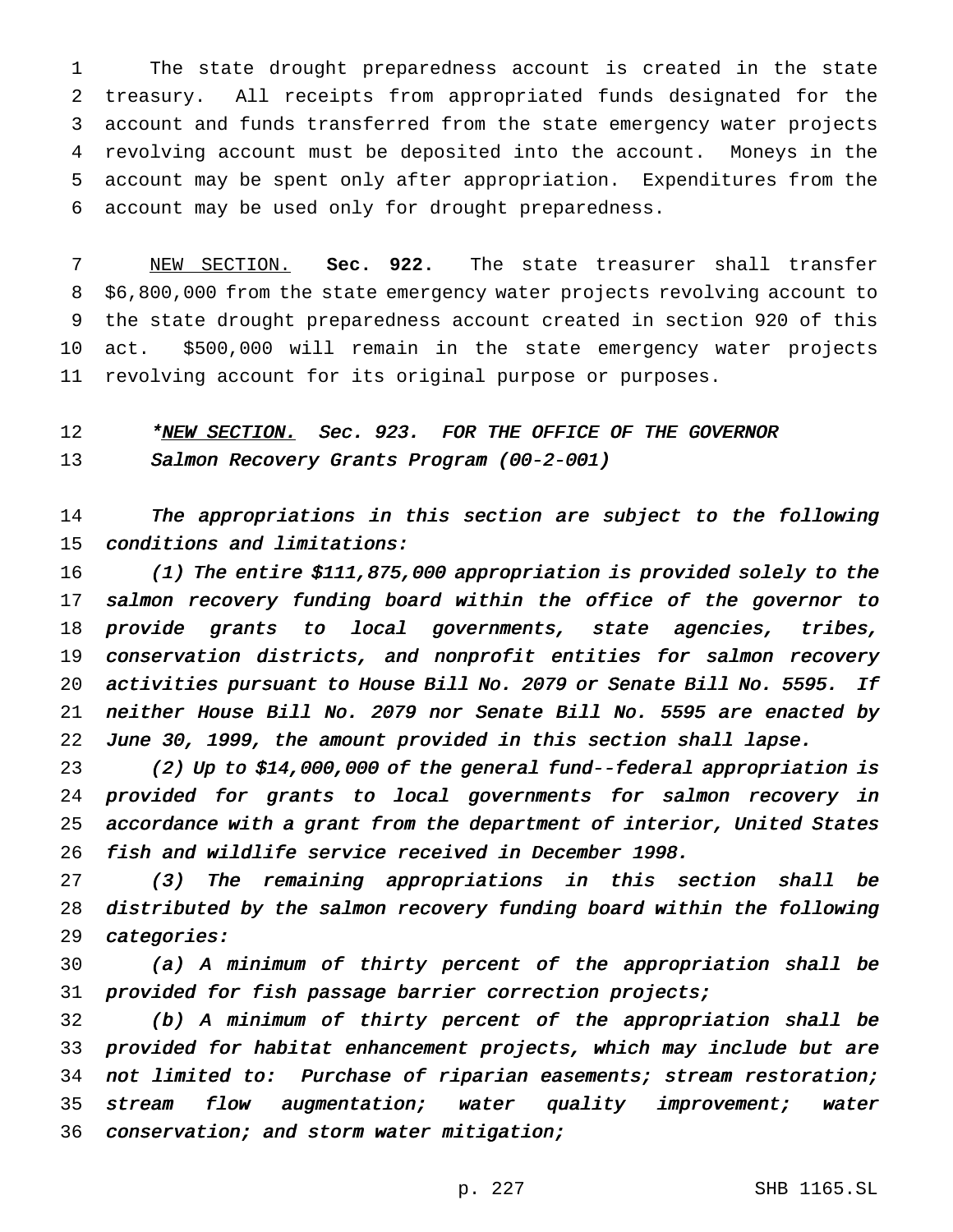(c) <sup>A</sup> minimum of twenty percent of the appropriation for planning activities related to salmon recovery, which may include, but is not limited to: Regional salmon recovery planning; shoreline master 4 program amendment; critical areas ordinance updates; lead entity administration and development of project lists; and project planning; and

 (d) The remaining twenty percent of the appropriation may be distributed among the categories for highest priority projects as determined by the salmon recovery funding board.

 (4) In developing project lists for funding, the salmon recovery funding board shall give priority consideration to:

12 (a) Proposals that support the recovery of salmon or steelhead runs 13 listed as threatened or endangered under the federal endangered species act (16 U.S.C. Sec. <sup>1531</sup> et seq.);

 (b) Projects supported by <sup>a</sup> limiting factors analysis conducted according to RCW 75.46.070(2);

 (c) Projects sponsored by <sup>a</sup> lead entity formed according to 75.46 18 RCW;

 (d) Projects supporting <sup>a</sup> watershed plan developed according to chapter 90.82 RCW;

 (e) Projects that create market wage jobs for displaced workers in rural natural resource impact areas, as defined under RCW 43.31.601(2);

 (f) Projects with <sup>a</sup> local funding match, which may include <sup>a</sup> match of volunteer labor;

 (g) Projects that include provisions for long-term maintenance and 26 monitoring; and

 (h) Other priorities identified by the salmon recovery funding board.

 (5) For the 1999-2001 biennium, proposals shall be ranked by the interagency review team, for review, approval, and funding by the salmon recovery funding board. <sup>A</sup> final list of projects funded with appropriation from this section shall be submitted to the office of financial management and the legislature by June 30th of each year.

 (6) The salmon recovery funding board shall develop <sup>a</sup> list of projects in each of the categories identified in subsection (3) of this section proposed for funding in the 2001-2003 biennium, for submittal to the office of financial management and the legislature by December 1, 2000.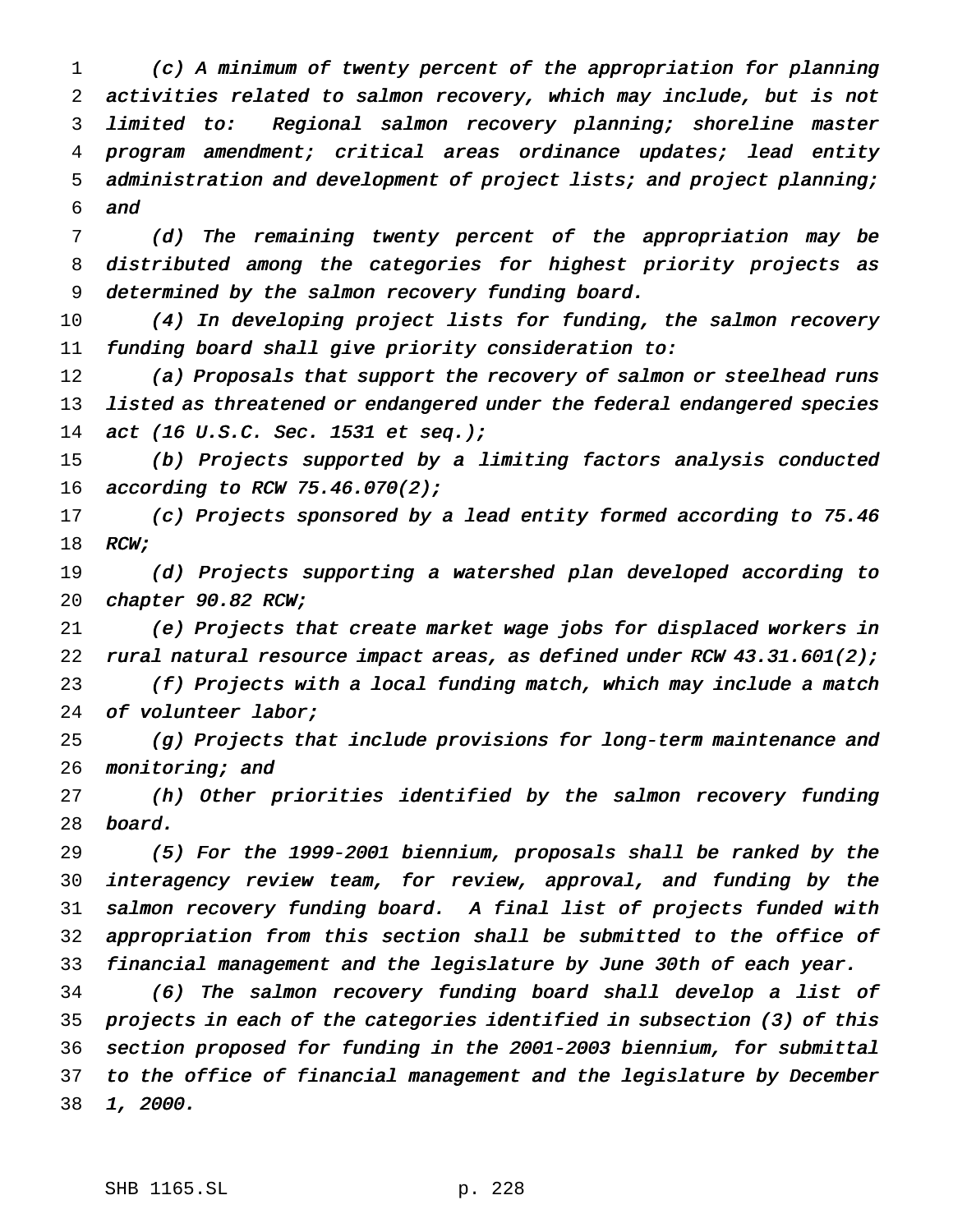| ı  | Appropriation:                                       |             |
|----|------------------------------------------------------|-------------|
| 2  | General Fund--Federal $\frac{1}{5}$                  | 74,835,000  |
| 3  | State Building Construction Account--                |             |
| 4  | State $\ldots \ldots \ldots \ldots \ldots \ldots$    | 6,200,000   |
| 5  | Salmon Recovery Account $\ddot{s}$                   | 30,840,000  |
| 6  |                                                      |             |
| 7  | Subtotal Appropriation $\ddot{s}$                    | 111,875,000 |
| 8  | Prior Biennia (Expenditures) $\frac{1}{5}$           | 0           |
| 9  | Future Biennia (Projected Costs) $\hat{s}$           | 0           |
| 10 |                                                      |             |
| 11 | TOTAL $\hat{s}$                                      | 111,875,000 |
| 12 | *Sec. 923 was vetoed. See message at end of chapter. |             |

 **Sec. 924.** 1999 c ... (SHB 1165) s 112 [111] (uncodified) is amended to read as follows:

**FOR THE DEPARTMENT OF COMMUNITY, TRADE, AND ECONOMIC DEVELOPMENT**

 Housing Assistance, Weatherization, and Affordable Housing (88-5- 015) (00-2-003)

 The appropriations in this section are subject to the following conditions and limitations:

 (1) \$5,000,000 of the new appropriation from the state building construction account is provided solely to promote development of safe and affordable housing units for persons eligible for services from the division of developmental disabilities within the department of social and health services.

25 (2)  $(3, 4, 800, 000)$   $$800,000$  of the reappropriation from the state building construction account is provided solely to promote development of safe and affordable housing units for persons eligible for services from the division of developmental disabilities within the department of social and health services.

 (3) \$1,000,000 of the new appropriation from the state building construction account is provided solely for shelters, transitional housing, or other housing facilities for victims of domestic violence.

Reappropriation:

 State Building Construction Account--State . . . \$ 22,000,000 Appropriation: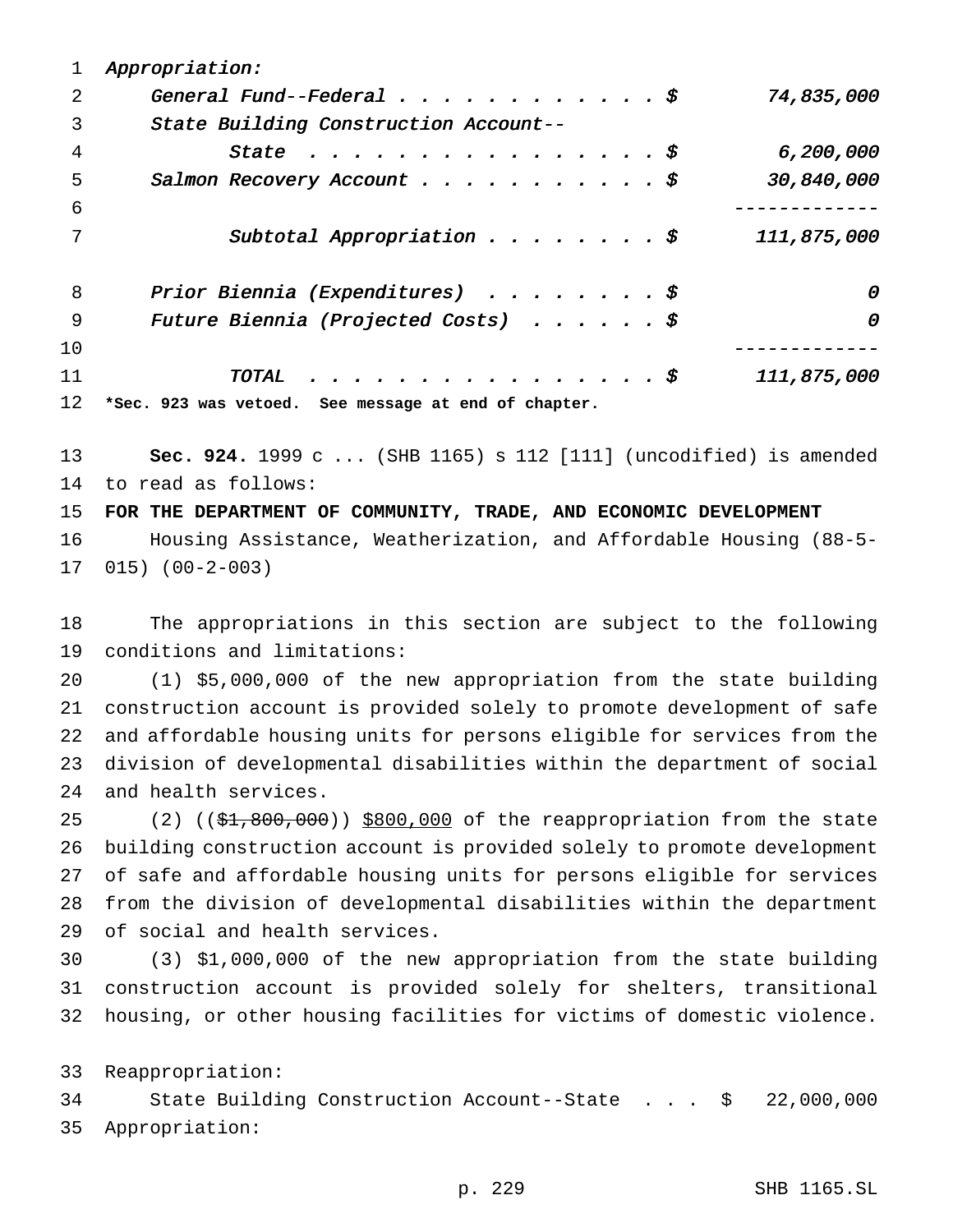State Building Construction Account--State . . . \$ 57,500,000 Washington Housing Trust Account--State..... \$ 4,300,000 ------------- Subtotal Appropriation.......... \$ 61,800,000 Prior Biennia (Expenditures) .......... \$ 43,790,503 Future Biennia (Projected Costs) ........ \$ 200,000,000 ------------- 8 TOTAL . . . . . . . . . . . . . . . . \$ 327,590,503 **Sec. 925.** 1999 c ... (SHB 1165) s 139 [138] (uncodified) is amended to read as follows: **FOR THE DEPARTMENT OF GENERAL ADMINISTRATION** General Administration Building: Preservation (00-1-004) Appropriation: 14 State Building Construction Account--State . . . \$((2,275,000)) 1,000,000 16 Prior Biennia (Expenditures) . . . . . . . . . \$ 0 17 Future Biennia (Projected Costs) . . . . . . . \$ 5,900,000 ------------- 19 TOTAL . . . . . . . . . . . . . . . . \$((<del>8,175,000</del>)) 6,900,000 **Sec. 926.** 1999 c ... (SHB 1165) s 144 [143] (uncodified) is amended to read as follows: **FOR THE DEPARTMENT OF GENERAL ADMINISTRATION** Americans with Disabilities Act: Pool (00-1-011) The appropriation in this section is subject to the following conditions and limitations: (1) The money provided in this section shall be solely allocated to 28 agencies and institutions((<del>, except for the state community and</del> 29 technical colleges, )) for improvements to state-owned facilities for program access enhancements. (2) No moneys appropriated in this section or in any section specifically referencing this section shall be expended unless the department of general administration has reviewed and approved the cost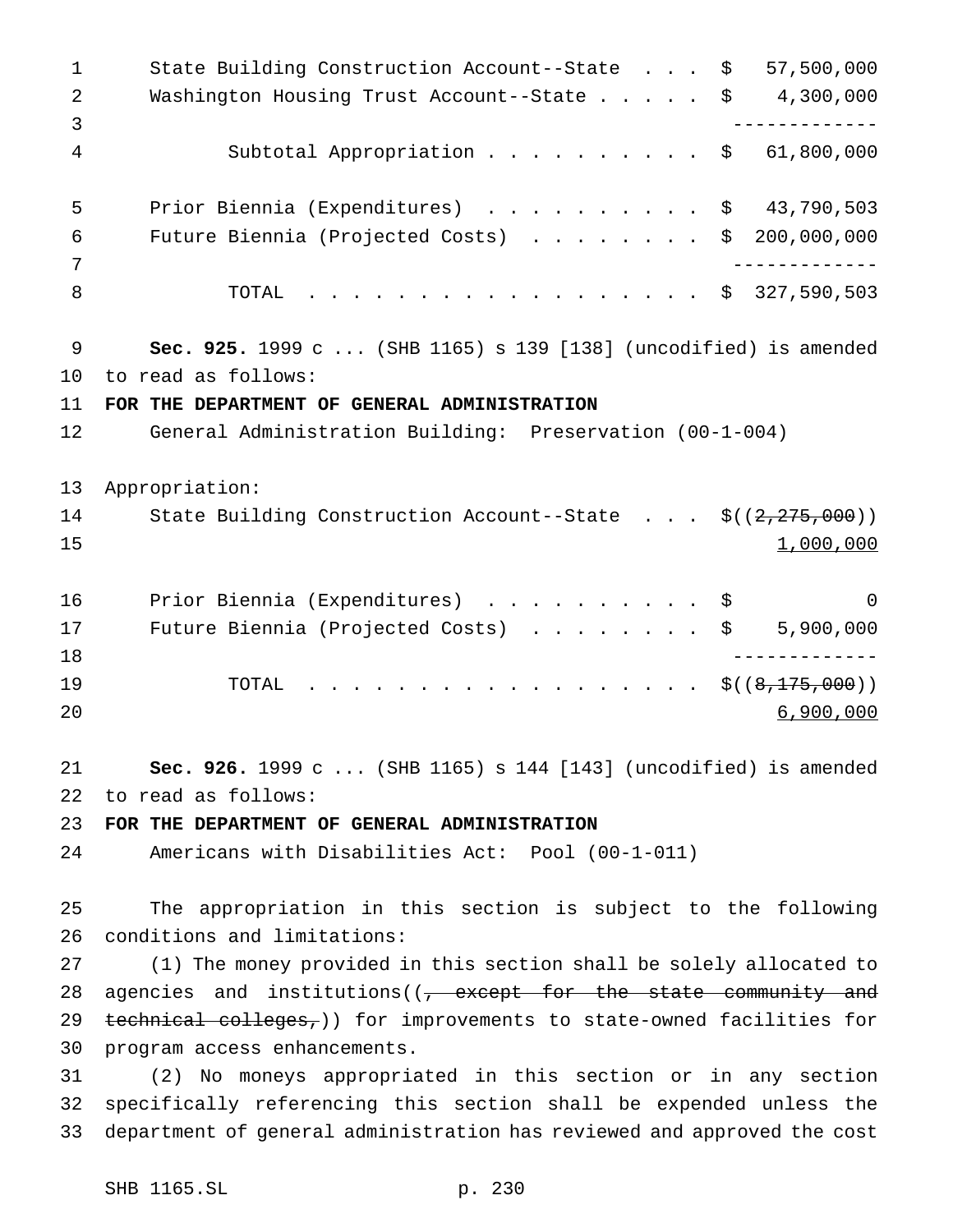estimates for the project. The department of general administration shall implement an agency request and evaluation procedure similar to the one adopted in the 1997-99 biennium for distribution of funds. (3) No moneys appropriated in this section shall be available to institutions of higher education to modify dormitories.

 Appropriation: State Building Construction Account--State . . . \$ 3,000,000 8 Prior Biennia (Expenditures) . . . . . . . . . \$ 0 9 Future Biennia (Projected Costs) . . . . . . . \$ 14,000,000 ------------- 11 TOTAL . . . . . . . . . . . . . . . . \$ 17,000,000

 **Sec. 927.** 1999 c ... (SHB 1165) s 148 [147] (uncodified) is amended to read as follows:

**FOR THE DEPARTMENT OF GENERAL ADMINISTRATION**

Legislative Buildings: Safety and infrastructure (98-1-005)

 (1) The appropriations shall support the detailed list of projects maintained by the office of financial management.

 (2) \$270,000 of the new appropriation is provided to complete heating, ventilation, and air conditioning repair and improvements in the Newhouse building.

Reappropriation:

| 22 | State Building Construction Account--State \$                 | 179,454   |
|----|---------------------------------------------------------------|-----------|
| 23 | Thurston County Capital Facilities Account--                  |           |
| 24 | State $\ldots$ \$                                             | 475,000   |
| 25 |                                                               |           |
| 26 | Subtotal Reappropriation \$                                   | 654,454   |
|    |                                                               |           |
| 27 | Appropriation:                                                |           |
| 28 | Capitol Building Construction Account--State \$               | 4,250,000 |
| 29 | Thurston County Capital Facilities Account--                  |           |
| 30 | State $\ldots$ \$                                             | 585,000   |
| 31 | State Building Construction Account--State $\frac{270}{1000}$ |           |
| 32 |                                                               | 495,000   |
|    |                                                               |           |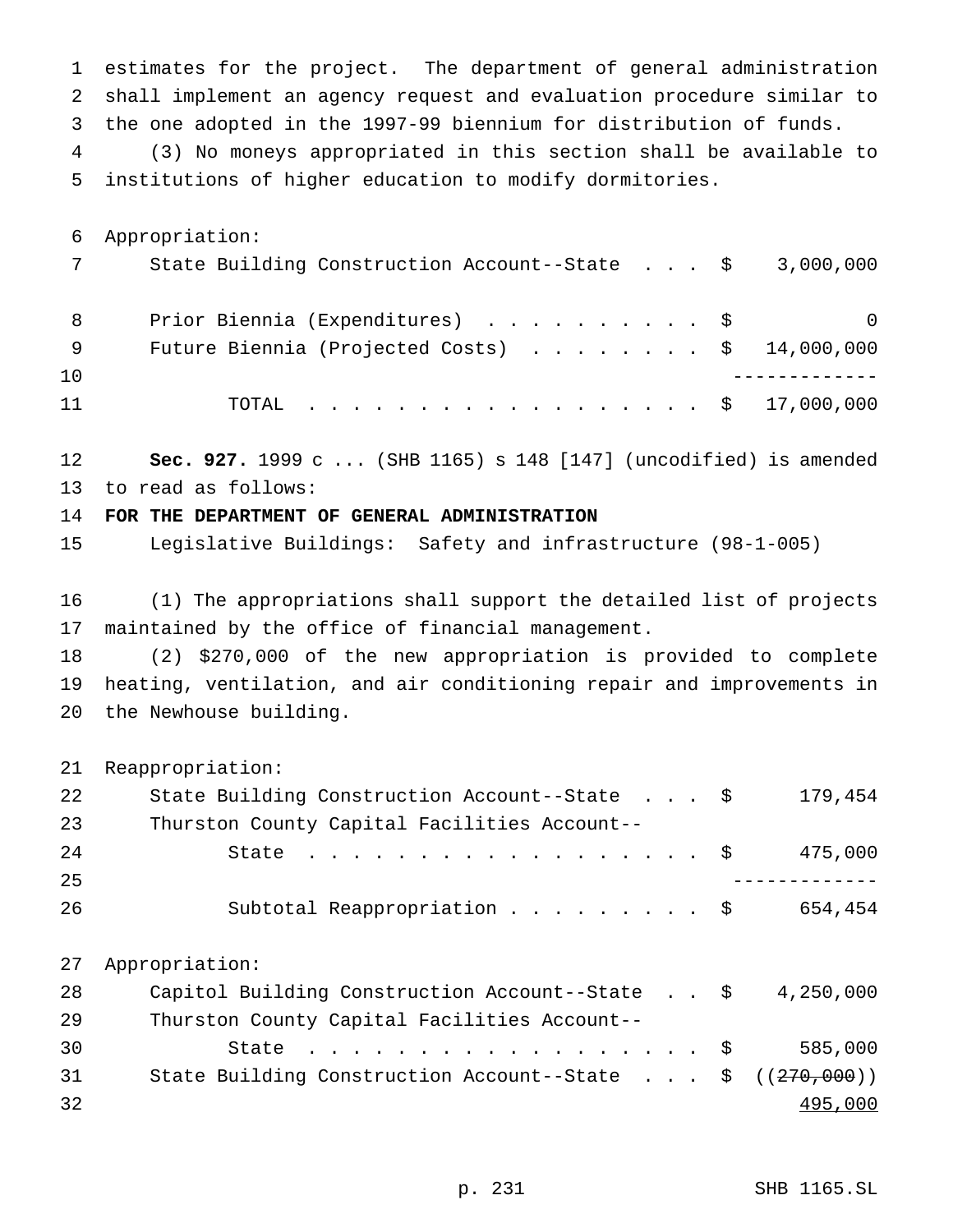|    | Subtotal Appropriation \$ $((5,105,000))$          |           |
|----|----------------------------------------------------|-----------|
|    |                                                    | 5,330,000 |
|    |                                                    |           |
| 4  | Prior Biennia (Expenditures) $\ldots$ \$ 1,415,546 |           |
| -5 | Future Biennia (Projected Costs) \$                |           |
| -6 |                                                    |           |
|    | TOTAL \$( $(7,175,000)$ )                          |           |
| 8  |                                                    | 7,400,000 |

 **Sec. 928.** 1999 c ... (SHB 1165) s 162 [161] (uncodified) is amended to read as follows:

**FOR THE MILITARY DEPARTMENT**

 Yakima National Guard Armory and Readiness Center: Design and utilities (98-2-001)

 The reappropriation in this section is subject to the following conditions and limitations:

16 Funds expended on this project for off-site utility infrastructure<sub>1</sub> 17 and facility construction and design, which may include the provision 18 of electricity, natural gas service, water service,  $((\Theta \hat{r}))$  sewer 19 service, or facility construction and design shall be for the benefit of the state. Entities that subsequently connect or use this off-site utility infrastructure shall reimburse the state at a rate proportional to their use. The military department shall develop policies and procedures to ensure that this reimbursement occurs.

Reappropriation:

| 25 | State Building Construction Account--State $\frac{1}{5}$ 2,725,000                 |  |  |  |
|----|------------------------------------------------------------------------------------|--|--|--|
| 26 | General Fund--Federal $\ldots$ , $\ldots$ , $\ldots$ , $\ddot{\text{S}}$ 8,275,000 |  |  |  |
| 27 |                                                                                    |  |  |  |
| 28 | Subtotal Reappropriation $\ldots$ \$ 11,000,000                                    |  |  |  |
|    |                                                                                    |  |  |  |
|    |                                                                                    |  |  |  |

| 29  |  |  |  |  |  |  |  |  |  | Prior Biennia (Expenditures) $\ldots$ \$ 2,573,000     |
|-----|--|--|--|--|--|--|--|--|--|--------------------------------------------------------|
| 30  |  |  |  |  |  |  |  |  |  | Future Biennia (Projected Costs) $\ldots$ \$ 3,288,000 |
| 31  |  |  |  |  |  |  |  |  |  |                                                        |
| -32 |  |  |  |  |  |  |  |  |  | TOTAL \$ 16,861,000                                    |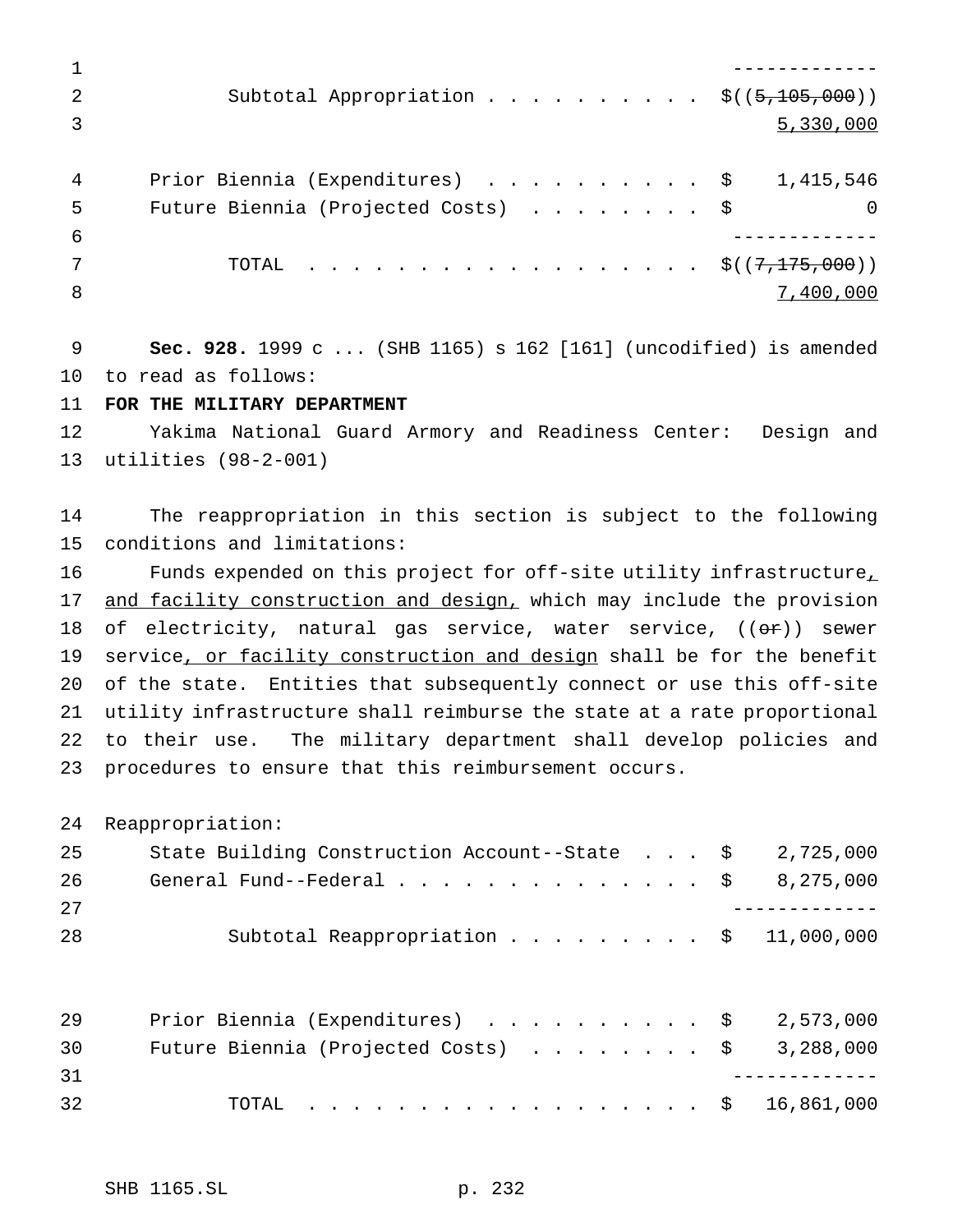**Sec. 929.** 1999 c ... (SHB 1165) s 267 (uncodified) is amended to read as follows:

**FOR THE DEPARTMENT OF CORRECTIONS**

4 McNeil Island Corrections Center ((-200-bed)): Department of social and health services-Special Commitment Center (00-2-005)

 The appropriation is subject to the review and allotment procedures under sections 902 and 903 of this act.

Appropriation:

| State Building Construction Account--State |  |  |  |  | 2,500,000 |
|--------------------------------------------|--|--|--|--|-----------|
|--------------------------------------------|--|--|--|--|-----------|

| 10 | Prior Biennia (Expenditures) \$ |  |  |  |  |  |  |  |  |  | $\overline{\phantom{0}}$                                |
|----|---------------------------------|--|--|--|--|--|--|--|--|--|---------------------------------------------------------|
| 11 |                                 |  |  |  |  |  |  |  |  |  | Future Biennia (Projected Costs) $\ldots$ \$ 37,100,000 |
| 12 |                                 |  |  |  |  |  |  |  |  |  |                                                         |
| 13 |                                 |  |  |  |  |  |  |  |  |  | TOTAL \$ 39,600,000                                     |

 **Sec. 930.** 1999 c ... (SHB 1165) s 331 (uncodified) is amended to read as follows:

## **FOR THE INTERAGENCY COMMITTEE FOR OUTDOOR RECREATION**

Washington Wildlife and Recreation Program (98-2-003)

 The appropriations in this section for the wildlife and recreation program under chapter 43.98A RCW and RCW 43.98A.040 are subject to the following condition and limitation:

 (1) The new appropriations in this section are provided for the 22 approved list of projects included in LEAP capital document No. ((99-23  $\pm$ )) 1999-W3, as developed on April ((8)) 23, 1999.

 (2) Any funding provided in this section for the Mt. Spokane - Quartz Mountain acquisition by the state parks and recreation commission shall not exceed fair market value as determined by an evaluation of three independent appraisals.

Reappropriation:

| 29 | State Building Construction Account--State $\frac{1}{5}$ 6,475,416 |  |  |
|----|--------------------------------------------------------------------|--|--|
| 30 | Outdoor Recreation Account--State \$ 23,733,311                    |  |  |
| 31 | Habitat Conservation Account--State \$ 25,872,718                  |  |  |
| 32 |                                                                    |  |  |
| 33 | Subtotal Reappropriation \$ 56,081,445                             |  |  |
|    |                                                                    |  |  |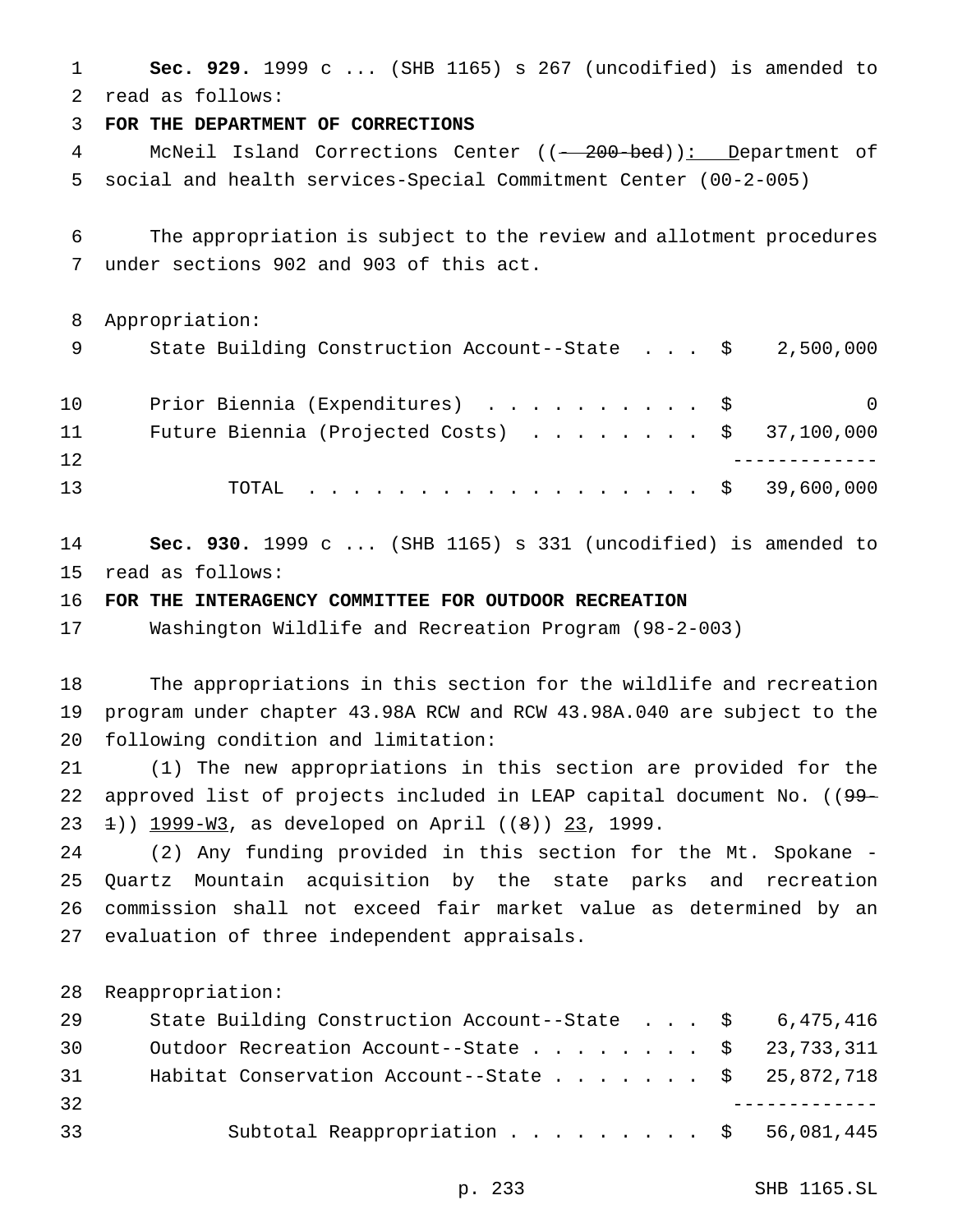Appropriation:

| $\overline{2}$ | Outdoor Recreation Account--State \$ 23,000,000            |
|----------------|------------------------------------------------------------|
| $\overline{3}$ | Habitat Conservation Account--State $\ldots$ \$ 25,000,000 |
| $\overline{4}$ |                                                            |
| -5             | Subtotal Appropriation \$ 48,000,000                       |
|                |                                                            |
| 6              | Prior Biennia (Expenditures) \$ 213,018,555                |
| 7              | Future Biennia (Projected Costs) $\ldots$ \$ 190,000,000   |
| - 8            |                                                            |
| - 9            | TOTAL \$ 507,100,000                                       |

 **Sec. 931.** 1999 c ... (SHB 1165) s 393 (uncodified) is amended to read as follows:

**FOR THE DEPARTMENT OF NATURAL RESOURCES**

Aquatic Lands Enhancement Grants (00-2-014)

 The appropriation in this section is provided for a list of 15 projects in LEAP capital document No. ((99-2)) 1999-A1, as developed on 16 April ((8)) 23, 1999.

 The department shall submit a list of recommended projects to be funded from the aquatic lands enhancement account in the 2001-03 capital budget. The list shall result from a competitive grants program developed by the department based upon, at a minimum: A uniform criteria for the selection of projects and awarding of grants for up to fifty percent of the total project cost; local community support for the project; and a state-wide geographic distribution of projects. The list of projects shall be submitted to the office of financial management by September 15, 2000.

Reappropriation:

 Aquatic Lands Enhancement Account--State .... \$ 2,340,000 Appropriation: 29 Aquatic Lands Enhancement Account--State . . . . \$((5,800,000)) 5,550,000 31 Prior Biennia (Expenditures) . . . . . . . . . \$ 9,716,817

| 32 | Future Biennia (Projected Costs) $\ldots$ \$ 24,000,000 |  |  |  |  |  |
|----|---------------------------------------------------------|--|--|--|--|--|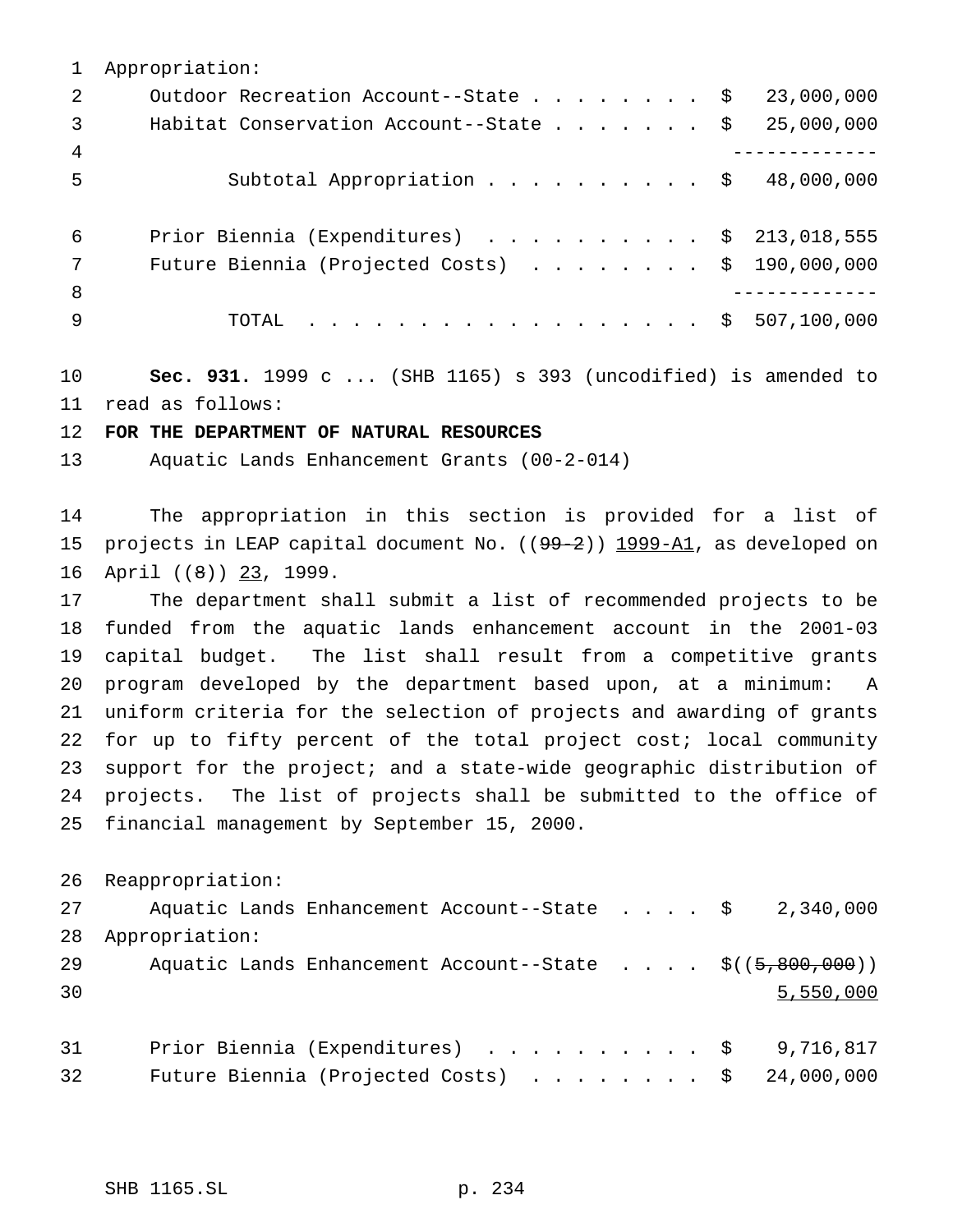|  |  |  |  |  |  |  |  |  |  | TOTAL \$ $(41,856,817))$ |
|--|--|--|--|--|--|--|--|--|--|--------------------------|
|  |  |  |  |  |  |  |  |  |  | 41.606.817               |

 **Sec. 932.** 1999 c ... (SHB 1165) s 503 (uncodified) is amended to read as follows:

## **FOR THE WASHINGTON STATE PATROL**

Boarding Home Fire Safety Program

 The appropriation in this section is provided solely for grants for 9 the installation or retrofit of fire sprinklers in ((adult)) licensed boarding homes. The appropriation in this section is subject to the following conditions and limitations:

 (1) The state fire marshal in consultation with the department of social and health services may develop rules to implement the grant program.

15 (2) The amount of the grant for an existing ((adult)) licensed boarding home shall not be greater than the difference between the cost of retrofitting and the cost of installing sprinklers during original 18 construction of a comparable ((adult)) licensed boarding home with fire sprinklers.

20 (3) To be eligible for a grant under this section, the ((adult 21 group)) boarding home shall be licensed and accredited with the department of social and health services. To be eligible for a grant 23 under this section, at least fifteen percent of the ((adult group)) 24 boarding home's residents must be department of social and health 25 services clients. The ((adult group)) boarding home must maintain the department of social and health services client ratio level for a period of no less than five years. If the department of social and 28 health services client ratio level is not maintained, then the ((adult 29 group)) boarding home shall reimburse the state for the amount of the grant plus appropriate interest.

 (4) Any licensed boarding home receiving a grant shall complete the installation of the fire sprinklers by June 30, 2001.

 Appropriation: State Building Construction Account--State . . . \$ 2,500,000 35 Prior Biennia (Expenditures) . . . . . . . . . \$ 0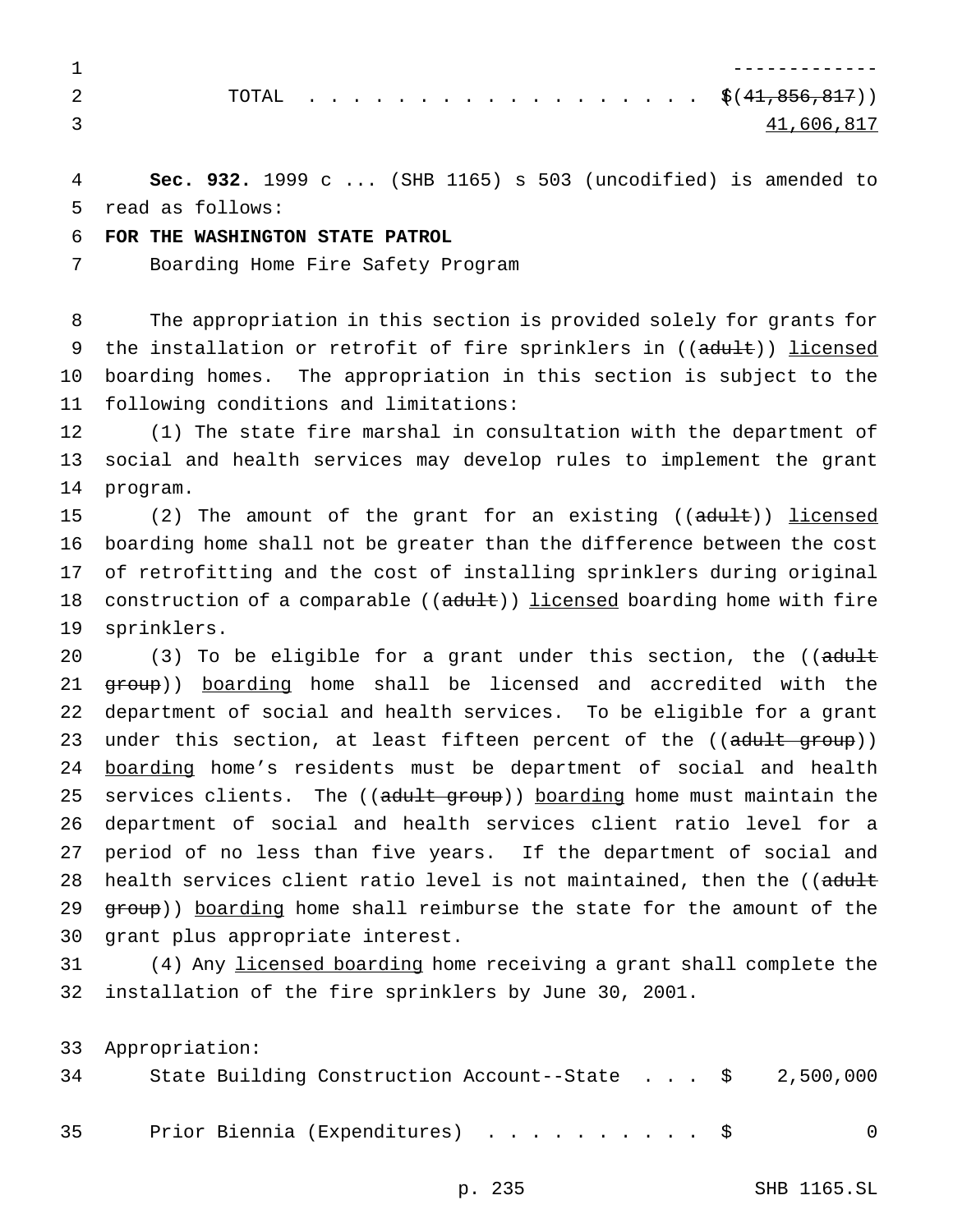| $\mathbf{1}$ | Future Biennia (Projected Costs) \$<br>$\Omega$                         |
|--------------|-------------------------------------------------------------------------|
| 2            |                                                                         |
| 3            | 2,500,000<br>. \$<br>TOTAL                                              |
| 4            | Sec. 933. 1999 c  (SHB 1165) s 639 (uncodified) is amended to           |
| 5            | read as follows:                                                        |
| 6            | FOR THE UNIVERSITY OF WASHINGTON                                        |
| 7            | UW Bothell and Cascadia Community College Phase I (98-2-899)            |
| 8            | The reappropriation in this section is subject to the following         |
| 9            | conditions and limitations:                                             |
| 10           | (1) No money from this reappropriation may be expended that would       |
| 11           | inconsistent with the recommendations of the higher education<br>be     |
| 12           | coordinating board and the project design, scope, and schedule approved |
| 13           | by the office of financial management.                                  |
| 14           | (2) The reappropriation in this section is subject to the review        |
| 15           | and allotment procedures under sections 902 through 904 of this act.    |
| 16           | (3) The reappropriation in this section is to be combined with the      |
| 17           | appropriations shown in sections 617, ((639, 768, and 821)) 640, 769,   |
| 18           | and 823 of this act and shall be managed by the department of general   |
| 19           | administration to construct a campus to serve at least 2,000 student    |
| 20           | full-time equivalents with approximately 1,200 for the University of    |
| 21           | Washington and 800 for Cascadia Community College.                      |
| 22           | Reappropriation:                                                        |
| 23           | 40,000,000<br>State Building Construction Account--State \$             |
| 24           | Prior Biennia (Expenditures) \$<br>7,970,000                            |
| 25           | Future Biennia (Projected Costs) \$<br>0                                |
| 26           |                                                                         |
| 27           | \$47,970,000<br>TOTAL                                                   |
| 28           | Sec. 934. 1999 c  (SHB 1165) s 640 (uncodified) is amended to           |
| 29           | read as follows:                                                        |
| 30           | FOR THE UNIVERSITY OF WASHINGTON                                        |
| 31           | UW Bothell and Cascadia Community College Future Phases (98-2-999)      |

 The reappropriation in this section is subject to the following conditions and limitations: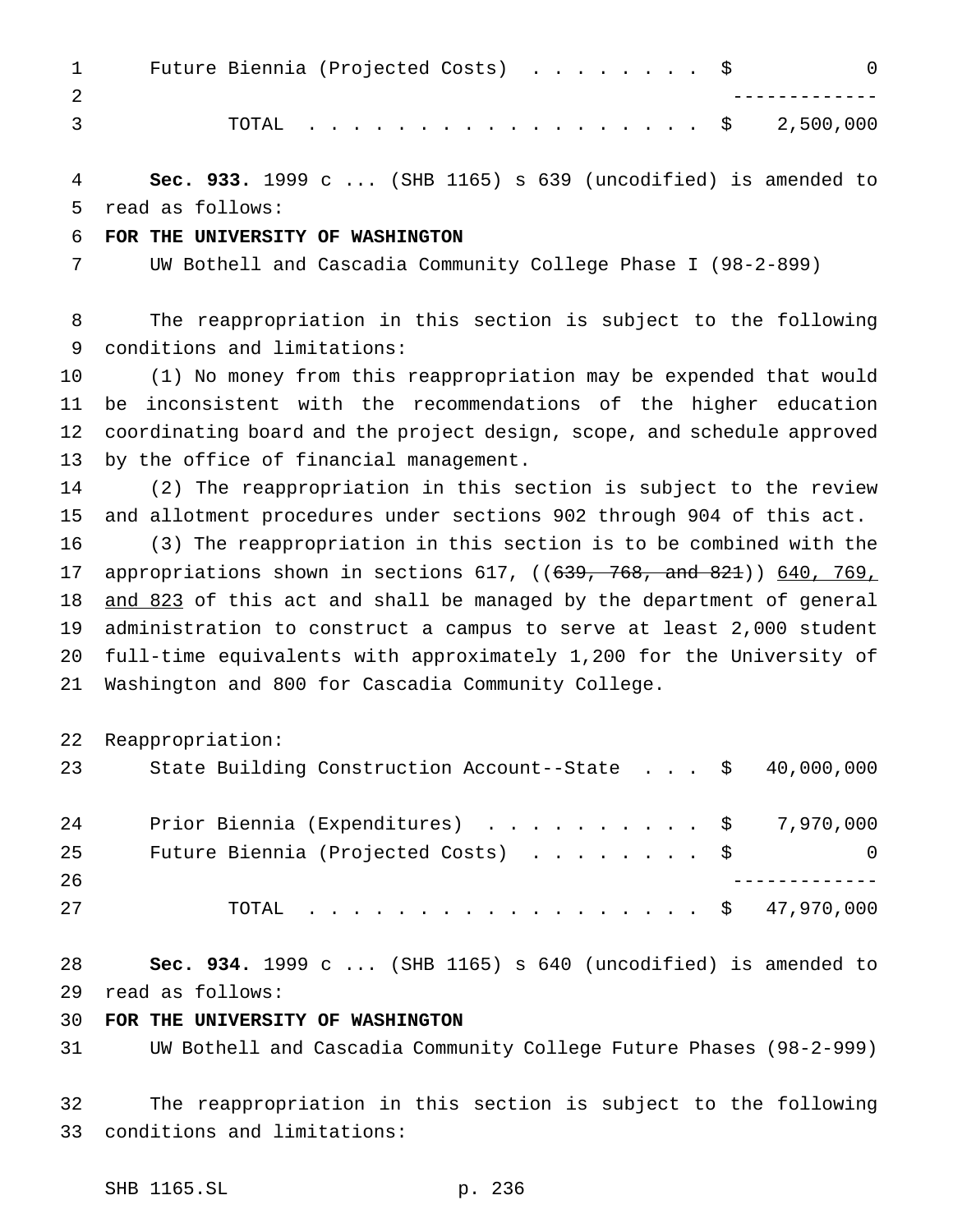(1) No money from this reappropriation may be expended that would be inconsistent with the recommendations of the higher education coordinating board and the project design, scope, and schedule approved by the office of financial management.

 (2) The reappropriation in this section is subject to the review and allotment procedures under sections 902 through 904 of this act.

 (3) The reappropriation in this section is to be combined with the appropriations shown in sections 617, ((638, 768, and 821)) 639, 769, 9 and 823 of this act and shall be managed by the department of general administration.

 (4) The predesign for phase II to serve at least 2,000 additional University of Washington and community college student full-time equivalents included in this reappropriation shall be conducted in accordance with the predesign manual published by the office of financial management.

 (5) Design of phase IIA to serve at least 1,000 total University of Washington and Cascadia Community College student full-time equivalents shall not proceed until the completed predesign requirements in subsection (4) of this section have been reviewed and approved by the office of financial management.

Reappropriation:

| 22 | State Building Construction Account--State $\frac{1}{5}$ 2,069,063 |          |
|----|--------------------------------------------------------------------|----------|
| 23 | Prior Biennia (Expenditures) \$                                    | 930,937  |
| 24 | Future Biennia (Projected Costs) \$                                | $\Omega$ |
| 25 |                                                                    |          |
| 26 | TOTAL \$ 3,000,000                                                 |          |

 **Sec. 935.** 1999 c ... (SHB 1165) s 769 (uncodified) is amended to read as follows:

# **FOR THE COMMUNITY AND TECHNICAL COLLEGE SYSTEM**

Cascadia Community College: Development (00-2-501)

 The appropriation in this section is subject to the following conditions and limitations:

 (1) No money from this appropriation may be expended that would be inconsistent with the recommendations of the higher education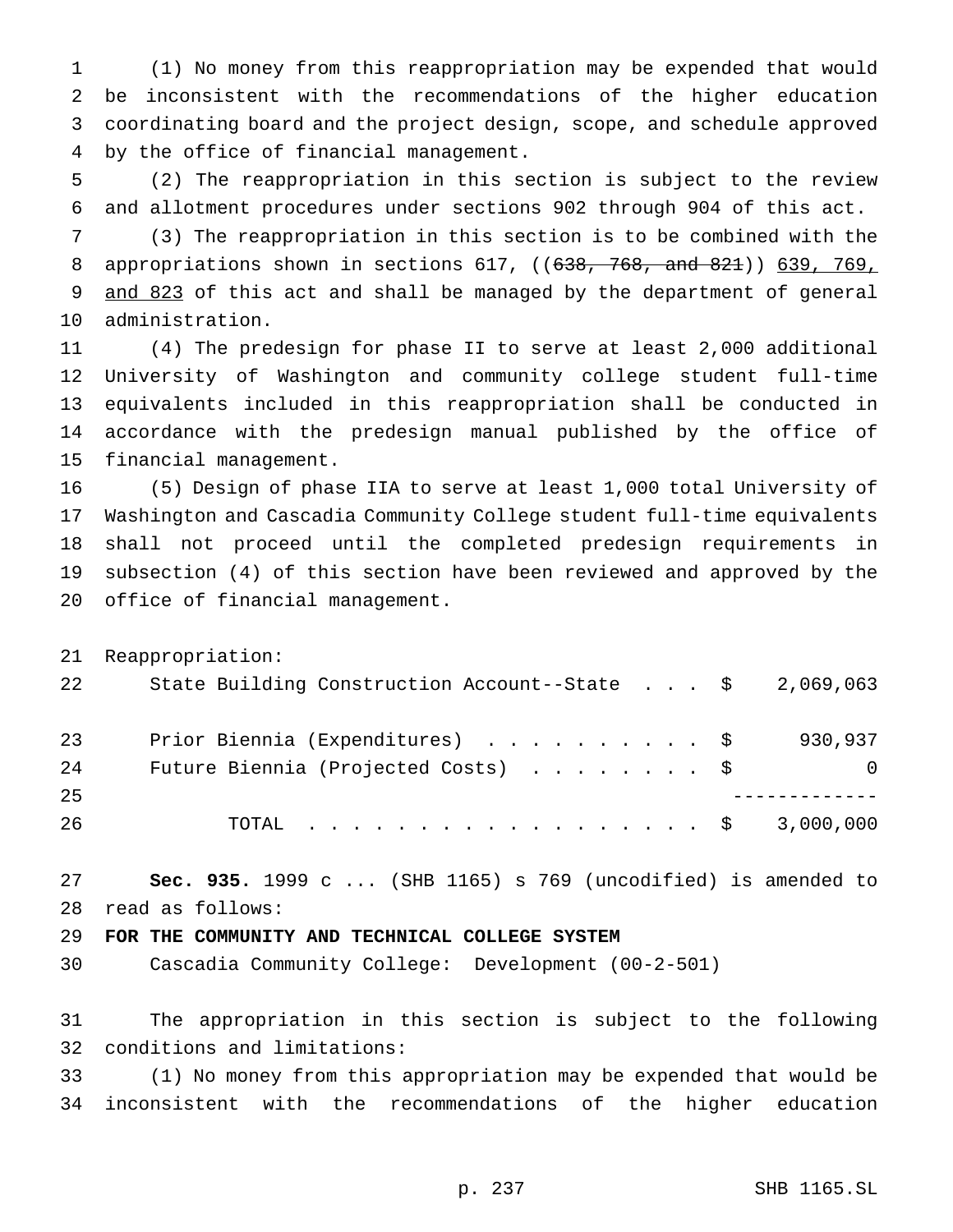coordinating board and the project design, scope, and schedule approved by the office of financial management.

 (2) \$7,500,000 of this appropriation is provided solely for equipment and completion of phase I of the colocated campus.

 (3) The appropriation in this section is subject to the review and allotment procedures under sections 902 through 904 of this act.

 (4) The appropriation in this section is to be combined with the 8 appropriations shown in sections 617,  $((638_7))$  639,  $640_1$  and  $((821))$ 9 823 of this act and shall be managed by the department of general administration.

 (5) \$42,600,000 of this appropriation is provided solely for the completion of construction of phase IIA of the campus. The appropriation represents the total state contribution for all costs including design, construction, and equipping of phase IIA of the campus.

 (6) Phase IIA shall accommodate 1,000 additional full-time equivalent students when completed.

Appropriation:

State Building Construction Account--State . . . \$ 50,100,000

| 20  | Prior Biennia (Expenditures) \$                          | $\overline{0}$ |
|-----|----------------------------------------------------------|----------------|
| 21  | Future Biennia (Projected Costs) $\ldots$ \$ 105,000,000 |                |
| 2.2 |                                                          |                |
| 23  | TOTAL \$ 155,100,000                                     |                |

 **Sec. 936.** 1999 c ... (SHB 1165) s 798 (uncodified) is amended to read as follows:

**FOR THE COMMUNITY AND TECHNICAL COLLEGE SYSTEM**

 Clover Park Technical College - Transportation Trades: Design (96- 2-662)

 The appropriations in this section are subject to the review and allotment procedures under sections 902 and 903 of this act.

 Reappropriation: State Building Construction Account-- State ................\$ 25,000 Appropriation:

SHB 1165.SL p. 238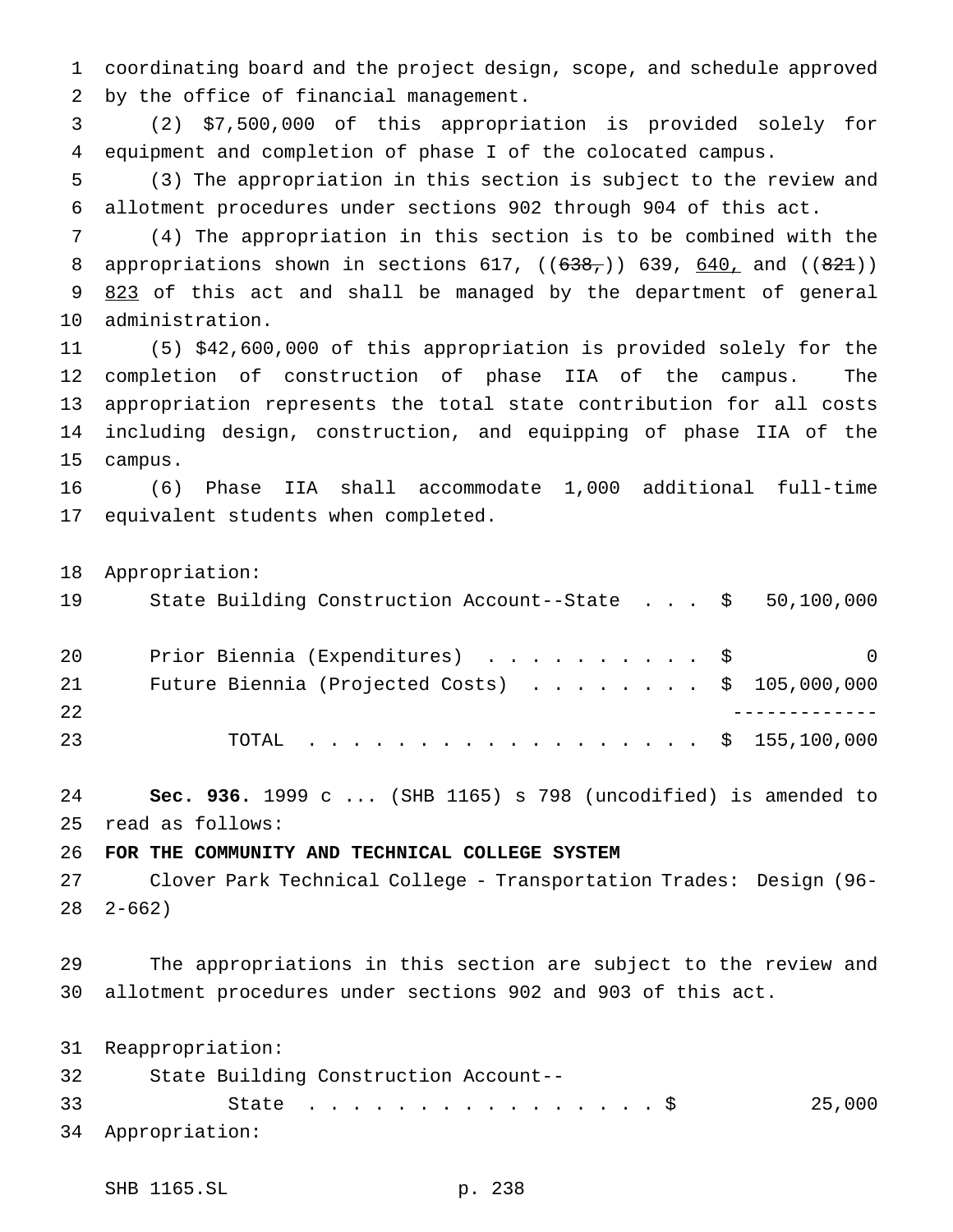State Building Construction Account-- 2 State . . . . . . . . . . . . . . \$ ((<del>1,200,000</del>)) 3  $1,240,000$  Prior Biennia (Expenditures) ........\$ 25,000 Future Biennia (Projected Costs) ......\$ 16,230,000 ------------- 7 TOTAL . . . . . . . . . . . . . . \$ ((<del>17,480,000</del>)) 8 17,520,000 **Sec. 937.** 1999 c ... (SHB 1165) s 817 (uncodified) is amended to read as follows: **FOR THE COMMUNITY AND TECHNICAL COLLEGE SYSTEM** Highline Community College - Classroom/Laboratory Building: Construction (98-2-660) The appropriations in this section are subject to the review and allotment procedures under sections 902 and 903 of this act. Reappropriation: State Building Construction Account--State . . . \$ 310,000 Appropriation: 19 State Building Construction Account--State . . . \$((5,700,000)) 20 5,900,000 21 Prior Biennia (Expenditures) . . . . . . . . . \$ 79,717 22 Future Biennia (Projected Costs) . . . . . . . \$ 0 ------------- TOTAL .................. \$((6,089,717)) 25 6,289,717 **Sec. 938.** 1999 c ... (SHB 1165) s 821 (uncodified) is amended to read as follows: **FOR THE COMMUNITY AND TECHNICAL COLLEGE SYSTEM** Renton Technical College - Technology Resource Center: Design (98- 2-674)

 The appropriations in this section are subject to the following conditions and limitations: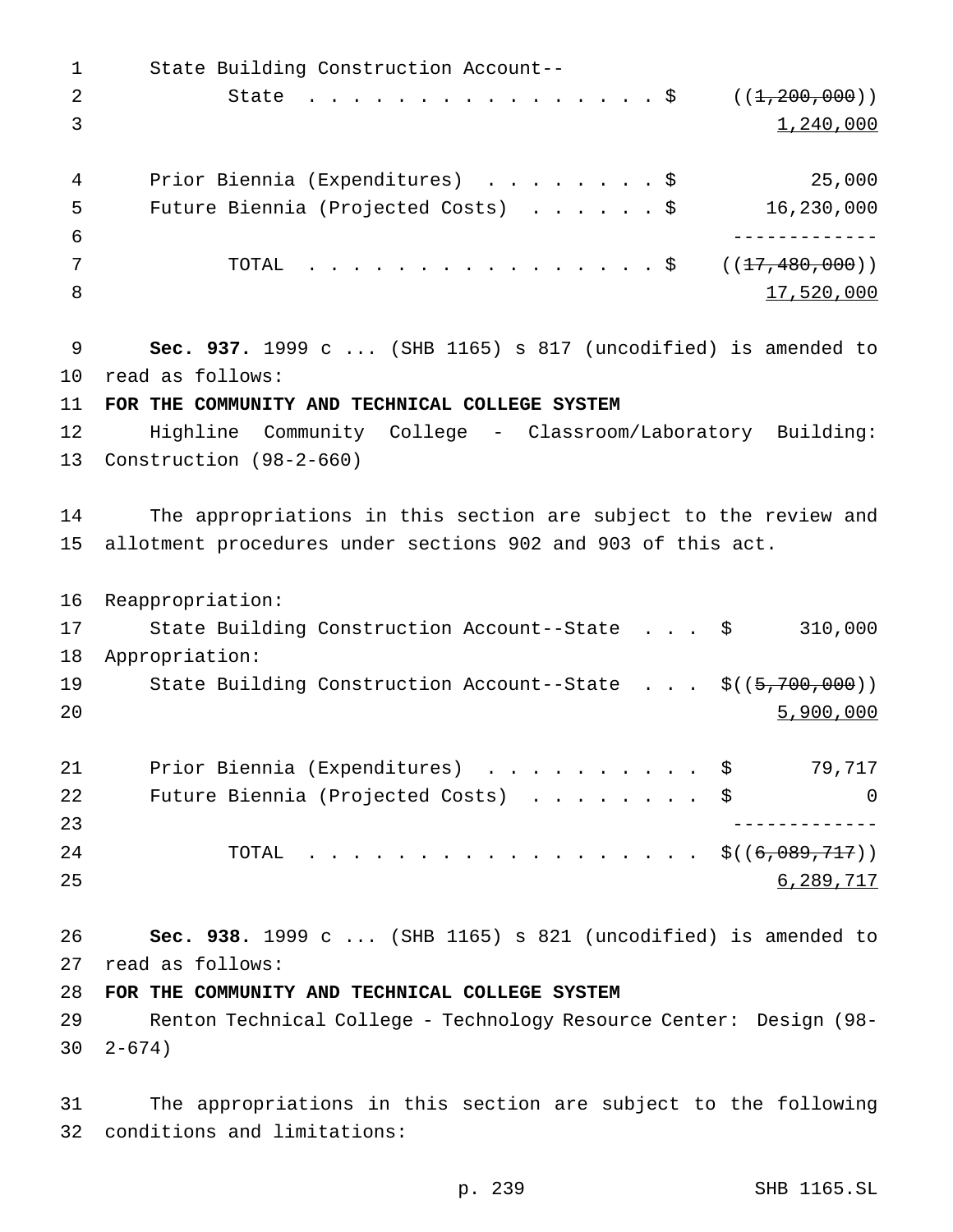(1) The appropriation in this section is subject to the review and allotment procedures under sections 902 and 903 of this act.

 (2) The program scope and project budget for this project shall comply with the approved predesign document on file with the office of financial management.

 Reappropriation: State Building Construction Account-- 8 State . . . . . . . . . . . . . . \$ 67,064 Appropriation: State Building Construction Account-- 11 State . . . . . . . . . . . . . . \$ ((<del>1,010,000</del>)) 1,045,000 Prior Biennia (Expenditures) ........\$ 67,936 Future Biennia (Projected Costs) ......\$ 10,760,000 ------------- 16 TOTAL ................\$ ((<del>11,905,000</del>)) and  $11,940,000$ 

 **Sec. 939.** 1999 c ... (SHB 1165) s 822 (uncodified) is amended to read as follows:

# **FOR THE COMMUNITY AND TECHNICAL COLLEGE SYSTEM**

Skagit Valley College Higher Education Center (98-2-675)

 The appropriations in this section are subject to the following conditions and limitations:

 (1) The appropriation in this section is subject to the review and allotment procedures under sections 902 and 903 of this act.

 (2) The program scope and project budget for this project shall comply with the approved predesign document on file with the office of financial management.

 (3) The project shall be coordinated with Western Washington University in order to incorporate a distance education classroom and additional classroom, lab, and office space for use by the university.

Reappropriation:

 State Building Construction Account--State . . . \$ 17,942 Appropriation: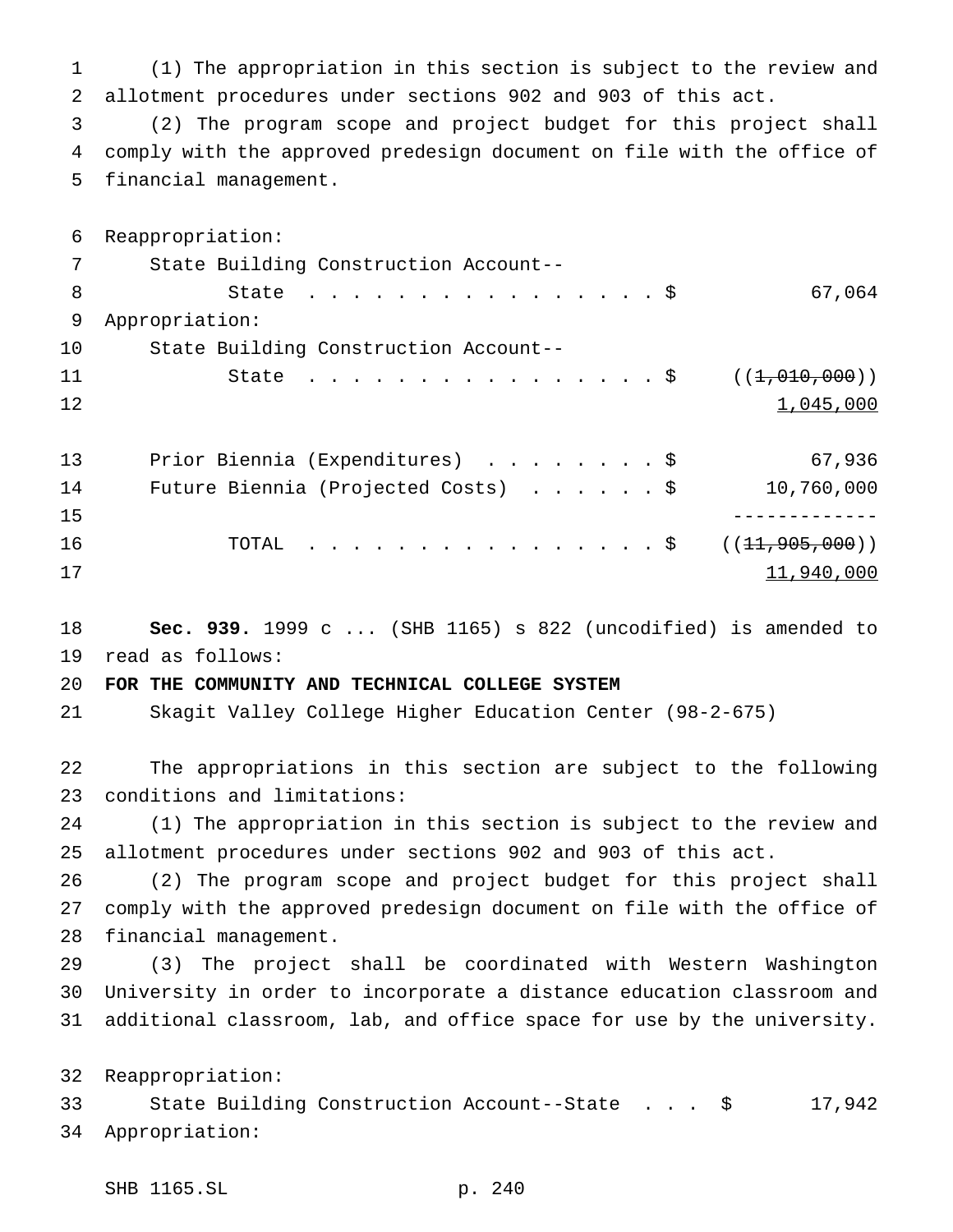1 State Building Construction Account--State . . . \$ ((660,000)) 2 685,000

| 3  | Prior Biennia (Expenditures) \$ 32,058                |           |
|----|-------------------------------------------------------|-----------|
| 4  | Future Biennia (Projected Costs) $\ldots$ \$9,175,000 |           |
| -5 |                                                       |           |
| -6 | TOTAL $\frac{1}{5}((9,885,000))$                      |           |
|    |                                                       | 9,910,000 |

 **Sec. 940.** 1999 c ... (SHB 1165) s 923 [948] (uncodified) is amended to read as follows:

10 ((The state treasurer shall transfer)) \$2,500,000 is appropriated 11 from the state ((convention and trade center account)) building 12 construction account for fiscal year 2000. The appropriation in this 13 section shall be deposited to the Washington housing trust account.

 **Sec. 941.** RCW 43.98A.050 and 1999 c ... (SHB 1165) s 920 are each amended to read as follows:

 (1) Moneys appropriated for this chapter to the outdoor recreation account shall be distributed in the following way:

 (a) Not less than twenty-five percent to the state parks and recreation commission for the acquisition and development of state parks, with at least seventy-five percent of this money for acquisition costs. However, during the 1999-2001 biennium, distributions for acquisition and development of state parks shall not exceed four million two hundred fifty thousand dollars, and the proportion for acquisition costs shall be determined by the commission;

 (b) Not less than twenty-five percent for the acquisition, development, and renovation of local parks, with at least fifty percent 27 of this money for acquisition costs;

 (c) Not less than fifteen percent for the acquisition and development of trails;

 (d) Not less than ten percent for the acquisition and development of water access sites, with at least seventy-five percent of this money for acquisition costs; and

 (e) The remaining amount shall be considered unallocated and shall be distributed by the committee to state and local agencies to fund high priority acquisition and development needs for parks, trails, and 36 water access sites((<del>, except that for the 1999-2001 biennium,</del>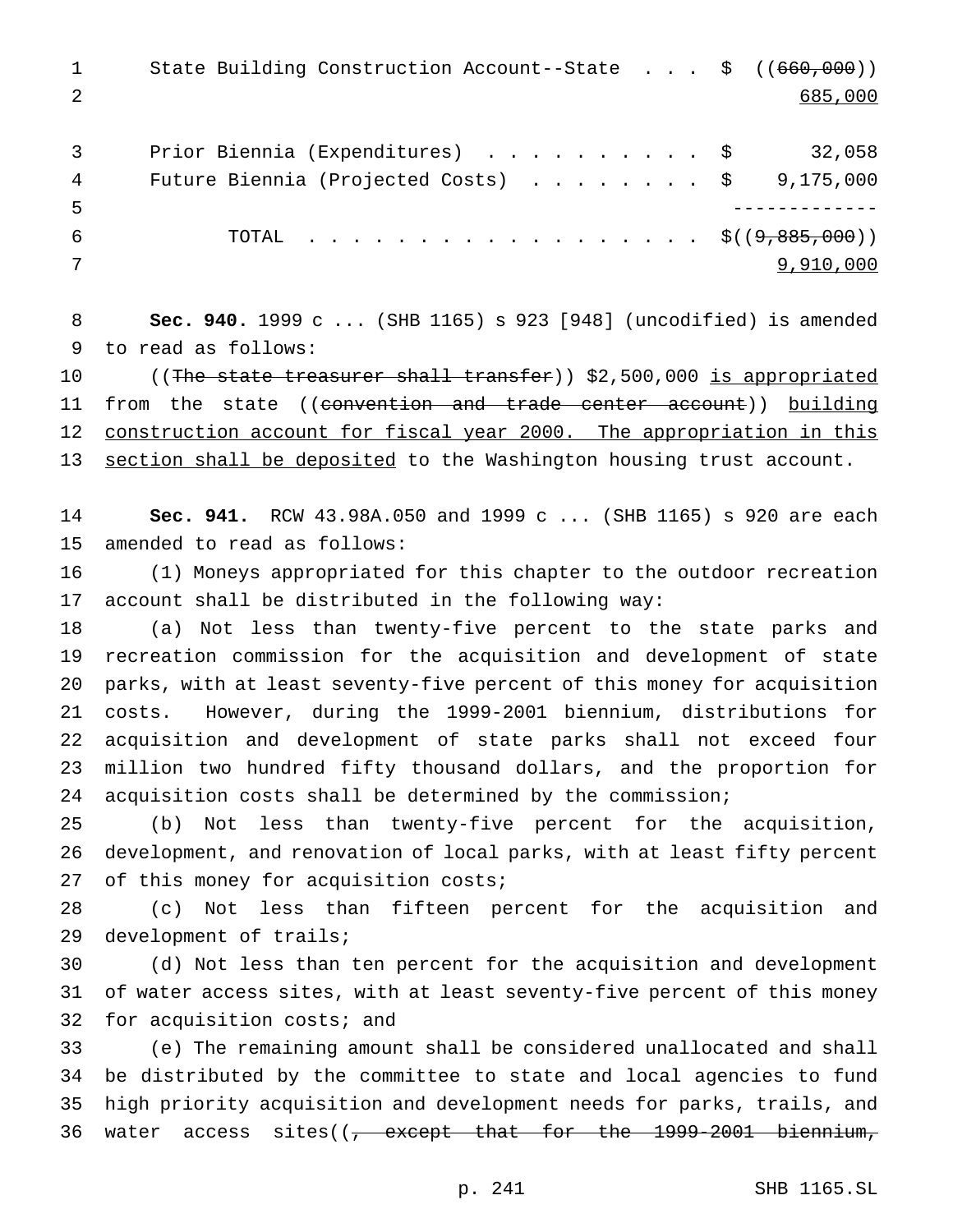unallocated funds may not be distributed to projects in the state parks  $category)$ .

 (2) In distributing these funds, the committee retains discretion to meet the most pressing needs for state and local parks, trails, and water access sites, and is not required to meet the percentages described in subsection (1) of this section in any one biennium.

 (3) Only local agencies may apply for acquisition, development, or renovation funds for local parks under subsection (1)(b) of this section.

 (4) State and local agencies may apply for funds for trails under subsection (1)(c) of this section.

 (5) State and local agencies may apply for funds for water access sites under subsection (1)(d) of this section.

 NEW SECTION. **Sec. 942.** A new section is added to 1999 c ... (SHB 1165) to read as follows:

**FOR THE DEPARTMENT OF GENERAL ADMINISTRATION**

Thurston County Office Space Study

 The appropriation in this section is subject to the following condition and limitation: The appropriation in this section is provided to conduct an analysis of future state office space needs in Thurston county, by agency, for the next ten years. The department shall consult with state agencies, private developers, and building owners to determine the inventory of space available and planned over the next ten years in government and nongovernment buildings. Planning for state office expansion shall consider the impact on current office space.

Appropriation:

| 28 | State Building Construction Account--        |          |
|----|----------------------------------------------|----------|
| 29 | State $\ldots$ $\ddot{s}$                    | 100,000  |
|    |                                              |          |
| 30 | Prior Biennia (Expenditures) \$              | $\Omega$ |
| 31 | Future Biennia (Projected Costs) $\ldots$ \$ | $\Omega$ |
| 32 |                                              |          |
| 33 | TOTAL $\hat{S}$                              | 100,000  |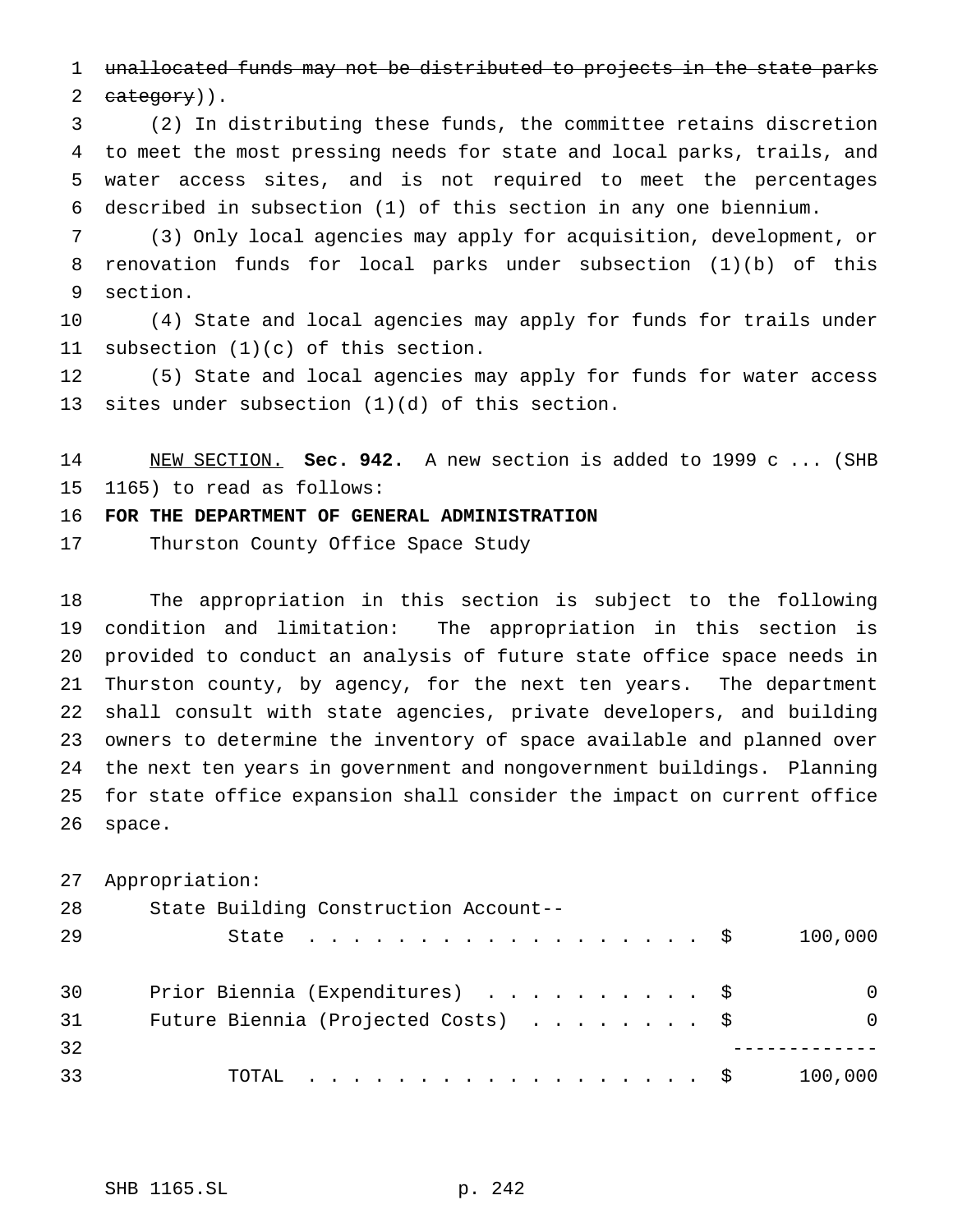NEW SECTION. **Sec. 943.** A new section is added to 1999 c ... (SHB 1165) to read as follows:

**FOR THE DEPARTMENT OF COMMUNITY, TRADE, AND ECONOMIC DEVELOPMENT**

Sand Point Shoreline Restoration

 The appropriation in this section is provided to the city of Seattle for shoreline improvements and wetland restoration at Sand Point.

| 8                 | Appropriation:                                  |
|-------------------|-------------------------------------------------|
| 9                 | State Building Construction Account--           |
| 10                | 500,000<br>State $\ldots$ \$                    |
| 11                | Prior Biennia (Expenditures) \$<br>$\Omega$     |
| $12 \overline{ }$ | Future Biennia (Projected Costs) \$<br>$\Omega$ |
| 13                |                                                 |
| 14                | 500,000<br>TOTAL $\ldots$ \$                    |

 NEW SECTION. **Sec. 944.** A new section is added to 1999 c ... (SHB 1165) to read as follows:

 For the purposes of section 905 of this act, "operating revenues" shall include, but not be limited to, any funds of an agency, appropriated or nonappropriated.

 NEW SECTION. **Sec. 945.** A new section is added to 1999 c ... (SHB 1165) to read as follows:

**FOR THE OFFICE OF FINANCIAL MANAGEMENT**

 \$6,400,000 of the State Building Construction Account--State is reappropriated for allocation to the University of Washington for the following projects:

 Old Physics Hall: (Mary Gates Hall) Design and Construction (92-2-008) Minor Repairs: Preservation (94-1-003) Minor Works: Utility Infrastructure (96-1-004) Health Sciences Center D-Wing Dent Student Lab (96-1-016) Fisheries Science - Oceanography Science Buildings (96-2-006) Social Work Third Floor Addition (96-2-010) Southwest Campus Utilities Phase I (96-2-027) Minor Works: Safety (98-1-001)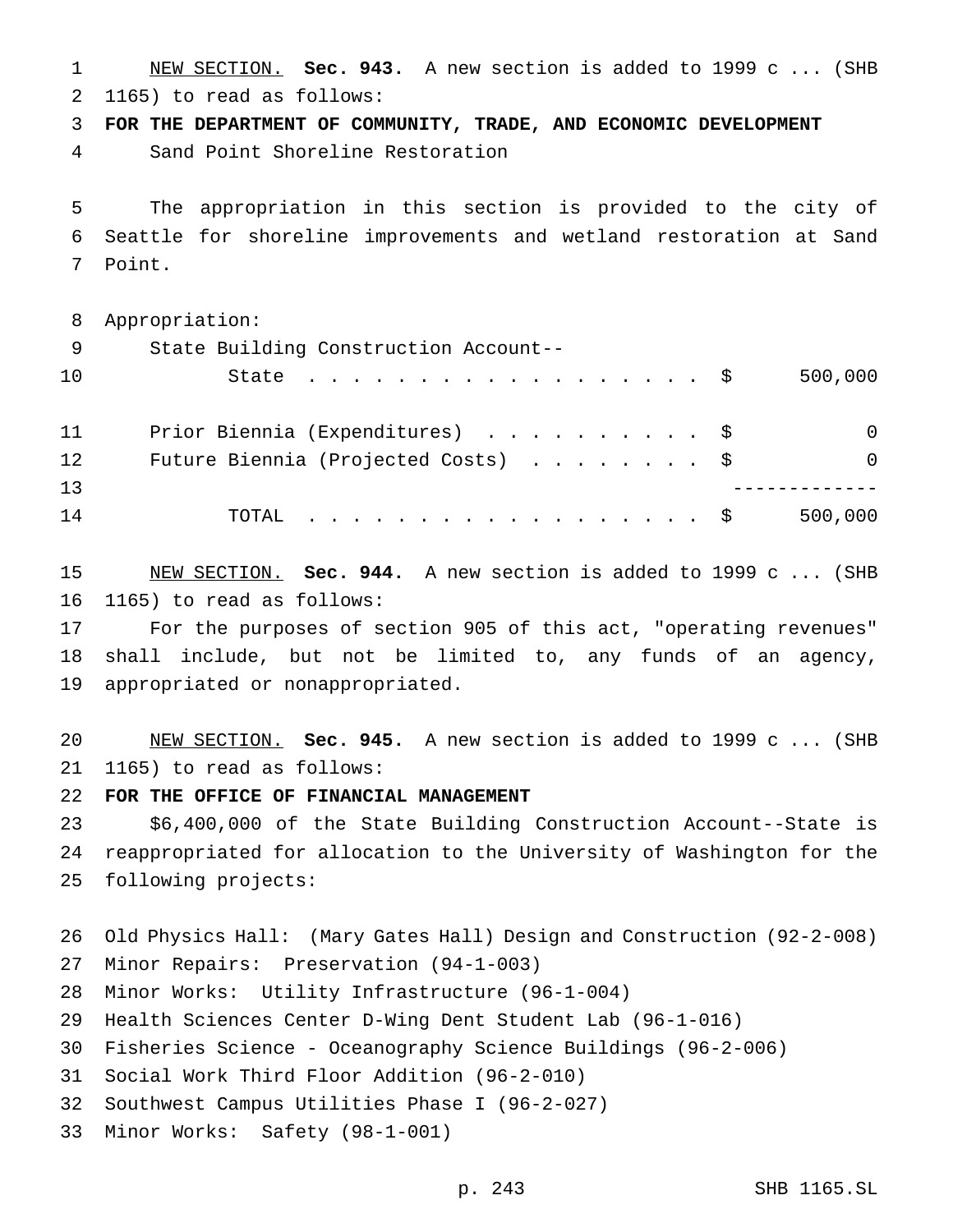- Minor Works: Preservation (98-1-004)
- Underground Storage Tanks, Motor Pool (98-1-999)

Nuclear Reactor: Decommissioning (99-2-009)

 NEW SECTION. **Sec. 946.** A new section is added to 1999 c ... (SHB 1165) to read as follows:

#### **FOR THE STATE CONVENTION AND TRADE CENTER**

Seattle - Convention Center: Replacement housing (00-2-002)

 \$5,000,000 of the appropriation in this section is provided solely for additional low-income and affordable housing associated with the expansion of the convention center. The housing division of the department of community, trade, and economic development shall select the low-income and affordable housing projects, which shall be distributed throughout King county.

Appropriation:

| 15 | State Convention and Trade Center                  |          |
|----|----------------------------------------------------|----------|
| 16 | Account--State $\ldots$ $\frac{1}{2}$<br>5,000,000 |          |
| 17 | Prior Biennia (Expenditures) \$                    | $\Omega$ |
| 18 | Future Biennia (Projected Costs) \$                | $\Omega$ |
| 19 |                                                    |          |
| 20 | 5,000,000<br>TOTAL $\tilde{\textrm{S}}$            |          |

 NEW SECTION. **Sec. 947.** A new section is added to 1999 c ... (ESSB 5180) to read as follows:

## **FOR THE MILITARY DEPARTMENT**

General Fund--State Appropriation (FY 2000)..... \$ 3,000,000

 The appropriation in this section is provided for emergency services readiness centers in Bremerton, Yakima, and Spokane.

 NEW SECTION. **Sec. 948.** The state treasurer shall transfer \$2,500,000 from the state convention and trade center account to the Washington housing trust account.

 NEW SECTION. **Sec. 949.** This act is necessary for the immediate preservation of the public peace, health, or safety, or support of the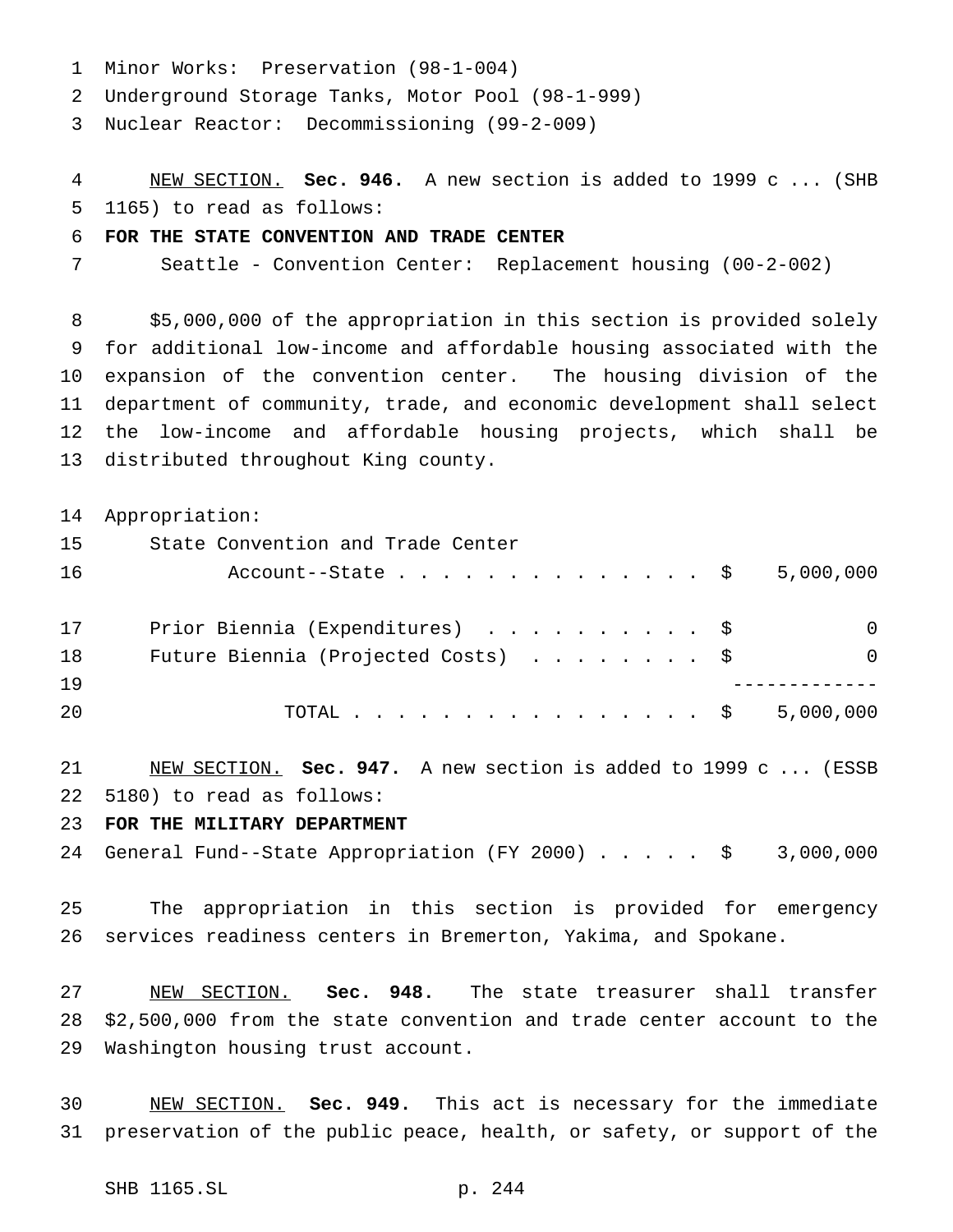- state government and its existing public institutions, and takes effect
- immediately.
- 

(End of part)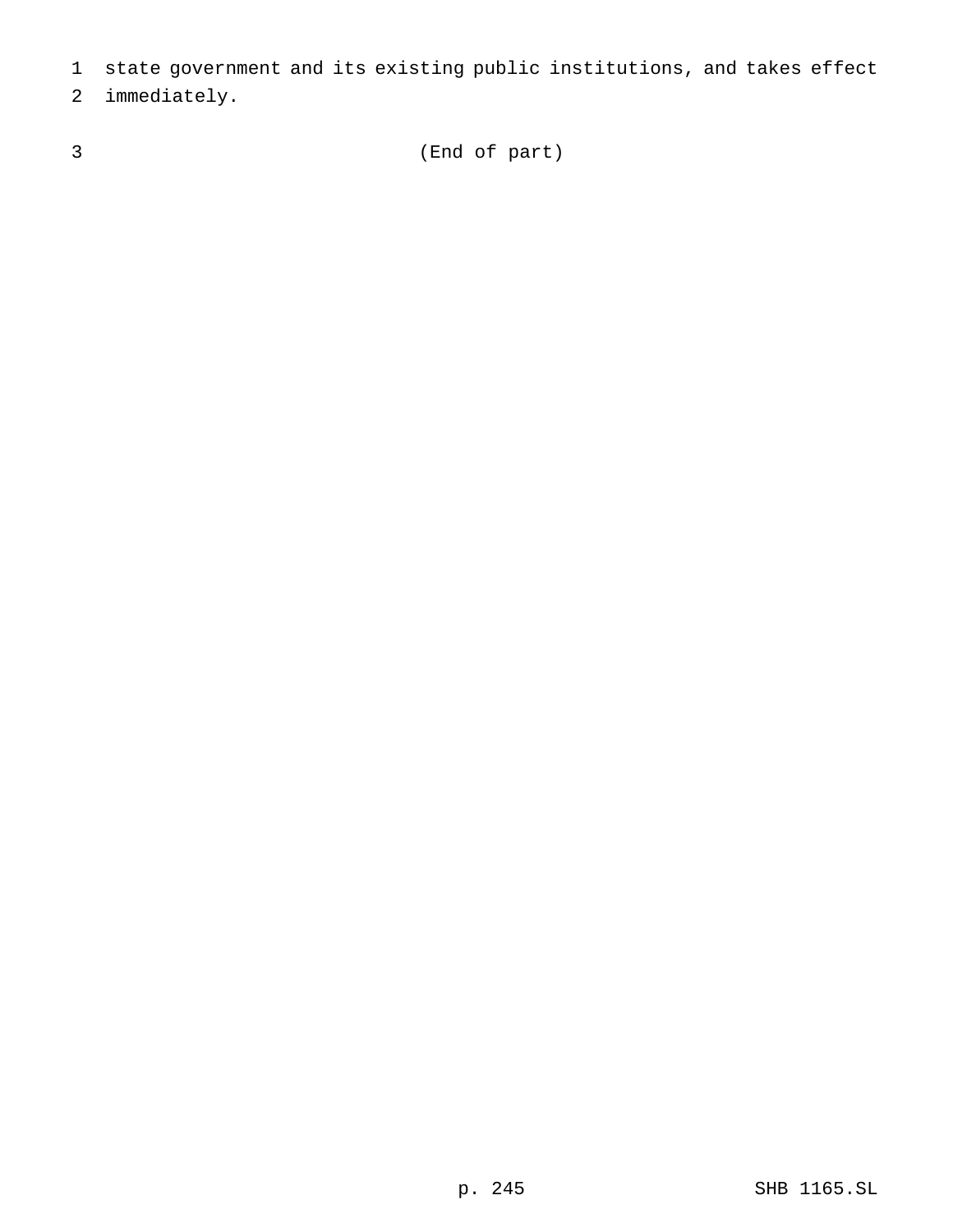| 2       | 161                                                |
|---------|----------------------------------------------------|
| 3       | COMMUNITY AND TECHNICAL COLLEGE SYSTEM 181         |
| 4       | COMMUNITY, TRADE, AND ECONOMIC DEVELOPMENT 4       |
| 5       |                                                    |
| 6       | 59                                                 |
| 7       | 73                                                 |
| 8       | 91<br>DEPARTMENT OF FISH AND WILDLIFE              |
| 9       | 23<br>DEPARTMENT OF GENERAL ADMINISTRATION         |
| 10      | 53                                                 |
| 11      | DEPARTMENT OF NATURAL RESOURCES<br>102             |
| $12 \,$ | 37<br>DEPARTMENT OF SOCIAL AND HEALTH SERVICES     |
| 13      | DEPARTMENT OF VETERANS AFFAIRS 56                  |
| 14      | EASTERN WASHINGTON STATE HISTORICAL SOCIETY 180    |
| 15      | 154                                                |
| 16      | HIGHER EDUCATION COORDINATING BOARD 117            |
| 17      | 86<br>INTERAGENCY COMMITTEE FOR OUTDOOR RECREATION |
| 18      | 32                                                 |
| 19      | 20<br>OFFICE OF FINANCIAL MANAGEMENT               |
| 20      |                                                    |
| 21      | OFFICE OF THE SECRETARY OF STATE 2                 |
| 22      |                                                    |
| 23      | 89                                                 |
| 24      | STATE CONVENTION AND TRADE CENTER 36, 244          |
| 25      | 79<br>STATE PARKS AND RECREATION COMMISSION        |
| 26      |                                                    |
| 27      | STATE SCHOOL FOR THE DEAF $\ldots$ , 121           |
| 28      | SUPERINTENDENT OF PUBLIC INSTRUCTION 119           |
| 29      |                                                    |
| 30      |                                                    |
| 31      | WASHINGTON STATE HISTORICAL SOCIETY 177            |
| 32      |                                                    |
| 33      | WASHINGTON STATE UNIVERSITY 135                    |
| 34      | WESTERN WASHINGTON UNIVERSITY 172                  |